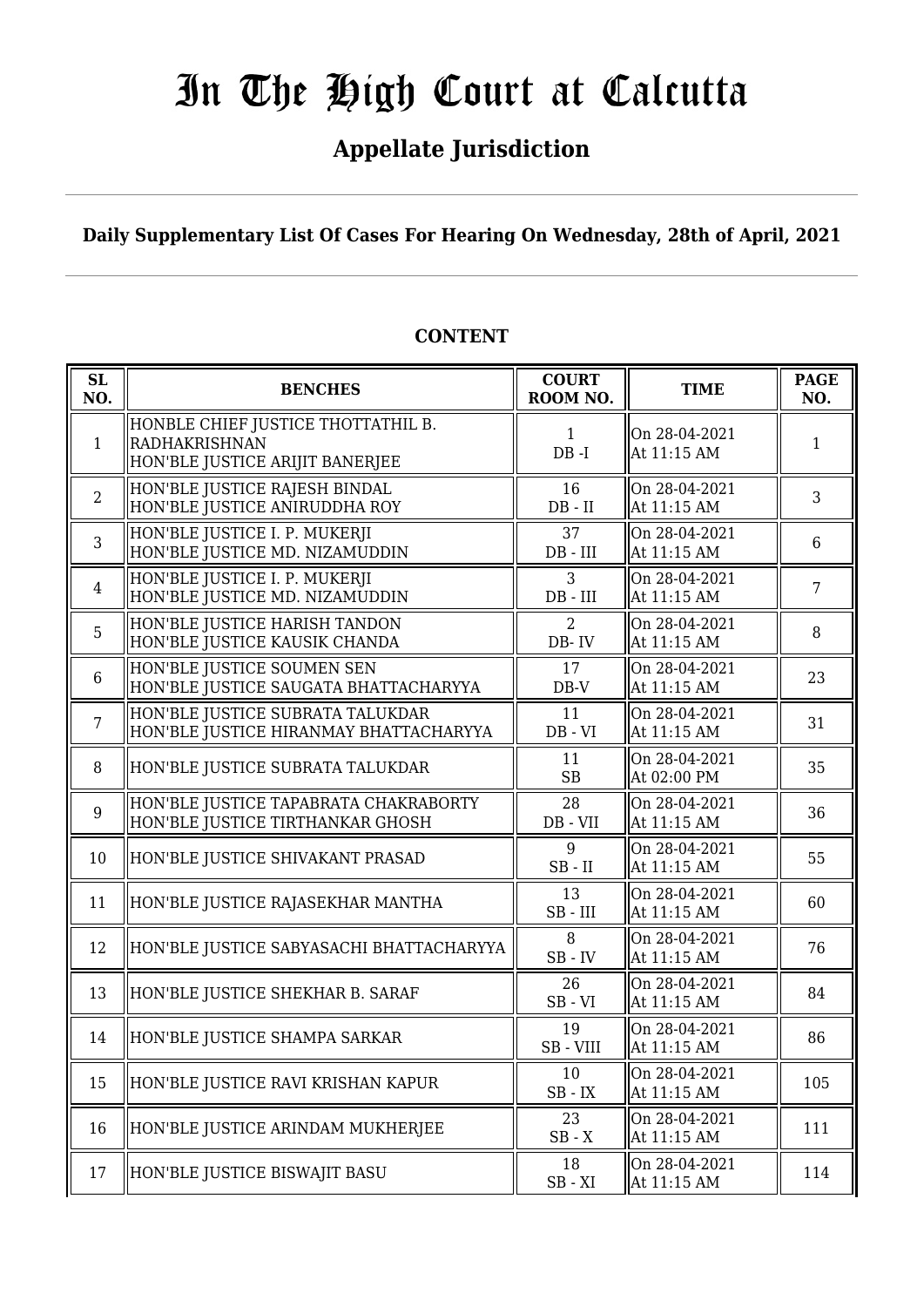| SLNO | <b>BENCHES</b>                       | <b>COURT</b><br>ROOM NO. | <b>TIME</b>                  | <b>PAGE</b><br>NO. |
|------|--------------------------------------|--------------------------|------------------------------|--------------------|
| 18   | HON'BLE JUSTICE AMRITA SINHA         | 24<br>SB-XII             | On 28-04-2021<br>At 11:15 AM | 116                |
| 19   | HON'BLE JUSTICE ABHIJIT GANGOPADHYAY | 22<br>SB-XIII            | On 28-04-2021<br>At 11:15 AM | 120                |
| 20   | HON'BLE JUSTICE JAY SENGUPTA         | 32<br>SB - XIV           | On 28-04-2021<br>At 11:15 AM | 124                |
| 21   | HON'BLE JUSTICE BIBEK CHAUDHURI      | 30<br>$SB$ - $XV$        | On 28-04-2021<br>At 11:15 AM | 128                |
| 22   | HON'BLE JUSTICE SUBHASIS DASGUPTA    | 42<br>SB - XVI           | On 28-04-2021<br>At 11:15 AM | 132                |
| 23   | <b>WARNING LIST</b>                  | 10                       | On 28-04-2021                | 137                |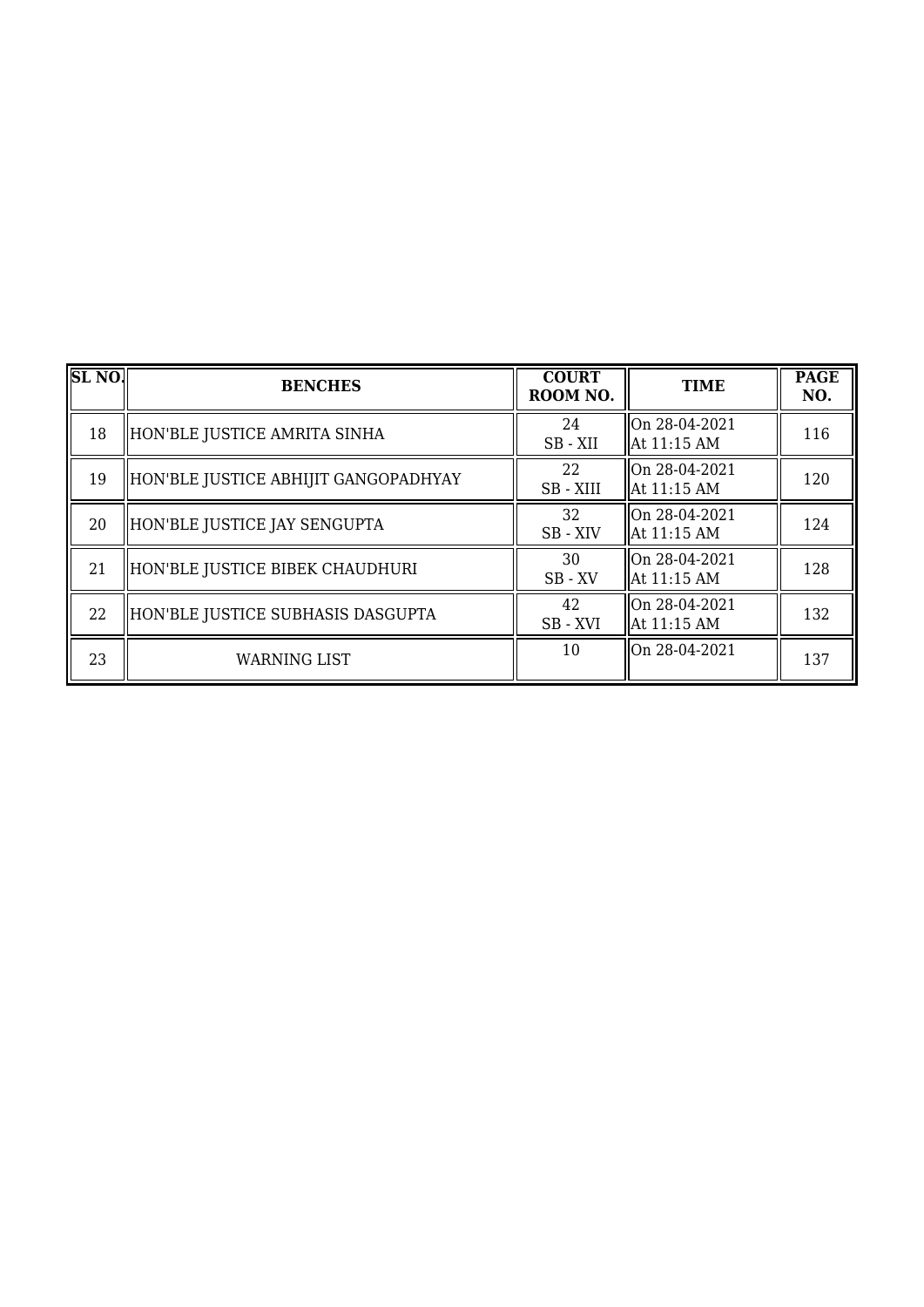

#### **Appellate Side**

**DAILY CAUSELIST For Wednesday The 28th April 2021**

**COURT NO. 1**

**DIVISION BENCH (DB -I)**

**AT 11:15 AM**

**HONBLE CHIEF JUSTICE THOTTATHIL B. RADHAKRISHNAN HON'BLE JUSTICE ARIJIT BANERJEE**

#### **(VIA VIDEO CONFERENCE)**

**ON AND FROM WEDNESDAY, THE 13TH JANUARY, 2021 - APPEALS FROM ORDERS RELATING TO RESIDUARY UNDER GROUP IX INCLUDING APPLICATIONS CONNECTED THERETO; PUBLIC INTEREST LITIGATION; CRIMINAL CONTEMPT MATTERS; APPEALS UNDER SECTION 19(1)(a) OF THE CONTEMPT OF COURT'S ACT; APPLICATIONS UNDER SECTION 27 OF THE ELECTRICITY REGULATORY COMMISSION ACT, 1998, INCLUDING APPLICATIONS CONNECTED THERETO;**

**HABEAS CORPUS;**

**DEATH REFERENCE CASES ( INCLUDING ADMISSION OF CRIMINAL APPEALS RELATING TO SUCH REFERENCE AGAINST THE SAME CONVICTION ORDER); ADMISSION OF CRIMINAL APPEALS;**

**HEARING OF CRIMINAL APPEALS & APPLICATIONS CONNECTED THERETO INCLUDING APPLICATION FOR SUSPENSION OF SENTENCE IN PENDING APPEALS;**

**CRIMINAL APPEALS RELATING TO CRIMES AGAINST WOMEN. ANY OTHER MATTER, IRRESPECTIVE OF CLASSIFICATION, AS DIRECTED BY THE HON'BLE CHIEF JUSTICE.**

**SPL. NOTE :**

**MONDAY : ASSIGNED MATTERS, ADMISSION OF CRIMINAL APPEALS, HABEAS CORPUS, CRIMINAL CONTEMPT MATTERS, APPEALS UNDER SECTION 19(1)(a) OF THE CONTEMPT OF COURT'S ACT.APPLICATIONS UNDER SECTION 27 OF THE ELECTRICITY REGULATORY COMMISSION ACT 1998 INCLUDING APPLICATIONS CONNECTED THERETO; BAIL IN CONNECTION WITH APPEAL.**

**TUESDAY : ASSIGNED MATTERS, HABEAS CORPUS, BAIL IN CONNECTION WITH APPEAL, ADMISSION OF CRIMINAL APPEALS.**

**WEDNESDAY :ASSIGNED MATTERS, HEARING OF CRIMINAL APPEALS.**

**THURSDAY : ASSIGNED MATTERS, APPEALS FROM ORDERS RELATING TO RESIDUARY UNDER GROUP - IX INCLUDING APPLICATIONS CONNECTED THERETO. THEREAFTER PIL MATTERS WILL BE TAKEN UP IF TIME PERMITS.**

**FRIDAY : ASSIGNED MATTERS, PUBLIC INTEREST LITIGATION.**

**NO MENTIONING IN COURT**

### **TO BE MENTIONED**

1 CRA/283/2020 [ Correction ]

KAILASH UPADHYA VS STATE OF WEST BENGAL AND ORS.

KALYAN KUMAR BHATTACHARJEE

IA NO: CRAN/1/2020, CRAN/2/2021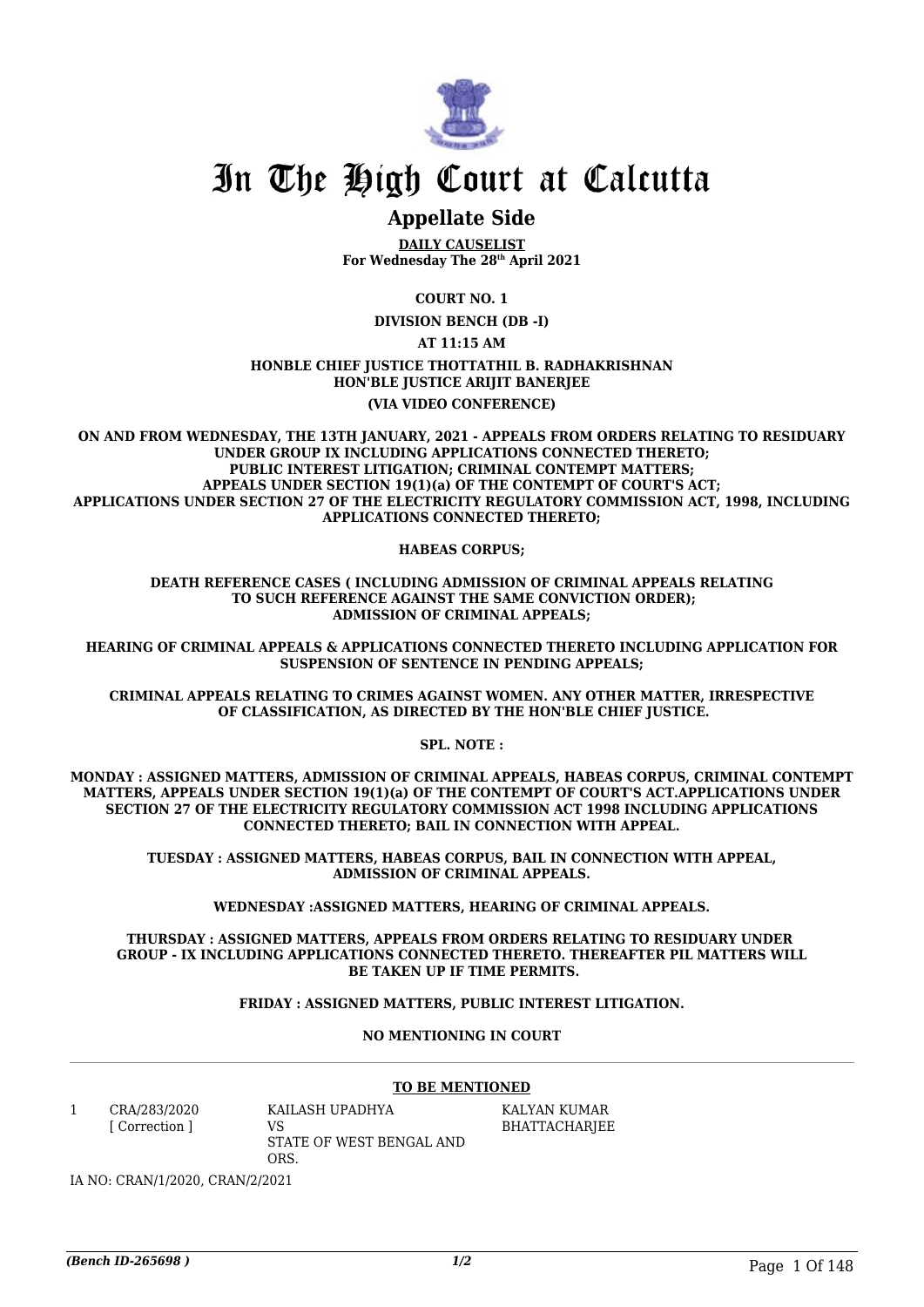2 CRA/387/2010 [ Correction ]

| SURAJ MALLICK@SURYYA |
|----------------------|
| MULLIK@RAJESH & ORS  |
| VS.                  |
| STATE OF WEST BENGAL |

PAWAN KUMAR GUPTA

IA NO: CRAN/5/2014(Old No:CRAN/4206/2014), CRAN/6/2014(Old No:CRAN/4207/2014), CRAN/7/2018(Old No:CRAN/3740/2018), CRAN/8/2019(Old No:CRAN/3481/2019), CRAN/9/2019(Old No:CRAN/3483/2019)

**PIL**

| 3 | WPA(P)/133/2021 | ANINDYA SUNDAR DAS     |
|---|-----------------|------------------------|
|   |                 | VS                     |
|   |                 | ADMINISTRATION OF HIGH |
|   |                 | COURT AT CALCUTTA AND  |
|   |                 | <b>OTHERS</b>          |

DEBAPRIYA SAMANTA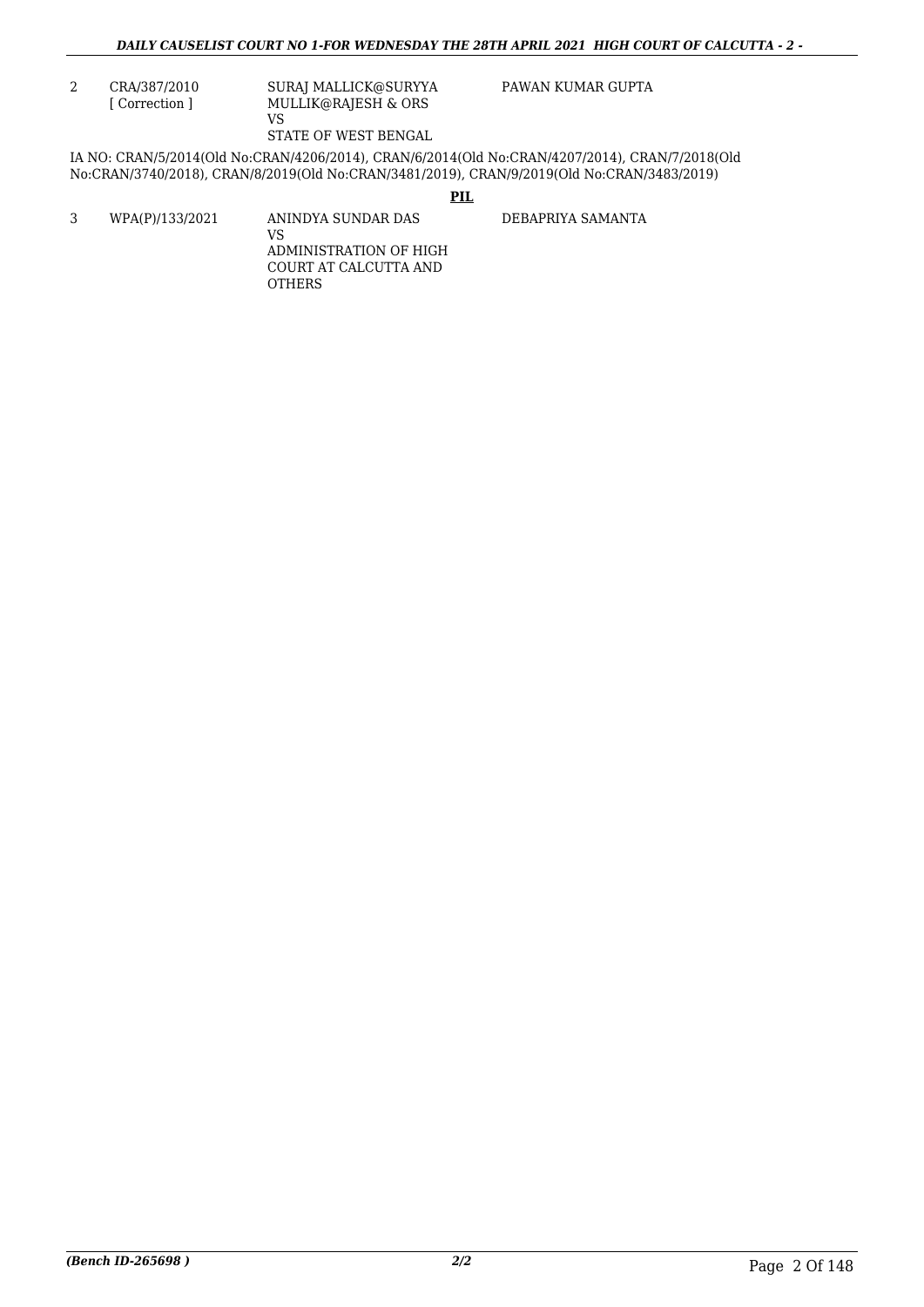

### **Appellate Side**

**DAILY CAUSELIST For Wednesday The 28th April 2021**

**COURT NO. 16**

**DIVISION BENCH (DB - II)**

**AT 11:15 AM**

**HON'BLE JUSTICE RAJESH BINDAL HON'BLE JUSTICE ANIRUDDHA ROY**

**(VIA VIDEO CONFERENCE) ON AND FROM MONDAY, THE 1st MARCH, 2021 – APPEALS RELATING TO LABOUR UNDER GROUP III AND APPLICATION CONNECTED THERETO;**

**APPEALS FROM ORDERS RELATING TO REVENUE UNDER GROUP – IV & ORHER STATUTORY REVENUE APPEALS EXCEPT LAND REVENUE TO BE HEARD BY DIVISION BENCH; APPEALS RELATING TO CHARTERED ACCOUNTANTS ACT, COMPANY SECRETARIES ACT AND TAX TRIBUNAL MATTERS;**

**INCOME TAX REFERENCE UNDER SECTION 256 OF THE INCOME TAX ACT; MATTERS RELATING TO TRIBUNALS UNDER ARTICLE 323A & 323B OF THE CONSTITUTION OF INDIA INCLUDING APPLICATION CONNECTED THERETO;**

**ON WEDNESDAY, 28TH APRIL, 2021 - IN ADDITION TO THEIR OWN LIST AND DETERMINATION, WILL TAKE THE URGENT MATTERS RELATED TO THE FOLLOWING DETERMINATION ; ADMISSION OF CRIMINAL APPEALS;**

**HEARING OF CRIMINAL APPEALS & APPLICATIONS CONNECTED THERETO INCLUDING APPLICATION FOR SUSPENSION OF SENTENCE IN PENDING APPEALS;**

**CRIMINAL APPEALS RELATING TO CRIMES AGAINST WOMEN. NOTE: E-MENTIONING WILL BE TAKEN UP AT THE FIRST SITTING OF THE COURT. OUT OF WHICH ORIGINAL SIDE MATTERS WILL BE TAKEN UP FIRST AND THEN APPELLATE SIDE MATTERS WILL BE TAKEN UP.**

**ON AND FROM FRIDAY i.e., 19-02-2021, AFTER COMPLETION OF ORIGINAL SIDE MATTERS, APPELLATE SIDE MATTERS WILL BE TAKEN UP SERIALLY.**

**NOTE: MATTERS WILL BE TAKEN UP THROUGH PHYSICAL HEARING ONLY WHEN BOTH THE PARTIES ARE AGREED.**

#### **APPLICATION**

1 WP.ST/116/2016 SUIT BISWAS VS STATE OF WEST BENGAL &ORS R.N. PAL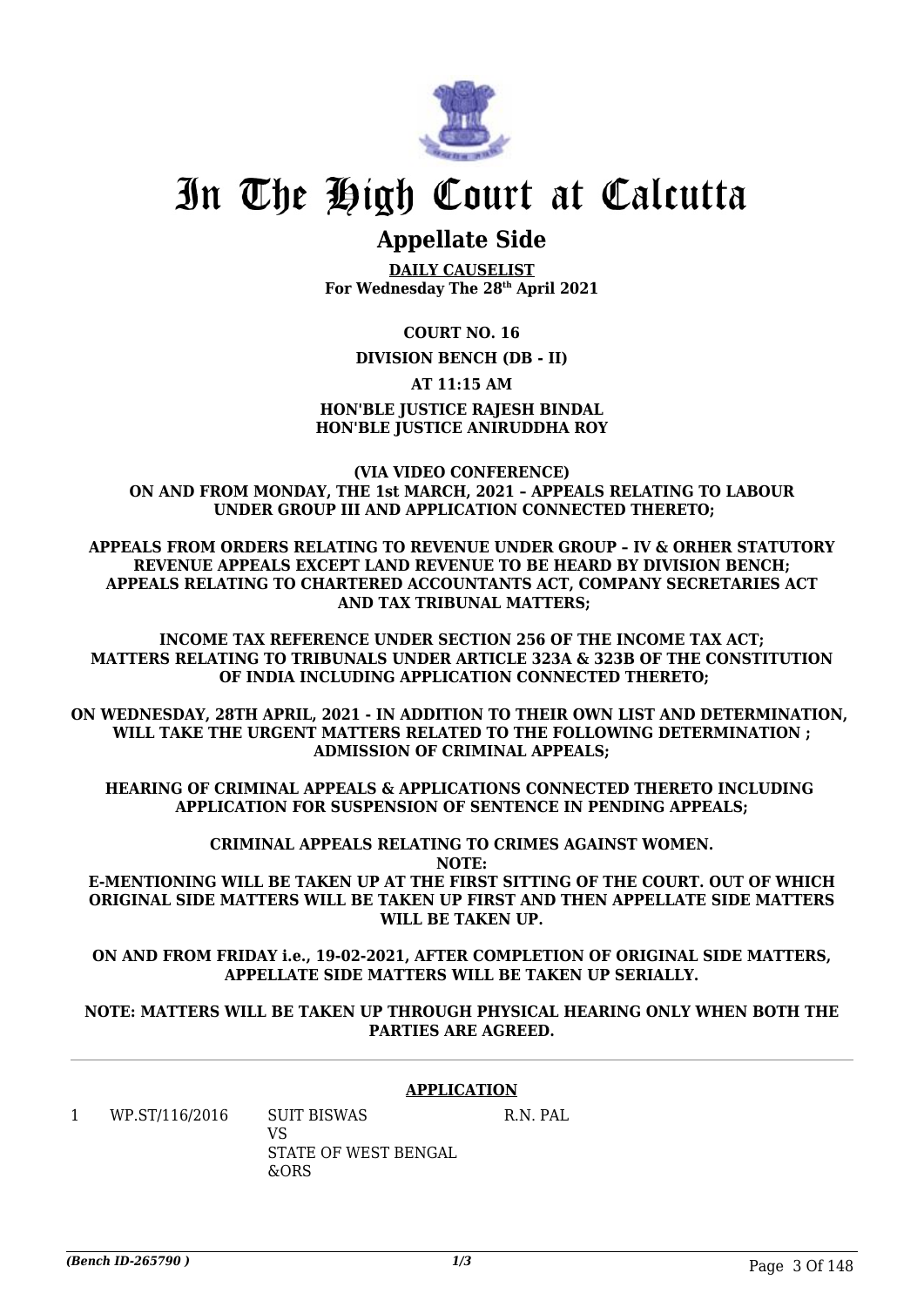|    | wt2 CPAN/1372/2019                       | <b>SUJIT BISWAS</b><br><b>VS</b>                                                   | RABINDRA NATH PAL                                                                         |
|----|------------------------------------------|------------------------------------------------------------------------------------|-------------------------------------------------------------------------------------------|
|    |                                          | H.K DWIVEDI & ANR.                                                                 |                                                                                           |
|    |                                          | <b>MANDAMUS APPEAL</b>                                                             |                                                                                           |
| 3  | FMA/1468/2019                            | SUDIN PROVAT MALLICK<br><b>VS</b><br>FIRST INDUSTRIAL<br><b>TRIBUNAL &amp; ORS</b> | <b>SUDIP PROVAT</b><br><b>MALLICK</b>                                                     |
|    | IA NO: CAN/1/2019(Old No:CAN/10740/2019) |                                                                                    |                                                                                           |
| 4  | FMA/561/2021                             | JAYNAL ABEDIH MUNSHI                                                               | SHABAZ ALAM                                                                               |
|    |                                          | <b>VS</b><br>STATE OF WEST BENGAL<br>AND ORS.                                      |                                                                                           |
|    | IA NO: CAN/1/2021                        |                                                                                    |                                                                                           |
|    |                                          | <b>MOTION</b>                                                                      |                                                                                           |
| 5  | WP.ST/1688/2008                          | <b>SATYA DAS &amp; ORS</b>                                                         | <b>ANINDA</b>                                                                             |
|    |                                          | <b>VS</b><br>STATE OF WEST BENGAL &<br><b>ORS</b>                                  | <b>BHATTACHARYA</b>                                                                       |
|    | No:CAN/7123/2014)                        |                                                                                    | IA NO: CAN/1/2010(Old No:CAN/4410/2010), CAN/2/2014(Old No:CAN/3701/2014), CAN/3/2014(Old |
|    | wt6 WP.ST/1689/2008                      | SURAJIT BANDYOPADHYAY<br><b>VS</b><br><b>STATE &amp; ORS</b>                       | <b>ANINDA</b><br><b>BHATTACHARYA</b>                                                      |
|    |                                          | IA NO: CAN/1/2014(Old No:CAN/3702/2014), CAN/2/2017(Old No:CAN/5972/2017)          |                                                                                           |
| 7  | WP.ST/132/2018                           | FIROJ SK<br><b>VS</b><br>STATE OF WEST BENGAL &<br><b>ANR</b>                      | <b>FAZLUR RAHAMAN</b>                                                                     |
| 8  | WP.ST/11/2020                            | SMRITIKANA DEY<br><b>VS</b><br>STATE OF WEST BENGAL &<br><b>ORS</b>                | <b>INDRAJIT BISWAS</b>                                                                    |
| 9  | WP.ST/15/2020                            | <b>BISWANATH GAYEN</b><br><b>VS</b><br>STATE OF WEST BENGAL &<br><b>ORS</b>        | <b>ANINDA</b><br><b>BHATTACHARYA</b>                                                      |
| 10 | WPLRT/24/2020                            | SK BARSHED ALI<br><b>VS</b><br>STATE OF WEST BENGAL &<br><b>ORS</b>                | SK. BARSHED ALI                                                                           |
| 11 | WPLRT/28/2020                            | NAMITA GHOSH<br><b>VS</b><br>STATE OF WEST BENGAL &<br><b>ORS</b>                  | <b>DEBASIS SUR</b>                                                                        |
| 12 | WP.CT/31/2020                            | <b>AMBIA KHATUN</b><br><b>VS</b><br>UNION OF INDIA & ORS                           | SANDIP MONDAL                                                                             |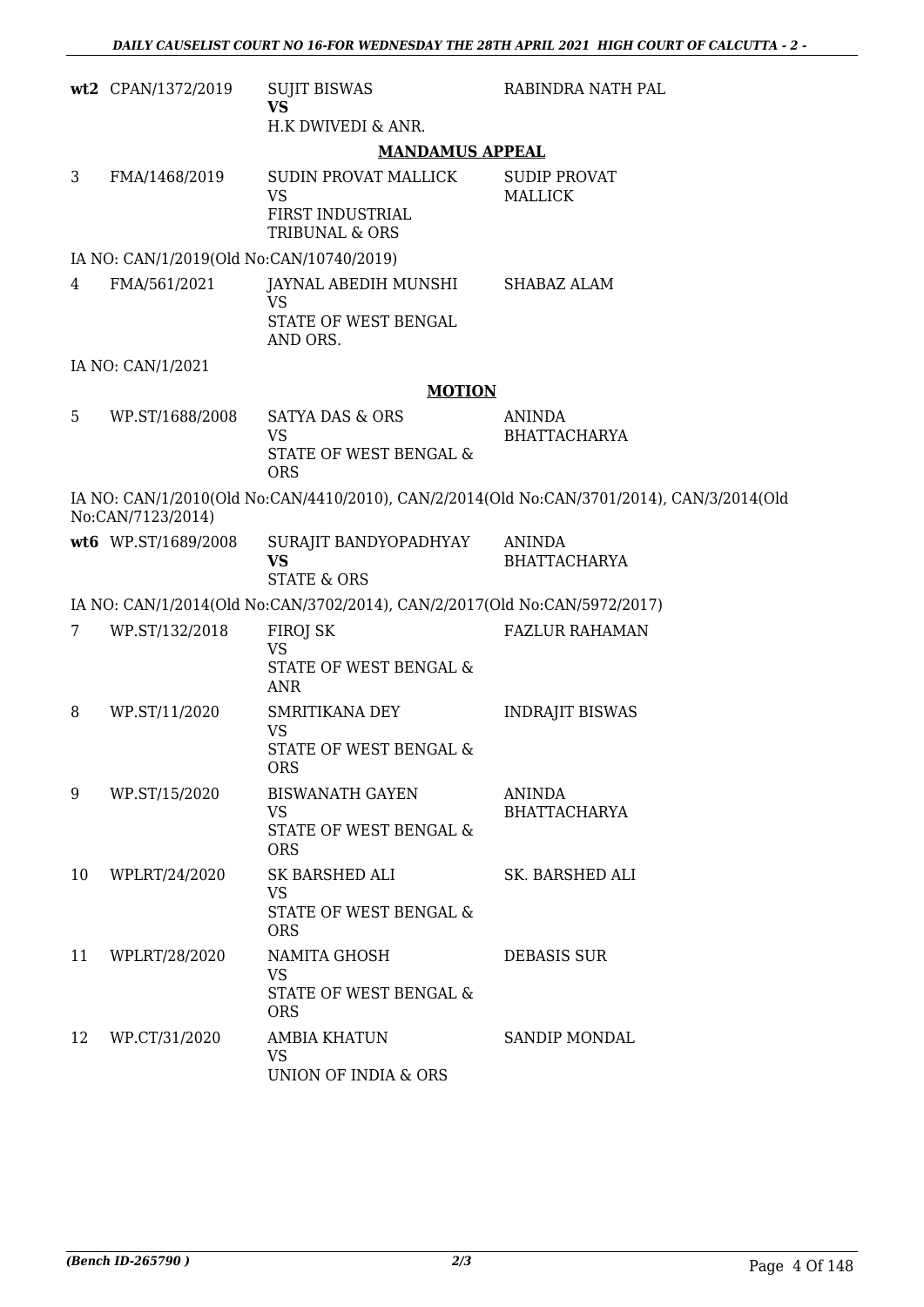| 13 | WPLRT/33/2020     | <b>TARAPADA GHOSH</b><br>VS<br>STATE OF WEST BENGAL<br>AND ORS.                         | <b>DEBASHISH SARKAR</b>                    |
|----|-------------------|-----------------------------------------------------------------------------------------|--------------------------------------------|
|    | IA NO: CAN/1/2021 |                                                                                         |                                            |
| 14 | WP.ST/35/2020     | ALOKE CHANDRA SAHANA<br>VS<br>STATE OF WEST BENGAL &<br><b>ORS</b>                      | <b>SOUMI KUNDU</b>                         |
| 15 | WPLRT/38/2020     | <b>SOMA AICH</b><br><b>VS</b><br>STATE OF WEST BENGAL<br>AND ORS.                       | <b>ABDUS SALAM</b>                         |
| 16 | WPLRT/42/2020     | STATE OF WEST BENGAL<br>AND ORS.<br><b>VS</b><br>NARAYAN CHANDRA SAHA<br><b>AND ORS</b> | <b>NILOTPAL</b><br>CHATTERJEE              |
| 17 | WP.ST/51/2020     | RAJANI KANTA JANA<br><b>VS</b><br>STATE OF WEST BENGAL &<br><b>ORS</b>                  | SANJOY KR SARKAR                           |
| 18 | WPLRT/51/2020     | LATIKA GHOSH AND ORS<br>VS.<br>STATE OF WEST BENGAL<br><b>AND ANR</b>                   | J.L. ROY                                   |
| 19 | WP.CT/58/2020     | THE DIRECTOR (HR<br>BHARAT SANCHAR NIGAM<br>LTD AND ORS<br>VS<br>MANIKLAL KAR AND ORS   | SUDIPTO PANDA                              |
| 20 | WP.CT/70/2020     | UNION OF INDIA AND ORS.<br>VS<br>RAJKUMAR PRASAD AND<br><b>ANR</b>                      | <b>MUKESH KUMAR</b><br><b>GUPTA</b>        |
| 21 | WP.ST/22/2021     | DR RUPAM BARUA<br><b>VS</b><br>STATE OF WEST BENGAL<br>AND ORS.                         | <b>SIB NARAYAN</b><br><b>CHATTOPADHYAY</b> |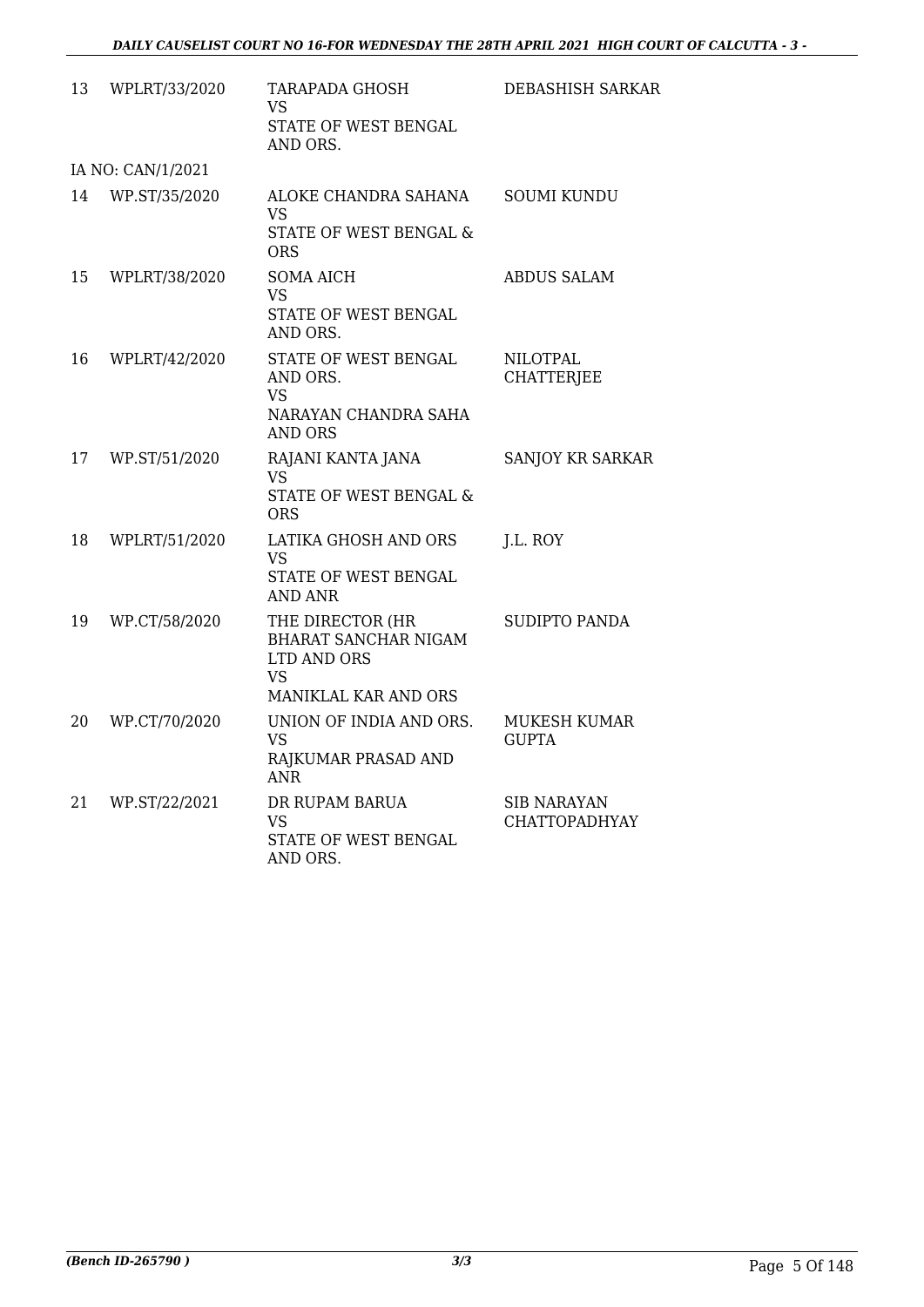

### **Appellate Side**

**DAILY CAUSELIST For Wednesday The 28th April 2021**

**COURT NO. 37**

**DIVISION BENCH (DB - III )**

**AT 11:15 AM**

**HON'BLE JUSTICE I. P. MUKERJI HON'BLE JUSTICE MD. NIZAMUDDIN (VIA VIDEO CONFERENCE)**

**ON AND FROM TUESDAY, THE 23RD FEBRUARY, 2021 – ROSTER NOTIFIED ON 8TH JANUARY, 2021 IS MODIFIED TO THE FOLLOWING EXTENT :- WILL SIT TOGETHER TO TAKE UP ALL APPEALS UNDER COMMERCIAL COURTS, COMMERCIAL DIVISION AND COMMERCIAL APPELLATE DIVISION OF THE HIGH COURT'S ACT, 2015**

**ON AND FROM TUESDAY i.e. 20.04.2021 APPELLATE SIDE AND ORIGINAL SIDE COMMERCIAL MATTERS SHOULD BE TAKEN UP IN COURT ROOM NO. 3.**

**SPECIAL NOTE : (1) APPELLATE SIDE MATTERS, COMMERCIAL AND NON-COMMERCIAL SHALL BE TAKEN UP FIRST.**

**(2) MENTIONING OF COMMERCIAL AND NON-COMMERCIAL APPELLATE SIDE AND ORIGINAL SIDE MATTERS SHALL BE ENTERTAINED AT FIRST SITTING OF THE COURT.**

**ORIGINAL SIDE LIST WILL BE TAKEN UP AFTER EXHAUSTION OF APPELLATE SIDE LIST.**

**APPELLATE SIDE MATTERS WILL BE TAKEN UP FIRST.**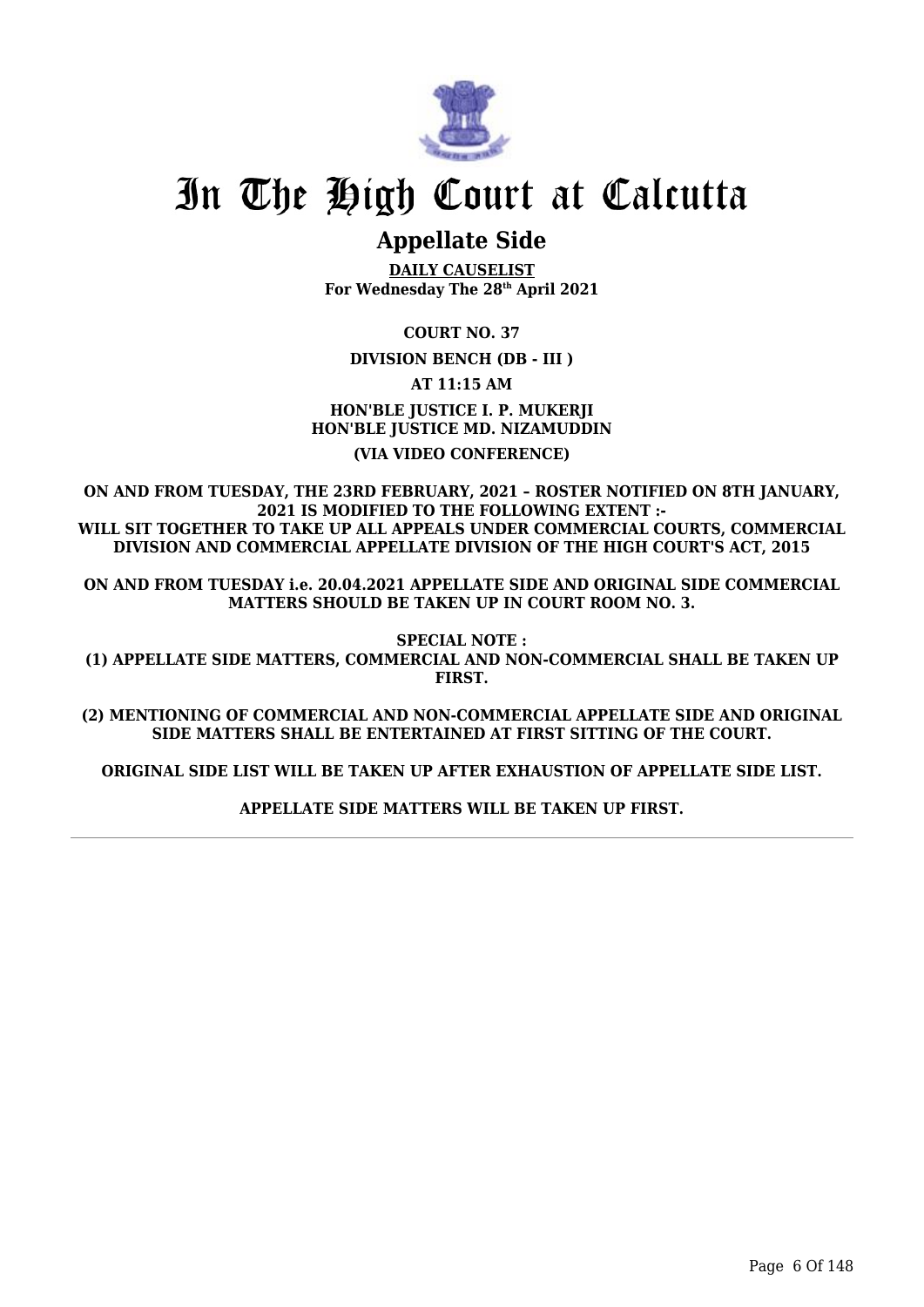

### **Appellate Side**

**DAILY CAUSELIST For Wednesday The 28th April 2021**

**COURT NO. 3**

**DIVISION BENCH ( DB-III )**

**AT 11:15 AM**

**HON'BLE JUSTICE I. P. MUKERJI HON'BLE JUSTICE MD. NIZAMUDDIN (VIA VIDEO CONFERENCE)**

**ON AND FROM MONDAY, THE 11TH JANUARY 2021 - AFTER COMPLETION OF COMMERCIAL APPELLATE DIVISION BENCH – WILL TAKE UP APPEALS UNDER ARBITRATION ACT, 1940 AND ARBITRATION & CONCILIATION ACT, 1996, INCLUDING APPLICATIONS CONNECTED THERETO;**

**HEARING OF WRIT APPEALS IRRESPECTIVE OF CLASSIFICATION INCLUDING APPLICATIONS CONNECTED THERETO.**

**ON AND FROM TUESDAY i.e. 20.04.2021 APPELLATE SIDE AND ORIGINAL SIDE COMMERCIAL MATTERS SHOULD BE TAKEN UP IN COURT ROOM NO. 3.**

**SPECIAL NOTE: (1) APPELLATE SIDE MATTERS, COMMERCIAL AND NON-COMMERCIAL SHALL BE TAKEN UP FIRST.**

**(2) MENTIONING OF COMMERCIAL AND NON-COMMERCIAL APPELLATE SIDE AND ORIGINAL SIDE MATTERS SHALL BE ENTERTAINED AT FIRST SITTING OF THE COURT.**

**ORIGINAL SIDE LIST WILL BE TAKEN UP AFTER EXHAUSTION OF APPELLATE SIDE LIST.**

**APPELLATE SIDE MATTERS WILL BE TAKEN UP FIRST.**

**IF THERE IS NO APPELLATE SIDE MATTERS IN THE LIST THEN ORIGINAL SIDE MATTERS WILL BE TAKEN UP FOR THE WHOLE DAY.**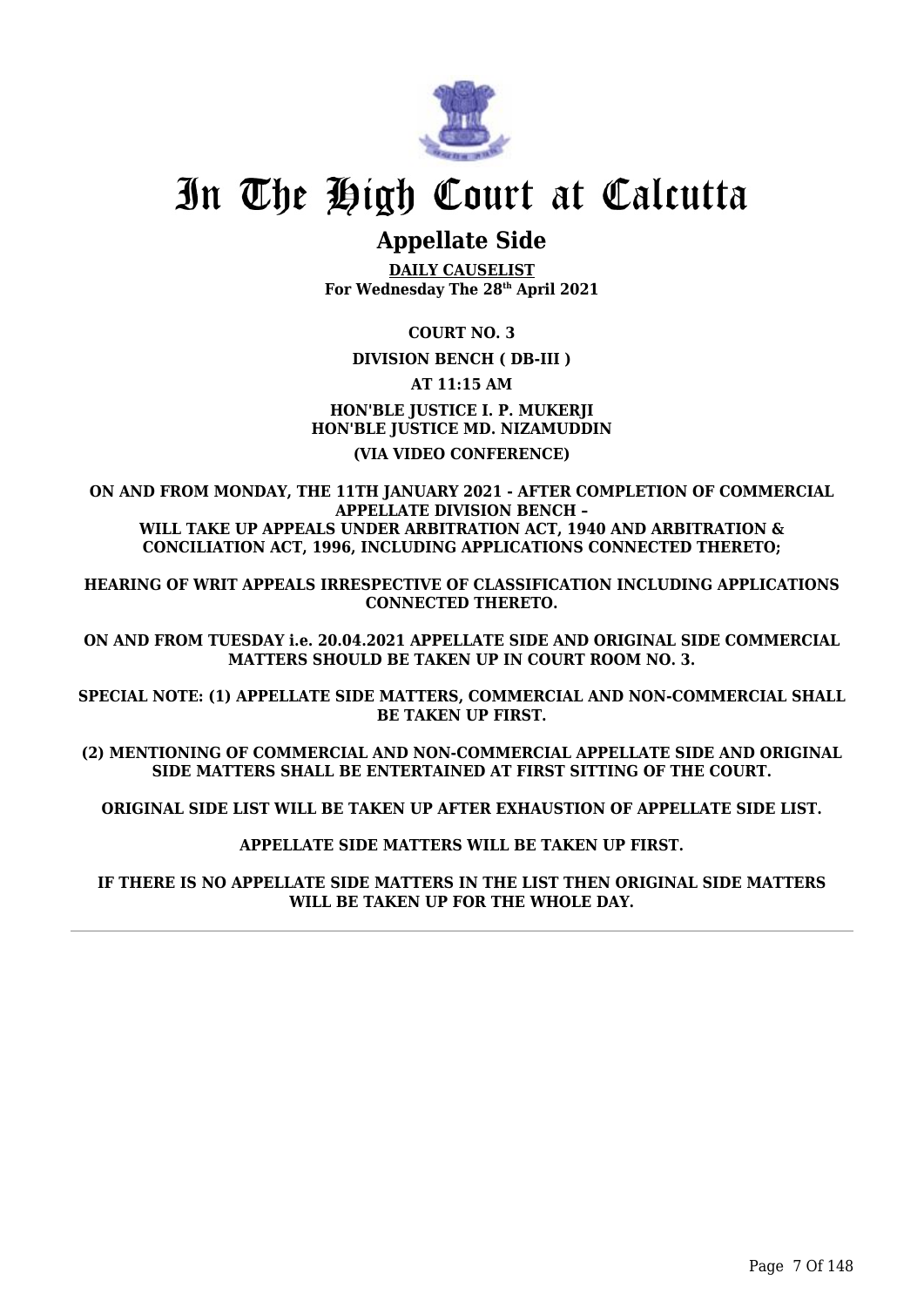

### **Appellate Side**

**DAILY CAUSELIST For Wednesday The 28th April 2021**

#### **COURT NO. 2**

**DIVISION BENCH (DB- IV)**

#### **AT 11:15 AM HON'BLE JUSTICE HARISH TANDON HON'BLE JUSTICE KAUSIK CHANDA**

#### **(VIA VIDEO CONFERENCE)**

**ON AND FROM MONDAY, THE 11TH JANUARY, 2021 - ADMISSION OF APPEALS UNDER ORDER XLI OF THE CODE OF CIVIL PROCEDURE INCLUDING APPLICATIONS CONNECTED THERETO; ANY OTHER FIRST APPEALS & FIRST MISCELLANEOUS APPEALS NOT ASSIGNED TO ANY OTHER BENCH & APPLICATIONS CONNECTED THERETO, LAWAZIMA; APPEALS RELATING TO LAND UNDER GROUP I AND APPLICATIONS CONNECTED THERETO; APPEALS RELATING TO TRANSPORT & TELECOMMUNICATION UNDER GROUP VII AND REGULATION OF INDUSTRIES & ESSENTIAL COMMODITIES & VARIOUS CENTRAL ORDERS UNDER GROUP VIII AND APPLICATIONS CONNECTED THERETO;**

**AND**

**ON AND FROM WEDNESDAY, 10TH MARCH 2021 (IN ADDITION TO THEIR OWN LISTS AND DETERMINATIONS) – THE DIVISION BENCH PRESIDED OVER BY HON'BLE JUSTICE HARISH TANDON SHALL TAKE UP ATTERS (FROM ITEM NO. 200 TO 261) FROM THE LIST OF HON'BLE JUSTICE TAPABRATA CHAKRABORTY AND HON'BLE JUSTICE TIRTHANKAR . GHOSH DATED 9TH MARCH 2021. NOTE: ON WEDNESDAY: CONTEMPT, MANDAMUS APPEALS AND APPLICATIONS WILL BE TAKEN UP FROM 2 P.M. ONWARDS. IF TIME PERMITS, OTHER MATTERS WILL BE TAKEN UP SERIALLY. ON THURSDAY: HEARING MATTERS WILL BE TAKEN UP FROM 2.00 P.M.ONWARDS.**

> **SPECIAL NOTE: TODAY ANTICIPATORY BAIL APPLICATION WILL BE TAKEN UP FIRST, THEREAFTER CIVIL MATTERS WILL BE TAKEN UP.**

**NOTE: MATTERS WILL BE TAKEN UP THROUGH PHYSICAL HEARING ONLY WHEN BOTH THE PARTIES ARE AGREED**

#### **TO BE MENTIONED**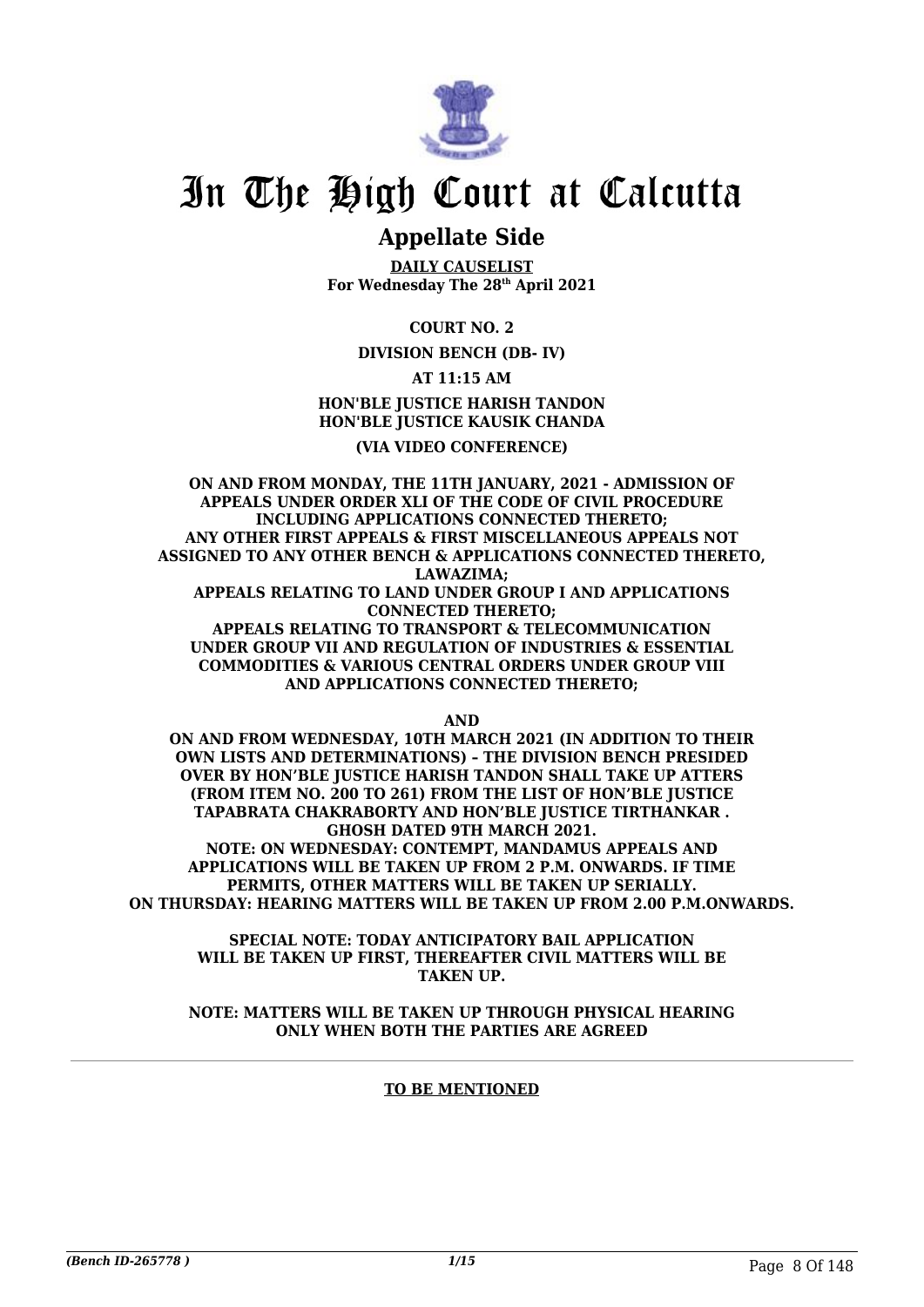| 1               | FMAT/77/2021<br>[ CORRECTION]              | REGENT HIRISE PRIVATE<br>LIMITED AND ORS<br><b>VS</b>                                                           | <b>JASOJEET</b><br><b>MUKHERJEE</b>                                                                |
|-----------------|--------------------------------------------|-----------------------------------------------------------------------------------------------------------------|----------------------------------------------------------------------------------------------------|
|                 |                                            | SANCHITA CHATTERJEE<br>AND ORS                                                                                  |                                                                                                    |
| $\overline{2}$  | FMAT/204/2021<br>[C]                       | RANJIT KUMAR SHAW<br><b>VS</b>                                                                                  | M SINGH                                                                                            |
|                 |                                            | HARI NARAYAN SHAW                                                                                               |                                                                                                    |
|                 |                                            | <b>FOR ORDERS</b>                                                                                               |                                                                                                    |
| 3               | FA/7/2019<br>$[30-04-2021] [C]$            | <b>DILIP KR KHAITAN</b><br>VS<br>PRADIP KR KHAITAN & ORS                                                        | <b>B K SINGH</b>                                                                                   |
|                 |                                            |                                                                                                                 | IA NO: CAN/2/2019(Old No:CAN/5017/2019), CAN/3/2019(Old No:CAN/12187/2019), CAN/4/2021, CAN/5/2021 |
|                 |                                            | <b>SPECIALLY FIXED MATTERS</b>                                                                                  |                                                                                                    |
| 4               | FMAT/590/2020<br>[ N.T.W.]                 | RAJLAKSHMI SYAM AND<br><b>ANOTHER</b><br><b>VS</b><br>SHARBANI NANDI A DN<br><b>OTHERS</b>                      | DEBAJYOTI DEB                                                                                      |
|                 | IA NO: CAN/1/2021                          |                                                                                                                 |                                                                                                    |
| 5               | MAT/193/2021<br>[Assigned]<br>[29.04.2021] | HOOGHLY MILLS COMPANY<br><b>LIMITED</b><br><b>VS</b><br>NETAI KHAN AND OTHERS                                   | <b>BHASKAR</b><br>MUKHERJEE                                                                        |
|                 | IA NO: CAN/1/2021                          |                                                                                                                 |                                                                                                    |
| wt <sub>6</sub> | MAT/192/2021                               | HOOGHLY MILLS COMPANY<br>LIMITED AND ANOTHER                                                                    | <b>BHASKAR</b><br>MUKHERJEE                                                                        |
|                 |                                            | VS<br>STATE OF WEST BENGAL<br>AND ORS.                                                                          |                                                                                                    |
|                 | IA NO: CAN/1/2021                          |                                                                                                                 |                                                                                                    |
|                 |                                            | <b>ORDER XLI RULE II</b>                                                                                        |                                                                                                    |
| 7               | SAT/35/2014                                | SANJOY KUMAR BISWAS & JAYABRATA GHOSH<br><b>ANR</b><br><b>VS</b>                                                |                                                                                                    |
|                 |                                            | <b>SUMIT BISWAS &amp; ORS</b>                                                                                   |                                                                                                    |
|                 | No:CAN/1983/2020)                          |                                                                                                                 | IA NO: CAN/2/2014(Old No:CAN/6887/2014), CAN/3/2020(Old No:CAN/1443/2020), CAN/4/2020(Old          |
| 8               | SAT/207/2016                               | KUMAR PARITOSH<br><b>NARAYAN &amp; ORS</b><br><b>VS</b><br><b>JUTHIKA DUTTA</b>                                 | <b>MANAS KUMAR DAS</b>                                                                             |
|                 | IA NO: CAN/2/2021, CAN/3/2021              |                                                                                                                 |                                                                                                    |
| 9               | SAT/564/2016                               | HARAMANI SAHA SARKAR &<br><b>ORS</b><br><b>VS</b><br>SRI SRI ISHWAR RADHA<br><b>BALLAV JIU THAKUR &amp; ORS</b> | RAJU<br><b>BHATTACHARYYA</b>                                                                       |
|                 | IA NO: CAN/2/2021                          |                                                                                                                 |                                                                                                    |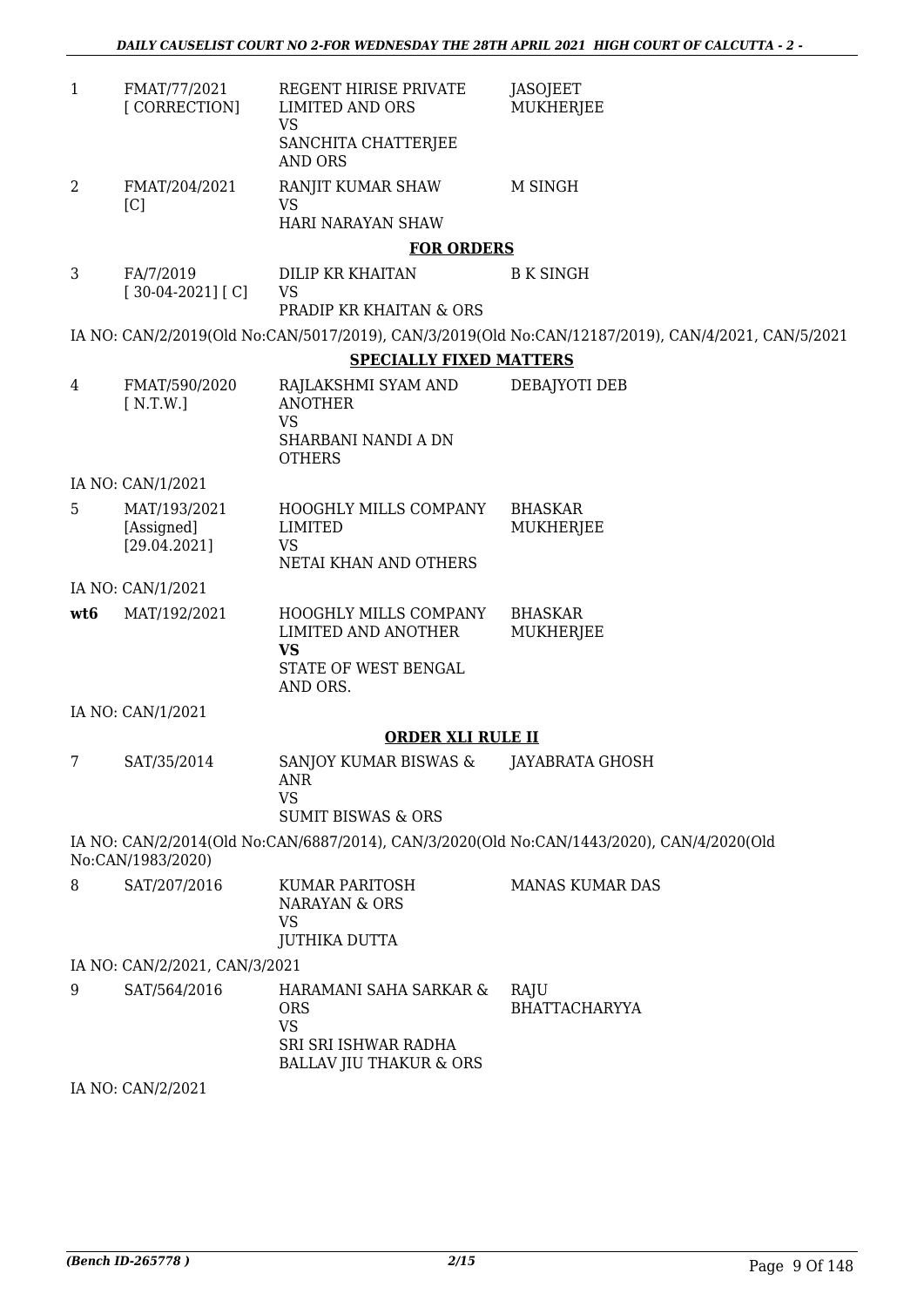| 10 | SAT/104/2017                                     | <b>BADAL KUMAR DAS &amp; ANR</b><br>VS<br>SUKUMAR BANDOPADHYAY<br>& ORS                                      | <b>SHOHINI</b><br><b>CHAKRABORTY</b> |
|----|--------------------------------------------------|--------------------------------------------------------------------------------------------------------------|--------------------------------------|
|    | IA NO: CAN/2/2017(Old No:CAN/3036/2017)          |                                                                                                              |                                      |
| 11 | SAT/134/2018<br>(Defective)                      | MAJEDUR RAHAMAN DEAD<br>R/P BY FARUK HOSSAIN &<br><b>ORS</b><br><b>VS</b><br><b>SUNIRMAL SOREN &amp; ORS</b> | <b>ASIF DEWAN</b>                    |
| 12 | SA/155/2018                                      | <b>GOPAL NAIYA</b>                                                                                           | S.K.                                 |
|    |                                                  | <b>VS</b><br>SANNYASI NASKAR                                                                                 | <b>BHATTACHAARJEE</b>                |
| 13 | SA/175/2018                                      | <b>GOPINATH MONDAL</b><br>VS<br>PANCHUGOPAL MONDAL &<br><b>ORS</b>                                           | <b>SANDIP DAS</b>                    |
|    |                                                  | IA NO: CAN/1/2017(Old No:CAN/2058/2017), CAN/2/2020(Old No:CAN/57/2020)                                      |                                      |
| 14 | SAT/261/2018<br>(Defective)[N.T.W.]              | <b>GURUDAS</b><br><b>CHATTOPADHYAY</b><br><b>VS</b>                                                          | SHEBATEE DATTA                       |
|    |                                                  | JAGANNATH<br><b>CHATTOPADHYAY &amp; ORS</b>                                                                  |                                      |
|    | IA NO: CAN/1/2018(Old No:CAN/4635/2018)          |                                                                                                              |                                      |
| 15 | SAT/501/2018                                     | ANIL KUMAR JANA<br>VS<br>ANIL KUMAR PATRA & ORS                                                              | PRIYABRATA GHOSH                     |
|    | IA NO: CAN/2/2021                                |                                                                                                              |                                      |
| 16 | SAT/98/2019                                      | SK HASAN@SK HASSAN<br><b>VS</b><br>MD KAMAL                                                                  | <b>SK MOINUDDIN</b>                  |
|    | IA NO: CAN/1/2019(Old No:CAN/7915/2019)          |                                                                                                              |                                      |
| 17 | SAT/126/2019                                     | SRISTHIDHAR ADITYA &<br>ANR<br>VS<br>NILIMA DUTTA & ORS                                                      | UTTIYA ROY                           |
| 18 | SAT/128/2019<br>[Defective]                      | <b>GOPINATH ROY &amp; ORS</b><br><b>VS</b><br><b>SASTHI CHARAN GHOSH</b>                                     | TANMOY MUKHERJEE                     |
|    |                                                  | IA NO: CAN/1/2019(Old No:CAN/3962/2019), CAN/2/2019(Old No:CAN/3963/2019)                                    |                                      |
| 19 | SAT/133/2019                                     | MRITYUNJOY BASU & ANR                                                                                        | AMARNATH SUKUL                       |
|    | [Defective]                                      | VS<br><b>TAPAS DEY &amp; ORS</b>                                                                             |                                      |
| 20 | SAT/135/2019<br>[Defective]                      | <b>JAYANTA DAS</b><br>VS<br>MINA RANISAMANTA                                                                 | DEBABRATA DAS<br><b>GUPTA</b>        |
|    | IA NO: CAN/1/2019(Old No:CAN/9763/2019)          |                                                                                                              |                                      |
| 21 | SAT/143/2019<br>$[Pt I + II 2 LCR + 2]$<br>P.B.] | KABEDUL MONDAL & ANR<br>VS<br>NURUL HODA & ORS                                                               | PROSENJIT<br><b>MUKHERJEE</b>        |
|    |                                                  | IA NO: CAN/1/2019(Old No:CAN/5942/2019), CAN/2/2019(Old No:CAN/9050/2019)                                    |                                      |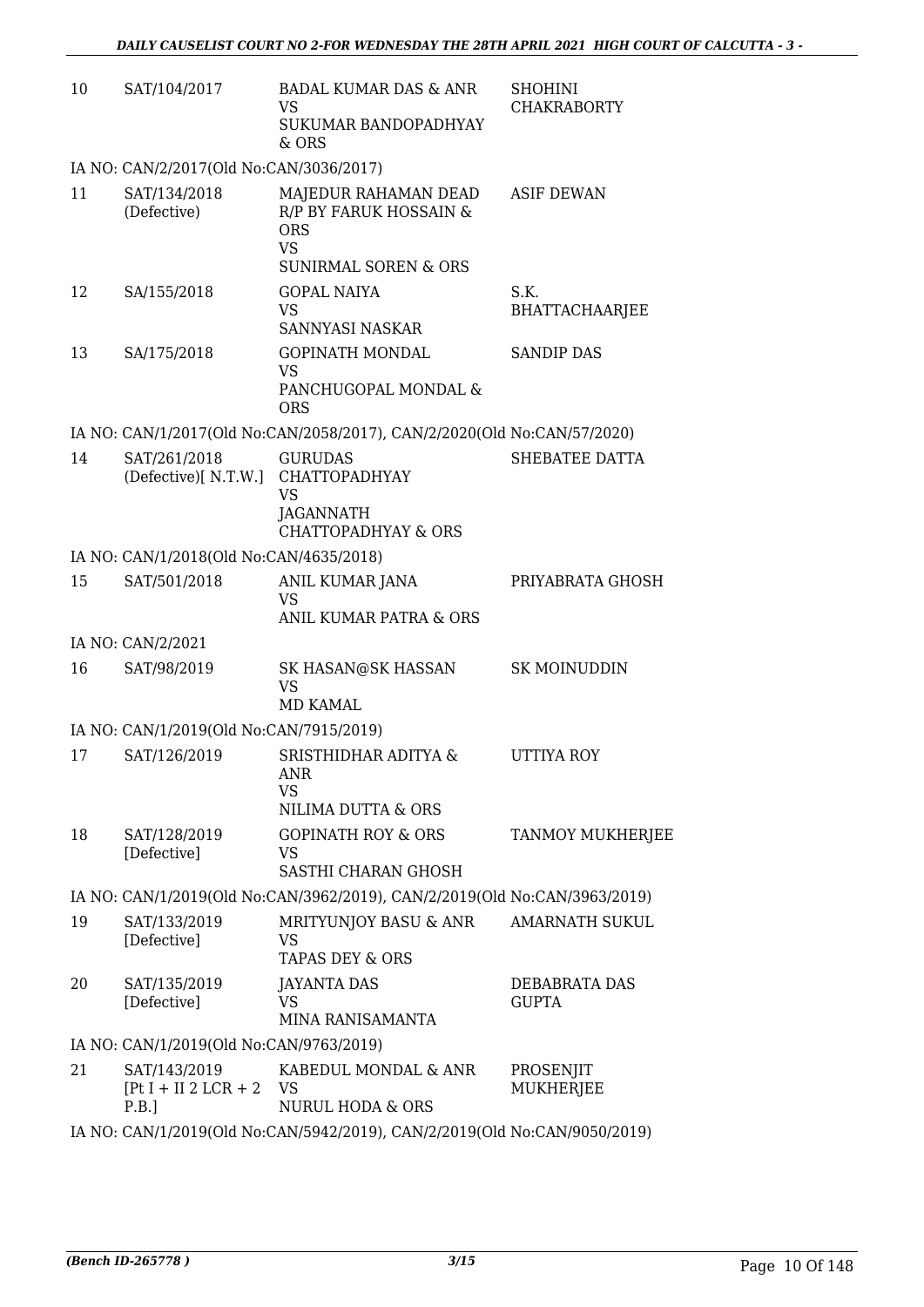| 22 | FMAT/233/2019<br>[Defective]             | NEELIMA DHAR<br><b>VS</b><br><b>RINA GHOSH &amp; ANR</b>                                 | SHRABANI SARKAR                                                                      |
|----|------------------------------------------|------------------------------------------------------------------------------------------|--------------------------------------------------------------------------------------|
|    | IA NO: CAN/1/2019(Old No:CAN/2798/2019)  |                                                                                          |                                                                                      |
| 23 | SAT/341/2019<br>(Defective)              | HRISHIKESH<br>CHATTOPADHYAY<br><b>VS</b><br>DHANANJOY BAUL DAS &<br>ANR.                 | HIMADRI KR.<br>MAHATA                                                                |
|    | IA NO: CAN/1/2019(Old No:CAN/10316/2019) |                                                                                          |                                                                                      |
| 24 | SAT/344/2019                             | MOULANA ABDUL KASHEM<br><b>CHOWDHURY</b><br><b>VS</b><br>FIROZ ALI KHAN @ BOBI &<br>ORS. | SANATAN MONDAL                                                                       |
|    | IA NO: CAN/1/2020(Old No:CAN/497/2020)   |                                                                                          |                                                                                      |
| 25 | SAT/355/2019                             | <b>SUBIR KUMAR GHOSH</b><br><b>VS</b><br>SITANGSHU MALLICK &<br><b>ORS</b>               | <b>SK ABU ABBASUDDIN</b>                                                             |
|    | IA NO: CAN/1/2019(Old No:CAN/10954/2019) |                                                                                          |                                                                                      |
| 26 | FMAT/375/2019                            | KAABIL DEVELOPERS (P)<br>LTD.<br>VS<br>NATHULAL GUPTA @ SHAW<br>& ANR.                   | <b>ABHIJIT RAY</b>                                                                   |
| 27 | FMAT/387/2019                            | <b>SUBRATA GHOSH &amp; ANR</b><br><b>VS</b><br><b>BHARATI MONDAL &amp; ORS</b>           | PARTHA PRATIM<br>MUKHOPADHYAY                                                        |
| 28 | FMAT/404/2019<br>[Defective]             | RAFIK ALI KHAN & ORS<br><b>VS</b><br><b>SURATAN BIBI &amp; ORS</b>                       | <b>MUSHARROF</b><br><b>HUSSAIN</b>                                                   |
|    | IA NO: CAN/1/2020(Old No:CAN/2225/2020)  |                                                                                          |                                                                                      |
|    |                                          | 29 FMAT/1010/2019 HIRAK NATH SOUNTH<br>VS<br><b>GOURHARI KAMILA</b>                      | REAZUL ISLAAM                                                                        |
| 30 | FMA/1011/2019<br>N.T.W.                  | ARABINDA KUMAR MARIK &<br><b>ORS</b><br><b>VS</b><br>PRAFULLA KR GHOSH &<br><b>ORS</b>   | SHEBATEE DATTA                                                                       |
|    |                                          |                                                                                          | IA NO: CAN/1/2019(Old No:CAN/392/2019), CAN/2/2019(Old No:CAN/6122/2019), CAN/3/2021 |
| 31 | FMAT/1390/2019<br>(Inj.)                 | <b>SWETA SARKAR</b><br><b>VS</b><br><b>SWAPAN BASU &amp; ORS</b>                         | PRADIP KUMAR<br><b>KUNDU</b>                                                         |
|    | IA NO: CAN/1/2020(Old No:CAN/6/2020)     |                                                                                          |                                                                                      |
| 32 | FMAT/111/2021                            | RAM SHANKAR DAS<br><b>VS</b><br>SAKTI SHANKAR DAS                                        | SMITA PAL                                                                            |
|    | IA NO: CAN/1/2021                        |                                                                                          |                                                                                      |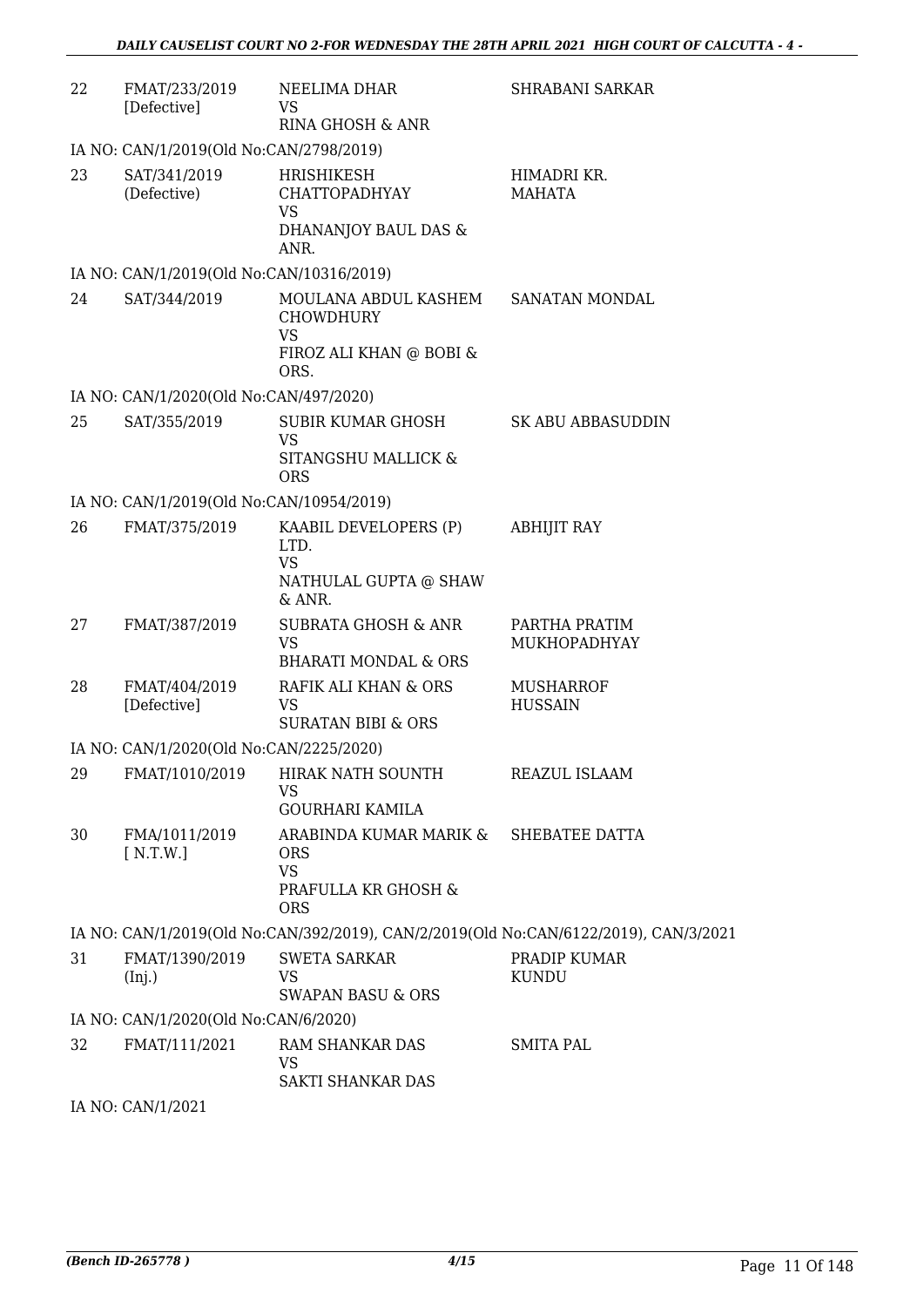| 33   | FMAT/165/2021<br>[N.T.W.]                | SMT SAVITA DEVI MALLA<br>AND ANR<br><b>VS</b><br>AVS GLOBAL PVT LTD AND   | PRAN GOPAL DAS                      |
|------|------------------------------------------|---------------------------------------------------------------------------|-------------------------------------|
|      |                                          | <b>ORS</b>                                                                |                                     |
|      | IA NO: CAN/1/2021                        |                                                                           |                                     |
|      |                                          | <b>CONTEMPT</b>                                                           |                                     |
| 34   | CPAN/312/2020                            | <b>AVIJIT GHOSH</b><br><b>VS</b>                                          | <b>ARKADIPTA</b><br><b>SENGUPTA</b> |
|      |                                          | AMITABHA SENGUPTA                                                         |                                     |
|      | IA NO: CAN/1/2021                        |                                                                           |                                     |
| wt35 | MAT/1620/2017                            | THE STATE OF W B & ORS<br><b>VS</b>                                       | LAL MOHAN BASU                      |
|      |                                          | <b>AVIJIT GHOSH &amp; ORS</b>                                             |                                     |
| 36   | CPAN/349/2020                            | MD ZIAUR RAHAMN MOLLA<br><b>VS</b>                                        | <b>SAIRA BANU</b>                   |
|      |                                          | PAPPU MOLLA & ORS                                                         |                                     |
|      | IA NO: CAN/1/2020(Old No:CAN/3613/2020)  |                                                                           |                                     |
| wt37 | FMA/542/2020                             | <b>MD ZIAUR RAHAMAN</b><br><b>MOLLA</b><br><b>VS</b>                      | <b>SAIRA BANU</b>                   |
|      |                                          | STATE OF WEST BENGAL &<br><b>ORS</b>                                      |                                     |
| 38   | CPAN/204/2021                            | <b>SUKUMAR GHOSH</b>                                                      | <b>RAJARSHI BASU</b>                |
|      | IN FA/880/2015                           | <b>VS</b><br><b>SRIKUMAR GHOSH AND</b>                                    |                                     |
|      |                                          | <b>ANR</b>                                                                |                                     |
|      |                                          | <b>GROUP I - APPLICATION</b>                                              |                                     |
| 39   | MAT/168/2016                             | THE STATE OF W.B. & ORS                                                   | <b>SIRSANYA</b>                     |
|      |                                          | <b>VS</b><br><b>AVIJIT SAHA</b>                                           | <b>BANDOPADHYAY</b>                 |
|      |                                          | IA NO: CAN/1/2016(Old No:CAN/1298/2016), CAN/2/2016(Old No:CAN/1299/2016) |                                     |
| 40   | FMA/4676/2016                            | <b>BINAPANI CHOWDHURY</b>                                                 | SNIGDHA SAHA                        |
|      |                                          | <b>VS</b>                                                                 |                                     |
|      |                                          | UNION OF INDIA & ORS                                                      |                                     |
|      | IA NO: CAN/1/2016(Old No:CAN/12140/2016) |                                                                           |                                     |
| wt41 | FMA/89/2017                              | <b>ALIK KHAMRUI</b>                                                       | SNIGDHA SAHA                        |
|      |                                          | VS<br>UNION OF INDIA & ORS                                                |                                     |
|      | IA NO: CAN/1/2016(Old No:CAN/12133/2016) |                                                                           |                                     |
| wt42 | FMA/99/2017                              | SUDHARAM SINHA ROY                                                        | SNIGDHA SAHA                        |
|      |                                          | <b>VS</b><br>UNION OF INDIA & ORS                                         |                                     |
|      | IA NO: CAN/1/2016(Old No:CAN/12132/2016) |                                                                           |                                     |
| 43   | MAT/804/2018                             | SUPRABHAT GHOSH                                                           | P. BHATTACHARYYA                    |
|      |                                          | <b>VS</b>                                                                 |                                     |
|      |                                          | <b>BHARAT PRTROLEUM</b><br>CORPORATION LTD & ORS                          |                                     |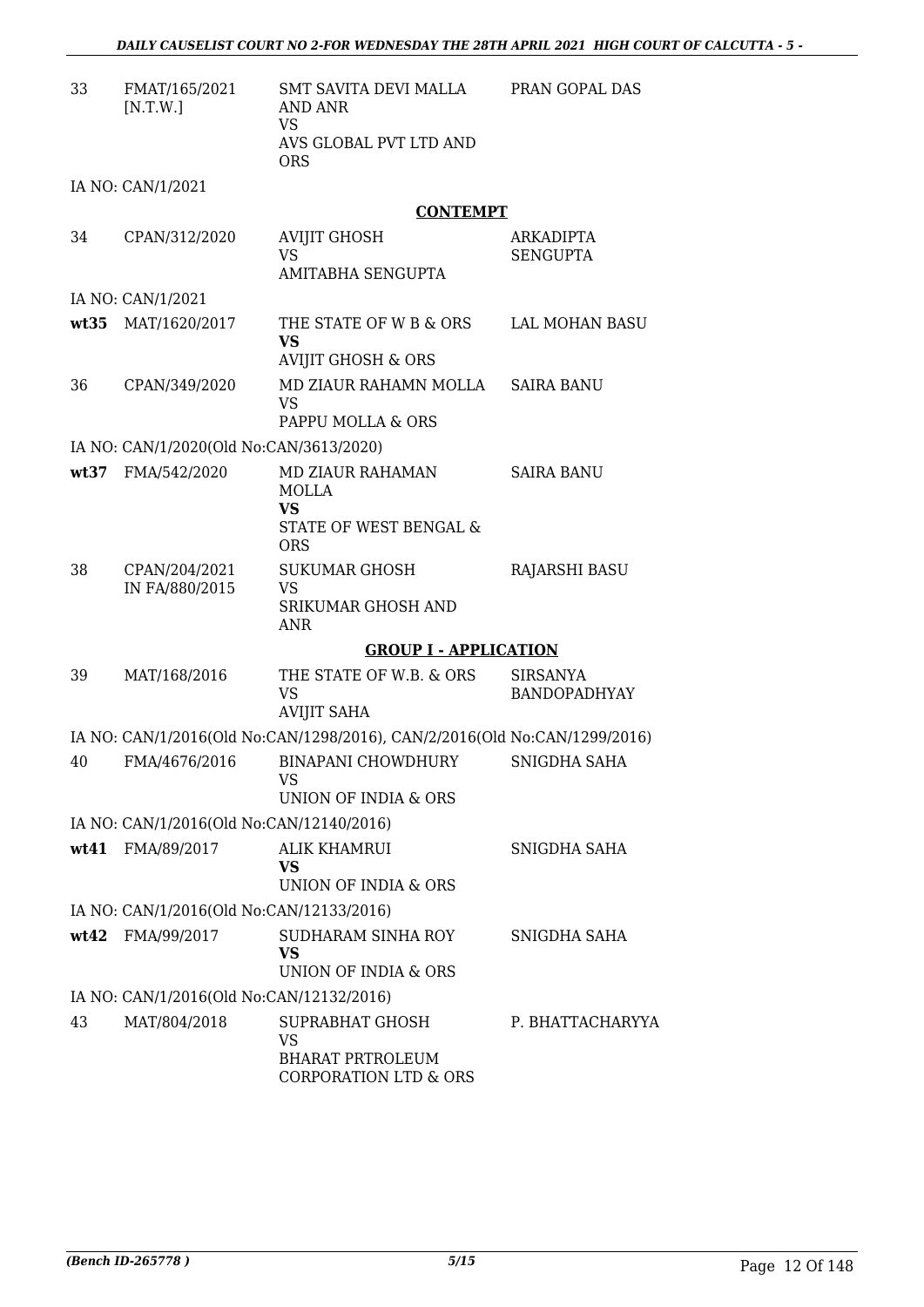| 44 | FMA/302/2019                             | STATE OF WEST BENGAL &<br><b>ORS</b><br><b>VS</b><br>M/S K.C. DAS PVT. LTD.           | ANIRUDDHA SEN                                                                                            |
|----|------------------------------------------|---------------------------------------------------------------------------------------|----------------------------------------------------------------------------------------------------------|
|    | IA NO: CAN/3/2021                        |                                                                                       |                                                                                                          |
| 45 | MAT/380/2019                             | UJJAL KUMAR MONDAL<br><b>VS</b><br>STATE OF WEST BENGAL&<br><b>ORS</b>                | <b>DEBAPRATIM</b><br><b>BANERJEE</b>                                                                     |
|    |                                          | IA NO: CAN/1/2019(Old No:CAN/4209/2019), CAN/2/2020(Old No:CAN/1978/2020)             |                                                                                                          |
| 46 | MAT/1095/2019                            | STATE OF WEST BENGAL &<br>ORS.<br><b>VS</b><br>RAMESWAR PRAMANIK &<br>ORS.            | <b>SUPRATIM DHAR</b>                                                                                     |
|    | IA NO: CAN/1/2019(Old No:CAN/12494/2019) |                                                                                       |                                                                                                          |
| 47 | MAT/1269/2019                            | <b>SUBRATA DAS</b><br><b>VS</b>                                                       | PARTHA SARATHI<br><b>MONDAL</b>                                                                          |
|    |                                          | SITANGSHU ADAK & ORS.                                                                 |                                                                                                          |
| 48 | MAT/1363/2019                            | MOTHABARI DHIBAR                                                                      | IA NO: CAN/1/2019(Old No:CAN/8803/2019), CAN/2/2019(Old No:CAN/8804/2019), CAN/3/2020<br>ASHOK KUMAR JHA |
|    |                                          | SAMABAY SAMITY LTD<br><b>VS</b>                                                       |                                                                                                          |
|    |                                          | <b>UMA KANTI HALDER &amp; ORS</b>                                                     |                                                                                                          |
|    | IA NO: CAN/1/2019(Old No:CAN/9590/2019)  |                                                                                       |                                                                                                          |
| 49 | MAT/1520/2019                            | GANESH CHANDRA GHOSH<br>& ORS<br><b>VS</b><br>STATE OF WEST BENGAL<br>&ORS            | SATYAM MUKHERJEE                                                                                         |
|    | IA NO: CAN/2/2021                        |                                                                                       |                                                                                                          |
| 50 | MAT/1664/2019<br>$[2$ PBS]               | BANGUR LAND DEVP. CORP.<br>LTD. & ANR.<br><b>VS</b><br>STATE OF WEST BENGAL &<br>ORS. | PUJA BERIWAL                                                                                             |
|    |                                          | IA NO: CAN/1/2019(Old No:CAN/12086/2019), CAN/2/2019(Old No:CAN/12088/2019)           |                                                                                                          |
| 51 | MAT/1687/2019<br>[Defective]             | SHYAMLATA MUNDARI<br>VS<br>STATE OF WEST BENGAL &<br><b>ORS</b>                       | DHANANJAY NAYAK                                                                                          |
|    | IA NO: CAN/1/2019(Old No:CAN/11804/2019) |                                                                                       |                                                                                                          |
| 52 | MAT/137/2020                             | ISLAM SHEIKH & ORS.<br><b>VS</b><br>STATE OF WEST BENGAL &<br>ORS.                    | <b>AVIROOP</b><br><b>BHATTACHARYA</b>                                                                    |
|    | IA NO: CAN/1/2020(Old No:CAN/2058/2020)  |                                                                                       |                                                                                                          |
| 53 | MAT/784/2020                             | MINOTI BISWAS AND ORS<br><b>VS</b><br>STATE OF WEST BENGAL                            | SARBANADA SANYAL                                                                                         |
|    | IA NO: CAN/1/2020, CAN/2/2020            | AND ORS.                                                                              |                                                                                                          |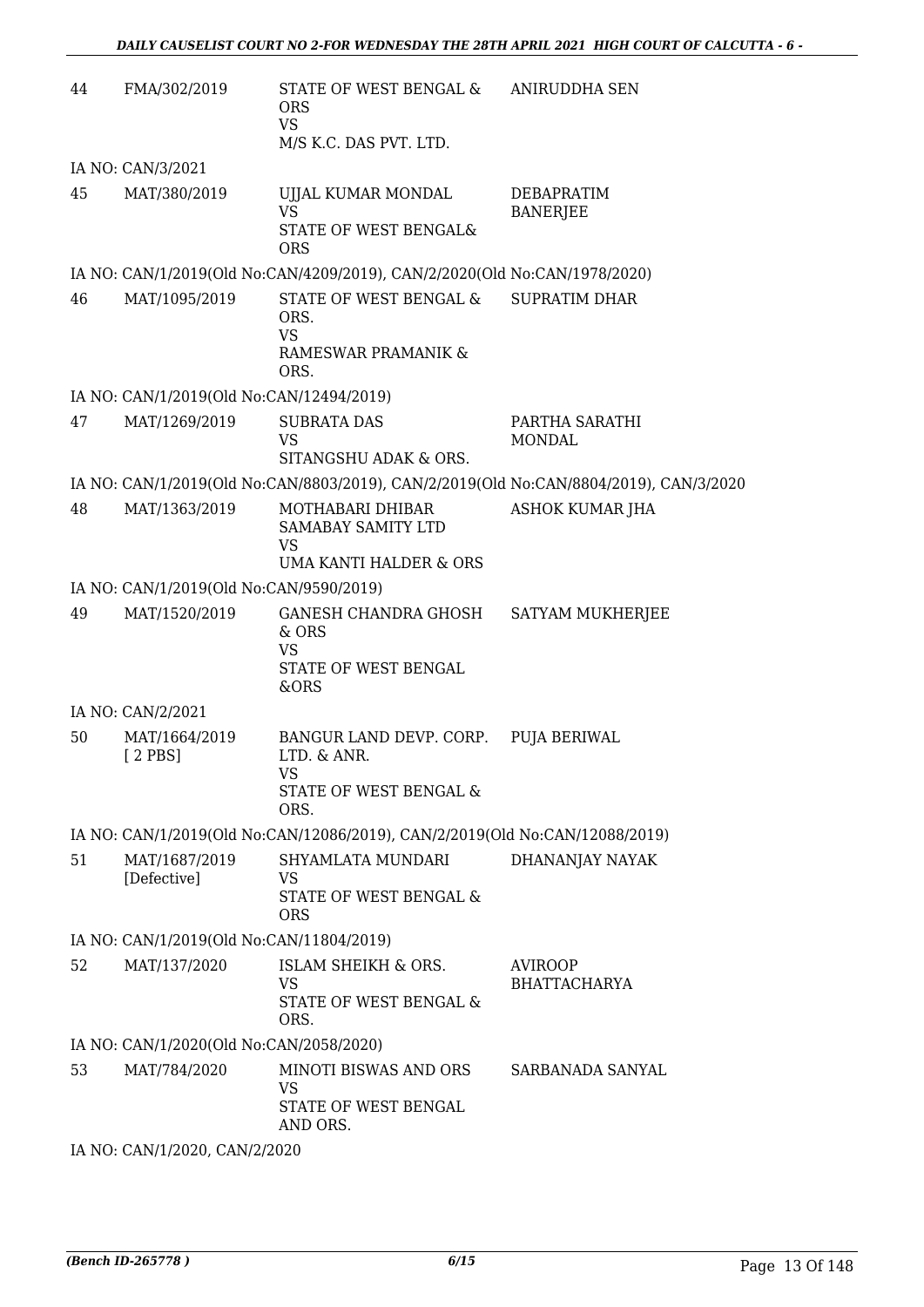| 54 | MAT/177/2021                              | MANAB PANDEY AND<br><b>OTHERS</b><br>VS                                                   | ALI AHSAN ALAMGIR                     |        |
|----|-------------------------------------------|-------------------------------------------------------------------------------------------|---------------------------------------|--------|
|    |                                           | SHYAMALI BISWAS AND<br><b>OTHERS</b>                                                      |                                       |        |
|    | IA NO: CAN/1/2021, CAN/2/2021             |                                                                                           |                                       |        |
| 55 | MAT/194/2021                              | TUSHAR KARFA<br>VS<br>STATE OF WEST BENGAL                                                | <b>ABHISHEK BANERJEE</b>              |        |
|    |                                           | AND ORS.                                                                                  |                                       |        |
|    | IA NO: CAN/1/2021                         |                                                                                           |                                       |        |
| 56 | MAT/205/2021                              | NAMITA GANGULI AND<br><b>ANOTHER</b><br>VS<br>STATE OF WEST BENGAL<br>AND ORS.            | ANAND JHA                             |        |
|    | IA NO: CAN/1/2021                         |                                                                                           |                                       |        |
| 57 | MAT/206/2021                              | DEBASHISH GANGULY<br>VS                                                                   | ANAND JHA                             |        |
|    |                                           | STATE OF WEST BENGAL<br>AND ORS.                                                          |                                       |        |
|    | IA NO: CAN/1/2021                         |                                                                                           |                                       |        |
| 58 | MAT/282/2021                              | SARAF TEXIM LTD AND ANR<br><b>VS</b>                                                      | <b>SANTANU</b><br><b>CHATTERJEE</b>   |        |
|    |                                           | STATE OF WEST BENGAL<br>AND ORS.                                                          |                                       |        |
|    | IA NO: CAN/1/2021, CAN/2/2021             |                                                                                           |                                       |        |
| 59 | FMA/285/2021                              | PULIN HALDER & ORS.<br><b>VS</b><br>STATE OF WEST BENGAL &<br>ORS.                        | <b>AVIROOP</b><br><b>BHATTACHARYA</b> |        |
|    | IA NO: CAN/1/2020(Old No:CAN/2193/2020)   |                                                                                           |                                       |        |
|    |                                           | <b>APPLICATION (FA AND FMA)</b>                                                           |                                       |        |
| 60 | FA/160/1985                               | JAGABANDHU MAJHI<br><b>VS</b><br>ANU BALA DASI                                            | <b>AMIT PRAKASH</b><br>LAHIRI         |        |
|    | IA NO: CAN/7/2017(Old No:CAN/3230/2017)   |                                                                                           |                                       |        |
| 61 | FA/266/1986                               | SARASWATI DEVI & ORS.<br>VS<br>DILIP KR. BANERJEE                                         | U.S.CHATTERJEE                        | A.PAIN |
|    | No:CAN/125/2020), CAN/6/2021              | IA NO: CAN/2/2009(Old No:CAN/5318/2009), CAN/3/2009(Old No:CAN/5319/2009), CAN/5/2020(Old |                                       |        |
| 62 | FA/276/1995                               | RAJ KUMAR KUNDU<br><b>VS</b>                                                              | D.K.PATTANAYAK                        |        |
|    |                                           | KHUDU RANI DEY                                                                            |                                       |        |
|    |                                           | IA NO: CAN/1/1998(Old No:CAN/2608/1998), CAN/2/2019(Old No:CAN/8409/2019)                 |                                       |        |
| 63 | FA/143/1999<br>$[PT-1+II+2 LCR+2]$<br>PB] | SRI PRATAP CHANDRA<br><b>SINHA</b><br><b>VS</b><br><b>BIDYUTKANA MITRA</b>                | CHHABI DEY                            |        |
|    |                                           | IA NO: CAN/3/2012(Old No:CAN/2152/2012), CAN/5/2020, CAN/6/2020                           |                                       |        |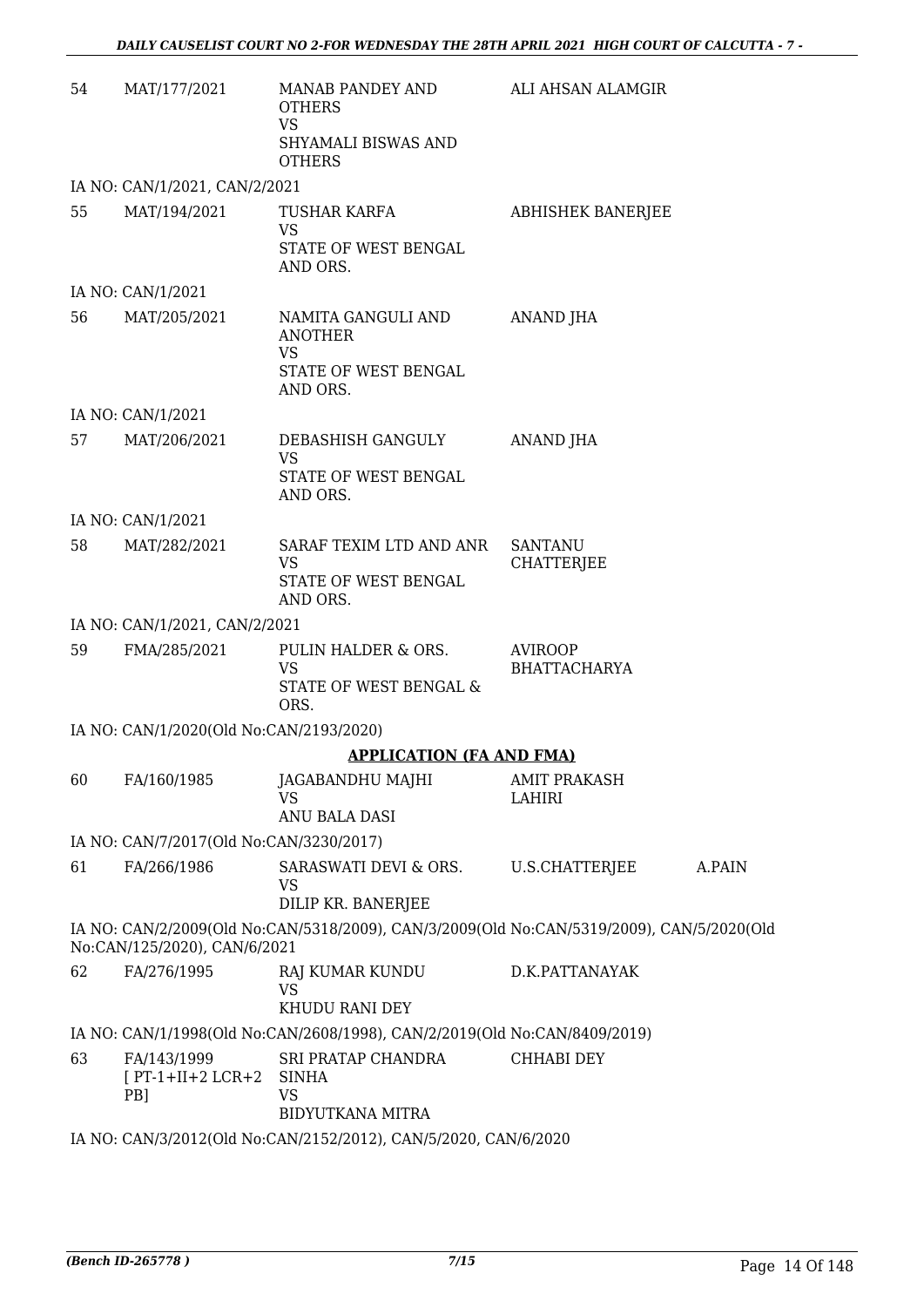| 64 | FA/311/2008                                              | KAMRUZZAMAN & ORS<br>VS<br>NANIGOPAL KARMOKAR                             | <b>USOF ALI DEWAN</b>                                                                      |
|----|----------------------------------------------------------|---------------------------------------------------------------------------|--------------------------------------------------------------------------------------------|
|    |                                                          | IA NO: CAN/1/2008(Old No:CAN/5965/2008), CAN/3/2014(Old No:CAN/1486/2014) |                                                                                            |
| 65 | FA/312/2008                                              | UTSA SINHA                                                                | <b>SK. ABU SUFIAN</b>                                                                      |
|    |                                                          | <b>VS</b><br>DEBJANI DUTTA                                                |                                                                                            |
|    | No:CAN/6269/2019)                                        |                                                                           | IA NO: CAN/4/2010(Old No:CAN/5389/2010), CAN/6/2019(Old No:CAN/3713/2019), CAN/7/2019(Old  |
| 66 | FA/113/2009                                              | <b>GAYATRI PAL</b>                                                        | PARTHA PRATIM ROY                                                                          |
|    |                                                          | <b>VS</b><br>NETAI NANDI @ NETISH<br>NANDI & ORS.                         |                                                                                            |
|    | No:CAN/2202/2017)                                        |                                                                           | IA NO: CAN/2/2012(Old No:CAN/3351/2012), CAN/4/2016(Old No:CAN/1864/2016), CAN/5/2017(Old  |
| 67 | FA/228/2010                                              | AMAL BHATTACHARJEE &<br>ANR.<br><b>VS</b><br>CHITRA GHOSH & ORS.          | NIMAI CH. DEBNATH                                                                          |
|    |                                                          | IA NO: CAN/7/2011(Old No:CAN/10838/2011), CAN/10/2021                     |                                                                                            |
| 68 | FAT/282/2010                                             | SMT.LAKSHMI SINGH<br><b>VS</b><br><b>DULAL DUTTA</b>                      | <b>ARABINDA RAY</b>                                                                        |
|    |                                                          | IA NO: CAN/2/2016(Old No:CAN/7601/2016), CAN/3/2020(Old No:CAN/2899/2020) |                                                                                            |
| 69 | FA/128/2011                                              | FUL KUMARI KESHARI                                                        | <b>RWITENDRA</b>                                                                           |
|    |                                                          | <b>VS</b>                                                                 | <b>BANERJEE</b>                                                                            |
|    |                                                          | NILMANI KESHARI& ORS                                                      |                                                                                            |
| 70 | IA NO: CAN/4/2017(Old No:CAN/12031/2017)<br>FAT/487/2012 | PRIYA RANJAN NAHA                                                         | <b>AJOY SANKAR</b>                                                                         |
|    | [2 P.B.]                                                 | VS<br><b>MAMATA NAHA &amp; ORS</b>                                        | <b>SANYAL</b>                                                                              |
|    |                                                          |                                                                           | IA NO: CAN/4/2017(Old No:CAN/10711/2017), CAN/5/2019(Old No:CAN/1523/2019), CAN/6/2021     |
|    | $[Pt I + II + 4 LCR + 2 VS]$                             | 71 FA/317/2013 M/S SHARP TOOL & ANR JAYANTA MUKHERJEE                     |                                                                                            |
|    | P.B.]                                                    | <b>SANKAR GHOSH</b>                                                       |                                                                                            |
|    | IA NO: CAN/3/2021, CAN/4/2021, CAN/5/2021                |                                                                           |                                                                                            |
| 72 | FA/337/2013                                              | KUMUD RANJAN JOARDAR<br><b>VS</b><br>PRITHWISH RANJAN<br><b>JOARDAR</b>   | <b>SURYA PRASAD</b><br><b>CHATTOPADHYAY</b>                                                |
|    | IA NO: CAN/4/2018(Old No:CAN/7510/2018)                  |                                                                           |                                                                                            |
| 73 | SAT/33/2014                                              | SARADINDU SEN & ANR<br>VS                                                 | <b>MOLOY ROY</b>                                                                           |
|    |                                                          | NARHATA GOPESWAR &<br>ANR                                                 |                                                                                            |
|    |                                                          | IA NO: CAN/2/2014(Old No:CAN/4765/2014), CAN/3/2021, CAN/4/2021           |                                                                                            |
| 74 | FA/109/2014                                              | <b>DIPAK SARKAR</b><br><b>VS</b>                                          | SUPRATICK SYAMAL                                                                           |
|    |                                                          | ANJU ROY CHOWDHURY<br>(NEE SARKAR) & ANR                                  |                                                                                            |
|    |                                                          |                                                                           | IA NO: CAN/1/2014(Old No:CAN/1706/2014), CAN/3/2016(Old No:CAN/10657/2016), CAN/4/2019(Old |

No:CAN/4108/2019), CAN/5/2019(Old No:CAN/7418/2019)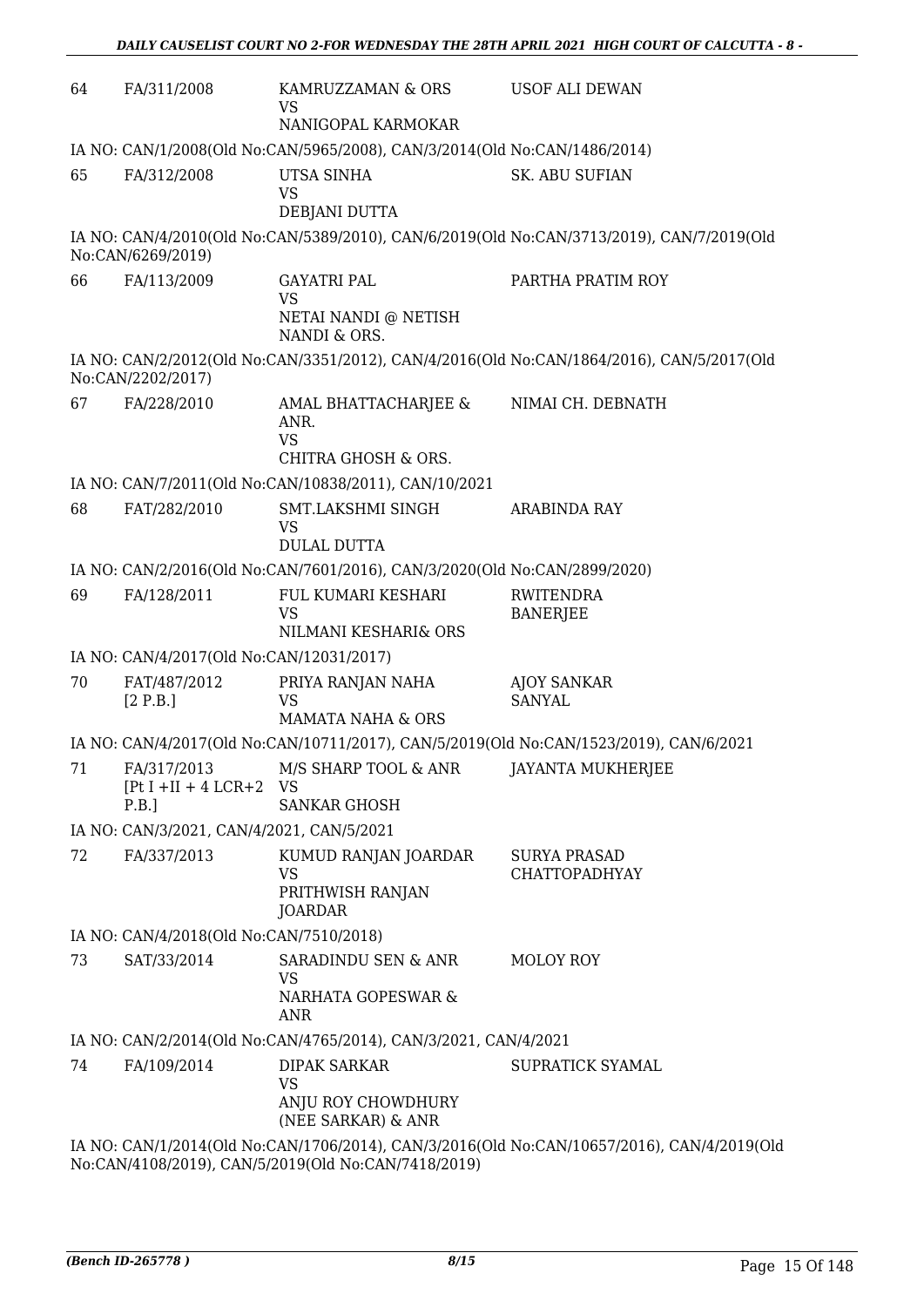| 75 | FAT/230/2014                     | <b>SANTANU DEY</b><br><b>VS</b><br>PRADIP KUMAR DEBNATH &<br>ANR                         | <b>SUJAY</b><br>BANDYOPADHYAY                                                                                                                                                       |
|----|----------------------------------|------------------------------------------------------------------------------------------|-------------------------------------------------------------------------------------------------------------------------------------------------------------------------------------|
|    | IA NO: CAN/5/2020                |                                                                                          |                                                                                                                                                                                     |
| 76 | FAT/349/2014<br>[Defective]      | BISNUPADA KAMILLYA<br><b>VS</b><br>DEBABRATA SEN & ORS                                   | DEBNARAYAN PATRA                                                                                                                                                                    |
|    | IA NO: CAN/2/2021                |                                                                                          |                                                                                                                                                                                     |
| 77 | FA/11/2015                       | MANOJIT BHATTACHARJEE<br>& ORS<br><b>VS</b>                                              | <b>AJAY DEBNATH</b>                                                                                                                                                                 |
|    |                                  | <b>SUMAN GANGULY &amp; ANR</b>                                                           |                                                                                                                                                                                     |
|    | IA NO: CAN/4/2021, CAN/5/2021    |                                                                                          |                                                                                                                                                                                     |
| 78 | FA/153/2015                      | MS. RAJKUMARI ROY & ANR<br><b>VS</b><br><b>SHAMBHUNATH ROY &amp; ORS</b>                 | RITA MALLICK                                                                                                                                                                        |
|    | IA NO: CAN/3/2021, CAN/4/2021    |                                                                                          |                                                                                                                                                                                     |
| 79 | FA/166/2015                      | <b>STATE OF WB</b>                                                                       | <b>AMIT PROKASH</b>                                                                                                                                                                 |
|    |                                  | <b>VS</b><br>M/S. DEBENDRA BIJAY                                                         | LAHIRI                                                                                                                                                                              |
|    |                                  | <b>GHOSH</b>                                                                             |                                                                                                                                                                                     |
|    |                                  | IA NO: CAN/6/2017(Old No:CAN/4546/2017), CAN/8/2018(Old No:CAN/7267/2018)                |                                                                                                                                                                                     |
| 80 | FAT/258/2015<br>[ N.T.W.]        | <b>ABDUL RAUF &amp; ORS</b><br><b>VS</b><br>MD. ILLIAS & ORS                             | ANAJLI AGARWAL                                                                                                                                                                      |
|    |                                  | IA NO: CAN/1/2015(Old No:CAN/10357/2015), CAN/2/2016(Old No:CAN/2526/2016)               |                                                                                                                                                                                     |
| 81 | FAT/286/2015                     | <b>BIKASH CHANDRA BERA &amp;</b><br><b>ORS</b><br><b>VS</b><br>MADHUSUDAN DAS & ORS      | <b>SOUNAK</b><br><b>BHATTACHARYYA</b>                                                                                                                                               |
|    | No:CAN/7673/2017), CAN/4/2021    |                                                                                          | IA NO: CAN/1/2017(Old No:CAN/1280/2017), CAN/2/2017(Old No:CAN/7672/2017), CAN/3/2017(Old                                                                                           |
| 82 | FAT/514/2015                     | SK. ARMAN ALI & ORS<br>VS<br><b>ASRAF ALI SK &amp; ORS</b>                               | <b>SOUNAK</b><br><b>BHATTACHARYA</b>                                                                                                                                                |
|    | CAN/7/2020(Old No:CAN/1286/2020) |                                                                                          | IA NO: CAN/2/2016(Old No:CAN/8546/2016), CAN/3/2017(Old No:CAN/6578/2017), CAN/4/2017(Old<br>No:CAN/6579/2017), CAN/5/2017(Old No:CAN/7745/2017), CAN/6/2020(Old No:CAN/1258/2020), |
| 83 | FAT/13/2016                      | ASANSOL DURGAPUR DEV.<br><b>AUTHORITY</b><br><b>VS</b><br>DILIP KUMAR MUKHERJEE<br>& ORS | <b>SAYANTAN BOSE</b>                                                                                                                                                                |
|    |                                  | IA NO: CAN/1/2016(Old No:CAN/3445/2016), CAN/2/2016(Old No:CAN/5422/2016)                |                                                                                                                                                                                     |
| 84 | FA/62/2016                       | PIJUSH DEB<br>VS<br>PRANAB RANJAN DEB &<br><b>ORS</b>                                    | SARMISTHA GHOSH<br>SARMA                                                                                                                                                            |
|    |                                  | IA NO: CAN/1/2019(Old No:CAN/6331/2019), CAN/2/2020(Old No:CAN/1234/2020)                |                                                                                                                                                                                     |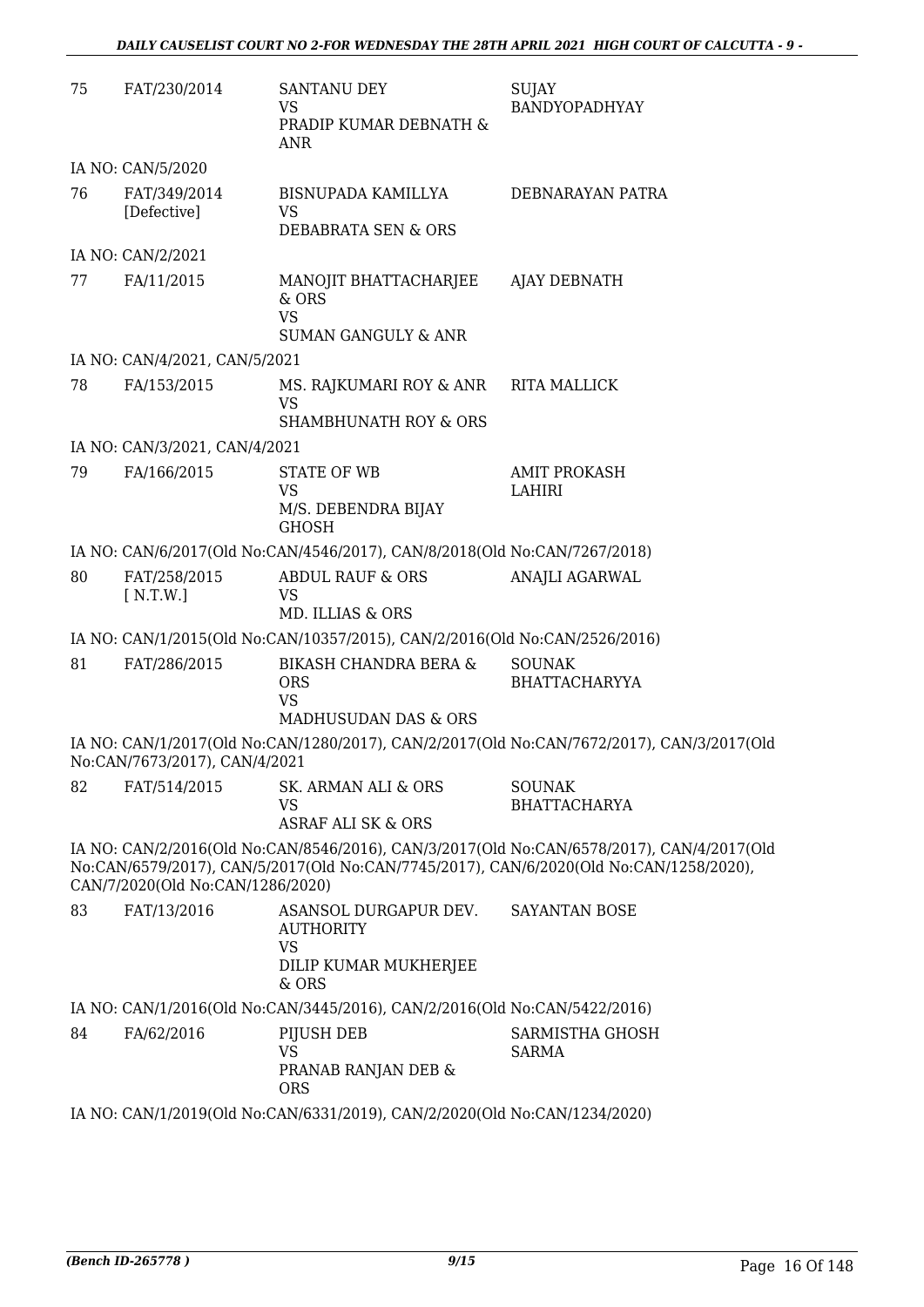| 85 | FA/179/2016                             | <b>SHANTI POLLEY &amp; ORS</b><br>VS<br><b>ASHOK POLLEY &amp; ORS</b>                        | AYANAVA<br><b>BHATTACHARYYA</b>                                                           |
|----|-----------------------------------------|----------------------------------------------------------------------------------------------|-------------------------------------------------------------------------------------------|
|    |                                         | IA NO: CAN/2/2017(Old No:CAN/6412/2017), CAN/3/2018(Old No:CAN/2814/2018)                    |                                                                                           |
| 86 | FA/212/2016                             | <b>MIRA ROY</b><br><b>VS</b><br><b>M/S TRIVENI HOLDINGS</b><br>PVT. LTD. & ORS               | R. BANERJEE                                                                               |
|    |                                         | No:CAN/4917/2017), CAN/4/2018(Old No:CAN/2840/2018)                                          | IA NO: CAN/1/2016(Old No:CAN/8433/2016), CAN/2/2016(Old No:CAN/8584/2016), CAN/3/2017(Old |
| 87 | FAT/666/2016                            | <b>DILIP KUMAR</b><br><b>CHAKRABORTY &amp; ANR</b><br>VS<br>DURGA DAS CHAKRABORTY            | SAURABH MAITRA                                                                            |
|    | IA NO: CAN/1/2017(Old No:CAN/587/2017)  |                                                                                              |                                                                                           |
| 88 | FA/64/2017                              | <b>NEJAMUDDIN &amp; ORS</b><br><b>VS</b>                                                     | DYUTIMAN BANERJEE                                                                         |
|    |                                         | MD AFYAD (MINOR) & ORS                                                                       |                                                                                           |
| 89 | FA/146/2017                             | DULAL CHANDRA SINGHA<br><b>VS</b>                                                            | <b>DEBAMITRA</b><br><b>BHARDWAJ</b>                                                       |
|    |                                         | USHA SINGHA & ANR                                                                            |                                                                                           |
|    |                                         | IA NO: CAN/3/2019(Old No:CAN/3436/2019), CAN/4/2021, CAN/5/2021                              |                                                                                           |
| 90 | FMA/309/2017                            | UNION OF INDIA & ANR<br><b>VS</b>                                                            | A CHAKRABORTY                                                                             |
|    |                                         | M/S RANICHERRA TEA<br><b>ESTATE &amp; ORS</b>                                                |                                                                                           |
|    |                                         | IA NO: CAN/2/2018(Old No:CAN/5554/2018), CAN/3/2019(Old No:CAN/1250/2019)                    |                                                                                           |
| 91 | FAT/445/2017<br>[ N.T.W.]               | <b>BRAJ DULAL BORAL</b><br><b>VS</b><br>MADHAB CH. BORAL & ORS.                              | KARTIK KR. RAY                                                                            |
|    | IA NO: CAN/3/2019(Old No:CAN/9413/2019) |                                                                                              |                                                                                           |
| 92 | FAT/40/2018                             | ASHIM KUMAR HAZRA                                                                            | <b>SUHRID SUR</b>                                                                         |
|    |                                         | <b>VS</b><br>NANDA KISHOR HAZRA &<br>ANR                                                     |                                                                                           |
|    | IA NO: CAN/1/2018(Old No:CAN/1097/2018) |                                                                                              |                                                                                           |
| 93 | FAT/69/2018                             | THE STATE OF WB<br>VS                                                                        | RAM CH. GUCHAIIT                                                                          |
|    |                                         | SUSAMA DAS & ORS.                                                                            |                                                                                           |
|    | IA NO: CAN/2/2018(Old No:CAN/2745/2018) |                                                                                              |                                                                                           |
| 94 | FAT/175/2018                            | SK.<br>LAKUS(DECEASED)REPTD<br>BY LEGAL HEIRS SK.<br><b>SALAUDDIN &amp; ORS</b><br><b>VS</b> | RAJARSHI HALDER                                                                           |
|    |                                         | SK. RIAJUDDIN & ORS                                                                          |                                                                                           |
|    | No:CAN/11742/2019)                      |                                                                                              | IA NO: CAN/1/2018(Old No:CAN/2198/2018), CAN/2/2018(Old No:CAN/2202/2018), CAN/3/2019(Old |
| 95 | FAT/256/2018                            | PIJUSH KANTI KUNDU<br><b>VS</b><br>RATHINDRA NATH KUNDU                                      | <b>SOUMO CHAUDHURY</b>                                                                    |
|    | IA NO: CAN/1/2018(Old No:CAN/3583/2018) |                                                                                              |                                                                                           |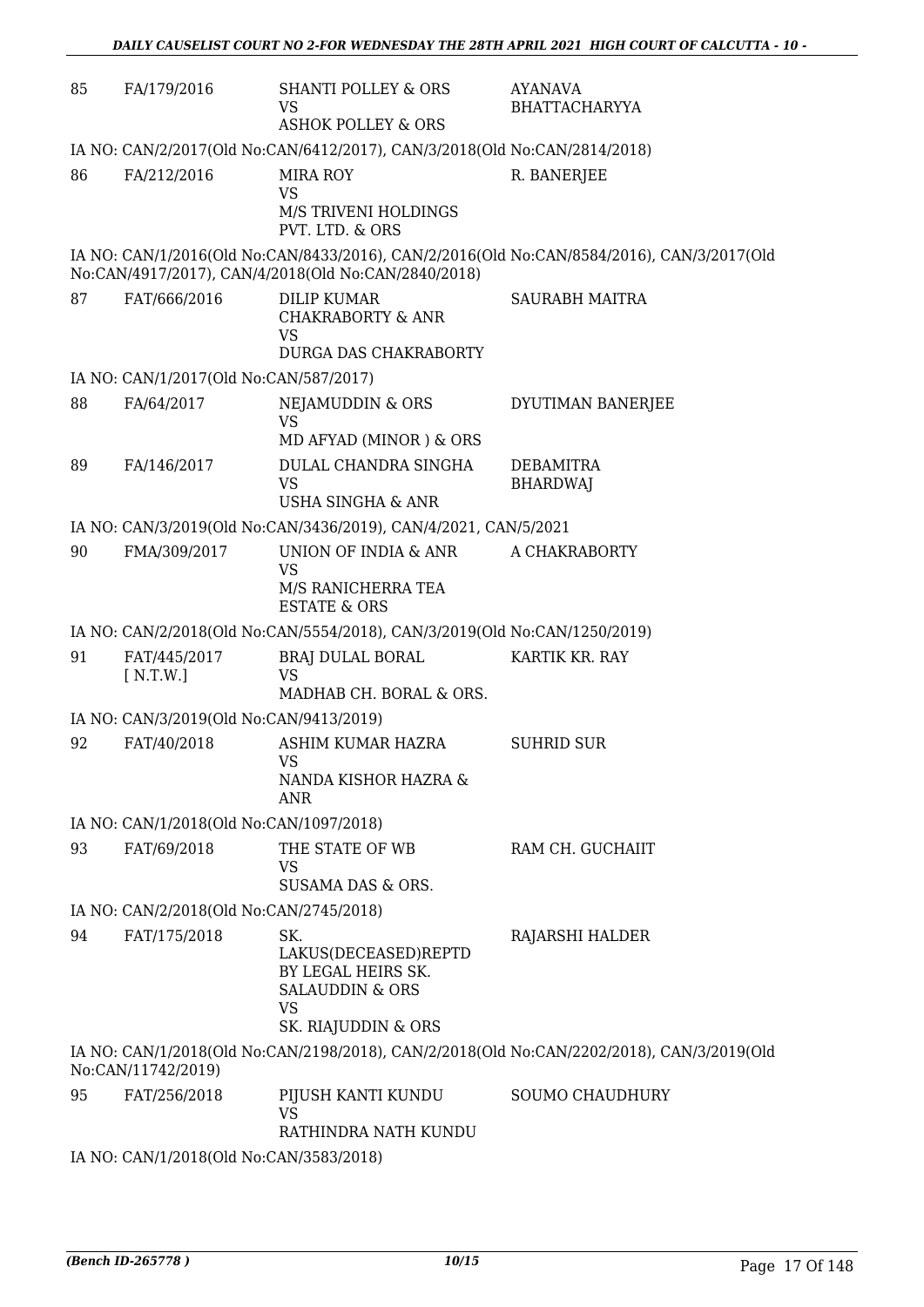| 96  | FMAT/275/2018                           | PETRA STARKE<br>VS<br>BIKRAM YOGA COLLEGE OF                                                           | <b>V WADEHRA</b>                                                                           |
|-----|-----------------------------------------|--------------------------------------------------------------------------------------------------------|--------------------------------------------------------------------------------------------|
|     |                                         | <b>INDIA LP &amp; ORS</b><br>IA NO: CAN/1/2018(Old No:CAN/3615/2018), CAN/3/2019(Old No:CAN/7223/2019) |                                                                                            |
| 97  | FAT/296/2018                            | <b>UDAY GHOSH @ UDAY</b><br><b>CHAND GHOSH &amp; ORS</b><br>VS<br>RAJKUMAR GHOSH & ORS                 | <b>MONISH SEN</b>                                                                          |
|     |                                         | IA NO: CAN/1/2019(Old No:CAN/10562/2019), CAN/2/2019(Old No:CAN/10563/2019)                            |                                                                                            |
| 98  | FAT/316/2018                            | LEGAL HEIRS OF LATE<br>KANU SHARMA ,ASHA<br><b>SHARMA &amp; ANR</b><br><b>VS</b>                       | <b>SUBRATA GHOSH</b>                                                                       |
|     |                                         | NAKUL SHARMA                                                                                           |                                                                                            |
|     | IA NO: CAN/1/2019(Old No:CAN/9789/2019) |                                                                                                        |                                                                                            |
| 99  | FAT/523/2018                            | PINTU GIRI<br><b>VS</b>                                                                                | UTTIYA RAY                                                                                 |
|     |                                         | <b>SUNIL ADAK &amp; ORS</b>                                                                            |                                                                                            |
|     |                                         | IA NO: CAN/1/2018(Old No:CAN/7536/2018), CAN/2/2021, CAN/3/2021                                        |                                                                                            |
| 100 | FMAT/840/2018                           | <b>JYOTIRINDRA</b><br>CHATTOPADHYAY<br><b>VS</b><br>GYANENDRA CHANDRA<br><b>CHATTOPADHYAY&amp; ORS</b> | <b>AVIROOP</b><br><b>BHATTACHARYA</b>                                                      |
|     | IA NO: CAN/1/2018(Old No:CAN/6829/2018) |                                                                                                        |                                                                                            |
| 101 | FAT/100/2019                            | KHETRANATH MONDAL &<br><b>ORS</b><br><b>VS</b>                                                         | UTTIYA ROY                                                                                 |
|     |                                         | <b>SUBAL MONDAL &amp; ORS</b>                                                                          |                                                                                            |
|     | IA NO: CAN/1/2020(Old No:CAN/1206/2020) |                                                                                                        |                                                                                            |
| 102 | FA/133/2019                             | MITA RANI BASAK @ MITA<br><b>RANI BASAK &amp; ORS</b><br>VS.<br>PRABHAT KUMAR BASAK                    | <b>BIBHASADITYA</b><br><b>CHAKRABARTY</b>                                                  |
|     | IA NO: CAN/1/2019(Old No:CAN/3961/2019) |                                                                                                        |                                                                                            |
| 103 | FAT/202/2019                            | <b>BALAI CHAND KUNDU</b><br><b>VS</b><br>SAMIRENDRA NATH<br><b>MULLICK &amp; ORS.</b>                  | NITIN KR. DAS                                                                              |
|     | IA NO: CAN/1/2019(Old No:CAN/5371/2019) |                                                                                                        |                                                                                            |
| 104 | FA/227/2019                             | <b>SWAPNA BASU (MITRA)</b><br>VS<br><b>SAMIR KUMAR MITRA &amp;</b><br><b>ORS</b>                       | <b>KALYANI</b><br><b>BHATTACHARYYA</b>                                                     |
|     | No:CAN/1538/2020)                       |                                                                                                        | IA NO: CAN/2/2019(Old No:CAN/6848/2019), CAN/3/2019(Old No:CAN/11536/2019), CAN/4/2020(Old |
| 105 | FAT/272/2019                            | PROTAP CHANDRA NATH @<br>PRATAP NATH & ORS<br><b>VS</b>                                                | CHITTAPRIYA GHOSH                                                                          |
|     |                                         | SAMBHU CHOWDHURY&<br><b>ORS</b>                                                                        |                                                                                            |
|     |                                         | IA NO: CAN/1/2019(Old No:CAN/6388/2019), CAN/2/2019(Old No:CAN/6411/2019)                              |                                                                                            |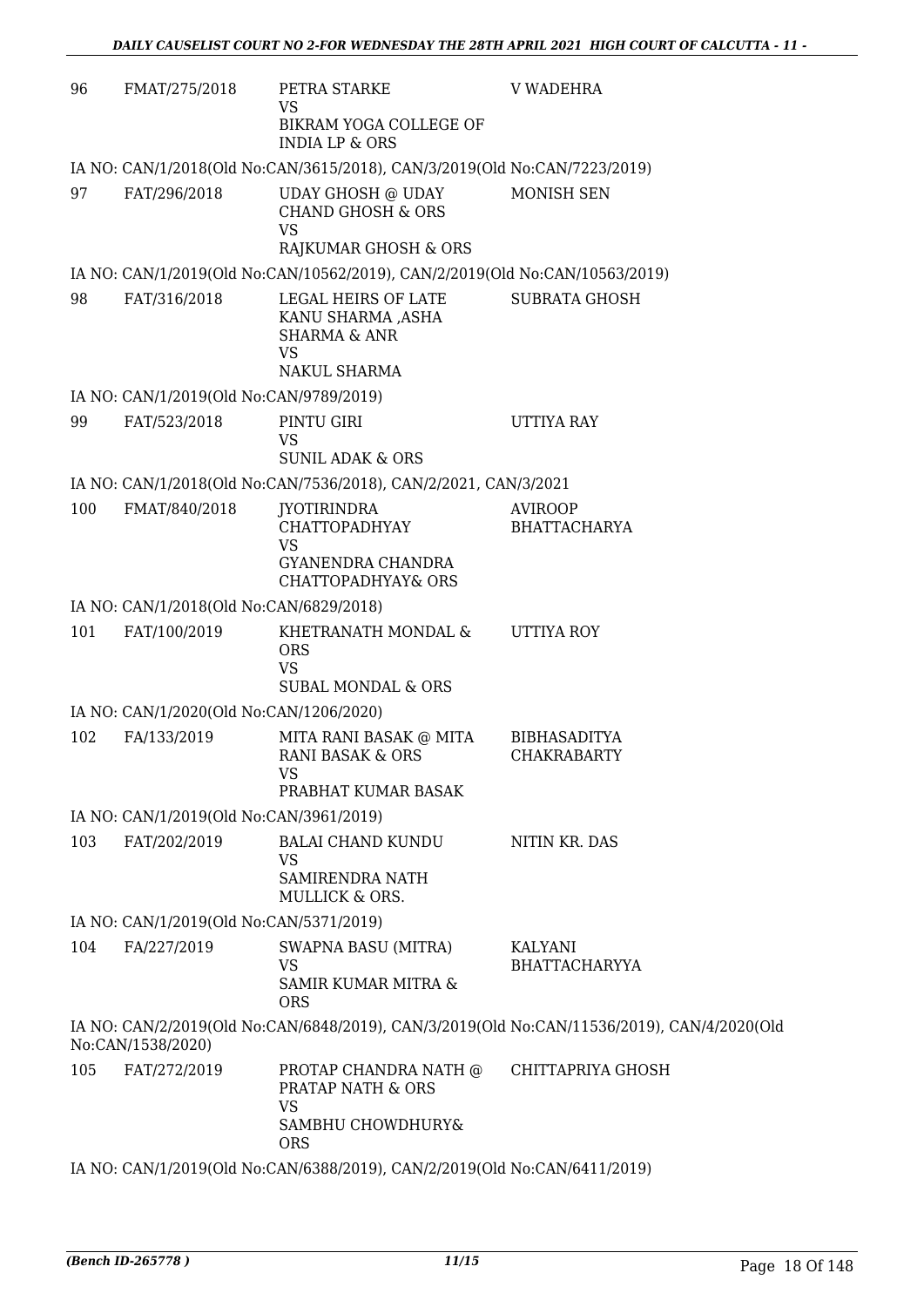| 106 | FAT/346/2019                            | <b>IBRAHIM &amp; ORS</b><br>VS<br><b>ABID &amp; ORS</b>                                    | MD. M. NAZAR<br><b>CHOWDHURY</b>                                                          |
|-----|-----------------------------------------|--------------------------------------------------------------------------------------------|-------------------------------------------------------------------------------------------|
|     |                                         | IA NO: CAN/1/2019(Old No:CAN/9707/2019), CAN/2/2019(Old No:CAN/9788/2019)                  |                                                                                           |
| 107 | FAT/412/2019                            | RAMESH KUMAR SINGH &<br><b>ORS</b><br><b>VS</b>                                            | <b>SOURAV ROY</b>                                                                         |
|     |                                         | KASHI NATH SINGH & ORS<br>IA NO: CAN/1/2019(Old No:CAN/9236/2019), CAN/2/2021              |                                                                                           |
| 108 | FAT/423/2019                            | <b>DILI[P GHOSH</b>                                                                        | <b>ANIMESH PAUL</b>                                                                       |
|     |                                         | <b>VS</b>                                                                                  |                                                                                           |
|     |                                         | CHHAYA SARKAR                                                                              |                                                                                           |
|     | IA NO: CAN/1/2019(Old No:CAN/9863/2019) |                                                                                            |                                                                                           |
| 109 | FAT/621/2019                            | BIDIT KUMAR CHATTERJEE<br>VS<br>AMRIT MUKHOPADHYAY &<br><b>ANR</b>                         | JAYANTA BANERJEE                                                                          |
|     | IA NO: CAN/1/2020, CAN/2/2020           |                                                                                            |                                                                                           |
| 110 | FMAT/1340/2019<br>$[29-04-2021]$        | ALOK NIWAS PVT LTD<br><b>VS</b>                                                            | <b>DIPAYAN</b><br><b>CHOWDHURY</b>                                                        |
|     |                                         | DEBASISH PAL & ORS                                                                         |                                                                                           |
|     |                                         | IA NO: CAN/1/2019(Old No:CAN/12383/2019), CAN/2/2020                                       |                                                                                           |
| 111 | FAT/62/2020                             | KANIZ FATIMA & ORS<br><b>VS</b><br><b>HAROON RASHID &amp; ORS</b>                          | ATREYEE DE<br><b>GANGULY</b>                                                              |
|     |                                         | IA NO: CAN/1/2020(Old No:CAN/1438/2020), CAN/2/2021, CAN/3/2021, CAN/4/2021                |                                                                                           |
| 112 | FMAT/113/2020                           | <b>GOPAL MUKHERJEE</b><br>VS                                                               | <b>SANTIMAY</b><br><b>BHATTACHARYYA</b>                                                   |
|     |                                         | SITARAM MUKHERJEE &<br>ORS.                                                                |                                                                                           |
|     | IA NO: CAN/1/2020(Old No:CAN/1091/2020) |                                                                                            |                                                                                           |
| 113 | FAT/132/2020<br>(Defective)             | MANJU BANDOPADHYAY &<br>ORS.<br>VS<br>PARUL CHAKRABORTY                                    | SUPRATIK SYAMAL                                                                           |
|     |                                         | IA NO: CAN/1/2020(Old No:CAN/2827/2020), CAN/2/2020(Old No:CAN/2828/2020)                  |                                                                                           |
| 114 | FAT/140/2020<br>(Defective)             | THE STATE OF WEST<br><b>BENGAL REP BY LAND</b><br><b>ACQUISTION COLLECTOR</b><br><b>VS</b> | ANIRUDDHA SEN                                                                             |
|     |                                         | ANIRUDDHA BANERJEE                                                                         |                                                                                           |
|     |                                         | IA NO: CAN/1/2020(Old No:CAN/2944/2020), CAN/2/2020(Old No:CAN/2946/2020)                  |                                                                                           |
| 115 | FAT/236/2020                            | AMJAD ANSARI & ORS<br>VS<br>MD. AZIZUL HAQUE ANSARI<br>& ORS                               | APURBA KRISHNA<br><b>DAS</b>                                                              |
|     |                                         | No:CAN/5675/2020), CAN/4/2020(Old No:CAN/5677/2020)                                        | IA NO: CAN/1/2020(Old No:CAN/5673/2020), CAN/2/2020(Old No:CAN/5674/2020), CAN/3/2020(Old |
| 116 | FAT/262/2020                            | <b>BASUDEB DAS</b><br>VS                                                                   | DEBABRATA DAS<br><b>GUPTA</b>                                                             |
|     | IA NO CANTA 2000 CANTO 2000 CANTO 2000  | JHARNA ROY                                                                                 |                                                                                           |

IA NO: CAN/1/2020, CAN/2/2020, CAN/3/2020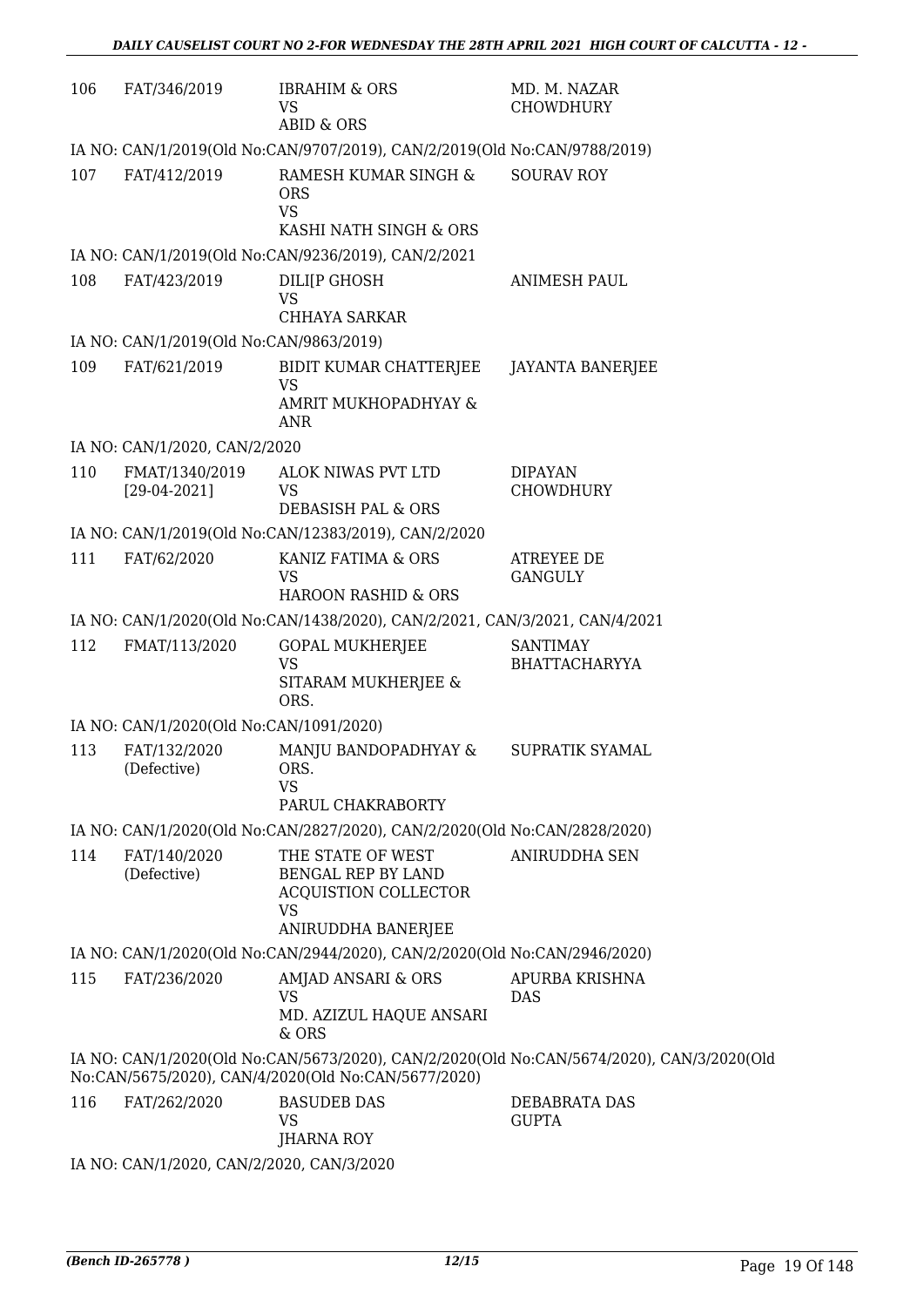| 117 | FAT/325/2020<br>[Defective]                                      | AMAL CHANDRA SARKAR<br>VS<br>MIRA GOPE ALIAS MIRA<br><b>SARKAR AND ANR</b>                                                                         | <b>BIRENDRA KUMAR</b><br>JHA                                                                                                                                                                                                                                                     |
|-----|------------------------------------------------------------------|----------------------------------------------------------------------------------------------------------------------------------------------------|----------------------------------------------------------------------------------------------------------------------------------------------------------------------------------------------------------------------------------------------------------------------------------|
|     | IA NO: CAN/1/2020                                                |                                                                                                                                                    |                                                                                                                                                                                                                                                                                  |
| 118 | FAT/333/2020                                                     | NASIM MONDAL AND ORS<br>VS<br>SHIPRA CHOWDHURY AND<br><b>ANR</b>                                                                                   | PRIYAKSHI BANERJEE                                                                                                                                                                                                                                                               |
|     | IA NO: CAN/1/2021, CAN/2/2021                                    |                                                                                                                                                    |                                                                                                                                                                                                                                                                                  |
| 119 | FMAT/504/2020                                                    | M/S S.S. ENTERPRISES<br>VS<br>KRISHNA RANJAN<br><b>CHAKRABORTY</b>                                                                                 | <b>ARIF ALI</b>                                                                                                                                                                                                                                                                  |
|     | IA NO: CAN/1/2020                                                |                                                                                                                                                    |                                                                                                                                                                                                                                                                                  |
| 120 | FMAT/51/2021                                                     | ISWAR DAMODAR JEW<br>THAKURER SEBAIT MADAN<br>MOHAN MONDAL<br><b>VS</b>                                                                            | <b>SUKANTA DAS</b>                                                                                                                                                                                                                                                               |
|     | IA NO: CAN/1/2021                                                | SACHI MONDAL AND ORS.                                                                                                                              |                                                                                                                                                                                                                                                                                  |
| 121 | FMAT/170/2021                                                    | KHALEDA AHAMED<br><b>VS</b>                                                                                                                        | <b>ANIRBAN DAS</b>                                                                                                                                                                                                                                                               |
|     |                                                                  | KAZI RUKSANA @KAZI<br><b>RUKSANA AHMED</b>                                                                                                         |                                                                                                                                                                                                                                                                                  |
|     | IA NO: CAN/1/2021                                                |                                                                                                                                                    |                                                                                                                                                                                                                                                                                  |
|     |                                                                  | <b>FOR HEARING</b>                                                                                                                                 |                                                                                                                                                                                                                                                                                  |
| 122 | FA/315/1969                                                      | RAMESH CH.<br><b>CHAKRABORTY &amp; ORS</b><br><b>VS</b><br><b>BHUPATI CHARAN</b><br><b>CHAKRABORTY</b>                                             |                                                                                                                                                                                                                                                                                  |
|     |                                                                  | CAN/7/2006(Old No:CAN/2446/2006), CAN/8/2006(Old No:CAN/4630/2006), CAN/10/2011(Old<br>CAN/17/2020(Old No:CAN/1938/2020), CAN/18/2020, CAN/19/2021 | IA NO: CAN/1/1998(Old No:CAN/6389/1998), CAN/3/2004(Old No:CAN/9607/2004), CAN/4/2004(Old<br>No:CAN/10369/2004), CAN/5/2006(Old No:CAN/2444/2006), CAN/6/2006(Old No:CAN/2445/2006),<br>No:CAN/2187/2011), CAN/11/2012(Old No:CAN/7045/2012), CAN/16/2020(Old No:CAN/1937/2020), |
| 123 | FA/180/2010<br>$[Pt I + II + 2 PB + 4 VS]$<br>$LCR+one$ tin box] | PRABIR DAS & ANR<br>KINU RAM MONDAL                                                                                                                | NITAI CH. SAHA                                                                                                                                                                                                                                                                   |
|     |                                                                  |                                                                                                                                                    | IA NO: CAN/2/2016(Old No:CAN/3668/2016), CAN/3/2018(Old No:CAN/9485/2018), CAN/4/2020                                                                                                                                                                                            |
| 124 | FAT/321/2011<br>$[Pt I + II + 2 P.B.]$                           | SANDHYA SARKAR<br>VS<br>PRASANTA DAS & ORS                                                                                                         | <b>JAYDIP BASU</b>                                                                                                                                                                                                                                                               |
|     | No:CAN/6463/2017)                                                |                                                                                                                                                    | IA NO: CAN/1/2011(Old No:CAN/8352/2011), CAN/2/2012(Old No:CAN/511/2012), CAN/3/2017(Old                                                                                                                                                                                         |
| 125 | FA/10/2015<br>$[Pt I+4+LCR+2 PB]$                                | <b>SMT PRANATI GHOSH &amp;</b><br><b>ORS</b><br><b>VS</b><br>ANIL KUMAR GHOSH                                                                      | ASHIS KUMAR DUTTA                                                                                                                                                                                                                                                                |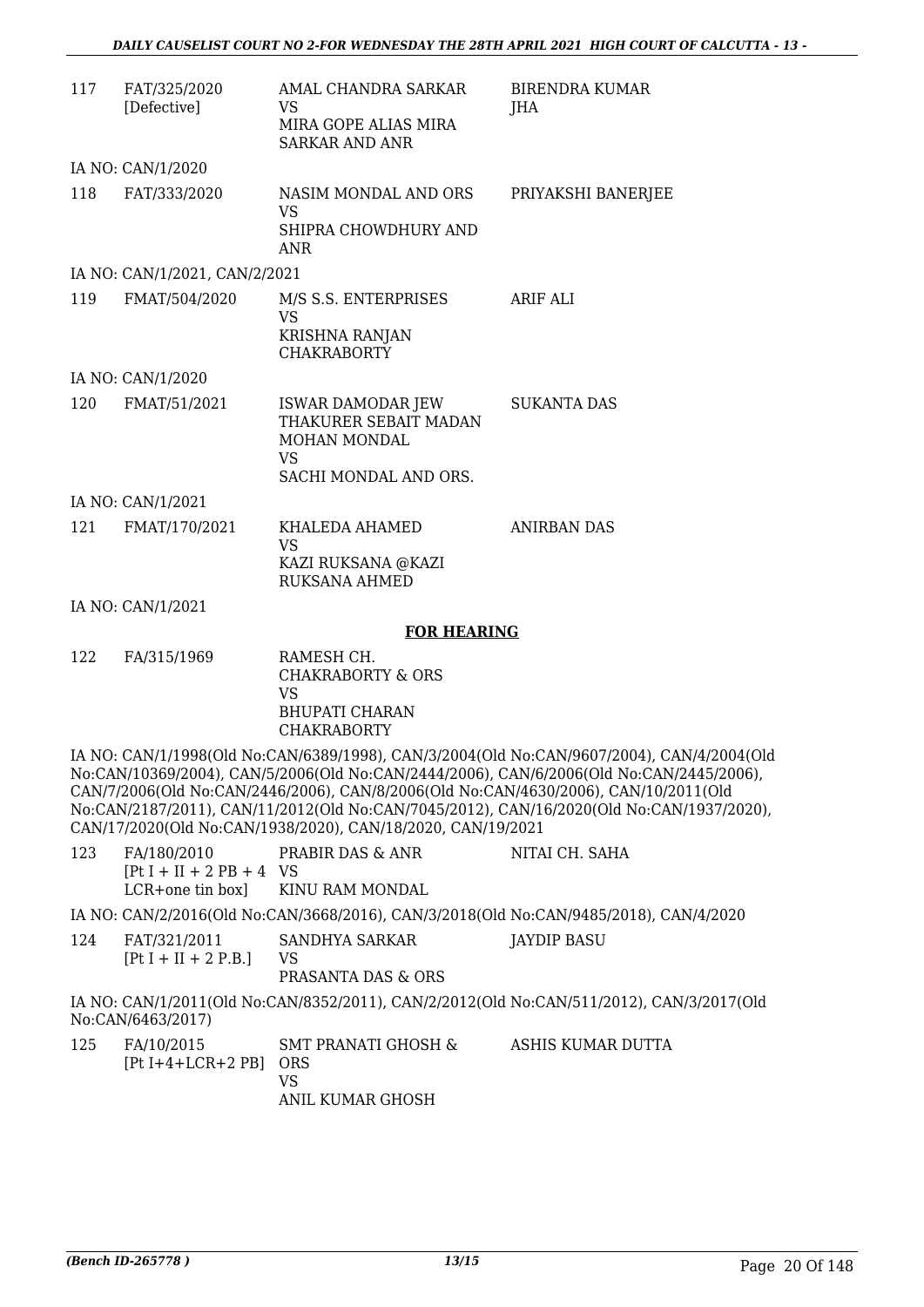| 126 | FAT/287/2015<br>$(6$ PB + 2 files of<br>LCR)                              | THE EXECUTIVE OFFICER,<br>BURDWAN DEV.<br><b>AUTHORITY</b><br><b>VS</b><br>KHONDEKAR HEFAZUL<br>KARIM & ANR | <b>SANCHARI</b><br><b>CHAKRABORTY</b>                                                                                                                                                |
|-----|---------------------------------------------------------------------------|-------------------------------------------------------------------------------------------------------------|--------------------------------------------------------------------------------------------------------------------------------------------------------------------------------------|
|     |                                                                           | IA NO: CAN/2/2015(Old No:CAN/6062/2015), CAN/3/2019(Old No:CAN/5106/2019)                                   |                                                                                                                                                                                      |
|     | wt127 FAT/190/2015                                                        | THE EXECUTIVE OFFICER,<br>BURDWAN DEVELOPMENT<br><b>AUTHORITY</b><br><b>VS</b><br>UDAY KUMAR SAIN & ANR     | <b>SANCHARI</b><br><b>CHAKRABORTY</b>                                                                                                                                                |
|     | No:CAN/8772/2019)                                                         |                                                                                                             | IA NO: CAN/2/2015(Old No:CAN/4291/2015), CAN/6/2019(Old No:CAN/5110/2019), CAN/7/2019(Old                                                                                            |
|     | wt128 FAT/524/2012                                                        | THE EX. OFFICER,<br><b>BURDWAN DEVP.</b><br><b>AUTHORITY</b><br><b>VS</b><br><b>ABDUL ALIM</b>              | <b>KBS MAHAPATRA</b>                                                                                                                                                                 |
|     | No:CAN/8306/2019)                                                         |                                                                                                             | IA NO: CAN/1/2017(Old No:CAN/3193/2017), CAN/2/2019(Old No:CAN/4725/2019), CAN/3/2019(Old                                                                                            |
|     | wt129 FAT/587/2014                                                        | BURDWAN DEVELOPMENT<br><b>AUTHORITY</b><br><b>VS</b><br>ANOWAR ALI & ORS                                    | <b>SANCHARI</b><br><b>CHAKRABORTY</b>                                                                                                                                                |
|     | CAN/8/2019(Old No:CAN/8307/2019)                                          |                                                                                                             | IA NO: CAN/2/2014(Old No:CAN/12051/2014), CAN/3/2014(Old No:CAN/12476/2014), CAN/4/2015(Old<br>No:CAN/41/2015), CAN/5/2015(Old No:CAN/10469/2015), CAN/7/2019(Old No:CAN/4726/2019), |
| 130 | $(Pt I + II + 6 PB + LCR VS)$<br>+one yellow cover M/S. CHAINRUP<br>file) | FA/144/2017 PUNJAB & SIND BANK<br><b>SAMPATRAM</b>                                                          | RAMESH CH. PRUSTI                                                                                                                                                                    |
|     | IA NO: CAN/1/2016(Old No:CAN/1198/2016)                                   |                                                                                                             |                                                                                                                                                                                      |
| 131 | FA/147/2017<br>$[Pt I + 3 LCR + 1 tin VS$<br>$box + 4 P.B]$               | AJOY KUMAR SAHA<br>VISHNUPUR ELECTRI<br><b>SUPPLY &amp; INDUSTRIAL</b><br>DEV. CO. LTD&ORS                  | <b>SAUNAK</b><br><b>BHATTACHARYYA</b>                                                                                                                                                |
|     |                                                                           | IA NO: CAN/1/2017(Old No:CAN/812/2017), CAN/2/2017(Old No:CAN/817/2017)                                     |                                                                                                                                                                                      |
| 132 | FAT/79/2019                                                               | KALABARAN SHIT & ORS<br>VS.<br>NILANJAN KUNDU & ORS                                                         | <b>SOUNAK</b><br><b>BHATTACHARYA</b>                                                                                                                                                 |
|     | IA NO: CAN/1/2019(Old No:CAN/1942/2019)                                   |                                                                                                             |                                                                                                                                                                                      |
| 133 | FAT/170/2019<br>$(4$ PBs + 4LCR+ One ORS.<br>Blue Cover File)             | <b>BIJOYA LAXMI PARUI &amp;</b><br><b>VS</b><br>DR.RAJENDRANATH PARUI<br>& ORS.                             | SUKANTA DAS                                                                                                                                                                          |
|     |                                                                           | IA NO: CAN/3/2020(Old No:CAN/5267/2020), CAN/4/2020(Old No:CAN/5268/2020)                                   |                                                                                                                                                                                      |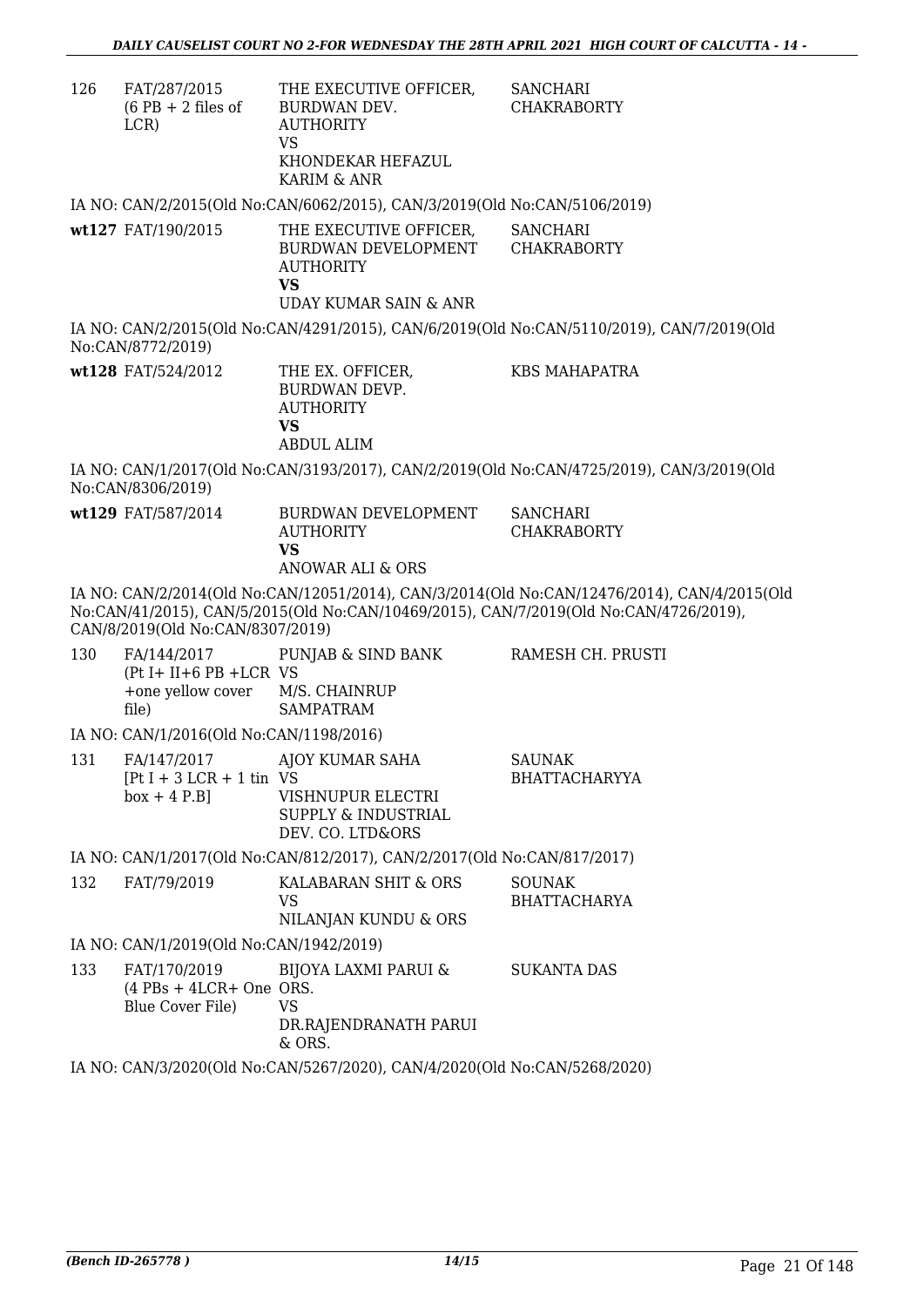|     | wt134 FAT/44/2018                       | A. NATH PARUI SINCE<br>DECEASD REP. BY BIJOYA<br><b>LAXMI PARUI &amp; ORS</b><br><b>VS</b><br>DE. RAJENDRA NATH PARUI<br>$&$ ORS | <b>ARUP KUMAR</b><br><b>CHATTERJEE</b>  |
|-----|-----------------------------------------|----------------------------------------------------------------------------------------------------------------------------------|-----------------------------------------|
|     | IA NO: CAN/1/2018(Old No:CAN/1227/2018) |                                                                                                                                  |                                         |
| 135 | FMA/292/2019                            | <b>IVA JHA &amp; ORS</b><br><b>VS</b><br>RITA THAKUR @ RIPU &<br><b>ORS</b>                                                      | <b>SHILA SARKAR</b>                     |
|     |                                         | IA NO: CAN/1/2018(Old No:CAN/10185/2018), CAN/2/2021                                                                             |                                         |
|     |                                         | <b>ANTICIPATORY BAIL</b>                                                                                                         |                                         |
| 136 | CRM/10993/2020                          | MITHILESH KUMAR<br><b>VS</b><br>State of West Bengal                                                                             | SANJIB DUTTA                            |
| 137 | CRM/11032/2020<br>[ N.T.W.]             | KHOKAN DEBNATH AND<br><b>ANR</b><br><b>VS</b><br>State of West Bengal                                                            | PRONOJIT ROY                            |
| 138 | CRM/11042/2020                          | <b>SWAPAN BISWAS</b><br><b>VS</b><br>State of West Bengal                                                                        | <b>SARTHAK BURMAN</b>                   |
| 139 | CRM/11077/2020                          | <b>DEBASISH ROY</b><br><b>VS</b><br>State of West Bengal                                                                         | <b>ADITYA TIWARI</b>                    |
| 140 | CRM/11086/2020                          | VIKRAM MUNDRA<br>VS<br>THE STATE OF WEST<br><b>BENGAL</b>                                                                        | <b>STEVEN SOURODIP</b><br><b>BISWAS</b> |
| 141 | CRM/11113/2020                          | <b>BIKASH BARMAN</b><br><b>VS</b><br>State of West Bengal                                                                        | <b>SUBRATA SAHA</b>                     |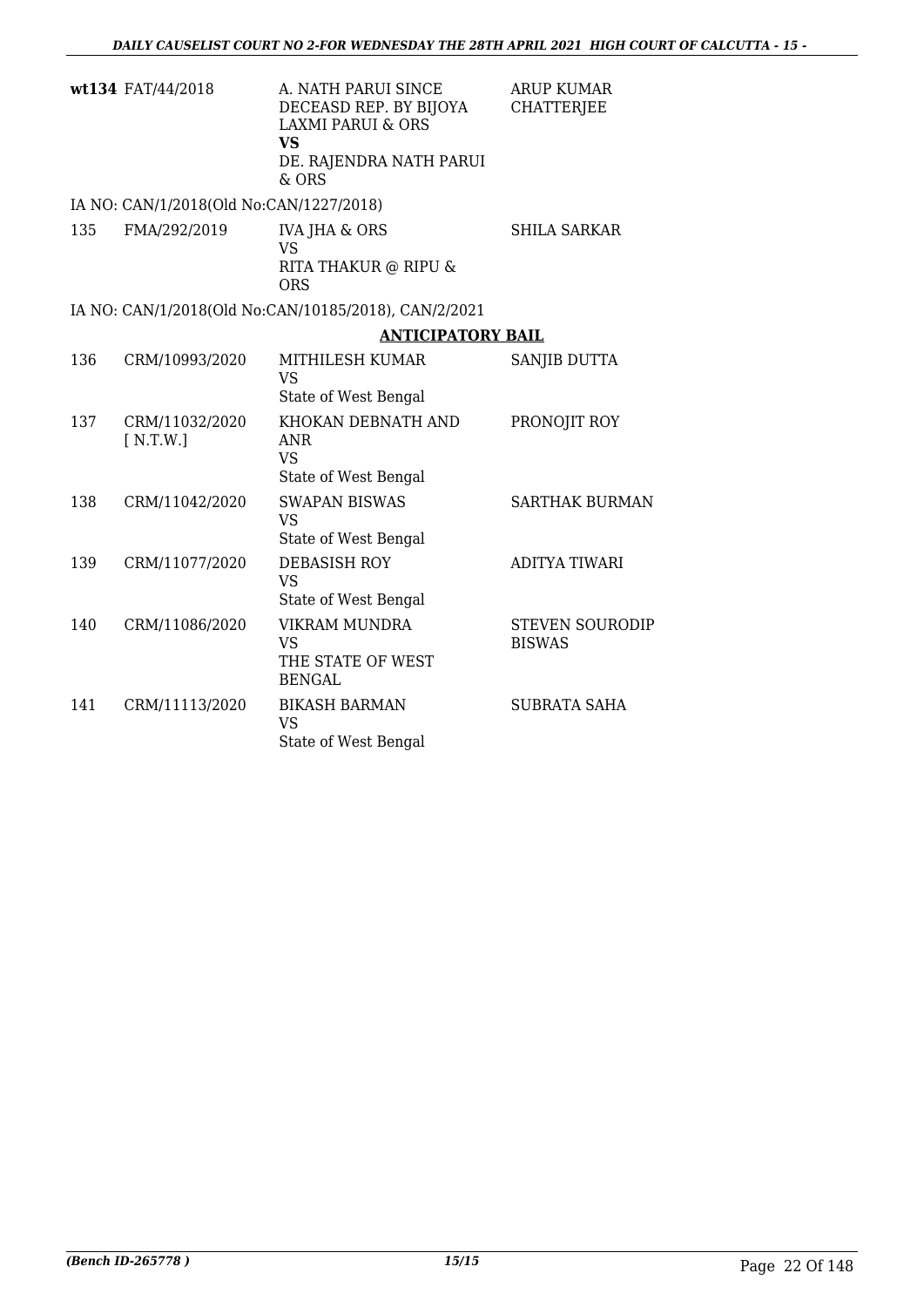

### **Appellate Side**

**DAILY CAUSELIST For Wednesday The 28th April 2021**

**COURT NO. 17**

#### **DIVISION BENCH (DB-V)**

**AT 11:15 AM**

**HON'BLE JUSTICE SOUMEN SEN HON'BLE JUSTICE SAUGATA BHATTACHARYYA ( VIA VIDEO CONFERENCE )**

#### **ON AND FROM MONDAY, THE 11TH JANUARY, 2021 - APPEALS RELATING TO EDUCATION UNDER GROUP - II AND APPLICATIONS CONNECTED THERETO; HEARING OF CIVIL APPEALS, IRRESPECTIVE OF CLASSIFICATION, FILED TILL 2018. ADMISSIONOF APPEALS UNDER ORDER XLI RULE 11 OF CODE OF CIVIL PROCEDURE INCLUDING APPLICATIONS CONNECTED THERETO;**

**FIRST APPEALS RELATING TO EJECTMENT SUITS AND DECREES AND APPLICATIONS CONNECTED THERETO.**

#### **LAWAZIMA;**

#### **HEARING OF WRIT APPEALS IRRESPECTIVE OF CLASSIFICATION INCLUDING APPLICATIONS CONNECTED THERETO.**

#### **NOTE : EXCEPT URGENT MATTERS WITH PRIOR NOTICE TO THE OTHER SIDE PRESENTLY, NO MENTIONING WILL BE ALLOWED UNTIL FURTHER ORDER.**

#### **NOTE: ORDER XLI RULE II MATTERS WILL BE TAKEN UP FIRST.**

#### **NOTE: MATTERS WILL BE TAKEN UP THROUGH PHYSICAL HEARING ONLY WHEN BOTH THE PARTIES ARE AGREED.**

#### **TO BE MENTIONED**

|   | SAT/328/2019                           | <b>BIJOY KUMAR MONDAL</b><br>VS<br>SUBAL MONDAL             | ARUP SARKAR        |
|---|----------------------------------------|-------------------------------------------------------------|--------------------|
|   | IA NO: CAN/1/2020(Old No:CAN/545/2020) |                                                             |                    |
| 2 | SAT/25/2021                            | ANISUR ALI @ ANSARUL<br>AND ORS<br>VS<br>MOKBUL HOSSAIN AND | <b>ARUP SARKAR</b> |

ORS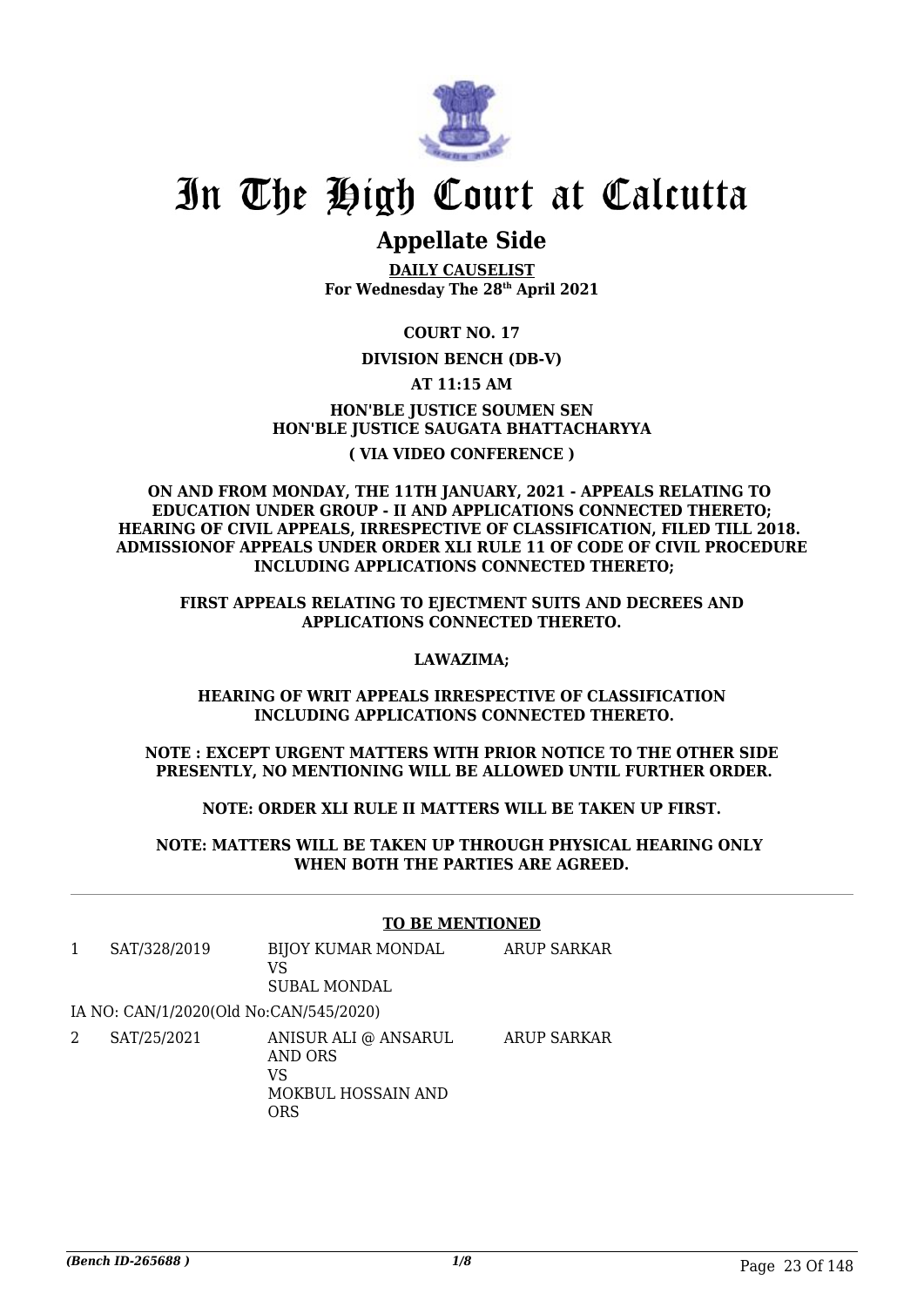| 3  | MAT/363/2021                      | <b>SUMAN PAL</b><br><b>VS</b><br>STATE OF WEST BENGAL<br>AND ORS.                                 | <b>SUBHANKAR DAS</b>                 |
|----|-----------------------------------|---------------------------------------------------------------------------------------------------|--------------------------------------|
|    | IA NO: CAN/1/2021                 |                                                                                                   |                                      |
| 4  | MAT/364/2021                      | MOHAN SADHUKHAN<br><b>VS</b><br>STATE OF WEST BENGAL<br>AND ORS.                                  | <b>SUBHANKAR DAS</b>                 |
|    | IA NO: CAN/1/2021                 |                                                                                                   |                                      |
|    |                                   | <b>APPLICATION</b>                                                                                |                                      |
| 5  | MAT/265/2021                      | SAJAL KUMAR KHANRA<br><b>VS</b><br>STATE OF WEST BENGAL                                           | SANTI PADA PAHARI                    |
|    |                                   | <b>AND ORS</b>                                                                                    |                                      |
| 6  | IA NO: CAN/1/2021<br>MAT/452/2021 | NITISH KUMAR BISWAS                                                                               | SUNNY NANDY                          |
|    |                                   | <b>VS</b><br><b>STATE OF WEST BENGAL</b><br>AND ORS.                                              |                                      |
|    | IA NO: CAN/1/2021                 |                                                                                                   |                                      |
| 7  | MAT/355/2021                      | ANURADHA SARKAR AND<br><b>ORS</b><br><b>VS</b><br>STATE OF WEST BENGAL<br>AND ORS.                | <b>DINYENDU</b><br><b>CHATTERJEE</b> |
|    | IA NO: CAN/1/2021                 |                                                                                                   |                                      |
| 8  | FMA/515/2021                      | DIPAK KARMAKAR<br><b>VS</b><br>STATE OF WEST BENGAL                                               | <b>SUMAN BANERJEE</b>                |
|    |                                   | IA NO: CAN/1/2020(Old No:CAN/1947/2020), CAN/2/2020                                               |                                      |
| 9  | MAT/333/2020                      | MD. SHIARAF ALI MOLLA &<br>ORS.<br><b>VS</b><br>PR. SEC. GOVT. OF WB &<br>ORS.                    | <b>ANINDA</b><br><b>BHATTACHARYA</b> |
|    | IA NO: CAN/1/2020                 |                                                                                                   |                                      |
| 10 | MAT/116/2020                      | THE STATE OF WEST<br><b>BENGAL &amp; ORS</b><br><b>VS</b><br>RAKHAL CHANDRA DAS &<br><b>ORS</b>   | <b>SUCHARITA PAUL</b>                |
|    | IA NO: CAN/1/2020, CAN/2/2020     |                                                                                                   |                                      |
| 11 | MAT/610/2018                      | THE STATE OF W B & ORS<br><b>VS</b><br><b>BONGAON KABI</b><br>KESHABLAL VIDYAPITH<br>$(HS)$ & ORS | <b>SHAMIM UL BARI</b>                |
|    |                                   | <b>APPLICATION 1</b>                                                                              |                                      |

( (AT 2 P.M.) )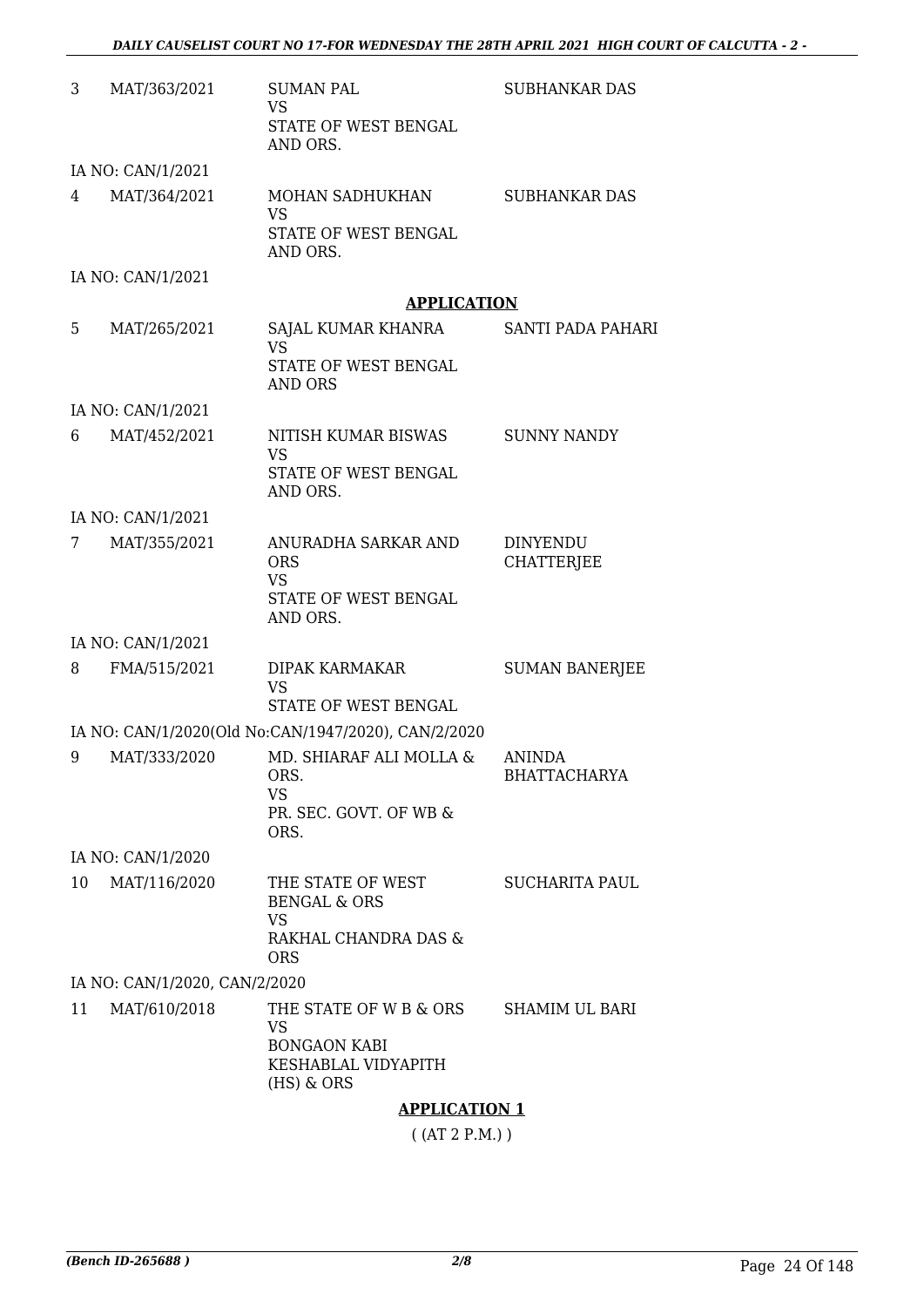| 12 | MAT/1626/2019 | <b>BUDDHADEB MONDAL</b><br><b>VS</b><br>STATE OF WEST BENGAL            | <b>JHUMA</b><br><b>CHAKRABORTY</b>   |
|----|---------------|-------------------------------------------------------------------------|--------------------------------------|
|    |               | IA NO: CAN/1/2019(Old No:CAN/10959/2019), CAN/2/2021, CAN/3/2021        |                                      |
| 13 | MAT/1627/2019 | <b>MD NASIRUDDIN</b><br><b>VS</b><br>THE STATE OF WEST<br><b>BENGAL</b> | JHUMA<br><b>CHAKRABORTY</b>          |
| 14 | MAT/1628/2019 | <b>TUMPA BERA</b><br><b>VS</b><br>THE STATE OF WEST<br><b>BENGAL</b>    | <b>JHUMA</b><br><b>CHAKRABORTY</b>   |
| 15 | MAT/1629/2019 | SAJIDUL MONDAL<br><b>VS</b><br>THE STATE OF WEST<br><b>BENAGL</b>       | <b>JHUMA</b><br><b>CHAKRABORTY</b>   |
| 16 | MAT/1630/2019 | <b>SAMARESH RANA</b><br><b>VS</b><br>THE STATE OFWEST<br><b>BENGAL</b>  | <b>JHUMA</b><br><b>CHAKRABORTY</b>   |
| 17 | MAT/1631/2019 | <b>ILIAS BISWAS</b><br><b>VS</b><br>THE STATE OF WEST<br><b>BENGAL</b>  | <b>JHUMA</b><br><b>CHAKRABORTY</b>   |
| 18 | MAT/1632/2019 | <b>JINAT AFRIN</b><br><b>VS</b><br>THE STATE OF WEST<br><b>BENGAL</b>   | <b>JHUMA</b><br><b>CHAKRABORTY</b>   |
| 19 | MAT/1633/2019 | <b>BISHNUPRIYA SAHA</b><br><b>VS</b><br>STATE OF WEST BENGAL            | <b>JHUMA</b><br><b>CHAKRABORTY</b>   |
| 20 | MAT/1634/2019 | PRIYANKA DANDAPAT<br><b>VS</b><br>THE STATE OF WEST<br><b>BENGAL</b>    | <b>JHUMA</b><br><b>CHAKRABORTY</b>   |
| 21 | MAT/1635/2019 | MADHUMANTI MAHATA<br><b>VS</b><br>THE STATE OF WEST<br><b>BENGAL</b>    | <b>JHUMA</b><br><b>CHAKRABORTY</b>   |
| 22 | MAT/1636/2019 | MADHUMITA BARMAN<br><b>VS</b><br>THE STATE OF WEST<br><b>BENGAL</b>     | <b>DIBYENDU</b><br><b>CHATTERJEE</b> |
|    |               | IA NO: CAN/1/2021, CAN/2/2021, CAN/3/2021, CAN/4/2021                   |                                      |
| 23 | MAT/1637/2019 | <b>ARUP DAS</b><br><b>VS</b><br>THE STATE OIF WEST<br><b>BENAGL</b>     | <b>DIBYENDU</b><br><b>CHATTERJEE</b> |
| 24 | MAT/1638/2019 | JAYANTA HAZRA<br><b>VS</b><br>THE STATE OF WEST<br><b>BENGAL</b>        | <b>DIBYENDU</b><br><b>CHATTERJEE</b> |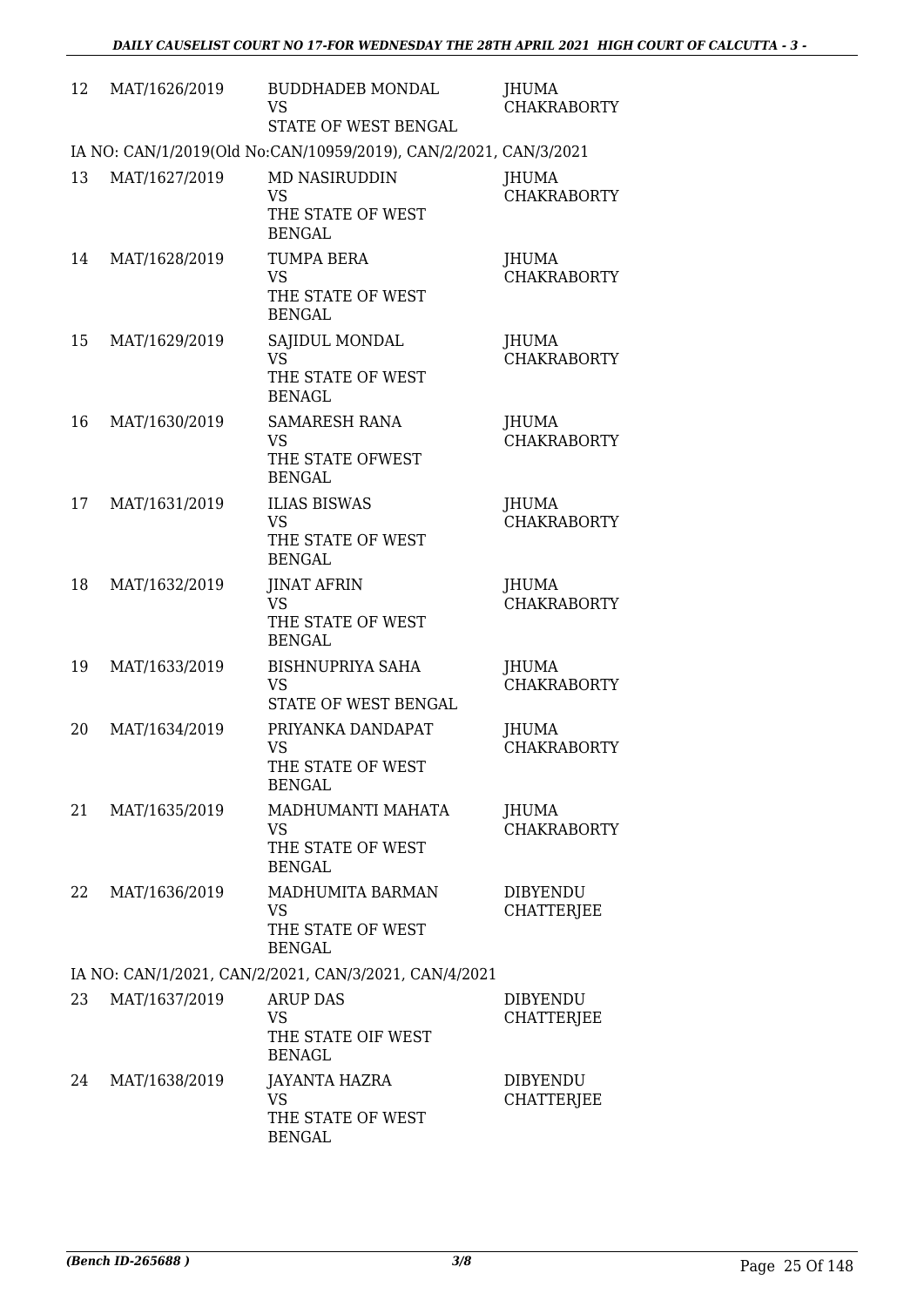| 25 | MAT/1639/2019                      | SATARUPA PRADHAN<br><b>VS</b><br>THE STATE OF WEST                           | <b>DIBYENDU</b><br><b>CHATTERJEE</b>   |
|----|------------------------------------|------------------------------------------------------------------------------|----------------------------------------|
| 26 | MAT/1640/2019                      | <b>BENGAL</b><br>DIPANKAR GHOSH<br>VS.<br>THE STATE OF WEST<br><b>BENGAL</b> | <b>DIBYENDU</b><br><b>CHATTERJEE</b>   |
| 27 | MAT/1641/2019                      | ABBASUDIN MOLLAH<br><b>VS</b><br>THE STATE OF WEST<br><b>BENGAL</b>          | <b>DIBYENDU</b><br><b>CHATTERJEE</b>   |
| 28 | MAT/1642/2019                      | KUDRAT E KABIR<br><b>VS</b><br>THE STATE OF WEST<br><b>BENAGL</b>            | <b>DIBYENDU</b><br><b>CHATTERJEE</b>   |
| 29 | MAT/1643/2019                      | ADITI ADHIKARI<br><b>VS</b><br>THE STATE OF WEST<br><b>BENAGL</b>            | <b>DIBYENDU</b><br><b>CHATTERJEE</b>   |
| 30 | MAT/1644/2019                      | KAUSHIK MONDAL<br><b>VS</b><br><b>STATE OF WB</b>                            | <b>DIBYENDU</b><br><b>CHATTERJEE</b>   |
| 31 | MAT/1645/2019                      | <b>SOUMEN RAKSHIT</b><br><b>VS</b><br>STATE OF WEST BENGAL                   | <b>DIBYENDU</b><br><b>CHATTERJEE</b>   |
| 32 | MAT/1646/2019                      | <b>GOPAL BASAK</b><br><b>VS</b><br>STATE OF WEST BENGAL                      | <b>DIBYENDU</b><br><b>CHATTERJEE</b>   |
| 33 | MAT/301/2021<br>(AT 2 P.M.)        | <b>ABHIJIT SEN</b><br><b>VS</b><br>VISVA BHARATI AND<br><b>OTHERS</b>        | <b>SALONI</b><br><b>BHATTACHARJEE</b>  |
|    | IA NO: CAN/1/2021                  |                                                                              |                                        |
|    |                                    | <b>ORDER XLI RULE II</b>                                                     |                                        |
| 34 | FMA/373/2021                       | KUMARI JHILIK PARICHHA<br>(MINOR)<br><b>VS</b><br>MOHONPUR VILLAGERS         | <b>NONIGOPAL</b><br><b>CHAKRABORTY</b> |
|    | IA NO: CAN/1/2021                  |                                                                              |                                        |
| 35 | FMA/522/2021                       | TACHHLIMA BIBI & ORS<br><b>VS</b><br>MST SABIYARA BIBI & ORS                 | <b>LABANYAMOY</b><br><b>SARKAR</b>     |
| 36 | FMAT/164/2021                      | DULAL DEBNATH<br><b>VS</b><br>ARUN KUMAR SINGH AND<br><b>OTHERS</b>          | <b>SUPRIYO</b><br>CHATTOPADHYAY        |
|    | $IA$ $NQ$ , $CAN111001$ $CAN12001$ |                                                                              |                                        |

IA NO: CAN/1/2021, CAN/2/2021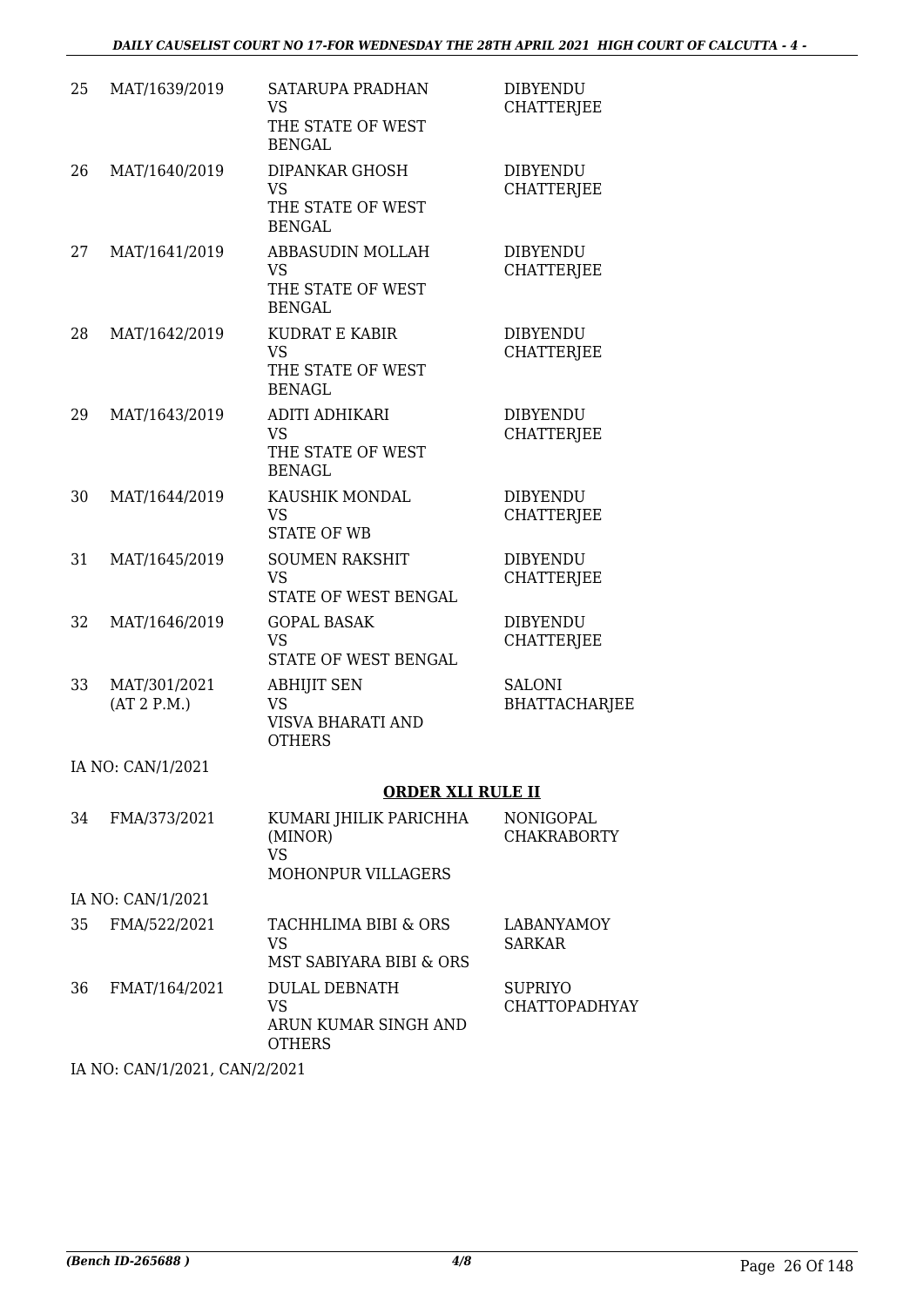| 37 | FMAT/290/2021                 | KUSVIN VYAPAAR PVT LTD<br>VS<br>JANARDAN NIRMAN PVT<br><b>LTD</b>                                                                   | Abhijit Sarkar                        |
|----|-------------------------------|-------------------------------------------------------------------------------------------------------------------------------------|---------------------------------------|
|    | IA NO: CAN/1/2021, CAN/2/2021 |                                                                                                                                     |                                       |
| 38 | FMAT/306/2021                 | <b>BROADWAY CENTRE</b><br><b>VS</b><br><b>BROJONATH BORAL</b>                                                                       | <b>SUMAN MAJUMDER</b>                 |
|    | IA NO: CAN/1/2021             |                                                                                                                                     |                                       |
| 39 | FMAT/347/2021                 | <b>SHRIRAM TRANSPORT</b><br>FINANCE COMPANY<br><b>LIMITED</b><br><b>VS</b><br><b>SHANKAR YADAV ROY</b>                              | <b>SAYAK RANJAN</b><br><b>GANGULY</b> |
|    | IA NO: CAN/1/2021             |                                                                                                                                     |                                       |
| 40 | FMA/400/2021                  | SOMNATH KUSARI AND<br><b>ORS</b><br><b>VS</b><br>MANAS KUMAR DAS AND<br><b>ANR</b>                                                  | <b>RAGHUNATH DAS</b>                  |
|    | IA NO: CAN/1/2021             |                                                                                                                                     |                                       |
| 41 | FMAT/190/2021                 | KAUSHIK SAMANTA AND<br><b>ORS</b><br><b>VS</b><br>TAPSIL JATI, ADIBASI,<br>PRAKTAN SAINIK, KRISHI<br>BIKASH SILPA KENDRA AND<br>ANR | <b>TARA PADA DAS</b>                  |
|    |                               | IA NO: CAN/1/2021, CAN/2/2021, CAN/3/2021                                                                                           |                                       |
| 42 | FMAT/463/2020                 | UTTAM GHOSH@KATA<br><b>GHOSH AND ORS</b><br><b>VS</b><br>RAMENDRA BISWAS AND<br><b>ORS</b>                                          | SUBHRAJYOTI GHOHS                     |
|    | IA NO: CAN/1/2020, CAN/2/2020 |                                                                                                                                     |                                       |
| 43 | FMAT/329/2020                 | SANAT KUMAR DAS & ORS<br><b>VS</b><br>JAY SHREE TRANSPORT PVT<br>LTD & ORS                                                          | DEBASREE DHAMALI                      |
|    | IA NO: CAN/1/2021             |                                                                                                                                     |                                       |
| 44 | FMAT/562/2020                 | <b>BIKASH SIKDAR</b><br><b>VS</b><br>HDB FINANCIAL SERVICES                                                                         | ASIT KR<br><b>BHATTACHARYA</b>        |
|    | IA NO: CAN/1/2020             |                                                                                                                                     |                                       |
| 45 | FMAT/1165/2019                | PARAG ROY CHOWDHURY &<br><b>ANR</b><br><b>VS</b><br>JAYASHREE ROY<br><b>CHOWDHURY</b>                                               | <b>MARISHA MULLICK</b>                |
|    |                               | 0.137101001                                                                                                                         |                                       |

IA NO: CAN/1/2021, CAN/2/2021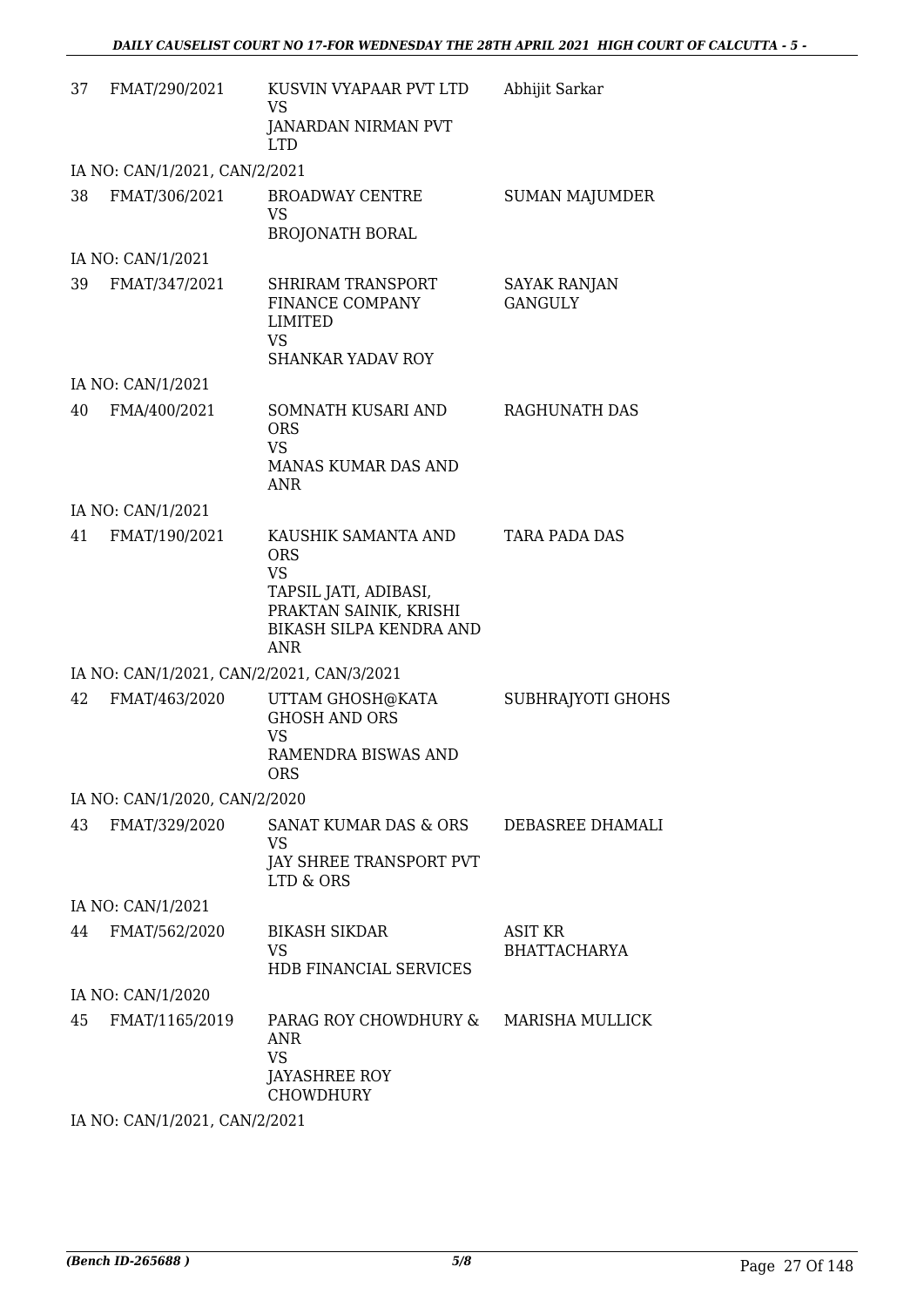| 46 | FMAT/705/2019                           | <b>SWARUP BISWAS</b><br><b>VS</b><br>KASHINATH PATRA & ORS                                                            | KAMAL KANTA KAR                                                                       |
|----|-----------------------------------------|-----------------------------------------------------------------------------------------------------------------------|---------------------------------------------------------------------------------------|
|    |                                         |                                                                                                                       | IA NO: CAN/1/2019(Old No:CAN/7019/2019), CAN/2/2019(Old No:CAN/7499/2019), CAN/3/2021 |
| 47 | FMAT/1015/2019                          | SUDIP KUMAR MITRA<br>@SUDIP MITRA<br><b>VS</b><br><b>SUVAJIT DUTTA</b>                                                | <b>ARIJEET DAS</b><br><b>MALLICK</b>                                                  |
|    | IA NO: CAN/1/2021                       |                                                                                                                       |                                                                                       |
| 48 | FMAT/1071/2019                          | MD. SALAHUDDIN<br><b>VS</b><br>MD. USMAN & ORS                                                                        | <b>SAMPA BHADRA</b>                                                                   |
|    | IA NO: CAN/1/2020(Old No:CAN/1146/2020) |                                                                                                                       |                                                                                       |
| 49 | FMAT/1168/2018                          | BISWANATH CHOWDHURY<br><b>VS</b><br>PARNA CHOWDHURY                                                                   | <b>SOUMEN</b><br><b>BHATTACHARJEE</b>                                                 |
| 50 | FMAT/695/2018                           | <b>GAUTAM CHATTERJEE</b><br><b>VS</b><br><b>SHYAMA PADA BISWAS</b><br>DEAD R/P BY SUBHENDU<br><b>BISWAS &amp; ORS</b> | ABHIJIT<br><b>CHAKRABORTY</b>                                                         |
| 51 | FMAT/1074/2018                          | BIJENDAR SINGH & ORS<br><b>VS</b><br>MR WASIM KAPOOR & ORS                                                            | <b>ABHA TEWARI</b>                                                                    |
|    | IA NO: CAN/1/2021, CAN/2/2021           |                                                                                                                       |                                                                                       |
| 52 | FMAT/1125/2018                          | <b>SMT SOBHA MANDAL</b><br><b>VS</b>                                                                                  | <b>S SARKAR</b>                                                                       |
| 53 | FMAT/1157/2018                          | SANJAY MANDAL & ORS<br>UTTAM SANYAL & ORS.<br><b>VS</b><br>TRIPTI BHATTACHARJEE                                       | <b>SAIDUR RAHAMAN</b>                                                                 |
| 54 | FMAT/1179/2018                          | SK. ASRAFUL ALAM & ORS<br>VS.<br><b>SYED SHAMANJAR</b><br><b>HOSNAIN &amp; ORS</b>                                    | <b>MAHAMMAD</b><br>MAHMUD                                                             |
| 55 | FMAT/1270/2018                          | SUJATA KAPASNEEGHOSH<br>DEAD R/P BY T K GHOSH<br><b>VS</b><br>THE ESTATE OFFICER &<br><b>SDE &amp; ANR</b>            | SOURAV CHATTERJEE                                                                     |
| 56 | FMAT/1317/2018                          | MD RIAZUDDIN<br><b>VS</b><br>ABDUL HAMID@LASSAN                                                                       | <b>ABHIJIT RAY</b>                                                                    |
| 57 | FMAT/926/2018                           | <b>BUDDHISWAR KARMAKAR</b><br>& ORS<br><b>VS</b>                                                                      | <b>SOURAV BOSE</b>                                                                    |
| 58 | FMAT/973/2018                           | <b>SHADIKUL DAPTARI &amp; ORS</b><br>NIRMALEDNU DEY<br><b>VS</b><br><b>SMT IRA RANI DEY &amp; ORS</b>                 | SURAJIT ROY                                                                           |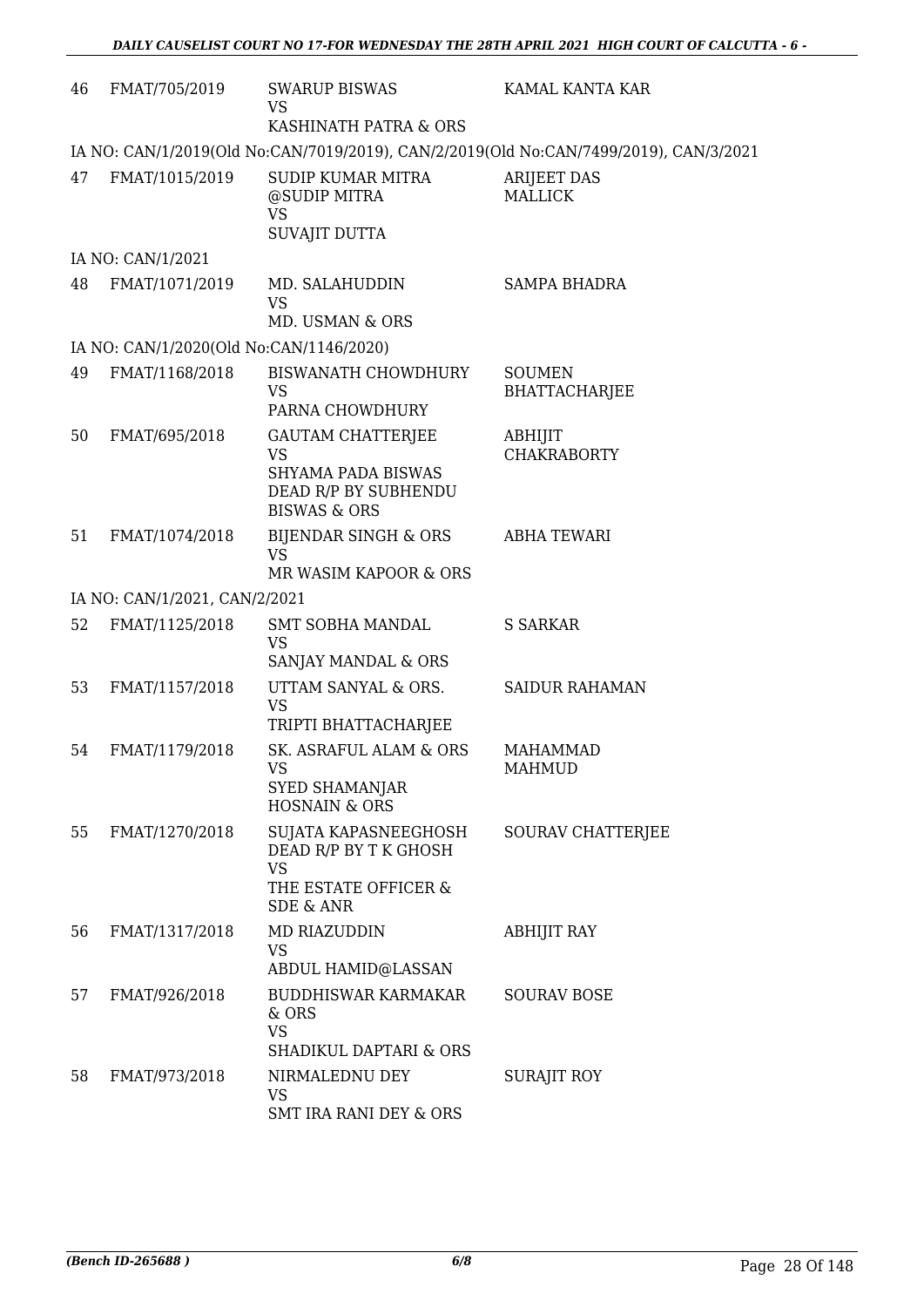| 59 | FMAT/975/2018                           | <b>SHARMISTHA</b><br><b>CHAKRABORTY &amp; ANR</b><br><b>VS</b>            | ASIS<br><b>BHATTACHARYYA</b>        |
|----|-----------------------------------------|---------------------------------------------------------------------------|-------------------------------------|
|    |                                         | PRONATH CHATTERIEE &<br><b>ORS</b>                                        |                                     |
| 60 | FMAT/988/2018                           | ALL CARIBBEAN TRADING<br>CORP<br><b>VS</b>                                | NILADRI BANERJEE                    |
|    |                                         | PRECISION ENGINEERING<br>& FABRICATORS PVT LTD                            |                                     |
| 61 | FMAT/223/2018                           | AJIT KUMAR SURANA<br>VS                                                   | <b>JYOTI SINGH</b>                  |
|    | IA NO: CAN/1/2018(Old No:CAN/2078/2018) | MILKFOOD LTD & ORS                                                        |                                     |
| 62 | FMAT/331/2018                           | ADHIR CHANDRA CHUAN                                                       | KAPIL CHANDRA                       |
|    |                                         | (DEAD) REPD BY SANDHYA<br><b>RANI CHUAN &amp;ORS</b>                      | <b>SAHOO</b>                        |
|    |                                         | <b>VS</b><br><b>INDU BHUSAN CHUAN &amp;</b><br><b>ORS</b>                 |                                     |
|    |                                         | <b>ORDER XLI RULE - II</b>                                                |                                     |
| 63 | FMAT/758/2017                           | SAJAN KR BHAGAT HUF &<br><b>ORS</b><br><b>VS</b>                          | S AGARWAL & CO                      |
|    |                                         | SANJAY KR BHAGAT HUF &<br><b>ANR</b>                                      |                                     |
|    |                                         | IA NO: CAN/1/2017(Old No:CAN/6438/2017), CAN/2/2017(Old No:CAN/8958/2017) |                                     |
| 64 | FMAT/287/2017                           | RISHABH DEV BUILDERS<br>PVT. LTD. & ORS<br><b>VS</b>                      | SANDIP DAS GUPTA                    |
|    |                                         | HINSDUSTHAN NATIONAL<br><b>GLASS &amp; INDUSTRIES LTD.</b>                |                                     |
|    | IA NO: CAN/1/2017(Old No:CAN/2563/2017) |                                                                           |                                     |
| 65 | FMAT/23/2017                            | ARUN ROY CHOUDHURY<br><b>VS</b><br><b>ASHIT KUMAR ROY</b>                 | <b>ANYAPURBA</b><br><b>BANERJEE</b> |
|    |                                         | <b>CHOUDHURY &amp; ORS</b>                                                |                                     |
|    | IA NO: CAN/1/2017(Old No:CAN/1958/2017) |                                                                           |                                     |
| 66 | FMAT/302/2017                           | ASHOK SENGUPTA & ANR<br>VS<br>PRADIP KR BOSE & ORS                        | G PUKAYASTHA                        |
|    | IA NO: CAN/1/2017(Old No:CAN/3089/2017) |                                                                           |                                     |
| 67 | FMAT/227/2017                           | KOTAK MAHINDRA BANK                                                       | <b>SHIBNATH</b>                     |
|    |                                         | <b>LIMITED</b><br><b>VS</b><br>REKHA DEVI SINGH                           | <b>BHATTACHARYA</b>                 |
|    |                                         | IA NO: CAN/1/2017(Old No:CAN/1955/2017), CAN/2/2017(Old No:CAN/1956/2017) |                                     |
| 68 | FMAT/232/2017                           | <b>BANK OF INDIA</b><br><b>VS</b>                                         | <b>DIPANKAR DAS</b>                 |
|    |                                         | KISHAN TOSHNIWAL & ORS                                                    |                                     |
|    |                                         | IA NO: CAN/1/2017(Old No:CAN/1966/2017), CAN/2/2017(Old No:CAN/1976/2017) |                                     |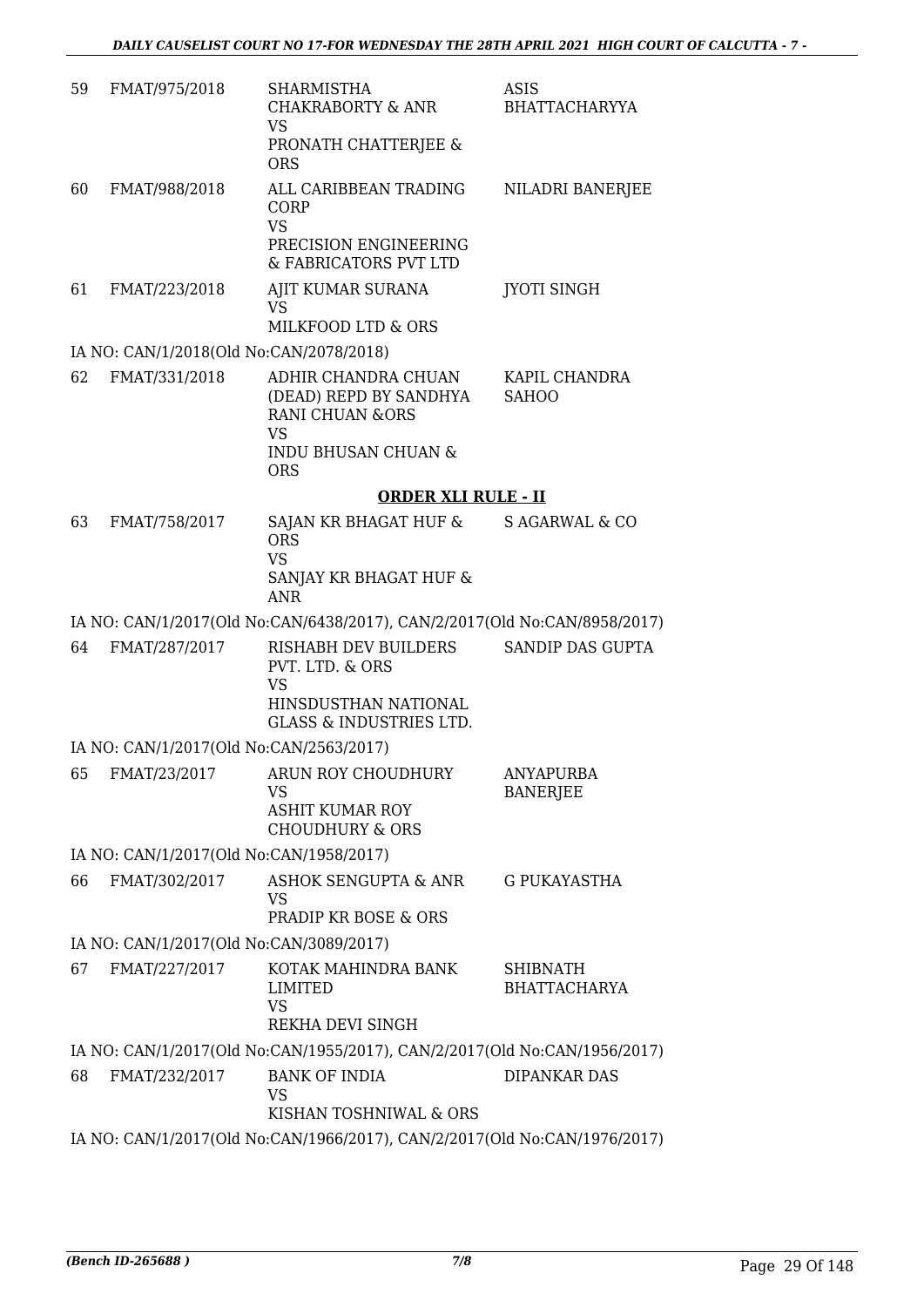| 69                                                                      | FMAT/366/2017                           | <b>ABISH KUMAR DAS</b><br>VS<br>TANDRANI DAS & ANR                               | <b>SHUVAJIT BOSE</b>                |
|-------------------------------------------------------------------------|-----------------------------------------|----------------------------------------------------------------------------------|-------------------------------------|
|                                                                         | IA NO: CAN/1/2017(Old No:CAN/3337/2017) |                                                                                  |                                     |
| 70                                                                      | FMAT/331/2017                           | <b>ANIL GHORAI</b><br><b>VS</b><br>DILIP KUMAR BERA & ORS                        | <b>SNEHASIS JANA</b>                |
|                                                                         |                                         | IA NO: CAN/1/2017(Old No:CAN/6677/2017), CAN/2/2017(Old No:CAN/6678/2017)        |                                     |
| 71                                                                      | FMAT/90/2017                            | PAPPU SAH & ORS<br><b>VS</b><br>LAKSHMI NARAYAN DAS &<br><b>ORS</b>              | <b>BISWAJIT MITRA</b>               |
| IA NO: CAN/1/2017(Old No:CAN/878/2017), CAN/2/2017(Old No:CAN/879/2017) |                                         |                                                                                  |                                     |
| 72                                                                      | FMAT/498/2020                           | MOUSUMI KHAN ANDS ORS<br><b>VS</b><br>AMARNATH KHAN AND ORS                      | <b>SOUMIK GANGULI</b>               |
|                                                                         | IA NO: CAN/1/2021, CAN/2/2021           |                                                                                  |                                     |
| 73                                                                      | FMAT/314/2020                           | <b>AMALESH MAITY &amp; ORS</b><br><b>VS</b><br><b>HRISHIKESH MAITY &amp; ORS</b> | <b>TARASANKAR</b><br><b>SAMANTA</b> |
|                                                                         | IA NO: CAN/1/2021                       |                                                                                  |                                     |
| 74                                                                      | FMAT/50/2021                            | <b>DEBASISH PAL</b><br><b>VS</b><br>ALOK NIWAS P. LTD. AND32                     | <b>TAUHID KHAN</b>                  |
|                                                                         | IA NO: CAN/1/2021                       |                                                                                  |                                     |
| 75                                                                      | FMAT/464/2020                           | ANIMESH ROY AND ORS<br><b>VS</b><br><b>MANAB ROY AND ANR</b>                     | <b>BISWAJIT NAG</b>                 |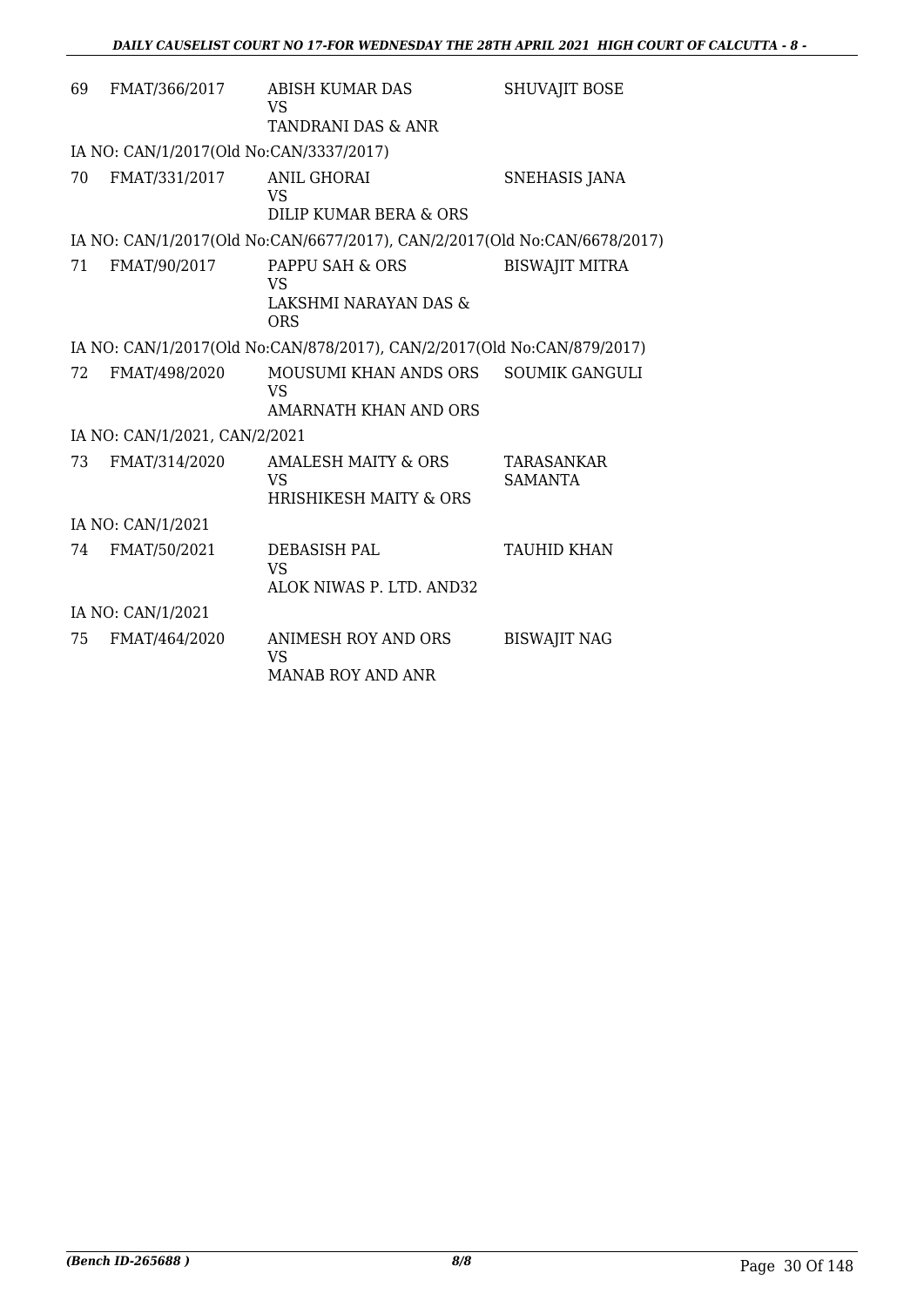

### **Appellate Side**

**DAILY CAUSELIST For Wednesday The 28th April 2021**

**COURT NO. 11**

**DIVISION BENCH (DB - VI)**

**AT 11:15 AM**

**HON'BLE JUSTICE SUBRATA TALUKDAR HON'BLE JUSTICE HIRANMAY BHATTACHARYYA**

**(VIA VIDEO CONFERENCE) ON AND FROM MONDAY, THE 11TH JANUARY 2021 - APPEALS FROM ORDERS RELATING TO MUNICIPALITIES, CO-OPERATIVES & PANCHAYATS UNDER GROUP-V INCLUDING APPLICATIONS CONNECTED THERETO;**

**HEARING OF WRIT APPEALS IRRESPECTIVE OF CLASSIFICATION INCLUDING APPLICATIONS CONNECTED THERETO; AND**

**ON AND FROM MONDAY, THE 19TH APRIL 2021 TO FRIDAY, 30TH APRIL 2021- IN ADDITION TO THEIR OWN LIST AND DETERMINATION WILL SIT TOGETHER AND TAKE UP THE MATTERS FROM THE LIST AND DETERMINATION OF HON'BLE JUSTICE ARINDAM SINHA AND HON'BLE JUSTICE SUVRA GHOSH.**

**SPECIAL NOTE:**

**1.(A) MENTIONING OF URGENT MATTERS WILL BE ALLOWED ON EVERY MONDAY AND WEDNESDAY AT THE FIRST SITTING OF THE COURT. (B) FIXED MATTERS MARKED IN EACH GROUP WILL BE CALLED ON FIRST FROM THE GROUP.**

**2. APPELLATE SIDE MATTERS WILL BE TAKEN UP UPTO RECESS ON EVERY TUESDAY AND THURSDAY.**

#### **ASSIGNED MATTER**

1 MAT/1089/2018 [2 P.B.] [At 2 P.M.] [03.05.2021] JYOTIRMOY ROY VS STATE OF WEST BENGAL & ORS K K KAR

IA NO: CAN/1/2018(Old No:CAN/7801/2018)

**wt2** COT/132/2018 UNIVERSITY OF CALCUTTA **VS** JYOTIRMOY ROY SANDIP DASGUPTA

#### **APPLICATION(S)**

3 MAT/200/2021 [Fixed] [Ch.] MRINAL KANTI BANERJEE VS GOVT OF WEST BENGAL AND ORS DEBLINA CHATTARAJ

IA NO: CAN/3/2021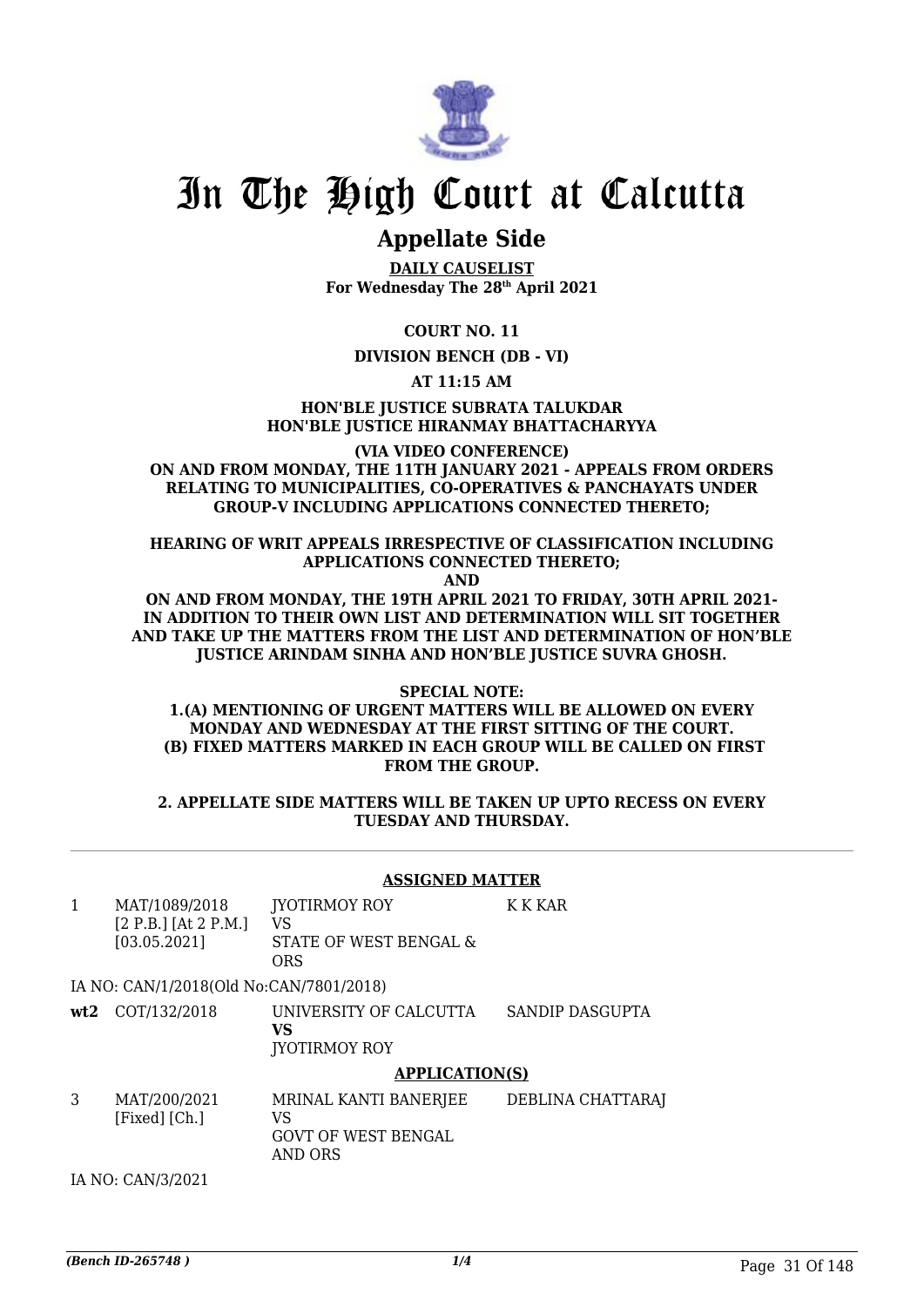| 4                                                                         | MAT/320/2021                            | <b>TAPAN KUMAR DAS</b><br><b>UTTIYA RAY</b><br><b>VS</b><br><b>ANIMA GUHA ALIAS</b><br>CHATTERJEE AND ORS                                               |                                     |
|---------------------------------------------------------------------------|-----------------------------------------|---------------------------------------------------------------------------------------------------------------------------------------------------------|-------------------------------------|
|                                                                           | IA NO: CAN/1/2021                       |                                                                                                                                                         |                                     |
| 5                                                                         | MAT/516/2021                            | WEST BENGAL COURTS<br>EMPLOYEES ASSOCIATION<br><b>AND ANOTHER</b><br><b>VS</b><br><b>WEST BENGAL JUDGES</b><br>PERSONAL ASSISTANTS<br><b>AND OTHERS</b> | KARUNAMOYEE<br><b>SAMANTA</b>       |
|                                                                           | IA NO: CAN/1/2021                       |                                                                                                                                                         |                                     |
| 6                                                                         | MAT/132/2020                            | THE KOLKAT MUNICIPAL<br><b>CORPORATON</b><br><b>VS</b><br>FIROZA BEGUM                                                                                  | MIHIR KUNDU                         |
|                                                                           | IA NO: CAN/1/2020(Old No:CAN/1414/2020) |                                                                                                                                                         |                                     |
| 7                                                                         | MAT/276/2017                            | FARIDA KHATOON @<br><b>LASKAR</b><br><b>VS</b><br><b>STATE OF WEST BENGAL &amp;</b><br><b>ORS</b>                                                       | <b>JASOBANTA RAKSHIT</b>            |
| IA NO: CAN/1/2020(Old No:CAN/2664/2020), CAN/2/2020(Old No:CAN/2669/2020) |                                         |                                                                                                                                                         |                                     |
| 8                                                                         | MAT/1139/2019<br>[2nd Time]             | NETAJEE MONDAL<br><b>VS</b><br>STATE OF WEST BENGAL &<br><b>ORS</b>                                                                                     | <b>GOUTAM ACHARYA</b>               |
|                                                                           |                                         | IA NO: CAN/1/2019(Old No:CAN/12429/2019), CAN/3/2020(Old No:CAN/977/2020)                                                                               |                                     |
| 9                                                                         | MAT/407/2020                            | CHANDI CHARAN ROY &<br><b>ORS</b><br><b>VS</b><br>STATE OF WEST BENGAL &<br>ORS                                                                         | PARASH NATH YADAV                   |
|                                                                           | IA NO: CAN/1/2020                       |                                                                                                                                                         |                                     |
| 10                                                                        | MAT/297/2020<br>[Contempt]              | <b>MUKTA ARYA</b><br><b>VS</b><br><b>BASED HALDER &amp; ORS</b>                                                                                         | MANJULI<br><b>CHOUDHURI</b>         |
| IA NO: CAN/1/2020(Old No:CAN/2144/2020)                                   |                                         |                                                                                                                                                         |                                     |
| 11                                                                        | MAT/319/2021                            | AMITABHA DE BHOWMICK<br>AND ORS<br><b>VS</b><br>THE KOLKATA MUNICIPAL<br><b>CORPORATION AND ORS</b>                                                     | <b>GOUTA ACHARYA</b>                |
|                                                                           | IA NO: CAN/1/2021, CAN/2/2021           |                                                                                                                                                         |                                     |
| 12                                                                        | FMA/2400/2004                           | <b>SUMIT SINHA</b><br><b>VS</b><br><b>JAGIGRAM GRAM</b><br><b>PANCHAYAT</b>                                                                             | <b>IPSITA</b><br><b>CHAKRABORTY</b> |
|                                                                           |                                         | IA NO: CAN/2/2016(Old No:CAN/11264/2016), CAN/3/2016(Old No:CAN/11265/2016)                                                                             |                                     |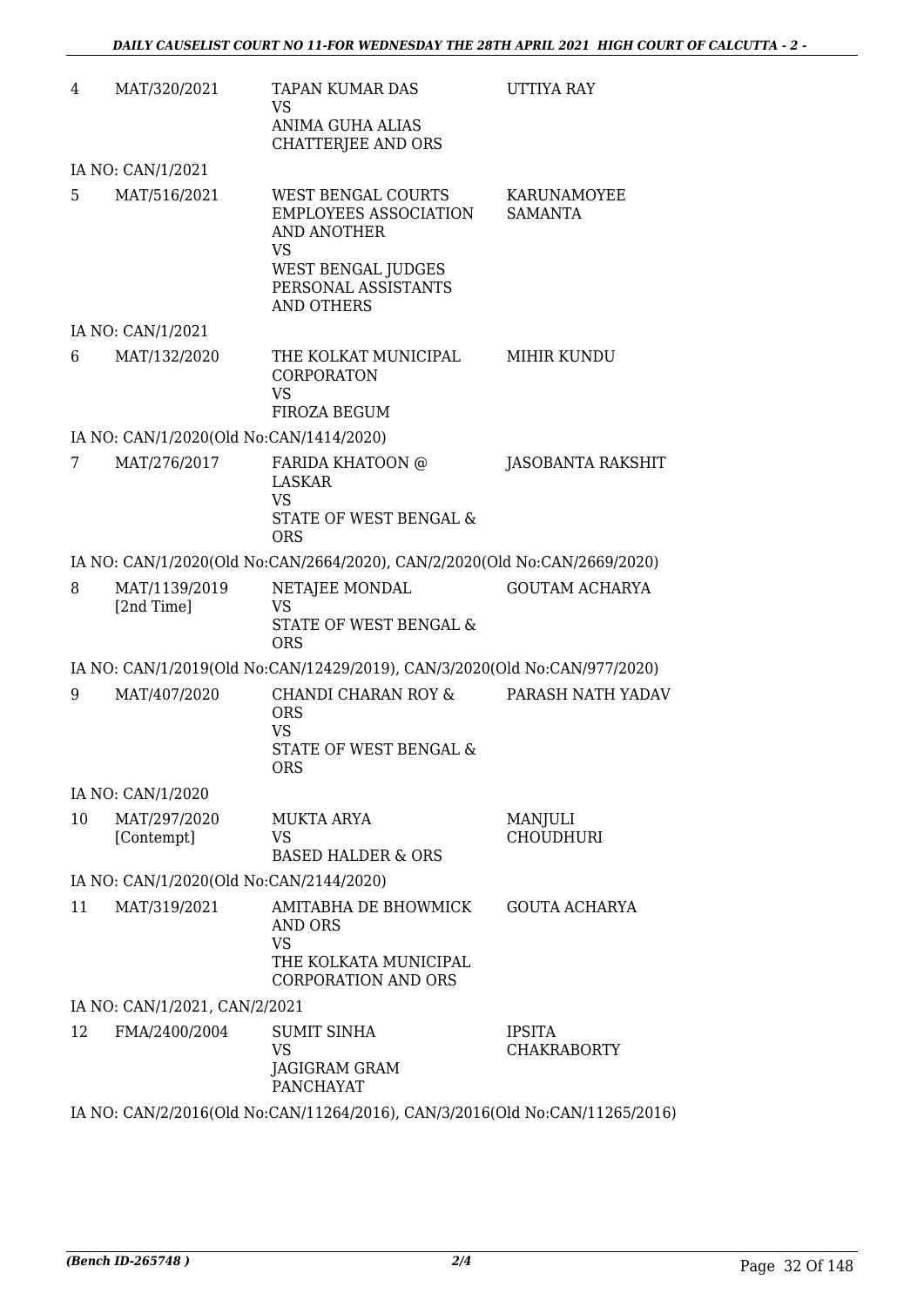| 13 | FMA/501/2020<br>[Stay]                   | RUPA DASGUPTA @<br><b>CHOWDHURY</b><br><b>VS</b><br>TAPAS CHATTERJEE & ANR                   | SHIBENDU PATRA                                                                      |
|----|------------------------------------------|----------------------------------------------------------------------------------------------|-------------------------------------------------------------------------------------|
| 14 | MAT/401/2021                             | NANDITA MONDAL<br><b>VS</b><br><b>GOUTAM GHOSH AND ORS</b>                                   | TANUJA BASAK                                                                        |
|    | IA NO: CAN/1/2021                        |                                                                                              |                                                                                     |
| 15 | MAT/419/2021                             | NANDITA MONDAL<br><b>VS</b>                                                                  | TANUJA BASAK                                                                        |
|    |                                          | <b>GOUTAM GHOSH AND ORS</b>                                                                  |                                                                                     |
|    | IA NO: CAN/1/2021                        |                                                                                              |                                                                                     |
| 16 | MAT/221/2020                             | <b>SUJOY MONDAL</b><br><b>VS</b><br>STATE OF WEST BENGAL &                                   | KALYANI<br><b>BHATTACHARYA</b>                                                      |
|    |                                          | <b>ORS</b>                                                                                   |                                                                                     |
|    | IA NO: CAN/1/2020(Old No:CAN/1451/2020)  |                                                                                              |                                                                                     |
| 17 | FMA/815/2019                             | SHASHI AGARWAL<br><b>VS</b><br>BIDHANNAGAR MUNICIPAL<br><b>CORPORATION &amp; ORS</b>         | <b>SHOVAN GHOSH</b>                                                                 |
|    | IA NO: CAN/1/2019(Old No:CAN/7447/2019)  |                                                                                              |                                                                                     |
| 18 | MAT/1976/2019                            | JOTEGHANASHAYM<br>SAMABAY KRISHI UNNAYAN<br><b>SAMITI</b><br><b>VS</b>                       | UTTAM BANIK                                                                         |
|    |                                          | MANAS KUAMR GUCHHAIT                                                                         |                                                                                     |
|    |                                          |                                                                                              | IA NO: CAN/1/2020(Old No:CAN/579/2020), CAN/2/2020(Old No:CAN/580/2020), CAN/3/2021 |
| 19 | CPAN/70/2021<br>[Contempt]               | PRABHAT KUMAR<br><b>CHAKRAVARTY</b><br><b>VS</b><br>PRASANTA RAY AND<br><b>OTHERS</b>        | SOMOULI SARKAR                                                                      |
|    | wt20 FMA/1171/2019                       | SK GOLAP ALI                                                                                 | <b>BISWARANJAN</b>                                                                  |
|    |                                          | VS<br>PRABHAT KUMAR<br><b>CHAKRAVARTY &amp; ORS</b>                                          | <b>BHAKAT</b>                                                                       |
| 21 | FMA/469/2021                             | <b>SANGHITA SHAW</b><br><b>VS</b><br>THE CHAIRMAN, BHATPARA<br><b>MUNICIPALITY &amp; ORS</b> | SAURABH SANKAR<br><b>SENGUPTA</b>                                                   |
|    | IA NO: CAN/1/2020(Old No:CAN/765/2020)   |                                                                                              |                                                                                     |
| 22 | FMA/356/2021                             | SANDIPAN CHAKRABORTY<br><b>VS</b><br>STATE OF WEST BENGAL &<br>ORS.                          | MD. IDRISH                                                                          |
|    | IA NO: CAN/2/2019(Old No:CAN/10020/2019) |                                                                                              |                                                                                     |
| 23 | FMA/764/2020                             | LATA BOSE & ANR<br><b>VS</b>                                                                 | <b>SHREYA BASU</b>                                                                  |
|    |                                          | MAHESHTALA<br>MUNICIPALITY & ORS                                                             |                                                                                     |
|    |                                          | IA NO: CAN/2/2019(Old No:CAN/10183/2019), CAN/3/2021                                         |                                                                                     |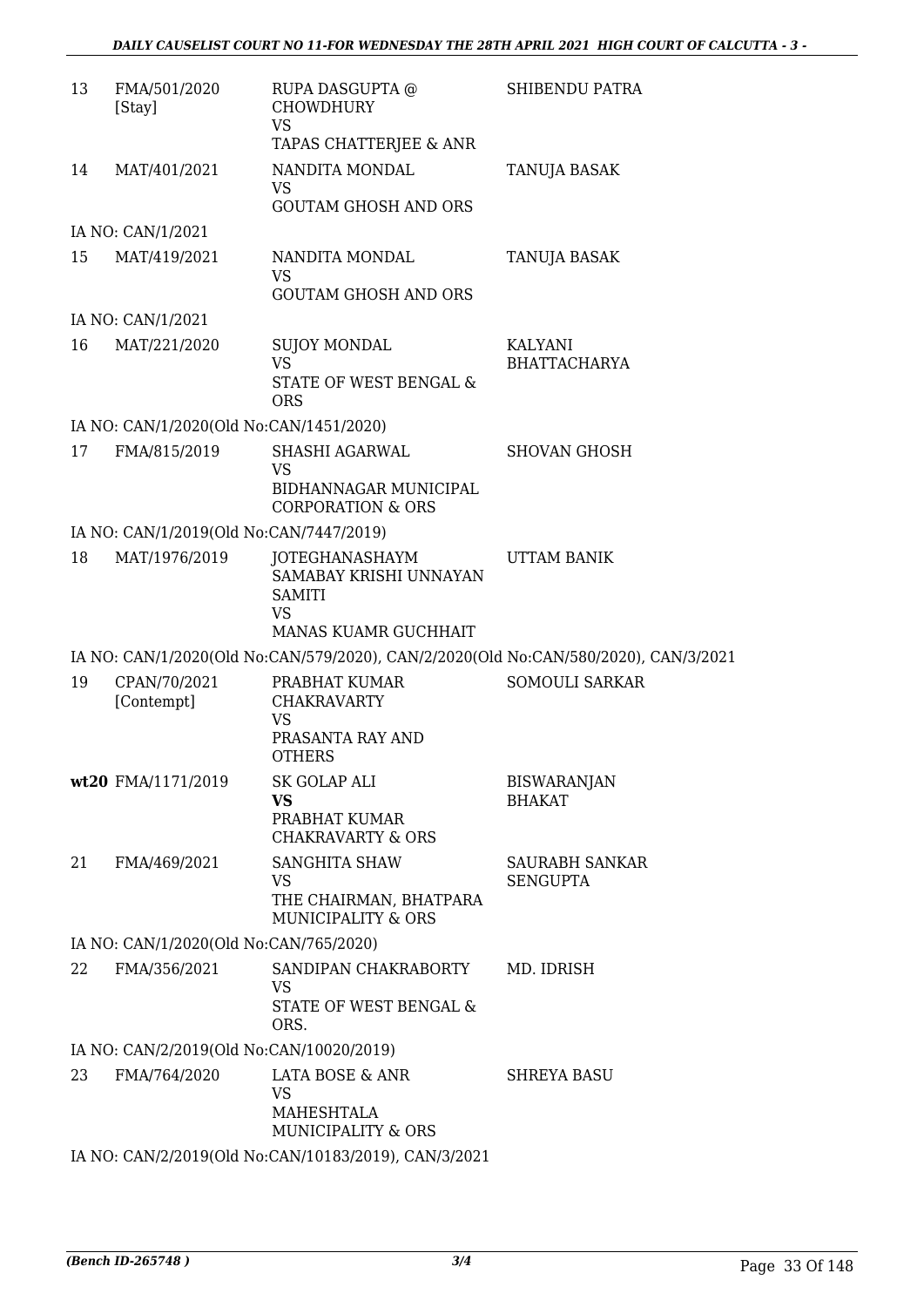| 24 | FMA/459/2021 | KOLKATA MUNICIPAL       |
|----|--------------|-------------------------|
|    |              | CORPORATION AND         |
|    |              | ANOTHER                 |
|    |              | VS                      |
|    |              | UNION OF INDIA AND ORS. |
|    |              |                         |

ANINDYA SUNDAR CHATTERJEE

IA NO: CAN/1/2021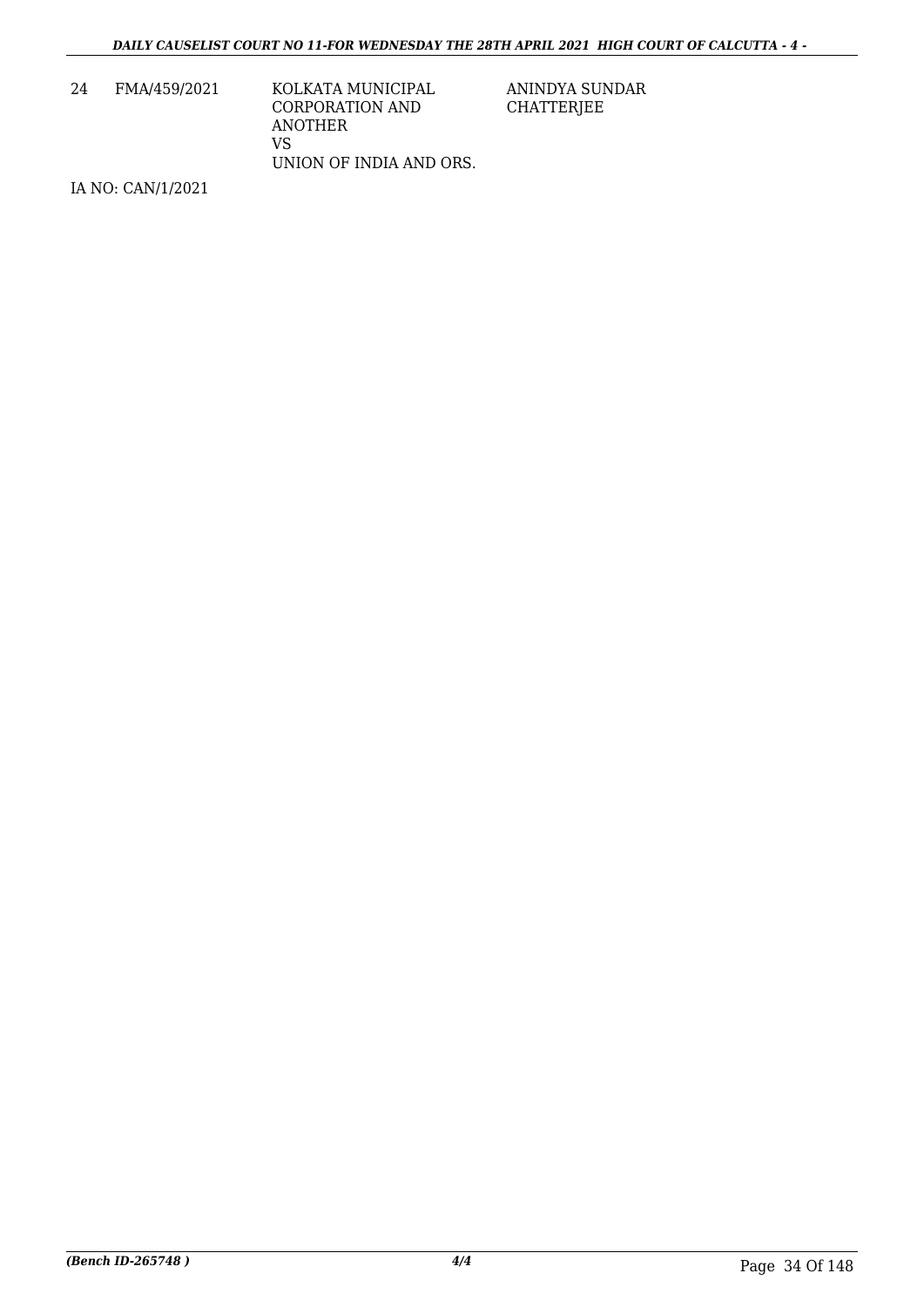

## **Appellate Side**

**DAILY CAUSELIST For Wednesday The 28th April 2021**

**COURT NO. 11 SINGLE BENCH (SB) AT 2:00 PM HON'BLE JUSTICE SUBRATA TALUKDAR (VIA VIDEO CONFERENCE)**

**ON 28.04.2021 AT 2.00 P.M.**

**ON WEDNESDAY 28TH APRIL 2021 AT 2.00 P.M. - WILL SIT SINGLY AND TAKE UP AN ASSIGNED MATTER.**

## **CONTEMPT APPLICATION**

|                                        | CRC/3/2019<br>[Assigned] [One<br>P.B. | SAUROV KUMAR MANDAL<br>VS<br><b>MADHURA DAS</b> | <b>HARE KRISHNA</b><br>HALDER |  |
|----------------------------------------|---------------------------------------|-------------------------------------------------|-------------------------------|--|
|                                        | $wt2$ CO/2565/2018                    | SAUROV KUMAR MANDAL<br>VS<br><b>MADHURA DAS</b> | <b>HARE KRISHNA</b><br>HALDAR |  |
| IA NO: CAN/3/2019(Old No:CAN/690/2019) |                                       |                                                 |                               |  |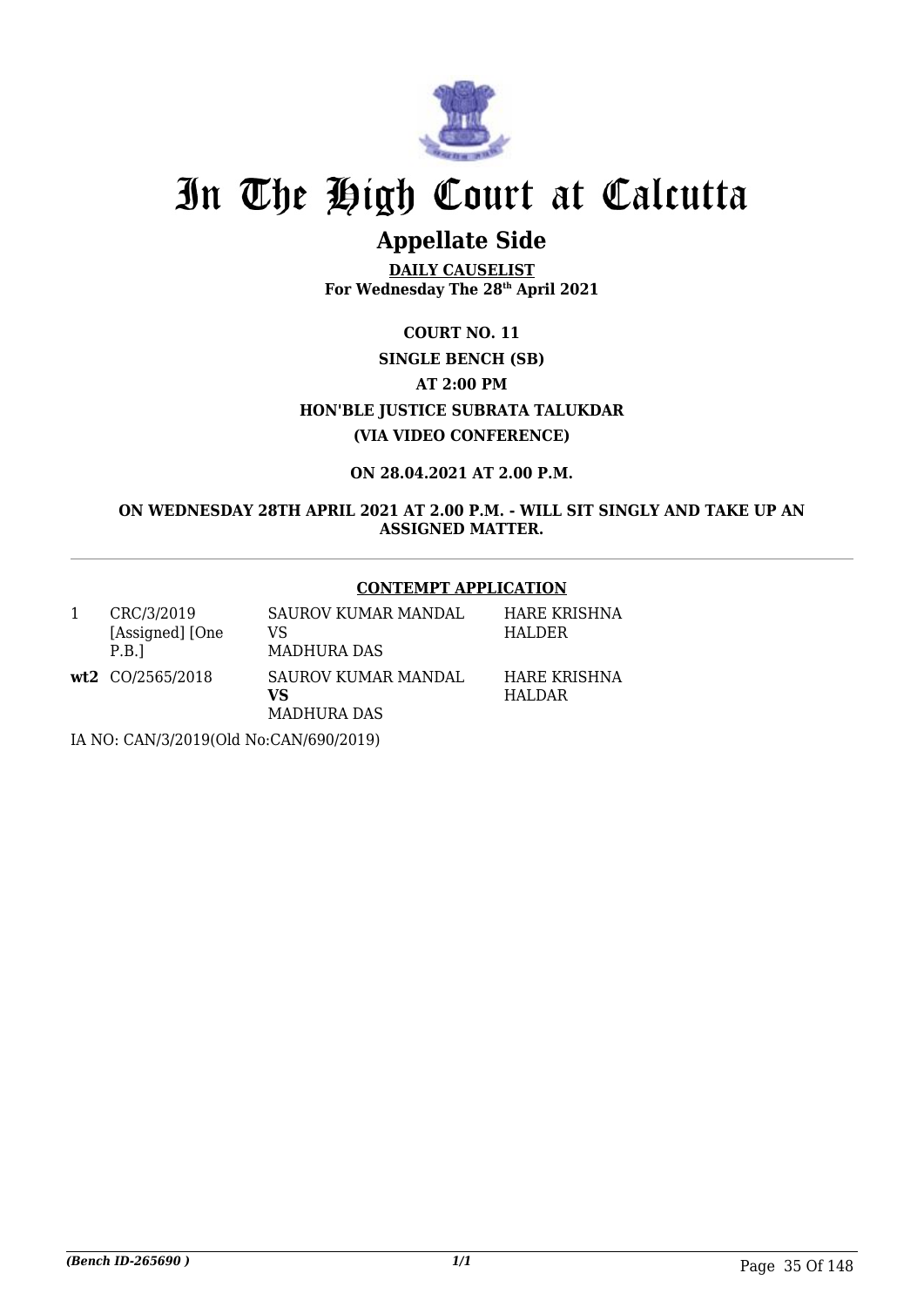

## **Appellate Side**

**DAILY CAUSELIST For Wednesday The 28th April 2021**

**COURT NO. 28**

**DIVISION BENCH (DB - VII)**

**AT 11:15 AM**

#### **HON'BLE JUSTICE TAPABRATA CHAKRABORTY**

**HON'BLE JUSTICE TIRTHANKAR GHOSH**

**(VIA VIDEO CONFERENCE)**

**ON AND FROM WEDNESDAY, THE 13TH JANUARY, 2021 - ANTICIPATORY BAIL UNDER SECTION 438 OF THE CODE OF CRIMINAL PROCEDURE INCLUDING MODIFICATION/CANCELLATION AND RELAXATION OF THE SAME;**

**BAIL UNDER SECTION 439 OF THE CODE OF CRIMINAL PROCEDURE (PUNISHMENT ABOVE 7 YEARS) INCLUDING MODIFICATION/CANCELLATION AND RELAXATION OF THE SAME.**

**SPECIAL NOTE: MENTIONING WILL BE ALLOWED AT THE FIRST SITTING OF THE COURT ON MONDAY**

**TODAY, i.e., ON 28-04-2021, AFTER " PERSONAL APPEARANCE", "TO BE MENTIONED" , "FIXED MATTER" AND MENTIONED MATTERS, BAIL APPLICATIONS WILL BE TAKEN UP SERIALLY FROM CRM 1832/2021 ON WARDS. FROM 2 P.M. ANTICIPATORY BAIL MATTERS WILL BE TAKEN UP SERIALLY FROM CRM 1032/2021 ON WARDS.**

 **NOTE: MATTERS WILL BE TAKEN UP THROUGH PHYSICAL HEARING ONLY WHEN BOTH THE PARTIES ARE AGREED**

|                |                     | PERSONAL APPEARANCE                                                            |                         |  |
|----------------|---------------------|--------------------------------------------------------------------------------|-------------------------|--|
| 1              | CRM/9508/2020       | ANOYARA BIBI<br>VS<br>State of West Bengal                                     | KAUSHIK CHOUDHURY       |  |
| $\mathfrak{D}$ | CRM/10888/2020      | KABIRA EVEN MONDAL@BAPPA<br>VS<br>State of West Bengal                         | SOMRAJ DHAR             |  |
|                |                     | <b>TO BE MENTIONED</b>                                                         |                         |  |
| 3              | CRM/978/2021        | BISWAJIT HALDER@SAHEB<br>VS<br>State of West Bengal                            | AMIT SINGH              |  |
| 4              | CRM/984/2021<br>(C) | EJABUL MIA @ EJABUL SEKH<br><b>VS</b><br>State of West Bengal                  | MUSHARRAF ALAM SK       |  |
| 5              | CRM/1701/2021       | ASIF HOSSAIN@BIKI@BIKI SK<br><b>VS</b><br><b>STATE OF WEST BENGAL</b>          | PRIYANKAR GANGULY       |  |
| 6              | CRM/1791/2021       | <b>SHIBU MANDAL</b><br><b>VS</b><br>STATE OF WEST BENGAL AND<br><b>ANOTHER</b> | MUSHARRAF ALAM SK.      |  |
| 7              | CRM/1814/2021       | JHANTU DOLUI<br><b>VS</b><br><b>STATE OF WEST BENGAL</b>                       | Srimoyee Mukherjee      |  |
| 8              | CRM/1819/2021       | YASHWANT MISHRA<br>VS<br><b>STATE OF WEST BENGAL</b>                           | <b>SUJAN CHATTERJEE</b> |  |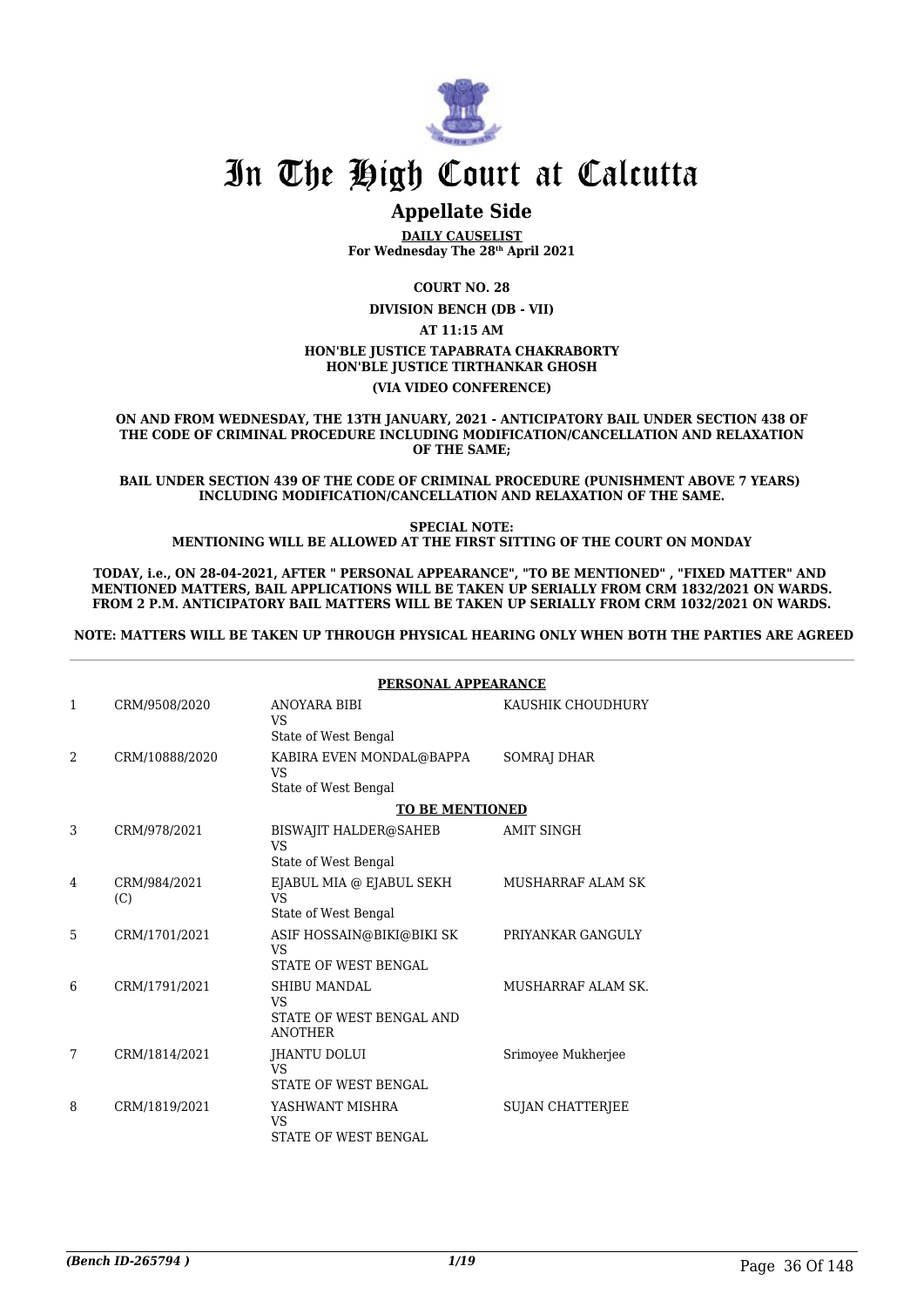| 9  | CRM/2872/2021  | RANJIT KUMAR SHOW @ RANJEET<br>KUMAR SHAW AND OTHERS<br>VS.                | KOUSHIK KUNDU                    |
|----|----------------|----------------------------------------------------------------------------|----------------------------------|
|    |                | STATE OF WEST BENGAL                                                       |                                  |
|    |                | <b>FIXED MATTER</b>                                                        |                                  |
| 10 | CRM/10765/2020 | SAMIR DEY<br>VS<br>UNION OF INDIA                                          | KARAN DUDHWEWALA                 |
| 11 | CRM/10818/2020 | <b>SANTU SAHA</b><br>VS.                                                   | <b>ANKITA BOSE</b>               |
|    |                | UNION OF INDIA AND ORS.                                                    |                                  |
| 12 | CRM/1702/2021  | MITUL SK @ MITHUN SEKH<br>VS                                               | <b>MANAS KUMAR DAS</b>           |
|    |                | STATE OF WEST BENGAL                                                       |                                  |
|    |                | <b>MENTIONED MATTERS</b>                                                   |                                  |
| 13 | CRM/370/2021   | ANIRUDDHA GHOSH<br>VS.<br>State of West Bengal                             | DATTATREYA DUTTA                 |
|    |                |                                                                            |                                  |
| 14 | CRM/851/2021   | DEBASISH BAR<br>VS<br>State of West Bengal                                 | sk. sahjahan ali                 |
| 15 | CRM/1067/2021  | ASRAF @ ARSHAD @ ARSAD<br>VS.                                              | SEKHAR MUKHERJEE                 |
|    |                | STATE OF WEST BENGAL                                                       |                                  |
| 16 | CRM/1149/2021  | <b>GORA CHAND</b><br>MUKHERJEE@HARU<br>VS                                  | SUMITAVA CHAKRABORTY             |
|    |                | STATE OF WEST BENGAL                                                       |                                  |
| 17 | CRM/1477/2021  | KALIKINKAR MUKHERJEE<br>VS.<br>THE STATE OF WEST BENGAL                    | ANKITA DEY                       |
| 18 | CRM/1764/2021  | VIKRAMJEET SINGH AND ANR<br>VS<br>STATE OF WEST BENGAL                     | ABHIJIT SINGH                    |
| 19 | CRM/2127/2021  |                                                                            | AMIT RANJAN PATI                 |
|    |                | BISWAJIT TUDU<br>VS<br>STATE OF WEST BENGAL                                |                                  |
| 20 | CRM/2181/2021  | CHAITANNYA MANNA AND ANR<br>VS                                             | SK SAHJAHAN ALI                  |
|    |                | STATE OF WEST BENGAL                                                       |                                  |
| 21 | CRM/2386/2021  | NILMADHAB CHOWDHURY AND<br>ANR<br><b>VS</b>                                | MIRZA FIROJ AHMED<br><b>BEGG</b> |
|    |                | THE STATE OF WEST BENGAL                                                   |                                  |
| 22 | CRM/2453/2021  | KUMUD RANJAN TEWARI AND<br><b>ORS</b><br><b>VS</b><br>STATE OF WEST BENGAL | RAMESWAR SINHA                   |
| 23 | CRM/2746/2021  | BISWARANJAN PAL @                                                          | PARTHA SARATHI                   |
|    |                | <b>MONORANJAN</b><br><b>VS</b>                                             | MONDAL                           |
|    |                | STATE OF WEST BENGAL                                                       |                                  |
| 24 | CRM/2804/2021  | KHABIR @ KHABIRUL KHAN AND<br>ANR.<br><b>VS</b>                            | MANIKA SARKAR                    |
|    |                | STATE OF WEST BENGAL                                                       |                                  |
| 25 | CRM/2886/2021  | RANJIT DAS AND ANR<br>VS                                                   | TARUN KUMAR GAYEN                |
|    |                | STATE OF WEST BENGAL                                                       |                                  |

#### **APPLICATION FOR BAIL**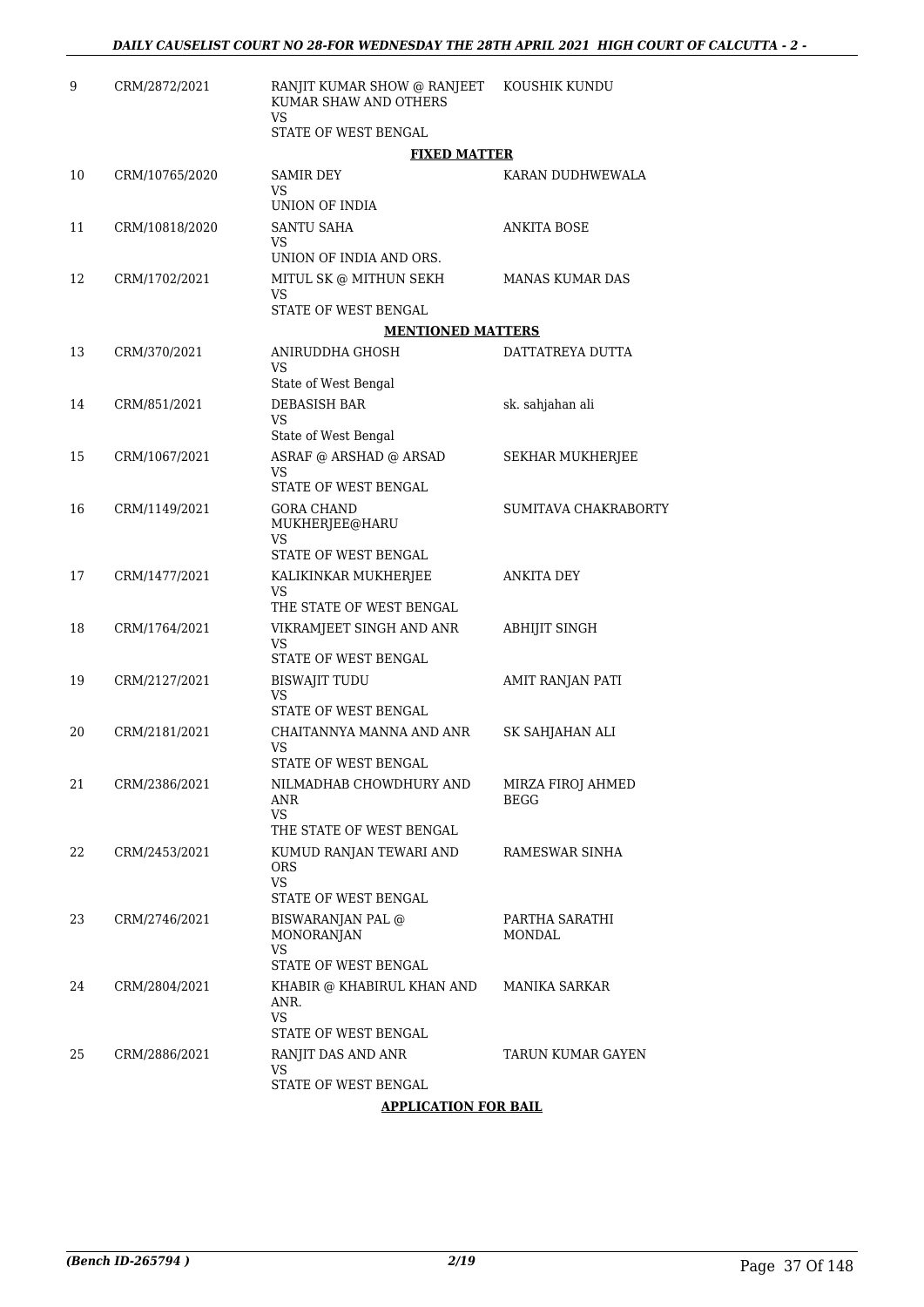| 26   | CRM/2662/2020      | SANJAY DAS<br>VS<br>SUPERINTENDENT OF<br>CUSTOMS, SPECIAL<br><b>INVESTIGATION BRANCH</b> | ANKITA DAS<br><b>CHAKRABORTY</b>    |
|------|--------------------|------------------------------------------------------------------------------------------|-------------------------------------|
| 27   | CRM/7496/2020      | AZAD SK ALIAS ABUL KALAM<br>AZAD<br>VS.<br>State of West Bengal                          | SOUMYA NAG                          |
|      | IA NO: CRAN/1/2020 |                                                                                          |                                     |
| 28   | CRM/9610/2020      | SANJIB KUMAR MONDAL<br>VS                                                                | ARGHYA CHAKRABARTI                  |
| 29   | CRM/10898/2020     | State of West Bengal<br>VIKASH KUMAR YADAV @ VIVESH<br>YADAV @ BIKASH YADAV<br>VS.       | SOUMYA BASU ROY<br><b>CHOWDHURY</b> |
| 30   | CRM/11054/2020     | State of West Bengal<br><b>SUNNY HELA</b><br>VS.<br>Union of India                       | <b>GAGANJYOT SINGH</b>              |
| 31   | CRM/11181/2020     | MITHUN DHARA<br>VS.<br>Union of India                                                    | KOUSTAV BAGCHI                      |
| 32   | CRM/341/2021       | MD SHAMI @ MOHAMMAD SHAMI<br>VS.<br>State of West Bengal                                 | NAZIR AHMED                         |
| wt33 | CRM/117/2021       | MITHUN CHANDRA<br>VS<br>STATE OF WEST BENGAL AND                                         | <b>AMRIN KHATOON</b>                |
| 34   | CRM/633/2021       | ORS.<br>BAPI SAMANTA @ NILMONI<br><b>SAMANTA</b><br>VS                                   | RAMASHIS MUKHERJEE                  |
|      |                    | State of West Bengal                                                                     |                                     |
| 35   | CRM/701/2021       | SHANKAR PROSAD SHARMA @<br><b>SHANKAR SHARMA</b><br>VS.                                  | APURBA KUMAR DUTTA                  |
|      |                    | State of West Bengal                                                                     |                                     |
| 36   | CRM/816/2021       | <b>SUMAN BARMAN</b><br><b>VS</b><br>State of West Bengal                                 | ROMA ROY                            |
|      |                    | <b>FOR ORDERS</b>                                                                        |                                     |
| 37   | CRM/11017/2020     | UTPAL MONDAL @ IMAM<br>SAMUNUR @ SABNUR MONDAL<br>@ ALAUDDIN MONDAL AND ORS<br><b>VS</b> | <b>MADHUMITA BASAK</b>              |
|      |                    | THE STATE OF WEST BENGAL                                                                 |                                     |
|      |                    | <b>BAIL APPLICATION</b>                                                                  |                                     |
| 38   | CRM/562/2020       | SHYAMAL KUNDU<br>VS.<br>STATE OF WEST BENGAL                                             | SNEHANSU MAJUMDER                   |
|      | IA NO: CRAN/1/2020 |                                                                                          |                                     |
| 39   | CRM/2583/2020      | GOBINDO SEN @ GOVIND SAIN<br>VS.                                                         | JANNAT UL FIRDOUS                   |
|      |                    | STATE OF WEST BENGAL                                                                     |                                     |
| 40   | CRM/3248/2020      | SOVAN CHAKRABORTY @ TUKAI<br>VS.<br>STATE OF WEST BENGAL                                 | ASHISH DEY                          |
|      | IA NO: CRAN/2/2021 |                                                                                          |                                     |
| 41   | CRM/3277/2020      | CHANDAN KHATICK<br>VS<br>STATE OF WEST BENGAL                                            | <b>BITASOK BANERJEE</b>             |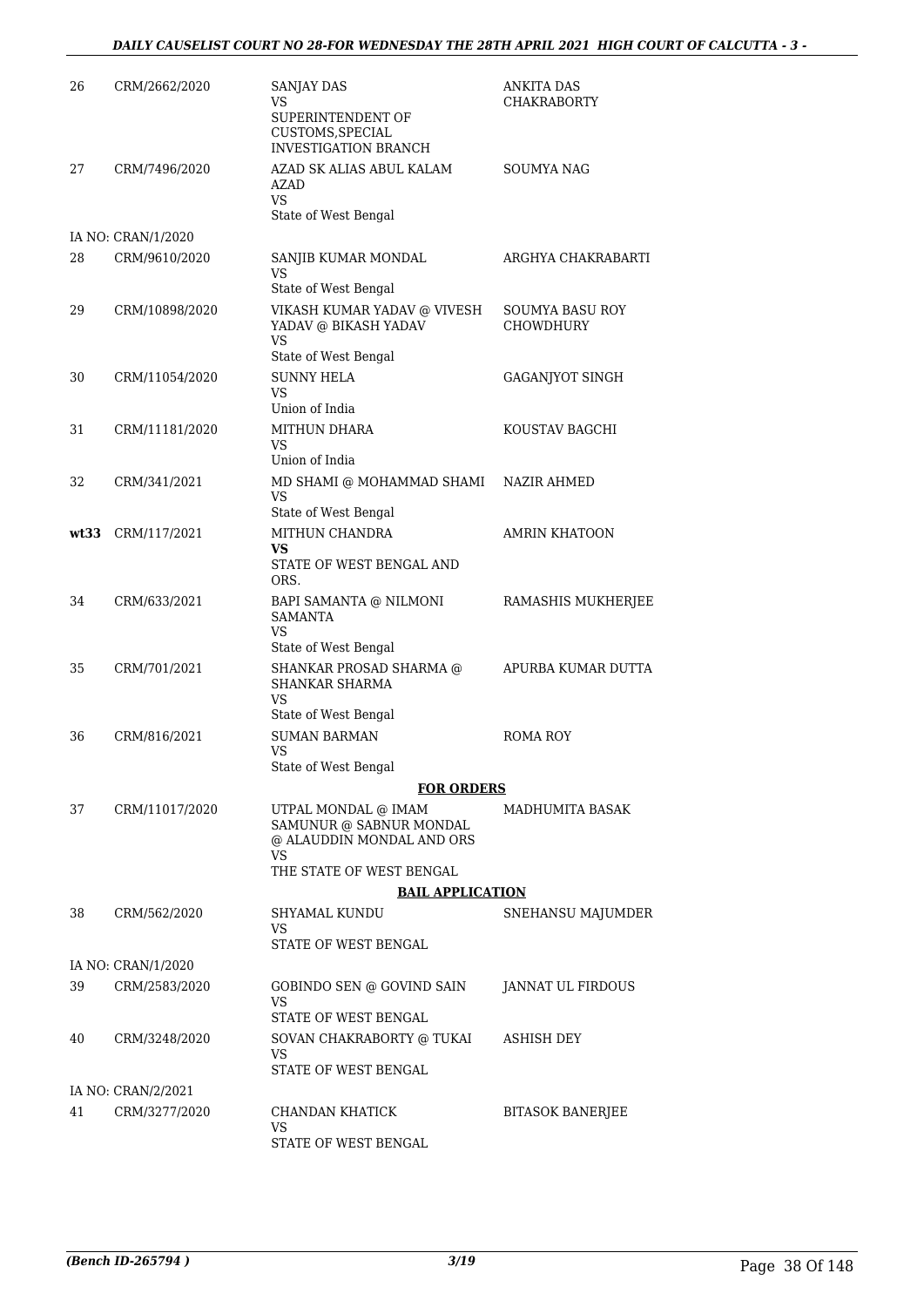| 42 | CRM/3335/2020                             | TAFAJJEL HOSSAIN<br>MONDAL@TAFAJJEL<br>MONDAL@TOFAJEL MOLLA<br>VS<br>STATE OF WEST BENGAL | DEBAPRIYA SAMANTA                          |
|----|-------------------------------------------|-------------------------------------------------------------------------------------------|--------------------------------------------|
|    | IA NO: CRAN/1/2020(Old No:CRAN/1686/2020) |                                                                                           |                                            |
| 43 | CRM/5808/2020                             | ARUN KUMAR DAS<br>VS<br>STATE OF WEST BENGAL & ANR                                        | RAJDEEP HALDAR                             |
|    | IA NO: CRAN/1/2020(Old No:CRAN/4219/2020) |                                                                                           |                                            |
| 44 | CRM/7610/2020                             | <b>SK.SADDAM HOSSAIN</b><br>VS                                                            | DATTATREYA DUTTA                           |
| 45 | CRM/8129/2020                             | State of West Bengal<br>TARIKUL ISLAM @ TARIK<br>VS                                       | SANTANU MAJI                               |
| 46 | CRM/8246/2020                             | State of West Bengal<br>JAYNAL GAZI<br><b>VS</b>                                          | SUDARSHAN GHOSH                            |
| 47 | CRM/8560/2020                             | State of West Bengal<br><b>BHASKAR MUKHERJEE</b><br>VS                                    | <b>TANMAY BASU</b>                         |
| 48 | CRM/8667/2020                             | State of West Bengal<br>SUTPAL GHOSH AND ORS<br>VS<br>State of West Bengal                | PRABIR MAJUMDER                            |
| 49 | CRM/8697/2020                             | DEB KUAMR CHAKRABORTY<br>VS<br>State of West Bengal                                       | ANKITA DAS<br><b>CHAKRABORTY</b>           |
| 50 | CRM/9535/2020                             | SISHUTOSH SOREN<br>VS<br>State of West Bengal                                             | KAZI M RAHMAN                              |
| 51 | CRM/9991/2020                             | <b>BIPLAB DAS @ BAPAN</b><br>VS<br>State of West Bengal                                   | Ramashis Mukherjee                         |
| 52 | CRM/10162/2020                            | ALIM KHAN@ALI@MD ALI<br>@MUBARAK<br>VS<br>State of West Bengal                            | SANJIB MITRA                               |
|    | wt53 CRM/10091/2020                       | SK. KALAM<br><b>VS</b><br>STATE OF WEST BENGAL                                            | <b>SOUMYA BASU ROY</b><br><b>CHOWDHURI</b> |
| 54 | CRM/10244/2020                            | NIZAMUDDIN GAZI<br>VS<br>State of West Bengal                                             | Ramashis Mukherjee                         |
| 55 | CRM/10439/2020                            | PARDEEP KUMAR AND ANR<br>VS.<br>State of West Bengal                                      | MD N RABBEER                               |
| 56 | CRM/10486/2020                            | <b>SANTAN BHUIYA</b><br>VS<br>State of West Bengal                                        | SOUVIK DAS                                 |
| 57 | CRM/10687/2020                            | MRI REJAUL ALI@RIKUL<br>VS<br>State of West Bengal                                        | SAGAR SAHA                                 |
| 58 | CRM/10910/2020                            | SHAMIM HUSSAIN @ GILL921782<br>VS<br>State of West Bengal                                 | HUSEN MUSTAFI                              |
| 59 | CRM/11058/2020                            | SOLEMAN MOLLA<br>VS<br>State of West Bengal                                               | MD ZEESHAN UDDIN                           |
| 60 | CRM/11108/2020                            | SANOJ SINGH AND ORS<br>VS<br>State of West Bengal                                         | KOMAL SINGH                                |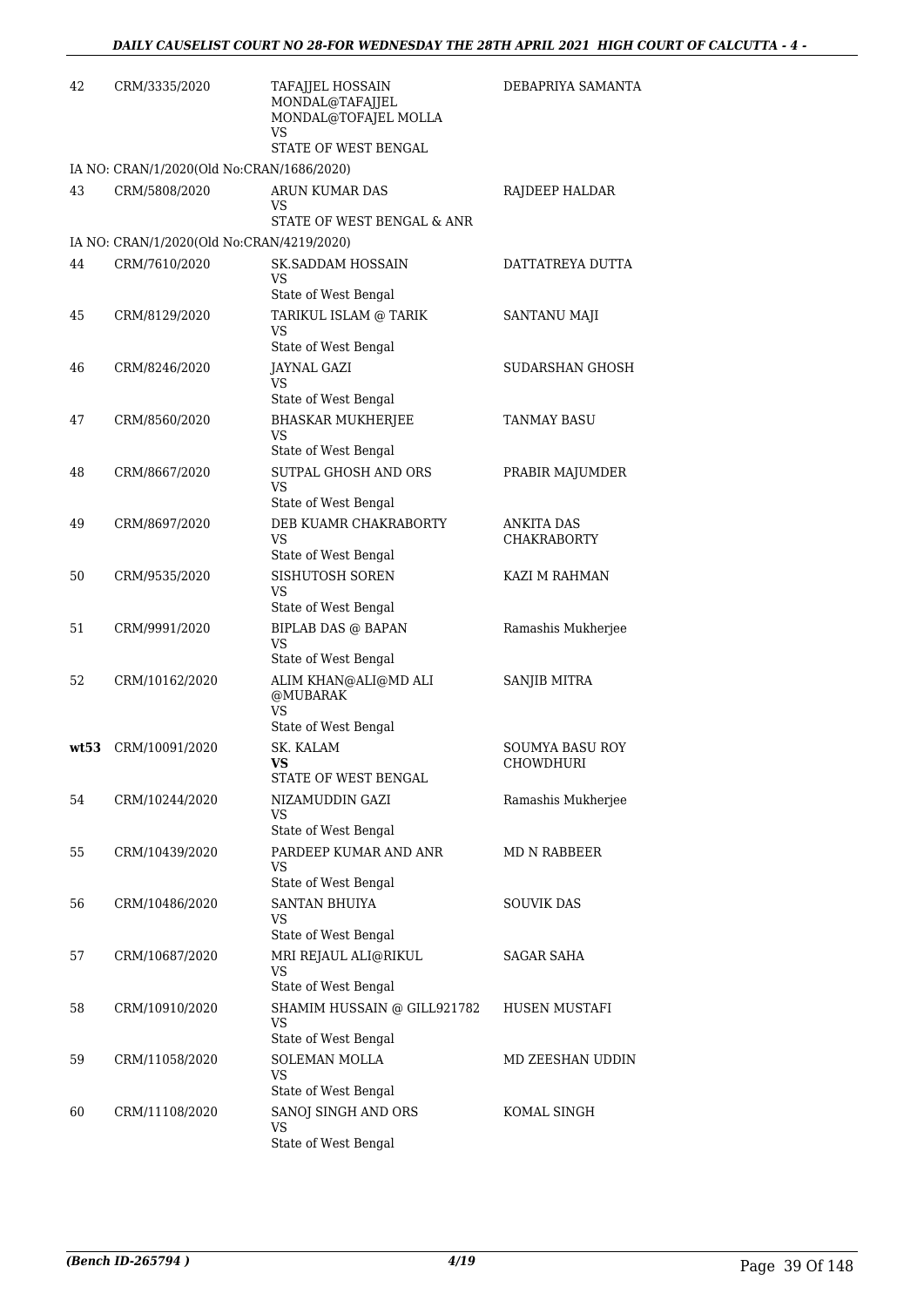| 61 | CRM/11109/2020 | KALYAN MURMU<br>VS.<br>State of West Bengal                                               | <b>BITASOK BANERJEE</b>         |
|----|----------------|-------------------------------------------------------------------------------------------|---------------------------------|
| 62 | CRM/11122/2020 | PALASH CHANDRA DEY @ PALAS<br>CH. DEY @ APPU DEY @ BAPI DEY<br>VS<br>State of West Bengal | SUMANTA GANGULY                 |
| 63 | CRM/11128/2020 | SANDEEP LAKRA<br>VS<br>State of West Bengal                                               | <b>BISWAJIT MITRA</b>           |
| 64 | CRM/11153/2020 | <b>SUJOY MONDAL</b><br>VS                                                                 | SHAMIK BAGCHI                   |
| 65 | CRM/11214/2020 | State of West Bengal<br>DR. DILIP GHOSH @ DILIP KUMAR<br>GHOSH<br>VS.                     | MINAL PALANA                    |
| 66 | CRM/11227/2020 | State of West Bengal<br>TAHIJUDDIN SHAIKH@RAJU<br>VS                                      | ANGSHUMAN<br>CHAKRABORTY        |
| 67 | CRM/11261/2020 | State of West Bengal<br><b>NASIR MALLICK</b><br>VS<br>State of West Bengal                | <b>SUMAN DE</b>                 |
|    |                | <b>BAIL APPLICATION [NEW]</b>                                                             |                                 |
| 68 | CRM/469/2021   | MD KALU @ ATAUR RAHAMAN<br>VS.                                                            | <b>SOUMYA NAG</b>               |
| 69 | CRM/747/2021   | Union of India<br><b>LAKHAN GHOSH</b><br>VS                                               | SNEHASISH PAL                   |
| 70 | CRM/750/2021   | State of West Bengal AND ANR<br><b>BIREN MANDAL</b><br>VS<br>State of West Bengal         | PRITHVIRAJ SINHA ROY            |
| 71 | CRM/766/2021   | HASAN IMAM @ HASNU @<br>ZUBAIR AHMED @ ASIF HOSSAIN<br>@ ARIF HASAN<br>VS.                | PRATIK GHOSH                    |
| 72 | CRM/772/2021   | State of West Bengal<br>PARITOSH MISTRY<br>VS<br>State of West Bengal                     | <b>FRANCIS SAMSON</b><br>CORREA |
| 73 | CRM/809/2021   | TINKU KUMAR SINGH<br>VS<br>State of West Bengal                                           | DEV KUMAR SHARMA                |
| 74 | CRM/834/2021   | SOMNATH DUTTA<br>VS.<br>State of West Bengal                                              | KAUSTAV SHOME                   |
| 75 | CRM/835/2021   | <b>SATTAR AHAMED</b><br>VS<br>State of West Bengal                                        | ASIF DEWAN                      |
| 76 | CRM/838/2021   | MONORANJAN DAS<br>@MONORANJAN DAS<br><b>VS</b><br>State of West Bengal                    | NAZIR AHMED                     |
| 77 | CRM/861/2021   | KOHINOOR BIBI<br>VS                                                                       | SOURAV MUKHERJEE                |
| 78 | CRM/878/2021   | State of West Bengal<br>SHUBHANKAR HALDER<br>VS.<br>State of West Bengal                  | DONA AKTER                      |
| 79 | CRM/881/2021   | <b>BISWAJIT SHIL</b><br>VS<br>State of West Bengal                                        | Jeenia Rudra                    |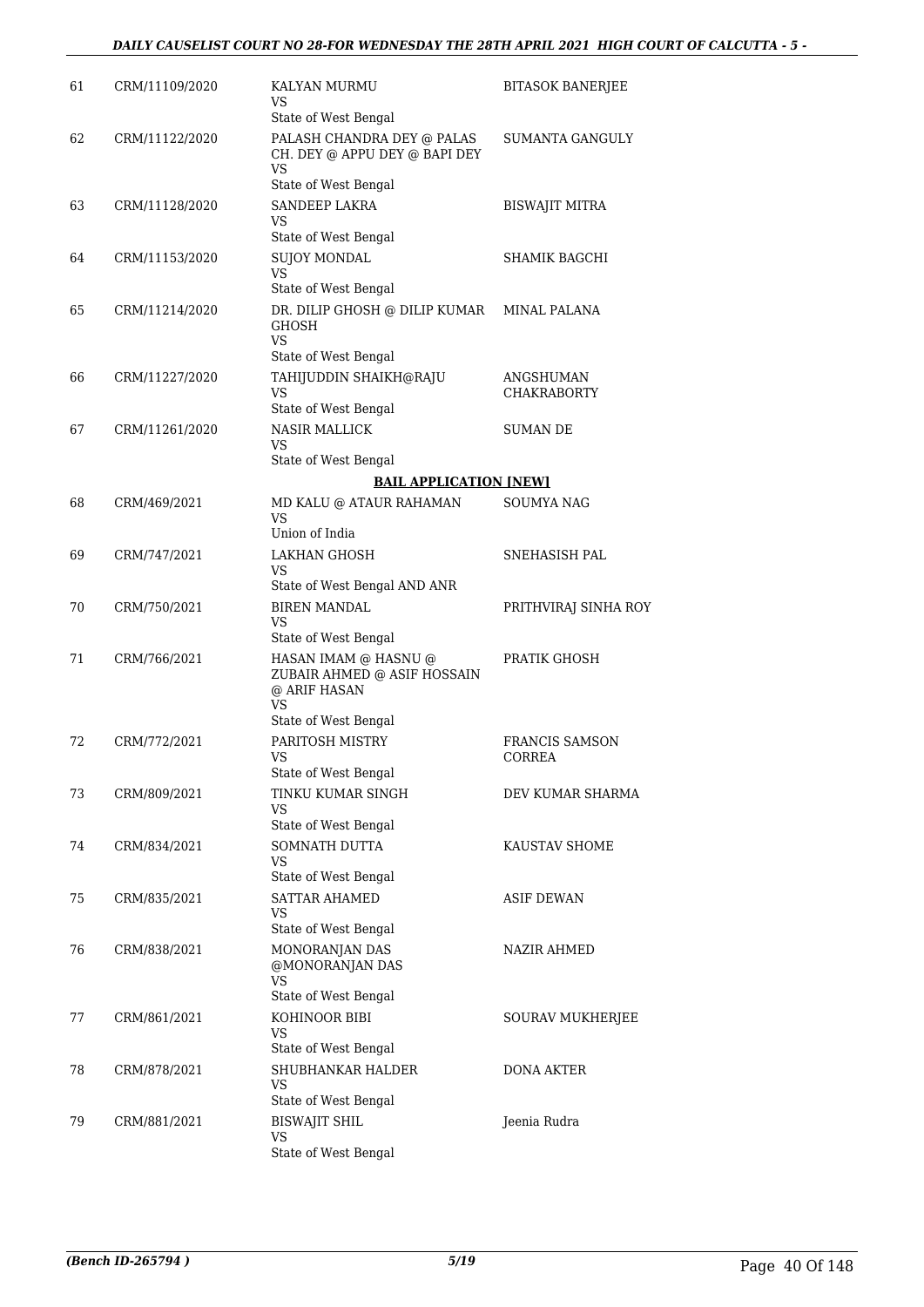| 80 | CRM/886/2021  | BAPPADITYA PAN @ BAPPA<br>VS                                                                  | SIDHANT CHOWDHURY                         |
|----|---------------|-----------------------------------------------------------------------------------------------|-------------------------------------------|
| 81 | CRM/938/2021  | State of West Bengal<br>RAKIBUL MONDAL<br>VS                                                  | Asraf Mandal                              |
| 82 | CRM/940/2021  | State of West Bengal<br><b>TANMOY HOWLADAR</b><br>VS                                          | <b>MAZHAR HOSSAIN</b><br><b>CHOWDHURY</b> |
|    |               | State of West Bengal                                                                          |                                           |
| 83 | CRM/943/2021  | SANTOSH ROUT<br><b>VS</b><br>State of West Bengal                                             | MAZHAR HOSSAIN<br>CHOWDHURY               |
| 84 | CRM/968/2021  | <b>AINAL HAQUE</b><br>VS                                                                      | ARNAB SAHA                                |
| 85 | CRM/982/2021  | State of West Bengal<br>PRADIP RUIDAS<br>VS.<br>State of West Bengal                          | PINTU KARAR                               |
| 86 | CRM/986/2021  | <b>TAPAS SARKAR</b><br>VS<br>State of West Bengal                                             | PINTU KARAR                               |
| 87 | CRM/998/2021  | RABJEL MONDAL@KALU<br>VS                                                                      | Anisur Rahaman                            |
| 88 | CRM/1039/2021 | State of West Bengal<br><b>SAILEN GHARAI</b><br>VS<br>STATE OF WEST BENGAL AND                | <b>SUMAN DE</b>                           |
| 89 | CRM/1046/2021 | ORS.<br>SAMAR BISWAS ALIAS GUYE<br>VS<br>STATE OF WEST BENGAL AND<br>ORS.                     | <b>AMIT SINGH</b>                         |
| 90 | CRM/1048/2021 | <b>SUBRATA GHOSH</b><br>VS<br>STATE OF WEST BENGAL                                            | ARKA CHAKRABORTY                          |
| 91 | CRM/1052/2021 | NIDUL PAUL<br>VS<br>STATE OF WEST BENGAL AND<br>ORS.                                          | <b>SUMANTA CHAKRABORTY</b>                |
| 92 | CRM/1058/2021 | RABI SHARMA @RABI KUMAR<br><b>SHARMA</b><br>VS<br>STATE OF WEST BENGAL                        | SOURADEEP DUTTA                           |
| 93 | CRM/1080/2021 | ARUN BASAK<br>VS<br>STATE OF WEST BENGAL                                                      | KOUSTUV SHOME                             |
| 94 | CRM/1089/2021 | KANCHAN SONKAR<br>VS<br>THE STATE OF WEST BENGAL                                              | Subhabrata Chowdhury                      |
| 95 | CRM/1105/2021 | LAL MAHAMMAD DHUKRE @ LAL<br>MAHAMMAD DUKRE @LALTUU<br>VS<br>STATE OF WEST BENGAL AND<br>ORS. | <b>SUMIT ROUTH</b>                        |
| 96 | CRM/1108/2021 | SAJIB BISWAS @ SANJIT<br>VS<br>STATE OF WEST BENGAL AND<br>ORS.                               | NARAYAN DEBNATH                           |
| 97 | CRM/1110/2021 | SANJIB BISWAS @ SANJIT<br>VS<br>STATE OF WEST BENGAL                                          | NARAYAN DEBNATH                           |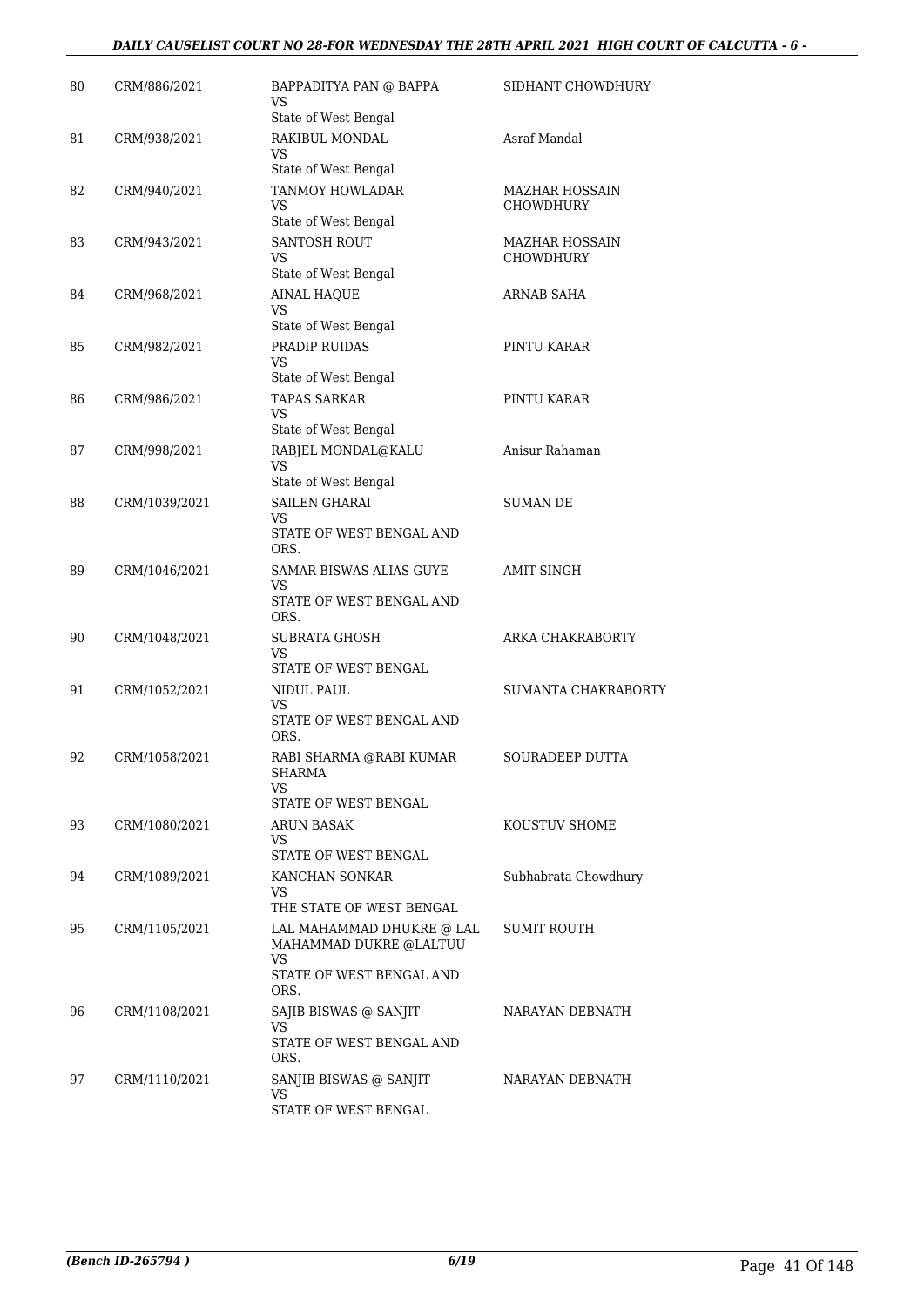| 98  | CRM/1111/2021 | SAHARAB MONDAL<br>VS                                                                                                                                           | <b>ASHOK KUMAR</b><br><b>CHOWDHURY</b> |
|-----|---------------|----------------------------------------------------------------------------------------------------------------------------------------------------------------|----------------------------------------|
|     |               | STATE OF WEST BENGAL AND<br>ORS.                                                                                                                               |                                        |
| 99  | CRM/1112/2021 | RAJ CHAKRABORTY<br>VS<br>STATE OF WEST BENGAL                                                                                                                  | ASHOK KR. CHOWDHURY                    |
| 100 | CRM/1130/2021 | NIYAJUL SK<br>VS.<br>STATE OF WEST BENGAL                                                                                                                      | Anisur Rahaman                         |
| 101 | CRM/1132/2021 | RUBEL ALI @ ABDUL AZIZ<br>VS                                                                                                                                   | HABIBUR RAHAMAN                        |
| 102 | CRM/1143/2021 | STATE OF WEST BENGAL<br>PRODIP CHOWDHURY@PRADIP<br>KR CHOWDHURY@PRDEEP<br>KUMAR CHOWDHURY<br>VS                                                                | PRONOJIT ROY                           |
| 103 | CRM/1178/2021 | STATE OF WEST BENGAL<br>SUKANTA KUMAR SAHOO<br>VS<br>STATE OF WEST BENGAL AND<br>ORS.                                                                          | SOUMYA BASU ROY<br>CHOWDHURY           |
| 104 | CRM/1206/2021 | SAMIR ADHIKARY<br>VS<br>STATE OF WEST BENGAL                                                                                                                   | <b>SHASANKAR SEKHAR</b><br>SAHA        |
| 105 | CRM/1213/2021 | <b>JIYARUL MONDAL</b><br>VS<br>STATE OF WEST BENGAL                                                                                                            | ARUNIMA DAS SHARMA                     |
| 106 | CRM/1253/2021 | S.K.CHAND @CHAND<br>VS<br>STATE OF WEST BENGAL                                                                                                                 | DEVRANJAN DAS                          |
| 107 | CRM/1255/2021 | <b>TAHERUL HOSSAIN</b><br>VS<br>STATE OF WEST BENGAL AND<br>ORS.                                                                                               | <b>ABDUS SALAM</b>                     |
| 108 | CRM/1257/2021 | KARTICK SAMMADAR<br>VS<br>STATE OF WEST BENGAL AND<br>ORS.                                                                                                     | HUSEN MUSTAFI                          |
| 109 | CRM/1258/2021 | SUJOY CHANDRA @SUJOY<br>CHANDA<br>VS<br>STATE OF WEST BENGAL                                                                                                   | <b>BITASOK BANERJEE</b>                |
| 110 | CRM/1291/2021 | BIKASH HARI<br>VS<br>STATE OF WEST BENGAL                                                                                                                      | AMIT SINGH                             |
| 111 | CRM/1313/2021 | ARIF ALI MOLLA<br>VS<br>STATE OF WEST BENGAL AND<br>ORS.                                                                                                       | ARUPO KUMAR<br><b>BHOWMICK</b>         |
| 112 | CRM/1325/2021 | AMIN AKHTAR @AMIM AKTAR<br>VS.                                                                                                                                 | SAGAR SAHA                             |
| 113 | CRM/1350/2021 | STATE OF WEST BENGAL<br>ASHOK KUMAR CHOUDHURY<br>@ASHOK CHOUDHURY @ASHOKE<br>CHOWDHURY@RAMESH<br>PRAJAPATI@CHOWDHURY<br>VS<br>STATE OF WEST BENGAL AND<br>ORS. | SOUMYA NAG                             |
| 114 | CRM/1352/2021 | MD. SAUKAT SEKH<br>VS<br>UNION OF INDIA, AIR<br>INTELLIGENCE UNIT,                                                                                             | ARKACHAKRABORTY                        |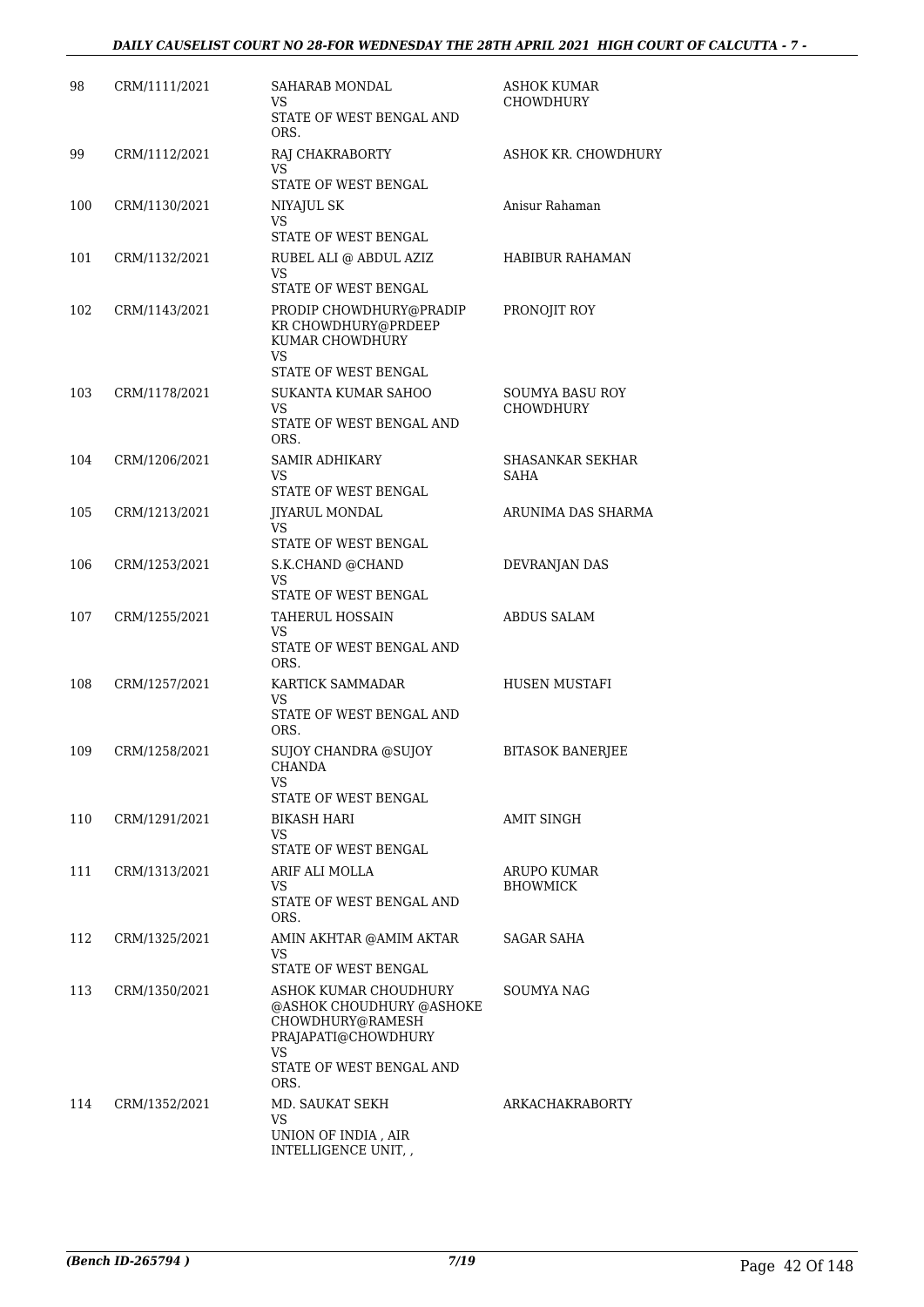| 115 | CRM/1354/2021 | MEHER ALI SK AND OTHERS<br>VS.<br>STATE OF WEST BENGAL                            | KRISHNENDU DE                      |
|-----|---------------|-----------------------------------------------------------------------------------|------------------------------------|
| 116 | CRM/1357/2021 | SK SAKIR ALI @SK JIKSARUL ALI<br>VS.<br>STATE OF WEST BENGAL                      | ANINDYA GHOSH                      |
| 117 | CRM/1373/2021 | <b>SAMIRAN KR DAS</b><br>VS.<br>STATE OF WEST BENGAL                              | MAZHAR HOSSAIN<br><b>CHOWDHURY</b> |
| 118 | CRM/1380/2021 | ABARUN SHARMA@VARUN<br>KUMAR SHARMA<br>VS.                                        | Kunal Ganguly                      |
| 119 | CRM/1399/2021 | STATE OF WEST BENGAL<br>RAHUL SK @ BABU SK<br>VS                                  | ABDUS SALAM                        |
| 120 | CRM/1400/2021 | STATE OF WEST BENGAL<br>SUSANTA GHOSH @ LAL<br><b>VS</b>                          | PRABIR MAJUMDER                    |
| 121 | CRM/1404/2021 | STATE OF WEST BENGAL<br>SURENDRA RAI<br>VS.                                       | ANAMITRA BANERJEE                  |
| 122 | CRM/1405/2021 | STATE OF WEST BENGAL<br>ANSARUL ALAM<br>VS.                                       | PARVEJ ANAM                        |
| 123 | CRM/1429/2021 | STATE OF WEST BENGAL<br>ANIMESH ADAK AND ANR<br>VS.                               | MAIDUL ISLAM KAYAL                 |
| 124 | CRM/1591/2021 | STATE OF WEST BENGAL<br>RAHIMA BIBI<br>VS.                                        | <b>SOUMA SUBHRA ROY</b>            |
| 125 | CRM/1657/2021 | STATE OF WEST BENGAL<br><b>BARI SHAK AND ANR</b><br>VS.                           | KAMAL CHANDRA SAHA                 |
| 126 | CRM/1658/2021 | STATE OF WEST BENGAL<br>UJJAL MONDAL @ BABU<br>VS.                                | KAMALESH CH SAHA                   |
| 127 | CRM/1671/2021 | STATE OF WEST BENGAL<br><b>BASU DEBNATH</b><br>VS.                                | DEEPAK KR. SHAW                    |
| 128 | CRM/1722/2021 | STATE OF WEST BENGAL<br><b>ALAM HOSSAIN</b><br>VS.                                | <b>BENAJIR HASNA</b>               |
| 129 | CRM/1758/2021 | N.C.B. AND ANR<br>RUHUL AMIN @ KALU<br>VS.                                        | MD JANNAT FIRDOUS                  |
| 130 | CRM/1761/2021 | STATE OF WEST BENGAL<br>MANOTOSH GHOSH<br>VS.                                     | MOHAMMAD KHAIRUL                   |
| 131 | CRM/1780/2021 | STATE OF WEST BENGAL<br>REKHA BIBI<br>VS                                          | TAPODIP GUPTA                      |
| 132 | CRM/1781/2021 | STATE OF WEST BENGAL<br>DILIP GORAI<br>VS.                                        | LAKSHMINATH<br>BHATTACHARYA        |
| 133 | CRM/1787/2021 | STATE OF WEST BENGAL<br>MAKBUL AKTAR SK AND ANR<br>VS.                            | <b>BHQASKAR CHATTERJEE</b>         |
| 134 | CRM/1789/2021 | STATE OF WEST BENGAL<br>ISRAIL SK @ ESRAIL AND ANR<br>VS.<br>STATE OF WEST BENGAL | PRATIMA BANERJEE                   |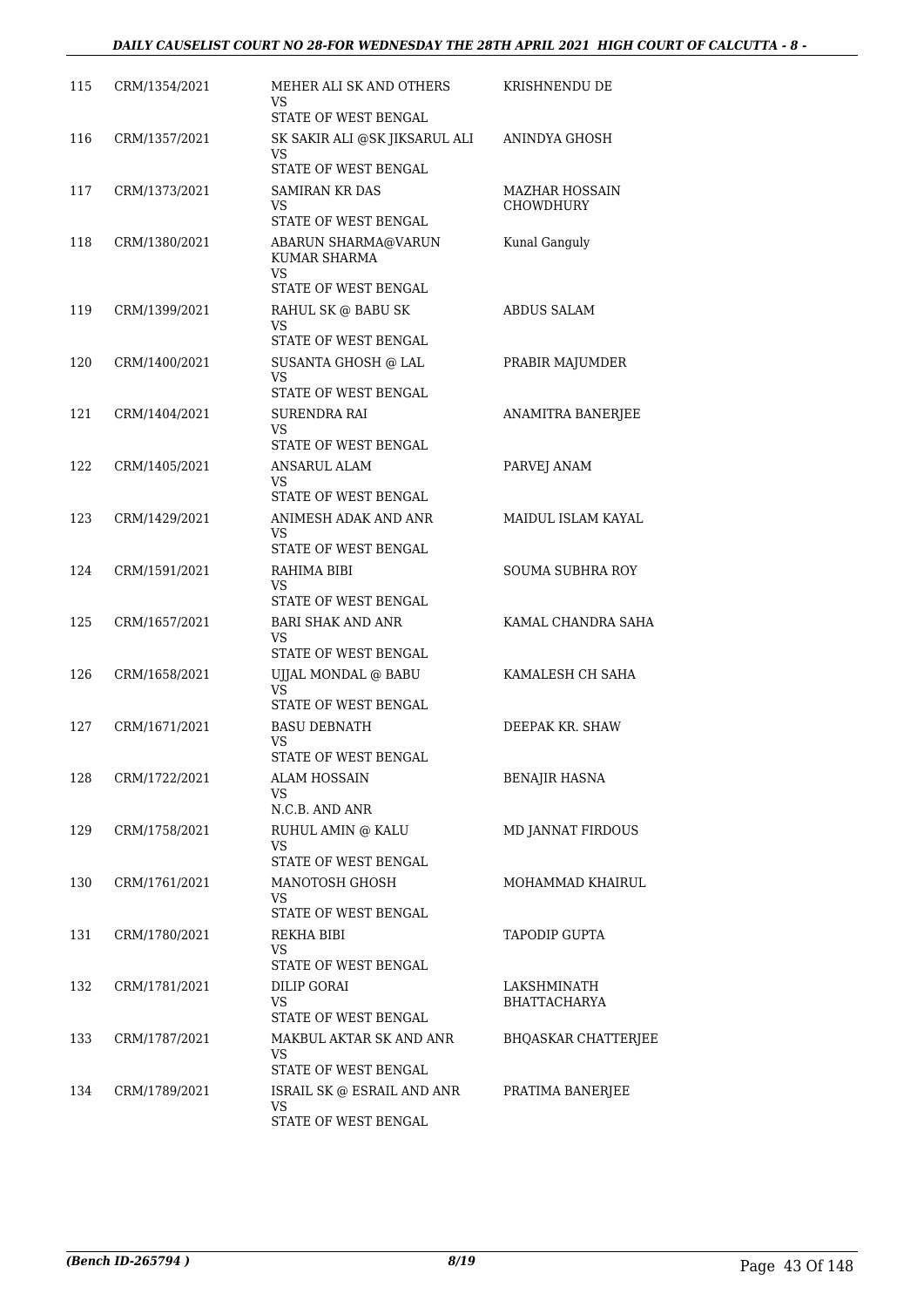| 135 | CRM/1798/2021 | AMRUL SK@BABUA@AMIRUL<br><b>AND ANR</b><br>VS.                                                        | MUSHARRAF ALAM SK               |
|-----|---------------|-------------------------------------------------------------------------------------------------------|---------------------------------|
| 136 | CRM/1804/2021 | STATE OF WEST BENGAL<br>SOMNATH GHOSH                                                                 | PRABIR MAJUMDER                 |
|     |               | VS<br>STATE OF WEST BENGAL                                                                            |                                 |
| 137 | CRM/1805/2021 | <b>BISWARUP GIRI ALIAS BISU</b><br>VS<br>STATE OF WEST BENGAL                                         | KESHAB CHANDRA DAS              |
| 138 | CRM/1808/2021 | JAGANNATH GHOSH<br>VS                                                                                 | KRISHNENDU DE                   |
|     |               | STATE OF WEST BENGAL                                                                                  |                                 |
| 139 | CRM/1830/2021 | RAJIB BERA<br>VS<br>STATE OF WEST BENGAL                                                              | SUGATA MAITI                    |
| 140 | CRM/1832/2021 | JALAL MONDAL<br><b>VS</b>                                                                             | MINOTI GOMES                    |
| 141 | CRM/1833/2021 | STATE OF WEST BENGAL<br><b>SUKUMONI SOREN @</b><br>SUKURMANI HEMRAM<br>VS<br>STATE OF WEST BENGAL     | <b>BUSRA KHATOON</b>            |
| 142 | CRM/1836/2021 | LAXMAN ROY<br>VS.                                                                                     | SANANDA<br><b>BHATTACHARYYA</b> |
| 143 | CRM/1838/2021 | STATE OF WEST BENGAL<br>SK NADEEM AKHTER @ NADIM<br>AKHTAR AK @ NADEEM AKHTAR<br>AND ANR<br><b>VS</b> | SHAREQUL HAQUE                  |
| 144 | CRM/1845/2021 | STATE OF WEST BENGAL<br><b>TAPAS BISWAS</b><br>VS.                                                    | MINOTI GOMES                    |
|     |               | STATE OF WEST BENGAL                                                                                  |                                 |
| 145 | CRM/1846/2021 | SUKUMAR HALDAR@SUJIT<br>HALDAR<br>VS                                                                  | <b>BUSRA KHATUN</b>             |
|     |               | STATE OF WEST BENGAL                                                                                  |                                 |
| 146 | CRM/1848/2021 | <b>BAPPA SARDAR</b><br>VS.<br>STATE OF WEST BENGAL                                                    | TAPAS KUMAR DEY                 |
| 147 | CRM/1851/2021 | HASAN MONDAL AND ANR<br>VS<br>STATE OF WEST BENGAL                                                    | SUMANTA CHAKRABORTY             |
| 148 | CRM/1855/2021 | DABLU SINGH<br>VS.                                                                                    | <b>TAPODIP GUPTA</b>            |
| 149 | CRM/1856/2021 | STATE OF WEST BENGAL<br>MIHID SK<br>VS<br>STATE OF WEST BENGAL                                        | SIDDHARTHA SARKAR               |
| 150 | CRM/1857/2021 | <b>ALAUDDIN KHAN</b><br>VS<br>STATE OF WEST BENGAL                                                    | Ramashis Mukherjee              |
| 151 | CRM/1864/2021 | JOLLY BASU<br>VS.<br>STATE OF WEST BENGAL                                                             | SK. MUJIBAR RAHMAN              |
| 152 | CRM/1866/2021 | SUBALCHANDRA SARKAR @<br><b>BARMAN</b><br>VS.                                                         | <b>BARNA KHATOON</b>            |
|     |               | STATE OF WEST BENGAL                                                                                  |                                 |
| 153 | CRM/1869/2021 | JAHIRUDDIN @BABUA<br>VS.                                                                              | Md. Safiur Rahaman              |
|     |               | STATE OF WEST BENGAL                                                                                  |                                 |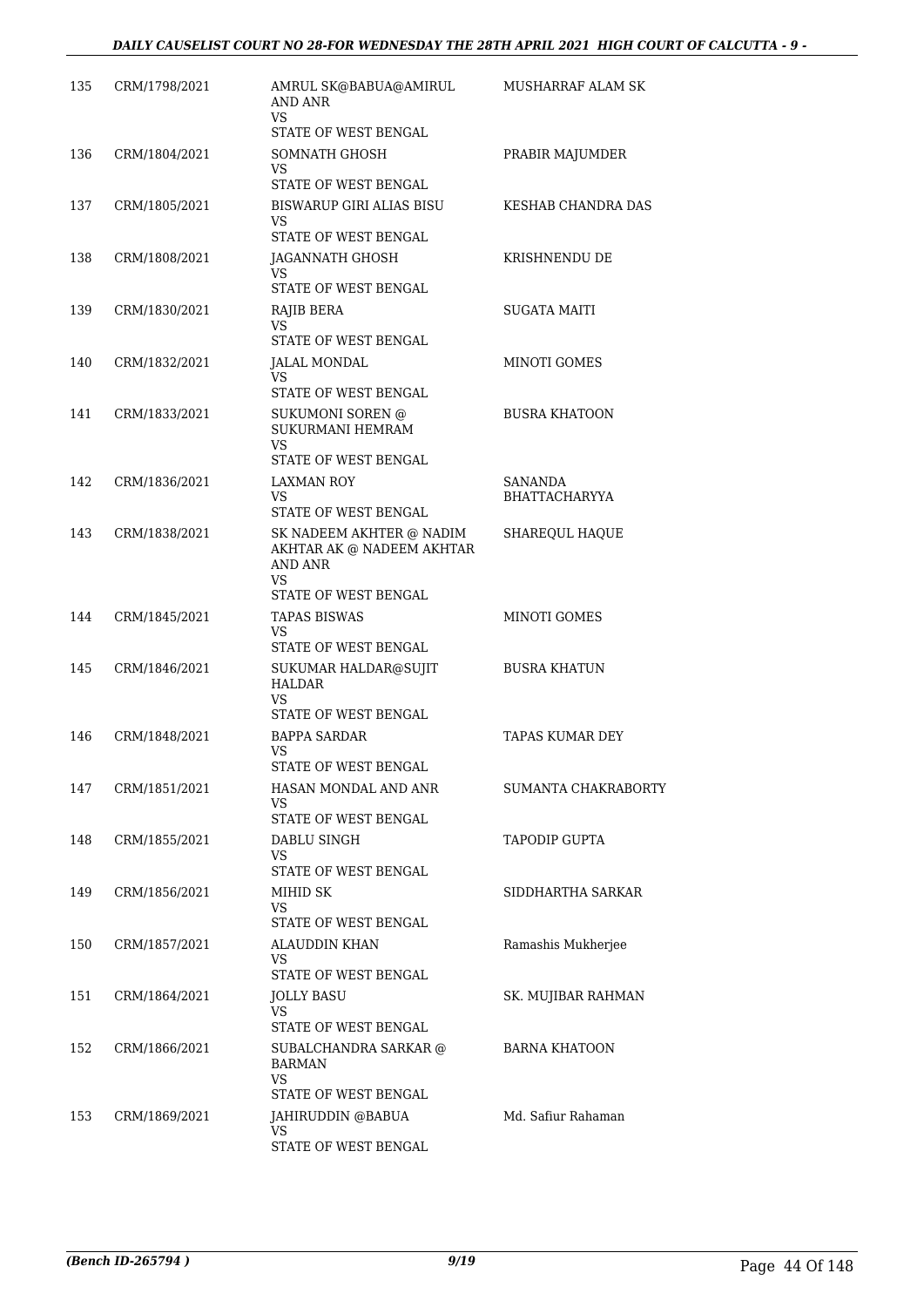## *DAILY CAUSELIST COURT NO 28-FOR WEDNESDAY THE 28TH APRIL 2021 HIGH COURT OF CALCUTTA - 10 -*

| 154 | CRM/1871/2021 | JASHODA DEVI@JASODHA DEBI<br>VS                                                           | <b>S G GHOSHCHOUDHURY</b>       |
|-----|---------------|-------------------------------------------------------------------------------------------|---------------------------------|
| 155 | CRM/1873/2021 | STATE OF WEST BENGAL<br>KABER @ KUBER SK @ KABIR SK<br><b>AND ANR</b><br>VS               | RAJESHWAR<br><b>CHAKRABORTY</b> |
| 156 | CRM/1874/2021 | STATE OF WEST BENGAL<br>ASRAFUL MULLICK@ABUBAKAR<br>MOLLICK<br>VS                         | RAFIKUL ISLAM SARDAR            |
| 157 | CRM/1876/2021 | STATE OF WEST BENGAL<br>SARIF SK AND ANR<br>VS                                            | MD GOLAM NURE IMROHI            |
| 158 | CRM/1878/2021 | STATE OF WEST BENGAL<br>SENTU SHAH<br>VS                                                  | SNEHANSU MAJUMDER               |
| 159 | CRM/1879/2021 | STATE OF WEST BENGAL<br>ABDUL KAIYUM<br>VS                                                | MUSHARRAF ALAM SK               |
| 160 | CRM/1881/2021 | STATE OF WEST BENGAL<br>SUBHAJIT MAHATO@NIKI<br>VS<br>STATE OF WEST BENGAL                | MOYUKH MUKHERJEE                |
| 161 | CRM/1883/2021 | HELAL SK @ LADEN @<br>HELALUDDIN SK<br><b>VS</b>                                          | <b>JAHANGIR HOSSAIN</b>         |
| 162 | CRM/1887/2021 | STATE OF WEST BENGAL<br>AKHER SK @ MD AKHER SK<br>VS                                      | <b>ARUP SARKAR</b>              |
| 163 | CRM/1890/2021 | STATE OF WEST BENGAL<br>AJIBAR MONDAL<br>VS                                               | Srimoyee Mukherjee              |
| 164 | CRM/1893/2021 | STATE OF WEST BENGAL<br>UTPAL MANDAL<br>VS                                                | <b>BITASOK BANERJEE</b>         |
| 165 | CRM/1896/2021 | STATE OF WEST BENGAL<br>JAFIRUDDIN SEKH<br>VS<br>STATE OF WEST BENGAL                     | <b>AMARENDRA</b><br>CHAKRABORTY |
| 166 | CRM/1899/2021 | SHYAMAPADA BISWAS<br>VS<br>STATE OF WEST BENGAL                                           | <b>MOUSUMI BISWAS</b>           |
| 167 | CRM/1900/2021 | IRSAD KHA @ IRSHAD KHA @<br>KATTU KHA<br>VS                                               | PROSENJIT MUKHERJEE             |
| 168 | CRM/1903/2021 | STATE OF WEST BENGAL<br>KARTICK SINGH@JAGA<br>VS                                          | PRAVAS BHATTACHARYA             |
| 169 | CRM/1904/2021 | STATE OF WEST BENGAL<br>SUJAN GHOSH @ BABUSONA<br><b>GHOSH @ SUJOY GHOSH</b><br><b>VS</b> | PRABIR MAJUMDER                 |
| 170 | CRM/1911/2021 | STATE OF WEST BENGAL<br>PRABHAT MONDAL<br>VS                                              | PURNASIS BHUNIA                 |
| 171 | CRM/1915/2021 | STATE OF WEST BENGAL<br><b>SUKDEV RAJBANSHI</b><br>VS<br>STATE OF WEST BENGAL             | SHASHANKA SHEKHAR<br>SAHA       |
| 172 | CRM/1921/2021 | <b>SAMIR BARMAN</b><br>VS<br>STATE OF WEST BENGAL                                         | ARUP SARKAR                     |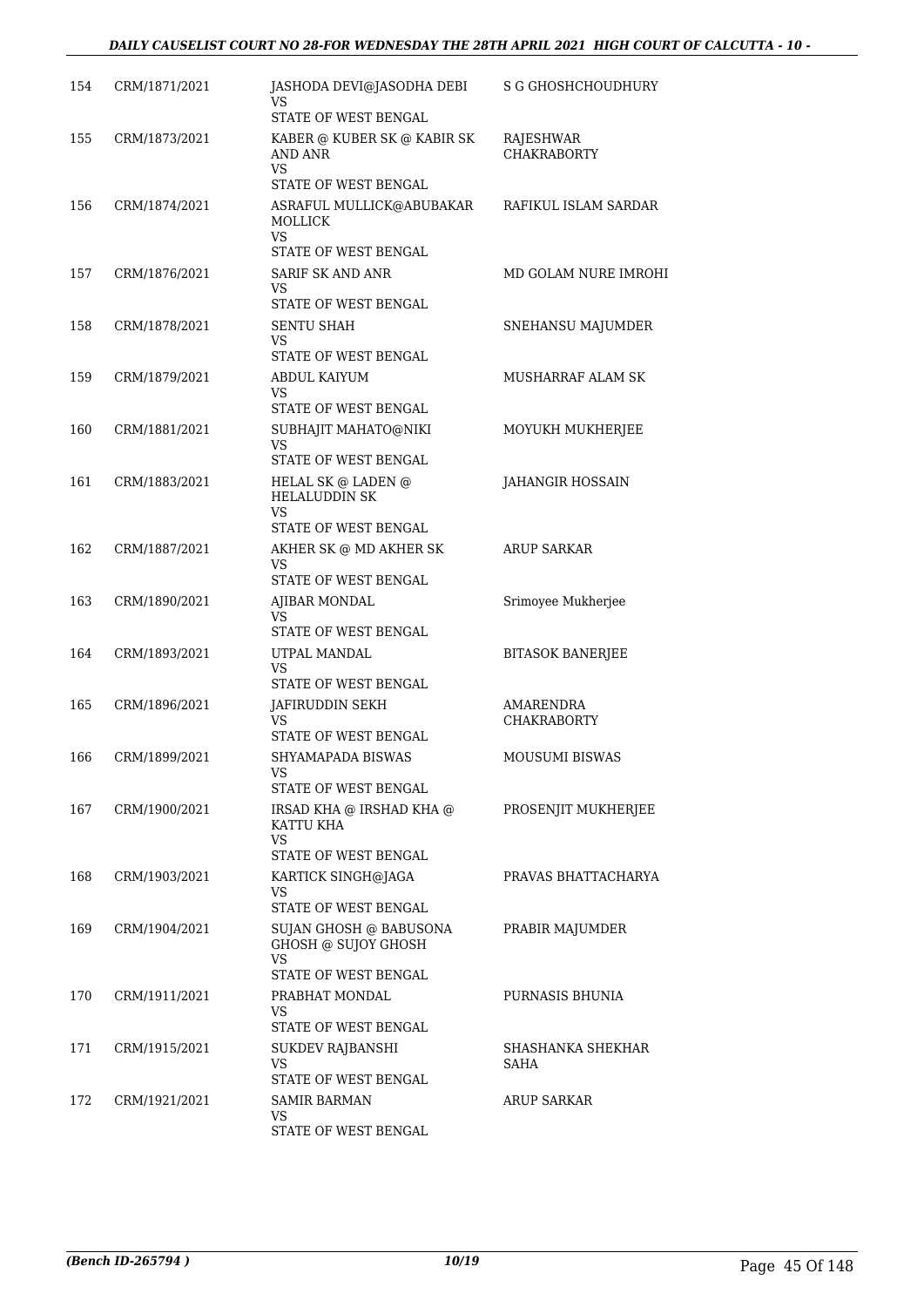| 173 | CRM/1927/2021 | SUBIR SARKAR @ TAKLA @<br><b>CHATTU</b><br>VS.                                                      | KAMALESH CH. SAHA                      |
|-----|---------------|-----------------------------------------------------------------------------------------------------|----------------------------------------|
| 174 | CRM/1928/2021 | STATE OF WEST BENGAL<br>HAFIJUL HAQUE @ ISLAM<br>VS.                                                | <b>ASHOK KUMAR</b><br><b>CHOUDHURY</b> |
| 175 | CRM/1931/2021 | STATE OF WEST BENGAL<br>ABUL HOSSAIN @ NUNUWA<br>VS.<br>STATE OF WEST BENGAL                        | MD ABU SAFDER                          |
| 176 | CRM/1932/2021 | KABUL ALI<br>VS.                                                                                    | <b>IMDADUL HOOUE</b>                   |
| 177 | CRM/1935/2021 | STATE OF WEST BENGAL<br>KALIPADA PRAMANIK AND ORS<br>VS.<br>STATE OF WEST BENGAL                    | PRONAY BASAK                           |
| 178 | CRM/1937/2021 | ASHISH CHANDA<br>VS<br>STATE OF WEST BENGAL                                                         | <b>SANTANU KR ROY</b>                  |
| 179 | CRM/1943/2021 | SADDAM MOLLA @ SADDAM @<br>AHEDUL SARKAR<br>VS.<br>STATE OF WEST BENGAL                             | SUBRATA SAHA                           |
| 180 | CRM/1945/2021 | SAKIL@SAJIJUL TARAFDAR<br>VS.<br>STATE OF WEST BENGAL                                               | ARGHA CHOWDHURY                        |
| 181 | CRM/1946/2021 | MOJIBUR RAHAMAN @ RONGBIR<br>SEIKH @ MOHIBUR RAHAMAN @<br>BAPI<br><b>VS</b><br>STATE OF WEST BENGAL | Anisur Rahaman                         |
| 182 | CRM/1949/2021 | REJAUL SK<br>VS.<br>STATE OF WEST BENGAL                                                            | Anisur Rahaman                         |
| 183 | CRM/1951/2021 | KAMAL ROY<br>VS.<br>STATE OF WEST BENGAL                                                            | SUBRATA SAHA                           |
| 184 | CRM/1954/2021 | ARCHANA ROY<br>VS.<br>STATE OF WEST BENGAL                                                          | <b>SALMAN HASAN</b>                    |
| 185 | CRM/1955/2021 | AJOY SAROHA<br>VS.<br>STATE OF WEST BENGAL                                                          | NILADRI SEKHAR GHOSH                   |
| 186 | CRM/1956/2021 | JEKER SK@JAKER SK@JEKER<br>ALI@JAKER ALI AND ANR<br>VS.<br>STATE OF WEST BENGAL                     | TAPODIPT GUPTA                         |
| 187 | CRM/1966/2021 | FERAJUL SK@FIRAJUL<br>VS.<br>STATE OF WEST BENGAL                                                   | ARUP KUMAR BHOWMICK                    |
| 188 | CRM/1974/2021 | BAKKAR HALSANA<br>VS<br>STATE OF WEST BENGAL                                                        | SUCHISMITA DUTTA                       |
| 189 | CRM/1975/2021 | MUJIBAR RAHAMAN@MOJIBAR SK<br><b>VS</b><br>STATE OF WEST BENGAL                                     | JISAN IQUBAL HOSSAIN                   |
| 190 | CRM/1979/2021 | AMAR BAG AND ANR<br>VS<br>STATE OF WEST BENGAL                                                      | SANANDA BHATTACHARYA                   |
| 191 | CRM/1981/2021 | SANJIB DOLUI@SANDIP<br>DOLUI@TOTON<br>VS.<br>STATE OF WEST BENGAL                                   | Srimoyee Mukherjee                     |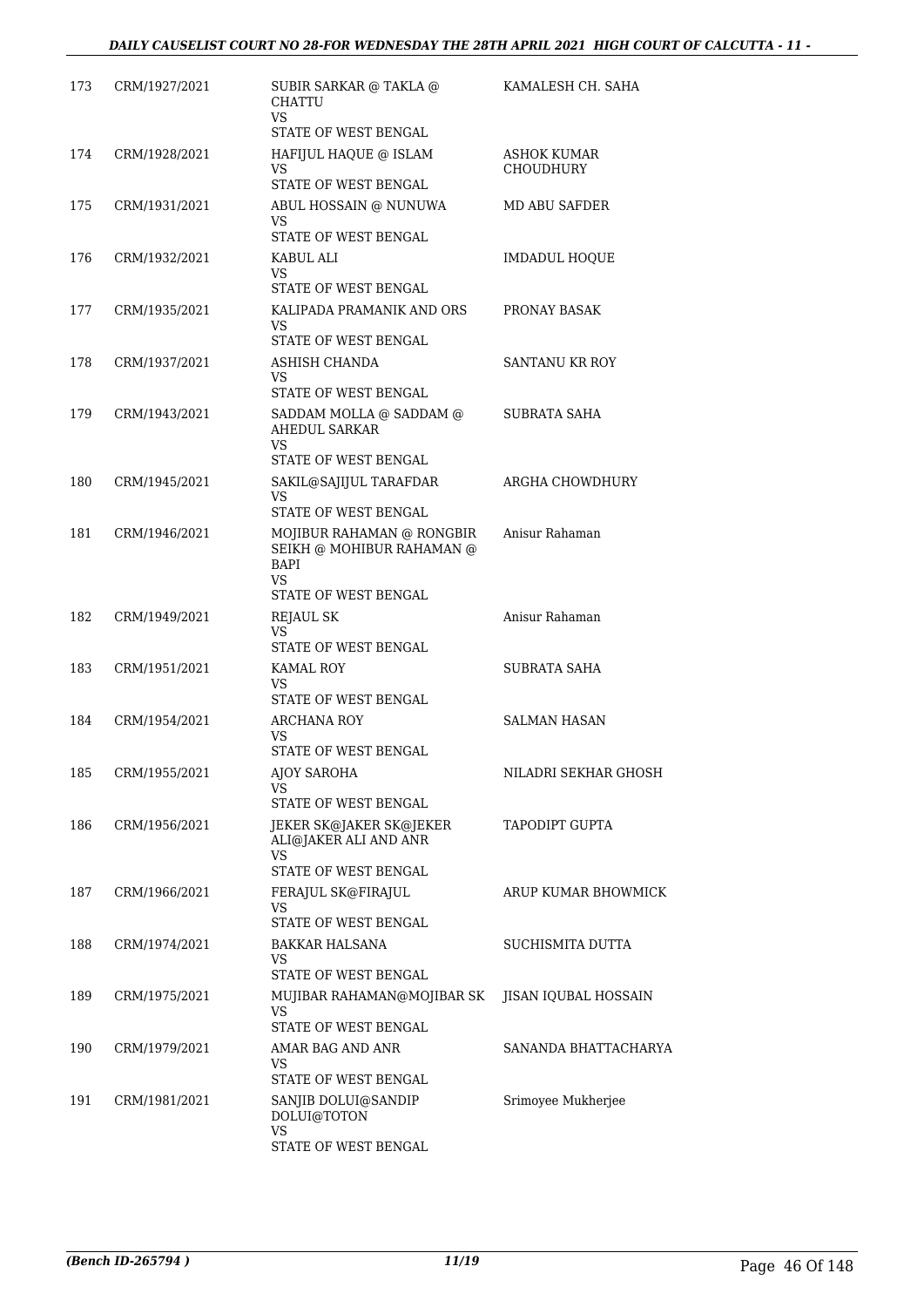## *DAILY CAUSELIST COURT NO 28-FOR WEDNESDAY THE 28TH APRIL 2021 HIGH COURT OF CALCUTTA - 12 -*

| 192 | CRM/1982/2021 | SUVAN ALI AND ANR.<br>VS<br>STATE OF WEST BENGAL                                          | bhaskar chatterjee                         |
|-----|---------------|-------------------------------------------------------------------------------------------|--------------------------------------------|
| 193 | CRM/1983/2021 | YEASIN ALI<br>VS.                                                                         | Kalidas Saha                               |
| 194 | CRM/1984/2021 | STATE OF WEST BENGAL<br>SOFIQUL SK. @ SAFILUL ISLAM @<br>SAFIKUL SK.                      | Kalidas Saha                               |
|     |               | VS<br>STATE OF WEST BENGAL AND<br>ANR.                                                    |                                            |
| 195 | CRM/1986/2021 | JANAK MALI<br>VS                                                                          | sasnjit singh                              |
| 196 | CRM/1987/2021 | STATE OF WEST BENGAL<br>RANJAN NANDI ALIAS LUCHO<br>ORS                                   | RAJNANDINI DAS                             |
| 197 | CRM/1988/2021 | <b>VS</b><br>STATE OF WEST BENGAL<br><b>SOURAV MAITY</b>                                  | ANIL KUMAR                                 |
|     |               | VS<br>STATE OF WEST BENGAL                                                                | <b>CHATTOPADHYAY</b>                       |
| 198 | CRM/1989/2021 | MIR JUMMAN ALI<br>VS<br>STATE OF WEST BENGAL                                              | ARUP KUMAR BHOWMICK                        |
| 199 | CRM/1990/2021 | ARJUN BHUNIA @ KHAISHA<br>VS<br>STATE OF WEST BENGAL                                      | Malay Bhattacharyya                        |
| 200 | CRM/1999/2021 | TATAN BASAK @ TOTON<br>VS                                                                 | <b>BUSRA KHATOON</b>                       |
| 201 | CRM/2002/2021 | STATE OF WEST BENGAL<br><b>BIPLAB BISWAS</b><br>VS<br>STATE OF WEST BENGAL                | <b>SANANDA</b><br><b>BHATTACHARYYA</b>     |
| 202 | CRM/2003/2021 | DIPANKAR MONDAL<br>VS                                                                     | SNEHANSU MAJUMDER                          |
|     |               | STATE OF WEST BENGAL                                                                      |                                            |
| 203 | CRM/2007/2021 | KALIPADA SARDAR @ KALI<br>VS.<br>STATE OF WEST BENGAL                                     | <b>SOUMYA BASU ROY</b><br><b>CHOUDHURY</b> |
| 204 | CRM/2010/2021 | RAJIB PRAMANIK<br>VS<br>STATE OF WEST BENGAL                                              | PRABIR MAJUMDER                            |
| 205 | CRM/2016/2021 | MOHIT JATAB @ MOHIT<br>VS.<br>STATE OF WEST BENGAL                                        | SUMITA SARKAR                              |
| 206 | CRM/2019/2021 | USMAN SK @ OSMAN SK<br>VS                                                                 | SANANDA<br><b>BHATTACHARYYA</b>            |
| 207 | CRM/2021/2021 | STATE OF WEST BENGAL<br>NAROTTAM MONDAL<br>VS                                             | MINOTI GOMES                               |
| 208 | CRM/2023/2021 | STATE OF WEST BENGAL<br><b>JINNATUN KHATUN JAMADAR</b><br>VS.<br>STATE OF WEST BENGAL AND | SOMNATH CHAKRABORTY                        |
| 209 | CRM/2024/2021 | ORS.<br>JAHANGIR SK.<br>VS.                                                               | MONIRA BEGUM                               |
|     |               | STATE OF WEST BENGAL                                                                      |                                            |
| 210 | CRM/2026/2021 | PRADIP BALA @ AKASH<br>VS<br>STATE OF WEST BENGAL                                         | MINOTI GOMES                               |
| 211 | CRM/2029/2021 | ALAM SK<br>VS<br>STATE OF WEST BENGAL                                                     | ARUP KUMAR BHOWMICK                        |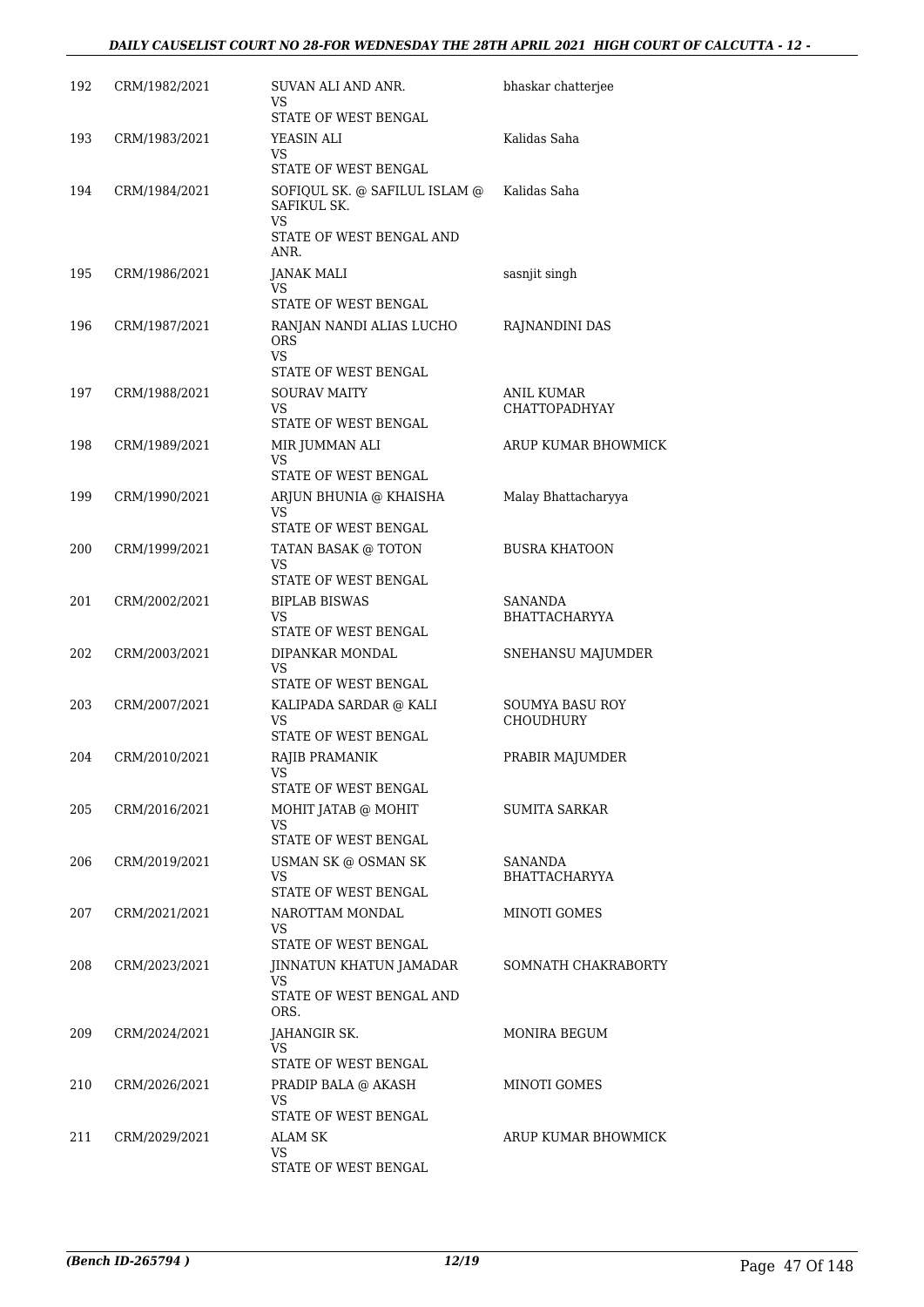| 212 | CRM/2031/2021 | BINOY SARDAR @BINAY SARDAR<br>VS<br>STATE OF WEST BENGAL        | PRABIR MAJUMKDER            |
|-----|---------------|-----------------------------------------------------------------|-----------------------------|
| 213 | CRM/2033/2021 | MD. SAIF<br>VS.<br>STATE OF WEST BENGAL                         | MD. ZEESHAN UDDIN           |
| 214 | CRM/2034/2021 | SOUMEN DHARA<br>VS<br>STATE OF WEST BENGAL                      | AYAN MITRA                  |
| 215 | CRM/2038/2021 | RAKIB SK<br>VS<br>STATE OF WEST BENGAL                          | PARVEJ ANAM                 |
| 216 | CRM/2039/2021 | SARIFUL ISLAM<br>VS<br>STATE OF WEST BENGAL                     | <b>BHASKAR CHATTERJEE</b>   |
| 217 | CRM/2042/2021 | HASANUR JAMAN SK @ HASAN<br>VS<br>STATE OF WEST BENGAL          | Sumanta Das                 |
| 218 | CRM/2046/2021 | DEBASISH MANDAL<br><b>VS</b><br>STATE OF WEST BENGAL            | SOVAN DAS GUPTA             |
| 219 | CRM/2047/2021 | SAIFUL ALI MANDAL @ MADDU<br>VS<br>STATE OF WEST BENGAL         | <b>SUMANTA DAS</b>          |
| 220 | CRM/2048/2021 | SAMAR HALDER<br>VS.<br>STATE OF WEST BENGAL                     | <b>SUMANTA DAS</b>          |
| 221 | CRM/2053/2021 | RATAN BALA<br>VS<br>STATE OF WEST BENGAL                        | KOUSTAV SHOME               |
| 222 | CRM/2055/2021 | <b>DILIP SARKAR</b><br>VS<br>STATE OF WEST BENGAL               | KAUSTAV SHOME               |
| 223 | CRM/2057/2021 | SANDIP PRAMANIK<br>VS<br>STATE OF WEST BENGAL                   | KAUSTAV SHOME               |
| 224 | CRM/2059/2021 | SUMAN DAS @ CHHOLU<br>VS<br>STATE OF WEST BENGAL                | ARUP KUMAR BHOWMICK         |
| 225 | CRM/2060/2021 | SADIKUKL@SADIQUL SK<br>VS<br>STATE OF WEST BENGAL               | ZIAUL HAQUE                 |
| 226 | CRM/2061/2021 | CHANO MONDAL<br>VS<br>STATE OF WEST BENGAL                      | SAYAN DE                    |
| 227 | CRM/2062/2021 | RABINDRANATH DINDA<br>VS<br>STATE OF WEST BENGAL                | SHIBAJI KUMAR DAS           |
| 228 | CRM/2064/2021 | MD. SHAHED @ MD. SAHID @<br>RAJU<br>VS.<br>STATE OF WEST BENGAL | SHEKHAR BARMAN              |
| 229 | CRM/2066/2021 | SK. SAHABUDDIN @ HABLU<br>VS.<br>STATE OF WEST BENGAL           | JYOTI PRAKASH<br>CHATTERJEE |
| 230 | CRM/2069/2021 | NAJIMUL GAZI @ NAZMUL GAZI<br>VS<br>STATE OF WEST BENGAL        | SAFDAR AZAM                 |
| 231 | CRM/2074/2021 | PRATIK DAS<br>VS<br>STATE OF WEST BENGAL                        | SAYAN DE                    |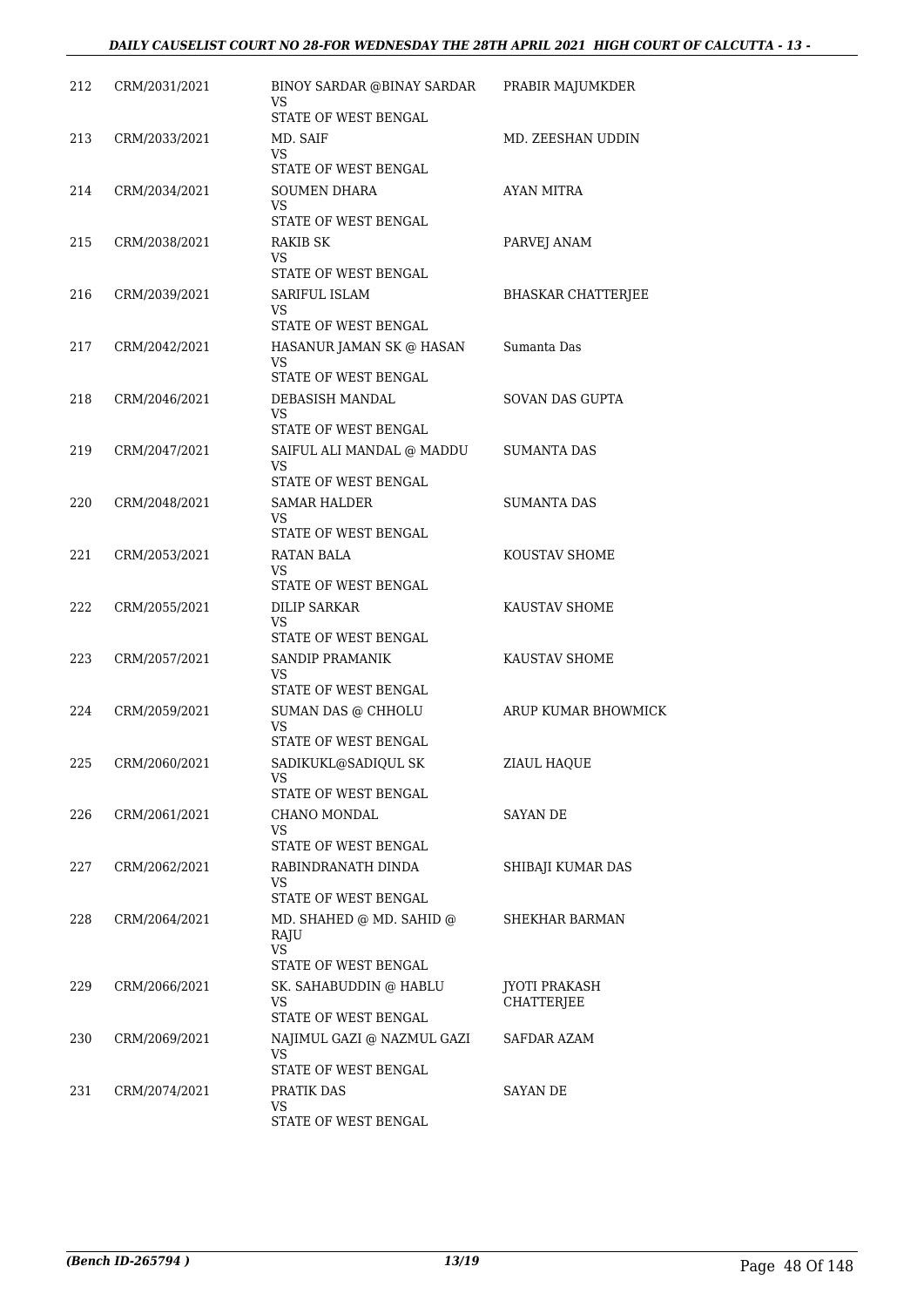| 232 | CRM/2076/2021 | SK. REJAULHAQUE @ REJAUL<br><b>HAQUE</b><br>VS                      | Srimoyee Mukherjee     |
|-----|---------------|---------------------------------------------------------------------|------------------------|
|     |               | STATE OF WEST BENGAL                                                |                        |
| 233 | CRM/2085/2021 | ASISH TEWARI @ ASIS TEWARI<br><b>VS</b>                             | SWARNALI SAHA          |
|     |               | STATE OF WEST BENGAL                                                |                        |
| 234 | CRM/2086/2021 | MITHU SIKARI AND ANR<br>VS                                          | <b>ASHOK DAS</b>       |
|     |               | STATE OF WEST BENGAL                                                |                        |
| 235 | CRM/2087/2021 | SK. REHANULLAH @ REHAN<br>VS                                        | ARUP KUMAR BHOWMICK    |
|     |               | STATE OF WEST BENGAL                                                |                        |
| 236 | CRM/2090/2021 | ANKIT TIWARI@TEWARY<br>VS<br>STATE OF WEST BENGAL                   | <b>BISWAJIT MANNA</b>  |
|     |               |                                                                     |                        |
| 237 | CRM/2091/2021 | KRISHNA RANJAN MANDAL<br><b>VS</b><br><b>STATE OF WEST BENGAL</b>   | ARUP KUMAR BHOWMICK    |
| 238 | CRM/2656/2021 | AVIRUP CHOWDHURY @<br>ABHIROOP CHOWDHURY<br>VS                      | <b>ARUSHI RATHORE</b>  |
|     |               | STATE OF WEST BENGAL                                                |                        |
| 239 | CRM/3224/2021 | <b>JAHANDAR SK. AND ORS</b>                                         | SYED MURSHID ALAM      |
|     |               | VS<br>THE STATE OF WEST BENGAL                                      |                        |
|     |               | <b>APPLICATION FOR ANTICIPATORY BAIL</b>                            |                        |
| 240 | CRM/2425/2020 | BAL KRISHNA JHA @ BALAK JHA<br>VS                                   | NOOR ALAM              |
|     |               | STATE OF WEST BENGAL                                                |                        |
| 241 | CRM/2508/2020 | <b>GANGADHAR MONDAL</b><br>VS<br>STATE OF WEST BENGAL               | RANJAN CHAKRABARTI     |
| 242 | CRM/8367/2020 | GOLAP RAHAMAN ALIAS MD.<br><b>GOLAM RAHAMAN BISWAS</b><br><b>VS</b> | MD. GOLAM NURE IMROHI  |
|     |               | State of West Bengal                                                |                        |
| 243 | CRM/8436/2020 | AJOY PRAMANIK<br>VS<br>State of West Bengal                         | KAZI M. RAHMAN         |
| 244 | CRM/8692/2020 | SISIR PAKHIRA AND ORS                                               | <b>BIVASH BANERJEE</b> |
|     |               | VS<br>STATE OF WEST BENGAL AND                                      |                        |
|     |               | ORS.                                                                |                        |
| 245 | CRM/8791/2020 | AFJAL HOSSAIN<br>VS<br>State of West Bengal                         | SHABANA HASIN          |
| 246 | CRM/8826/2020 | FARAJ ALI SK. ALIAS FARAJ SK.                                       | JISAN IQUBAL HOSSAIN   |
|     |               | VS<br>State of West Bengal                                          |                        |
| 247 | CRM/9529/2020 | <b>ANIMESH DAS</b>                                                  | KAZI M RAHMAN          |
|     |               | <b>VS</b>                                                           |                        |
| 248 | CRM/9559/2020 | State of West Bengal<br><b>BASUDEB PAL</b>                          | SAIDUR RAHAMAN         |
|     |               | VS<br>State of West Bengal                                          |                        |
| 249 | CRM/9654/2020 | SUBHAS CHANDRA GHOSHAL                                              | SALONI BHATTACHARYA    |
|     |               | <b>VS</b><br>State of West Bengal                                   |                        |
| 250 | CRM/9721/2020 | PREMCHAND SHARMA                                                    | JNIP BOSE              |
|     |               | VS<br>State of West Bengal                                          |                        |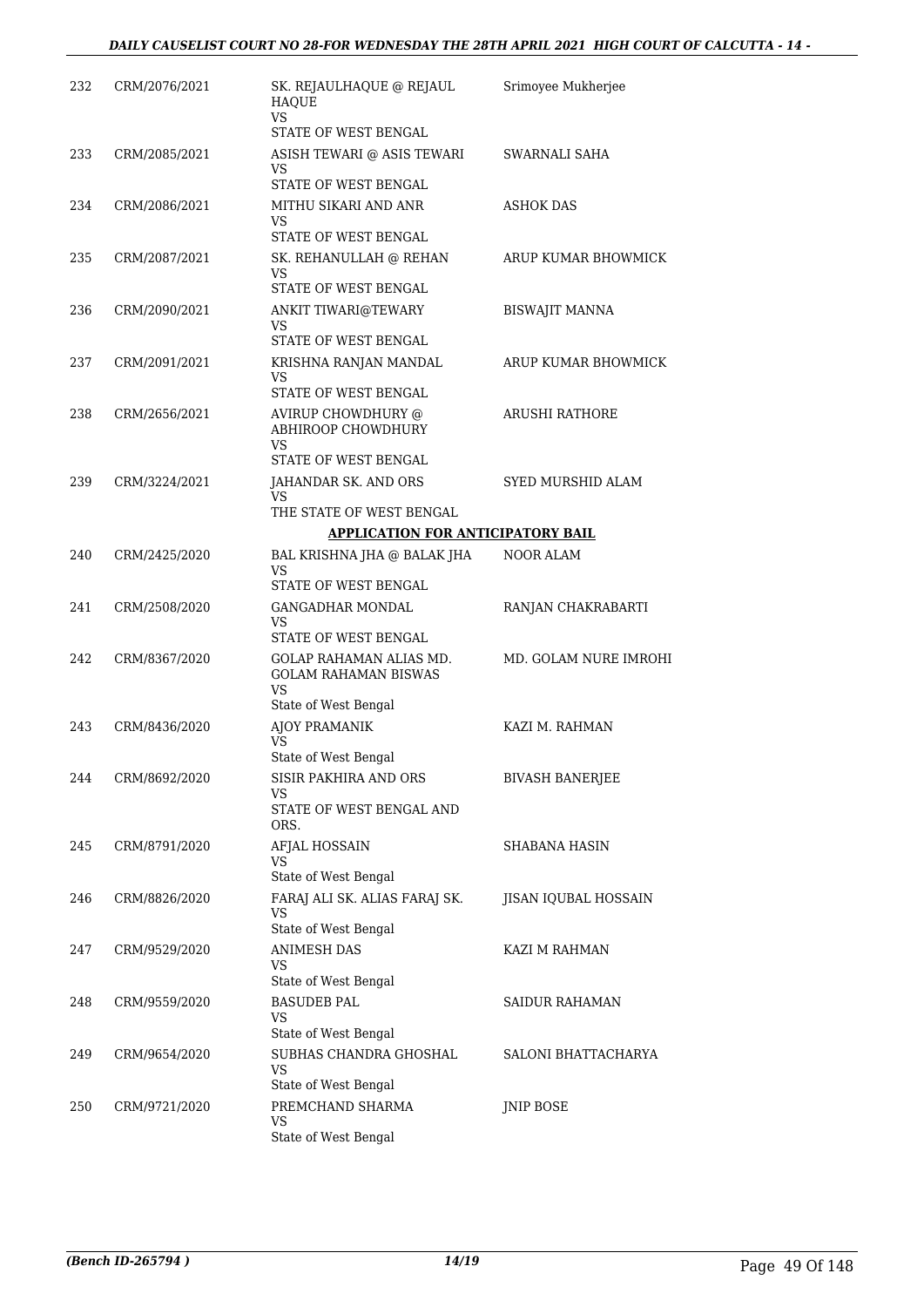## *DAILY CAUSELIST COURT NO 28-FOR WEDNESDAY THE 28TH APRIL 2021 HIGH COURT OF CALCUTTA - 15 -*

| 251 | CRM/10593/2020 | MIJANUR RAHAMAN<br>VS                                    | KALIDAS SAHA              |
|-----|----------------|----------------------------------------------------------|---------------------------|
|     |                | STATE OF WEST BENGAL AND<br>ORS.                         |                           |
| 252 | CRM/10710/2020 | NASER MOLLICK@NASIR<br>HOSSAIN MOLLICK AND ORS<br>VS     | NILADRI SEKHAR GHOSH      |
|     |                | State of West Bengal                                     |                           |
| 253 | CRM/10778/2020 | SANJAY DAS<br>VS<br>State of West Bengal                 | DEVI PRIYA MITRA          |
| 254 | CRM/10899/2020 | AYAN PAKRASHI<br>VS                                      | SATADRU LAHIRI            |
|     |                | State of West Bengal                                     |                           |
| 255 | CRM/10930/2020 | <b>BAPAN BHAKTA</b><br>VS<br>State of West Bengal        | Atis Kumar Biswas         |
| 256 | CRM/10945/2020 | JANHABI MISTRY @JANNABI<br>MISTRI<br>VS                  | <b>BIKASH CHAKRABORTY</b> |
|     |                | State of West Bengal                                     |                           |
| 257 | CRM/10962/2020 | HARIDAS BISWAS ANDANR<br>VS<br>State of West Bengal      | <b>AMANUL ISLAM</b>       |
| 258 | CRM/10965/2020 | PRASENJIT ADHIKARY AND ORS<br>VS<br>State of West Bengal | KAUSTAV SHOM              |
| 259 | CRM/10967/2020 | MD AKTAR ALI SK @ MD AKTAR<br>ALI<br><b>VS</b>           | AMANUL ISLAM              |
|     |                | State of West Bengal                                     |                           |
| 260 | CRM/10972/2020 | MANIK DEBNATH<br>VS<br>State of West Bengal              | AMANUL ISLAM              |
| 261 | CRM/10975/2020 | ABDUL KADER SEKH @ KADER SK                              | RIYA DAS                  |
|     |                | VS<br>State of West Bengal                               |                           |
|     |                | <b>ANTICIPATORY BAIL</b>                                 |                           |
| 262 | CRM/478/2021   | <b>BISWANATH DAS</b><br>VS<br>State of West Bengal       | Supratick Syamal          |
| 263 | CRM/581/2021   | ASHOKE KR. DAS @ ASHOKE DAS<br>VS                        | PALASH BAPARI             |
| 264 | CRM/613/2021   | State of West Bengal<br>ARUP GHOSH                       | FARAH ANJUM               |
|     |                | VS<br>State of West Bengal                               |                           |
| 265 | CRM/617/2021   | BABUL ALI@BABUL HOSSAIN<br>AND ORS<br><b>VS</b>          | ARUP SARKAR               |
|     |                | State of West Bengal                                     |                           |
| 266 | CRM/624/2021   | <b>BABLI DAS AND ANR</b><br>VS.<br>State of West Bengal  | <b>TINA BISWAS</b>        |
| 267 | CRM/627/2021   | MAHENDRA MANDAL<br>VS                                    | DEBASIS MITRA             |
| 268 | CRM/630/2021   | State of West Bengal<br>NIRANJAN MIDDE AND ORS           | BAPIN BAIDYA              |
|     |                | <b>VS</b><br>State of West Bengal                        |                           |
| 269 | CRM/632/2021   | MD SAMFUL AND ORS                                        | ARUP KUMAR BHOWMICK       |
|     |                | VS<br>State of West Bengal                               |                           |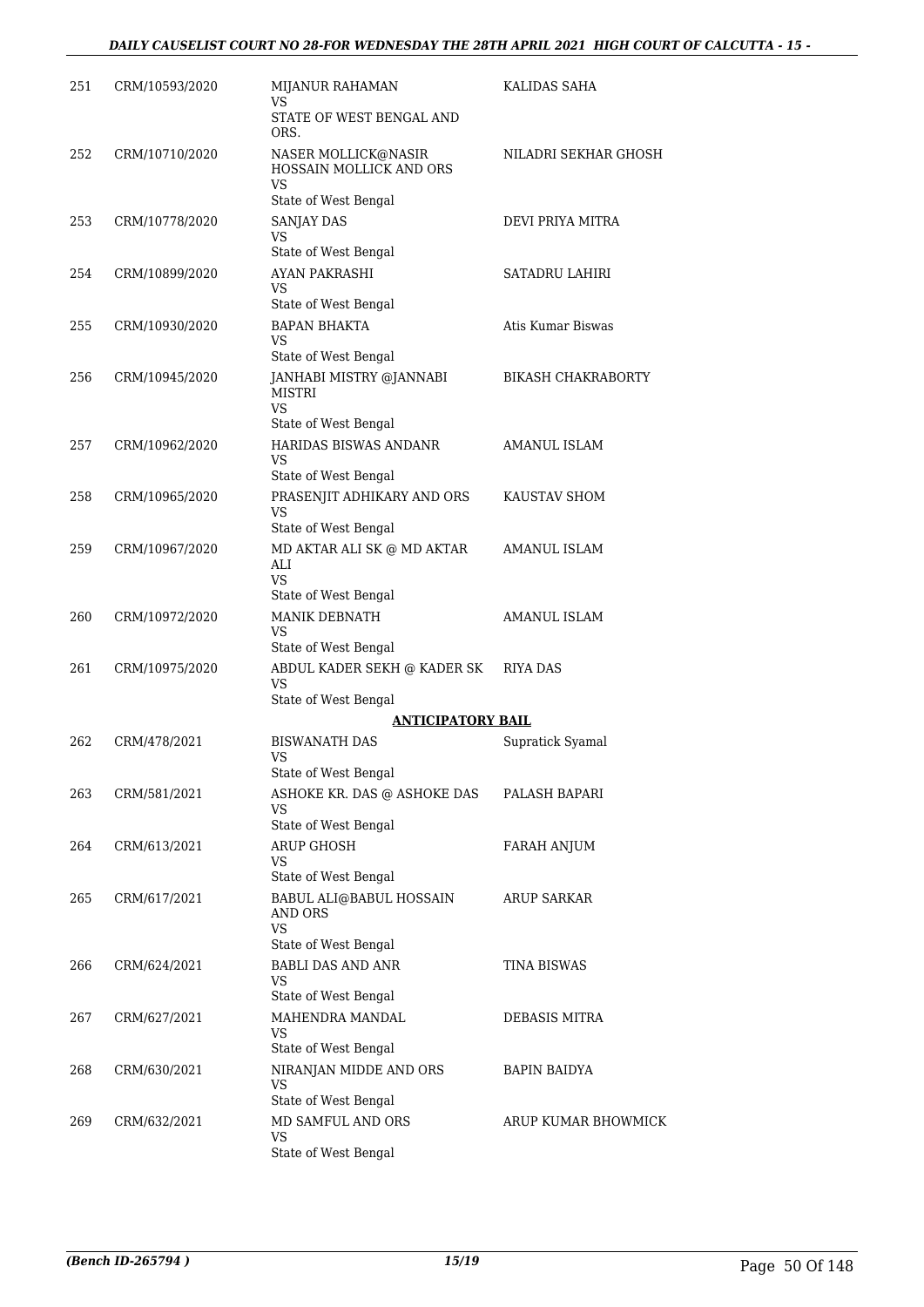| 270 | CRM/634/2021  | MAJLUM SK @MAJLUM<br>VS<br>State of West Bengal                         | ARUP KUMAR BHOWMICK          |
|-----|---------------|-------------------------------------------------------------------------|------------------------------|
| 271 | CRM/640/2021  | ASGAR ALI<br>VS                                                         | <b>BISWAJIT MITRA</b>        |
|     |               | State of West Bengal                                                    |                              |
| 272 | CRM/642/2021  | AJMAT SARDAR@AZMAT SARDAR<br>AND ORS<br>VS                              | SOUMYS BASU ROY<br>CHOWDHURY |
|     |               | State of West Bengal                                                    |                              |
| 273 | CRM/649/2021  | SIDHYESWAR SAMANTA @DABLU<br>AND ANOTHER<br><b>VS</b>                   | <b>SUMAN CHAKRABORTY</b>     |
|     |               | State of West Bengal                                                    |                              |
| 274 | CRM/682/2021  | PACHU CHOWHAN AND ORS.<br>VS<br>State of West Bengal                    | <b>BISWAJIT MITRA</b>        |
| 275 | CRM/833/2021  | <b>BHARATI RUIDAS AND ORS</b>                                           | PINTU KARAR                  |
|     |               | VS<br>State of West Bengal                                              |                              |
| 276 | CRM/843/2021  | <b>AMIYA KOLE</b>                                                       | ANJAN BHATTACHARYA           |
|     |               | VS                                                                      |                              |
|     |               | State of West Bengal                                                    |                              |
| 277 | CRM/912/2021  | sougata dey<br>VS                                                       | SOMNATH CHAKRABORTY          |
|     |               | State of West Bengal                                                    |                              |
| 278 | CRM/930/2021  | SK MASUD RAHAMAN@LALTU<br>VS<br>State of West Bengal                    | ABHIJIT KUMAR ADHYA          |
| 279 | CRM/932/2021  | ASANUR ISLAM@RENTU MONDAL                                               | <b>TAPODIP GUPTA</b>         |
|     |               | VS<br>State of West Bengal                                              |                              |
| 280 | CRM/952/2021  | KAKALI SIL                                                              | RAJNANDINI DAS               |
|     |               | VS<br>State of West Bengal                                              |                              |
| 281 | CRM/979/2021  | ASHRAF ALI KHAN @ ASHRAF<br>VS                                          | nazir ahmed                  |
|     |               | State of West Bengal                                                    |                              |
| 282 | CRM/981/2021  | ARIF DOCTOR @ ARIF HOSSAIN @<br><b>MD. ARIF HOSSAIN</b><br>VS           | MUSHARRAF ALAM SK            |
|     |               | State of West Bengal                                                    |                              |
| 283 | CRM/1021/2021 | SETAAB SEIKH @ SETAB SK AND<br>ORS<br><b>VS</b><br>STATE OF WEST BENGAL | SK. JALALUDDIN               |
| 284 | CRM/1032/2021 | ARUN PRAMANIK AND ORS                                                   | PARTHA SARATHI               |
|     |               | VS<br>STATE OF WEST BENGAL                                              | MONDAL                       |
| 285 | CRM/1034/2021 | <b>BAPAN MONDAL</b>                                                     | SUBHAJIT CHOWDHURY           |
|     |               | VS<br>STATE OF WEST BENGAL                                              |                              |
| 286 | CRM/1035/2021 | MOKBUL SK AND ORS                                                       | ARUP KUMAR BHOWMICK          |
|     |               | VS<br>STATE OF WEST BENGAL                                              |                              |
| 287 | CRM/1036/2021 | SUBHANKAR BHADRA@MANOJ<br><b>BHADRA</b><br>VS                           | SHIBAJI KUMAR DAS            |
|     |               | STATE OF WEST BENGAL                                                    |                              |
| 288 | CRM/1040/2021 | ASHIM KR. DE AND ANR.<br>VS                                             | KOMAL SINGH                  |
|     |               | STATE OF WEST BENGAL                                                    |                              |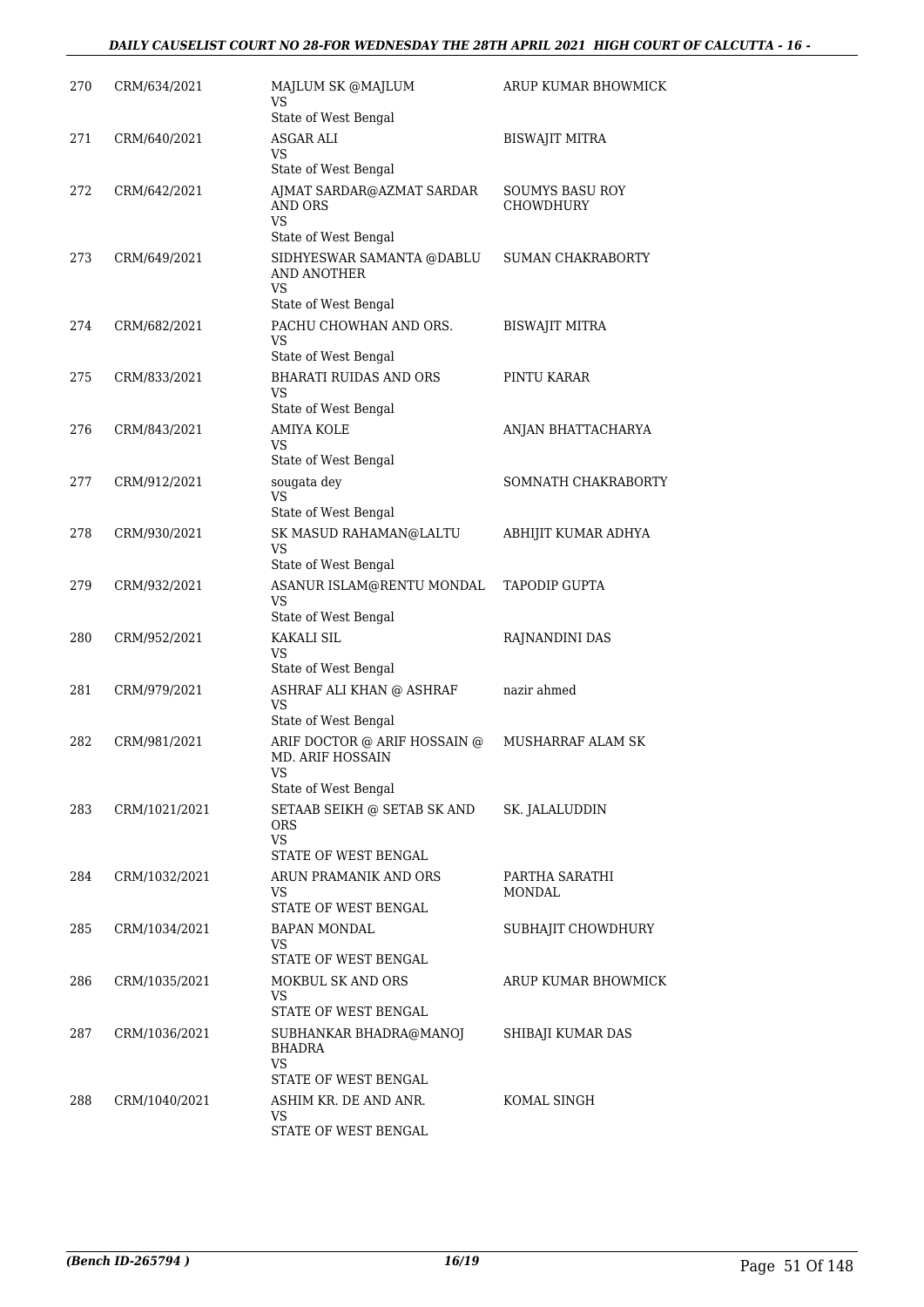| 289 | CRM/1041/2021 | DULAN MOLLICK ALIAS<br><b>BACHHAN</b><br><b>VS</b><br>STATE OF WEST BENGAL AND | <b>ANISUR RAHAMAN</b>           |
|-----|---------------|--------------------------------------------------------------------------------|---------------------------------|
| 290 | CRM/1042/2021 | ORS.<br>SANCHITA BISWAS AND ORS.<br>VS<br>STATE OF WEST BENGAL                 | SANANDA<br><b>BHATTACHARYYA</b> |
| 291 | CRM/1044/2021 | ANJANA ROY<br>VS<br>STATE OF WEST BENGAL AND<br>ORS.                           | SANANDA BHATTACHARYA            |
| 292 | CRM/1045/2021 | <b>SK MAZED AND ANR</b><br>VS.<br>STATE OF WEST BENGAL AND<br>ORS.             | MOUMITA MONDAL                  |
| 293 | CRM/1047/2021 | <b>BINA MUKHERJEE</b><br>VS<br>STATE OF WEST BENGAL AND<br>ORS.                | SANJIB MITRA                    |
| 294 | CRM/1049/2021 | <b>JIYAR RAHAMAN</b><br>VS<br>STATE OF WEST BENGAL AND<br>ORS.                 | SOURAV MUKHERJEE                |
| 295 | CRM/1053/2021 | <b>LAXMAN SHIT</b><br>VS<br>STATE OF WEST BENGAL AND<br>ORS.                   | <b>BHASKAR HUTAIT</b>           |
| 296 | CRM/1057/2021 | SK NASIRUDDIN AND ANR<br>VS<br>STATE OF WEST BENGAL                            | SOMNATH CHAKRABORTY             |
| 297 | CRM/1060/2021 | TAHIDUR RAHAMAN@KHAN<br>VS<br>STATE OF WEST BENGAL                             | PRAVASH BHATTACHARYA            |
| 298 | CRM/1061/2021 | TAHIDUR RAHAMAN@KHAN<br>VS<br>STATE OF WEST BENGAL                             | PRAVAS BHATTACHARYA             |
| 299 | CRM/1063/2021 | PARESH GHOSH<br>VS<br>STATE OF WEST BENGAL                                     | ARUP KUMAR BHOWMICK             |
| 300 | CRM/1064/2021 | SASHANKA ADHIKARY AND ANR<br>VS<br>STATE OF WEST BENGAL                        | ANURAG SARDAR                   |
| 301 | CRM/1065/2021 | <b>SUDAM SARKAR AND ORS</b><br>VS<br>STATE OF WEST BENGAL                      | ARUP KUMAR BHOWMICK             |
| 302 | CRM/1066/2021 | RINA BIBI AND ORS<br>VS<br>STATE OF WEST BENGAL                                | Kalidas Saha                    |
| 303 | CRM/1068/2021 | DIBARUN GHOSH<br>VS<br>STATE OF WEST BENGAL                                    | ASIM KUMAR<br>CHAKRABORTI       |
| 304 | CRM/1070/2021 | TAPAN MONDAL@BISWAS<br>VS<br>STATE OF WEST BENGAL                              | MD JANNAT UL FIRDOUS            |
| 305 | CRM/1071/2021 | MEKAIL ALI@MD MEKAIL AND<br>ANR<br>VS<br>STATE OF WEST BENGAL                  | SOURAV MUKHERJEE                |
| 306 | CRM/1077/2021 | JOYDEB PAL AND ORS<br>VS<br>STATE OF WEST BENGAL                               | RAMKRISHNA BISWAS               |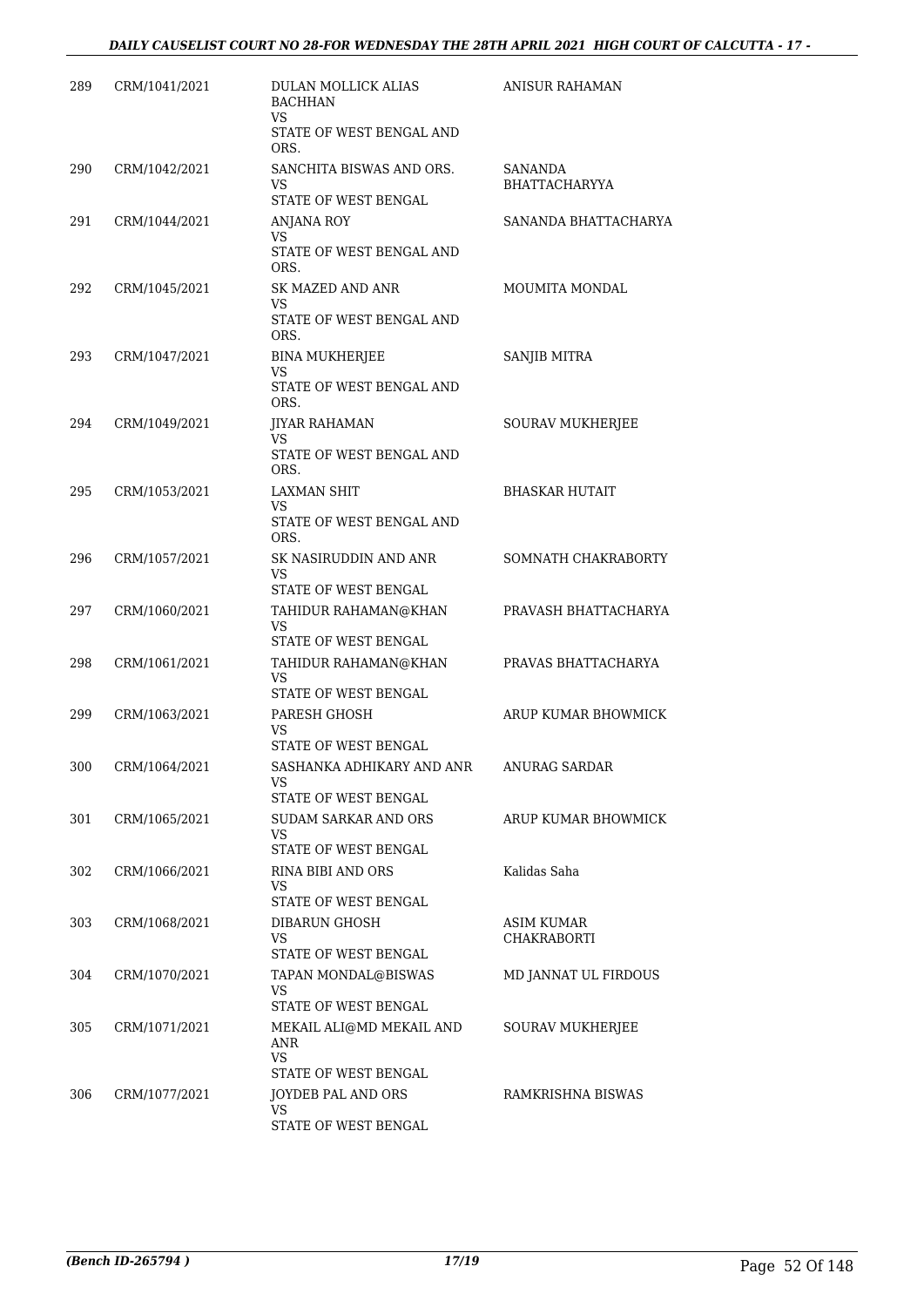| 307 | CRM/1078/2021 | HEMANGINI MONDAL<br>@HMAJYANI DAS<br>VS.<br>MD MASUD AKHTER AND ANR                   | <b>KUSAL KUMAR</b><br>MUKHERJEE |
|-----|---------------|---------------------------------------------------------------------------------------|---------------------------------|
| 308 | CRM/1079/2021 | SK BARJAHAN AND ORS<br>VS.                                                            | RANJIT KUMAR GHOSH              |
| 309 | CRM/1082/2021 | STATE OF WEST BENGAL<br>JOYDEEP CHAKRABORTY<br>VS.<br>STATE OF WEST BENGAL            | ANUJIT MOOKHERJI                |
| 310 | CRM/1085/2021 | SHIBCHARAN MONDAL AND ORS<br>VS                                                       | MRITYUNJOY CHATTERJEE           |
| 311 | CRM/1086/2021 | STATE OF WEST BENGAL<br>MD ROWSHAN ALAM MAZAHIRI<br>VS.                               | <b>SYED NURUL AREFIN</b>        |
| 312 | CRM/1090/2021 | STATE OF WEST BENGAL<br>JYOTIPROKASH DAS @ JYOTI<br>PRAKASH DAS<br>VS.                | <b>BHASKAR SETH</b>             |
|     |               | STATE OF WEST BENGAL AND<br>ORS.                                                      |                                 |
| 313 | CRM/1091/2021 | BABITA HAZRA<br>VS.<br>STATE OF WEST BENGAL                                           | ARITRA BHATTACHARYA             |
| 314 | CRM/1094/2021 | AKBAR MALLICK @ AKBOR<br>MALLICK AND ORS.<br><b>VS</b>                                | RAFIKUL ISLAM SARDAR            |
| 315 | CRM/1095/2021 | STATE OF WEST BENGAL<br>TOTA KHANRA AND ANR.<br><b>VS</b>                             | <b>SUMAN DE</b>                 |
| 316 | CRM/1096/2021 | STATE OF WEST BENGAL<br>PRABIR MONDAL @ BULAN @<br>PRABIR<br>VS                       | <b>BUSRA KHATOON</b>            |
|     |               | STATE OF WEST BENGAL                                                                  |                                 |
| 317 | CRM/1098/2021 | NARAYAN SAMANTA AND ORS<br>VS.<br>STATE OF WEST BENGAL AND<br>ORS.                    | <b>ASIT NAYEK</b>               |
| 318 | CRM/1099/2021 | NESHU SEKH<br>VS<br>STATE OF WEST BENGAL                                              | <b>BHASKAR CHATTERJEE</b>       |
| 319 | CRM/1100/2021 | NITAI SUTRADHAR AND ORS<br>VS.<br>STATE OF WEST BENGAL AND<br>ORS.                    | SUBHOJIT CHOWDHURY              |
| 320 | CRM/1102/2021 | MD. GIYASUDDIN ANSARI<br>VS                                                           | <b>ANKITA DEY</b>               |
| 321 | CRM/1109/2021 | THE STATE OF WEST BENGAL<br>DIPCHAND MANDAL AND ORS<br>VS<br>STATE OF WEST BENGAL AND | ARUP KUMAR BHOWMICK             |
| 322 | CRM/1115/2021 | ORS.<br>MIHIR CHAKRABORTY AND ANR<br><b>VS</b>                                        | PRABIR MAJUMDER                 |
|     |               | STATE OF WEST BENGAL AND<br>ORS.                                                      |                                 |
| 323 | CRM/1142/2021 | DIPENDRA NARAYAN DUTTA AND<br><b>ORS</b><br>VS<br>THE STATE OF WEST BENGAL            | GEETIKA AGARWAL                 |
| 324 | CRM/1183/2021 | JAYDEB GHOSH<br>VS.<br>STATE OF WEST BENGAL                                           | MUSHARRAF ALAM SK               |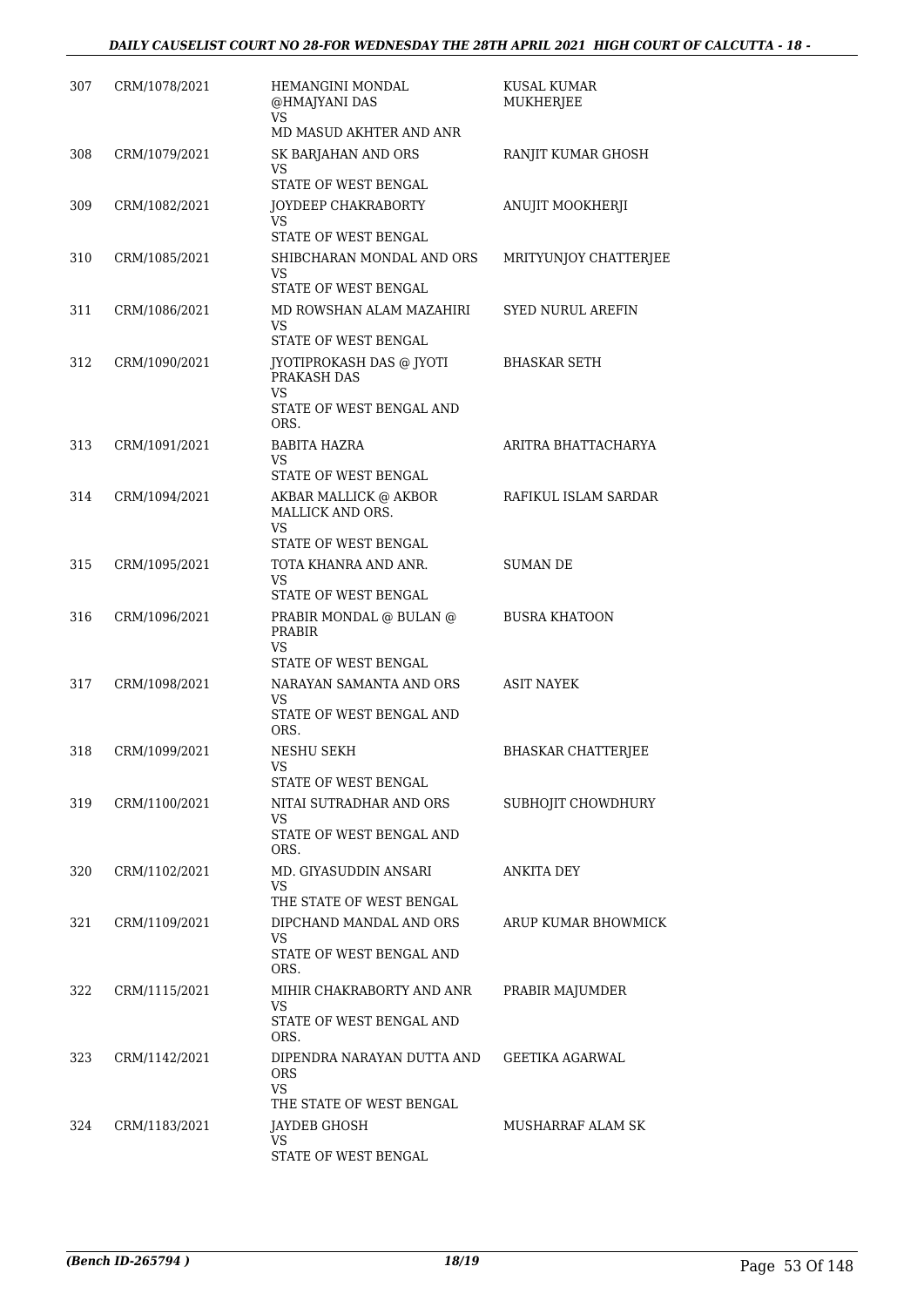## *DAILY CAUSELIST COURT NO 28-FOR WEDNESDAY THE 28TH APRIL 2021 HIGH COURT OF CALCUTTA - 19 -*

| 325 | CRM/1241/2021 | <b>BISWANATH BERA</b><br><b>VS</b>                     | <b>SABERI SAHA</b>                         |
|-----|---------------|--------------------------------------------------------|--------------------------------------------|
|     |               | STATE OF WEST BENGAL AND<br>ORS.                       |                                            |
| 326 | CRM/1285/2021 | TIMPA SINGHA ROY<br><b>VS</b>                          | RAHUL SHARMA                               |
|     |               | <b>STATE OF WEST BENGAL</b>                            |                                            |
| 327 | CRM/1655/2021 | <b>SUBRATA GUPTA</b><br><b>VS</b>                      | <b>MANI SANKAR</b><br><b>CHATTOPADHYAY</b> |
|     |               | STATE OF WEST BENGAL                                   |                                            |
| 328 | CRM/2011/2021 | SUJAN MISTRI AND ANR<br><b>VS</b>                      | KANAI LAL MONDAL                           |
|     |               | <b>STATE OF WEST BENGAL</b>                            |                                            |
| 329 | CRM/2037/2021 | SEKH FAJAL @ FAJAL SEKH AND<br><b>ORS</b><br><b>VS</b> | SANJIB KUMAR DAN                           |
|     |               | <b>STATE OF WEST BENGAL</b>                            |                                            |
| 330 | CRM/2303/2021 | abul hossain @ abul hossain sekh<br><b>VS</b>          | SANJIB KR. DAN                             |
|     |               | STATE OF WEST BENGAL                                   |                                            |
| 331 | CRM/2759/2021 | <b>RIKTA GHOSH AND ORS</b><br><b>VS</b>                | SANJIB KUMAR DAN                           |
|     |               | STATE OF WEST BENGAL AND<br>ORS.                       |                                            |
| 332 | CRM/3070/2021 | ABHIJIT ADAK AND OTHERS<br><b>VS</b>                   | <b>GAUTAM BANERJEE</b>                     |
|     |               | STATE OF WEST BENGAL                                   |                                            |
| 333 | CRM/3174/2021 | AJMIRA BIBI @ TAJMIRA BIBI<br><b>VS</b>                | <b>MANAS KUMAR DAS</b>                     |
|     |               | STATE OF WEST BENGAL                                   |                                            |
| 334 | CRM/3217/2021 | MD ANOWAR HOSSAIN@ANOWAR<br><b>VS</b>                  | AMEENA KABIR                               |
|     |               | STATE OF WEST BENGAL                                   |                                            |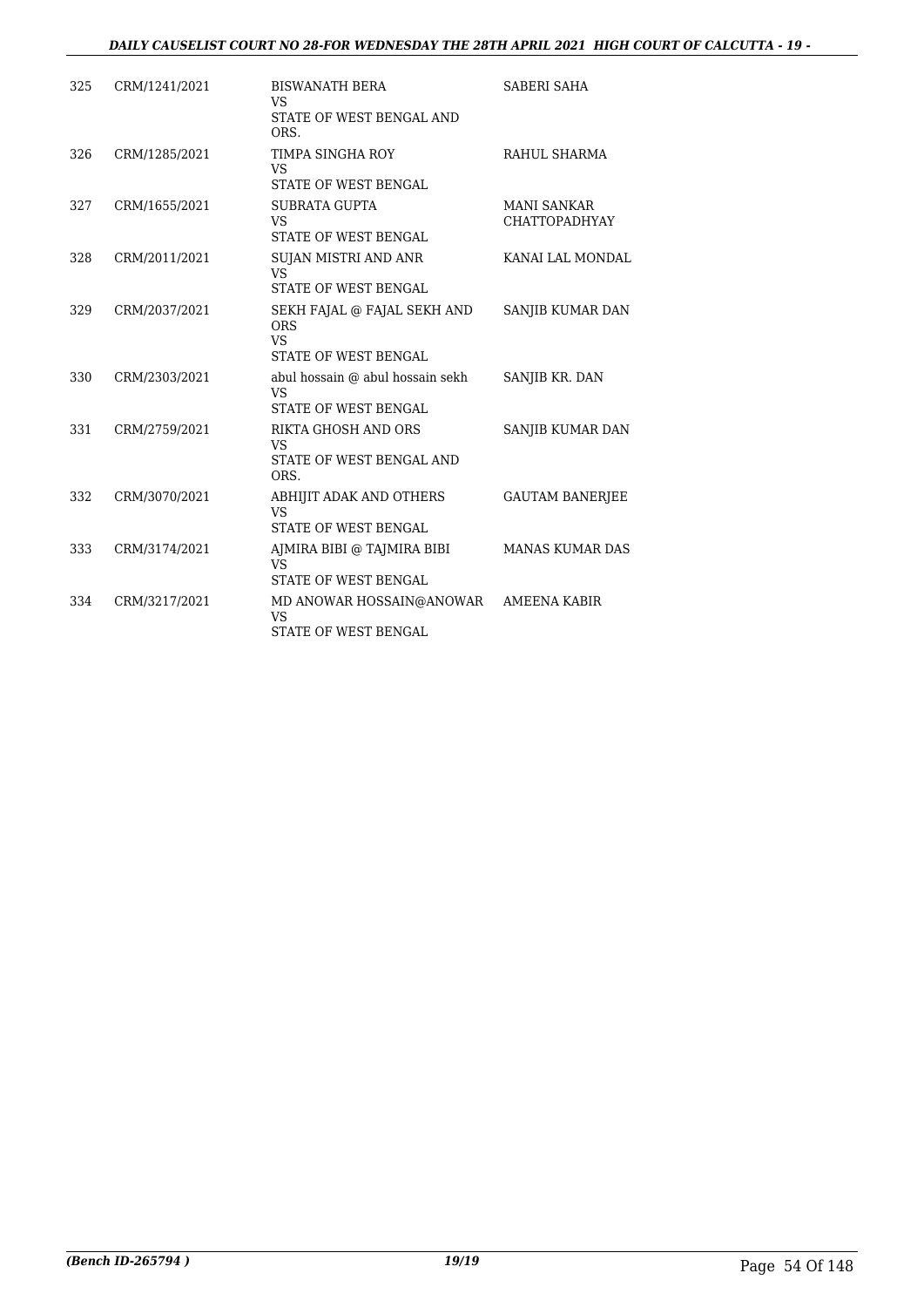

## **Appellate Side**

**DAILY CAUSELIST For Wednesday The 28th April 2021**

## **COURT NO. 9**

## **SINGLE BENCH (SB - II)**

**AT 11:15 AM**

## **HON'BLE JUSTICE SHIVAKANT PRASAD**

## **(VIA VIDEO CONFERENCE)**

#### **ON AND FROM MONDAY, THE 11TH JANUARY, 2021 – APPLICATIONS UNDER SECTION 24 OF THE CODE OF CIVIL PROCEDURE, SECOND APPEAL, FIRST MISCELLANEOUS APPEAL, SECOND MISCELLANEOUS APPEAL IRRESPECTIVE OF YEARS INCLUDING APPLICATIONS CONNECT THERETO;**

## **MATTERS RELATING TO CONTEMPT (CIVIL) OF SUB-ORDINATE COURTS TO BE HEARD BY A JUDGE SITTING SINGLY.**

**AND**

**ON AND FROM TUESDAY, 13TH, APRIL, 2021 TO SO LONG AS THE SINGLE BENCH OF HON'BLE JUSTICE BIBEK CHAUDHURI DOES NOT SIT - IN ADDITION TO HIS OWN LIST AND DETERMINATION, WILL SIT SINGLY TO TAKE UP MATTERS FROM THE LIST AND DETERMINATION OF HON'BLE JUSTICE BIBEK CHAUDHURI.**

**NOTE: TODAY LIST WILL BE CALLED ON SERIALLY.** 

 **(FROM COURT NO. 30)**

#### **APPLICATION FOR BAIL** 1 CRM/3381/2021 PICHO AND ORS VS STATE OF WEST BENGAL Puja Goswami 2 CRM/3592/2021 MONIR SK @ MANIR SK VS STATE OF WEST BENGAL **MANOI** CHAKRABORTY **ADMISSION OF APPEAL** 3 CRA/110/2021 NIRMAL ROY  $V<sub>C</sub>$ STATE OF WEST BENGAL PAMPA DEY DHABAL IA NO: CRAN/1/2021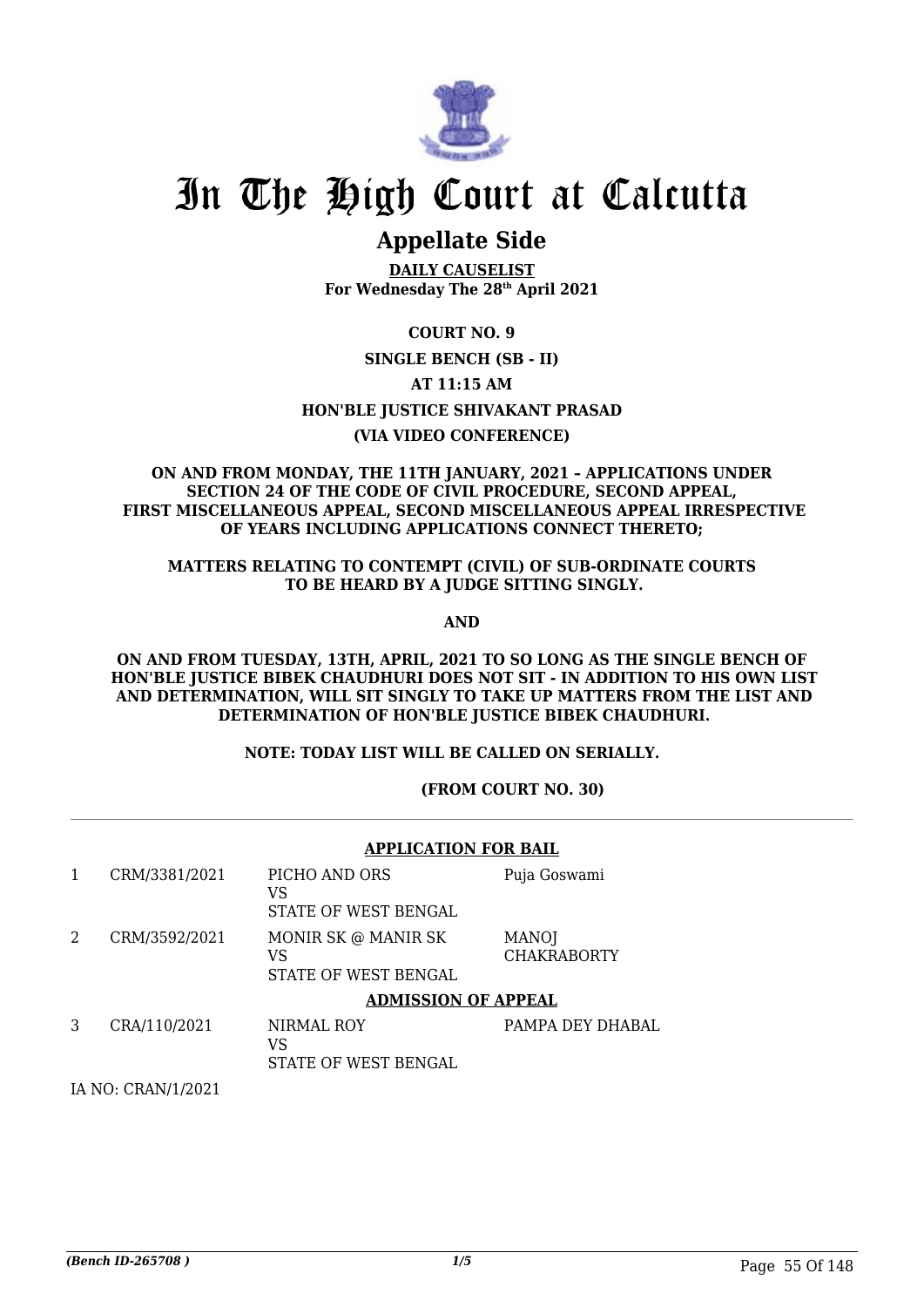| 4  | CRA/139/2021       | RAJU SK @RAJU SEKH<br><b>VS</b>                                           | <b>TAPODIP GUPTA</b>            |
|----|--------------------|---------------------------------------------------------------------------|---------------------------------|
|    |                    | STATE OF WEST BENGAL                                                      |                                 |
|    | IA NO: CRAN/1/2021 |                                                                           |                                 |
|    |                    | <b>APPLICATION</b>                                                        |                                 |
| 5  | SAT/113/2020       | PARIMAL CHANDRA DEB<br><b>ROY</b><br><b>VS</b><br><b>TAPATI NATH</b>      | SUBHAJIT MANNA                  |
|    |                    | IA NO: CAN/1/2020, CAN/2/2020, CAN/3/2020                                 |                                 |
|    |                    | <b>NEW MOTION</b>                                                         |                                 |
| 6  | CO/987/2021        | JHUMAI SARKAR NEE<br><b>DUTTA</b><br><b>VS</b>                            | MD NAUROZ RAHBER                |
|    |                    | CHIRANJIB SARKAR                                                          |                                 |
| 7  | CO/1081/2021       | <b>BARNALI SARKAR</b><br>VS.                                              | RAJ KUMAR SAIN                  |
|    |                    | <b>TAPAS SARKAR</b>                                                       |                                 |
| 8  | CO/1094/2021       | PAPIYA SAHA<br><b>VS</b>                                                  | <b>SUBRATA</b><br>BHATTACHARJYA |
|    |                    | <b>AMIT SAHA</b>                                                          |                                 |
| 9  | CO/1101/2021       | <b>SMT SUMANA KESH</b><br><b>VS</b>                                       | PRONAY BASAK                    |
|    |                    | SHRI SHYAMSUNDAR KESH                                                     |                                 |
| 10 | CO/1106/2021       | POULAMI MUKHERJEE NEE<br><b>BANIK</b><br><b>VS</b>                        | DEBAYAN GHOSH                   |
|    |                    | DIBYENDU KUMAR BANIK                                                      |                                 |
| 11 | CO/1108/2021       | PAYEL GHOSH<br><b>VS</b><br>RUPAK KUMAR SAHA                              | MOUSUMI BHOWAL                  |
|    |                    | <b>ADJOURNED MOTIONS</b>                                                  |                                 |
| 12 | CO/399/2020        | <b>SMT ANANYA DAS</b>                                                     | MADHUSHRI DUTTA                 |
|    |                    | <b>VS</b><br><b>SUDIP DAS</b>                                             | <b>MAJUMDER</b>                 |
| 13 | CO/948/2020        | DIPANITA NANDI ROY @<br>DIPANNITA RAY NANDI<br><b>VS</b>                  | SOURAV MUKHERJEE                |
|    |                    | <b>BISWAJIT NANDI</b>                                                     |                                 |
| 14 | CO/1274/2020       | SIKHA KARJEE @ SHIKHA<br><b>KARKEE</b><br><b>VS</b><br>PROSENJIT MANDAL   | <b>KAUSIK BISWAS</b>            |
| 15 | CO/1296/2020       | RAWNAKI BANDYOPADHYAY<br><b>DUTTA</b><br><b>VS</b>                        | <b>RAJU MONDAL</b>              |
|    |                    | ARGHYA BANDYOPADHYAY                                                      |                                 |
| 16 | CO/1544/2020       | GUL-E-RUKH NAYEEM @<br>HUMERA NAYEEM AND ORS<br><b>VS</b><br>MD. ABDULLAH | <b>SUPREEM NASKAR</b>           |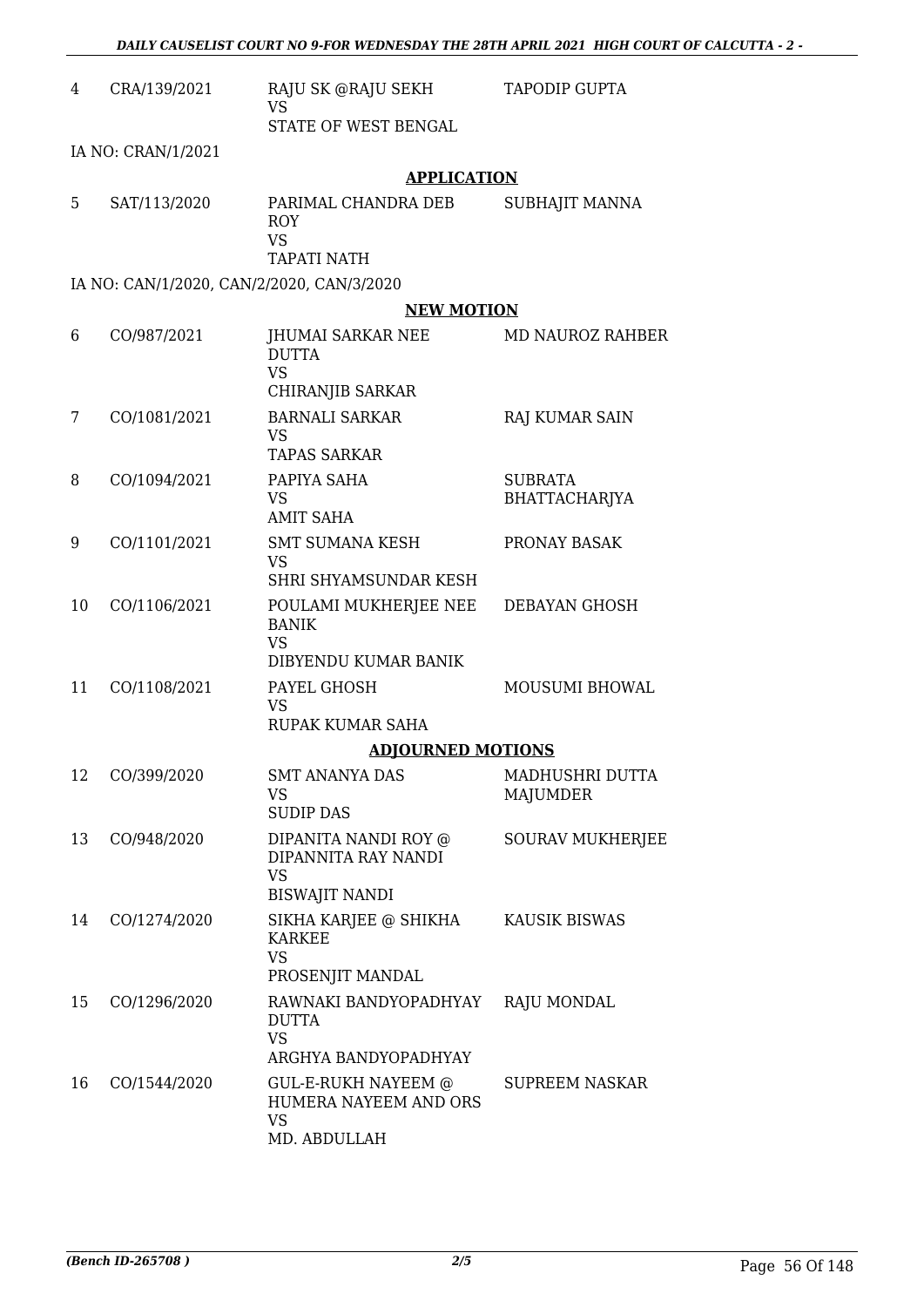| 17 | CO/110/2021       | <b>BIDISHA MONDAL</b>                                                                                  | NAHIDA PARVIN                         |
|----|-------------------|--------------------------------------------------------------------------------------------------------|---------------------------------------|
|    |                   | <b>VS</b><br>DHANU GHOSH AND ORS                                                                       |                                       |
|    | IA NO: CAN/1/2021 |                                                                                                        |                                       |
| 18 | CO/277/2021       | KUMKUM SINGHA<br><b>VS</b><br>RABINDRA NATH SEBAIT                                                     | PROSENJIT<br>MUKHERJEE                |
| 19 | CO/310/2021       | NIRMALENDU ROY<br><b>VS</b><br>SUPRIYA MUKHERJEE (ROY)                                                 | <b>NABANKUR PAUL</b>                  |
| 20 | CO/311/2021       | NIRMALENDU ROY<br><b>VS</b><br>MINOR SHINJINI ROY                                                      | <b>NABANKUR PAUL</b>                  |
| 21 | CO/316/2021       | <b>MUKHERJEE</b><br><b>DIPANWITA GUPTA</b><br><b>CHAKRABORTY</b><br><b>VS</b><br><b>MALYABAN GUPTA</b> | <b>SUMITRA DAS</b>                    |
| 22 | CO/324/2021       | MRS AMRITA GHOSH<br><b>VS</b><br><b>SINCHAN SARKAR</b>                                                 | <b>Kausik Biswas</b>                  |
| 23 | CO/346/2021       | <b>SMT SHELLY</b><br><b>CHAKRABORTY</b><br><b>VS</b><br>DR ARNAB CHAKRABORTY                           | <b>BIKRAM BANERJEE</b>                |
| 24 | CO/394/2021       | <b>CHANDRIKA RAY BISWAS</b><br><b>VS</b><br><b>SOURAV BISWAS</b>                                       | NANDADULAL<br><b>BANDYOPADHYAY</b>    |
| 25 | CO/397/2021       | DOLAN MONDAL<br><b>VS</b><br><b>DEBASHIS SARKAR</b>                                                    | <b>AMANUL ISLAM</b>                   |
| 26 | CO/416/2021       | DEBOLINA MUKHERJEE<br><b>VS</b><br>RANBIR MUKHERJEE                                                    | <b>ATANU BISWAS</b>                   |
| 27 | CO/432/2021       | KHUKU GHOSH AND ANR<br><b>VS</b><br><b>RATNA DAS AND ORS</b>                                           | CHINMOYEE ROY<br><b>BHATTACHARYYA</b> |
| 28 | CO/450/2021       | SONALI BISWAS (SARKAR)<br><b>VS</b><br><b>RAJU BISWAS</b>                                              | ANIRBAN DAS                           |
| 29 | CO/460/2021       | <b>SMT RIMPA MANDAL NEE</b><br><b>DAS</b><br><b>VS</b><br>DEBABRATA MANDAL                             | AYAN CHAKRABORTY                      |
| 30 | CO/503/2021       | AJANTA BHATTACHARYA<br><b>NEE LAHIRI</b><br><b>VS</b><br>SAYAN BHATTACHARYA                            | DYUTIMOY PAUL                         |
|    | IA NO: CAN/1/2021 |                                                                                                        |                                       |
| 31 | CO/510/2021       | SAHELI DEY SAMANTA<br><b>VS</b><br><b>SUBIR SAMANTA</b>                                                | <b>ABHIMANYU</b><br><b>BANERJEE</b>   |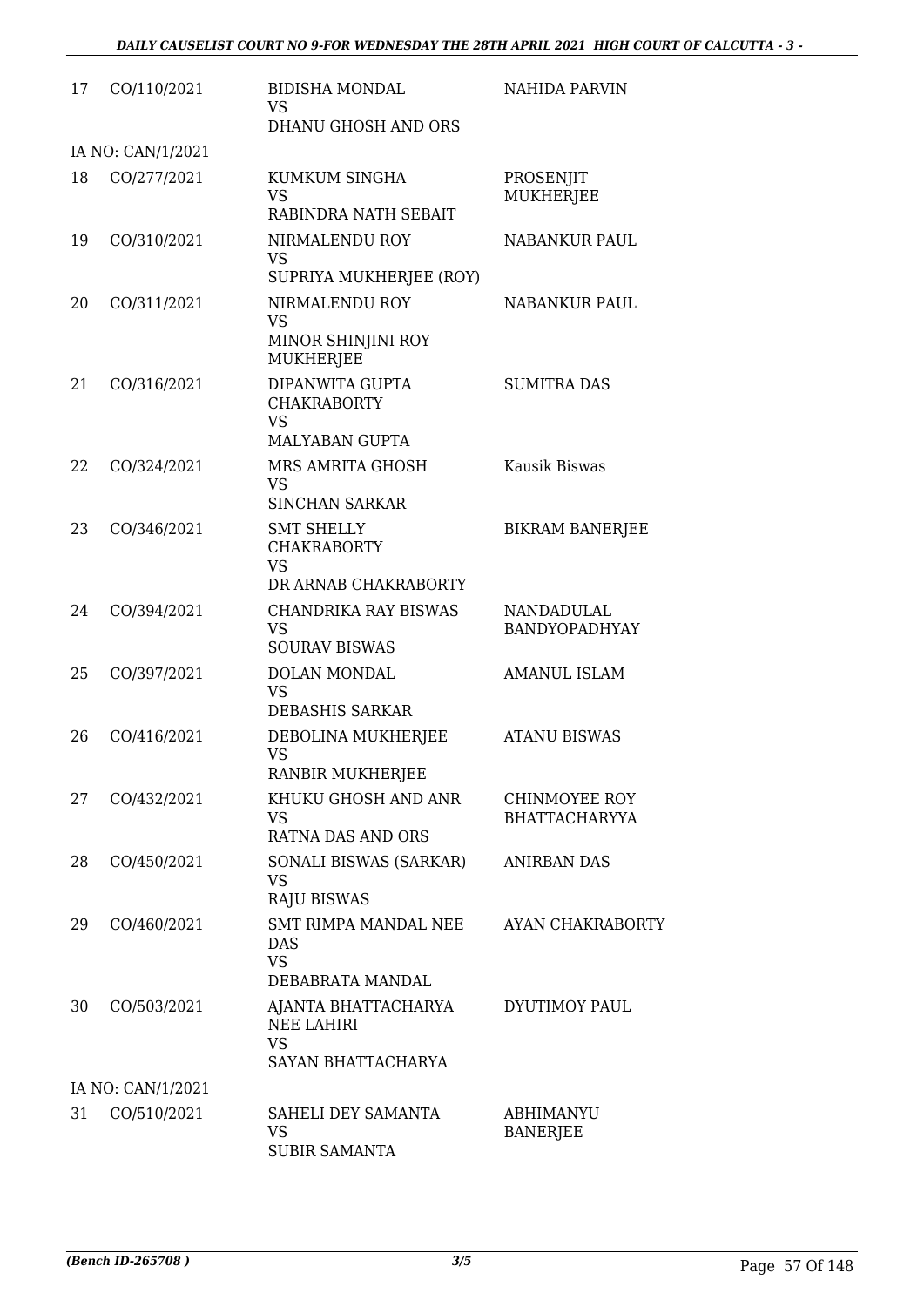| 32 | CO/518/2021 | PRATIVA BISWAS<br><b>VS</b><br>PRANAB KIRTANIA                             | KALYAN CHATTERJEE                           |
|----|-------------|----------------------------------------------------------------------------|---------------------------------------------|
| 33 | CO/540/2021 | NITU GUPTA<br><b>VS</b><br><b>GAUTAM SHAW</b>                              | <b>SOUMAK BERA</b>                          |
| 34 | CO/562/2021 | RINA PAL<br><b>VS</b><br>PARTHA SARATHI PAL                                | <b>BASUDEB GAYEN</b>                        |
| 35 | CO/575/2021 | TUHINA BIBI ALIAS TUHINA<br><b>KHATUN</b><br><b>VS</b><br>RAJESH ALI BAYEN | <b>BIJOY KUMAR SHOW</b>                     |
| 36 | CO/585/2021 | <b>SILPI GIRI</b><br><b>VS</b><br><b>FANINDRA NATH GIRI</b>                | <b>MUKTESWAR MAITY</b>                      |
| 37 | CO/588/2021 | SUPRIYA MUKHERJEE (ROY)<br><b>VS</b><br>NIRMALENDU ROY                     | SOUMYAJIT MISHRA                            |
| 38 | CO/640/2021 | RUPALI KANU<br><b>VS</b><br><b>SUBRATA KANU</b>                            | <b>SNEHANSU</b><br><b>MAJUMDER</b>          |
| 39 | CO/643/2021 | SABITA JANA DEY<br><b>VS</b><br><b>HIRAK KUMAR DEY</b>                     | <b>BIBEKANDA</b><br><b>TRIPATHY</b>         |
| 40 | CO/712/2021 | <b>SUSMITA DUTTA BERA</b><br><b>VS</b><br><b>SOURAV DUTTA</b>              | <b>BHASKAR HUTAIT</b>                       |
| 41 | CO/733/2021 | <b>BHAGYALAKSHMI DAS</b><br><b>VS</b><br><b>SUJIT MAITY</b>                | <b>AMAL KUMAR</b><br><b>BANERJEE</b>        |
| 42 | CO/742/2021 | <b>DOLY BHAKAT</b><br><b>VS</b><br>PARAKASH BHAKAT                         | <b>SUNDAR GOPAL</b><br><b>BHATTACHARYYA</b> |
| 43 | CO/781/2021 | <b>BRATATI DEY</b><br>VS<br><b>DEBASISH HUI</b>                            | Shebatee Datta                              |
| 44 | CO/804/2021 | PAYEL BAKSHI NEE<br><b>BHOWMICK</b><br><b>VS</b><br><b>SAURAV BAKSHI</b>   | <b>SUBHANWITA GHOSH</b>                     |
| 45 | CO/818/2021 | JYOTIRUPA BANERJEE<br>VS.<br><b>AMIT BANERJEE</b>                          | SOURAV SENGUPTA                             |
| 46 | CO/826/2021 | SAMARPITA CHAKRABORTY<br><b>VS</b><br>ANISH BHATTACHARJEE                  | TRINA MITRA                                 |
| 47 | CO/855/2021 | NIBEDITA NATTA PAUL<br>VS<br><b>ABHISEK NATTA</b>                          | KUSHAL PAUL                                 |
|    |             |                                                                            |                                             |

## **CONTESTED APPLICATION**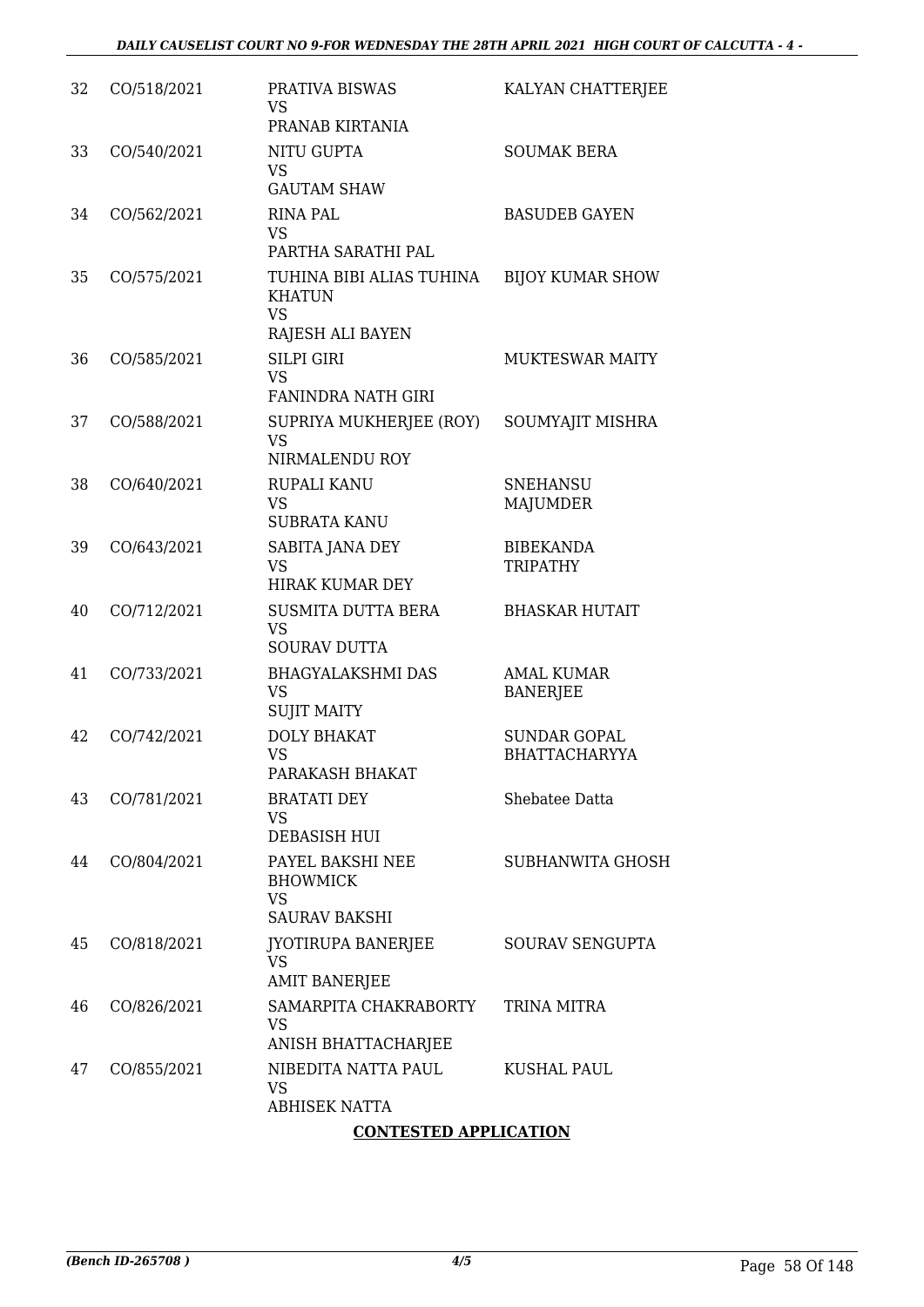48 CO/348/2020 M. SAFIULLA WAKF ESTATE VS M/S ACCORD ADVERTISING PVT LTD ANIRUDDHA MITRA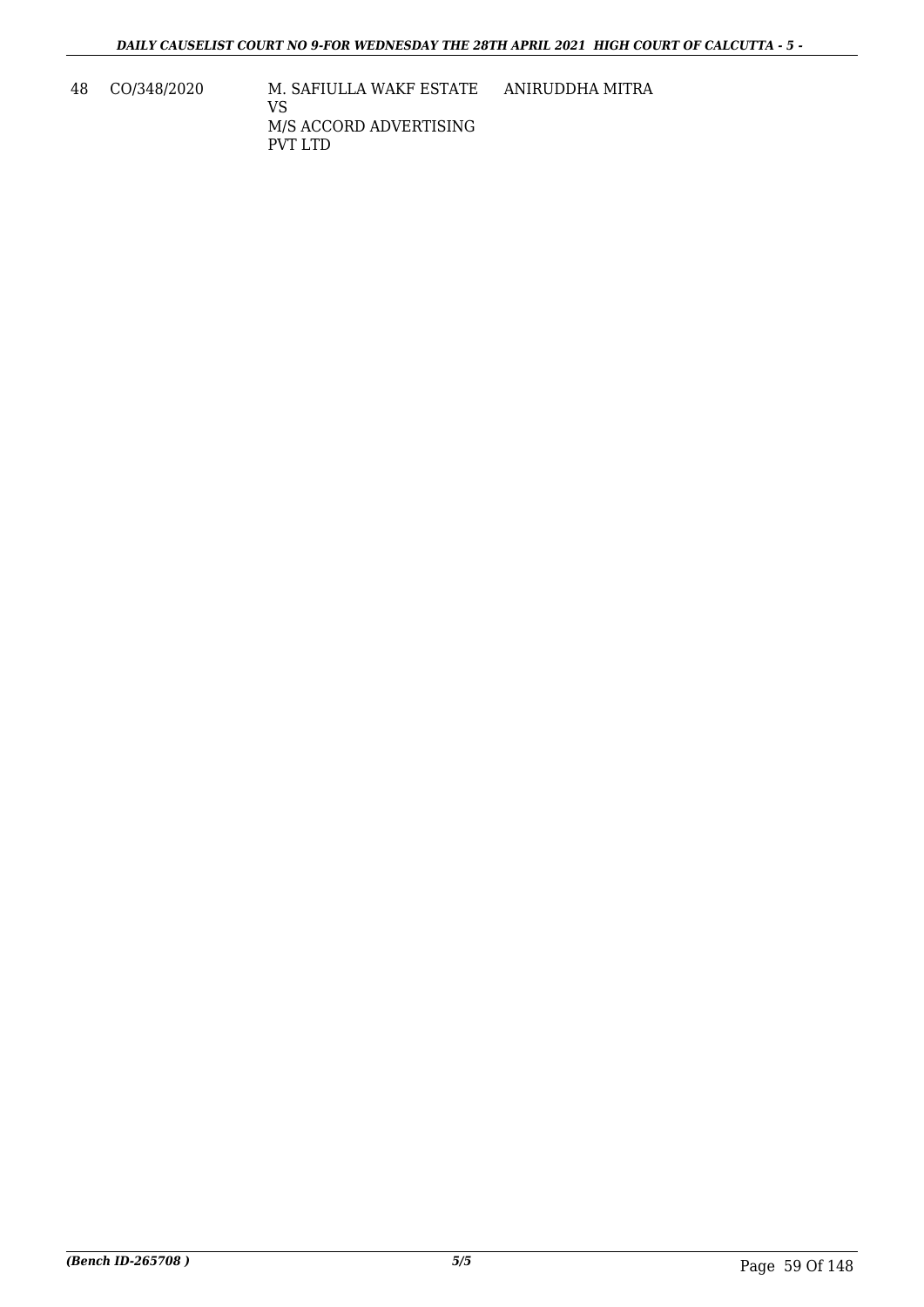

## **Appellate Side**

**DAILY CAUSELIST For Wednesday The 28th April 2021**

**COURT NO. 13**

**SINGLE BENCH (SB - III)**

**AT 11:15 AM**

**HON'BLE JUSTICE RAJASEKHAR MANTHA**

**(VIA VIDEO CONFERENCE)**

**ON AND FROM MONDAY, THE 11TH JANUARY, 2021- ROSTER NOTIFIED ON 8TH JANUARY, 2021 IS MODIFIED TO THE FOLLOWING EXTENT :- MATTERS (MOTIONS & HEARING) UNDER ARTICLE 226 OF THE CONSTITUTION RELATING TO SERVICE UNDER GROUP VI AND APPLICATIONS CONNECTED THERETO; MATTERS (MOTIONS & HEARING) UNDER ARTICLE 226 OF THE CONSTITUTION RELATING TO ALL SERVICE MATTERS RELATING TO PANCHAYATS AND CO-OPERATIVE SOCIETIES UNDER GROUP V AND APPLICATIONS CONNECTED THERETO; HEARING OF WRIT PETITIONS IRRESPECTIVE OF CLASSIFICATIONS AND APPLICATIONS CONNECTED THERETO; NOTE :1. MENTIONING WILL BE ALLOWED, AT THE FIRST SITTING OF THE COURT, UPON BEING LISTED AS "TO BE MENTIONED" IN THE VIRTUAL MODE AS PER NOTIFICATION NO. 4286-RG DATED 27.11.2020 AND IN PHYSICAL FORM. 2. ALL THE LISTED MATTERS WILL BE TAKEN UP SERIALLY, UNLESS OTHERWISE FIXED. 3. APPELLATE SIDE MATTERS WILL CONTINUE AFTER COMPLETION OF ORIGINAL SIDE. 4. WITH EFFECT FROM MONDAY (15.02.2021) GROUP-V MOTIONS SHALL BE TAKEN UP FIRST ON TUESDAY AND THURSDAY. 5. CONTEMPT MATTERS AND ALL PERSONAL APPEARANCE MATTERS SHALL BE TAKEN UP ON FRIDAY.**

#### **PERSONAL APPEARANCE**

| 1   | WPCRC/22/2021<br>(Suo Motu Contempt)<br>(30.04.2021) | MD. GHULAM RABBANI<br>VS<br>KHALID AIZAZ ANWAR                            | CHANDAN DUTTA                          |
|-----|------------------------------------------------------|---------------------------------------------------------------------------|----------------------------------------|
| wt2 | WPCRC/38/2021                                        | THE HONBLE COURTS IN ITS<br><b>OWN MOTION</b><br>VS<br>SWAPAN KUAMR DUTTA | CHANDAN DUTTA                          |
| wt3 | WPA/12195/2016                                       | MD. GHULAM RABBANI<br><b>VS</b><br>STATE OF WEST BENGAL &<br><b>ORS</b>   | CHANDAN DUTTA                          |
|     | IA NO: CAN/1/2021                                    |                                                                           |                                        |
| 4   | WPCRC/29/2021<br>(30.04.2021)                        | SEKHAR KUMAR CHANDA<br>VS<br>PRADIP SATPATHI                              | PRADIPTA CHARAN<br><b>BHATTACHARYA</b> |
| wt5 | WPA/21627/2019                                       | SEKHAR KUMAR CHANDA<br><b>VS</b><br>STATE OF WEST BENGAL &<br>ORS         | PABITRA CHARAN<br><b>BHATTACHARJEE</b> |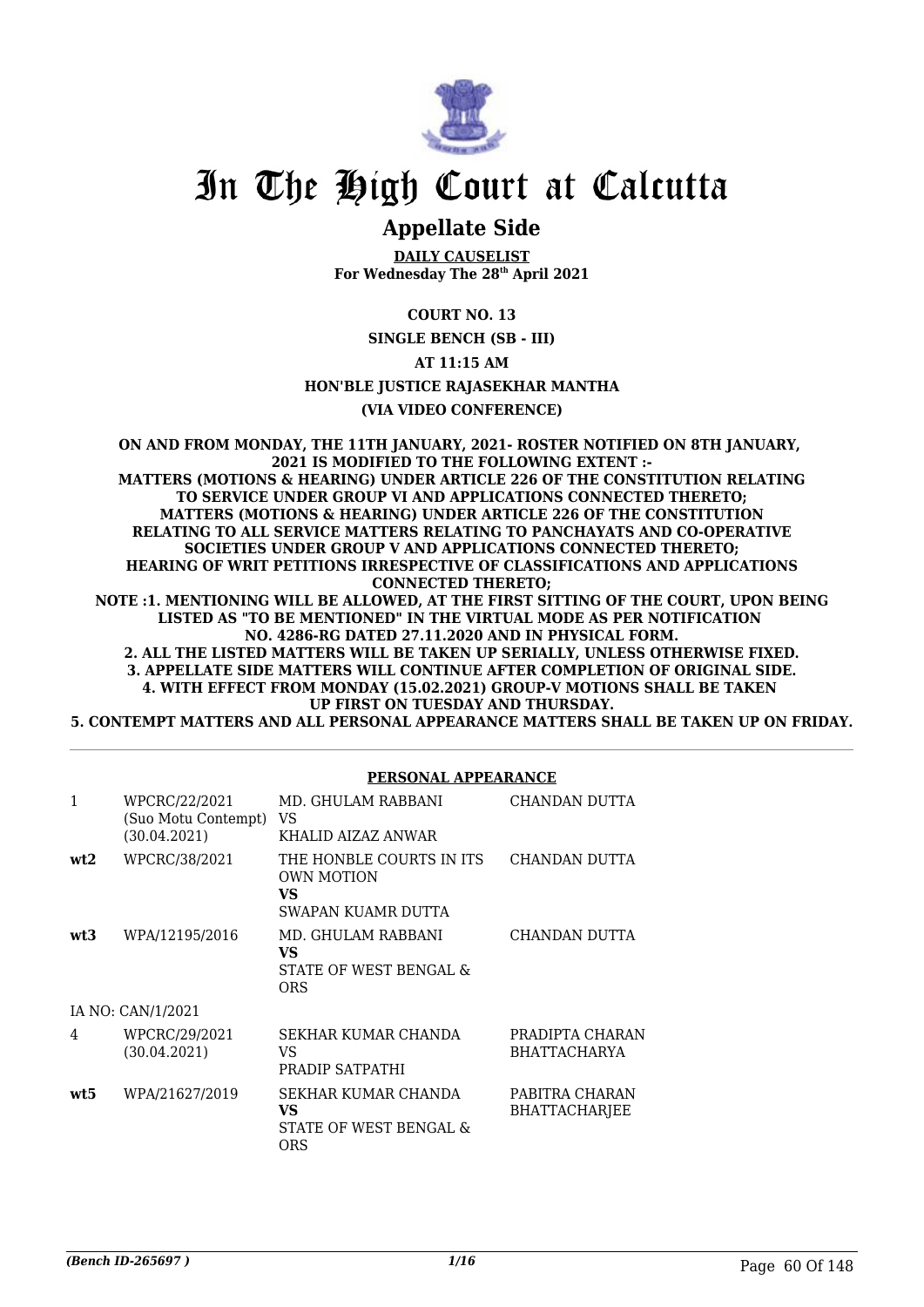| 6   | WPCRC/42/2021<br>(30.04.2021)           | abdul khaleque<br><b>VS</b><br>sayeed ahmed baba secretary | dyutiman bnerjee          |
|-----|-----------------------------------------|------------------------------------------------------------|---------------------------|
|     |                                         | west bengal board of madrasah<br>education                 |                           |
|     | IA NO: CAN/1/2021                       |                                                            |                           |
| wt7 | WPA/23528/2019                          | <b>ABDUL KHALEQUE</b><br><b>VS</b>                         | MUSHARRAF ALAM SK.        |
|     |                                         | STATE OF WEST BENGAL &<br><b>ORS</b>                       |                           |
|     |                                         | <b>APPLICATION</b>                                         |                           |
| 8   | WPA/23187/2014                          | DILIP KR. CHAKRABORTY<br><b>VS</b>                         | <b>SUBRATA GHOSH</b>      |
|     |                                         | W.B. STATE ELEC. DIST. CO.<br>LTD. & ORS                   |                           |
|     | IA NO: CAN/1/2017(Old No:CAN/1230/2017) |                                                            |                           |
| 9   | WPA/21982/2016                          | BHRIGURAM MONDAL &<br>ORS.<br><b>VS</b>                    | B. R. SIDHARTH            |
|     |                                         | STATE OF WEST BENGAL &<br>ORS.                             |                           |
|     | IA NO: CAN/2/2021                       |                                                            |                           |
| 10  | WPA/20332/2017<br>(06.05.2021)          | RAJ KR DEY<br><b>VS</b>                                    | JIBANTARAJ DAN ROY        |
|     |                                         | THE STATE BANK OF INDIA &<br><b>ORS</b>                    |                           |
|     | IA NO: CAN/1/2021                       |                                                            |                           |
| 11  | WPA/4846/2018                           | TAPAN KUMAR SAHA<br><b>VS</b>                              | PANKAJ HALDER             |
|     |                                         | UNION OF INDIA & ORS                                       |                           |
|     | IA NO: CAN/1/2021                       |                                                            |                           |
| 12  | WPA/6890/2020                           | <b>BISWAJIT MUKHERJEE</b><br><b>VS</b>                     | <b>GOUTAM BANERJEE</b>    |
|     |                                         | STATE OF WEST BENGAL&<br><b>ORS</b>                        |                           |
|     | IA NO: CAN/1/2020(Old No:CAN/5970/2020) |                                                            |                           |
|     |                                         | <b>ASSIGNED MATTERS</b>                                    |                           |
| 13  | WPA/4810/2020<br>$(Gr. - I) (3)$        | <b>SUKLA BHOWMICK</b><br><b>VS</b>                         | <b>MARY DATTA</b>         |
|     |                                         | STATE OF WEST BENGAL &<br><b>ORS</b>                       |                           |
|     |                                         | <b>MOTION (GROUP VI)</b>                                   |                           |
| 14  | WPA/22854/2019                          | JANARDAN SINGH                                             | PARAMITA ROY              |
|     | (30.04.2021)(2)                         | VS<br>UNION OF INDIA & ORS                                 |                           |
| 15  | WPA/2360/2020                           | <b>UDAY SK &amp; ORS</b>                                   | SANDIP KUMAR              |
|     | (06.05.2021)                            | <b>VS</b><br>STATE OF WEST BENGAL &<br><b>ORS</b>          | <b>BHATTACHARYYA</b>      |
| 16  | WPA/3479/2020                           | NAZRUL ISLAM                                               | <b>SUSMITA DEY (BASU)</b> |
|     | $(30.04.2021)$ $(2)$                    | VS.<br>STATE OF WEST BENGAL &<br>ORS.                      |                           |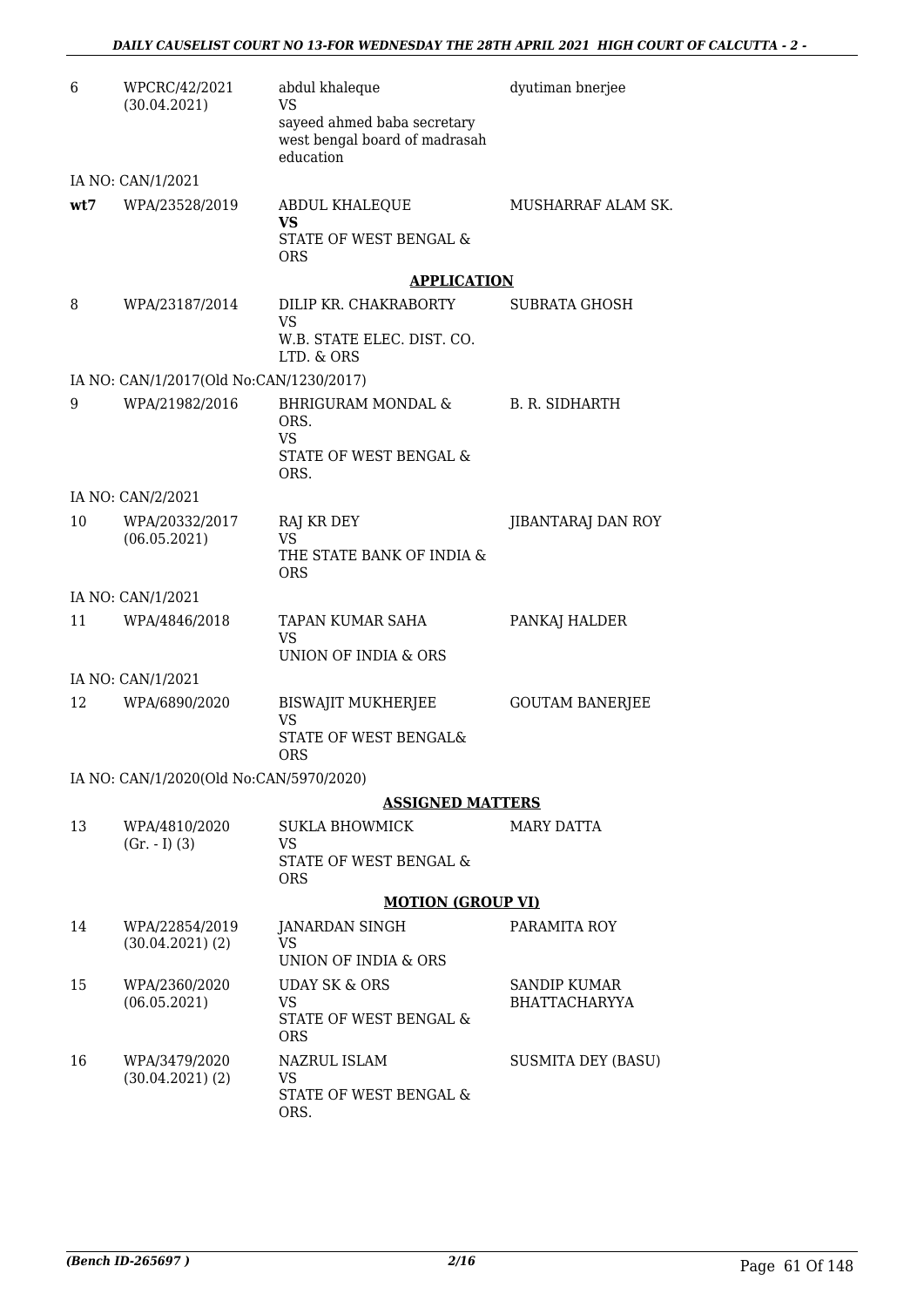| 17   | WPA/3537/2020<br>$(1)$ $(30.04.2021)$           | <b>ARABINDA ROY</b><br>VS<br>STATE OF WEST BENGAL &                                               | <b>SUSMITA DEY (BASU)</b>              |
|------|-------------------------------------------------|---------------------------------------------------------------------------------------------------|----------------------------------------|
| 18   | WPA/3621/2020<br>(1)                            | <b>ORS</b><br>AKHILESH KR. SHARMA<br>VS.<br>UNION OF INDIA & ORS.                                 | DYUTI ROY                              |
| 19   | WPA/4216/2020<br>$(03.05.2021)$ $(1)$           | TRIDIP ROYCHOUDHURY<br>VS<br><b>EASTERN COALFIELDS</b><br><b>LIMITED &amp; ORS</b>                | <b>DAISY BASU</b>                      |
| 20   | WPA/4759/2020<br>(1)                            | CHAPALA BHANDARI<br><b>VS</b><br>STATE OF WEST BENGAL &<br><b>ORS</b>                             | ARUNABHA JANA                          |
| 21   | WPA/4998/2020<br>(30.04.2021)<br>(Peremptorily) | <b>SUKLA BARMAN</b><br><b>VS</b><br>STATE OF WEST BENGAL &<br><b>ORS</b>                          | NIVEDITA BARUI                         |
| wt22 | WPA/8514/2021                                   | <b>FULAN DAS</b><br><b>VS</b><br>STATE OF WEST BENGAL<br>AND ORS.                                 | TANUJA BASAK                           |
| 23   | WPA/5005/2020<br>(05.05.2021)                   | KAJAL CHAKRABORTY<br><b>VS</b><br>UNION OF INDIA & ORS                                            | KAMAL KANTA KAR                        |
| 24   | WPA/5025/2020<br>(1)                            | <b>MANTI MALLICK</b><br><b>VS</b><br>DIRECTOR OF HEALTH<br>SERVICE, GOVT. OF W.B. &<br><b>ORS</b> | <b>BIJOY BRATA DE</b>                  |
| 25   | WPA/9403/2020<br>(1)                            | <b>ABDUL KADIR</b><br><b>VS</b><br>STATE OF WEST BENGAL<br>AND ORS.                               | CHAITALI<br>CHATTOPADHYAY              |
| 26   | WPA/11411/2020<br>(12.05.2021)                  | <b>MANASH GHOSH</b><br>VS —<br>UNION OF INDIA AND ORS.                                            | DEBABRATA MANDAL                       |
| 27   | WPA/3551/2021<br>(10.05.2021)(1)                | DHIRENDRA NATH MONDAL<br>VS<br>STATE OF WEST BENGAL<br>AND ORS.                                   | <b>SUSMITA DEY(BASU)</b>               |
| 28   | WPA/3743/2021<br>(06.05.2021)                   | AMAR SHIT AND OTHERS<br>VS<br>STATE OF WEST BENGAL<br>AND ORS.                                    | <b>SOUMIK GANGULI</b>                  |
| 29   | WPA/4091/2021<br>$(04.05.2021)$ (2)             | DILIP KUMAR GANGULY<br><b>VS</b><br><b>BANGIYA GRAMIN VIKASH</b><br><b>BANK</b>                   | KMAKSHYA PRASAD<br><b>MUKHOPADHYAY</b> |
| 30   | WPA/5166/2021<br>(1)                            | ANIMESH SAHA<br><b>VS</b><br>STATE OF WEST BENGAL<br>AND ORS.                                     | KARUNAMOYEE<br><b>SAMANTA</b>          |
| 31   | WPA/5244/2021<br>(1)                            | PINAKI DAS AND OTHERS<br><b>VS</b><br>STATE OF WEST BENGAL<br>AND ORS.                            | SAKTIPADA JANA                         |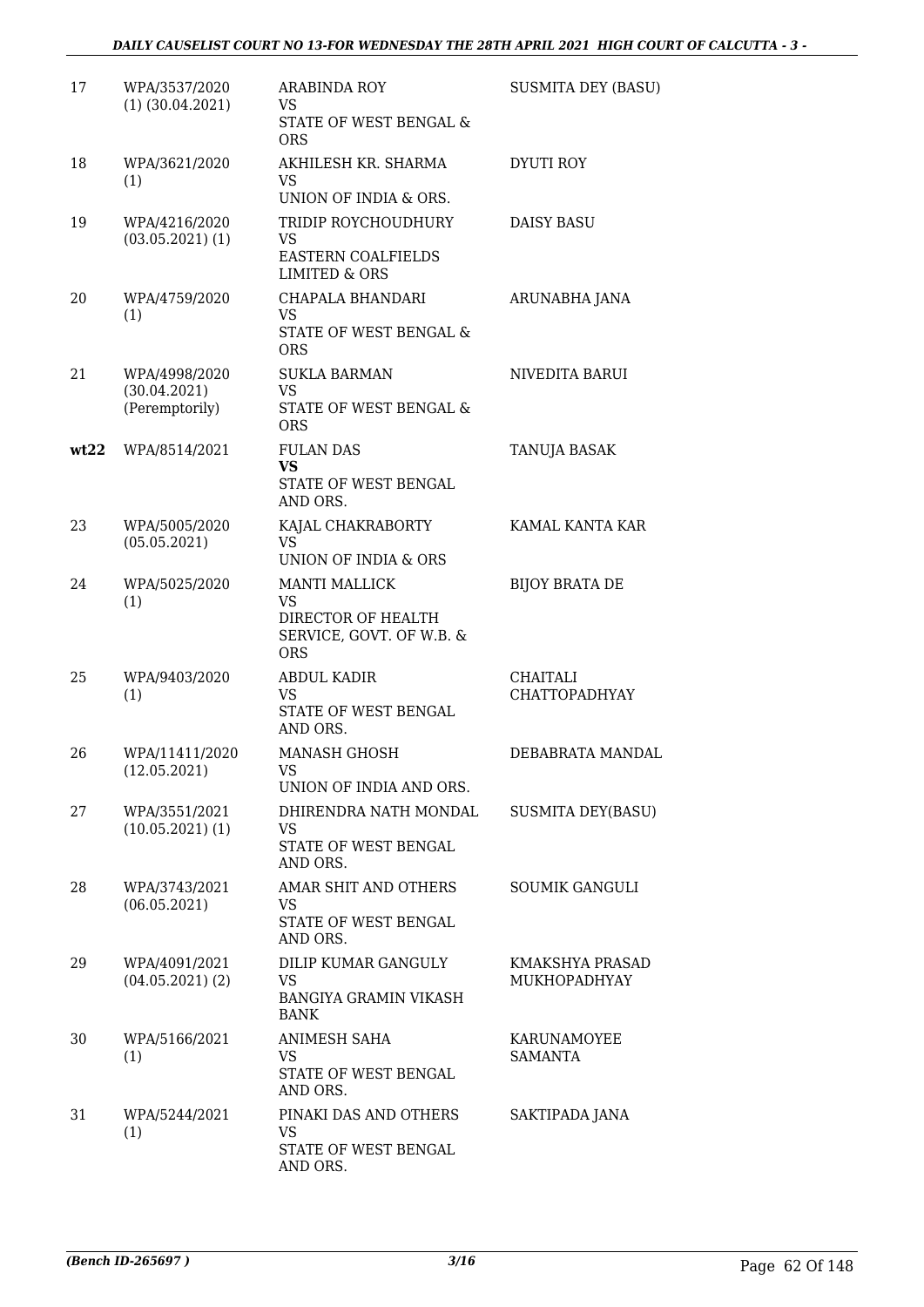| 32 | WPA/5564/2021<br>(1) | SHIBNATH DAS<br><b>VS</b><br>STATE OF WEST BENGAL                    | MD. AHSANUZZAMAN                     |
|----|----------------------|----------------------------------------------------------------------|--------------------------------------|
|    |                      | AND ORS.                                                             |                                      |
| 33 | WPA/5622/2021        | RAKIB KHAN AND OTHERS<br><b>VS</b>                                   | MD. KUTUBUDDIN                       |
|    |                      | STATE OF WEST BENGAL<br>AND ORS.                                     |                                      |
| 34 | WPA/5727/2021        | <b>SANJOY SEN</b><br><b>VS</b>                                       | MANI SHANKAR<br><b>CHATTOPADHYAY</b> |
|    |                      | THE STATE OF WEST BENGAL<br>AND ORS                                  |                                      |
| 35 | WPA/5744/2021        | <b>SABINA KHATUN</b><br><b>VS</b>                                    | MD MOSIAR RAHAMAN                    |
|    |                      | STATE OF WEST BENGAL<br>AND ORS.                                     |                                      |
| 36 | WPA/5746/2021        | <b>SAMIMA BEGUM</b>                                                  | SK. REJAUL ALAM                      |
|    |                      | VS<br>THE BOARD OF TRUSTEES OF<br>CALCUTTA PORT AND<br><b>OTHERS</b> |                                      |
| 37 | WPA/5770/2021        | DULAL CHANDRA PAUL                                                   | <b>SANKAR PAUL</b>                   |
|    |                      | VS<br>STATE OF WEST BENGAL<br>AND ORS.                               |                                      |
| 38 | WPA/5778/2021        | SUDIPTA KARMAKAR AND<br><b>ORS</b><br><b>VS</b>                      | <b>DIBYENDU</b><br><b>CHATTERJEE</b> |
|    |                      | STATE OF WEST BENGAL<br>AND ORS.                                     |                                      |
| 39 | WPA/5915/2021        | DHARAMDEO RAY<br><b>VS</b>                                           | DEBASISH KUNDU                       |
|    |                      | UNION OF INDIA AND ORS.                                              |                                      |
| 40 | WPA/6056/2021        | <b>CHINA DAS</b><br><b>VS</b>                                        | SIDDHADEV ADAK                       |
|    |                      | STATE OF WEST BENGAL<br>AND ORS.                                     |                                      |
| 41 | WPA/6074/2021        | DR.SANJIT BISWAS<br><b>VS</b>                                        | RANANEESH GUHA                       |
|    |                      | UNION OF INDIA AND ORS.                                              | THAKURTA                             |
| 42 | WPA/6102/2021        | AMALENDU BIKASH PANDA<br>VS.                                         | KAMAL KANTA KAR                      |
|    |                      | STATE OF WEST BENGAL<br>AND ORS.                                     |                                      |
| 43 | WPA/6104/2021        | SHIVAJI ANANDRAO YADAV<br>VS                                         | <b>SUJIT SAHA</b>                    |
|    |                      | COAL INDIA LIMITED                                                   |                                      |
| 44 | WPA/6160/2021        | NAJIMUDDIN<br>VS                                                     | Md. Habibur Rahaman                  |
|    |                      | STATE OF WEST BENGAL<br>AND ORS.                                     |                                      |
| 45 | WPA/6185/2021        | NARGISA BIBI                                                         | <b>SUSMITA</b>                       |
|    |                      | VS<br>UNION OF INDIA AND ORS.                                        | CHOWDHURY                            |
| 46 | WPA/6190/2021        | PABITRAMAYEE MAJHI                                                   | KASHISWAR GHOSAL                     |
|    |                      | <b>VS</b><br>STATE OF WEST BENGAL<br>AND ORS.                        |                                      |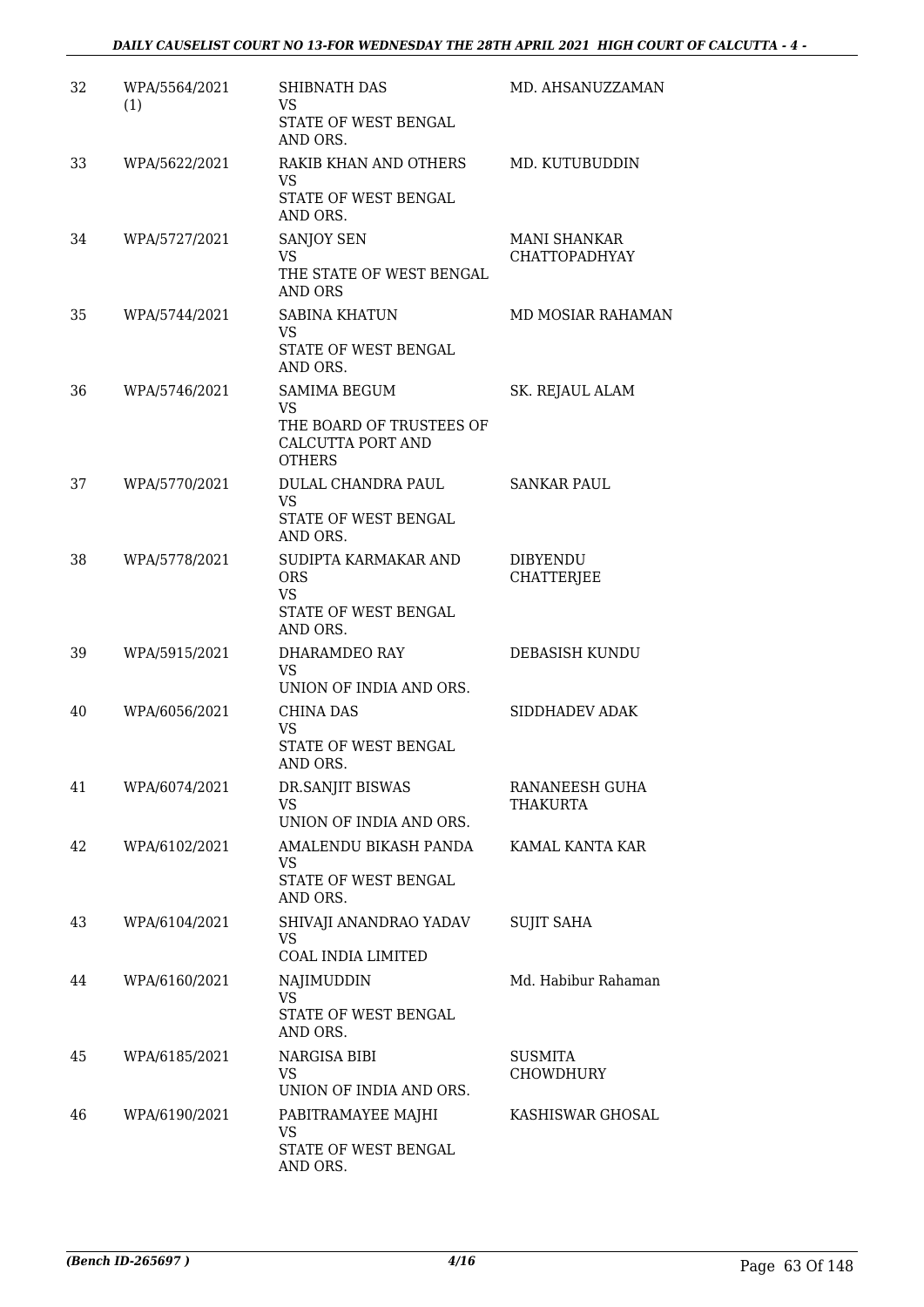| 47 | WPA/6212/2021                 | SANTOSH KUMAR MAHATO<br>AND ORS<br><b>VS</b><br>THE UNION OF INDIA AND<br><b>ORS</b>                 | <b>SUKHENDU BIKASH</b><br>MUKHERJEE |
|----|-------------------------------|------------------------------------------------------------------------------------------------------|-------------------------------------|
| 48 | WPA/6321/2021                 | ARCHITA MANNA<br><b>VS</b><br>STATE OF WEST BENGAL<br>AND ORS.                                       | ANIL KUMAR<br>CHATTOPADHYAYA        |
| 49 | WPA/6323/2021                 | KAILAS GORAI<br><b>VS</b><br>WBSEDCL AND ORS.                                                        | TANUJA BASAK                        |
| 50 | WPA/6331/2021<br>(2.00 P.M.)  | PARIMAL MANDAL<br><b>VS</b><br>STATE OF WEST BENGAL<br>AND ORS.                                      | JOYDEEP ROY                         |
| 51 | WPA/6348/2021                 | PRASANTA BESRA<br><b>VS</b><br>STATE OF WEST BENGAL<br>AND ORS.                                      | <b>GORA CHAND</b><br><b>SAMANTA</b> |
| 52 | WPA/6377/2021                 | RAJ KUMAR PAL AND ORS<br>VS.<br>STATE OF WEST BENGAL<br>AND ORS.                                     | UDAY NARAYAN BETAL                  |
| 53 | WPA/6464/2021                 | TAPAN KUMAR MANA<br><b>VS</b><br>STATE OF WEST BENGAL<br>AND ORS.                                    | <b>INDRAJIT BISWAS</b>              |
| 54 | WPA/6481/2021                 | <b>AMAR DAS</b><br><b>VS</b><br>STATE OF WEST BENGAL<br>AND ORS.                                     | <b>AYAN MITRA</b>                   |
| 55 | WPA/6530/2021                 | RAJDIPTA BARMAN<br><b>VS</b><br><b>EMPLOYEES PROVIDENT</b><br>FUND ORGANISATION AND<br><b>OTHERS</b> | DEBOPRIYO KARAN                     |
| 56 | WPA/6536/2021<br>(03.05.2021) | SMT KAJOL BADYAKAR<br><b>VS</b><br>M/S. EASTERN COAL FIELDS<br>LTD AND ORS                           | AMAL KUMAR DUTTA                    |
| 57 | WPA/6544/2021<br>(03.05.2021) | KRISHNA BHUIYA<br>VS.<br>EASTERN COAL FIELDS LTD<br>AND ORS                                          | AMAL KR DATTA                       |
| 58 | WPA/6551/2021<br>(03.05.2021) | <b>MAHESH BAURI</b><br>VS.<br>THE COAL INDIA LTD AND<br><b>ORS</b>                                   | AMAL KUMAR DATTA                    |
| 59 | WPA/6587/2021                 | JYOTISH MONDAL AND<br><b>ANOTHER</b><br><b>VS</b><br>STATE OF WEST BENGAL<br>AND ORS.                | TANUJA BASAK                        |
| 60 | WPA/6646/2021                 | SHIKHA DAS<br><b>VS</b><br>THE KOLKATA PORT TRUST<br>AND ORS.                                        | MOHINI MOHAN<br>BHATTACHARJEE       |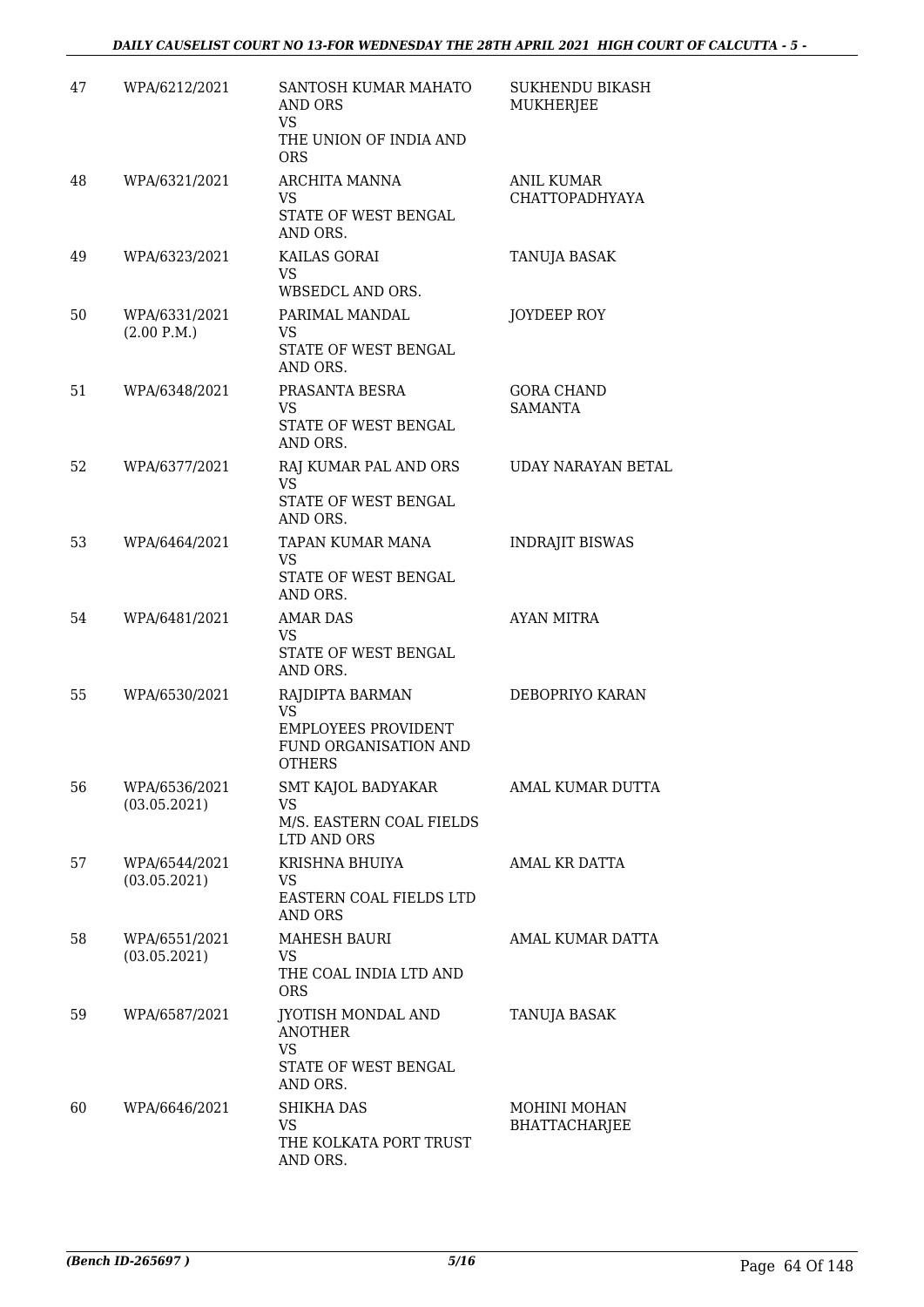## *DAILY CAUSELIST COURT NO 13-FOR WEDNESDAY THE 28TH APRIL 2021 HIGH COURT OF CALCUTTA - 6 -*

| 61 | WPA/6721/2021                 | DEBAPRIYA NAG ROY<br><b>VS</b><br>STATE OF WEST BENGAL<br>AND ORS.                 | PRITAM CHOUDHURY                      |
|----|-------------------------------|------------------------------------------------------------------------------------|---------------------------------------|
| 62 | WPA/6729/2021                 | PRIYA KARMAKAR<br>VS.<br>STATE OF WEST BENGAL                                      | <b>BAISAKHI SINGHA</b>                |
| 63 | WPA/6733/2021                 | AND ORS.<br><b>GURUPADA MURMU</b><br>VS.<br>UNION OF INDIA AND ORS.                | kashiswar ghosal                      |
| 64 | WPA/6781/2021                 | MANTULAL MONDAL<br><b>VS</b><br>KOLKATA PORT TRUST AND                             | RAJIB KUMAR KUNDU                     |
| 65 | WPA/6832/2021                 | ORS.<br><b>BEAUTY CHAKRABORTY</b><br><b>VS</b><br>STATE OF WEST BENGAL<br>AND ORS. | PARTHA<br><b>CHAKRABORTY</b>          |
| 66 | WPA/6848/2021                 | KRISHNENDU CHATTERJEE<br>VS<br>STATE OF WEST BENGAL<br>AND ORS.                    | MONIRUZZAMAN                          |
| 67 | WPA/6859/2021                 | AMIT KUMAR HOWLADAR<br><b>VS</b><br>UNION OF INDIA AND ORS.                        | PROBAL SARKAR                         |
| 68 | WPA/7007/2021                 | PRASANTA KUMAR PAHARI<br>VS<br>STATE OF WEST BENGAL<br>AND ORS.                    | <b>SALONI</b><br><b>BHATTACHARJEE</b> |
| 69 | WPA/7055/2021                 | JAYANTI SARKAR ROY<br>VS<br>STATE OF WEST BENGAL<br>AND ORS.                       | Anirban Banerjee                      |
| 70 | WPA/7072/2021<br>(05.04.2021) | TARUN KUMAR MANDAL<br>VS<br>CENTRAL BANK OF INDIA<br>AND ORS.                      | <b>ABHINABA DAN</b>                   |
| 71 | WPA/7088/2021                 | PRADIP KUMAR SARKAR<br>VS<br>WEST BENGAL HOUSING<br><b>BOARD AND ORS</b>           | <b>UDAYAN DUTTA</b>                   |
| 72 | WPA/7124/2021                 | <b>MIRA PANDA</b><br><b>VS</b><br>STATE OF WEST BENGAL<br>AND ORS.                 | ABHILASH SINHA ROY                    |
| 73 | WPA/7179/2021                 | <b>SAHINA YASMIN</b><br><b>VS</b><br>STATE OF WEST BENGAL<br>AND ORS.              | ARUNAVA PATI                          |
| 74 | WPA/7208/2021                 | SANJIT KUMAR KOLEY<br>VS<br>STATE OF WEST BENGAL<br>AND ORS.                       | PRADEEP PANDEY                        |
| 75 | WPA/7220/2021                 | KALLOL CHOWDHURY<br>VS<br>UNION OF INDIA AND ORS.                                  | <b>INDRAJIT BISWAS</b>                |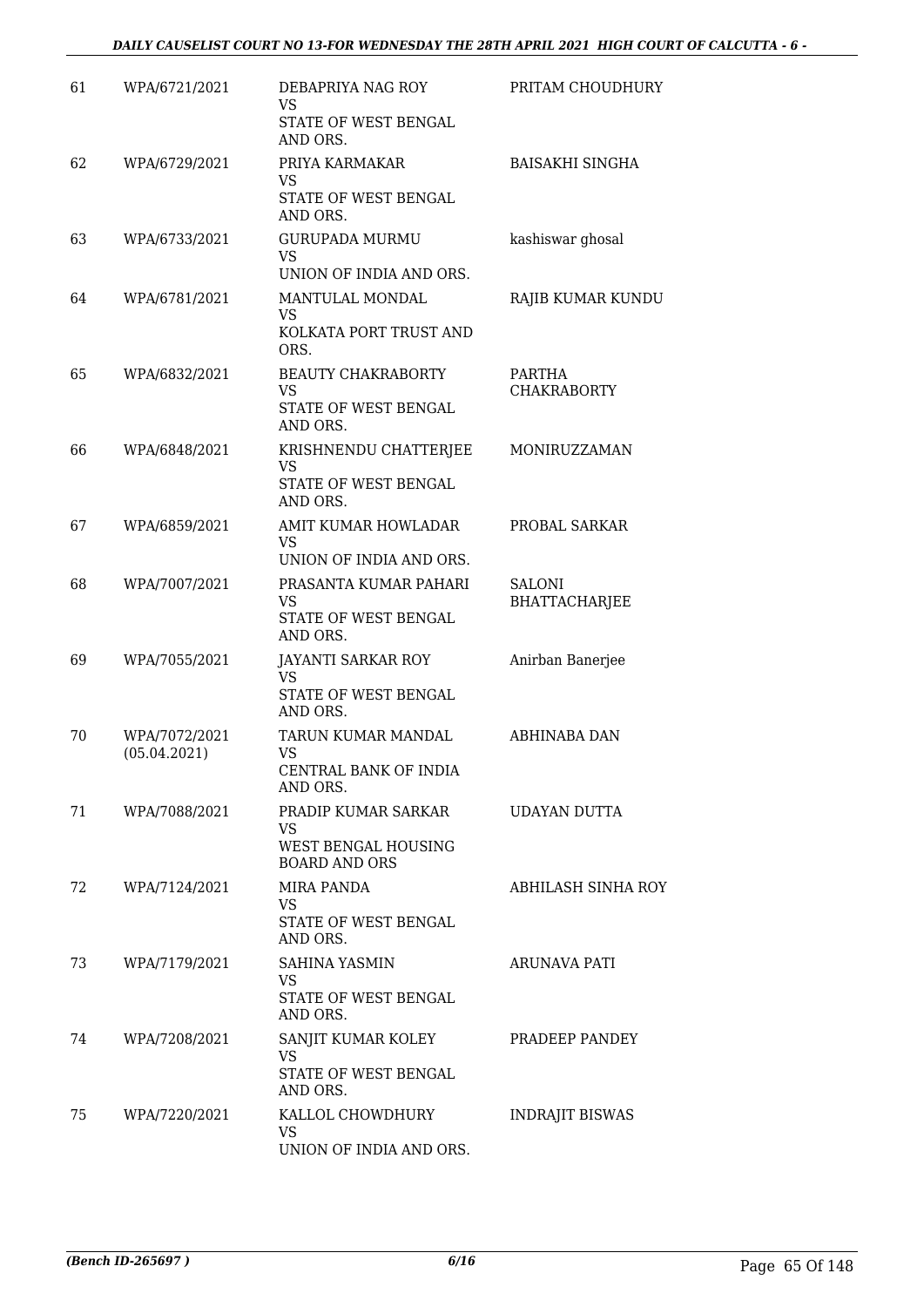| 76 | WPA/7221/2021 | WASIM AKHTAR ANSARI<br>VS<br>UNION OF INDIA AND ORS.                                                  | MD. ALI MANSOOR                      |
|----|---------------|-------------------------------------------------------------------------------------------------------|--------------------------------------|
| 77 | WPA/7247/2021 | PAPIYA BHADURI<br>VS<br>STATE OF WEST BENGAL<br>AND ORS.                                              | ARPA CHAKRABORTY                     |
| 78 | WPA/7287/2021 | <b>DOLI SARKAR</b><br>VS<br>STATE BANK OF INDIA AND<br><b>OTHERS</b>                                  | CHIRANJIB SINHA                      |
| 79 | WPA/7311/2021 | HAFIJUL SK.<br><b>VS</b><br>STATE OF WEST BENGAL<br>AND ORS.                                          | <b>SANDIP KUMAR</b><br><b>MONDAL</b> |
| 80 | WPA/7370/2021 | RAJENDRA PRATAP SINGH<br><b>VS</b><br>UNION OF INDIA AND ORS.                                         | <b>UJJAL RAY</b>                     |
| 81 | WPA/7402/2021 | MAHUYA CHAKRABORTY AND<br><b>ANOTHER</b><br>VS<br>UNION OF INDIA AND ORS.                             | <b>SAMRAT DEY PAUL</b>               |
| 82 | WPA/7406/2021 | <b>BRAJESH KRISHNA DAS</b><br>VS.<br>STATE OF WEST BENGAL<br>AND ORS.                                 | <b>GOPAL MONDAL</b>                  |
| 83 | WPA/7409/2021 | JIBESH ADHIKARY<br><b>VS</b><br>THE DIRECTOR GENERA,<br>RAILWAY PROTECTION<br><b>FORCE AND OTHERS</b> | SANJIB KUMAR<br>MUKHOPADHYAY         |
| 84 | WPA/7438/2021 | <b>ARATI SUR</b><br><b>VS</b><br>WEST BENGAL TRANSPORT<br><b>CORPORATION AND OTHERS</b>               | <b>AMAR MITRA</b>                    |
| 85 | WPA/7443/2021 | <b>SAMIN SK</b><br>VS<br>UNION OF INDIA AND<br><b>ANOTHER</b>                                         | PRASANTA KUMAR<br>PAKRASHI           |
| 86 | WPA/7450/2021 | MONOJENDRA<br>CHAKRABORTY AND OTHERS<br>VS<br>STATE OF WEST BENGAL<br>AND ORS.                        | <b>MASUM ALI SARDAR</b>              |
| 87 | WPA/7489/2021 | <b>BHAJA HARI MAHATO</b><br>VS<br>UNION OF INDIA AND ORS.                                             | <b>SOUGATA MITRA</b>                 |
| 88 | WPA/7490/2021 | VIVEKANANDA HALDER AND<br><b>ORS</b><br><b>VS</b><br>STATE OF WEST BENGAL<br>AND ORS.                 | PARVEJ ALAM                          |
| 89 | WPA/7504/2021 | MRINAL NATH<br>VS<br>PUNJAB AND SIND BANK AND<br><b>OTHERS</b>                                        | SULENA KUMARI JHA                    |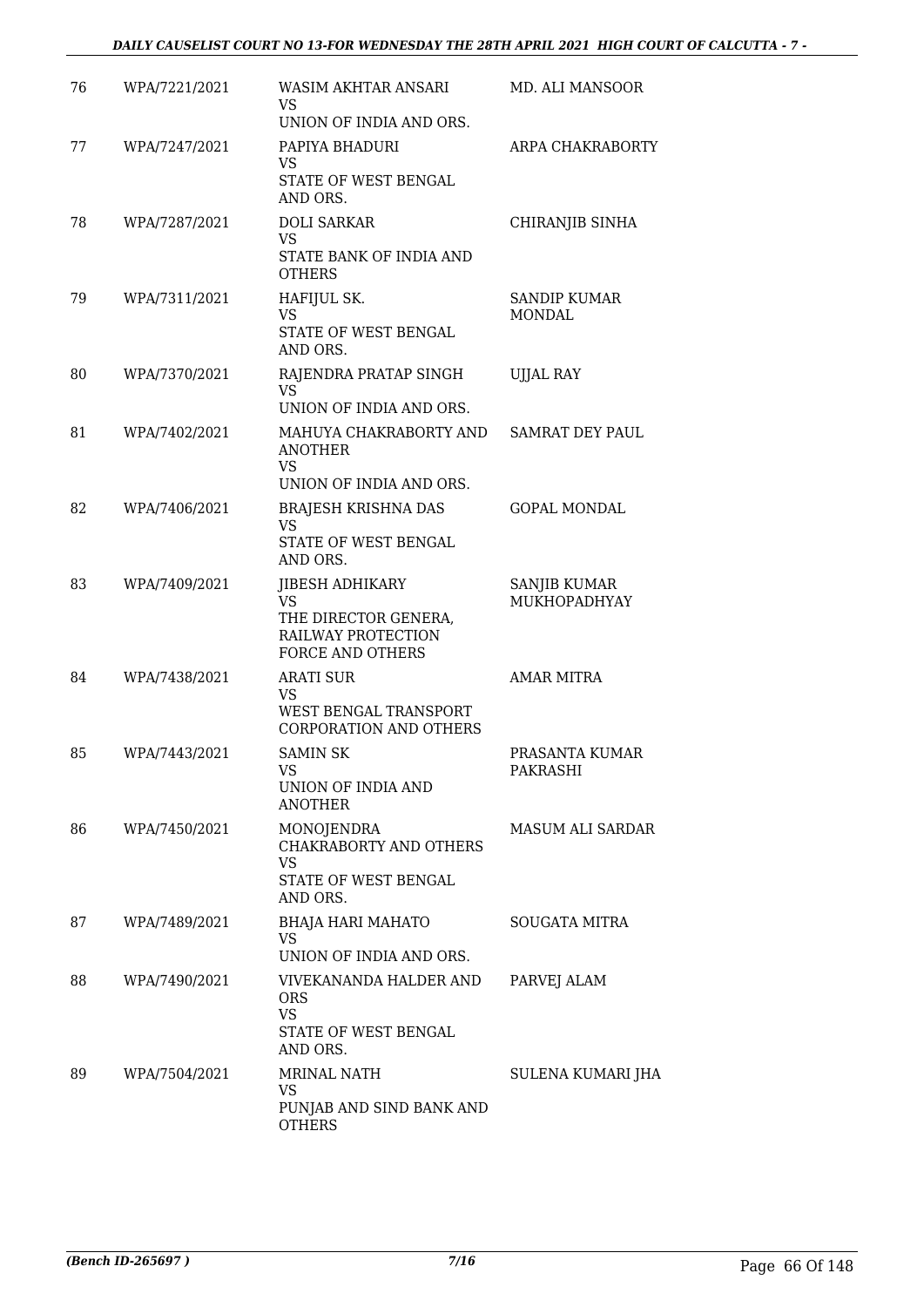| 90  | WPA/7521/2021 | <b>SANJOY SAHA</b><br>VS<br>UNION OF INDIA AND ORS.                                                 | <b>SUBODH BANERJEE</b>    |
|-----|---------------|-----------------------------------------------------------------------------------------------------|---------------------------|
| 91  | WPA/7563/2021 | <b>SAMIR SARKAR AND ORS</b><br>VS<br>UNION OF INDIA AND ORS.                                        | TRIPTIMOY TALUKDER        |
| 92  | WPA/7587/2021 | NOJIMODDIN SK. AND ORS<br><b>VS</b><br>UNION OF INDIA AND ORS.                                      | <b>ANKITA DEY</b>         |
| 93  | WPA/7595/2021 | SANAT KUMAR GHOSH AND<br><b>ORS</b><br><b>VS</b><br>STATE OF WEST BENGAL<br><b>AND ANR</b>          | <b>SAMIRAN MANDAL</b>     |
| 94  | WPA/7612/2021 | SUPRIYA BISWAS AND ANR<br><b>VS</b><br>UNION OF INDIA AND ORS.                                      | SANKHA SUBHRA ROY         |
| 95  | WPA/7618/2021 | <b>TIRTHANKAR BASU</b><br><b>VS</b><br>STATE OF WEST BENGAL<br>AND ORS.                             | ANUJIT MOOKERJEE          |
| 96  | WPA/7632/2021 | <b>BHASHKAR JYOTI</b><br><b>BHATTACHARJEE</b><br><b>VS</b><br>STATE BANK OF INDIA AND<br><b>ORS</b> | <b>BISWAPRIYA SAMANTA</b> |
| 97  | WPA/7669/2021 | <b>BISWANATH BOSE AND</b><br><b>OTHERS</b><br><b>VS</b><br>STATE OF WEST BENGAL<br>AND ORS.         | SAKTI PADA JANA           |
| 98  | WPA/7678/2021 | <b>SAFDER ALI</b><br><b>VS</b><br>UNION OF INDIA AND ANR                                            | MD RIZWAN ALAM            |
| 99  | WPA/7715/2021 | DR SASANKA SEKHAR<br><b>DEBNATH</b><br>vs<br>THEUNIVERSITY GRANTS<br><b>COMMISSION AND ORS</b>      | PRIYANKA LAMA             |
| 100 | WPA/7940/2021 | <b>ASIF MALLICK</b><br>VS<br>STATE OF WEST BENGAL<br>AND ORS.                                       | ROBIUL ISLAM              |
| 101 | WPA/7994/2021 | <b>ABHISHEK NAG</b><br><b>VS</b><br>PUNJAB NATIONAL BANK<br><b>AND ORS</b>                          | <b>RISHAV MAITY</b>       |
| 102 | WPA/8097/2021 | <b>MAHESH PRASAD</b><br>VS.<br>THE FOOD CORPORATION OF<br><b>INDIA AND OTHERS</b>                   | <b>SUDIP SARKAR</b>       |
| 103 | WPA/8101/2021 | <b>MOHAN RAM</b><br><b>VS</b><br>THE FOOD CORPORATION OF<br><b>INDIA AND OTHERS</b>                 | <b>SUDIP SARKAR</b>       |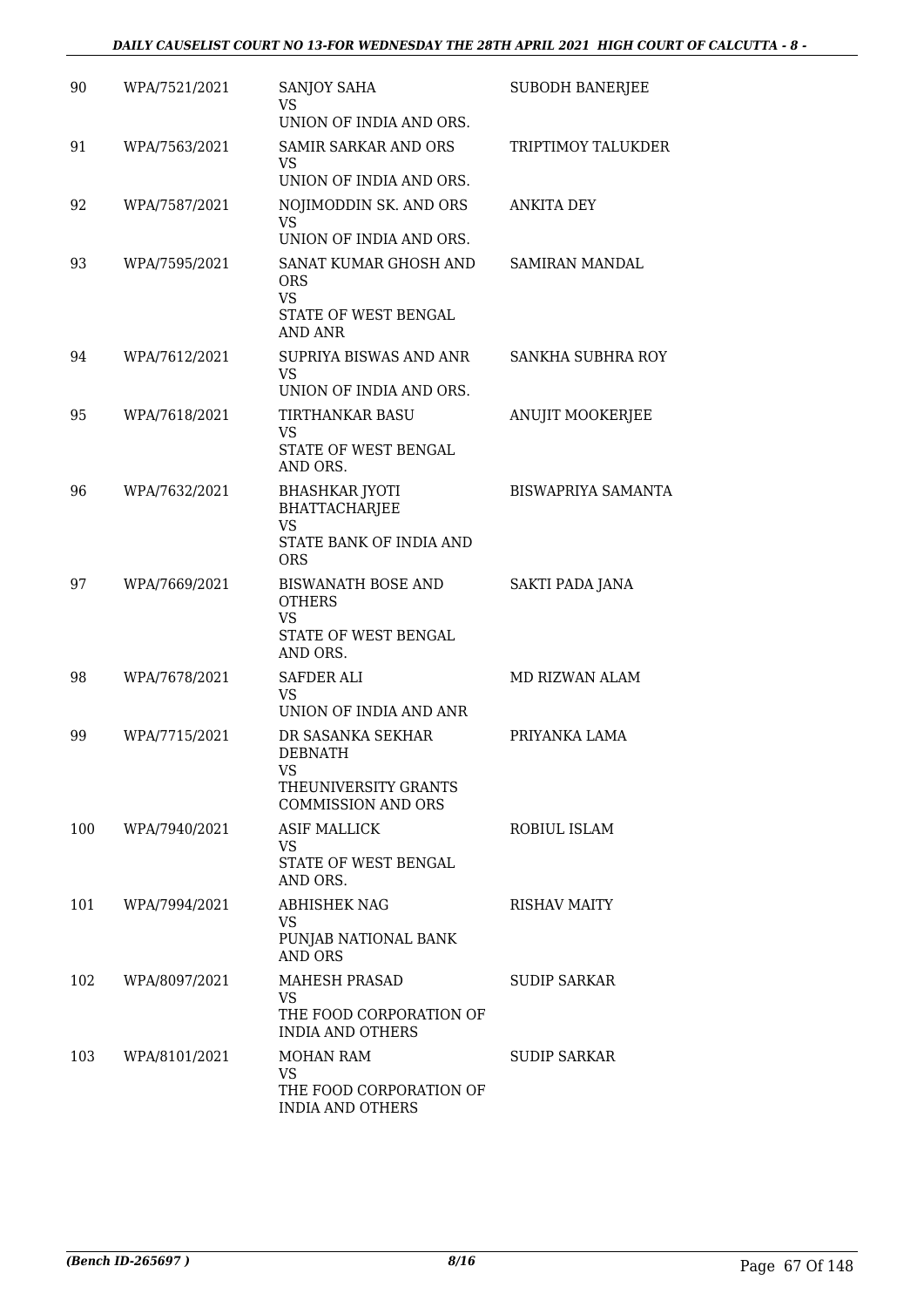| 104 | WPA/8104/2021 | <b>ASIATIC SOCIETY AND</b><br><b>EMPLOYEES UNION AND</b><br>ANR<br>VS            | <b>SUMAN BANERJEE</b>                |
|-----|---------------|----------------------------------------------------------------------------------|--------------------------------------|
|     |               | UNION OF INDIA AND ORS.                                                          |                                      |
| 105 | WPA/8105/2021 | RAM JANAM SINGH<br><b>VS</b>                                                     | <b>SUDIP SARKAR</b>                  |
|     |               | THE FOOD CORPORATION OF<br><b>INDIA AND OTHERS</b>                               |                                      |
| 106 | WPA/8106/2021 | SOURENDRA NATH BISWAS<br><b>VS</b><br>UNION OF INDIA AND ORS.                    | SUJIT KUMAR GHOSH                    |
| 107 | WPA/8109/2021 | <b>B ASHOK</b><br><b>VS</b><br>UNION OF INDIA AND ORS.                           | SWARNALI DASGUPTA                    |
| 108 | WPA/8112/2021 | <b>BABAN SINGH</b>                                                               | <b>SUDIP SARKAR</b>                  |
|     |               | <b>VS</b><br>THE FOOD CORPORATION OF<br><b>INDIA AND OTHERS</b>                  |                                      |
| 109 | WPA/8116/2021 | RAM PRIT RAM                                                                     | <b>SUDIP SARKAR</b>                  |
|     |               | <b>VS</b><br>THE FOOD CORPORATION OF<br><b>INDIA AND OTHERS</b>                  |                                      |
| 110 | WPA/8200/2021 | TANMOY CHATTOPADHYAY<br><b>VS</b><br>STATE OF WEST BENGAL<br>AND ORS.            | <b>DIBYENDU</b><br><b>CHATTERJEE</b> |
| 111 | WPA/8211/2021 | KALPANA RANI DEY<br><b>VS</b><br>THE DURGAPUR PROJECTS<br><b>LIMITED AND ORS</b> | SOUMO CHOUDHURY                      |
| 112 | WPA/8213/2021 | <b>BHARATI SAHA AND ORS</b>                                                      | <b>JOY CHAKRABORTY</b>               |
|     |               | <b>VS</b><br>STATE OF WEST BENGAL<br>AND ORS.                                    |                                      |
| 113 | WPA/8260/2021 | <b>SUPRIYA DE</b><br>VS.<br>UNION OF INDIA AND ORS.                              | APURBA KUAMR<br>BANDYOPADHYAY        |
| 114 | WPA/8262/2021 | KRISHNA PADA<br>CHAKRABORTY AND ORS<br><b>VS</b><br>UNION OF INDIA AND ORS.      | APURBA KUMAR<br>BADYOPADHYAY         |
| 115 | WPA/8277/2021 | PROSENJIT GHOSH<br>VS.<br>W.B.S.E.D.C.L. AND ORS                                 | SAKKHA SUBHRA RAY                    |
| 116 | WPA/8310/2021 | BOBY PANDAY@PANDEY<br><b>VS</b>                                                  | <b>ANKITA DEY</b>                    |
| 117 | WPA/8333/2021 | W.B.S.E.D.C.L. AND ORS<br>PARTHA BISWAS                                          | ANJANA MEHEBUB                       |
|     |               | <b>VS</b><br>STATE OF WEST BENGAL<br>AND ORS.                                    |                                      |
| 118 | WPA/8400/2021 | PRABAHAMAN SHIKHAK<br>KALYAN SAMITY AND<br><b>OTHERS</b><br><b>VS</b>            | ASHIS KUMAR PAUL                     |
|     |               | STATE OF WEST BENGAL<br>AND ORS.                                                 |                                      |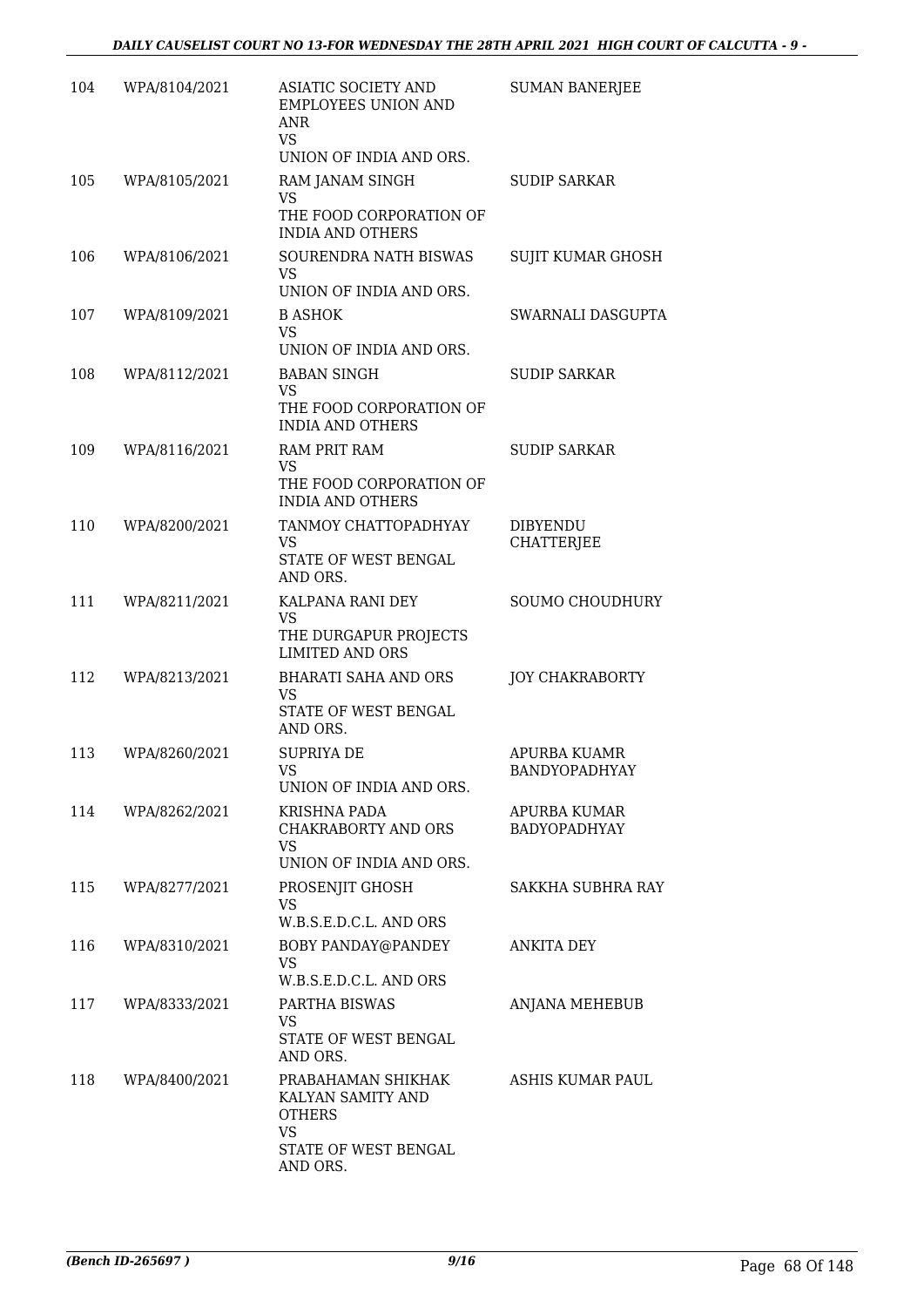| 119 | WPA/8428/2021                    | PRADIP KR.NAG @PRADIP<br><b>KUMAR NAG</b><br><b>VS</b><br>STATE OF WEST BENGAL<br>AND ORS. | <b>GOLAM MOHAMMAD</b>    |
|-----|----------------------------------|--------------------------------------------------------------------------------------------|--------------------------|
| 120 | WPA/8489/2021                    | GANDHI BAGDI AND ORS<br>VS.<br>STATE OF WEST BENGAL<br>AND ANR                             | <b>SUSANTA PAL</b>       |
| 121 | WPA/8519/2021<br>(At 11.30 a.m.) | RABINDRA NATH KUNDU<br><b>VS</b><br>STATE OF WEST BENGAL<br>AND ORS.                       | SUKLA DAS CHANDRA        |
|     | wt122 WPA/8522/2021              | SANJIB KR. BAIRAGI<br><b>VS</b><br>STATE OF WEST BENGAL<br>AND ORS.                        | SUKLA DAS CHANDRA        |
|     | wt123 WPA/9421/2021              | SATYA NARAYAN CHANDRA<br><b>VS</b><br>STATE OF WEST BENGAL<br>AND ORS.                     | SUKLA DAS CHANDRA        |
|     | wt124 WPA/9422/2021              | UTPAL BHATTACHARJEE<br><b>VS</b><br>STATE OF WEST BENGAL<br>AND ORS.                       | <b>SUKLA DAS CHANDRA</b> |
|     | wt125 WPA/9425/2021              | <b>SANKAR BOSE</b><br>VS.<br>STATE OF WEST BENGAL<br>AND ORS.                              | SUKLA DAS CHANDRA        |
|     | wt126 WPA/9432/2021              | <b>SAMIRAN MAITY</b><br><b>VS</b><br>STATE OF WEST BENGAL<br>AND ORS.                      | SUKLA DAS CHANDRA        |
|     | wt127 WPA/9435/2021              | SACHIDANANDA PAHARI<br><b>VS</b><br>STATE OF WEST BENGAL<br>AND ORS.                       | <b>SUKLA DAS CHANDRA</b> |
|     | wt128 WPA/9437/2021              | ASIT MODAK CHOUDHURY<br><b>VS</b><br>STATE OF WEST BENGAL<br>AND ORS.                      | SUKLA DAS CHANDRA        |
|     | wt129 WPA/9440/2021              | TARAK CHANDRA DAS<br>VS<br>STATE OF WEST BENGAL<br>AND ORS.                                | SUKLA DAS CHANDRA        |
|     | wt130 WPA/9445/2021              | GAUTAM CHATTOPADHYAY<br><b>VS</b><br>STATE OF WEST BENGAL<br>AND ORS.                      | SUKLA DAS CHANDRA        |
|     | wt131 WPA/9450/2021              | PRAVAKAR BHATTACHARJEE<br><b>VS</b><br>STATE OF WEST BENGAL<br>AND ORS.                    | SUKLA DAS CHANDRA        |
|     | wt132 WPA/9454/2021              | NANI GOPAL SAMANTA<br><b>VS</b><br>STATE OF WEST BENGAL<br>AND ORS.                        | SUKLA DAS CHANDRA        |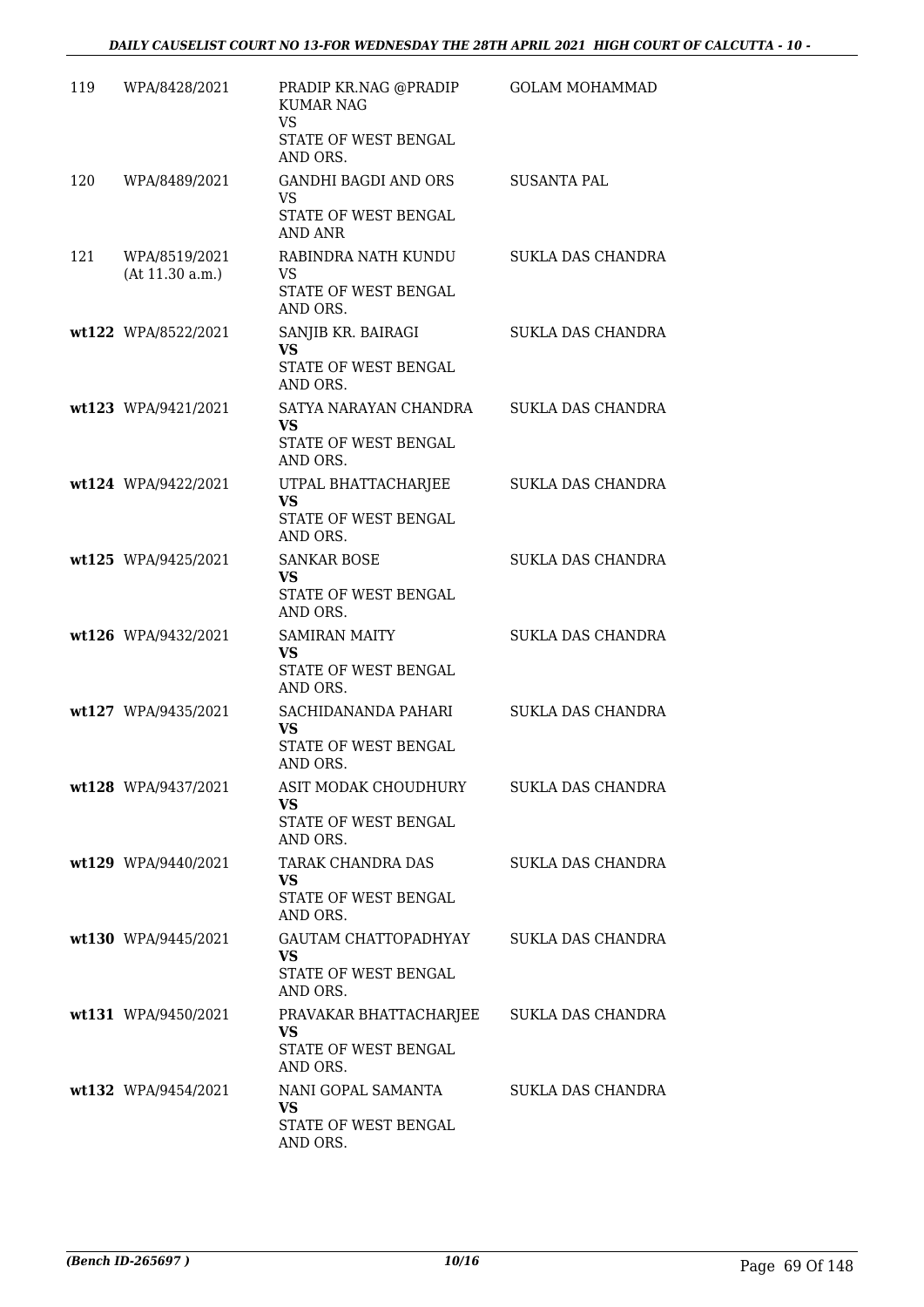|     | wt133 WPA/9459/2021 | <b>ARUN KUMAR</b><br>CHATTOPADHYA<br>VS<br>STATE OF WEST BENGAL<br>AND ORS.                                               | SUKLA DAS CHANDRA       |
|-----|---------------------|---------------------------------------------------------------------------------------------------------------------------|-------------------------|
|     | wt134 WPA/9461/2021 | DHRUBA CHANDRA<br>MUKHERJEE<br><b>VS</b><br>STATE OF WEST BENGAL<br>AND ORS.                                              | SUKLA DAS CHANDRA       |
|     | wt135 WPA/9464/2021 | NARENDRANATH NASKAR<br>VS<br>STATE OF WEST BENGAL<br>AND ORS.                                                             | SUKLA DAS CHANDRA       |
|     | wt136 WPA/9468/2021 | <b>TARAK NATH DAS</b><br>VS<br>STATE OF WEST BENGAL<br>AND ORS.                                                           | SUKLA DAS CHANDRA       |
|     | wt137 WPA/9473/2021 | SHREE MOHAN JHA<br><b>VS</b><br>STATE OF WEST BENGAL<br>AND ORS.                                                          | SUKLA DAS CHANDRA       |
|     | wt138 WPA/9475/2021 | TAPAN KR BALA<br><b>VS</b><br>STATE OF WEST BENGAL<br>AND ORS.                                                            | SUKLA DAS CHANDRA       |
|     | wt139 WPA/9496/2021 | MOHAN ROY<br>VS<br>STATE OF WEST BENGAL<br>AND ORS.                                                                       | SUKLA DAS CHANDRA       |
| 140 | WPA/8554/2021       | PRIYA NATH MONDAL<br><b>VS</b><br>THE BIRBHUM CENTRAL CO-<br>OPERATIVE BANK LTD AND<br><b>ORS</b>                         | SANKHA SUBHRA RAY       |
| 141 | WPA/8575/2021       | <b>SATYA RANJAN</b><br><b>CHAKRABORTY</b><br><b>VS</b><br>THE LIFE INSURANCE<br>CORPORATION OF INDIA AND<br><b>OTHERS</b> | SUBHAS CJHANDRA<br>ATHA |
| 142 | WPA/8623/2021       | <b>SOMA SEN BISWAS</b><br><b>VS</b><br><b>FOOD CORPORATION OF</b><br><b>INDIA AND ORS</b>                                 | JAYA SAHA               |
| 143 | WPA/8721/2021       | ASIM KR. PRAMANIK<br><b>VS</b><br>UNION OF INDIA AND ORS.                                                                 | UDAYAN DATTA            |
| 144 | WPA/8754/2021       | DR SUDIP KUMAR DAS<br><b>VS</b><br>STATE OF WEST BENGAL<br>AND ORS.                                                       | PRODYUT BANERJEE        |
| 145 | WPA/8762/2021       | <b>SMT PINKY SINGH</b><br>VS<br>UNION OF INDIA AND ORS.                                                                   | <b>ANIMESH PAUL</b>     |
| 146 | WPA/8795/2021       | <b>KEDAR NATH PRUSTY</b><br>VS<br>UNION OF INDIA AND ORS.                                                                 | ANITA KAUNDA            |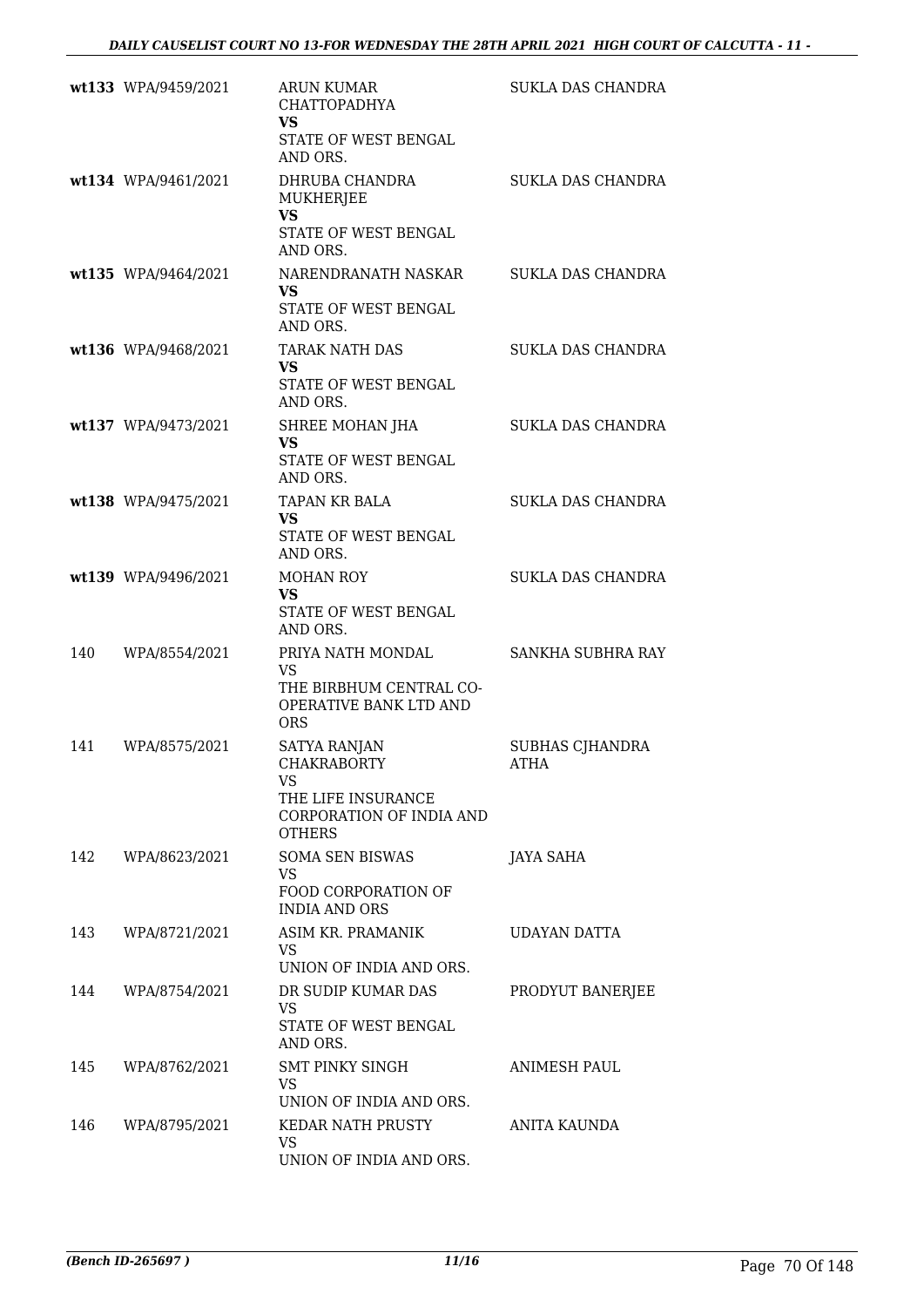| 147 | WPA/8827/2021     | RASANA SING SARDER AND<br><b>OTHERS</b><br><b>VS</b>                                            | <b>SUCHGINDRAM</b><br><b>BHATTACHARJEE</b> |
|-----|-------------------|-------------------------------------------------------------------------------------------------|--------------------------------------------|
|     |                   | STATE OF WEST BENGAL<br>AND ORS.                                                                |                                            |
| 148 | WPA/9180/2021     | MASUDAL HOQUE AND ORS<br><b>VS</b><br>STATE OF WEST BENGAL<br>AND ORS.                          | MD. KUTUBUDDIN                             |
| 149 | WPA/9223/2021     | SANTU HAZRA AND OTHERS<br><b>VS</b><br>STATE OF WEST BENGAL<br>AND ORS.                         | LAKSHMINATH<br><b>BHATTACHARYA</b>         |
| 150 | WPA/9298/2021     | <b>SWAPNA KUNDU</b><br><b>VS</b><br>STATE OF WEST BENGAL<br>AND ORS.                            | <b>GOURANGA KUMAR</b><br>DAS               |
| 151 | WPA/9320/2021     | <b>BABU HALDER</b><br><b>VS</b><br>UNION OF INDIA AND ORS.                                      | <b>GORA CHAND</b><br><b>SAMANTA</b>        |
| 152 | WPA/9324/2021     | RAMKRISHNA GHOSH<br><b>VS</b><br>STATE OF WEST BENGAL<br>AND ORS.                               | MONIRUZZAMAN                               |
| 153 | WPA/9366/2021     | LAKSHMAN DHAR<br>VS<br>STATE OF WEST BENGAL<br>AND ORS.                                         | <b>SUSMITA DEY BASU</b>                    |
| 154 | WPA/9369/2021     | PRABIR KR BHOWMIK<br><b>VS</b><br>STATE OF WEST BENGAL<br>AND ORS.                              | <b>SUSMITA DEY BASU</b>                    |
| 155 | WPA/9370/2021     | <b>MAYA DAS</b><br><b>VS</b><br>STATE OF WEST BENGAL<br>AND ORS.                                | MRINAL KANTI GHOSH                         |
| 156 | WPA/9372/2021     | SANTANU PATHAK<br>VS<br>STATE OF WEST BENGAL<br>AND ORS.                                        | <b>SUSMITA DEY BASU</b>                    |
|     | 157 WPA/9414/2021 | ARGHA GHOSH<br><b>VS</b><br>STATE OF WEST BENGAL<br>AND ORS.                                    | ASIM KUMAR NIYOGI                          |
|     | 158 WPA/9418/2021 | NITISH MONDAL AND ANR<br><b>VS</b><br>THE BIRBHUM DISTRICT<br>CENTRAL CO-OP BANK LTD<br>AND ORS | SANKHA SUBHRA RAY                          |
| 159 | WPA/9428/2021     | SARYESH KUMAR AND ORS<br>VS.<br>UNION OF INDIA AND ORS.                                         | ANIRBAN PRAMANICK                          |
| 160 | WPA/9470/2021     | PRABIR KUMAR MUKHERJEE<br>VS.<br><b>BANK OF INDIA AND ANR</b>                                   | <b>SOURJYA DAS</b>                         |
| 161 | WPA/9507/2021     | <b>GAYATRI TRIPATHI</b><br>VS<br>UNION OF INDIA AND ORS.                                        | <b>SUJAN DAS</b>                           |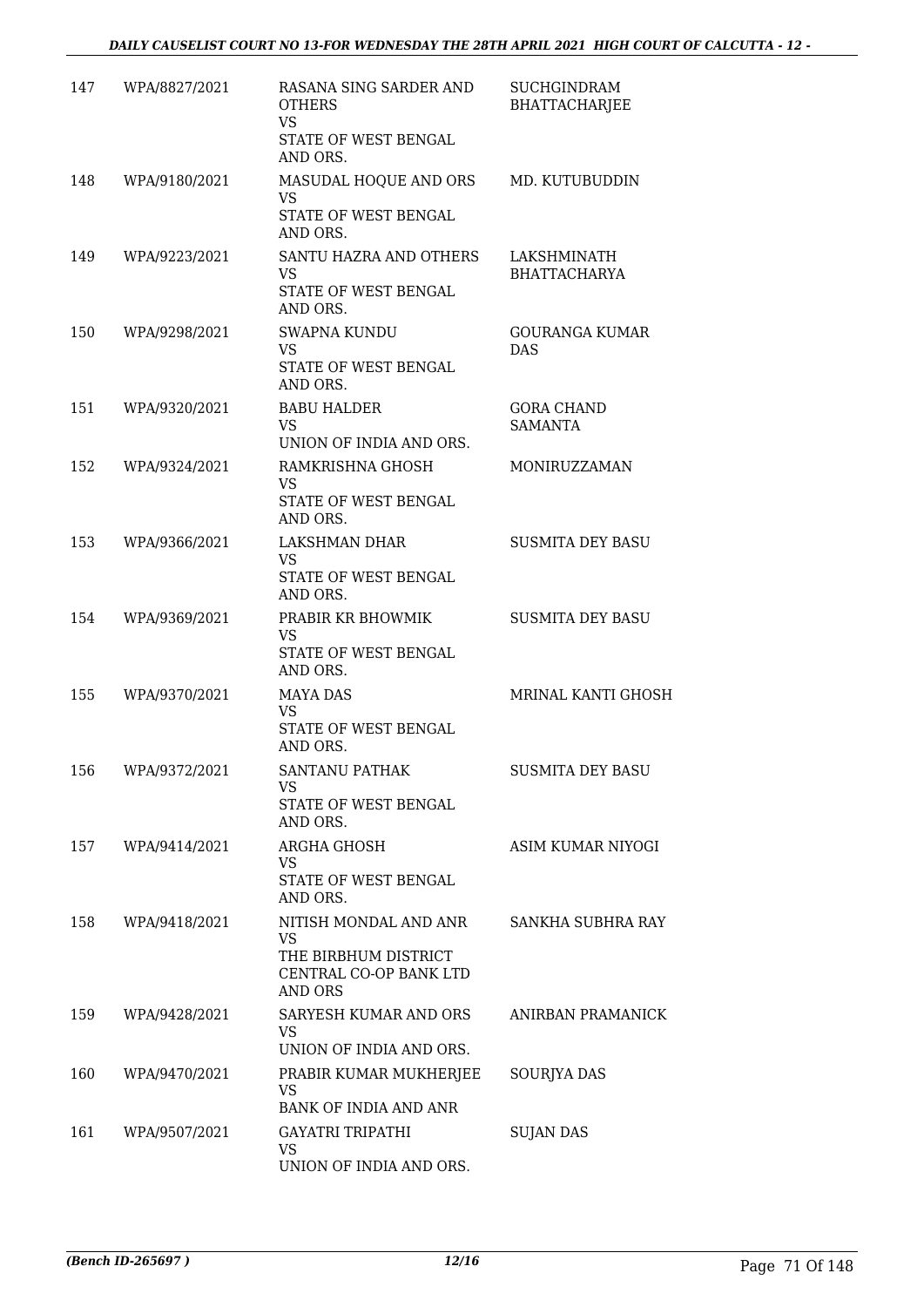| 162 | WPA/9533/2021 | <b>SMT TANDRA DUTTA</b><br>CHATTERJEE AND ANR<br><b>VS</b>                                                       | SWAGATA DUTTA                         |
|-----|---------------|------------------------------------------------------------------------------------------------------------------|---------------------------------------|
|     |               | STATE OF WEST BENGAL<br>AND ORS.                                                                                 |                                       |
| 163 | WPA/9558/2021 | KUNTAL MANDAL<br><b>VS</b><br>UNION OF INDIA AND ORS.                                                            | SK IMTIAZUDDIN                        |
| 164 | WPA/9576/2021 | UNION OF INDIA AND ORS.<br><b>VS</b><br>PRANJIT DAS AND ANR.                                                     | <b>DWIJADAS</b><br><b>CHAKRABORTY</b> |
| 165 | WPA/9595/2021 | AJIT KUMAR TALUKDAR<br><b>VS</b><br>UNION OF INDIA AND ORS.                                                      | SMITA PAL                             |
| 166 | WPA/9599/2021 | <b>MAYA BARUI</b><br><b>VS</b><br>EASTERN COALFIELD<br>LIMITED AND ORS.                                          | <b>U.S. AGARWAL</b>                   |
| 167 | WPA/9604/2021 | <b>BASANTI NAYAK</b><br><b>VS</b><br><b>EASTERN COALFIELDS</b><br>LIMITED AND ORS.                               | <b>U.S.AGARWAL</b>                    |
| 168 | WPA/9606/2021 | PUSPA MAJHI<br><b>VS</b><br>EASTERN COALFIELDS<br>LIMITED AND ORS.                                               | <b>U.S.AGARWAL</b>                    |
| 169 | WPA/9621/2021 | <b>GOUTAM PANDEY</b><br><b>VS</b><br>STATE OF WEST BENGAL<br>AND ORS.                                            | <b>NEIL BASU</b>                      |
| 170 | WPA/9622/2021 | SOURISH BHATTACHARYA<br>VS.<br>STATE OF WEST BENGAL<br>AND ORS.                                                  | <b>NEIL BASU</b>                      |
| 171 | WPA/9625/2021 | <b>SOMEN DAS</b><br><b>VS</b><br>UNION OF INDIA AND ORS                                                          | <b>BARUN CHATTERJEE</b>               |
| 172 | WPA/9627/2021 | NRIPENDRA NATH SAHA<br>VS.<br>UNION OF INDIA AND ORS.                                                            | RAMA HALDER                           |
| 173 | WPA/9731/2021 | AZIMUDDIN MIA<br>VS<br>THE EASTERN COALFIELS<br>LIMITED AND OTHER                                                | ARUP KRISHNA DAS                      |
| 174 | WPA/9825/2021 | PRABIR DEY SARKAR AND<br><b>OTHERS</b><br><b>VS</b><br>NORTH BENGAL STATE<br>TRANSPORT CORPORATION<br>AND OTHERS | ANIRBAN SAHA                          |
| 175 | WPA/9830/2021 | <b>BIRESWAR BISWAS</b><br>VS<br>THE STATE OF WEST BENGAL<br>AND ORS                                              | <b>GOPA BISWAS</b>                    |
| 176 | WPA/9851/2021 | PRASAD KUMAR MONDAL<br><b>VS</b><br>UNION OF INDIA AND ORS.                                                      | NEMAI CHANDRA<br><b>BETAL</b>         |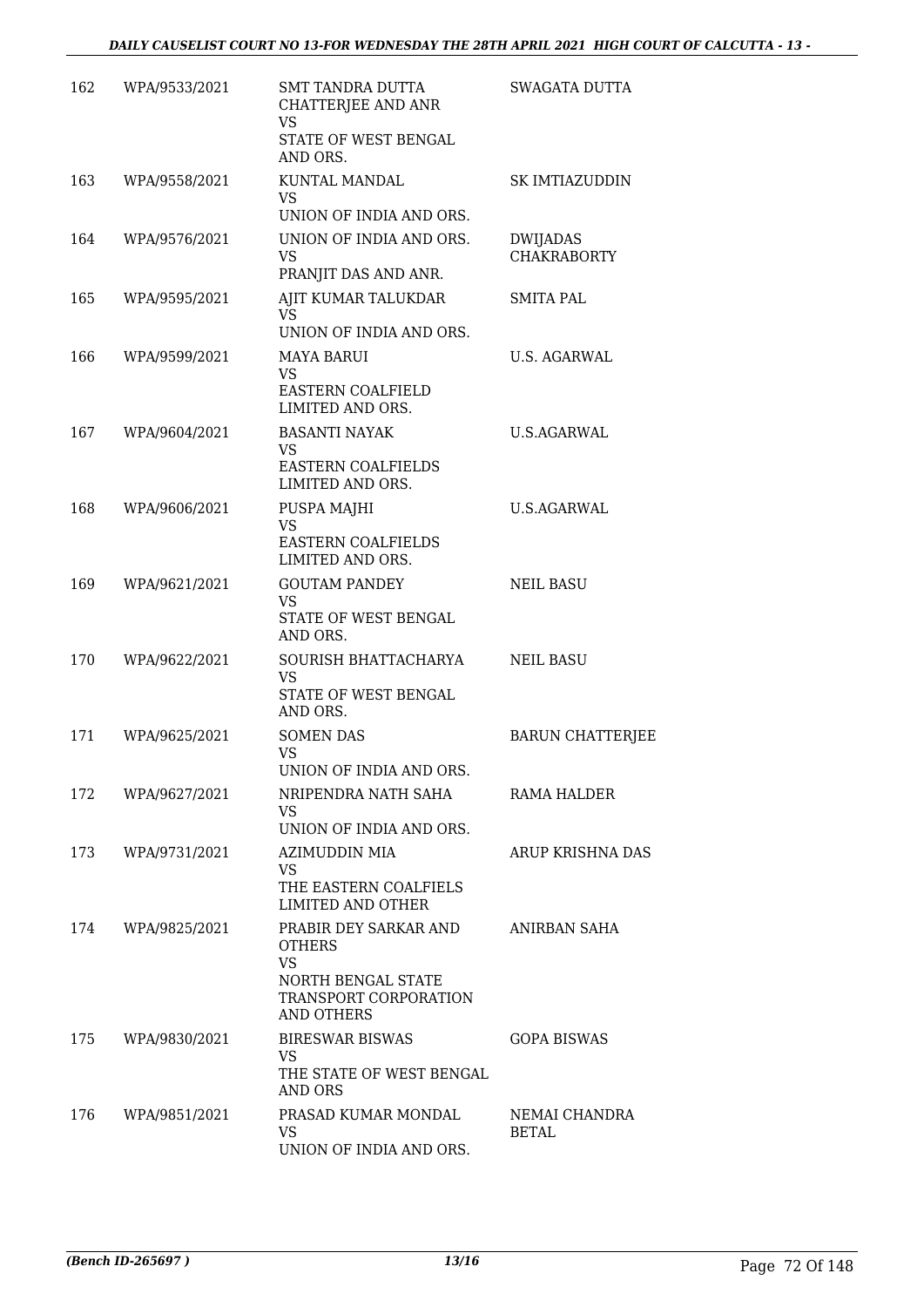| 177 | WPA/9914/2021       | SMT DEBASHMITA DUTTA<br>VS                                                              | <b>BISWAPRIYA SAMANTA</b>   |
|-----|---------------------|-----------------------------------------------------------------------------------------|-----------------------------|
|     |                     | STATE BANK OF INDIA ANR<br><b>ORS</b>                                                   |                             |
|     | wt178 WPA/9916/2021 | SMT DEBASHMITA DUTTA<br><b>VS</b><br>STATE BANK OF INDIA AND                            | <b>BISWAPRIYA SAMANTA</b>   |
|     |                     | <b>ORS</b>                                                                              |                             |
| 179 | WPA/9951/2021       | SUBRATA KUMAR PAUL<br><b>VS</b><br>THE DURGAPUR PROJECTS<br>LIMITED AND ORS.            | <b>SUMAN BANERJEE</b>       |
| 180 | WPA/9984/2021       | <b>RANJIT RUIDAS</b>                                                                    | <b>SSANTANU</b>             |
|     |                     | <b>VS</b><br>EASTERN COALFIELDS LTD.<br>AND ORS.                                        | CHATTERJEE                  |
| 181 | WPA/9999/2021       | <b>SISIR KUMAR GHOSH</b><br>VS<br><b>DURGAPUR PROJECTS</b><br><b>LIMITED AND OTHERS</b> | <b>SUMAN BANERJEE</b>       |
| 182 | WPA/10000/2021      | SUBRATA MUKHOPADHYAY<br><b>VS</b><br>THE DURGAPUR PROJECTS                              | <b>SUMAN BANERJEE</b>       |
| 183 | WPA/10002/2021      | LTD AND ORS<br>TAPAS RANJAN GHOSH                                                       | <b>SUMAN BANERJEE</b>       |
|     |                     | <b>VS</b><br><b>DURGAPUR PROJECTS</b><br><b>LIMITED AND OTHERS</b>                      |                             |
| 184 | WPA/10003/2021      | SHYMA PRASAD KUNDU<br><b>VS</b><br>DURGAPUR PROJECTS LTD<br><b>AND ORS</b>              | <b>SUMAN BANERJEE</b>       |
| 185 | WPA/10006/2021      | <b>TULSI ROY</b>                                                                        | <b>SUMAN BANERJEE</b>       |
|     |                     | <b>VS</b><br>THE DURGAPUR PROJECTS<br>LTD AND ORS                                       |                             |
| 186 | WPA/10007/2021      | <b>ASHIS KUMAR</b><br>MUKHOPADHYAY                                                      | <b>SUMAN BANERJEE</b>       |
|     |                     | <b>VS</b><br>THE DURGAPUR PROJECTS<br><b>LIMITED AND OTHERS</b>                         |                             |
| 187 | WPA/10009/2021      | <b>BANDHU KAMAL JASH</b><br>VS.<br><b>DURGAPUR PROJECTS</b>                             | <b>SUMAN BANERJEE</b>       |
|     |                     | <b>LIMITED AND OTHERS</b>                                                               |                             |
| 188 | WPA/10012/2021      | DINESH KUMAR GOYAL<br>VS.<br>UNION OF INDIA AND ORS.                                    | RAJANISH KUMAR<br>KALAWATIA |
| 189 | WPA/10014/2021      | MRINAL KANTI GHOSH<br>VS<br>THE DURGAPUR PROJECTS<br>LTD AND ORS                        | <b>SUMAN BANERJEE</b>       |
| 190 | WPA/10016/2021      | TAPAN KUMAR MALLICK<br>VS<br>THE DURGAPUR PROJECTS<br>LIMITED AND OTHERS                | <b>SUMAN BANERJEE</b>       |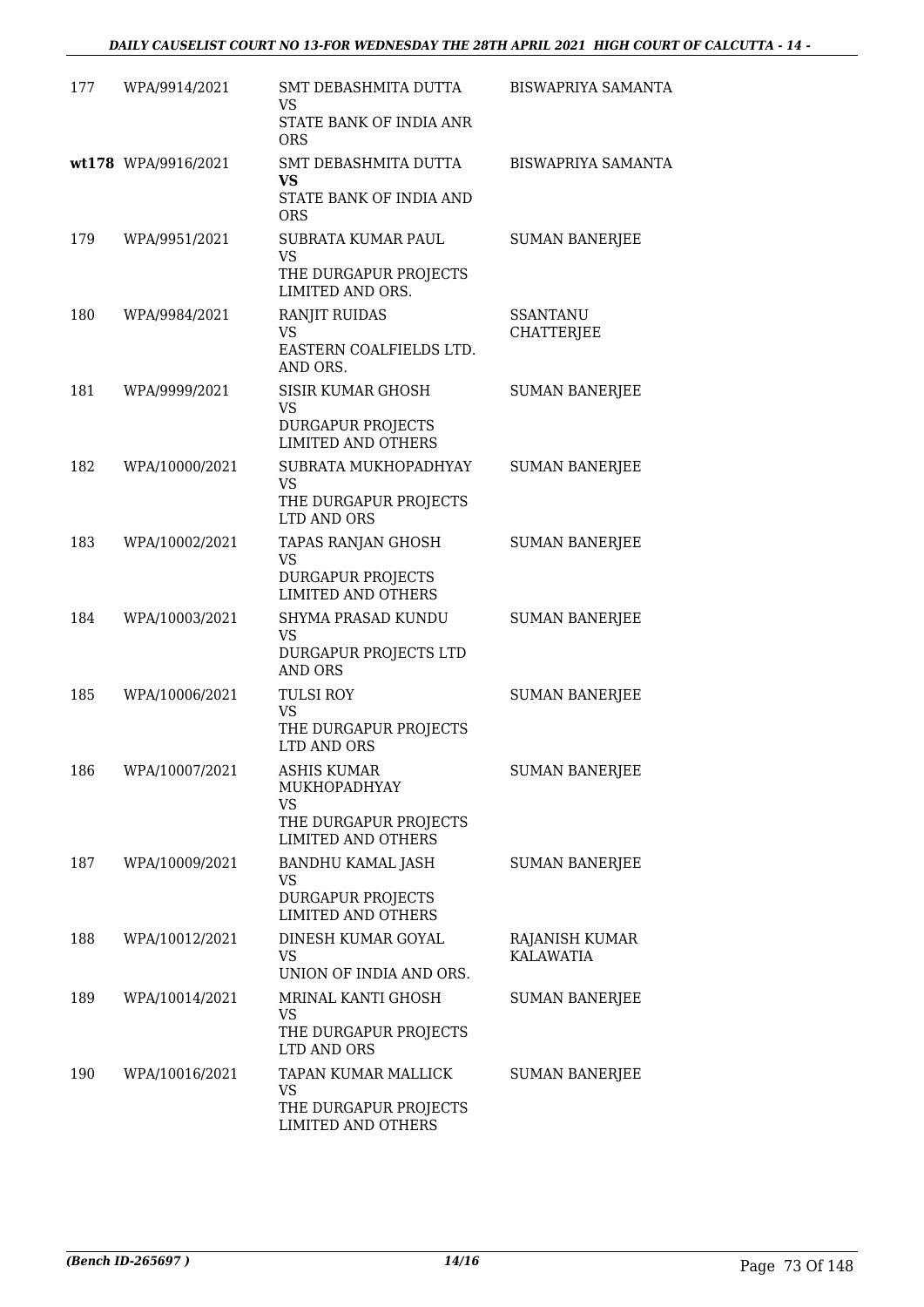| 191 | WPA/10017/2021                                            | MANAS KUMAR BANERJEE<br><b>VS</b>                                            | <b>SUMAN BANERJEE</b>                 |
|-----|-----------------------------------------------------------|------------------------------------------------------------------------------|---------------------------------------|
|     |                                                           | THE DURGAPUR PROJECTS<br>LTD AND ORS                                         |                                       |
| 192 | WPA/10022/2021                                            | PARTHA SARATHI TEWARI<br><b>VS</b>                                           | <b>SUMAN BANERJEE</b>                 |
|     |                                                           | <b>DURGAPUR PROJECTS</b><br><b>LIMITED AND OTHERS</b>                        |                                       |
| 193 | WPA/10023/2021                                            | DEBASIS SINHA<br><b>VS</b><br>THE DURGAPUR PROJECTS<br>LTD AND ORS           | <b>SUMAN BANERJEE</b>                 |
| 194 | WPA/10024/2021                                            | <b>HIRANMOY DEB</b>                                                          | <b>SUMAN BANERJEE</b>                 |
|     |                                                           | VS<br>THE DURGAPUR PROJECT<br>LTD AND ORS                                    |                                       |
| 195 | WPA/10028/2021                                            | SANTANU PAL @PAUL AND<br>ANR<br><b>VS</b><br>UNION OF INDIA AND ORS.         | Sobhan Majumder                       |
| 196 | WPA/10029/2021                                            | MAHADEB @ MAHADEV<br><b>RUIDAS</b>                                           | Sobhan Majumder                       |
|     |                                                           | <b>VS</b><br>UNION OF INDIA AND ORS.                                         |                                       |
| 197 | WPA/10126/2021                                            | NILENDU JYOTI MAITRA<br><b>VS</b>                                            | DEBASHIS SARKAR                       |
|     |                                                           | STATE OF WEST BENGAL<br>AND ORS.                                             |                                       |
|     |                                                           | <b>MOTION GROUP - V</b>                                                      |                                       |
| 198 | WPA/27406/2014<br>(2)                                     | SURENDRA NATH SAHA<br><b>VS</b><br>STATE OF WEST BENGAL &                    | MD HABIBUR<br><b>RAHAMAN</b>          |
|     |                                                           | <b>ORS</b>                                                                   |                                       |
| 199 | IA NO: CAN/1/2019(Old No:CAN/7771/2019)<br>WPA/24119/2018 | <b>CHANDRA MAHATO</b>                                                        | VIVEKANANDA BAURI                     |
|     | (06.05.2021)(2)                                           | VS<br>STATE OF WEST BENGAL &<br><b>ORS</b>                                   |                                       |
| 200 | WPA/15214/2019                                            | BISWANATH MONDAL                                                             | SARDA SHA                             |
|     | (1)                                                       | <b>VS</b><br>STATE OF WEST BENGAL &<br><b>ORS</b>                            |                                       |
| 201 | WPA/513/2020<br>(1)                                       | <b>GOURI RANI MAITY</b><br><b>VS</b><br>STATE OF WEST BENGAL &<br><b>ORS</b> | <b>BIBEKANANDA</b><br><b>TRIPATHY</b> |
| 202 | WPA/7441/2020<br>(11.05.2021)(1)                          | REJAUL KARIM<br><b>VS</b><br>State of West Bengal                            | DEBOLINA SARKAR                       |
|     | IA NO: CAN/1/2020                                         |                                                                              |                                       |
| 203 | WPA/1394/2021                                             | SUSMITA MONDAL AND ORS<br><b>VS</b>                                          | <b>SUNNY NANDY</b>                    |
|     | (4)                                                       |                                                                              |                                       |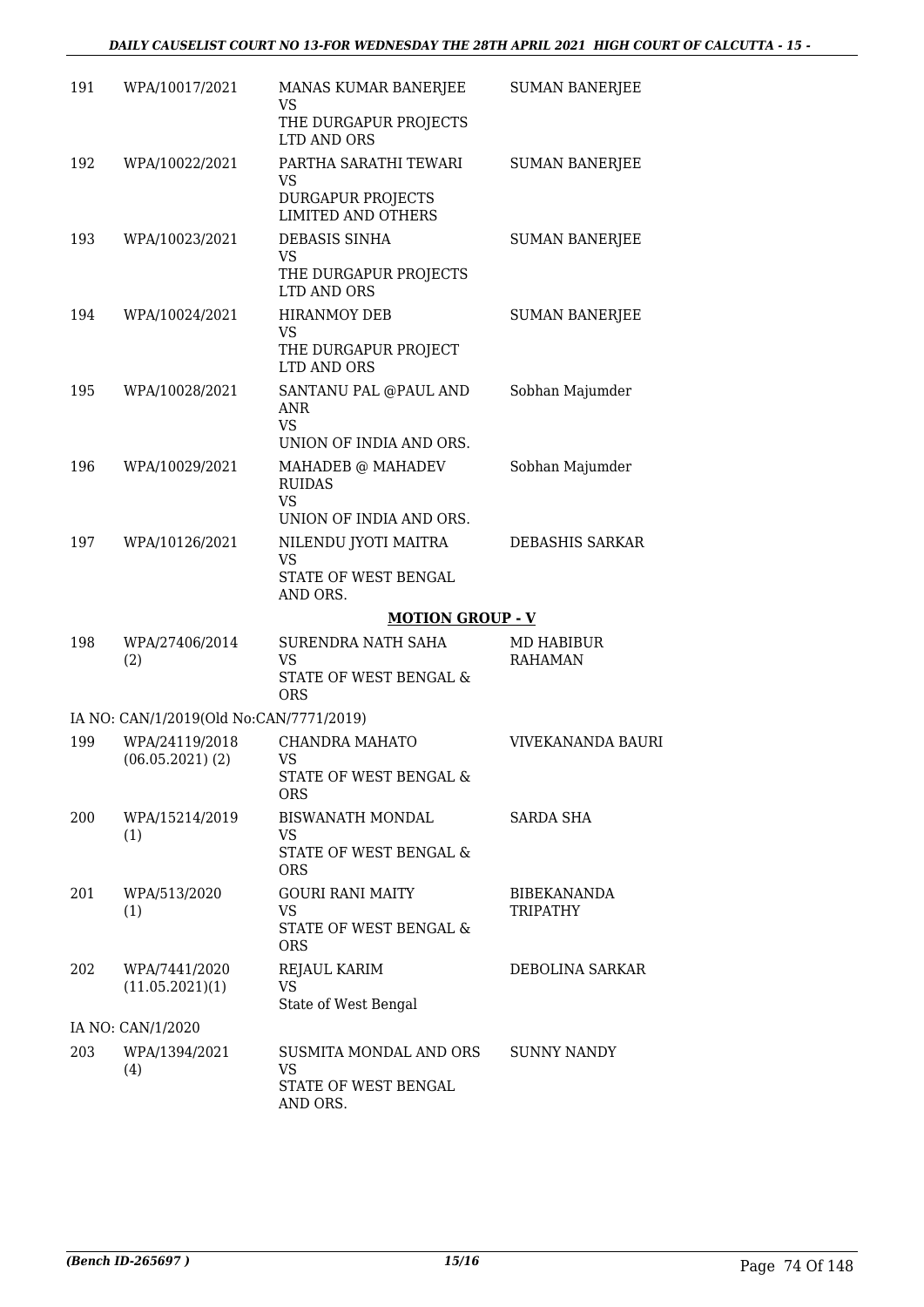| 204 | WPA/6803/2021<br>(1)                    | <b>ANKITA DOLUI</b><br>VS.<br>STATE OF WEST BENGAL<br>AND ORS.                       | <b>BHASKAR CHANDRA</b><br>MANNA               |
|-----|-----------------------------------------|--------------------------------------------------------------------------------------|-----------------------------------------------|
| 205 | WPA/6901/2021<br>(2)                    | <b>GANGADHAR SEN</b><br>VS.<br>STATE OF WEST BENGAL<br>AND ORS.                      | FALGUNI<br><b>BANDYOPADHYAY</b>               |
| 206 | WPA/8131/2021<br>$(30.04.2021)$ $(2)$   | <b>TAPAN KUMAR</b><br><b>BHATTACHARYA</b><br>VS.<br>STATE OF WEST BENGAL<br>AND ORS. | <b>TARAPRASAD HALDER</b>                      |
| 207 | WPA/9446/2021<br>(04.05.2021)           | KABITA KOYAL NEE MONDAL<br>VS.<br>STATE OF WEST BENGAL<br>AND ORS.                   | TINA BISWAS                                   |
| 208 | WPA/9514/2021<br>(04.05.2021)           | KALYAN MAHATO<br>VS<br>STATE OF WEST BENGAL<br>AND ORS.                              | DILIP KUMAR SADHU                             |
|     |                                         | <b>PART HEARD MATTERS</b>                                                            |                                               |
| 209 | WPA/24642/2018                          | RAKESH KUMAR SRIVASTAVA<br>& ANR                                                     | V. CHATTERJEE                                 |
|     |                                         | <b>VS</b><br>W.B. S. E. D. CO- LTD & ORS                                             |                                               |
|     | IA NO: CAN/1/2019(Old No:CAN/8318/2019) |                                                                                      |                                               |
|     | wt210 WPA/25162/2018                    | ANIRUDDHA KAR & ORS<br>VS<br>W.B.S. E.D.CO. LTD & ORS                                | VICTOR CHATTERJEE                             |
|     | IA NO: CAN/1/2019(Old No:CAN/8317/2019) |                                                                                      |                                               |
| 211 | WPA/382/2011                            | RAM PROSAD PAN<br>VS<br>UNION OF INDIA AND ORS                                       | <b>GAUTAM NARAYAN</b><br><b>BHATTACHARJEE</b> |
|     | IA NO: CAN/2/2020, CAN/3/2020           |                                                                                      |                                               |

IA NO: CAN/1/2019(Old No:CAN/12708/2019), CAN/2/2020, CAN/3/2020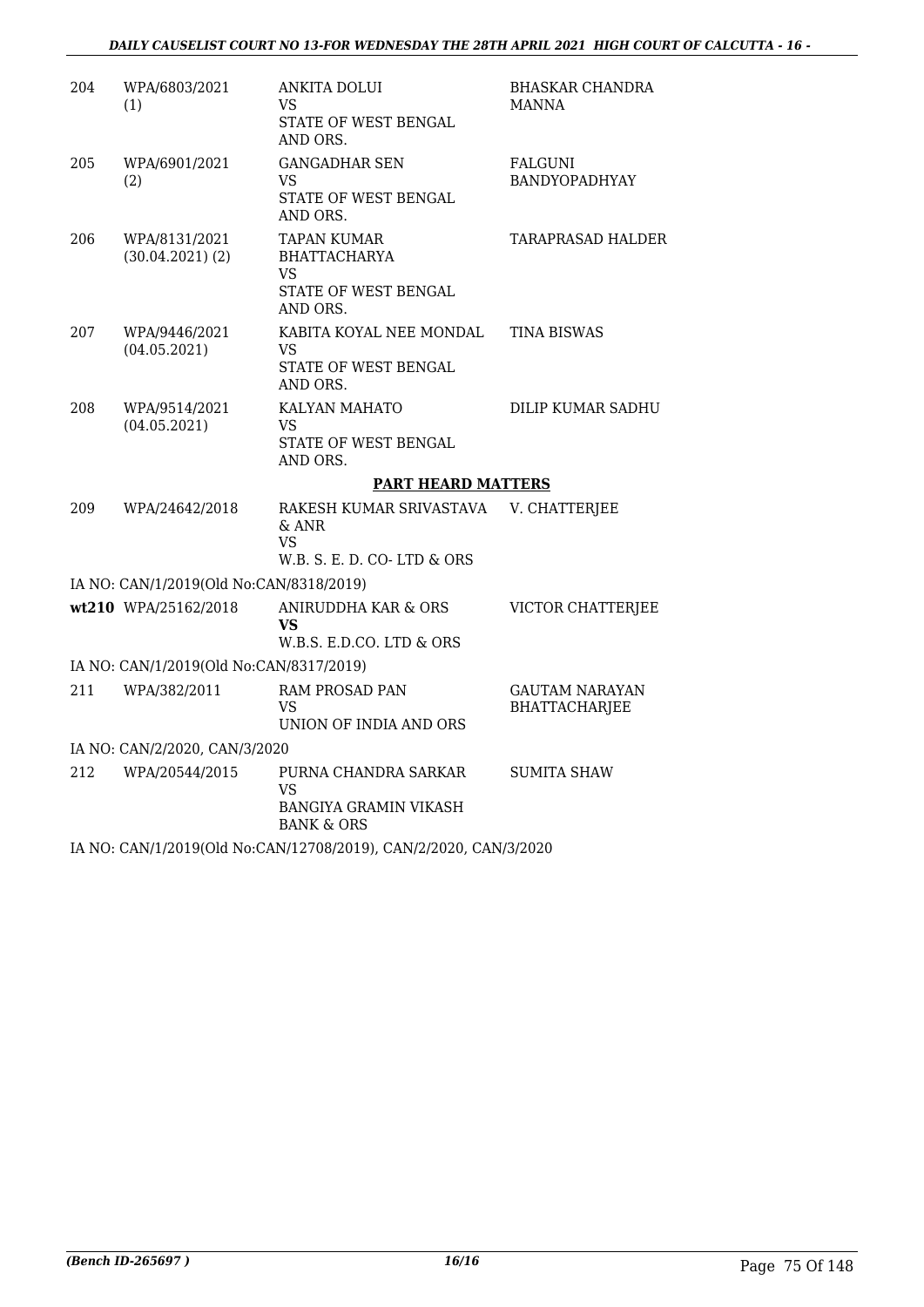

### **Appellate Side**

**DAILY CAUSELIST For Wednesday The 28th April 2021**

#### **COURT NO. 8**

**SINGLE BENCH (SB - IV)**

#### **AT 11:15 AM**

#### **HON'BLE JUSTICE SABYASACHI BHATTACHARYYA**

**(VIA VIDEO CONFERENCE) ON AND FROM MONDAY, THE 11TH JANUARY, 2021 – MATTERS (MOTION & HEARING ) UNDER ARTICLE 226 OF THE CONSTITUTION RELATING TO RESIDUARY UNDER GROUP IX [EXCLUDING ELECTRICITY MATTERS AND MATTERS UNDER PUBLIC PREMISES (UNAUTHORISED OCCUPANTS) ACT, 1971] INCLUDING APPLICATIONS CONNECTED THERETO.**

**NOTE (1) : ORIGINAL SIDE MATTERS WILL BE TAKEN UP FROM 10:30 A.M. TILL RECESS, ONLY ON TUESDAYS AND THURSDAYS.**

**NOTE ( 2) : APPELLATE SIDE MATTERS WILL BE TAKEN UP FROM 2 P.M. ONWARDS OR IMMEDIATELY AFTER COMPLETION OF ORIGINAL SIDE MATTERS, WHICHEVER IS EARLIER, ON TUESDAY AND THURSDAYS.**

**NOTE (3) : ON MONDAYS, WEDNESDAYS AND FRIDAYS, APPELLATE SIDE MATTERS WILL BE TAKEN THROUGHOUT THE DAY.**

**NOTE (4) : ON FRIDAY, 'APPLICATION' WILL BE TAKEN UP FIRST, THEN OTHER MATTERS OF THE DAILY LIST WILL BE CALLED SERIALLY.**

**NOTE (5) : DIN MATTERS SHALL NOT BE TAKEN UP TILL APRIL 30, 2021**

**NOTE (6) : MENTIONING SHALL NOT BE TAKEN UP UNTIL FURTHER ORDER**

**MATTERS WILL BE TAKEN UP THROUGH PHYSICAL HEARING ONLY WHEN BOTH THE PARTIES ARE AGREED.**

#### **TO BE MENTIONED**

| $\mathbf{1}$ | RVW/102/2018     | USHA SHANKAR        | USHA SHANKAR                                                                          |
|--------------|------------------|---------------------|---------------------------------------------------------------------------------------|
|              |                  |                     |                                                                                       |
|              | Defective out of | <b>BHATTACHARYA</b> | <b>BHATTACHARYA IN</b>                                                                |
|              | Time 1           | VS                  | <b>PERSON</b>                                                                         |
|              |                  | DR CHHABI BANERJEE  |                                                                                       |
|              |                  |                     | IA NO: CAN/1/2018(Old No:CAN/5366/2018), CAN/2/2018(Old No:CAN/5488/2018), CAN/3/2021 |
| wt2          | CO/644/2012      | USHA SHANKAR        | <b>BIKASH KANDARI</b>                                                                 |
|              |                  | <b>BHATTACHARYA</b> |                                                                                       |
|              |                  | VS                  |                                                                                       |
|              |                  | DR. CHHABI BANERJEE |                                                                                       |

IA NO: CAN/3/2014(Old No:CAN/12050/2014)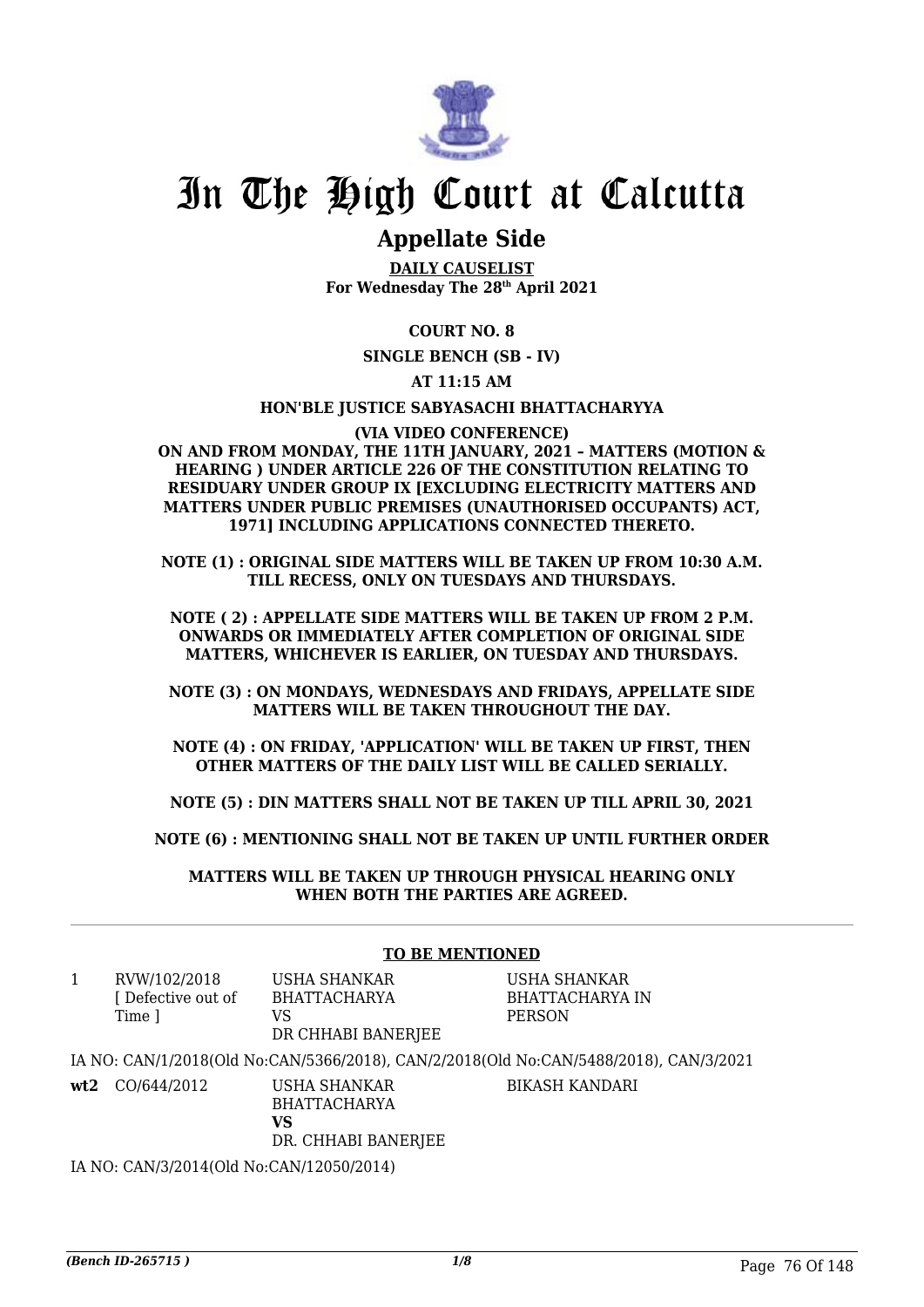| 3   | WPA/6315/2021<br>[ Non-Prosecution] | JAHAR SHA<br><b>VS</b><br>STATE OF WEST BENGAL<br>AND ORS.                                           | <b>SOUMYA NAG</b>                          |
|-----|-------------------------------------|------------------------------------------------------------------------------------------------------|--------------------------------------------|
|     | IA NO: CAN/1/2021                   |                                                                                                      |                                            |
|     | wt4 CRLCP/2/2021                    | AFJAL ALI SHA@ABJAL<br><b>SHAUKAT SHA</b><br><b>VS</b><br><b>ANISUR RAHAMAN AND</b><br><b>ORS</b>    | ANIRUDDHA<br><b>BHATTACHARYA</b>           |
| wt5 | FMA/471/2021                        | <b>ANISUR RAHAMAN</b><br><b>VS</b><br>JAHAR SHA AND ORS                                              | <b>AYAN PODDAR</b>                         |
|     |                                     | <b>TOP</b>                                                                                           |                                            |
|     |                                     | (URGENT MOTION MATTERS)                                                                              |                                            |
| 6   | WPA/1370/2021                       | KALYAN NAYAK<br><b>VS</b><br>STATE OF WEST BENGAL<br><b>AND ANR</b>                                  | <b>SOURAV PRASANNA</b><br><b>MUKHERJEE</b> |
| 7   | WPA/1434/2021                       | PRONOBESH PAKHIRA<br><b>VS</b><br>STATE OF WEST BENGAL<br>AND ORS.                                   | LAKSHMINATH<br><b>BHATTACHARYA</b>         |
| 8   | WPA/3983/2021<br>[2 P.M.]           | SANDHYA MUKHERJEE<br><b>VS</b><br>UNION OF INDIA AND ORS.                                            | <b>RAJARSI BASU</b>                        |
| 9   | WPA/4070/2020                       | NARAYAN KR. SAHA<br><b>VS</b><br>STATE OF WEST BENGAL &<br>ORS.                                      | <b>AVISHEK PRASAD</b>                      |
|     | IA NO: CAN/1/2020                   |                                                                                                      |                                            |
| 10  | WPA/5144/2020                       | <b>TATA CONSUMER</b><br>PRODUCTS LTD & ORS<br><b>VS</b><br>UNION OF INDIA & ORS                      | RUSHA SAHA                                 |
|     | wt11 WPA/7158/2021                  | <b>TATA CONSUMER</b><br>PRODUCTS LTD AND ORS<br><b>VS</b><br>UNION OF INDIA AND ORS.                 | RUSHA SAHA                                 |
| 12  | WPA/6810/2020                       | RAJGARIA TIMBER<br>PVT.LTD& ANR<br>VS.<br><b>UNION OF INDIA&amp; ORS</b>                             | RAJIB MULLICK                              |
|     |                                     | IA NO: CAN/1/2020(Old No:CAN/5791/2020), CAN/2/2020, CAN/3/2021                                      |                                            |
| 13  | WPA/8209/2020<br>(AT 2:00 P.M.)     | M/S. AATRYEE NIRMAN P. SUVAM SINHA<br>LTD. AND ORS.<br><b>VS</b><br>STATE OF WEST BENGAL<br>AND ORS. |                                            |
| 14  | WPA/8974/2020                       | ONLY SOLUTION<br><b>VS</b><br>Union of India                                                         | SUBHASISH<br>PACHHAL                       |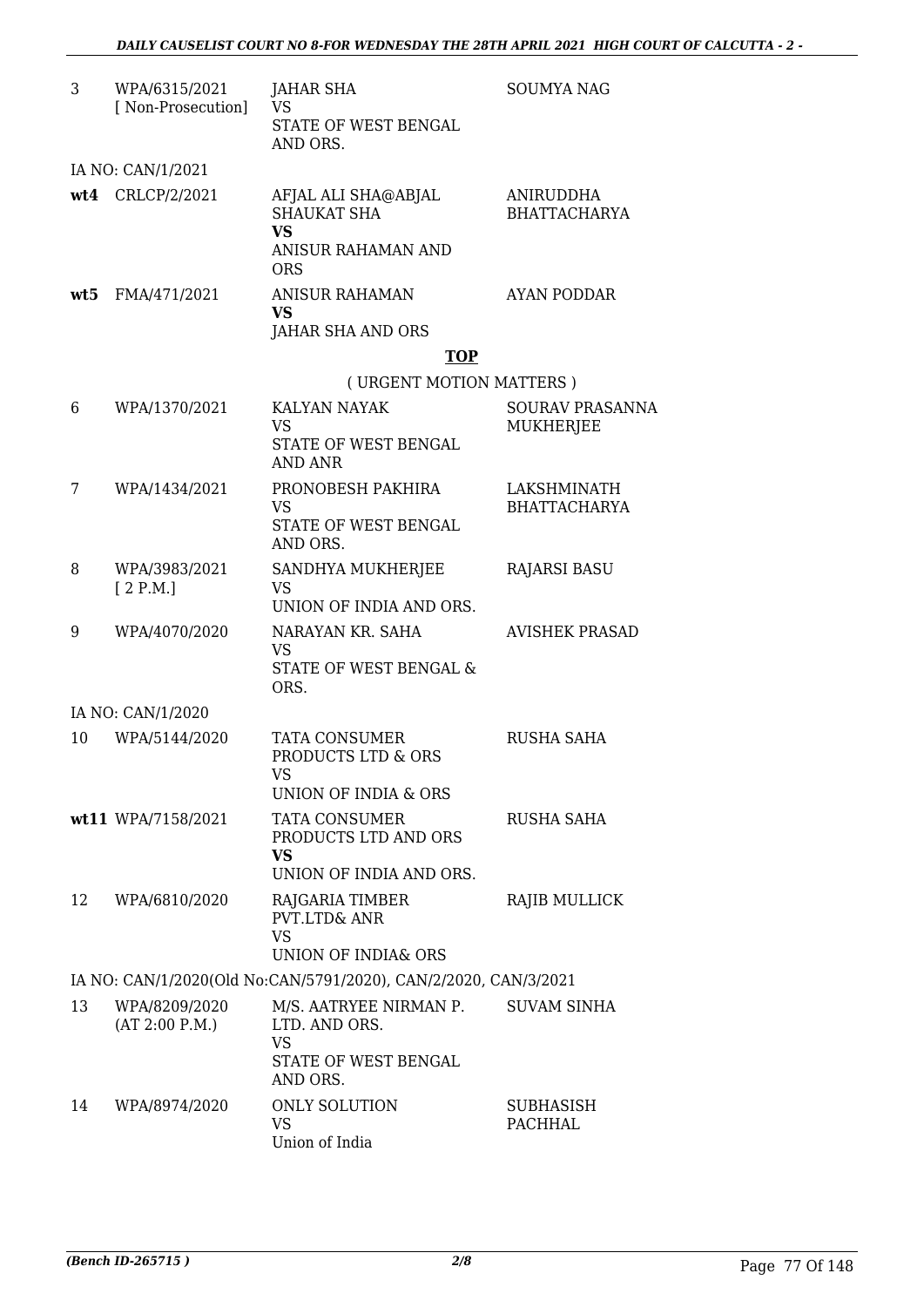| 15 | WPA/9198/2020<br>(AT 11:15 A.M.) | REKHA BARMAN<br>VS                                                                                                         | <b>MADHURIMA</b><br>MUKHERJEE        |
|----|----------------------------------|----------------------------------------------------------------------------------------------------------------------------|--------------------------------------|
|    |                                  | State of West Bengal                                                                                                       |                                      |
| 16 | WPA/11018/2020                   | <b>ABDUL HALIM</b><br><b>VS</b><br>STATE OF WEST BENGAL                                                                    | <b>ANINDA</b><br><b>BHATTACHARYA</b> |
|    |                                  | AND ORS.                                                                                                                   |                                      |
| 17 | WPA/9964/2019                    | THE PUNJAB<br>HOMOEOPATHIC<br>PHARMACY & ORS CO OPE.<br>INDU. SOC. LT<br><b>VS</b><br>STATE OF WEST BENGAL &<br><b>ORS</b> | <b>SOMA KAR GHOSH</b>                |
| 18 | WPA/14508/2019                   | SILA SENGUPTA & ORS<br><b>VS</b><br>STATE OF WEST BENGAL &<br><b>ORS</b>                                                   | SOUMYAJIT BHATTA                     |
|    | IA NO: CAN/1/2020                |                                                                                                                            |                                      |
| 19 | WPA/23880/2019                   | SAMPA BERA                                                                                                                 | ANJAN                                |
|    |                                  | <b>VS</b><br>STATE OF WEST BENGAL &<br><b>ORS</b>                                                                          | <b>BHATTACHARYA</b>                  |
| 20 | WPA/8725/2020                    | HEMKANT ENTERPRISES<br><b>PVT LTD AND ANR</b><br><b>VS</b><br>Union of India AND ORS                                       | <b>AMRITA PANDEY</b>                 |
| 21 | WPA/10752/2020                   | EMAMI AGROTECH LIMITED<br><b>VS</b><br>STATE OF WEST BENGAL<br>AND ORS.                                                    | RAHUL DHANUKA                        |
| 22 | WPA/23250/2019                   | <b>BANANI DUTTA</b><br><b>VS</b><br>STATE OF WEST BENGAL &<br>ORS.                                                         | CHANDAN DUTTA                        |
| 23 | WPA/7333/2021                    | REKHA DEY<br><b>VS</b><br>STATE OF WEST BENGAL<br>AND ORS.                                                                 | RADHEY SHYAM<br><b>TEWARI</b>        |
| 24 | WPA/9255/2020                    | HIRE PURCHASE AND<br>LEASE ASSOCIATION<br><b>VS</b><br>RESERVE BANK OF INDIA                                               | <b>SHOUNAK MITRA</b>                 |
| 25 | WPA/9866/2020                    | M/S. KALIMATA VYAPAAR<br>PVT LTD AND ANR<br><b>VS</b><br>THE GENERAL MANAGER,<br>NORTHERN RAILWAYS AND<br><b>ORS</b>       | KALLOL SAHA                          |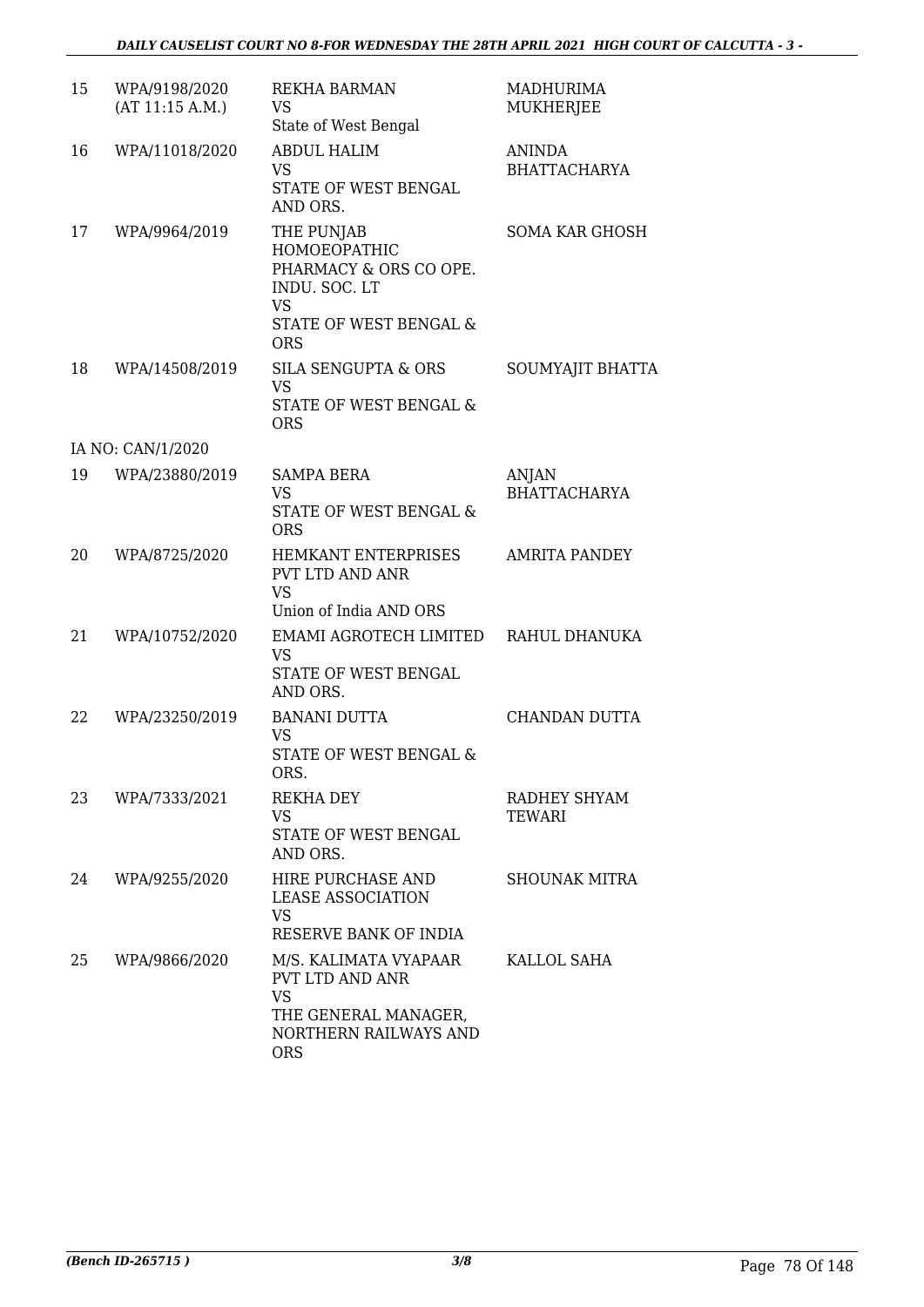| 26 | WPA/10135/2020    | BASIRHAT FOOD SUPPLY<br>MAHILA CO-OPERATIVE<br><b>SOCIETY LIMITED</b><br><b>VS</b><br>THE STATE OF WEST<br><b>BENGAL AND ORS</b> | SATRAJIT SINHA ROY        |                 |
|----|-------------------|----------------------------------------------------------------------------------------------------------------------------------|---------------------------|-----------------|
| 27 | WPA/1671/2021     | <b>SANWAR HOSSAIN</b><br><b>VS</b>                                                                                               | <b>SHAIKA KHAN</b>        |                 |
|    |                   | STATE OF WEST BENGAL<br>AND ORS.                                                                                                 |                           |                 |
| 28 | WPA/3457/2021     | M/S SUDEB KUMAR<br><b>BANERJEE ANE ORS</b><br><b>VS</b><br>STATE OF WEST BENGAL<br>AND ORS.                                      | <b>RIVU DUTTA</b>         |                 |
| 29 | WPA/7534/2021     | KALIPADA MONDAL                                                                                                                  | <b>SANDIP DAS</b>         |                 |
|    |                   | <b>VS</b><br>STATE OF WEST BENGAL<br>AND ORS.                                                                                    |                           |                 |
| 30 | WPA/2535/2020     | KASHINATH PAUL<br><b>VS</b><br>STATE OF WEST BENGAL &<br><b>ORS</b>                                                              | <b>ABDUR RAKIB</b>        |                 |
| 31 | WPA/8425/2020     | SOUMITRA CHAKRABORTY<br><b>VS</b><br>State of West Bengal                                                                        | <b>GARGI SAHA</b>         |                 |
|    | IA NO: CAN/1/2021 |                                                                                                                                  |                           |                 |
| 32 | WPA/8636/2020     | <b>ALOKE DAS</b><br><b>VS</b><br>Union of India AND ORS                                                                          | <b>ABHIJIT SARKAR</b>     |                 |
| 33 | WPA/9260/2020     | SAHIDUL MONDAL<br><b>VS</b><br>STATE OF WEST BENGAL<br>AND ORS.                                                                  | Diptendu<br>Bandyopadhyay |                 |
| 34 | WPA/9318/2020     | P. B. UDYOG REPRESENTED<br>BY SOLE PROPRIETOR<br><b>BIVAS DE</b><br><b>VS</b>                                                    | PRANTICK GHOSH            |                 |
|    |                   | HDFC BANK LTD AND ANR                                                                                                            |                           |                 |
|    |                   | <b>URGENT MOTION</b><br>(TOP MATTERS)                                                                                            |                           |                 |
| 35 | WPA/986/2021      | MD. ABUL BASAR KHAN                                                                                                              | <b>MUKTESWAR MAITY</b>    |                 |
|    |                   | <b>VS</b><br>STATE OF WEST BENGAL<br>AND ORS.                                                                                    |                           |                 |
| 36 | WPA/7956/2020     | UTTAM KUMAR DAS<br><b>VS</b><br>STATE OF WEST BENGAL                                                                             | SAYANTAN HAZRA            | SAIKAT BANERJEE |
|    |                   | AND ORS.                                                                                                                         |                           |                 |
| 37 | WPA/8114/2020     | CHANDICHARAN MONDAL<br><b>VS</b><br>State of West Bengal                                                                         | PAYEL SHOME               |                 |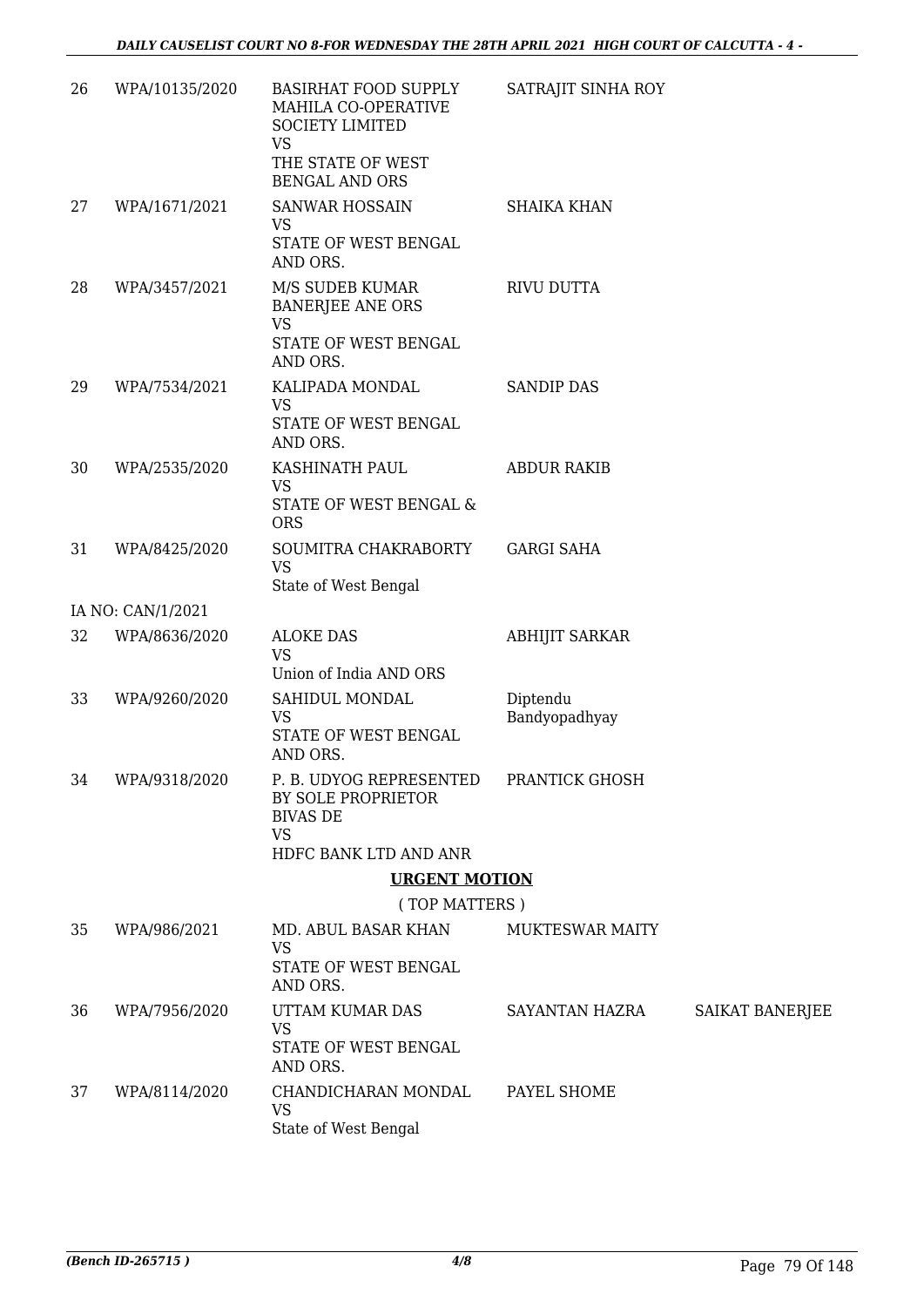| 38 | WPA/9014/2020       | SAMIR KUMAR CHANDA<br><b>VS</b><br>STATE OF WEST BENGAL<br>AND ORS.                                                     | <b>MRINAL KANTI</b><br><b>GHOSH</b>  |
|----|---------------------|-------------------------------------------------------------------------------------------------------------------------|--------------------------------------|
| 39 | WPA/21208/2019      | BISWANATH CHAKRABORTY<br><b>VS</b><br>STATE OF WEST BENGAL &<br><b>ORS</b>                                              | <b>SUPREEM NASKAR</b>                |
| 40 | WPA/2567/2021       | UNITED ORDER AND<br><b>SUPPLY CO-OPERATIVE</b><br>, SOCIETY LTD<br>VS<br>STATE OF WEST BENGAL<br>AND ORS.               | SATRAJIT SINHA ROY                   |
| 41 | WPA/3965/2021       | RAJIB ROY<br><b>VS</b><br>STATE OF WEST BENGAL<br>AND ORS.                                                              | <b>SURYA MAITY</b>                   |
|    | IA NO: CAN/1/2021   |                                                                                                                         |                                      |
| 42 | WPA/10241/2020      | VISHAMBHAR SARAN<br><b>VS</b><br><b>BUERAU OF IMMIGRATION</b><br><b>AND ORS</b>                                         | <b>NIKITA</b><br><b>JHUNJHUNWALA</b> |
|    | IA NO: CAN/1/2021   |                                                                                                                         |                                      |
|    | wt43 WPA/10247/2020 | <b>SAROJ AGARWAL</b><br><b>VS</b><br><b>BUREAU OF IMMIGRATION</b><br><b>AND ORS</b>                                     | <b>NIKITA</b><br>JHUNJHUNWALA        |
|    | IA NO: CAN/1/2021   |                                                                                                                         |                                      |
|    | wt44 WPA/10249/2020 | VISHAL AGARWAL<br><b>VS</b><br><b>BUREAU OF IMMIGRATION</b><br><b>AND ORS</b>                                           | <b>NIKITA</b><br>JHUNJHUWALA         |
|    | IA NO: CAN/1/2021   |                                                                                                                         |                                      |
| 45 | WPA/11149/2020      | INDRANIL BHATTACHARYA<br><b>VS</b><br>STATE OF WEST BENGAL<br>AND ORS.                                                  | SATRAJIT SINHA ROY                   |
| 46 | WPA/19370/2019      | M/S. INDUSTRIAL TAPES &<br>FABRICS PVT.LTD.<br><b>VS</b><br>CHITTARANJAN<br><b>LOCOMOTIVE WORKS &amp;</b><br><b>ANR</b> | KUSHAGRA SHAH                        |
| 47 | WPA/13834/2017      | CHAITANYA BIKASH PAUL<br>VS<br>EPF ORGANISATION,<br>MINISTRY OF LABOUR &<br><b>ORS</b>                                  | MRINAL KANTI<br><b>KUNDU</b>         |

IA NO: CAN/1/2019(Old No:CAN/5144/2019), CAN/2/2020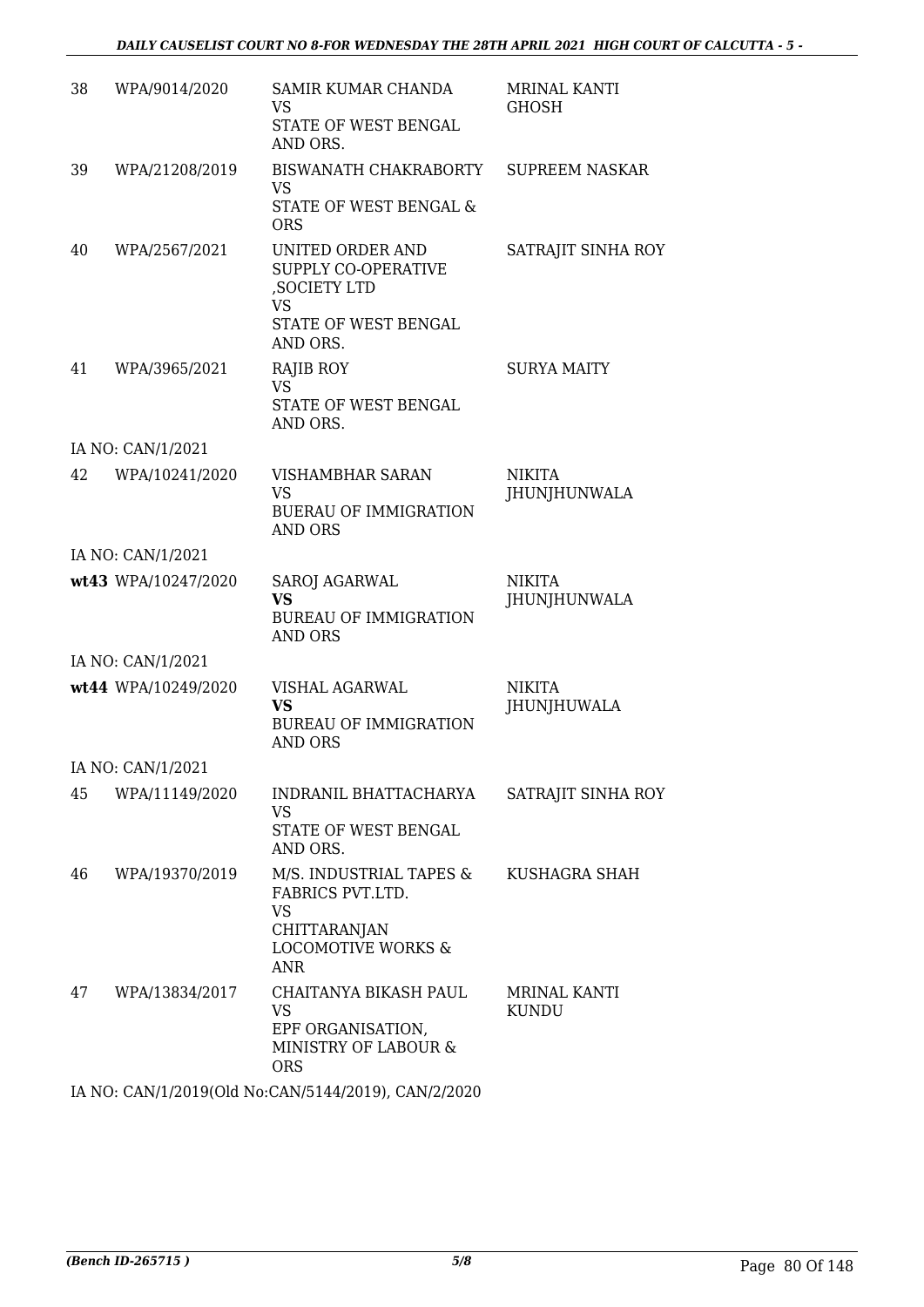| 48 | WPA/23011/2006                          | PRIYA BANERJEE<br><b>VS</b><br>STATE OF W.B.                                              | <b>MANISHA</b><br><b>CHATTERJEE</b>   |
|----|-----------------------------------------|-------------------------------------------------------------------------------------------|---------------------------------------|
|    |                                         | IA NO: CAN/1/2008(Old No:CAN/1397/2008), CAN/2/2020(Old No:CAN/2093/2020)                 |                                       |
| 49 | WPA/5592/2020                           | <b>ANUPAM MITRA</b><br>VS<br>STATE OF WEST BENGAL &<br><b>ORS</b>                         | <b>GAZI FARUQUE</b><br><b>HOSSAIN</b> |
|    | IA NO: CAN/1/2020(Old No:CAN/3346/2020) |                                                                                           |                                       |
| 50 | WPA/17318/2016                          | SIDDHESWAR SEN<br><b>VS</b><br>STATE OF WEST BENGAL &<br>ORS.                             | SANDIP GHOSH                          |
| 51 | WPA/2993/2014                           | <b>SUNIL KUMAR</b><br>PRAMANIK@SUNIL<br><b>VS</b><br>STATE OF WEST BENGAL &<br><b>ORS</b> | SANATAN MANNA                         |
|    | IA NO: CAN/1/2014(Old No:CAN/1365/2014) |                                                                                           |                                       |
| 52 | WPA/4597/2021                           | SHREEPARNA MITRA<br><b>VS</b><br>STATE OF WEST BENGAL<br>AND ORS.                         | MONOJIT<br><b>BHATTACHARYYA</b>       |
| 53 | WPA/5612/2021                           | <b>BIBHAS KUMAR SAU</b><br><b>VS</b><br>STATE OF WEST BENGAL<br>AND ORS.                  | ANAND FARMANIA                        |
| 54 | WPA/8776/2020                           | BIBEKANANDA MAHATO<br>AND ORS<br><b>VS</b><br>STATE OF WEST BENGAL<br>AND ORS.            | <b>ATANU BASU</b>                     |
|    |                                         | <b>NEW MOTION</b>                                                                         |                                       |
| 55 | WPA/8745/2021                           | <b>MANIK MONDAL</b><br>VS<br>STATE OF WEST BENGAL<br>AND ORS.                             | <b>DONA AKTER</b>                     |
| 56 | WPA/8749/2021                           | SWAPAN KUMAR HALDER<br><b>VS</b><br>STATE OF WEST BENGAL<br>AND ORS.                      | <b>DONA AKTER</b>                     |
| 57 | WPA/9344/2021                           | NAMITA MONDAL<br><b>VS</b><br>INDIAN OIL CORPORATION<br>LTD AND ORS                       | <b>SUDIP SARKAR</b>                   |
| 58 | WPA/9543/2021                           | CHANDAN MONDAL @<br>CHANDAN KUMAR MONDAL<br><b>VS</b><br>STATE OF WEST BENGAL<br>AND ORS. | <b>SHAHAN SHAH</b>                    |
| 59 | WPA/9567/2021                           | BIDYUT KUMAR MITRA<br>VS.<br>UNION OF INDIA AND ORS.                                      | <b>GOUTAM MISRA</b>                   |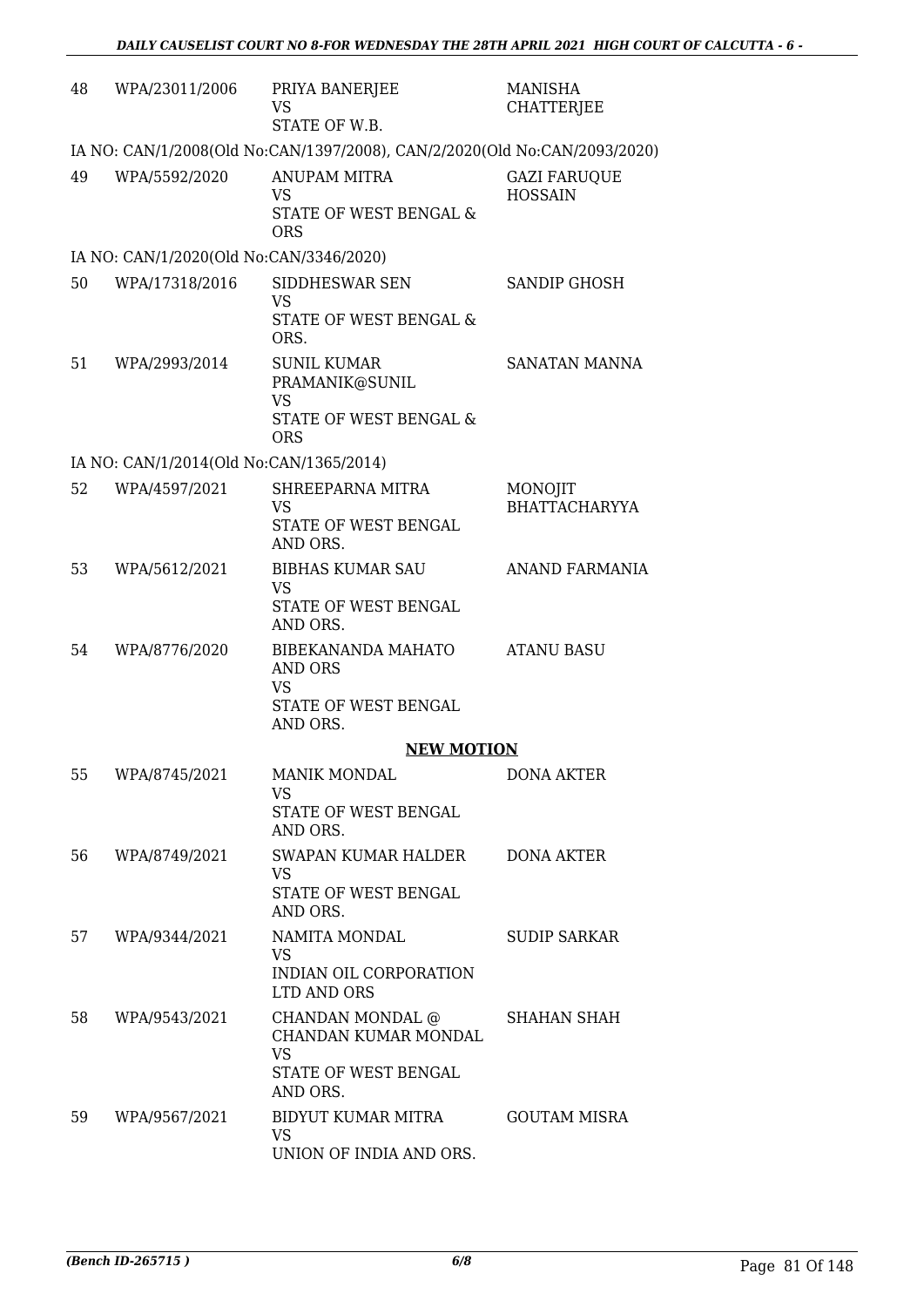| 60 | WPA/9701/2021  | <b>ARATI BISWAS</b><br><b>VS</b><br>STATE OF WEST BENGAL<br>AND ORS.                                                                                                 | <b>ARJUN SAMANTA</b>                   |
|----|----------------|----------------------------------------------------------------------------------------------------------------------------------------------------------------------|----------------------------------------|
| 61 | WPA/9801/2021  | TEACHERS WELFARE<br><b>CREDIT AND HOLDING</b><br><b>LIMITED AND ANOTHER</b><br>VS                                                                                    | <b>GARGI GOSWAMI</b>                   |
|    |                | UNION OF INDIA AND ORS.                                                                                                                                              |                                        |
| 62 | WPA/9910/2021  | JAJNASENI MUKHERJEE<br>NEE MONDAL<br><b>VS</b><br>STATE OF WEST BENGAL                                                                                               | <b>SOUGATA MITRA</b>                   |
|    |                | AND ORS.                                                                                                                                                             |                                        |
| 63 | WPA/9919/2021  | SM DEBASHMITA DUTTA<br><b>VS</b><br>STATE BANK OF INDIA AND<br><b>ORS</b>                                                                                            | <b>BISWAPRIYA</b><br>SAMANTA           |
| 64 | WPA/9927/2021  | KHURUTIA SITALA MATA<br>SEVA PARISAD AND ANR.<br><b>VS</b><br>STATE OF WEST BENGAL<br>AND ORS.                                                                       | <b>DEBABRATA</b><br><b>CHAKRABORTI</b> |
| 65 | WPA/10010/2021 | BASANTI DAS AND ANR.<br>VS<br>STATE OF WEST BENGAL<br>AND ORS.                                                                                                       | <b>SUBRATA</b><br>MUKHERJEE            |
| 66 | WPA/10056/2021 | M/S JAYANTA KUMAR<br><b>GHOSH OUTDOOR</b><br>CATERING PVT. LTD.<br><b>VS</b><br><b>INDIAN RAILWAY CATERING</b><br>AND TOURISM<br>CORPORTION LTD. (IRCTC)<br>AND ANR. | LALRATAN MANDAL                        |
| 67 | WPA/10067/2021 | LAKHOTIA INFRA PROJECTS<br>PVT. LTD.<br><b>VS</b><br>STATE OF WEST BENGAL<br>AND ORS.                                                                                | <b>MANI SANKAR</b><br>CHATTOPADHYAY    |
| 68 | WPA/10107/2021 | <b>BISWANATH NANDY</b><br><b>VS</b><br>CHIEF ELECTORAL<br>OFFICER AND OTHERS                                                                                         | <b>BISWAJIT KONAR</b>                  |
| 69 | WPA/10122/2021 | GOPAL CHANDRA SAHA<br><b>VS</b><br>STATE OF WEST BENGAL<br>AND ORS.                                                                                                  | PRIYANKA JANA                          |
| 70 | WPA/10145/2021 | MAA MUKTAKESHI POTATO<br>FREEZING PVT LTD AND<br><b>ANOTHER</b><br><b>VS</b>                                                                                         | <b>NEIL BASU</b>                       |
|    |                | PUNJAB NATIONAL BANK<br>AND OTHERS                                                                                                                                   |                                        |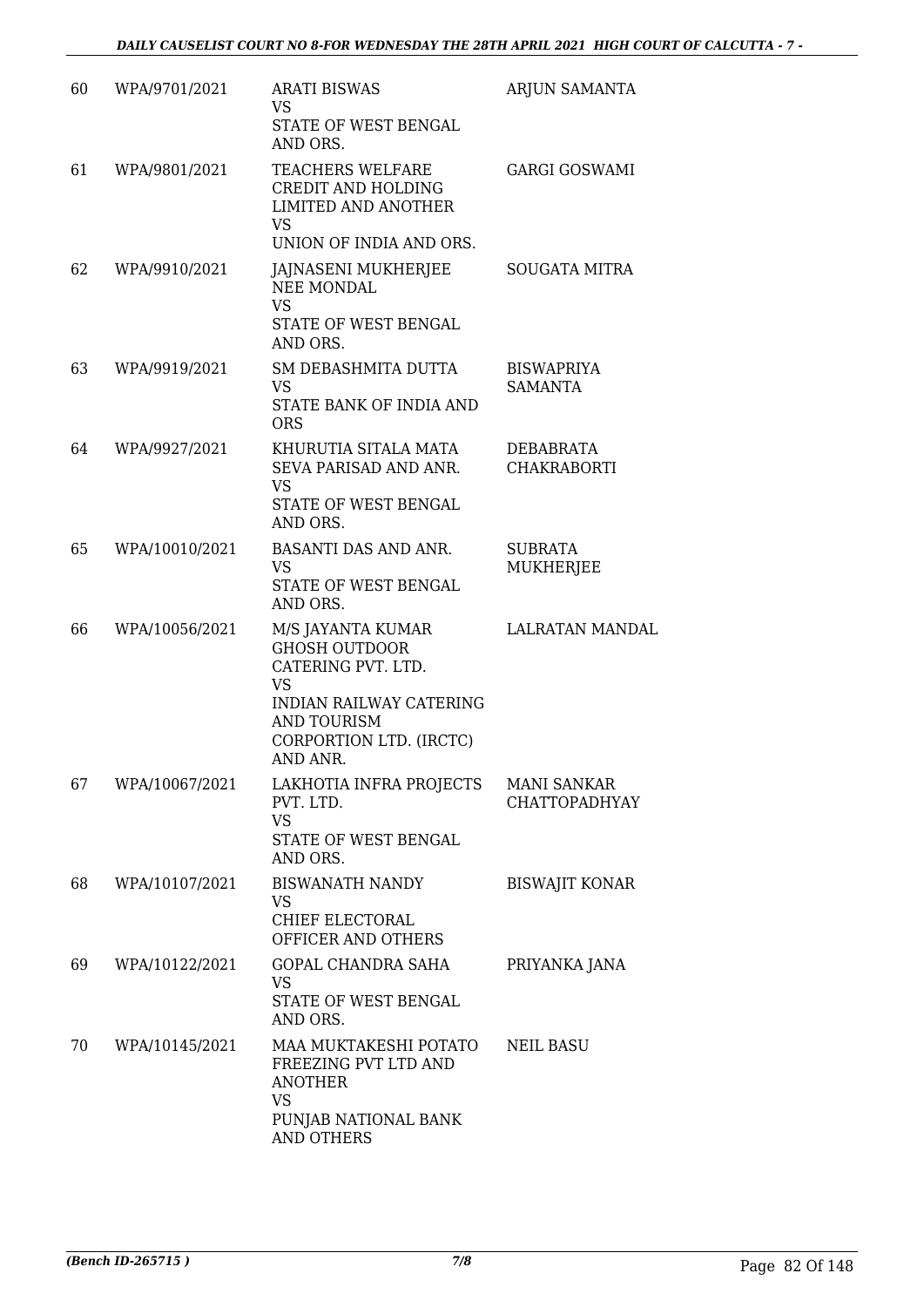71 WPA/10186/2021 GAYATRI MUKHERJEE VS STATE OF WEST BENGAL AND ORS.

ARIJIT PRADHAN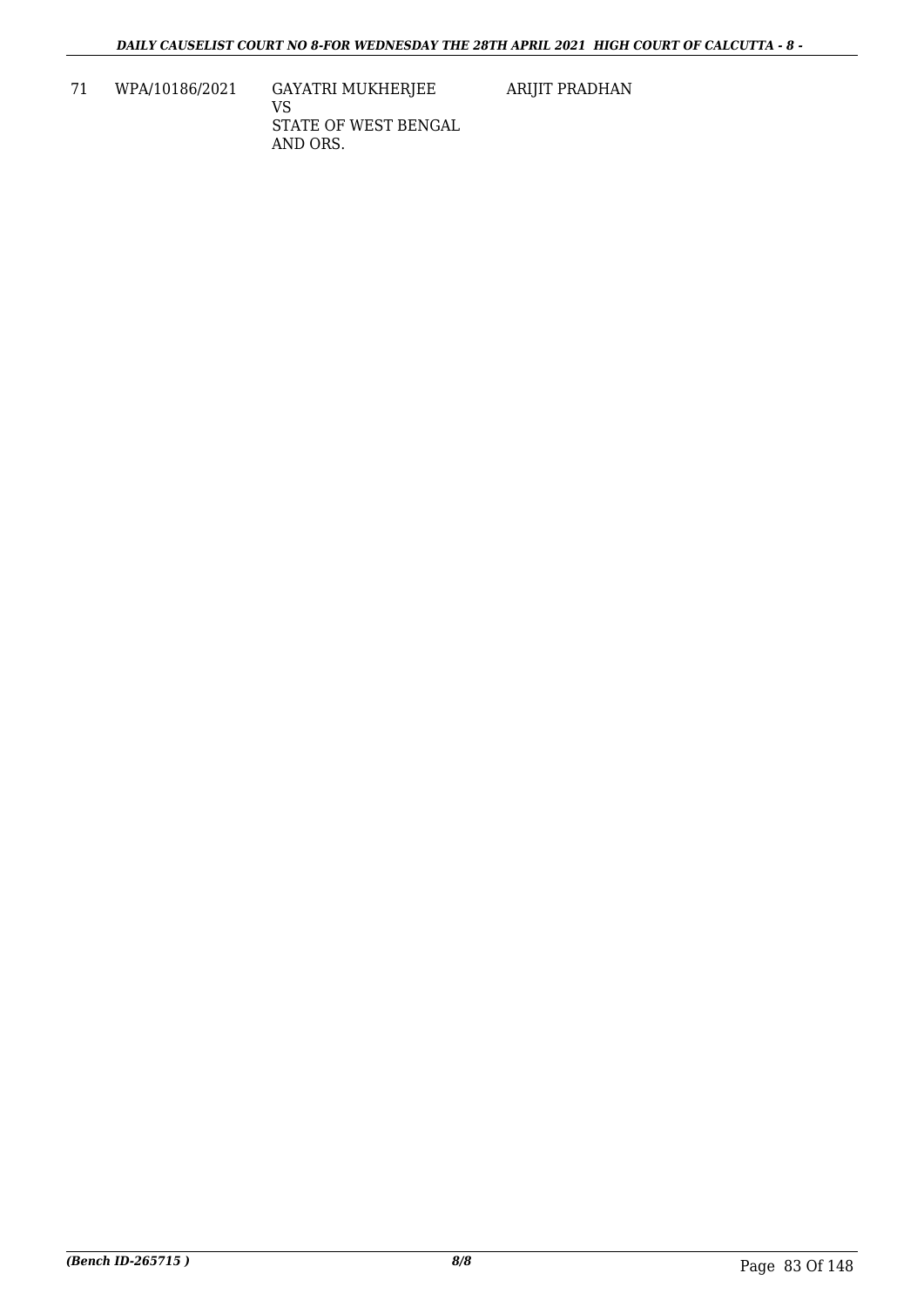

#### **Appellate Side**

**DAILY CAUSELIST For Wednesday The 28th April 2021**

**COURT NO. 26**

**SINGLE BENCH (SB - VI)**

**AT 11:15 AM**

**HON'BLE JUSTICE SHEKHAR B. SARAF**

**(VIA VIDEO CONFERENCE)**

**ON AND FROM MONDAY, THE 1ST. MARCH, 2021 – MATTERS (MOTION & HEARING) UNDER ARTICLE 226 OF THE CONSTITUTION RELATING TO SECONDARY AND HIGHER SECONDARY EDUCATION UNDER GROUP II INCLUDING SERVICES AND APPLICATIONS CONNECTED THERETO AND EDUCATIONAL MATTERS NOT ASSIGNED TO ANY OTHER BENCH.**

> **MATTERS (MOTION & HEARING) RELATING TO REVENUE AND TAX LAWS (EXCLUDING LAND REVENUE) UNDER GROUP IV INCLUDING APPLICATIONS CONNECTED THERETO;**

**HEARING OF WRIT PETITIONS IRRESPECTIVE OF CLASSIFICATION AND APPLICATIONS CONNECTED THERETO. AND**

**ON AND FROM WEDNESDAY, 21ST APRIL, 2021 TO SO LONG AS THE SINGLE BENCH OF HON'BLE JUSTICE AMRITA SINHA DOES NOT SIT - IN ADDITION TO HIS OWN LIST AND DETERMINATION, SHALL TAKE UP MATTERS FROM THE LIST AND DETERMINATION OF HON'BLE JUSTICE AMRITA SINHA.**

> **NOTE : MATTERS WILL BE TAKEN UP THROUGH PHYSICAL HEARING WHEN BOTH THE PARTIES ARE AT CONSENSUS-AD-IDEM SPL.NOTE :**

**I) ORIGINAL SIDE MATTERS WILL NORMALLY BE TAKEN UP AT 3.00 P.M.OR UPON EXHAUSTION OF THE APPELLATE SIDE LIST WHICHEVER IS EARLIER. II) NO MENTIONING FOR INCLUSION IN THE LIST WILL BE ALLOWED UNTIL FURTHER ORDERS.**

**ONLY EXTREMELY URGENT MATTERS MAY BE MENTIONED ON TUESDAY & WEDNESDAY UPON SERVING PROPER NOTICES.**

**III) REVENUE AND TAX MATTERS (GR. IV) WILL BE TAKEN UP FROM MONDAY AFTER RECESS AND ON WEDNESDAY FROM 12.00 P.M. OF EACH WEEK.**

#### **NOTE : MATTERS WILL BE TAKEN UP THROUGH PHYSICAL HEARING ONLY WHEN BOTH PARTIES ARE AGREED.**

**REVENUE (GR-IV)**

| 1              | WPA/4986/2020 | SANJOY DEB<br>VS<br>THE COMMISSIONER OF<br>CUSTOMS (PREVENTIVE) WB &<br><b>ORS</b>                             | SUDHIR KR MEHTA        |
|----------------|---------------|----------------------------------------------------------------------------------------------------------------|------------------------|
| $\mathfrak{D}$ | WPA/4987/2020 | AONE AGRO PRODUCTS PVT LTD<br>VS<br>COMMISSIONER OF CUSTOMS<br>(PREVENTIVE), CUSTOMS<br><b>HOUSE &amp; ORS</b> | <b>SUDHIR KR MEHTA</b> |
| 3              | WPA/8937/2020 | NAKUL NATH<br>VS<br>THE PRINCIPAL DIRECTOR OF IT<br>INVESTIGATION AND ORS                                      | ANIRUDDHA AGARWALLA    |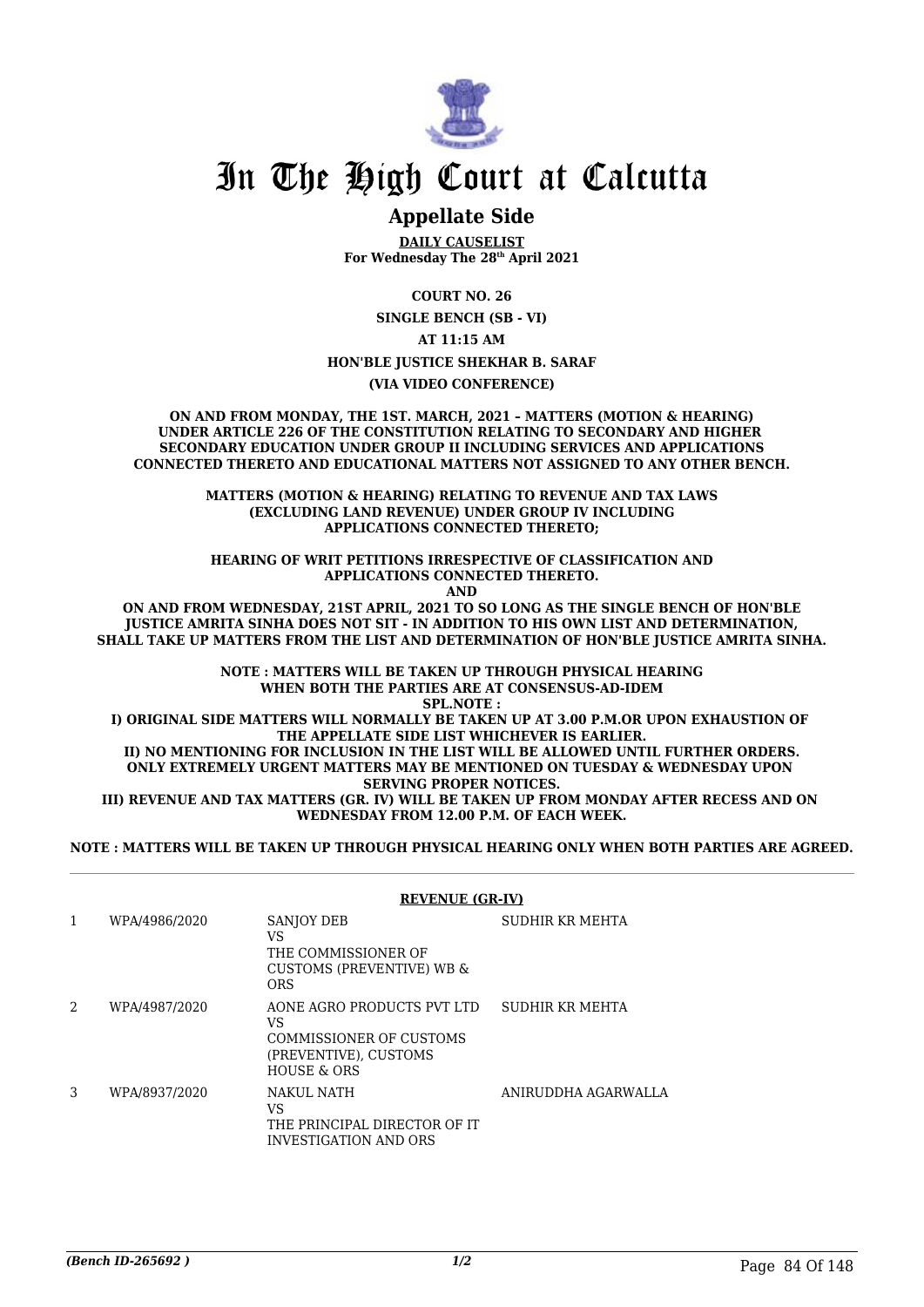#### *DAILY CAUSELIST COURT NO 26-FOR WEDNESDAY THE 28TH APRIL 2021 HIGH COURT OF CALCUTTA - 2 -*

| 4 | WPA/10209/2020 | SANJAY DEB<br>VS<br>UNION OF INDIA AND ORS.                                                                           | NILOTPAL CHOWDHURY                    |
|---|----------------|-----------------------------------------------------------------------------------------------------------------------|---------------------------------------|
| 5 | WPA/5370/2021  | RADHIKA EXPRESS PRIVATE LTD<br>VS.<br>UNION OF INDIA AND ORS.                                                         | KALYANI<br><b>BHATTACHARYYA</b>       |
| 6 | WPA/6491/2021  | NG BROTHERS<br>VS<br>THE SUPERINTENDENT OF CGST<br>AND CX AND ORS                                                     | SOMAK BASU                            |
| 7 | WPA/9270/2021  | SANJAY JHUNJHUNWALA<br>VS<br>OFFICE OF THE SPECIAL<br>DIRECTOR, EASTERN REGION,<br>ENFORCEMENT DIRECTORATE<br>AND ORS | RITUPARNA CHATTERJEE                  |
| 8 | WPA/9865/2021  | SUBHATOSH MAJUMDAR<br>VS<br>UNION OF INDIA AND ORS.                                                                   | PARITOSH SINHA                        |
| 9 | WPA/10203/2021 | <b>G-NET TOURISM PRIVATE</b><br>LIMITED AND OTHERS<br>VS<br>UNION OF INDIA AND ORS.                                   | <b>SANCHARI</b><br><b>CHAKRABORTY</b> |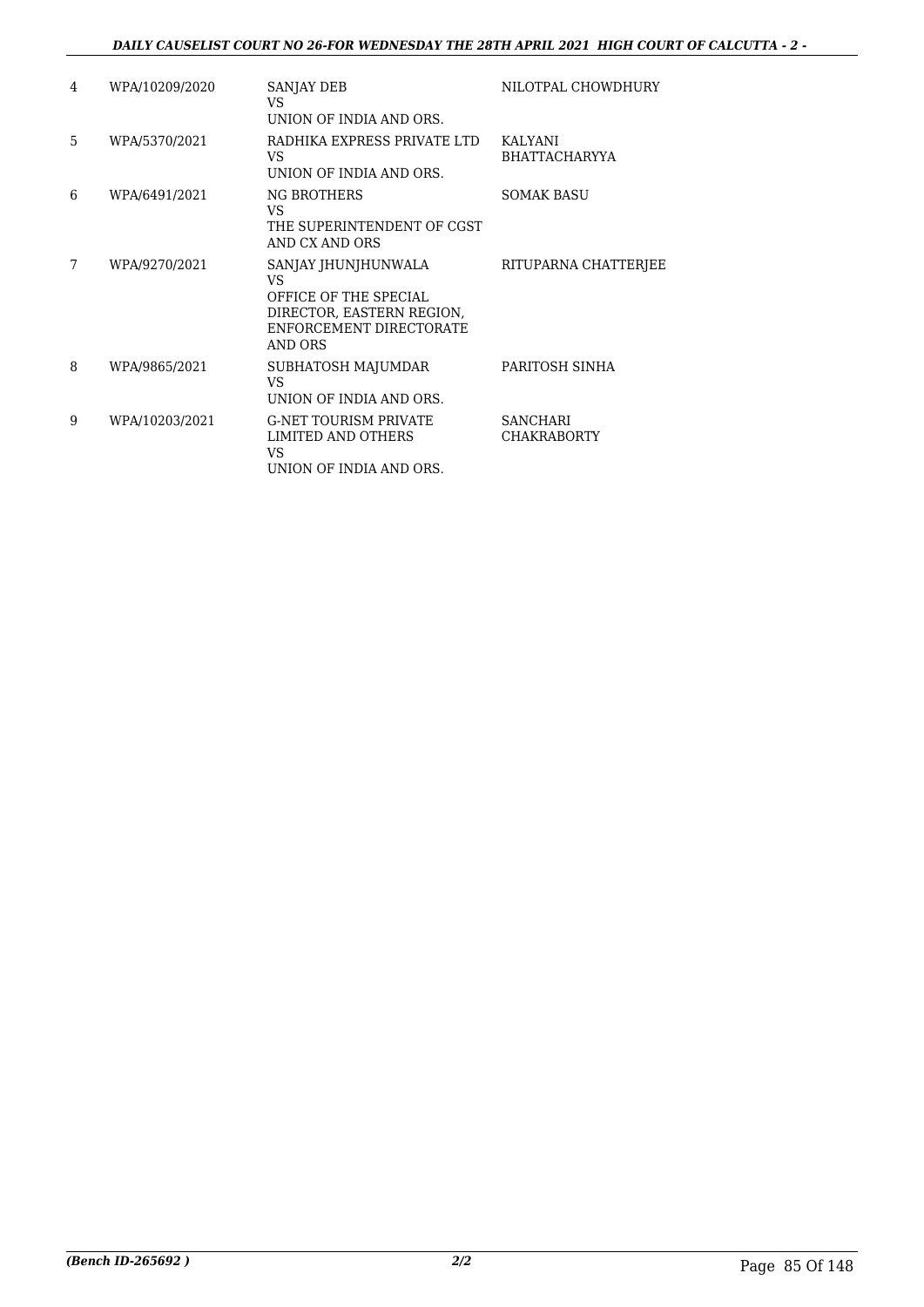

### **Appellate Side**

**DAILY CAUSELIST For Wednesday The 28th April 2021**

#### **COURT NO. 19**

**SINGLE BENCH (SB - VIII)**

**AT 11:15 AM**

#### **HON'BLE JUSTICE SHAMPA SARKAR**

**(VIA VIDEO CONFERENCE)**

#### **ON AND FROM MONDAY, THE 11TH JANUARY, 2021 - ADMISSION AND HEARING OF CIVIL REVISION APPLICATIONS AND APPLICATIONS UNDER ARTICLE 227 OF THE CONSTITUTION INCLUDING APPLICATIONS CONNECTED THERETO [EXCLUDING CIVIL REVISIONS ARISING OUT OF TESTAMENTARY AND EJECTMENT / EVICTION SUITS AND PUBLIC PREMISES (UNAUTHORISED OCCUPANTS) ACT, 1971**

**NOTE : MENTIONING ONLY ON MONDAYS AT THE FIRST SITTING OF THE COURT.**

#### **SPECIAL NOTE : 1) NO PHYSICAL MENTIONING WILL BE ALLOWED.**

#### **SPECIAL NOTE : 2) MATTERS WHICH ARE NOT IN THE LIST BUT HAVE BEEN MENTIONED WILL BE TAKEN UP ON EVERY FRIDAY IN THE FIRST HALF.**

**SPECIAL NOTE : 3) MONDAY TO THURSDAY FIRST HALF "MOTIONS" WILL BE TAKEN UP SERIALLY.**

#### **TO BE MENTIONED**

| 1 | WPA/12218/2014<br>(CORRECTION) | NITYANANDA BERA<br>VS.<br>STATE OF WEST BENGAL                         | <b>ANIMESH</b><br><b>BHATTACHARYYA</b> |
|---|--------------------------------|------------------------------------------------------------------------|----------------------------------------|
|   |                                | <b>TOP</b>                                                             |                                        |
| 2 | CO/500/2021                    | AMIT KAR<br>VS.<br>KOYEL DEY (KAR)                                     | DEBASISH KAR                           |
| 3 | CO/911/2021                    | SANJAY SHAW<br>VS<br>PRATIMA SAHA AND<br><b>OTHERS</b>                 | DIPANKAR PAL                           |
|   |                                | <b>URGENT MOTION</b>                                                   |                                        |
| 4 | CO/1003/2021                   | AVTAR SINGH AND OTHERS<br>VS.<br>ABHISHEK DEBNATH AND<br><b>OTHERS</b> | AMAL KUMAR SAHA                        |
| 5 | CO/1014/2021                   | R.N. RAO AND OTHERS<br>VS<br>ABHISEK DEBNATH AND<br><b>OTHERS</b>      | AMAL KUMAR SAHA                        |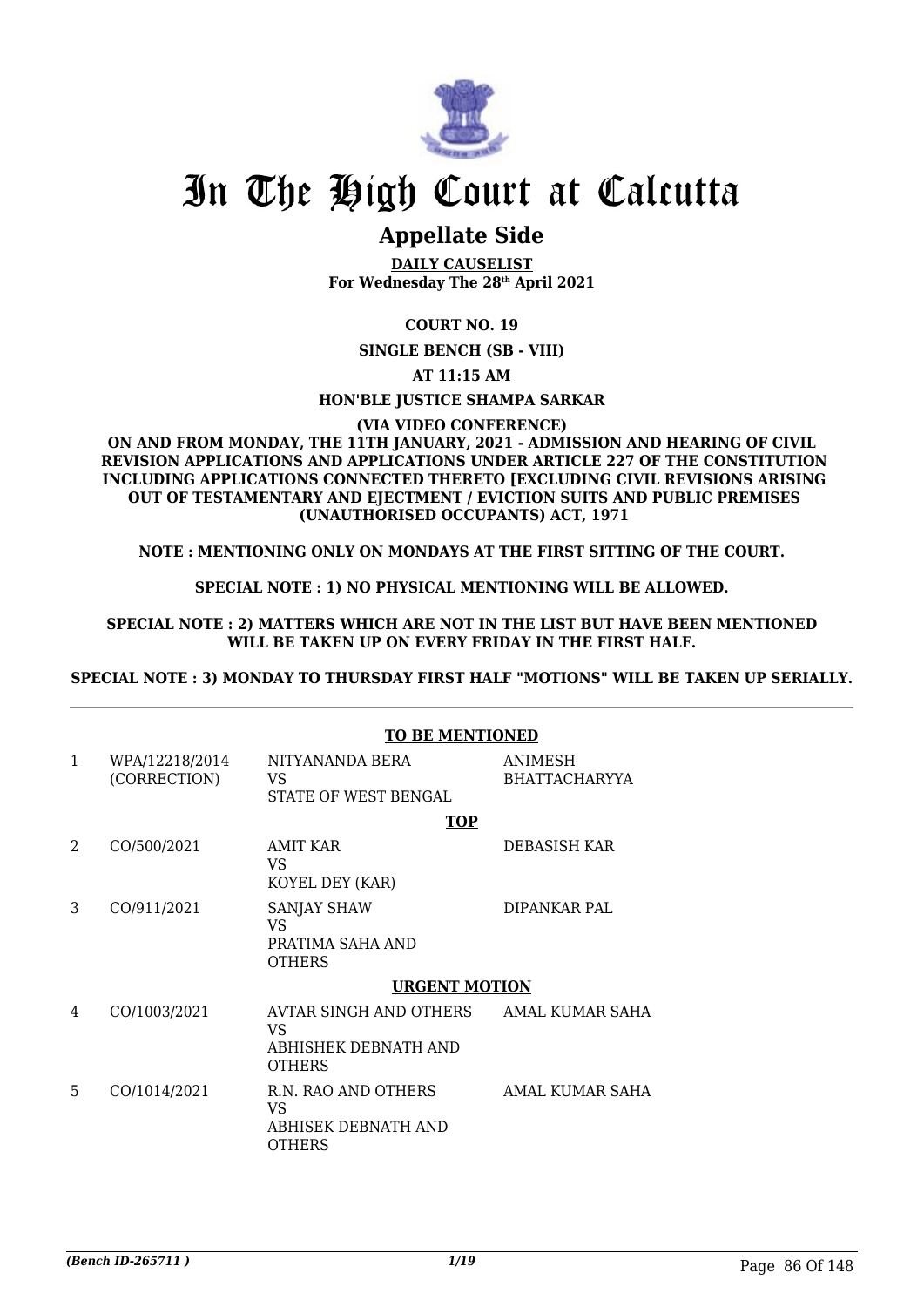| 6  | CO/1093/2021 | <b>ANJANA SAHA</b><br><b>VS</b>                                                   | SUBHOJIT GHOSH               |
|----|--------------|-----------------------------------------------------------------------------------|------------------------------|
|    |              | SANJAY PRASAD NANDY AND<br><b>ORS</b>                                             |                              |
| 7  | CO/1104/2021 | RAOJAHAN ALI KHAN AND<br><b>ANR</b><br><b>VS</b>                                  | SK TOSLIM ALI                |
|    |              | JAKIR HOSSAIN KHAN AND<br><b>ORS</b>                                              |                              |
|    |              | <b>URGENT MOTION 1</b>                                                            |                              |
| 8  | CO/630/2021  | PRABHANGSHU KUMAR<br><b>MAITY</b><br><b>VS</b><br>TUSHAR KANTI MAITY AND          | KAPIL CHANDRA<br><b>SHOO</b> |
| 9  | CO/768/2021  | ANR<br>RASHID ALI MOLLA AND<br><b>ORS</b><br><b>VS</b>                            | <b>BHUSHAN JAIN</b>          |
|    |              | <b>BOARD OF WAKF AND ORS</b>                                                      |                              |
| 10 | CO/793/2021  | KRISHNENDU BHAKTO<br>VS.<br>TAPAS KUMAR MANNA AND<br><b>ORS</b>                   | <b>SUBHOJIT SAHA</b>         |
| 11 | CO/850/2021  | DEVENDRA KUMAR MISHRA                                                             | <b>SRITA MUKHERJEE</b>       |
|    |              | <b>VS</b><br>RAJENDRA KUAMR MISHRA<br><b>AND ORS</b>                              |                              |
| 12 | CO/882/2021  | KARUR VYSYA BANK LTD.<br>AND ANR.<br>VS<br>LAKSHMAN PRASAD<br>AGARWAL AND ORS.    | SWETA GANDHI<br>(MURGAI)     |
| 13 | CO/894/2021  | <b>SUCHI KARMAKAR NEE</b><br><b>ACHARYA</b><br>VS<br>ARNAB KARMAKAR               | ARINDAM PAUL                 |
| 14 | CO/959/2021  | APURBA GHOSHAL AND ORS<br>VS<br><b>CHANDRA NATH</b><br><b>MUKHERJEE</b>           | SIBNATH GANGULY              |
| 15 | CO/965/2021  | PUSHPA RANI BISWAS AND<br><b>ORS</b><br><b>VS</b>                                 | <b>BISWAJIT TIWARI</b>       |
| 16 | CO/967/2021  | SUBHASH MRIDHA AND ORS<br><b>SHANKAR SHAW</b><br>VS<br>CHINMOY GHOSAL AND ORS     | SIBNATH GANGULY              |
| 17 | CO/982/2021  | MANAS BHATTACHARYYA<br>AND ANR<br>VS                                              | <b>SWAGATA DATTA</b>         |
| 18 | CO/1018/2021 | APURBA NASKAR AND ORS<br><b>SWATI GHOSH(DAS)</b><br><b>VS</b><br><b>BARUN DAS</b> | <b>SUSMITA CHATTERJEE</b>    |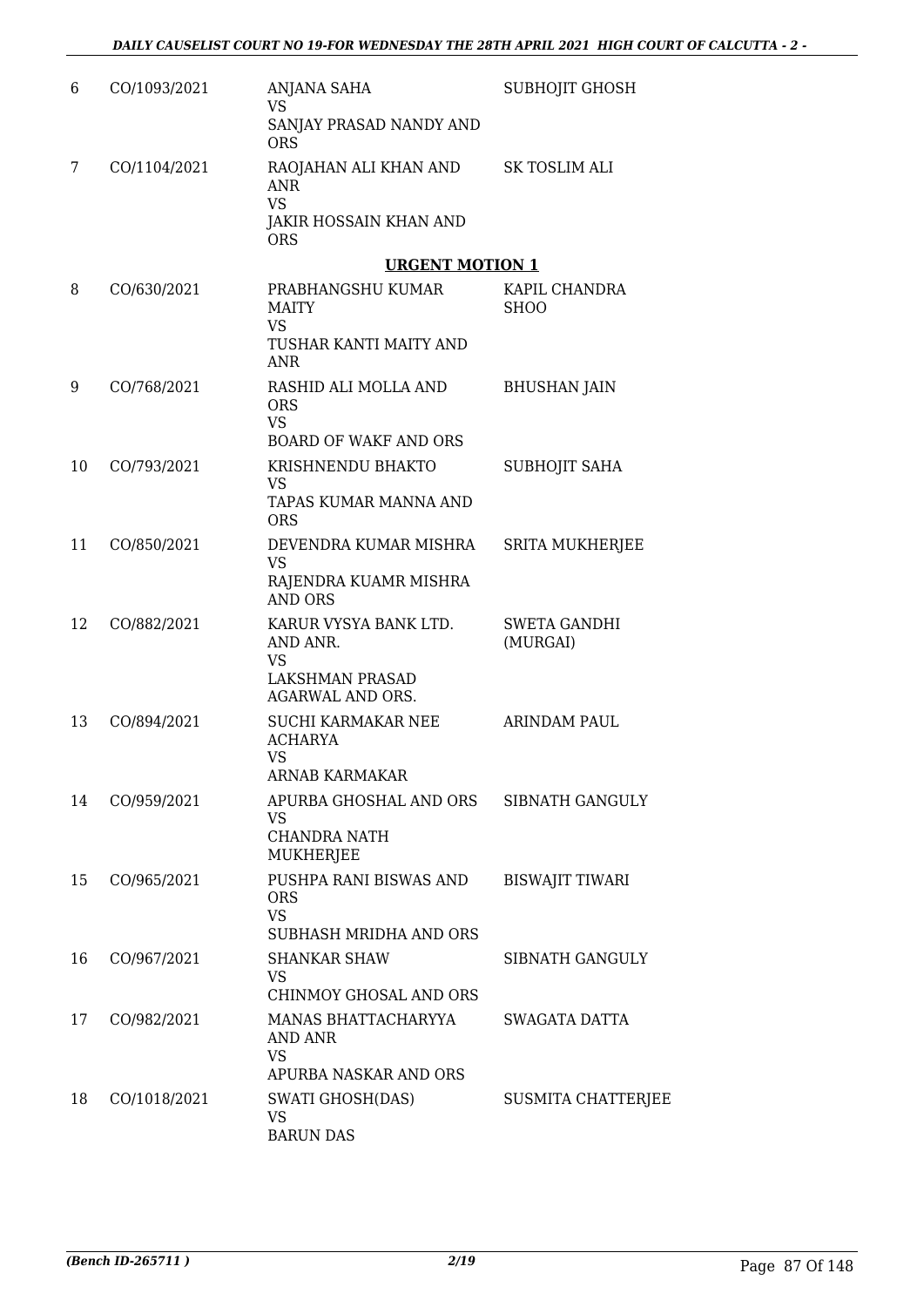| 19 | CO/1033/2021      | TARUN GHOSH AND ORS<br><b>VS</b><br><b>TAPATI ROY AND ORS</b>                                 | <b>SHALOMI BASU</b>                  |
|----|-------------------|-----------------------------------------------------------------------------------------------|--------------------------------------|
| 20 | CO/1042/2021      | NUTUN JAYASWAL<br>VS<br><b>KESHAW PRASAD MINTRI</b><br>AND ORS                                | RAJDEEP<br><b>BHATTACHARYA</b>       |
| 21 | CO/1043/2021      | JAI PRAKASH JAISWAL AND<br><b>ANR</b><br><b>VS</b><br>SHREE PRAKASH JAISWAL<br><b>AND ORS</b> | RAJDEEP<br><b>BHATTACHARYA</b>       |
| 22 | CO/1053/2021      | PRANJAL BASAK<br>VS<br><b>RUMELA KHATUN</b>                                                   | KARUNAMOYEE<br><b>SAMANTA</b>        |
|    |                   | <b>NEW MOTION</b>                                                                             |                                      |
| 23 | CO/254/2021       | PRANABESH MONDAL AND<br><b>ANOTHER</b><br>VS<br>INDRAPRASTHA DEVELOPER<br><b>AND OTHERS</b>   | <b>SUBRATA</b><br>MOOKHERJEE         |
|    | IA NO: CAN/1/2021 |                                                                                               |                                      |
| 24 | CO/443/2021       | <b>SHAKIL ANJUM</b><br><b>VS</b><br><b>JAMIL ANJUM</b>                                        | MD. GHALIB RIZWAN                    |
| 25 | CO/470/2021       | KAZI EQUEBAL HOSSAIN<br><b>VS</b><br>JOGMAYA GHOSH AND ORS                                    | DYUTIMAN BANERJEE                    |
| 26 | CO/509/2021       | <b>SAILEN MUKHERJEE</b><br><b>VS</b><br><b>GOUTAM CHATTERJEE @</b><br><b>ASHOKE</b>           | <b>BARUN KUMAR</b><br><b>SAMANTA</b> |
| 27 | CO/511/2021       | SOMNATH BHATTACHARJEE<br><b>AND ANR</b><br><b>VS</b><br>THE AUTHORISED OFFICER                | PRASANTA KUMAR<br>PARKRASHI          |
| 28 | CO/514/2021       | SAROJ KUMAR NANDI<br>VS<br><b>GOURHARI NANDI</b>                                              | <b>SAGARMAY GHOSH</b>                |
| 29 | CO/541/2021       | <b>BHOLANATH GOSWAMI</b><br>VS<br>HIRALAL KEDIA AND ORS.                                      | AMITABHA GHOSH                       |
| 30 | CO/543/2021       | <b>BIJOY KRISHNA BANERJEE</b><br>VS<br><b>DIPTI DAS</b>                                       | SANKAR NARAYAN<br>SAHA               |
| 31 | CO/549/2021       | A.N. JOHN PVT LTD<br><b>VS</b><br>L.I.C.I. AND ANR                                            | MANWENDRA SINGH<br>YADAV             |
| 32 | CO/558/2021       | SK. BOLDO @ SK. ABDUL<br><b>RASID</b><br><b>VS</b><br>MORJINA BEGUM                           | SK. TOSLIM ALI                       |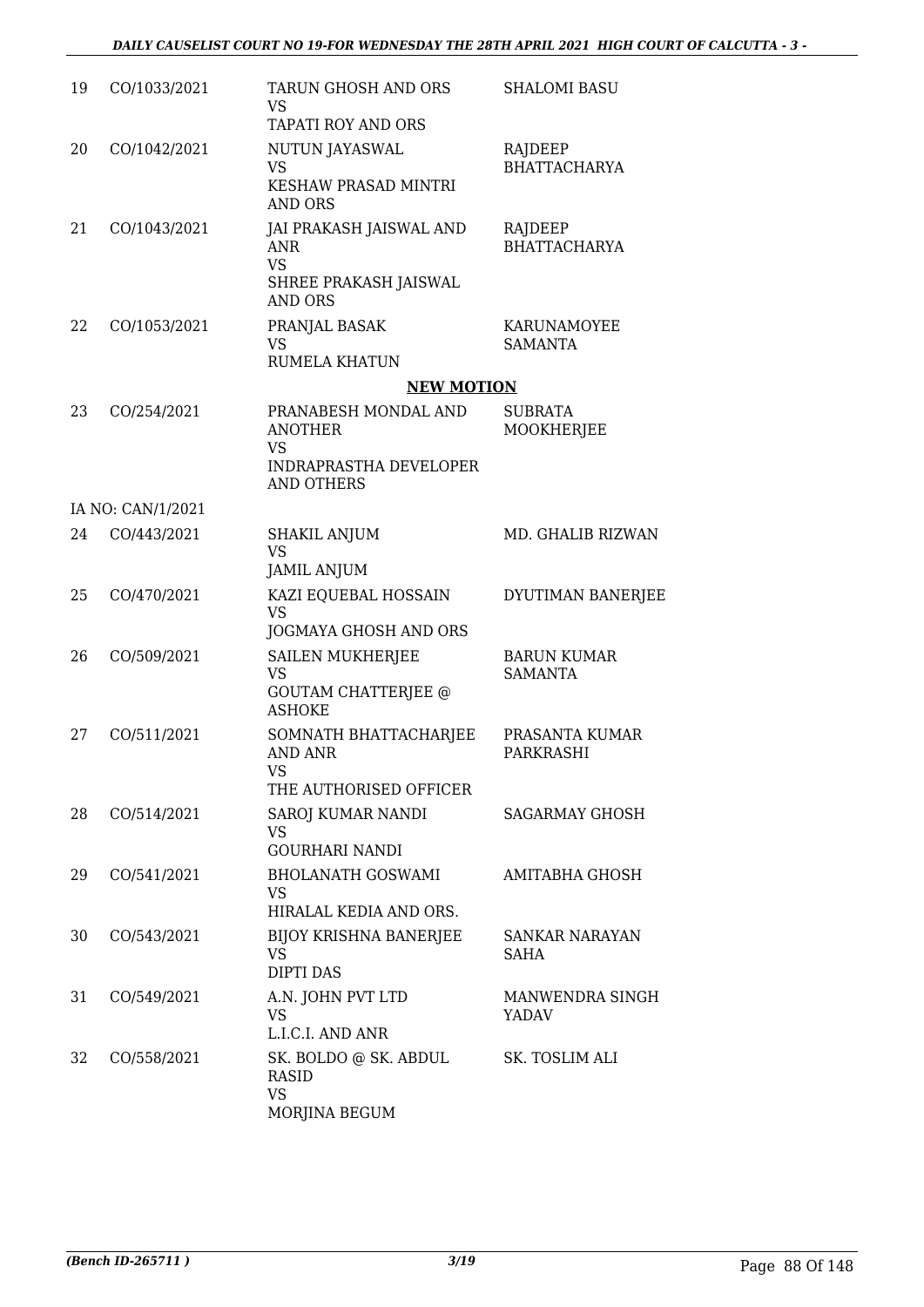| 33 | CO/560/2021 | <b>SIRAJ MOLLA</b><br>VS<br><b>SIDDIK MOLLA</b>                                                           | ALOK KUMAR POIRA                      |
|----|-------------|-----------------------------------------------------------------------------------------------------------|---------------------------------------|
| 34 | CO/566/2021 | HALIM CHOWDHURY AND<br>ANR<br><b>VS</b><br>AL HAJ HAZRAT MOULANA<br>SYED BISBAUL AREFIN AND<br><b>ORS</b> | MAHAMUDUL HASSAN                      |
| 35 | CO/576/2021 | <b>GEORGE DANIEL</b><br>VS<br>MD. SHAMIM                                                                  | <b>SOHINI</b><br><b>BHATTACHARYYA</b> |
| 36 | CO/598/2021 | SANTOSH CHATTERJEE AND<br>ANR<br>VS<br>SUSHIL CHATTOPADHYAY<br><b>AND ORS</b>                             | TIRTHA PATI<br><b>ACHARYYA</b>        |
| 37 | CO/604/2021 | MRS MAMULI BISWAS<br>VS<br>THE MANAGER,<br>SAKTINAGAR SAMABAYA<br>KRISHI UNNYAN SAMITY<br><b>LTD</b>      | DIGANTA DAS                           |
| 38 | CO/605/2021 | TUHIN DAS<br><b>VS</b><br>CASTLE LIQUORS PVT LTD<br><b>AND ORS</b>                                        | <b>ASIF SOHAIL</b><br>TARAFDAR        |
| 39 | CO/609/2021 | ALOKE KUMAR BERA<br><b>VS</b><br>ASHIOKE KUMAR BERA AND<br><b>ORS</b>                                     | <b>SUDIPTA MONDAL</b>                 |
| 40 | CO/617/2021 | NIRANJAN BISWAS<br><b>VS</b><br>DEBASISH GHOSH AND ORS                                                    | SAGNIK CHATTERJEE                     |
| 41 | CO/621/2021 | KAMALA DEBI<br>VS<br><b>BINDA DEBI AND ANR</b>                                                            | SK. ZUBAIR AHMED                      |
| 42 | CO/622/2021 | LAL MOHAN KULSI AND ANR<br>VS.<br><b>SUNIL GHOSH AND ORS</b>                                              | <b>SUKUMAR SARKAR</b>                 |
| 43 | CO/623/2021 | <b>MALATI PANDEY</b><br>VS<br><b>IVA BERA AND ORS</b>                                                     | <b>SANDIP DAS</b>                     |
| 44 | CO/626/2021 | SUBHASH CHANDRA JANA<br>VS<br>NISHI KANTA JANA AND ORS                                                    | RADHASHYAM MAITI                      |
| 45 | CO/627/2021 | SYED ABDUL RAHAMNAN<br>VS<br>MOHAR DASCHOUDHURI                                                           | PRADYOT KUMAR DAS                     |
| 46 | CO/628/2021 | <b>BAIJNATH MAHATO</b><br>VS<br><b>MANJU MAHATO</b>                                                       | RAMESHWAR SINHA                       |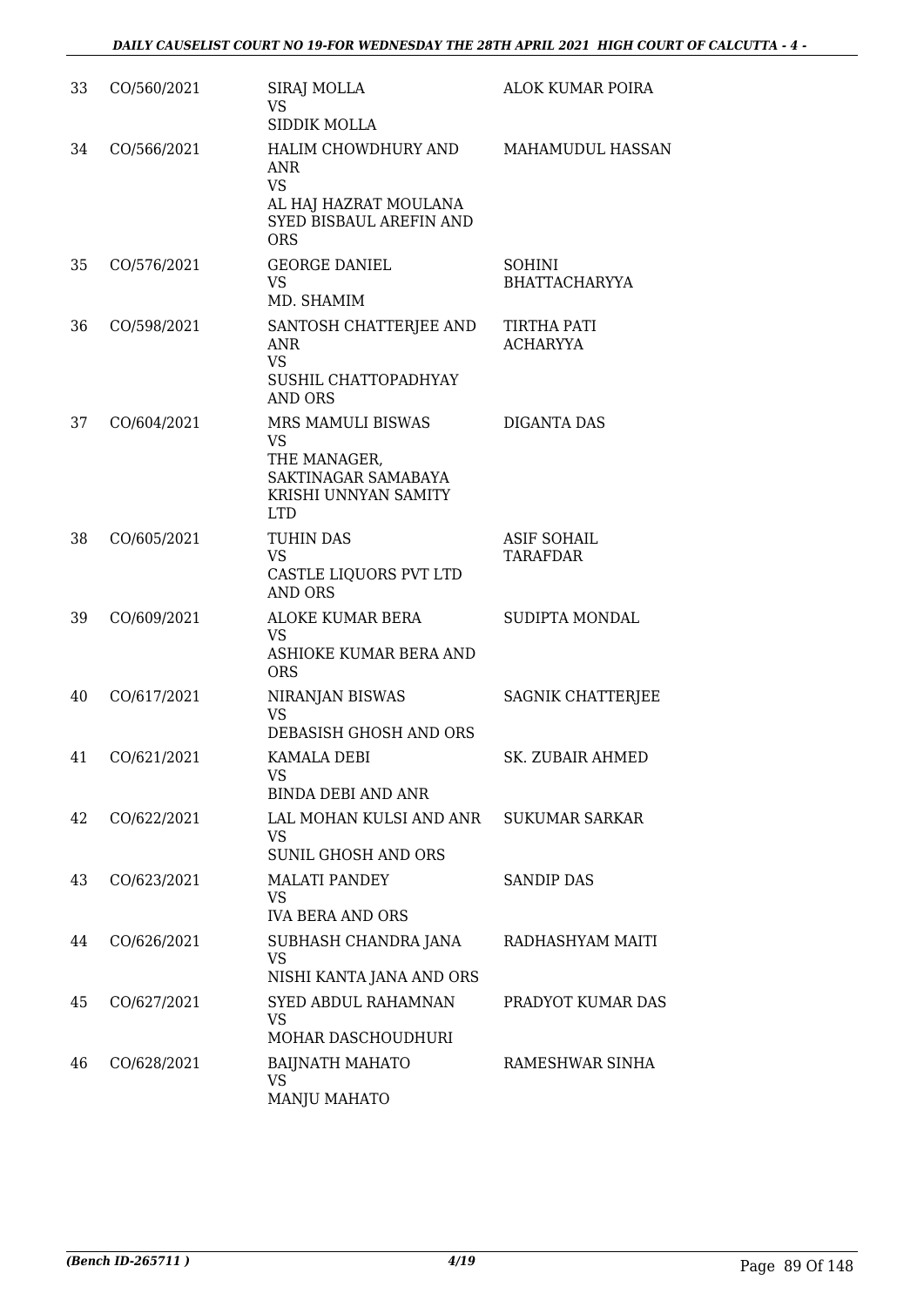| 47 | CO/631/2021 | SUTAPA MUKHERJEE AND<br>ANR<br><b>VS</b><br>KAMAL KUMAR MUKHERJEE<br><b>AND ANR</b>                                                                                                       | <b>MANAS DASGUPTA</b>        |
|----|-------------|-------------------------------------------------------------------------------------------------------------------------------------------------------------------------------------------|------------------------------|
| 48 | CO/636/2021 | MD ISHAQUE MADANI AND<br><b>ANR</b><br><b>VS</b><br><b>ABDUL LATIF SARKAR</b>                                                                                                             | Shibasis Chatterjee          |
| 49 | CO/637/2021 | <b>BISWANATH DEY</b><br><b>VS</b><br>TAPAN KUNDU AND ORS                                                                                                                                  | <b>ABHIJIT RAY</b>           |
| 50 | CO/638/2021 | LAV PAL LALIAS PRABIR PAL<br><b>AND ANR</b><br><b>VS</b><br>THE CHIEF EXECUTIVE<br><b>OFFICER</b>                                                                                         | SAGNIK CHATTERJEE            |
| 51 | CO/641/2021 | SK. SAMSUR RAHMAN ALIAS<br><b>SHUMSUR RAHAMAN</b><br><b>VS</b><br>THE BOARD OF WAKF AND<br>ORS.                                                                                           | SALMA SULTANA<br><b>SHAH</b> |
| 52 | CO/644/2021 | <b>NUCLEAR PAUL</b><br><b>VS</b><br><b>MRIDULA BARMAN</b>                                                                                                                                 | ANJANA BANERJEE              |
| 53 | CO/647/2021 | SHAYAMA PRASAD POREL<br><b>VS</b><br><b>BASHANTI POREL AND ORS</b>                                                                                                                        | <b>SK TOSLIM ALI</b>         |
| 54 | CO/648/2021 | SIRAJ MIDDYA AND ORS<br><b>VS</b><br><b>INSAN MIDDYA AND ORS</b>                                                                                                                          | SK TOSLIMA ALI               |
| 55 | CO/654/2021 | SAYANTANI GHOSH<br>VS<br><b>SUKESH RANJAN KOLEY</b>                                                                                                                                       | MAHABOOB AHMED               |
| 56 | CO/658/2021 | SAJEDUR RAHAMAN REP BY<br><b>HASIBUR RAHAMAN AND</b><br><b>ORS</b><br><b>VS</b><br>MD NAJIRUDDIN AND ORS                                                                                  | <b>SAIFUL ALAM</b>           |
| 57 | CO/659/2021 | sibrani ghosh since deceased<br>rep by bandana pal and ors<br><b>VS</b><br>barun chgakraborty and ans                                                                                     | diptendu majumder            |
| 58 | CO/664/2021 | MAA MANGAL CHANDI<br>BRICK FIELD PVT LTD REP<br>BY MOHIT LAL GHOSH AND<br><b>ORS</b><br><b>VS</b><br>SMT ANJALI SINGH LEGAL<br>HAIR OF KANTA PRASAD<br>SINGH (DECEASED) AND<br><b>ORS</b> | SREYA CHAKRABORTY            |
| 59 | CO/666/2021 | <b>SUMAN ROY</b><br>VS<br><b>SUDESHNA ROY</b>                                                                                                                                             | <b>SOVAN DASGUPTA</b>        |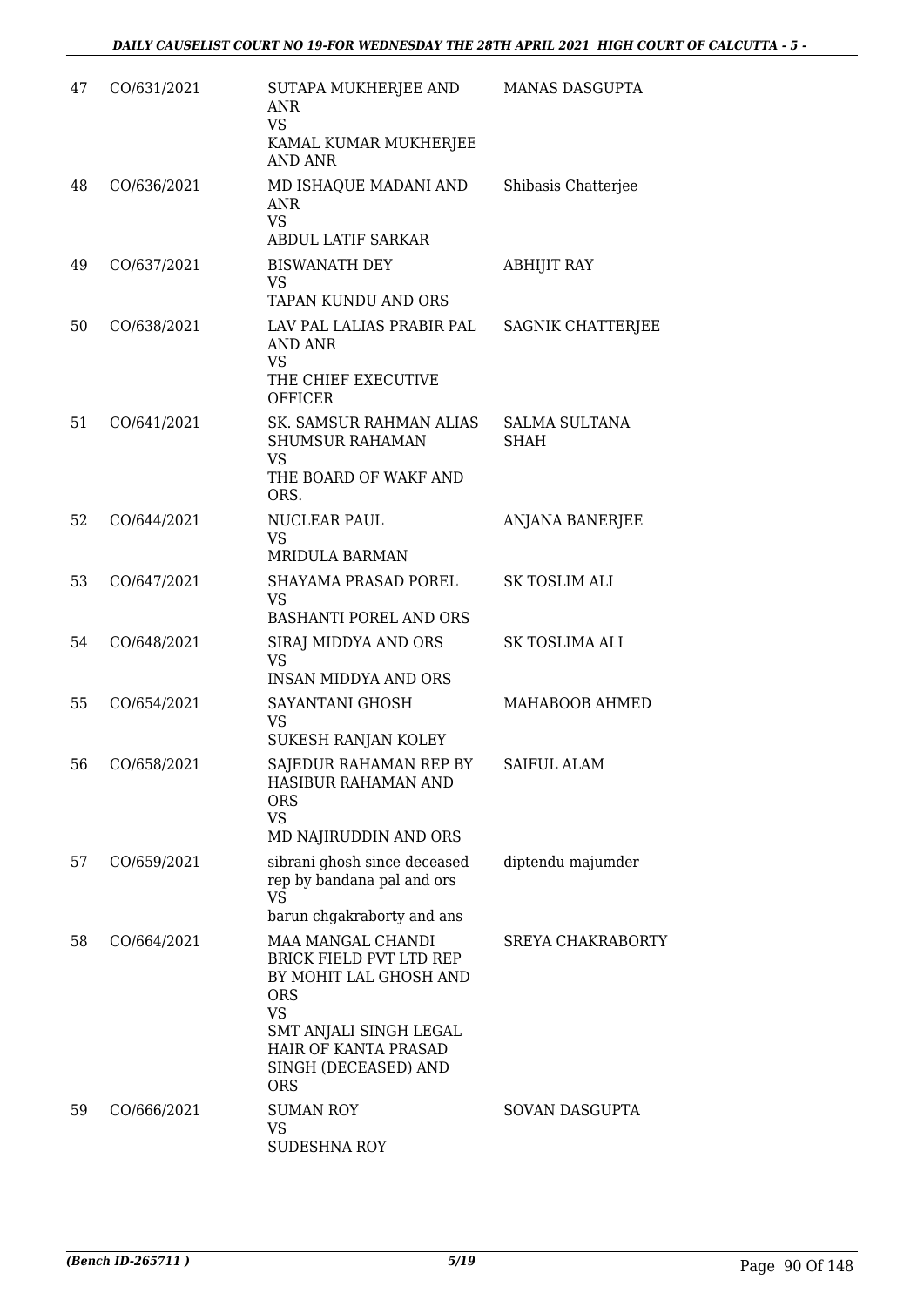| 60 | CO/667/2021 | shyamal kumar saha<br><b>VS</b><br>CHIEF EXECUTIVE OFFICER<br><b>BOARD OF WAKF WEST</b><br><b>BENGAL AND ORS</b>          | <b>IFTEKAR MUNSHI</b>                 |
|----|-------------|---------------------------------------------------------------------------------------------------------------------------|---------------------------------------|
| 61 | CO/668/2021 | <b>BIKASH DAS</b><br>VS.<br>CHIEF EXECUTIVE OFFICER<br><b>BOARD OF WAKF AND ORS</b>                                       | FATIMA HASSAN                         |
| 62 | CO/669/2021 | <b>DULAL SHAIKH</b><br>VS<br>CHIEF EXECUTIVE OFFIICER<br>OF WAKFS AND ORS                                                 | DEBABRATA ROY                         |
| 63 | CO/670/2021 | SHIPRA GHOSH<br><b>VS</b><br>KAMAL NANDY AND ORS                                                                          | Omar Faruk Gazi                       |
| 64 | CO/675/2021 | CHANDRANATH GANGULY<br>VS<br>RASHIDUL SK AND ANR                                                                          | <b>SUBHAS CHANDAR</b><br><b>DUTTA</b> |
| 65 | CO/678/2021 | SASWATI MUKHOPADHAYA<br><b>VS</b><br>TANMOY MUKHOPADHAYAY                                                                 | PRAJAYINI DAS                         |
| 66 | CO/679/2021 | <b>DIPAK HARI AND ORS</b><br><b>VS</b><br>RENU MOHTA AND ORS                                                              | ASIS BHATTACHARYA                     |
| 67 | CO/680/2021 | <b>BUJU SEKH ALIAS RUJU</b><br><b>SEKH</b><br><b>VS</b><br>AMIR SEKH AND ANR                                              | <b>ANIRBAN DAS</b>                    |
| 68 | CO/683/2021 | KAUSHALYA PANDEY<br><b>VS</b><br>JAHARLAL HATI AND ORS                                                                    | DEBJANI SENGUPTA                      |
| 69 | CO/684/2021 | SANTOSH MAHATO AND ORS<br><b>VS</b><br>GANDHARAJ MAHATO LEGAL<br><b>HEIR OF KHANDU MAHATO</b><br>(SINCE DEACESED) AND ORS | Nemai Chandra Saha                    |
| 70 | CO/685/2021 | KANU GOPAL DAS AND ORS<br><b>VS</b><br>SIRDHARTHA KRISHNA DAS<br><b>AND ORS</b>                                           | SRIKANTA DATTA                        |
| 71 | CO/686/2021 | <b>BANDANA DAS</b><br><b>VS</b><br>MANJU SEN AND ORS                                                                      | <b>SUSHANTA KUMAR</b><br>LAHA         |
| 72 | CO/688/2021 | HASNEHARA BIBI AND ORS<br><b>VS</b><br>CHANDBANU BIBI, LEGAL<br><b>HEIR OF TAHID</b><br>MIRZA(DECEASED) AND ORS           | MD. YAMIN ALI                         |
| 73 | CO/690/2021 | REHANA KHATUN<br><b>VS</b><br><b>ARUNIMA AHMED</b>                                                                        | SUKANTA DAS                           |
| 74 | CO/694/2021 | ARUP RATAN GOOPTU<br>VS.<br><b>ANIL RATHI</b>                                                                             | <b>GARGI MANNA</b>                    |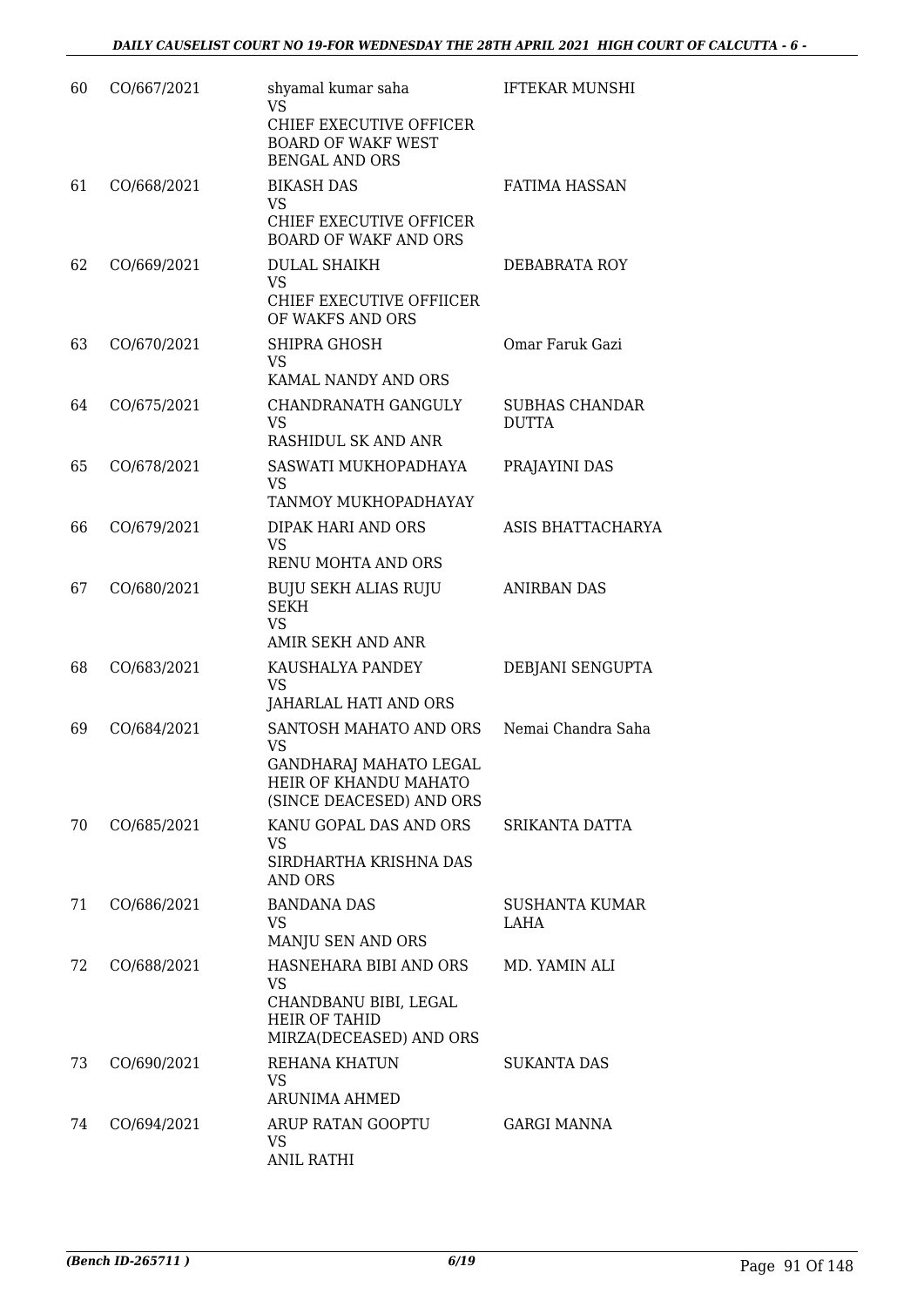| 75 | CO/696/2021 | NIMAI MONDAL @ NIMAI<br>CHANDRA MONDAL AND<br><b>OTHERS</b><br><b>VS</b>                              | SALONI<br><b>BHATTACHARJEE</b>          |
|----|-------------|-------------------------------------------------------------------------------------------------------|-----------------------------------------|
|    |             | JOYDEB PAL                                                                                            |                                         |
| 76 | CO/699/2021 | <b>HEMARUN SANYAL</b><br>VS.                                                                          | <b>SUBHAJIT</b><br><b>CHATTOPADHYAY</b> |
| 77 | CO/701/2021 | HIRAK SANYAL AND ORS.<br>SURAJIT SADHUKHAN<br><b>VS</b><br><b>ASIF KHAN ALIAS NABI</b><br><b>KHAN</b> | MS FATIMA HASSAN                        |
| 78 | CO/704/2021 | MANJU SHAW AND ORS<br><b>VS</b><br>ALPANA GANGULY AND ORS                                             | ASISH KUMAR DUTTA                       |
| 79 | CO/707/2021 | PRABHAS MONDAL<br>VS                                                                                  | AMAL KUMAR SAHA                         |
|    |             | SHIKHA BARUI AND OTHERS                                                                               |                                         |
| 80 | CO/709/2021 | NIRAPADA HAZRA AND<br><b>OTHERS</b><br>VS<br>SEKH SARFUDDIN AND                                       | <b>ANIRBAN DUTTA</b>                    |
| 81 | CO/713/2021 | <b>OTHERS</b><br>NIRAPADA HAZRA AND                                                                   | ANIRBAN DATTA                           |
|    |             | <b>OTHERS</b><br><b>VS</b><br>SEKH SARFUDDIN AND<br><b>OTHERS</b>                                     |                                         |
| 82 | CO/715/2021 | <b>SUKUMAR SETH AND</b><br><b>OTHERS</b><br><b>VS</b><br>REKHA SHARMA AND<br><b>OTHERS</b>            | <b>GOUR BARAN SAU</b>                   |
| 83 | CO/722/2021 | MEGHNAD MONDAL<br>VS<br>MANORANJAN KALI AND<br><b>ORS</b>                                             | <b>SUJJIT BHUNIA</b>                    |
| 84 | CO/723/2021 | THE KOLKATA MUNICIPAL<br><b>CORPORATION</b><br><b>VS</b><br>M/S. REDROSE DEVELOPERS<br><b>PVT LTD</b> | DWIJADAS<br><b>CHAKRABORTY</b>          |
| 85 | CO/725/2021 | THE KOLKATA MUNICIPAL<br>CORP.<br><b>VS</b><br>SUMIT CHOWDHURY AND<br>ANR                             | DWIJADAS<br><b>CHAKRABORTY</b>          |
| 86 | CO/728/2021 | AMIT KUMAR PRADHAN<br>VS<br>TRIPTI PRADHAN NEE<br><b>DEBNATH</b>                                      | <b>GOPAL MONDAL</b>                     |
| 87 | CO/729/2021 | DILIP ADHIKARY<br><b>VS</b><br>PAROMITA ADHIKARY                                                      | MUKESH KUMAR<br>SAHA                    |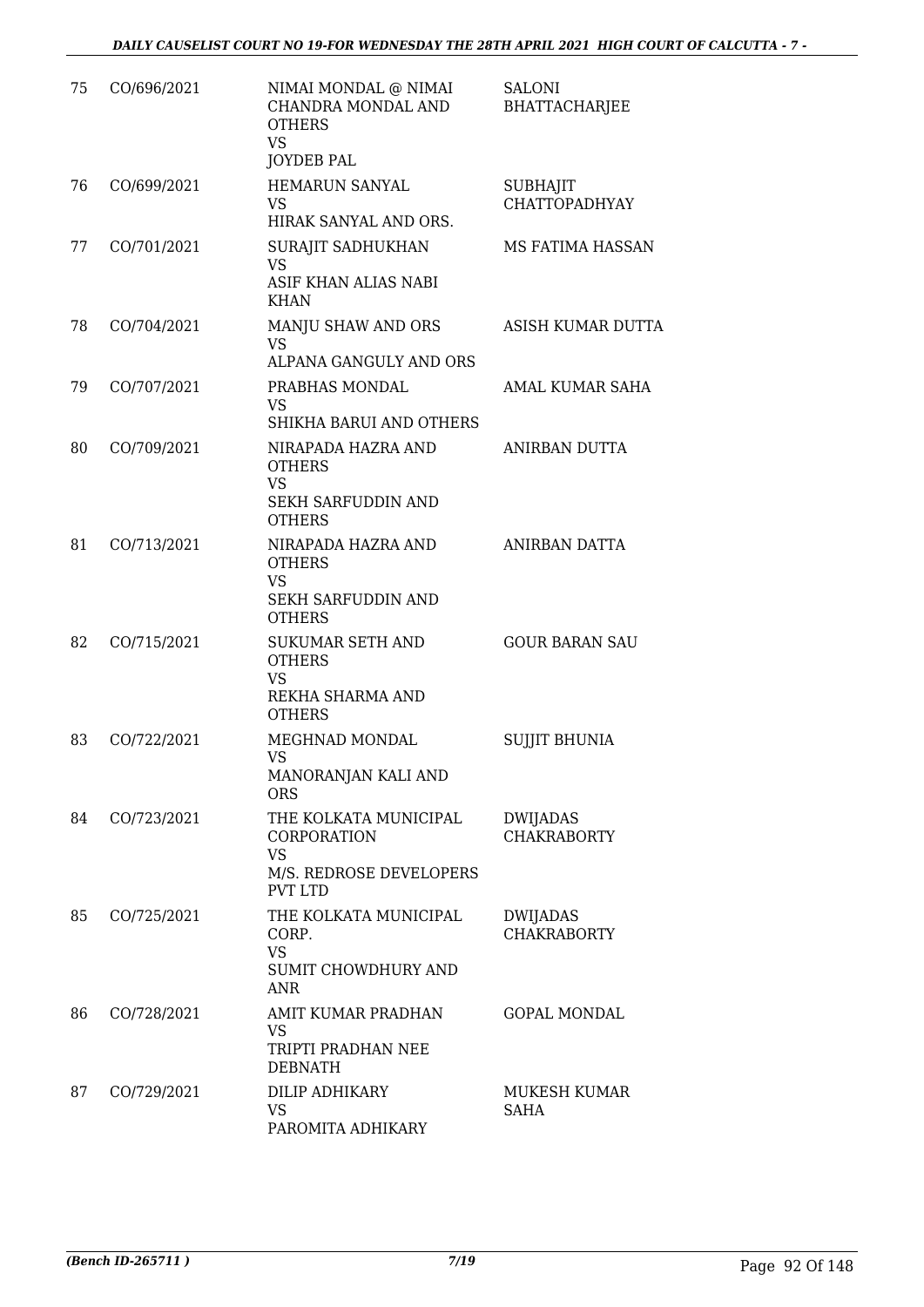| 88  | CO/730/2021 | THE KOLKATA MUNICIPAL<br>CORPORATION<br><b>VS</b><br>M/S. GOPAL RESIDENCY                                        | <b>DWIJADAS</b><br><b>CHAKRABORTY</b> |
|-----|-------------|------------------------------------------------------------------------------------------------------------------|---------------------------------------|
| 89  | CO/734/2021 | <b>MILAN MANDAL</b><br>VS.                                                                                       | SURANJAN MANDAL                       |
| 90  | CO/735/2021 | KUTTU MANDAL AND ORS<br><b>RAJAN GUPTA</b><br><b>VS</b><br>SUBHAS CHANDRA GUPTA<br><b>AND ORS</b>                | <b>SUBRATA</b><br><b>BHATTACHARYA</b> |
| 91  | CO/738/2021 | <b>SASTHI MANDAL</b><br>VS<br>SANJITA DAS                                                                        | MUSHARAF ALAM SK                      |
| 92  | CO/767/2021 | SADHANA BOSE<br><b>VS</b><br>CHANDANA ROY NEE MITRA<br>AND ANR                                                   | SOMNATH GHOSHAL                       |
| 93  | CO/776/2021 | <b>RAJASHREE RAY</b><br>BANDYOPADHYAY<br><b>VS</b><br>PARTHA SARATHI ROY                                         | <b>SOHINI</b><br><b>BHATTACHARYYA</b> |
| 94  | CO/780/2021 | RAMAPRASAD HATI AND<br>ORS.<br><b>VS</b><br>TAPAS MONDAL AND ORS.                                                | <b>SWETANK RAI</b>                    |
| 95  | CO/785/2021 | SK. ABDUL ODUD ALI<br><b>VS</b><br>EMANULLA KHAN AND ORS.                                                        | ARITRA SHANKAR RAY                    |
| 96  | CO/788/2021 | MADHUSUDAN CHANDRA<br>AND ORS.<br>VS<br>SRI SRI NRADHA KRISHNA<br><b>JUGAL MURTI</b>                             | RITAM CHOWDHURY                       |
| 97  | CO/789/2021 | <b>BIJAN BEHARI ROY</b><br><b>CHOWDHURI</b><br>VS<br>SOMA SARKAR AND ANR.                                        | <b>SAMIRAN GIRI</b>                   |
| 98  | CO/790/2021 | SK SAIDUL<br>VS.<br><b>SK SAHABANI</b>                                                                           | ARUN KUMAR ROY                        |
| 99  | CO/791/2021 | SK. MOHAMMAD ABU NAIM<br>@ SK. MAHAMMAD ABU<br><b>NOYEEM</b><br><b>VS</b><br>ABUL KALAM BISWAS AND<br><b>ORS</b> | DYUTIMAN BANERJEE                     |
| 100 | CO/792/2021 | CHATRA PLAYERS<br><b>ASSOCIATION</b><br><b>VS</b><br><b>SWAPAN KUMAR NANDY</b>                                   | <b>ABHINAB DAN</b>                    |
| 101 | CO/795/2021 | <b>SYED ABDUL RUB AND ORS</b><br>VS<br>RASHID KHATOON AND ORS                                                    | SOURAJYA ROY                          |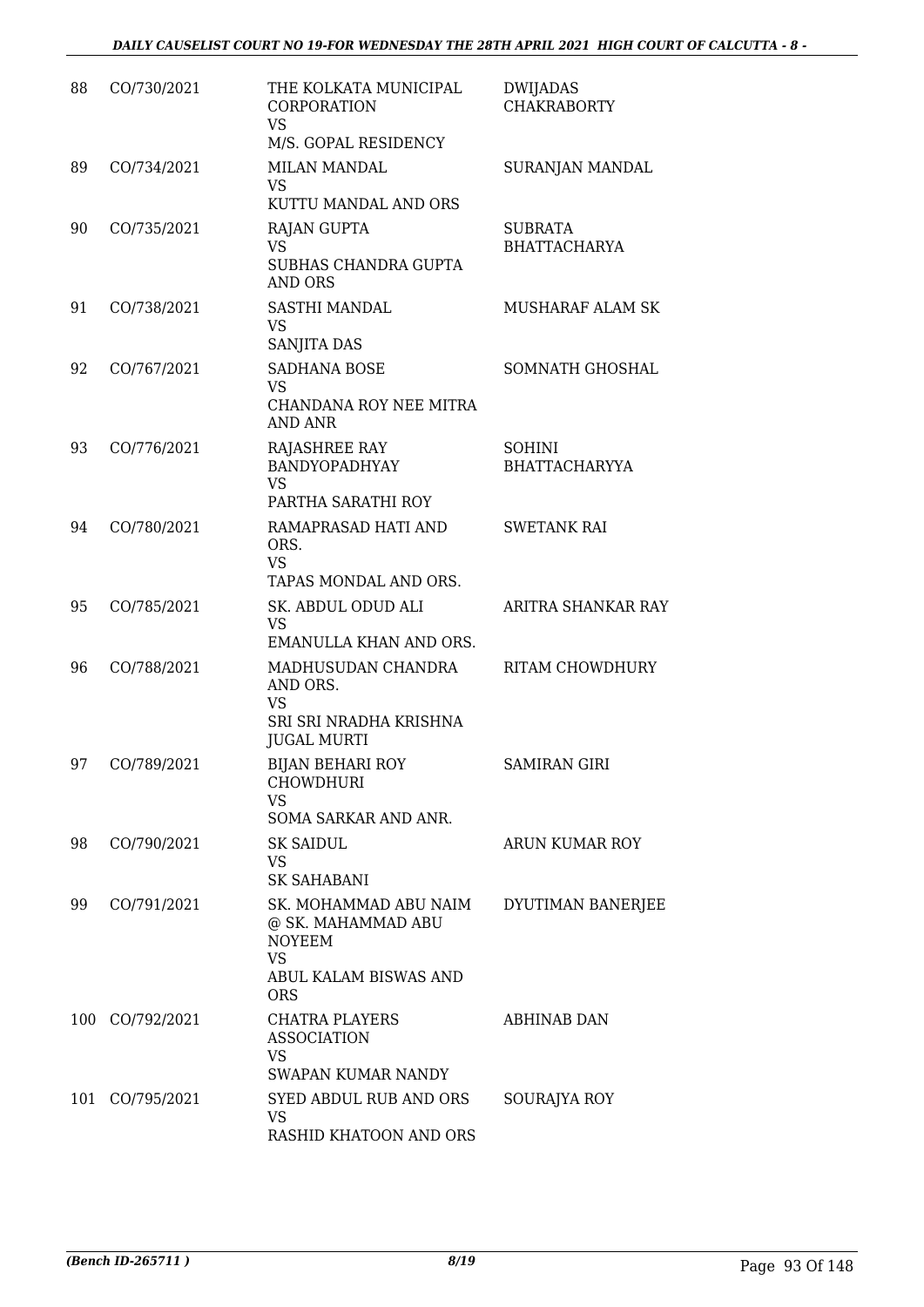| 102 CO/796/2021 | SUBASH CHANDRA DAS<br>VS<br>LAXMI RANI DAS ALIAS<br>LAXMI                                                 | NADEEM SULAIMAN                       |
|-----------------|-----------------------------------------------------------------------------------------------------------|---------------------------------------|
| 103 CO/800/2021 | <b>JOYDEB MONDAL</b><br><b>VS</b><br><b>BASUDEB MONDAL</b>                                                | <b>KESHAB CHANDRA</b><br><b>DAS</b>   |
| 104 CO/801/2021 | DIPANKAR SARKAR<br><b>VS</b><br>SMT DEBJANI SARKAR NEE<br><b>DUTTA</b>                                    | Kaustav Bhattacharya                  |
| 105 CO/808/2021 | SK MOJAMMEL<br><b>VS</b><br>THE BOARD OF WAQF WEST<br><b>BENGAL AND ORS</b>                               | <b>SK MOINUDDIN</b>                   |
| 106 CO/812/2021 | KARTICK CHANDRA PAUL<br>VS.<br><b>BABUL SAHA</b>                                                          | <b>TINA BISWAS</b>                    |
| 107 CO/813/2021 | GITA NASKAR AND ORS.<br>VS.<br>RAMKANTA NASKAR AND<br>ORS.                                                | <b>DILIP KUMAR</b><br><b>SHYAMAL</b>  |
| 108 CO/815/2021 | AIRPORTS AUTHORITY OF SUHRID SUR<br><b>INDIA</b><br><b>VS</b><br>J P AVIATION SERVICES PVT<br>LTD AND ANR |                                       |
| 109 CO/817/2021 | RUDRA SANKAR ROY<br>VS<br>EASTERN COALFIELDS LTD<br><b>AND ORS</b>                                        | <b>ARNAB ROY</b>                      |
| 110 CO/819/2021 | <b>RAJESH SHAW</b><br>VS<br>USHA SHAW NEE JAISWAL                                                         | PIYALI MITRA                          |
| 111 CO/820/2021 | AVISHEK @ ABHISHEK<br>VS<br><b>SUSMITA GHOSH</b><br><b>MURDUNNA</b>                                       | MALAY<br><b>BHATTACHARYYA</b>         |
| 112 CO/823/2021 | PARIMAL CHANDRA DAS<br>VS<br><b>MOUSUMI DAS @ BISWAS</b>                                                  | AMITABHA GHOSH                        |
| 113 CO/828/2021 | ARPITA GANGULY<br>VS.<br><b>SOUVIK GANGULY</b>                                                            | <b>ANIMITA</b><br><b>BHATTACHARYA</b> |
| 114 CO/831/2021 | M/SGOPIRAM CHETRAM AND<br>ANR<br><b>VS</b><br>KEJRIWAL SUGAR AGENCIES<br><b>PVT LTD</b>                   | <b>BIKASH KUMAR</b><br><b>SINGH</b>   |
| 115 CO/833/2021 | SK KUTUBUDDIN ALI ALIAS<br>SEKH KUTUBUDDIN ALI<br><b>VS</b><br>NOOR JAHAN BEGUM                           | SAMIR RANJAN AICH                     |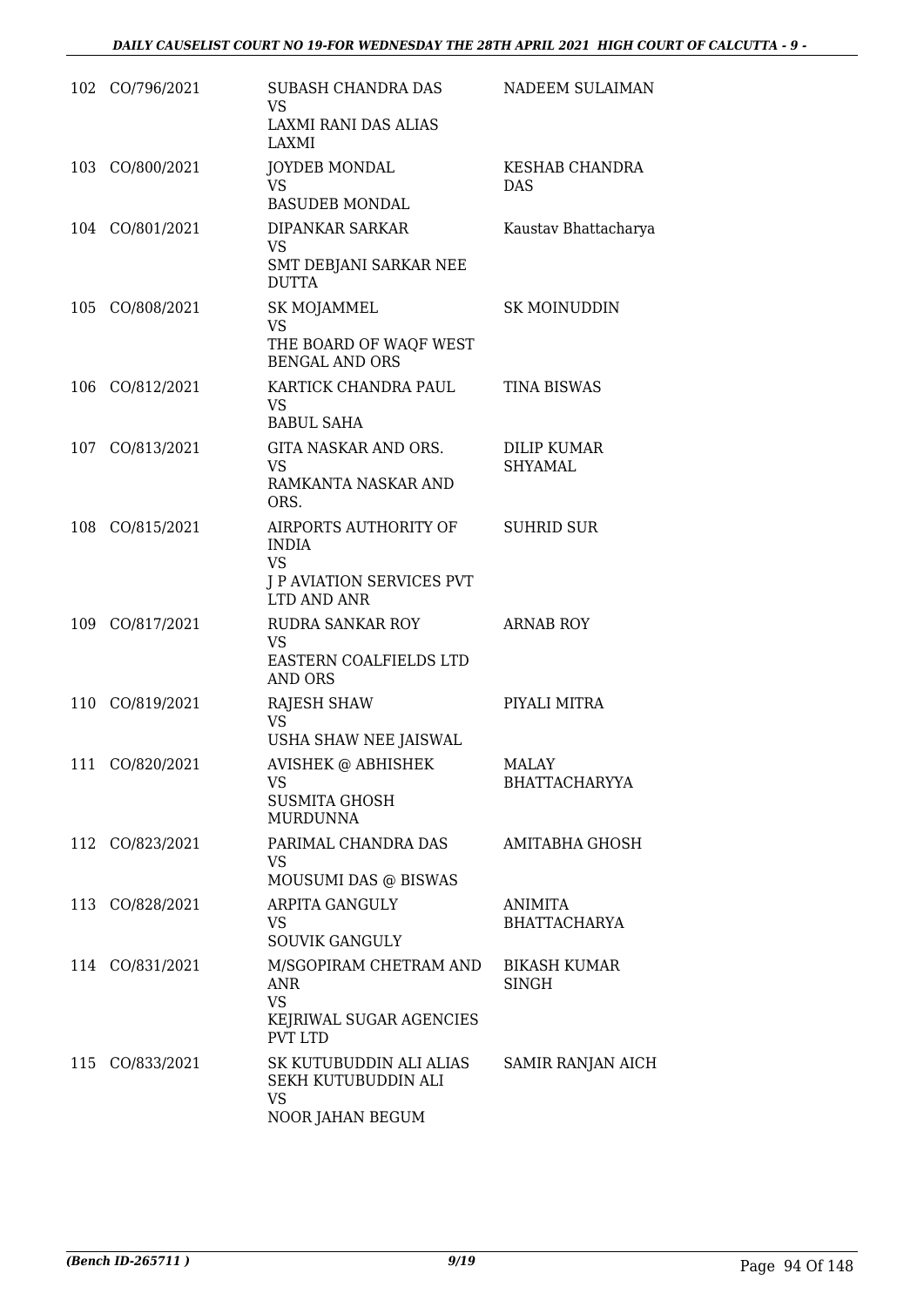|     | 116 CO/836/2021 | SUBHASH SHARMA<br><b>VS</b><br>PRIYANKAR SHARMA                                                                        | <b>MOTI SAGAR TIWARI</b>            |
|-----|-----------------|------------------------------------------------------------------------------------------------------------------------|-------------------------------------|
|     | 117 CO/837/2021 | <b>BASIRUDDIN</b><br>VS.<br>SK TAFFIRUDDIN AND ORS                                                                     | <b>RUDRAPRASAD</b><br>MATILAL       |
| 118 | CO/841/2021     | KAUSHIK BAGCHI<br><b>VS</b><br>PIYA BAGCHI CHOWDHURY                                                                   | <b>SUHRID SUR</b>                   |
| 119 | CO/842/2021     | <b>GOURI ROY</b><br><b>VS</b><br>AJIT BANERJEE AND ORS                                                                 | <b>SUSHOVON DEY</b>                 |
|     | 120 CO/844/2021 | USHA BANERJEE AND ORS<br><b>VS</b><br>MAIITRAYEE BANERJEE AND<br><b>ORS</b>                                            | <b>SOUNAK MONDAL</b>                |
| 121 | CO/845/2021     | M/S ENKON PRIVATE<br><b>LIMITED</b><br><b>VS</b><br>STATE OF WEST BENGAL<br>AND ANR.                                   | <b>SANJOY KARAR</b>                 |
| 122 | CO/852/2021     | RABINDRA NATH MONDAL<br><b>VS</b><br><b>GOPAL KRISHNA MONDAL</b>                                                       | DEBLINA LAHIRI                      |
| 123 | CO/854/2021     | PIYER MD GAYEN AND ORS<br>VS<br>ASANBANI SAMAJ UNNAYAN<br>COMMITTEE REP BY ABDUL<br>MAJID MONDAL AND ORS               | SUJBHAS CHANDRA<br><b>ATHA</b>      |
|     | 124 CO/856/2021 | <b>MD SERAJUDIN</b><br><b>VS</b><br>NITA ROYCHOWDHURY AND<br><b>ORS</b>                                                | <b>ABHISEK BANERJEE</b>             |
| 125 | CO/857/2021     | <b>SUBODH CHANDRA DEY</b><br>VS<br><b>MATLAB BOURI</b>                                                                 | <b>MANI SANKAR</b><br>CHATTOPADHYAY |
|     | 126 CO/859/2021 | M/S SEACOM MARINE<br>COLLEGE REPTED. BY ANISH CHATTOAPDHYAY<br><b>CHAKRABORTY</b><br><b>VS</b><br>PUNJAB NATIONAL BANK | <b>MANI SANKAR</b>                  |
| 127 | CO/860/2021     | SUSHMA RANI DAS AND ANR<br>VS<br>RABINDRANATH DAS AND<br><b>ORS</b>                                                    | <b>SANKHA SUBHRA RAY</b>            |
|     | 128 CO/861/2021 | DEVRON EXPORTS PRIVATE<br>LIMITED<br><b>VS</b><br>THE LIFE INSURANCE<br>CORPORATION OF INDIA<br><b>AND ANOTHER</b>     | SANDIP AGARWAL                      |
| 129 | CO/862/2021     | <b>RAJESH DAS</b><br><b>VS</b><br><b>CHINA DAS</b>                                                                     | RAMESHWAR SINHA                     |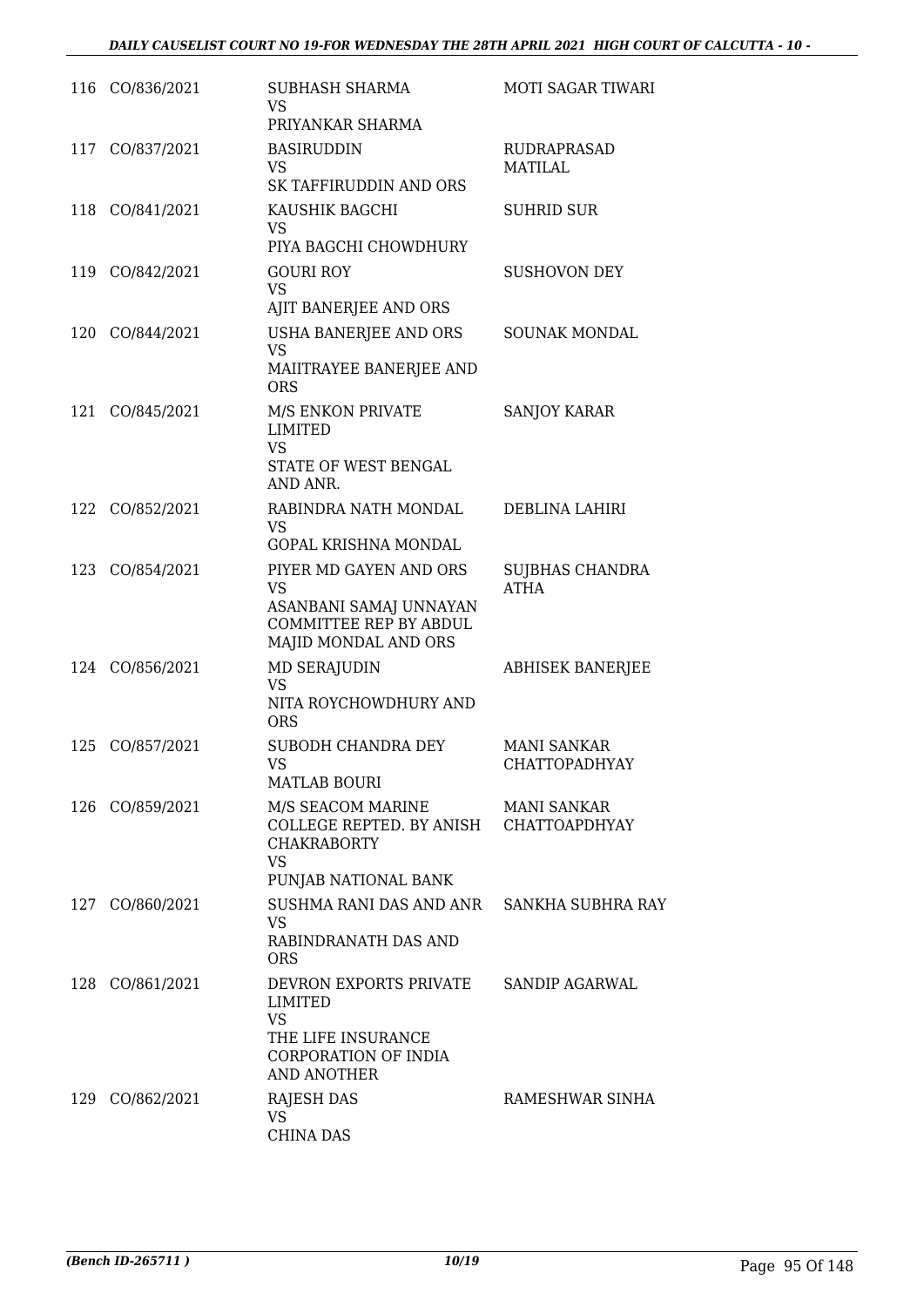| 130 | CO/863/2021     | <b>SOUMI GHOPSH</b><br><b>VS</b><br><b>SAURAV GHOSH</b>                                                                 | <b>SUBIR PAL</b>                     |
|-----|-----------------|-------------------------------------------------------------------------------------------------------------------------|--------------------------------------|
| 131 | CO/866/2021     | <b>RINA DUTTA</b><br>VS.<br>MONOMOHAN DUTTA AND<br><b>ANR</b>                                                           | <b>RISHAB DUTTA GUPTA</b>            |
| 132 | CO/867/2021     | MATHURAMOHAN DATTA<br><b>VS</b><br>PINTU RUIDAS AND ORS                                                                 | DEBNATH MAHATO                       |
|     | 133 CO/869/2021 | AD-MANUM FINANCE LTD<br><b>VS</b><br>ARIS CAPITAL PVT LTD                                                               | KANAKENDU<br><b>CHATTERJEE</b>       |
|     | 134 CO/870/2021 | PROLOY MODAK AND ORS<br>VS<br><b>TARAPADA HATI AND ORS</b>                                                              | PANCHANAN HAJRA                      |
| 135 | CO/874/2021     | PARAMESWAR PAL AND<br>ANR.<br><b>VS</b><br>SMRITI REKHA PAUL AND<br>ORS.                                                | <b>MANALI BISWAS</b>                 |
| 136 | CO/876/2021     | <b>SUKUMAR PRADHAN</b><br><b>VS</b><br><b>SAMIRAN PANCHANAN</b><br><b>GAYEN AND ORS.</b>                                | <b>AMIT GUPTA</b>                    |
| 137 | CO/877/2021     | <b>SUSANTA KUMAR GIRI</b><br><b>VS</b><br>SABERUN BIBI AND ORS                                                          | <b>ASIT KUMAR DEY</b>                |
| 138 | CO/879/2021     | BELLAL HOSSAIN AND ORS.<br><b>VS</b><br>MD. ASIF ALI AND ORS.                                                           | DYUTIMAN BANERJEE                    |
| 139 | CO/881/2021     | izahar hussain and ors.<br><b>VS</b><br>WAJAHAT HUSSAIN AND<br>ORS.                                                     | <b>FAZIUR RAHMAN</b><br><b>MOLLA</b> |
|     | 140 CO/883/2021 | SUNIL RANJAN NASKAR AND SOUMAK BERA<br>ORS.<br><b>VS</b><br>NARAYAN CH. DHAR AND<br>ORS.                                |                                      |
| 141 | CO/888/2021     | CITY ENCLAVE PRIVATE LTD<br>VS<br>N/S ANANDALOK WELFARE<br><b>ASSOCIATION AND ORS</b>                                   | AWANI KUMAR ROY                      |
| 142 | CO/891/2021     | JADAV SARDAR ALIAS JADAB<br>SARDAR AND ORS.<br><b>VS</b><br><b>BASUDEB TARAFDER AND</b><br><b>ORS</b>                   | <b>SOUNAK MONDAL</b>                 |
|     | 143 CO/895/2021 | EDELWEISS ASSET<br><b>RECONSTRUCTION</b><br><b>COMPANY LIMITED</b><br><b>VS</b><br>PAILAN EDUCATIONAL<br>TRUST AND ORS. | <b>PRATIK GHOSE</b>                  |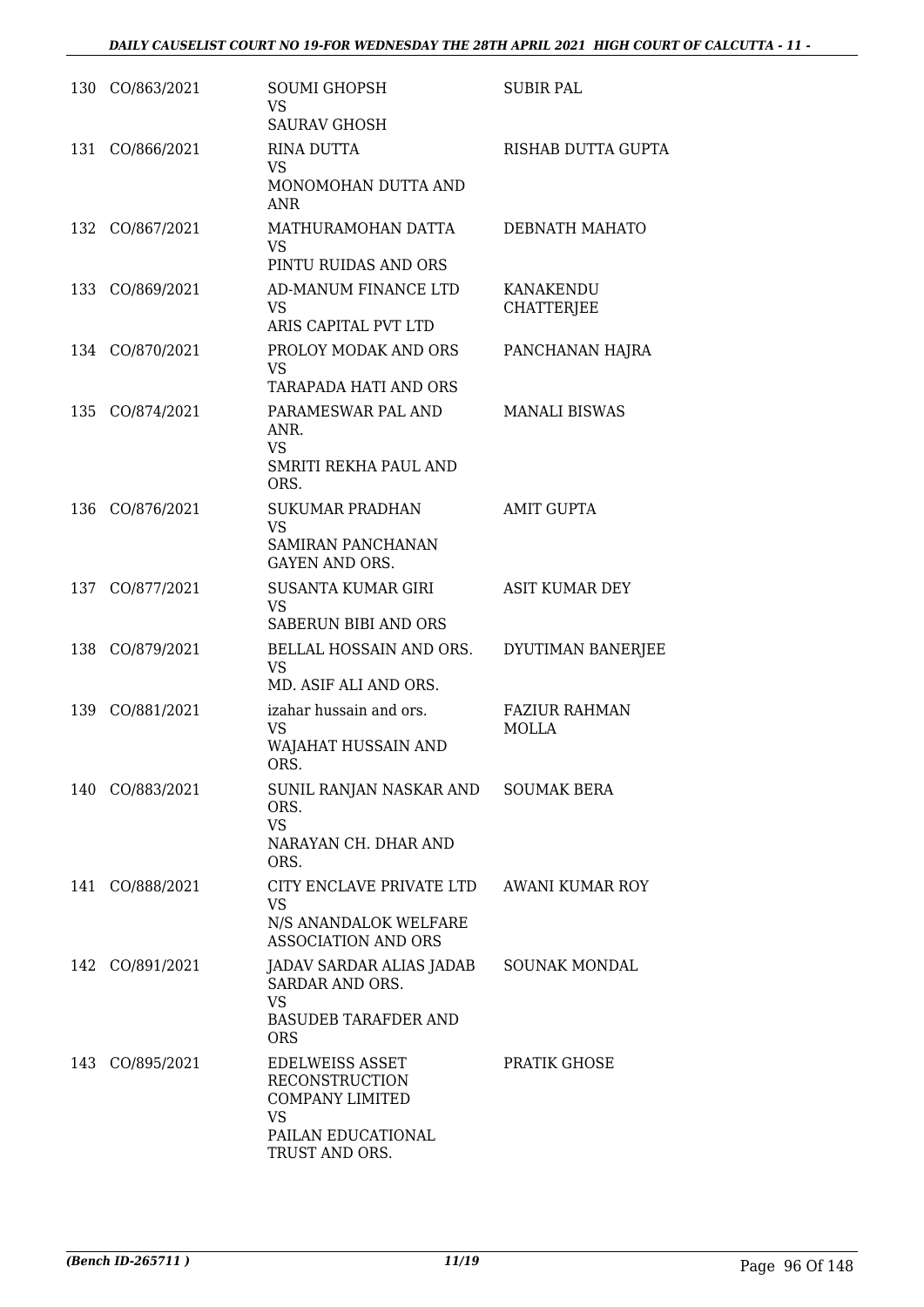|     | 144 CO/897/2021 | PIR HABIB ABDULLAH-A-<br>-ATTAS MURIDAN<br>CONFERENCE COMMITTEE<br>OF GONIMA JABIA SHARIF<br><b>VS</b><br>BOARD OF AUQAF AND ANR | MD. YAMIN ALI                          |
|-----|-----------------|----------------------------------------------------------------------------------------------------------------------------------|----------------------------------------|
|     | 145 CO/898/2021 | SK. MD. ZIKRIA AND ORS<br><b>VS</b><br>THE CHAIRMAN, BOARD OF<br><b>AUQAF AND ORS</b>                                            | MD. YAMIN ALI                          |
|     | 146 CO/906/2021 | <b>RUMA BOSE</b><br>VS<br>SWAPAN KUMAR BOSE AND<br><b>ORS</b>                                                                    | ARITRA SHANKAR RAY                     |
|     | 147 CO/907/2021 | SHYAMAL KANTI DUTTA<br><b>VS</b><br>SHEFALI DUTTA AND<br><b>ANOTHER</b>                                                          | DEBLINA LAHIRI                         |
|     | 148 CO/909/2021 | SUNANDA CHAKRABORTY<br><b>VS</b><br>SUBRATA CHAKRABORTY<br><b>AND OTHERS</b>                                                     | KALYAN CHATTERJEE                      |
|     | 149 CO/913/2021 | GOVERNMENT OF WEST<br>BENGAL AND OTHERS<br><b>VS</b><br>SANDIP SINGHA AND<br><b>OTHERS</b>                                       | <b>SUBHENDU</b><br><b>ROYCHOUDHURY</b> |
|     | 150 CO/916/2021 | ARJUN CHAKRABORTY<br>VS.<br><b>CHAITALI</b><br>CHAKRABORTY(NEE<br>CHATTERJEE)                                                    | <b>PUJA BERIWAL</b>                    |
|     | 151 CO/925/2021 | BIMALESH UPADHYAY<br><b>VS</b><br>PARSHURAM BHAGAT SINGH                                                                         | DEBJANI SENGUPTA                       |
|     | 152 CO/926/2021 | NILANJAN BERA<br>VS<br>BHARATI METTYA AND ORS                                                                                    | SOUNAK MANDAL                          |
|     | 153 CO/927/2021 | SARBANI DAS MITRA<br><b>VS</b><br>SAHIDUL RAHAMAN                                                                                | <b>ARKA PRATIM</b><br><b>CHOWDHURY</b> |
|     | 154 CO/928/2021 | SARBANI DAS MITRA<br>VS<br>SAHIDUL RAHAMAN                                                                                       | <b>ARKA PRATIM</b><br><b>CHOWDHURY</b> |
|     | 155 CO/929/2021 | PRADIP SARKAR<br>VS.<br><b>SHRIORAM TRANSPORT</b><br>FINANCE CO LTD                                                              | <b>SUBHAJIT</b><br><b>CHOWDHURY</b>    |
|     | 156 CO/930/2021 | ANJAN ROY<br>VS<br><b>SHRIIRAM TRANSPORT</b><br>FINANACE CO LTD                                                                  | <b>SUBHAJIT</b><br><b>CHOWDHURY</b>    |
| 157 | CO/932/2021     | PRADIPTA JANA @ NANTU<br><b>VS</b><br>ALOKA MAITY AND ORS.                                                                       | KALLOL KUMAR<br><b>MAITY</b>           |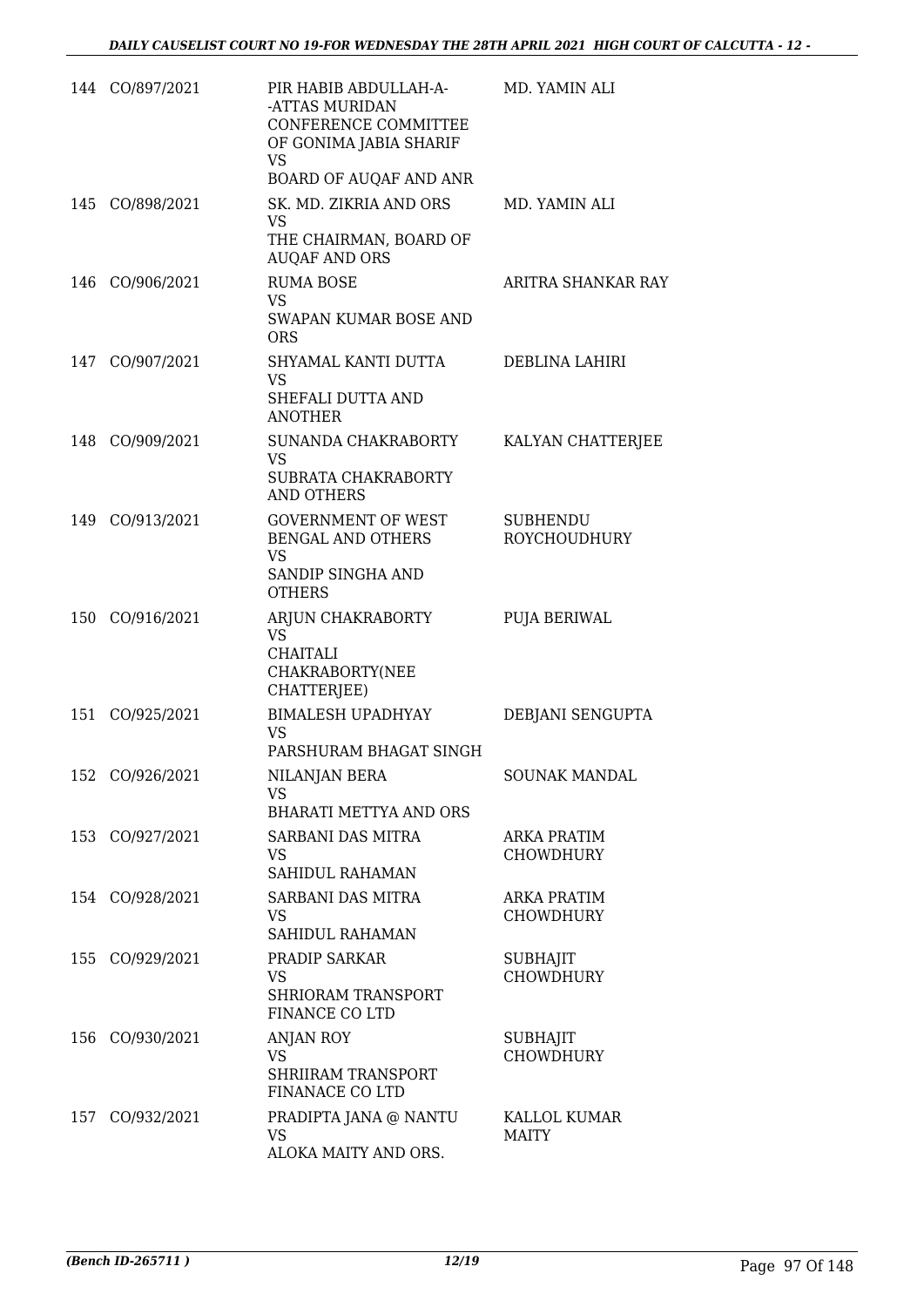|     | 158 CO/935/2021 | ARCHANA DAS AND ANR<br>VS<br><b>SUBRATA DAWN</b>                                                | ARITRA SHANKAR RAY                  |
|-----|-----------------|-------------------------------------------------------------------------------------------------|-------------------------------------|
|     | 159 CO/937/2021 | PARIMAL MAJUMDAR @<br><b>MAJUMDER</b><br>VS                                                     | PRAJAAINI DAS                       |
|     |                 | ASHUTOSH MAJUMDAR                                                                               |                                     |
|     | 160 CO/940/2021 | RANI BALA KARMAKAR AND<br>ORS.<br><b>VS</b><br>BADAL KARMAKAR AND ORS.                          | <b>ADITI KUMAR</b>                  |
| 161 | CO/941/2021     | ANATA BISWAS AND ORS.<br>VS.<br>AMAENDU BISWAS AND<br>ORS.                                      | SARBANANDA SANYAL                   |
|     | 162 CO/946/2021 | AJIMA BIBI AND ANR.<br>VS<br>SAFIK BISWAS AND ANR.                                              | SAMBHUNATH DE                       |
|     | 163 CO/948/2021 | SAMBHUNATH BANERJEE<br>VS<br><b>SUSMITA BANERJEE</b>                                            | <b>SUPRIYA DAS</b>                  |
|     | 164 CO/950/2021 | KALYANI GHOSH<br>VS<br><b>SANAT KUMAR GHOSH</b>                                                 | <b>KOUSHIKEE</b><br><b>BANERJEE</b> |
|     | 165 CO/951/2021 | SK AHAMMAD ALI AND<br><b>ANOTHER</b><br>VS<br>JIALAL SWAMI AND OTHERS                           | SUSMITA CHATTERJEE                  |
|     | 166 CO/952/2021 | TAPAS KUMAR MONDAL<br>VS<br><b>BEBY MONDAL</b>                                                  | PINTU KARAR                         |
| 167 | CO/954/2021     | VISHAL BAJAJ AND<br><b>ANOTHER</b><br>VS<br>DEBENDRA NATH PAUL AND<br><b>ANOTHER</b>            | <b>SANDEEP KUMAR</b><br>TIWARI      |
|     | 168 CO/955/2021 | BISWANATH MAITI AND ORS<br>VS.<br><b>BANASRI MAITI AND ANR</b>                                  | PINTU KARAR                         |
|     | 169 CO/957/2021 | NEHA HUSSAIN ALIAS<br><b>HOSSAIN</b><br>VS<br><b>SONY PARVEEN</b>                               | <b>ATANU RAHAMAN</b>                |
|     | 170 CO/958/2021 | SK. ARZED ALI AND ANR.<br>VS<br>SK. ALI HUSSAIN AND ORS.                                        | SK. ABU ABBAS UDDIN                 |
| 171 | CO/960/2021     | SUNIL KUMARV NANDI<br>VS.<br>SUPARNA NANDI AND ORS.                                             | ANGSHUMAN<br><b>CHAKRABORTY</b>     |
| 172 | CO/962/2021     | SRI BIJOY RAGHABJI<br>THAKURJI, A RELIGIOUS<br>TRUST OF AYODHYA<br>VS<br>MOUSUMI GHOSH AND ANR. | <b>AMRITA DE</b>                    |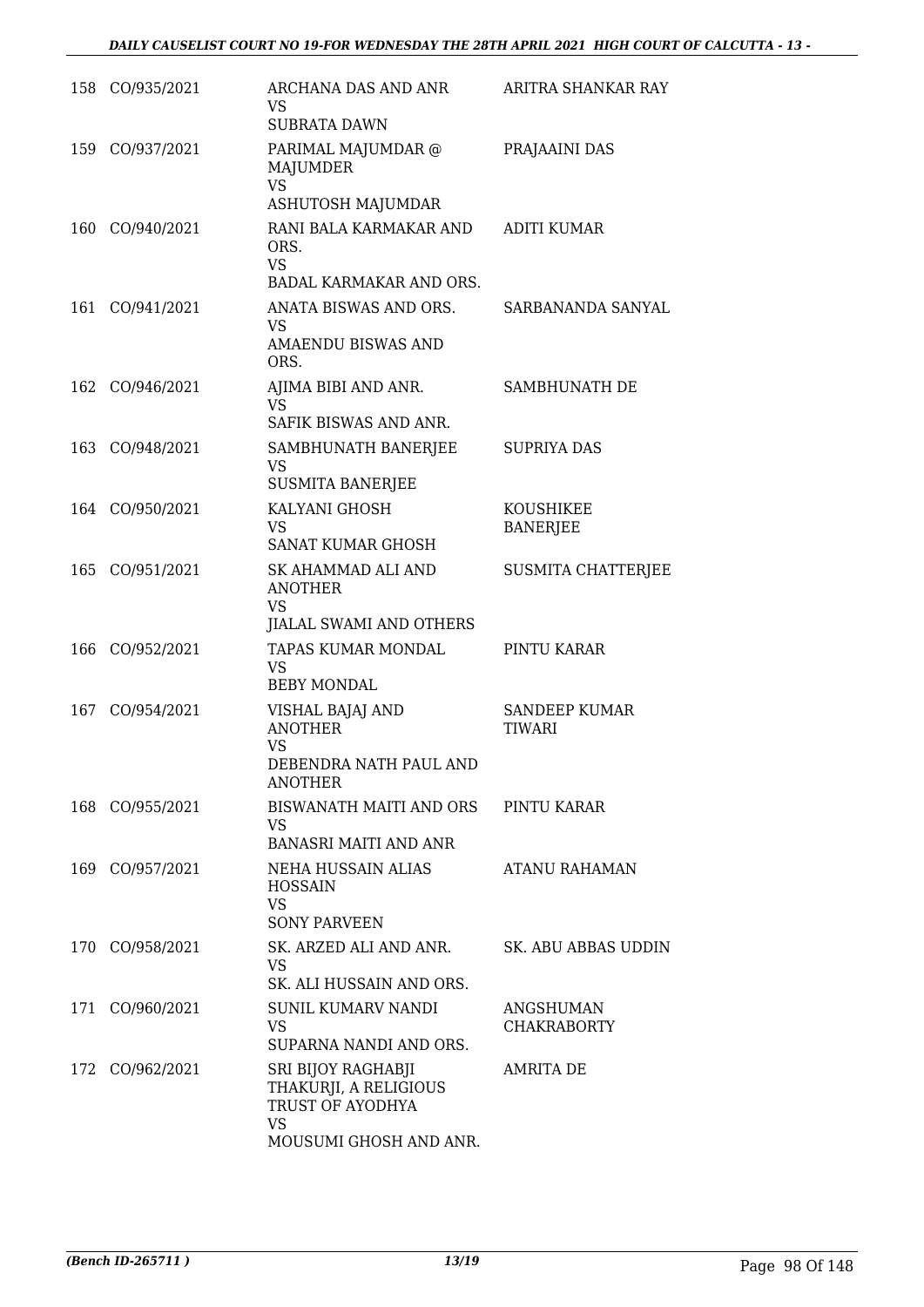|     | 173 CO/964/2021 | NIMAI CHANDRA SAHA<br><b>VS</b><br>TRISITA SAHA                                                                                 | <b>ANIRBAN SARKAR</b>               |
|-----|-----------------|---------------------------------------------------------------------------------------------------------------------------------|-------------------------------------|
|     | 174 CO/966/2021 | PUJA GHOSH<br><b>VS</b><br><b>BIKASH GHOSH</b>                                                                                  | AMAL KUMAR DATTA                    |
| 175 | CO/969/2021     | SANJAY KUMAR SINGH<br><b>VS</b><br>RANJAY SINGH                                                                                 | <b>AVIJIT GHOSHAL</b>               |
|     | 176 CO/971/2021 | M/S H DESIGNS REP BY<br>PROPRIETOR HIMADTRI<br><b>BASU</b><br><b>VS</b><br>ASHOK KUMAR SINGHA AND<br><b>ORS</b>                 | TAMAL SINGHA ROY                    |
| 177 | CO/975/2021     | ABU SALAH ANSARI KHAN<br>VS<br>MUSTAK AHMMED KHAN<br>LEGAL HEIR SINCE ABDUL<br><b>GAFFAR KHAN DECEASED</b><br><b>AND OTHERS</b> | <b>TAPAN KUMAR</b><br>MAHAPATRA     |
|     | 178 CO/976/2021 | BIMAL KUMAR SINGHANIA<br>VS<br>APARNA SIL AND ORS.                                                                              | ANANTA KUMAR LALA                   |
| 179 | CO/977/2021     | SAHEBJAN KHAN<br><b>VS</b><br><b>GAYASUDDIN KHAN AND</b><br><b>OTHERS</b>                                                       | <b>SUBHASISH</b><br><b>BANERJEE</b> |
| 180 | CO/978/2021     | <b>SANDIP MONDAL</b><br>VS<br><b>SK SAMSUDDIN</b>                                                                               | RANJANA TALAPATRA                   |
| 181 | CO/979/2021     | TARAK CHANDRA MONDAL<br>@ TARAK CHANDRA<br><b>MONDAL</b><br><b>VS</b><br><b>BULU MONDAL AND ORS</b>                             | <b>SOUNAK MANDAL</b>                |
| 182 | CO/980/2021     | SURATAN BIBI AND ORS.<br>VS<br>SK. AKBAR ALI AND ORS.                                                                           | MD. ALI AHASAN                      |
|     | 183 CO/981/2021 | <b>ASIT BARAN NAG</b><br>CHOWDHURY AND ANR<br>VS<br>JOINT MUNICIPAL<br><b>COMMISSIONER (REV) AND</b><br><b>ORS</b>              | ANWASHA HALDER                      |
|     | 184 CO/985/2021 | <b>NUR ISLAM</b><br>VS<br>ALEKH SEIKH ALIAS<br>KHALIQQUE SEIKH AND ORS                                                          | SARBANANDA SANYAL                   |
| 185 | CO/986/2021     | <b>DURGA NASKAR</b><br>CHAKRABORTY AND ORS.<br><b>VS</b><br>SANTI RANJAN NASKAR AND<br>ORS.                                     | SARBANANDA SANYAL                   |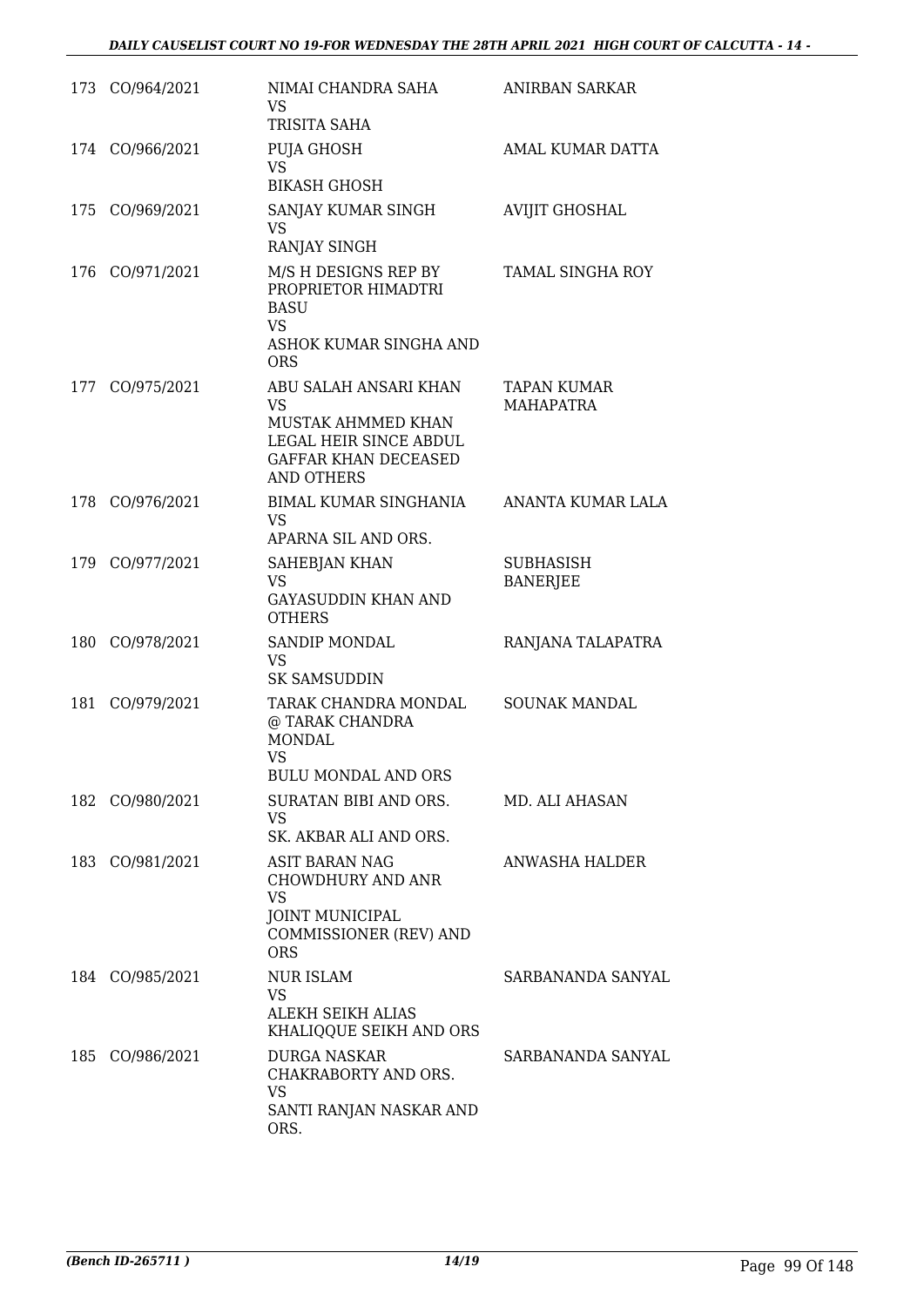|     | 186 CO/989/2021  | <b>SAIBAL SEN</b><br><b>VS</b><br>SAIKAT SEN AND ORS                                                       | <b>SHAONI DEY</b>             |
|-----|------------------|------------------------------------------------------------------------------------------------------------|-------------------------------|
| 187 | CO/993/2021      | SANTI RANJAN ROY<br><b>VS</b><br><b>BARIK MOLLA</b>                                                        | SANJIDA SULTANA               |
| 188 | CO/998/2021      | <b>SPACE AGE TECHNOCRATS</b><br>PRIVATE LIMITED<br><b>VS</b>                                               | RAHUL SINGH                   |
| 189 | CO/999/2021      | <b>GOBINDA CHARAN PYNE</b><br>M/S LAXMI DISTRIBUTORS<br>VS<br>KALYAN KUMAR GANGULY                         | DIPANKAR DAS                  |
|     | 190 CO/1004/2021 | <b>SOMA PANDA</b><br>VS<br>PRADIP KUMAR PANDA                                                              | AMITABHA GHOSH                |
| 191 | CO/1005/2021     | <b>TAPAN KHARA</b><br><b>VS</b><br><b>ASHOK KUMAR DAS AND</b><br><b>ORS</b>                                | <b>BISWAJIT SAU</b>           |
|     | 192 CO/1007/2021 | KRISHNENDU DEY<br><b>VS</b><br>AMRITA DEY BASU ROY                                                         | DEBABRATA ROY                 |
|     | 193 CO/1008/2021 | RUMA SEN AND ANOTHER<br><b>VS</b><br>SWAMI ISHONANANDA<br>R.K.M. CO. ADAVIT<br>ASHRAMA AND ANOTHER         | NAHID RAHMAN                  |
|     | 194 CO/1009/2021 | VENKATESH FOUNDATION<br>PVT.LTD.<br>VS<br><b>JALAN CARBONS AND</b><br>CHEMICALS PVT.LTD. AND<br><b>ORS</b> | DIKSHITA CHOMAL               |
|     | 195 CO/1013/2021 | LAXMI KARMAKAR AND ANR<br>VS<br>MANAS KUMAR BAG                                                            | KRISHNA PRASAD<br>MAJUMDAR    |
|     | 196 CO/1015/2021 | KARTIK CHANDRA DAS<br>VS<br>DEWANBHERI UTTARPARA<br>SAMABAY KRISHI UNNAYAN<br><b>SAMITY LTD AND ORS</b>    | PROSENJIT<br><b>MUKHERJEE</b> |
|     | 197 CO/1016/2021 | SK. ABDUL HAI<br>VS<br><b>SK.SULTAN ALI</b>                                                                | <b>SUJIT SAHA</b>             |
|     | 198 CO/1019/2021 | <b>SREE SREE GOUR</b><br><b>GADADHAR AND ORS</b><br><b>VS</b><br>ARDHENDU BIKES DAS AND<br><b>ORS</b>      | <b>ABHISEK BANERJEE</b>       |
|     | 199 CO/1021/2021 | SAILEN PARBAT @<br>SAILENDRA NATH PARBAT<br><b>VS</b><br>JOYDEB MONDAL AND ORS                             | SITAL SAMANTA                 |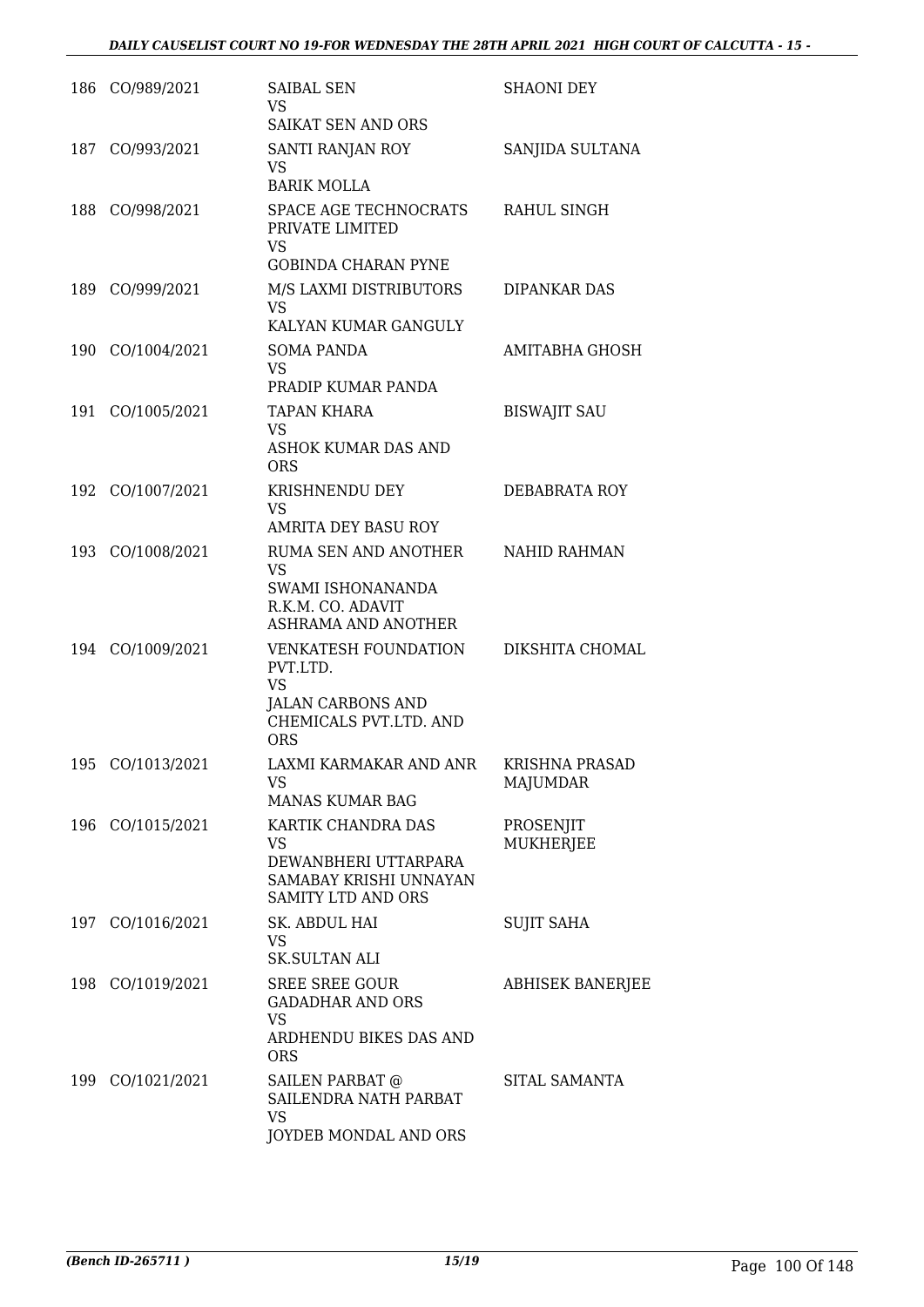|     | 200 CO/1022/2021 | KALLOL DUTTA AND ORS<br><b>VS</b><br>SUPTI DUTTA AND ORS                                             | PRIYAM MISRA                    |
|-----|------------------|------------------------------------------------------------------------------------------------------|---------------------------------|
| 201 | CO/1023/2021     | <b>SWAPAN KUMAR</b><br><b>CHAKRABORTY</b><br><b>VS</b><br>RITA CHAKRABORTY                           | PAMPA DEY (DHABAL)              |
| 202 | CO/1024/2021     | SHYAMAL KUMAR MONDAL<br>AND ANR<br><b>VS</b><br><b>SWARAJ DAS AND ORS</b>                            | <b>SALIL KUMAR MAITI</b>        |
|     | 203 CO/1025/2021 | SUJIT KUMAR NANDAN @<br><b>SUJIT NANDAN</b><br><b>VS</b><br>SHYAMAL KUMAR NANDAN<br><b>AND ANR</b>   | NONIGOPAL<br><b>CHAKRABORTY</b> |
|     | 204 CO/1026/2021 | MD. SAYAB ALI<br><b>VS</b><br><b>FORMAN ALI AND ORS</b>                                              | SAGNIK CHAKKERJEE               |
| 205 | CO/1027/2021     | SUDHANYA MONDAL AND<br><b>ANR</b><br><b>VS</b><br>DILIP BHATTACHAJEE AND<br><b>ORS</b>               | <b>SUBHAMOY KARAK</b>           |
| 206 | CO/1029/2021     | SWAPAN NATH @ SWAPAN<br><b>KUMAR NATH</b><br><b>VS</b><br>ARUNA BHANDARI                             | KUNAL GANGULY                   |
| 207 | CO/1031/2021     | BANSHIBADANANANDA DAS<br>VS<br><b>SREE SREE GOUR</b><br><b>GODADHAR AND ORS REP BY</b><br><b>ORS</b> | <b>MUKTESWAR MAITY</b>          |
| 208 | CO/1032/2021     | <b>BAPI GHOSH</b><br>VS<br>SAROJINI GHOSH AND ORS                                                    | <b>HABIBUR RAHAMAN</b>          |
|     | 209 CO/1038/2021 | <b>BARUN ROY</b><br><b>VS</b><br><b>KRISHNA ROY</b>                                                  | SATYAJIT SENAPATI               |
|     | 210 CO/1039/2021 | PRATAP KUMAR MITRA<br>VS<br>NIRMALA DASGUPTA AND<br>ANR                                              | RANJIT KUMAR<br><b>GHOSH</b>    |
|     | 211 CO/1041/2021 | DEBIPRASAD GHOSH<br><b>VS</b><br>KUMARENDRA BAGCHI AND<br><b>ORS</b>                                 | Kaustav Bhattacharya            |
|     | 212 CO/1050/2021 | SHIBU SIL<br><b>VS</b><br>SK ARJAD ALI AND ORS                                                       | <b>SANDIP DUTTA</b>             |
|     | 213 CO/1051/2021 | SARANJIT KAUR(HURA)<br>VS<br><b>INDER SINGH HURA</b>                                                 | <b>SHUVAJIT BOSE</b>            |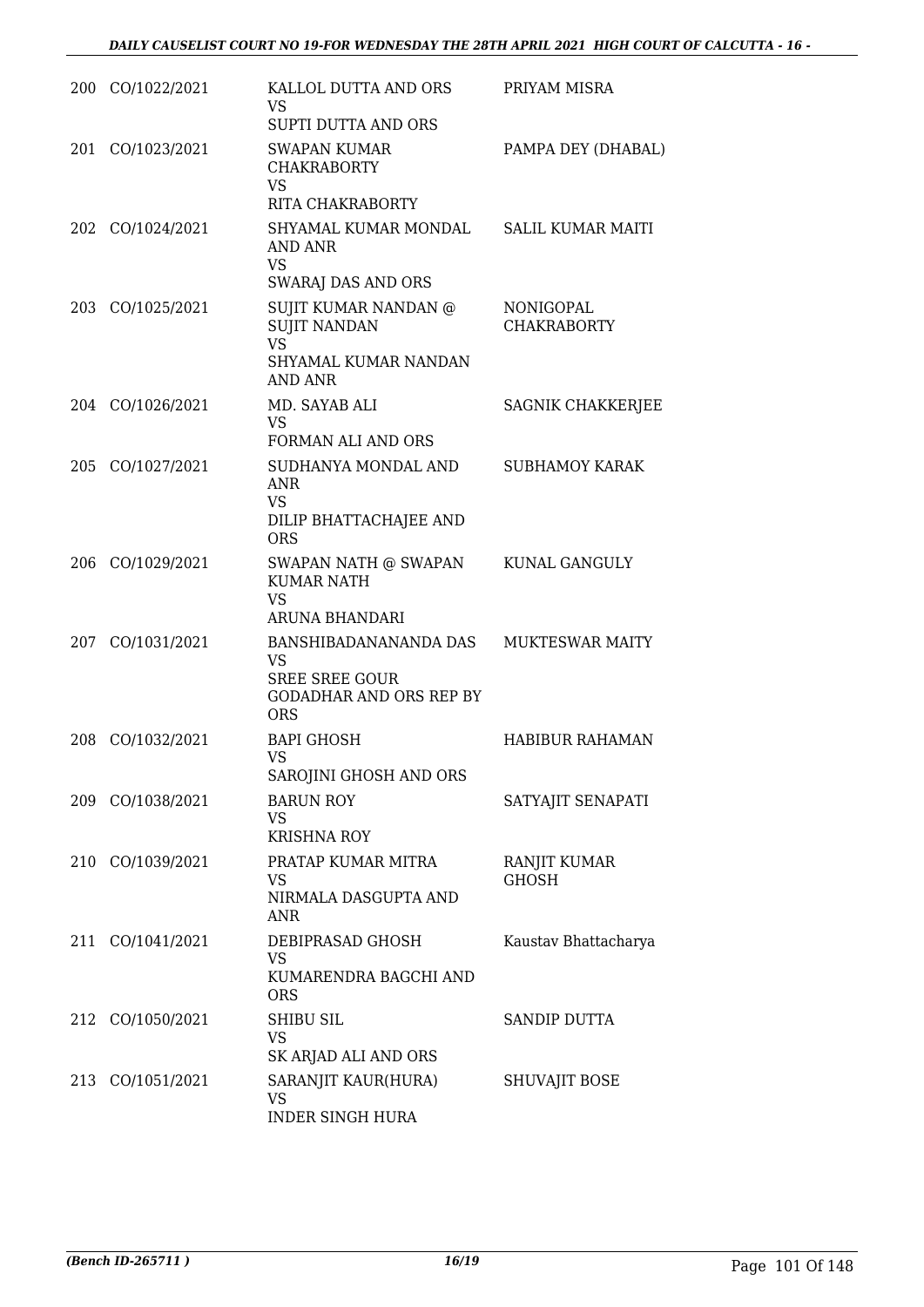|     | 214 CO/1052/2021 | <b>MANAS BERA</b><br>VS<br>KAMAL KUMAR SAMANTA<br><b>AND ORS</b>                                    | <b>SUBHADEEP</b><br><b>CHATTERJEE</b>   |
|-----|------------------|-----------------------------------------------------------------------------------------------------|-----------------------------------------|
|     | 215 CO/1054/2021 | <b>AKIB SULTAN</b><br>VS.<br>PRIYANKA PUGLIA AND ANR                                                | ARNAB MUKHERJEE                         |
| 216 | CO/1056/2021     | SOUTH EASTERN RAILWAY<br><b>MEN'S UNION</b><br><b>VS</b><br>SIMENDU BHATTACHARYYA<br><b>AND ORS</b> | DIP JYOTI<br><b>CHAKRABORTY</b>         |
| 217 | CO/1058/2021     | DR.ANINDITA SARKAR<br>VS<br>DR.SABYASACHI KONAR                                                     | <b>JOYITA RAY</b>                       |
|     | 218 CO/1060/2021 | <b>JAMILUR RAHAMAN</b><br>VS<br><b>ISHRAT AHMED AND ORS</b>                                         | MD. HOSSAIN                             |
|     | 219 CO/1061/2021 | QAYIM ALI MIRZA<br><b>VS</b><br>NASEEM ALI MIRZA AND<br><b>ORS</b>                                  | PRIYAKSHI BANERJEE                      |
| 220 | CO/1062/2021     | MANGAL CHANDI AND ORS<br><b>VS</b><br><b>SUPRIYA DAS AND ORS</b>                                    | NANDADULAL<br><b>BANDYOPADHYAY</b>      |
| 221 | CO/1063/2021     | AMAR KRISHNA RAY AND<br>ANR.<br><b>VS</b><br>ARUN KUMAR SEN                                         | SANJIDA SULTANA                         |
|     | 222 CO/1064/2021 | <b>ASHOK DEY</b><br><b>VS</b><br>AMIT TODI AND ORS.                                                 | <b>STEVEN SOURODIP</b><br><b>BISWAS</b> |
| 223 | CO/1065/2021     | CALCUTTA LANDING AND<br>SHIPPING CO. LIMITED<br><b>VS</b><br>KUMAR OMPRAKASH AND<br>ORS.            | <b>ASOSK KUMAR SINGH</b>                |
|     | 224 CO/1066/2021 | <b>BIMAN SEN AND ORS</b><br><b>VS</b><br>JHARNA CHOWDHURY AND<br><b>ORS</b>                         | RAKHESWAR DEY<br><b>SARKAR</b>          |
|     | 225 CO/1067/2021 | ASHOKE ROY AND ORS<br>VS<br>THE BOARD OF WAKFS, WST<br><b>BENGAL AND ORS</b>                        | M.A.SAMAD                               |
|     | 226 CO/1068/2021 | <b>BARUN DAS</b><br><b>VS</b><br><b>SUJATA DAS</b>                                                  | <b>BRATATI DUTTA</b>                    |
| 227 | CO/1069/2021     | SHYAMAPADA MONDAL<br><b>VS</b><br>SONALI MONDAL                                                     | APURBA KUMAR<br><b>DATTA</b>            |
|     | 228 CO/1071/2021 | MINU MANDAL AND ORS.<br>VS<br>SUCHITRA PRAMANIK AND<br>ORS.                                         | <b>JUIN DUTTA</b><br><b>CHAKRABORTY</b> |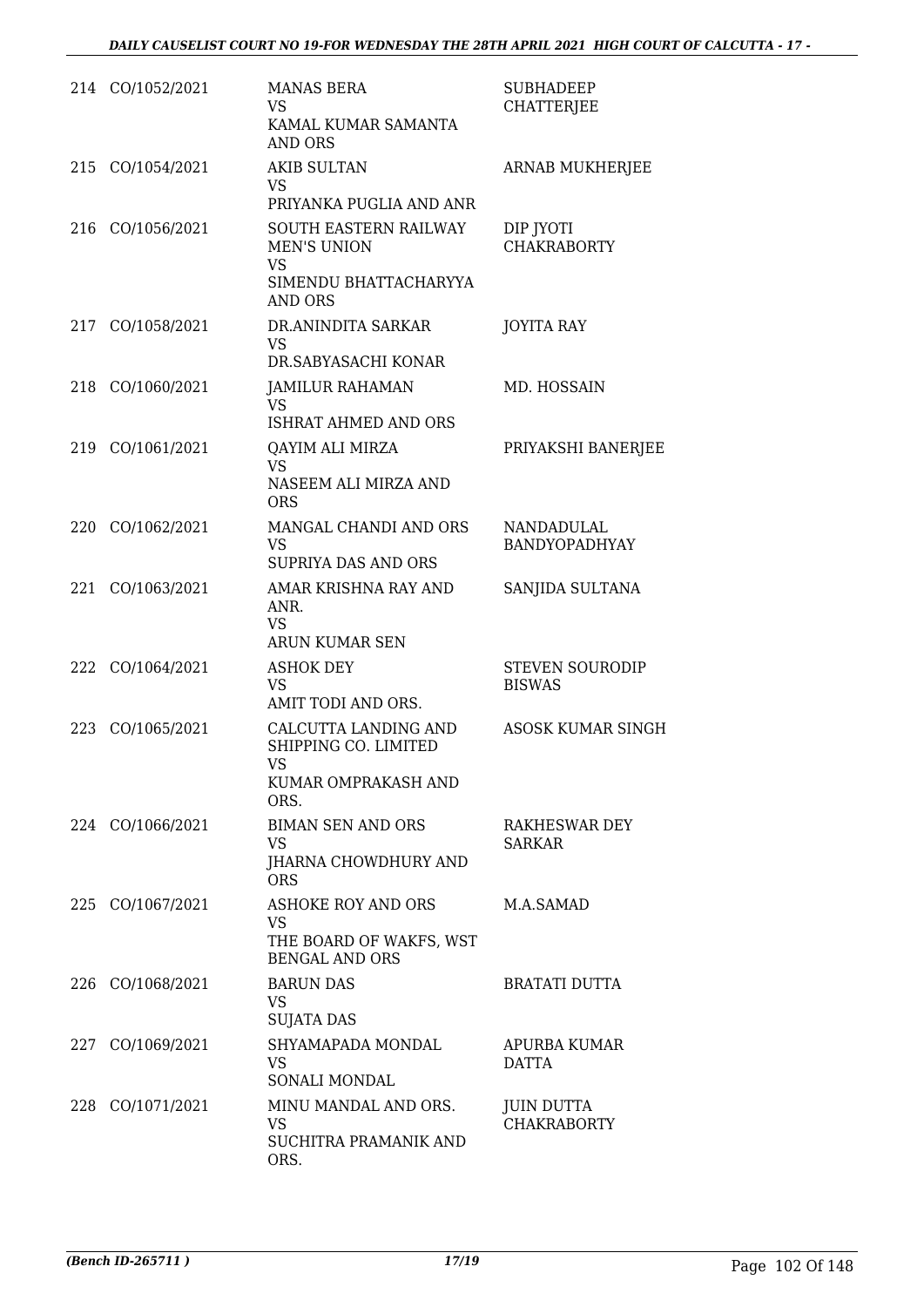|     | 229 CO/1072/2021 | SAHENA BIBI AND ANR.<br>VS<br>NURUL HUDA SARKAR AND<br>ORS.                                              | <b>ASIF DEWAN</b>             |
|-----|------------------|----------------------------------------------------------------------------------------------------------|-------------------------------|
| 230 | CO/1073/2021     | MADHUPARNA NATH ALIAS<br><b>BOSE</b><br><b>VS</b><br>PRASENJIT NATH                                      | <b>BINAY KUMAR JAIN</b>       |
| 231 | CO/1074/2021     | NARENDRA KUMAR JAIN<br><b>VS</b><br>SANTOKH BAI SHAH AND<br>ORS.                                         | NITAI CHANDRA SAHA            |
| 232 | CO/1076/2021     | BHAMAR MAJI AND OTHERS<br><b>VS</b><br>MADHUSUDAN MAJI AND<br><b>OTHERS</b>                              | SASTI CHARAN DHARA            |
|     | 233 CO/1077/2021 | MD. LIAQUAT ALI<br><b>VS</b><br>BABLU MOLLA AND ORS.                                                     | MD. SOFIULLA<br><b>MONDAL</b> |
|     | 234 CO/1079/2021 | ATISH GHOSH AND ANR.<br><b>VS</b><br><b>JANASEVAK TRUST AND</b><br>ORS.                                  | <b>SUPRIYO GHOSH</b>          |
|     | 235 CO/1080/2021 | <b>SRABANI BERA</b><br><b>VS</b><br>MADHUSUDAN CHATTERJEE<br>AND ANR.                                    | DILIP KUMAR SINHA             |
|     | 236 CO/1083/2021 | <b>HADIDA YASMIN</b><br>VS<br>SHANAWAZ AHAMED SHAH                                                       | <b>GULSANWARA PERVIN</b>      |
|     | 237 CO/1084/2021 | NEMAI CHANDRA MONDAL<br><b>VS</b><br>CHAMPA ALIAS BASANTI<br>KASHYAPI AND ANR.                           | PRANAB MITRA                  |
|     | 238 CO/1085/2021 | LOVELY SINGHA ROY AND<br>ANR.<br><b>VS</b><br><b>INDIAN OVERSEAS BANK</b>                                | <b>MIR ANOWAR</b>             |
|     | 239 CO/1086/2021 | <b>BIMALENDU BISWAS</b><br>VS.<br><b>AMALENDU BISWAS</b>                                                 | TAPAS SINGHA ROY              |
|     | 240 CO/1089/2021 | UPASANA MONDAL BISWAS<br>VS<br>SOUMYAJYOTI MONDAL                                                        | SARBANANDA SANYAL             |
|     | 241 CO/1095/2021 | JHARNA RANI SASMAL(DAS)<br>@ JHARNA RANI SASMAL<br><b>AND ORS</b><br><b>VS</b><br>KRISHNENDU DAS AND ANR | KINGSUK MONDAL                |
|     | 242 CO/1097/2021 | PADMALOCHAN SAHOO<br>VS<br>SWAPAN KUMAR NANDI AND<br><b>OTHERS</b>                                       | DEBASISH DAS                  |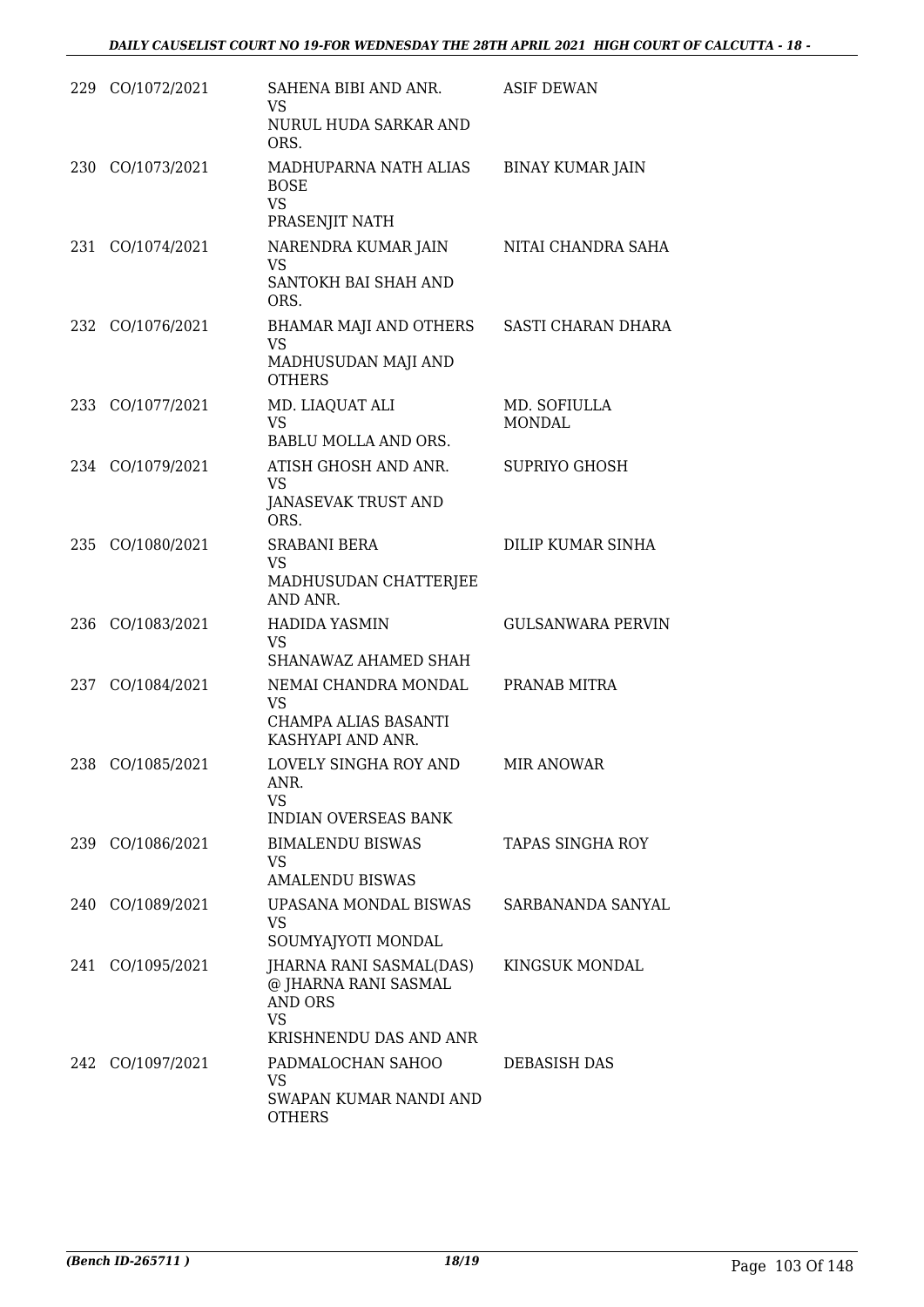|     | 243 CO/1098/2021 | APPEJAY PVT. LTD<br><b>VS</b><br>NATIONAL COUNCIL OF<br>YMCAS OF INDIA AND ANR                                                | RAGHUNATH GHOSE                  |
|-----|------------------|-------------------------------------------------------------------------------------------------------------------------------|----------------------------------|
|     | 244 CO/1100/2021 | ABDUL MANNAN MONDAL<br><b>VS</b><br>ABDUL HANNAN MONDAL<br><b>AND ANR</b>                                                     | DYUTIMAN BANERJEE                |
|     | 245 CO/1103/2021 | SUBHAMOY CHATTERJEE<br><b>VS</b><br>POLY BISWAS AND ANR                                                                       | SAYANTAN<br><b>CHATTERJEE</b>    |
|     | 246 CO/1107/2021 | <b>SIDDHARTHA</b><br><b>CHATTOPADHYAY</b><br><b>VS</b><br>SUBHRA MAJUMDER                                                     | SANJIB SANKAR<br><b>MAJUMDAR</b> |
|     |                  | <b>ADJOURNED MOTIONS</b>                                                                                                      |                                  |
| 247 | CO/49/2021       | <b>MAA PARVATI TRAVELS</b><br>PROP. DILIP KUMAR AND<br><b>ANR</b><br><b>VS</b><br>M/S. NILACHAL IRON AND<br>POWER LTD AND ORS | <b>SK SHAMIM AKHTER</b>          |
|     | 248 CO/164/2021  | SHYAMALI SAHA AND ANR<br>VS<br><b>SHYAMAL KUNDU</b>                                                                           | <b>SAGARMAY GHOSH</b>            |
|     | 249 CO/202/2021  | ASIT MONDAL AND ANR<br>VS.<br>SUBHENDU KHANARA AND<br><b>ORS</b>                                                              | MANOJ CHAKRABORTY                |
| 250 | CO/218/2021      | <b>ECCHA MONDAL</b><br><b>VS</b><br>JAMIR ALI MONDAL                                                                          | <b>GENIYA MUKHERJEE</b>          |
| 251 | CO/297/2021      | <b>VIKASH NAGELIA</b><br><b>VS</b><br>REGISTRAR, INCOME TAX<br>APPELLATE TRIBUNAL                                             | <b>SURYANEEL DAS</b>             |
|     | 252 CO/312/2021  | TARAPADA MAL AND ORS<br>VS<br><b>ASIT MAL AND ORS</b>                                                                         | PRANTICK GHOSH                   |
|     | 253 CO/315/2021  | NIRMAL CHANDRA MONDAL<br>@ NIRMAL MONDAL AND<br><b>OTHERS</b><br><b>VS</b><br>ADITI GOSWAMI AND<br><b>OTHERS</b>              | ARUP KRISHNA DAS                 |
|     | 254 CO/420/2021  | ABDUR RASHID AND ORS<br><b>VS</b><br>SIDDIQUE MONDAL AND<br><b>ORS</b>                                                        | MAHABOOB AHMED                   |
|     | 255 CO/574/2021  | CHHANDA BARMAN<br>VS<br>MILAN BARMAN                                                                                          | SUBRATA SAHA                     |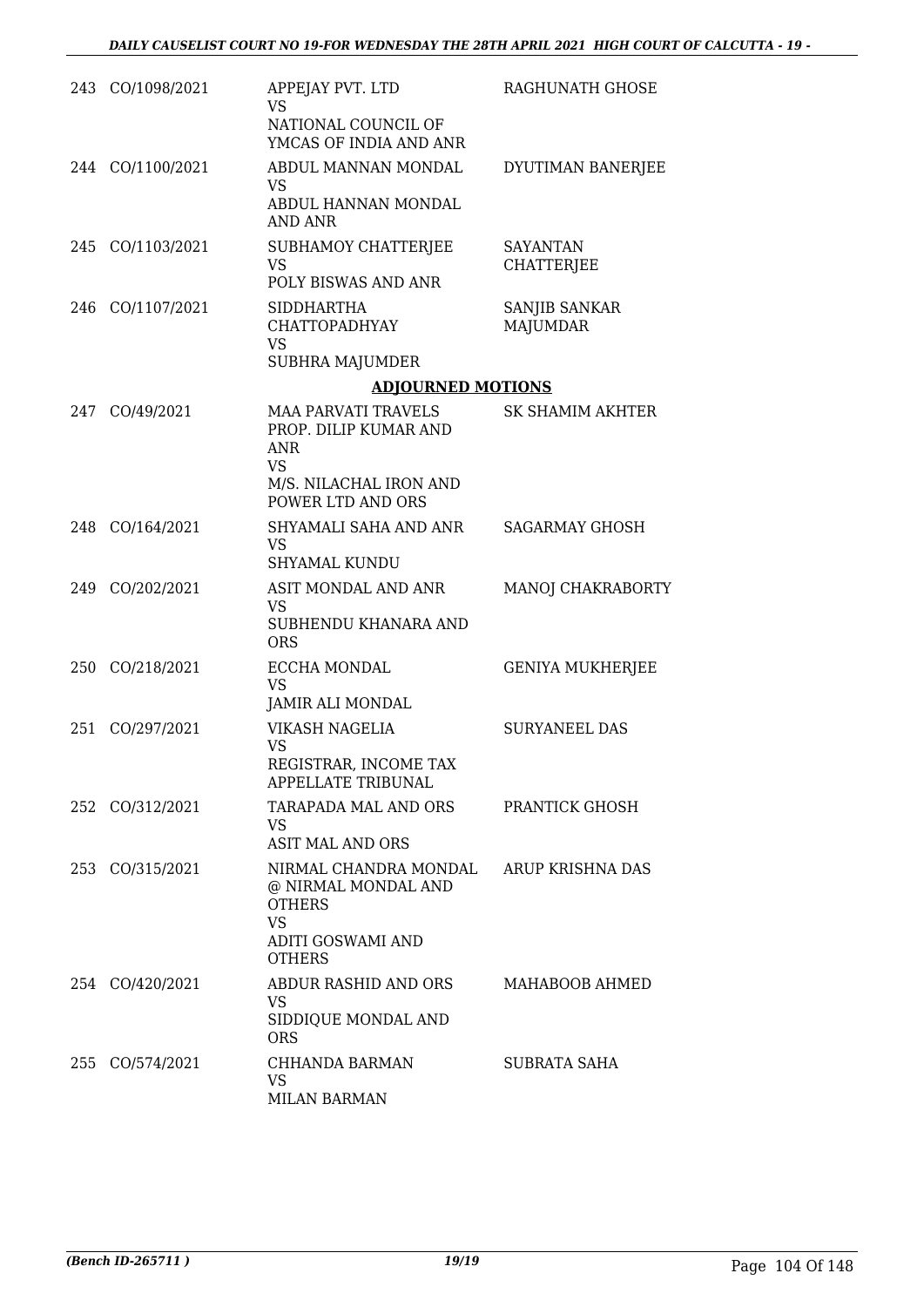

## **Appellate Side**

**DAILY CAUSELIST For Wednesday The 28th April 2021**

### **COURT NO. 10 SINGLE BENCH (SB - IX) AT 11:15 AM HON'BLE JUSTICE RAVI KRISHAN KAPUR (VIA VIDEO CONFERENCE)**

#### **NOT SITTING ON 28.04.2021**

**ON AND FROM MONDAY, 1ST MARCH, 2021 - MATTERS (MOTION & HEARING) UNDER ARTICLE 226 OF THE CONSTITUTION RELATING TO RESIDUARY UNDER GROUP IX PERTAINING TO PUBLIC PREMISES (UNAUTHORISD OCCUPANTS) ACT, 1971 AND ELECTRICITY INCLUDING APPLICATIONS CONNECTED THERETO;**

**APPEALS RELATING TO ALL CLAIM CASES INCLUDING APPLICATIONS CONNECTED THERETO (EXCLUDING ADMISSION OF APPEALS UNDER SECTION 30 OF THE EMPLOYEES' COMPENSATION ACT, 1923.**

**HEARING OF WRIT PETITIONS IRRESPECTIVE OF CLASSIFICATION AND APPLICATIONS CONNECTED THERETO.**

**NO PHYSICAL MENTIONING WILL BE ALLOWED UNTIL FURTHER ORDER.**

**NOTE : MATTERS WILL BE TAKEN UP THROUGH PHYSICAL HEARING ONLY WHEN BOTH THE PARTIES ARE AGREED.**

#### **TO BE MENTIONED**

| FMA/691/2018   | DR. CHHATRADHAR DAS &<br><b>ORS</b><br>VS<br>STATE OF WEST BENGAL &<br><b>ORS</b> | TANUJA BASAK                          |
|----------------|-----------------------------------------------------------------------------------|---------------------------------------|
| FMAT/1186/2018 | RUMI SARKAR & ANR<br>VS<br>K SRINU & ORS                                          | <b>GAZI FARUQUE</b><br><b>HOSSAIN</b> |
|                | IA NO. CANI/1/2010/OIJ No.CANI/1269/2010). CANI/2/2010/OIJ No.CANI/9070/201       |                                       |

IA NO: CAN/1/2019(Old No:CAN/1368/2019), CAN/2/2019(Old No:CAN/8970/2019)

3 FMA/228/2019  $(PT I + OB + 2ND$  $I/C$ ) NICL. VS SARIFA BEWA & ORS

IA NO: CAN/1/2018(Old No:CAN/10395/2018)

SUCHARITA PAUL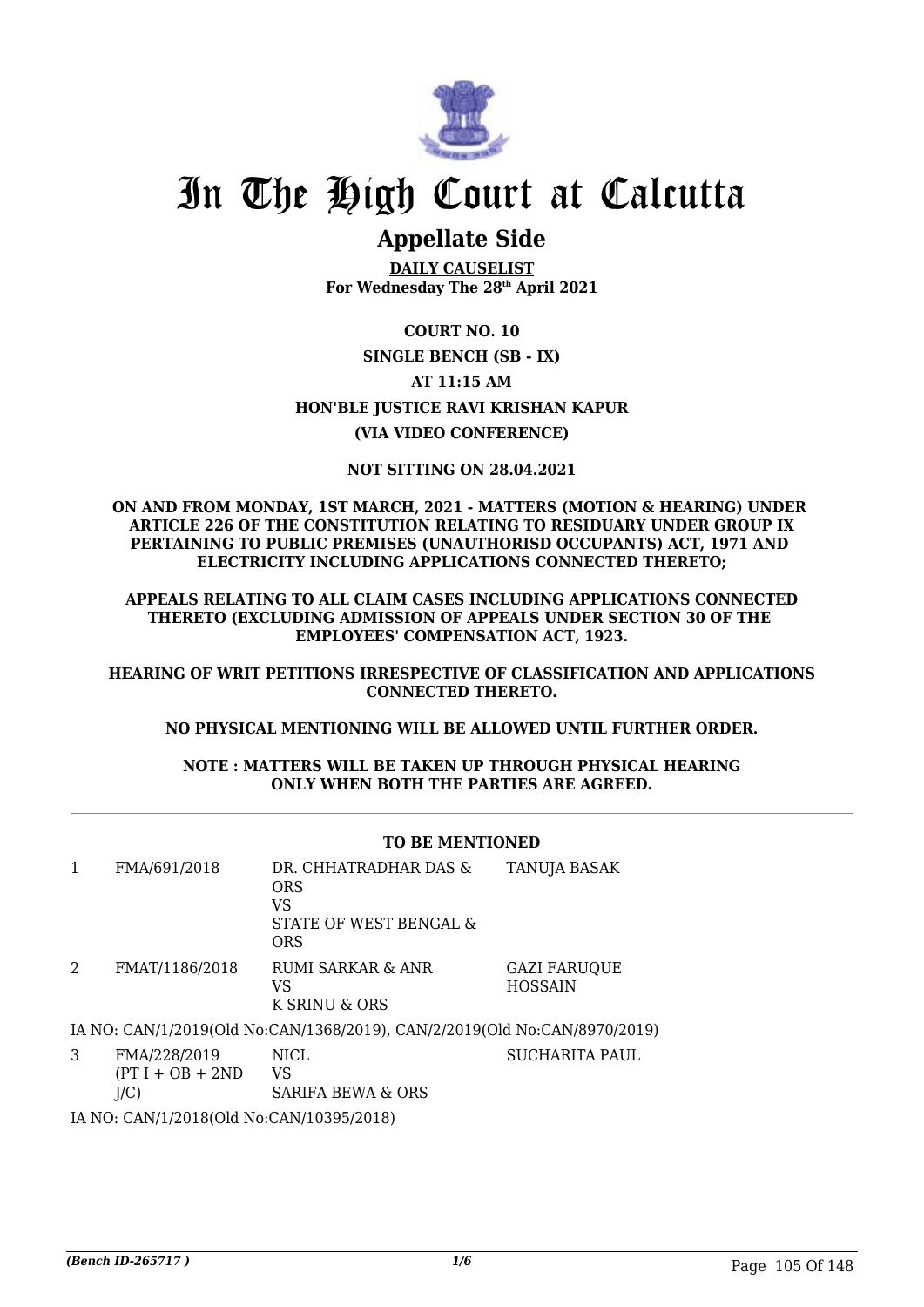| 4  | WPA/6569/2020                           | MD. AFJAL HOQUE & ORS<br><b>VS</b>                                                                                                             | <b>SUNNY NANDY</b>                   |
|----|-----------------------------------------|------------------------------------------------------------------------------------------------------------------------------------------------|--------------------------------------|
|    |                                         | STATE OF WEST BENGAL &<br><b>ORS</b>                                                                                                           |                                      |
|    | IA NO: CAN/1/2020(Old No:CAN/5351/2020) |                                                                                                                                                |                                      |
| 5  | WPA/11495/2020                          | RAZIA SULTANA                                                                                                                                  | <b>SHUVANIL</b>                      |
|    |                                         | VS.<br>THE CESC LTD AND ANR                                                                                                                    | <b>CHAKRABORTY</b>                   |
| 6  | WPA/11528/2020                          | CHITTARANJAN BASAK<br><b>VS</b>                                                                                                                | MANIKA SARKAR                        |
|    |                                         | W.B.S.E.D.C.L. AND ORS                                                                                                                         |                                      |
|    |                                         | <b>MOTION</b>                                                                                                                                  |                                      |
| 7  | WPA/4085/2018                           | M/S GANGULY RUBBER &<br>ANR<br><b>VS</b>                                                                                                       | RWITENDRA<br><b>BANERJEE</b>         |
|    |                                         | STATE OF WEST BENGAL &<br><b>ORS</b>                                                                                                           |                                      |
| 8  | WPA/5949/2018                           | SATYA KINKAR SANTRA<br><b>VS</b>                                                                                                               | K. S. ALAM                           |
|    |                                         | W.B. S. E. D. COMPANY LTD.<br>& ORS                                                                                                            |                                      |
| 9  | WPA/7309/2018                           | <b>SOMNATH BASAK</b><br><b>VS</b><br>STATE OF WEST BENGAL&                                                                                     | S. SULTANA                           |
|    |                                         | <b>ORS</b>                                                                                                                                     |                                      |
| 10 | WPA/11494/2020                          | SOMENATH GUCHHAIT<br><b>VS</b><br><b>CESC LTDAND ORS</b>                                                                                       | <b>INDRANIL HALDER</b>               |
| 11 | WPA/2627/2021                           | M/S PARAS PARVATI<br>REALTY PRIVATE LIMITED<br>VS<br><b>WEST BENGAL STATE</b><br><b>ELECTRICITY</b><br>DISTRIBUTION COMPANY<br>LTD. AND OTHERS | <b>BHUSAN JAIN</b>                   |
| 12 | WPA/2907/2021                           | SAMIR CHAKRABORTY AND<br><b>OTHERS</b><br><b>VS</b><br>STATE OF WEST BENGAL<br>AND ORS.                                                        | DEBOLINA SARKAR                      |
|    | IA NO: CAN/1/2021                       |                                                                                                                                                |                                      |
| 13 | WPA/6566/2021                           | PRADIP MANNA<br>VS<br>THE WEST BENGAL<br><b>ELECTRICITY</b><br>DISTRIBUTION COMPANY<br><b>LIMITED AND ORS</b>                                  | <b>SOUNAK</b><br><b>BHATTACHARYA</b> |
| 14 | WPA/7157/2021                           | SHREEMANI MISRA<br>VS<br>THE CESC LIMITED AND<br><b>OTHERS</b>                                                                                 | PRADEEP KUMAR                        |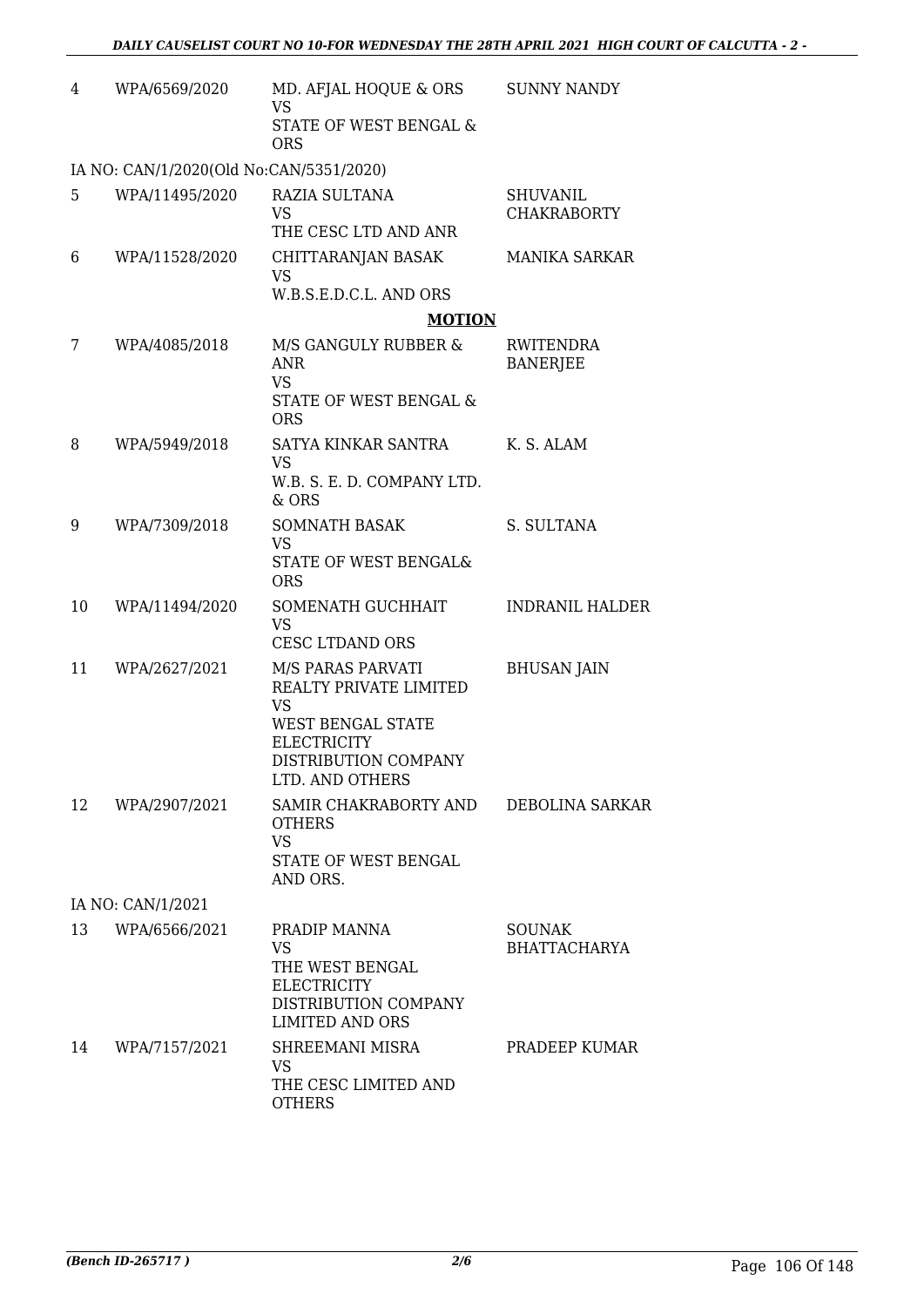| 15 | WPA/7789/2021                           | <b>BISHWANATH PRAMANICK</b><br>VS<br>WEST BENGAL STATE<br><b>ELECTRICITY</b><br>DISTRIBUTION COMPANY<br><b>LIMITED AND OTHERS</b> | MUSHARRAF ALAM<br><b>SK</b>            |
|----|-----------------------------------------|-----------------------------------------------------------------------------------------------------------------------------------|----------------------------------------|
| 16 | WPA/9084/2021                           | NILAMBAR MUKHERJEE<br>AND ANOTHER<br><b>VS</b><br><b>STATE OF WEST BENGAL</b><br>AND ORS.                                         | SOURAV SENGUPTA                        |
| 17 | WPA/9094/2021                           | PRADIP KUMAR<br>BANDYOPADHYAY<br><b>VS</b><br>STATE OF WEST BENGAL<br>AND ORS.                                                    | <b>SUDIP GHOSH</b><br><b>CHOWDHURY</b> |
| 18 | WPA/9290/2021                           | NIKHIL RANJAN BANERJEE<br><b>VS</b><br>STATE OF WEST BENGAL<br>AND ORS.                                                           | <b>SALONI</b><br><b>BHATTACHARJEE</b>  |
| 19 | WPA/9357/2021                           | <b>KAMRAN AKHTER</b><br><b>VS</b><br>CESC LTD AND ORS                                                                             | <b>AMIT SHARMA</b>                     |
| 20 | WPA/9493/2021                           | <b>SOMA KARMAKAR</b><br><b>VS</b><br>THE STATE OF WEST<br><b>BENGAL AND ORS</b>                                                   | SABYASACHI<br><b>MONDAL</b>            |
| 21 | WPA/9828/2021                           | LICHU MONDAL<br><b>VS</b><br>STATE OF WEST BENGAL<br>AND ORS.                                                                     | DEBABRATA MONDAL                       |
| 22 | WPA/10030/2021                          | SATYA NARAYAN BOSE<br><b>VS</b><br>DIST ENGINEER, THE C E S<br>C LTD AND ORS                                                      | J N MANNA                              |
|    |                                         | <b>FOR HEARING</b>                                                                                                                |                                        |
| 23 | WPA/18824/1996                          | PEERLESS H.H.&<br>RESEARCH CENTER LTD.&<br><b>ORS</b><br><b>VS</b><br>THE ASSISTANT<br><b>COLLECTOR OF CUSTOMS</b>                |                                        |
|    | IA NO: CAN/1/1998(Old No:CAN/3529/1998) |                                                                                                                                   |                                        |
| 24 | WPA/20447/1996                          | PEERLESS HOSPITEX<br>HOSPITAL & R.I.& ANR<br><b>VS</b><br>ASSISTANT COLLECTOR OF<br>CUSTOMS, AIR CARGO<br>COMPLEX (IMPORT)        |                                        |

IA NO: CAN/1/1998(Old No:CAN/3528/1998)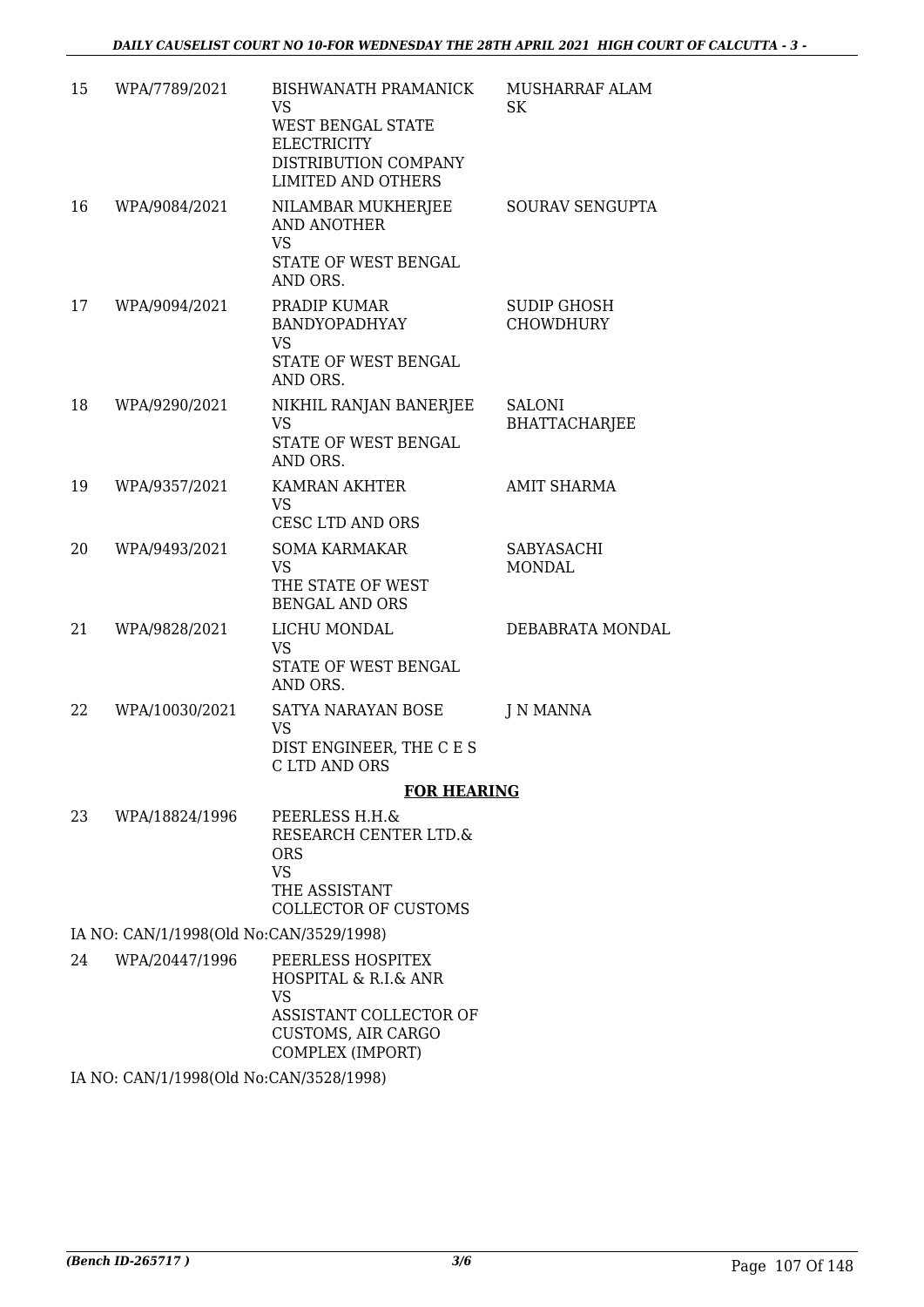| 25 | WPA/7958/2008                            | MANUUSHREE BOSE<br>(GHOSH)<br><b>VS</b><br>STATE OF WEST BENGAL &<br><b>ORS</b>                                                                          | <b>HIMANGSHU GHOSH</b>                                                                                                                                                                  |  |  |
|----|------------------------------------------|----------------------------------------------------------------------------------------------------------------------------------------------------------|-----------------------------------------------------------------------------------------------------------------------------------------------------------------------------------------|--|--|
| 26 | WPA/13677/2010                           | SANDIP SINGHA AND ORS<br>VS<br><b>STATE AND ORS</b>                                                                                                      | TUSHAR KANTI HAR                                                                                                                                                                        |  |  |
|    | CAN/16/2019(Old No:CAN/8859/2019)        |                                                                                                                                                          | IA NO: CAN/6/2012(Old No:CAN/2072/2012), CAN/8/2015(Old No:CAN/5281/2015), CAN/10/2015(Old<br>No:CAN/11545/2015), CAN/12/2018(Old No:CAN/9600/2018), CAN/15/2019(Old No:CAN/8858/2019), |  |  |
|    | wt27 RVW/113/2010                        | SANDIP SINGHA & ORS<br><b>VS</b><br>STATE OF WEST BENGAL &<br><b>ORS</b>                                                                                 | TUSHAR KANTI HAR                                                                                                                                                                        |  |  |
|    | IA NO: CAN/2/2011(Old No:CAN/7948/2011)  |                                                                                                                                                          |                                                                                                                                                                                         |  |  |
|    | wt28 WPA/14358/2010                      | <b>SWARUP KUMAR DASH</b><br><b>VS</b><br><b>STATE AND ORS</b>                                                                                            | <b>JAYANTA DAS</b>                                                                                                                                                                      |  |  |
|    | IA NO: CAN/1/2015(Old No:CAN/11067/2015) |                                                                                                                                                          |                                                                                                                                                                                         |  |  |
|    | wt29 WPA/14366/2010                      | PRODIP KUMAR GUCHAIT<br><b>AND ORS</b><br><b>VS</b>                                                                                                      | <b>SNEHASIS JANA</b>                                                                                                                                                                    |  |  |
|    | wt30 WPA/224/2013                        | <b>STATE AND ORS</b><br>TAPAN KUMAR MANDAL<br><b>VS</b>                                                                                                  | <b>SAURAV MITRA</b>                                                                                                                                                                     |  |  |
|    |                                          | <b>STATE OF WB &amp; ORS</b>                                                                                                                             |                                                                                                                                                                                         |  |  |
|    | wt31 WPA/226/2013                        | <b>BIKASH BISAI</b><br><b>VS</b><br>STATE OF W B & ORS                                                                                                   | <b>SAURAV MITRA</b>                                                                                                                                                                     |  |  |
|    | wt32 WPA/8072/2012                       | <b>TAMAL GOSWAMI &amp; ORS</b><br><b>VS</b><br>STATE OF WEST BENGAL &<br><b>ORS</b>                                                                      | TUSHAR KANTI HAER                                                                                                                                                                       |  |  |
|    |                                          | IA NO: CAN/1/2012(Old No:CAN/10520/2012), CAN/2/2013(Old No:CAN/5276/2013)                                                                               |                                                                                                                                                                                         |  |  |
| 33 | WPA/15264/2010                           | HIRALAL CHAKRABORTY<br><b>VS</b><br><b>STATE AND ORS</b>                                                                                                 | KALYAN KUMAR<br><b>PANDA</b>                                                                                                                                                            |  |  |
|    | IA NO: CAN/1/2018(Old No:CAN/5861/2018)  |                                                                                                                                                          |                                                                                                                                                                                         |  |  |
| 34 | WPA/17774/2011                           | ANIL BARAN MONDAL<br>VS<br><b>STATE OF WEST BENGAL &amp;</b><br><b>ORS</b>                                                                               | PINGAL<br><b>BHATTACHARYYA</b>                                                                                                                                                          |  |  |
|    |                                          | IA NO: CAN/1/2019(Old No:CAN/10672/2019), CAN/2/2021, CAN/3/2021, CAN/4/2021                                                                             |                                                                                                                                                                                         |  |  |
| 35 | WPA/20099/2011                           | <b>ESTATE OF NARAYAN</b><br>CHANDRA GHOSH REPTD.<br>BY MANAGER R K GHOSH<br><b>VS</b><br><b>BOARD OF TRUSTEES,</b><br>KOLKATA PORT TRUST &<br><b>ORS</b> | PRADEEP KUMAR                                                                                                                                                                           |  |  |
|    | IA NO: CAN/2/2012(Old No:CAN/11086/2012) |                                                                                                                                                          |                                                                                                                                                                                         |  |  |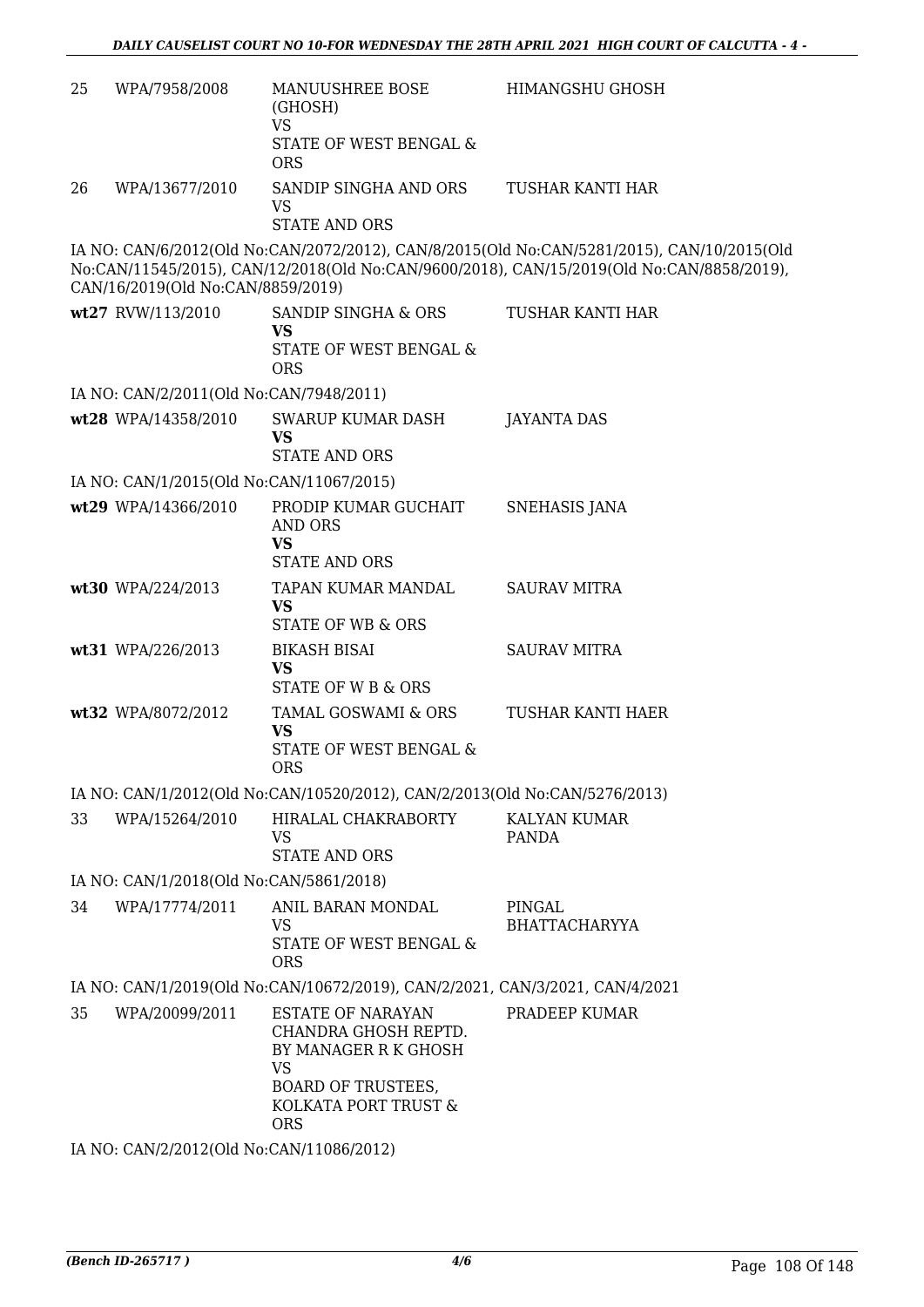| 36 | WPA/21895/2011                           | SWAGAT BUSINESS PVT<br><b>LTD</b><br><b>VS</b><br>UNION OF INDIA & ORS                                                             | <b>SUMITA SHAW</b>    |
|----|------------------------------------------|------------------------------------------------------------------------------------------------------------------------------------|-----------------------|
|    | IA NO: ASTA/1/2012(Old No:ASTA/4/2012)   |                                                                                                                                    |                       |
| 37 | WPA/21843/2012                           | DEBLINA SAHA<br><b>VS</b><br>INDIAN OIL CORPORATION<br>& ORS.                                                                      | PARTHA PRATIM ROY     |
| 38 | WPA/17649/2014                           | <b>JAYANTA MONDAL</b><br>VS<br><b>SOUTH BENGAL STATE</b><br>TRANSPORT CORPORATION<br>& ORS                                         | CHAMDRIMA KUNDU       |
| 39 | WPA/23650/2014                           | RAJENDRA KR. SAHA & ANR<br><b>VS</b><br>STATE OF WEST BENGAL &<br><b>ORS</b>                                                       | <b>GOLAM MASTAFA</b>  |
| 40 | WPA/28982/2015                           | SUDIPTA SAHA<br><b>VS</b><br>STATE OF WEST BENGAL &<br><b>ORS</b>                                                                  | KAKALI SAMAJPATY      |
| 41 | WPA/7633/2016                            | NORTH BENGAL TOURS &<br><b>TRAVELS &amp; ANR</b><br>VS<br><b>INDIAN TOURISM</b><br>DEVELOPMENT<br><b>CORPORATION LTD &amp; ORS</b> | RAHUL GANGULY         |
|    | IA NO: CAN/1/2019(Old No:CAN/12551/2019) |                                                                                                                                    |                       |
| 42 | WPA/28428/2016                           | KUSHAAL VIKRAM<br><b>VS</b><br>STATE OF WEST BENGAL &<br>ORS.                                                                      | <b>SAMIK SARKAR</b>   |
|    | IA NO: CAN/1/2017(Old No:CAN/2883/2017)  |                                                                                                                                    |                       |
| 43 | WPA/9674/2017                            | SANDIP CHAKRABORTY &<br><b>ORS</b><br><b>VS</b><br>DISTRICT PRIMARY<br>SCHOOL COUNCIL,<br>PASCHIM MEDINIPORE &<br><b>ORS</b>       | A MANDAL              |
| 44 | WPA/14174/2017                           | KALI CHARAN NAG<br>VS<br>STATE OF WEST BENGAL &<br><b>ORS</b>                                                                      | TARA PADA DAS         |
| 45 | WPA/19194/2018                           | RAM PRASAD GHOSH<br><b>VS</b><br>STATE OF WEST BENGAL &<br><b>ORS</b>                                                              | <b>SUKUMAR SARKAR</b> |
| 46 | WPA/5957/2019                            | FENA (P) LIMITED<br>VS<br>STATE OF WEST BENGAL &<br><b>ORS</b>                                                                     | SAYAN SINHA           |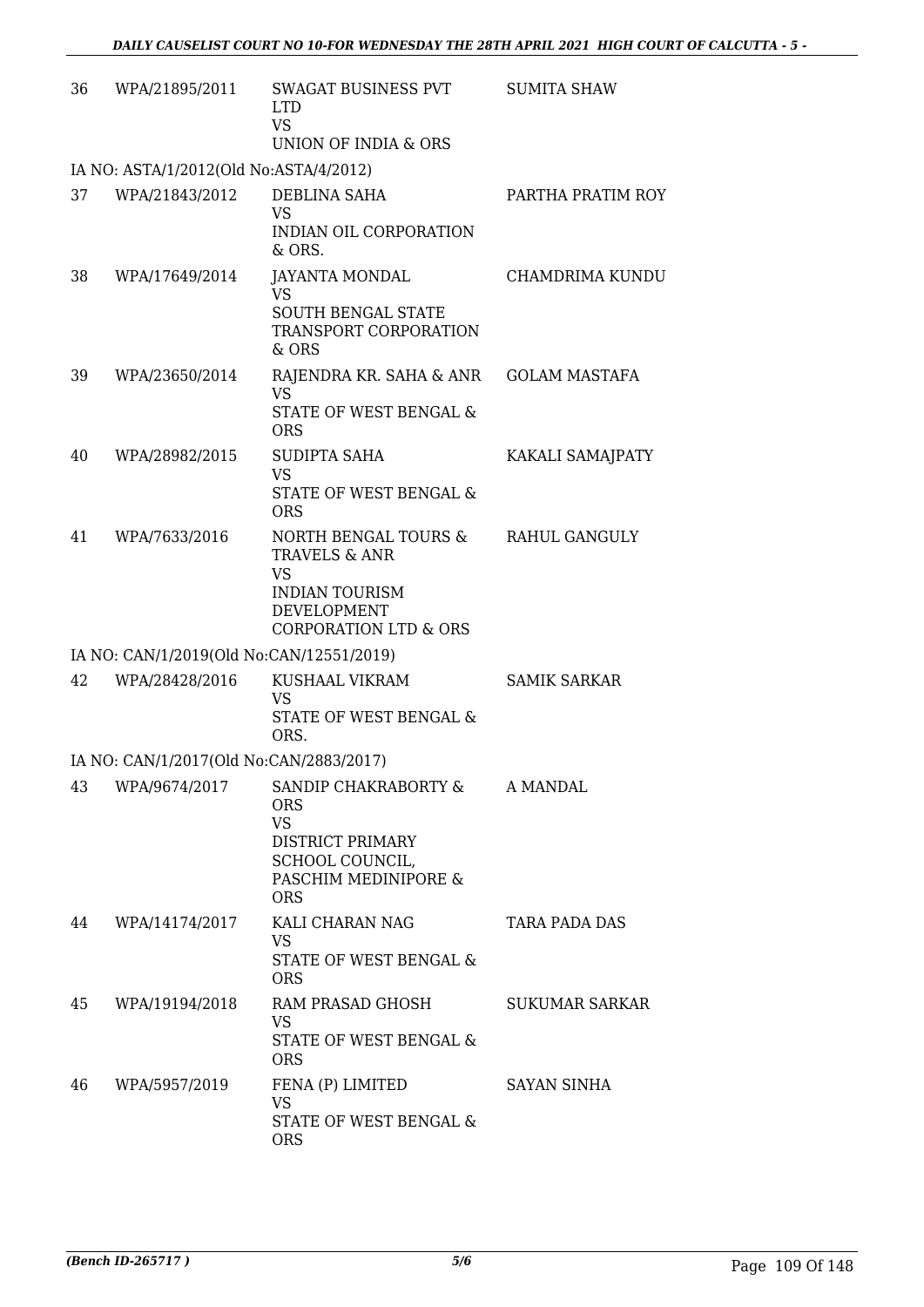| 47 | WPA/17842/2019                                | DEEPANJAN ROY<br>VS.<br>MAULANA ABUL KALAM<br>AZAD UNIVERSITY OF<br><b>TECHNOLOGY &amp; ORS</b> | RANANEESH GUHA<br>THAKURTA          |
|----|-----------------------------------------------|-------------------------------------------------------------------------------------------------|-------------------------------------|
|    |                                               | <b>APPLICATION CLAIM CASE</b>                                                                   |                                     |
| 48 | FMAT/1575/2011                                | PURNIMA ROY & ORS<br>VS.<br>NATIONAL INSURANCE CO.<br>LTD. & ORS                                | JAYANTA KR.<br>MANDAL.              |
|    | IA NO: CAN/1/2012(Old No:CAN/6195/2012)       |                                                                                                 |                                     |
| 49 | FMA/192/2019<br>$(PT I + OB + 2ND$<br>$J/C$ ) | <b>HARIPRIYA DAS &amp; ORS</b><br>VS.<br>THE NATIONAL INSURANCE<br>CO. LTD & ANR                | <b>SAIDUR RAHAMAN</b>               |
| 50 | FMA/35/2021                                   | MD TUSIF KHAN@TAUSIF<br>KHAN@TAUSEEF KHAN<br>VS.<br>NATIONAL INSURANCE<br>COMPANY LTD & ANR     | <b>ASHIQUE MONDAL</b>               |
| 51 | FMA/192/2021                                  | <b>SBI GENERAL INSURANCE</b><br>CO. LTD.<br>VS.<br><b>SHILA ADAK AND ORS</b>                    | <b>DEBANJAN</b><br><b>MUKHERJEE</b> |
|    | TA NTO OANTIA IOOOA                           |                                                                                                 |                                     |

IA NO: CAN/1/2021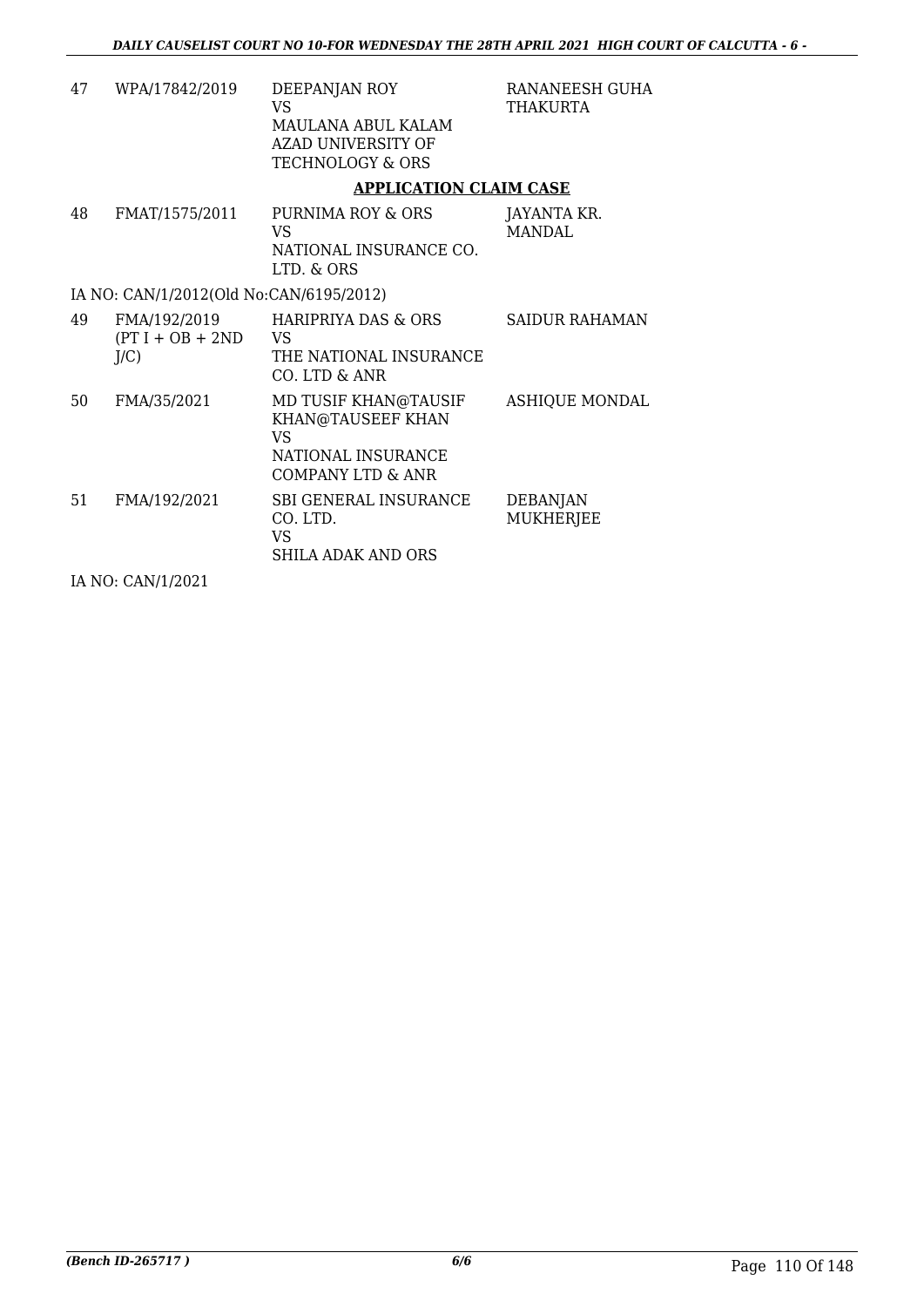

## **Appellate Side**

**DAILY CAUSELIST For Wednesday The 28th April 2021**

**COURT NO. 23**

### **SINGLE BENCH (SB - X)**

**AT 11:15 AM**

### **HON'BLE JUSTICE ARINDAM MUKHERJEE**

### **(VIA VIDEO CONFERENCE)**

**ON AND FROM MONDAY, 1ST MARCH, 2021 - MATTERS (MOTION & HEARING) UNDER ARTICLE 226 OF THE CONSTITUTION RELATING TO MADHYAMIK SIKSHYA KENDRA UNDER GROUP - II, INCLUDING APPLICATIONS CONNECTED THERETO;**

**MATTERS (MOTION & HEARING) UNDER ARTICLE 226 OF THE CONSTITUTION OF INDIA RELATING TO CO-OPERATIVE SOCIETIES UNDER GROUP - V (EXCLUDING SERVICE MATTERS) AND APPLICATIONS CONNECTED THERETO;**

**AND**

**ON AND FROM MONDAY, 1ST MARCH, 2021 - IN ADDITION TO HIS OWN LIST, SHALL TAKE ITEM NOS.181 TO 235 FROM THE LIST DATED 1ST MARCH, 2021 OF HON'BLE JUSTICE SABYASACHI BHATTACHARYYA.**

**AND**

**ON AND FROM MONDAY, 1ST MARCH, 2021 - WILL SIT SINGLY AND TAKE ITEM NOS.236 TO 279 FROM THE LIST DATED 1ST MARCH, 2021 OF HON'BLE JUSTICE SABYASACHI BHATTACHARYYA (EXCEPT THE MATTERS WHICH ARE ALREADY DISPOSED OF OR ORDERED OTHERWISE).**

**AND**

**ON WEDNESDAY, 28TH APRIL 2021 - IN ADDITION TO HIS OWN LIST AND DETERMINATION, WILL TAKE THE MATTERS FROM THE LIST AND DETERMINATION OF HON'BLE JUSTICE RAVI KRISHAN KAPUR.**

**IF NO ONE APPEARS FOR THE PETITIONERS IN THE VIRTUAL MODE, THE MATTERS SHALL BE DISMISSED.** 

**NO PHYSICAL MENTIONING WILL BE ENTERTAINED UNTIL FURTHER ORDER ONLY E-MENTIONING WILL BE ENTERTAINED UPON NOTICE TO THE OTHERSIDE.**

**NOTE : MATTERS WILL BE TAKEN UP THROUGH VIRTUAL MODE ONLY .**

### **FOR HEARING**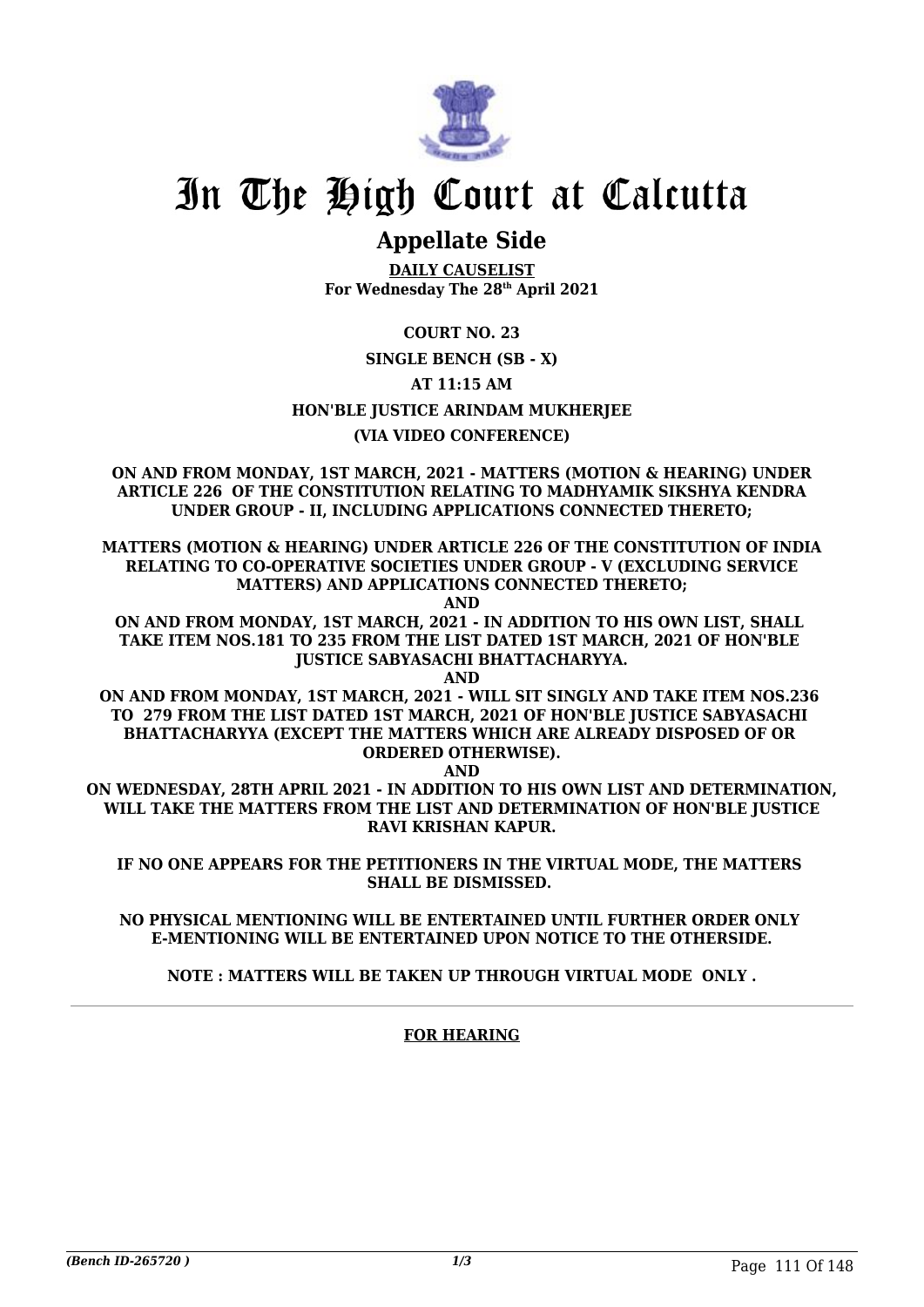| WPA/112/2021      | KANAM LATEX INDUSTRIES | <b>SALONI</b>        |
|-------------------|------------------------|----------------------|
| (Upon Mentioning) | PRIVATE LIMITED AND    | <b>BHATTACHARJEE</b> |
|                   | ANOTHER                |                      |
|                   | VS                     |                      |
|                   | STATE OF WEST BENGAL   |                      |
|                   | AND ORS.               |                      |
|                   |                        |                      |

IA NO: CAN/1/2021

#### **MOTION 2**

#### ( GROUP - II) (M.S.K. )

2 WPA/8521/2021 SK. SAIFUDDIN VS STATE OF WEST BENGAL AND ORS. SIRAJUL HOQUE MONDAL

### **MOTION 1**

#### ( GROUP - V)( CO-OPERATIVE SOCIETIES )

| 3 | WPA/7631/2021 | BISHESHWAR BIRING AND<br>ORS.<br>VS<br>AGRICULTURAL<br>DEVELOPMENT OFFICER<br>AND ORS. | SK ANWAR ALI         |
|---|---------------|----------------------------------------------------------------------------------------|----------------------|
| 4 | WPA/7906/2021 | ABDUL RASHID AND ORS<br>VS<br>STATE OF WEST BENGAL<br>AND ORS.                         | <b>MARIA RAHAMAN</b> |
| 5 | WPA/9857/2021 | RANJAN PATRA AND ORS<br>VS                                                             | MARIA RAHAMAN        |

## STATE OF WEST BENGAL AND ORS.

#### **MOTION**

#### ( GROUP - IX) (RESIDUARY )

| 6 | WPA/4233/2020 | <b>BISWAJIT BARAM</b><br>VS<br>STATE OF WEST BENGAL &<br><b>ORS</b>                  | <b>SUBHOJIT MALLICK</b>               |
|---|---------------|--------------------------------------------------------------------------------------|---------------------------------------|
| 7 | WPA/6958/2020 | <b>SUJIT DAS</b><br>VS<br><b>INDIAN BANK AND</b><br><b>ANOTHER</b>                   | NITAI CHANDRA<br><b>SAHA</b>          |
| 8 | WPA/8654/2020 | <b>ARYAN</b><br>SURELIA@BONI@ARIHANT<br><b>SURELIA</b><br>VS<br>State of West Bengal | <b>SARBAN</b><br><b>BHATTACHARJEE</b> |
| 9 | WPA/5475/2021 | PRASHANT JAISWAL<br>VS<br>STATE OF WEST BENGAL<br>AND ORS.                           | <b>ANJAN</b><br><b>BHATTACHARYYA</b>  |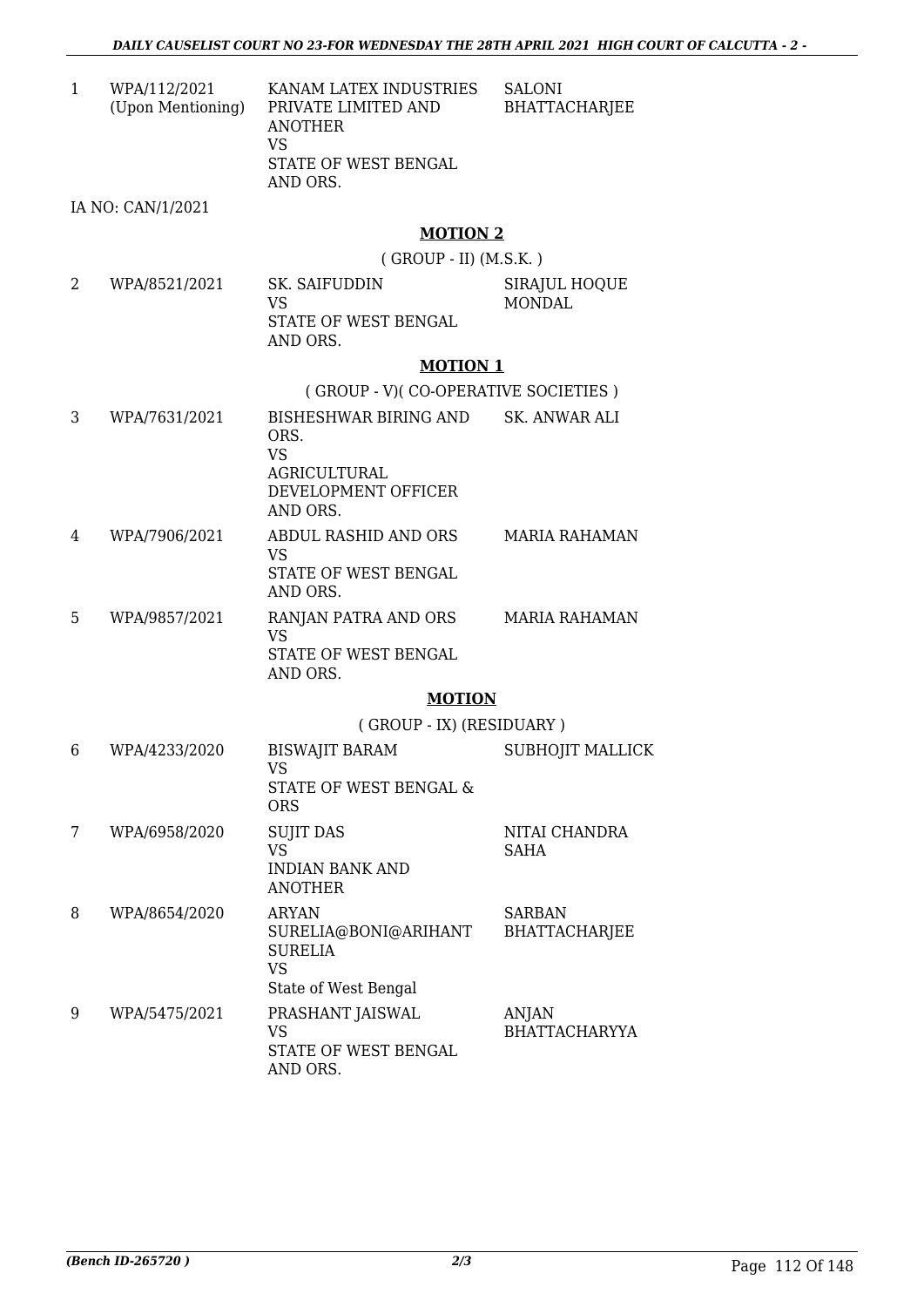10 WPA/5735/2021 KANAI BIJOLI RICE MILLS PRIVATE LIMITED VS STATE OF WEST BENGAL AND ORS. PUSHAN MAJUMDAR

#### **ASSIGNED MATTERS**

11 WPA/23113/2019 M/S. N.K. MONDAL & SONS VS MONIKA SINHA

UNION OF INDIA & ORS

IA NO: CAN/1/2019(Old No:CAN/12647/2019)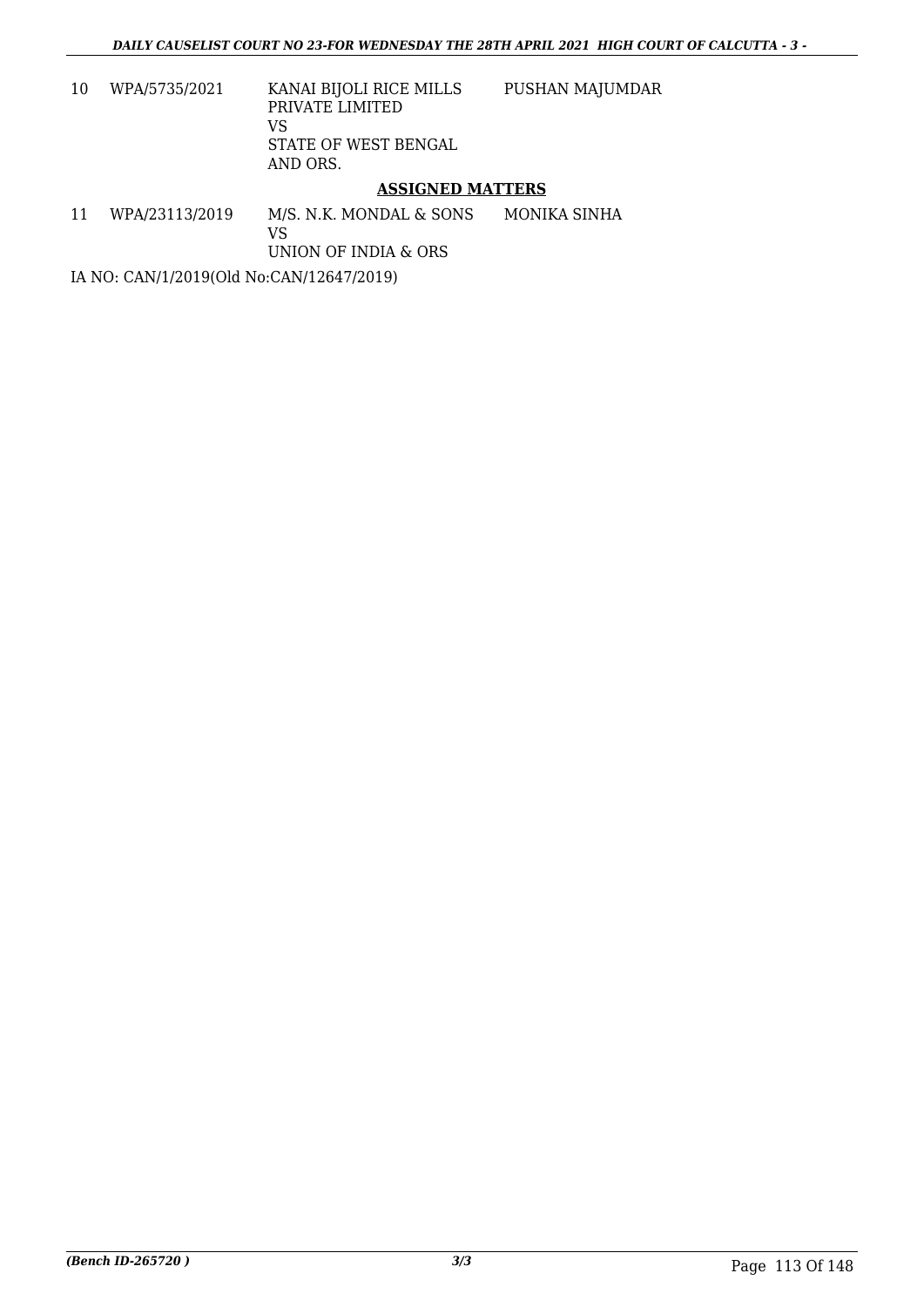

### **Appellate Side**

**DAILY CAUSELIST For Wednesday The 28th April 2021**

**COURT NO. 18 SINGLE BENCH (SB - XI) AT 11:15 AM HON'BLE JUSTICE BISWAJIT BASU (VIA VIDEO CONFERENCE)**

**ON AND FROM MONDAY, 22ND FEBRUARY, 2021 ROSTER NOTIFIED ON 8TH JANUARY, 2021 IS MODIFIED TO THE FOLLOWING EXTENT:-**

**MATTERS (MOTION & HEARING) UNDER ARTICLE 226 OF THE CONSTITUTION RELATING TO MADRASAH EDUCATION UNDER GROUP II AND APPLICATIONS CONNECTED THERETO;**

**MATTERS (MOTION & HEARING) UNDER ARTICLE 226 OF THE CONSTITUTION RELATING TO APPOINTMENT AND SERVICE CONDITION OF PARA TEACHERS UNDER GROUP II AND APPLICATIONS CONNECTED THERETO;**

**ADMISSION AND HEARING OF CIVIL REVISION APPLICATIONS AND APPLICATIONS UNDER ARTICLE 227 OF THE CONSTITUTION OF INDIA ARISING OUT OF TESTAMENTARY, EJECTMENT / EVICTION SUITS AND PUBLIC PREMISES (UNAUTHORISED OCCUPANTS) ACT, 1971 INCLUDING APPLICATIONS CONNECTED THERETO.**

**MATTERS (MOTION & HEARING) UNDER ARTICLE 226 OF THE CONSTITUTION OF INDIA RELATING TO LAND UNDER GROUP I INCLUDING APPLICATIONS CONNECTED THERETO.**

**AND**

**ON AND FROM MONDAY, 19TH APRIL, 2021 TO FRIDAY, 30TH APRIL, 2021 – IN ADDITION TO HIS OWN LIST AND DETERMINATION, WILL SIT SINGLY AND TAKE UP THE MATTERS FROM THE LIST AND DETERMINATION OF HON'BLE JUSTICE RAJARSHI BHARADWAJ.**

**NOTE: MATTERS WILL BE TAKEN UP THROUGH VITRUAL MODE ONLY.**

#### **SPECIAL NOTE : MENTIONING FOR INCLUSION OF "HEARING MATTERS" IN THE LIST WILL NOT BE ENTERTAINED FOR THE TIME BEING.**

|               |                                    | <b>TOP</b>                                                             |                      |  |
|---------------|------------------------------------|------------------------------------------------------------------------|----------------------|--|
| $\mathbf{1}$  | WPA/3673/2021<br>[Court No. 15]    | KEYA SAHA NASKAR<br>VS<br>UNION OF INDIA AND ORS.                      | SANJAY SAHA          |  |
|               |                                    | <b>CIVIL NEW MOTION</b>                                                |                      |  |
| $\mathcal{D}$ | CO/510/2020<br>[ No Caveat]        | RABINDRA NATH DAS<br>VS<br>SUBHASISH CHOWDHURY & ORS.                  | DEB KR. CHANDRA      |  |
| 3             | CO/1092/2020<br>[WITH CAVEAT]      | M/S CLYDE STORES PVT. LTD<br>VS<br>ARUN KUMAR GUPTA & ORS              | <b>SUBHRA DAS</b>    |  |
| 4             | CO/1449/2020<br><b>[NO CAVEAT]</b> | RABI SAMADDARAND ANR<br>VS.<br><b>MIRA ROY</b>                         | SOUNAK BHATTACHARYYA |  |
| 5             | CO/809/2021<br><b>INO CAVEATI</b>  | CHAITALI BHATTACHARJEE<br>VS<br>LUXMI PHARMACEUTICAL WORKS<br>AND ORS. | TIRTHENDU DASGUPTA   |  |
| 6             | CO/811/2021<br>[WITH CAVEAT]       | REKHA SINGHA AND ORS.<br>VS.<br>KAUSIK DAW                             | Santanu Chatterjee   |  |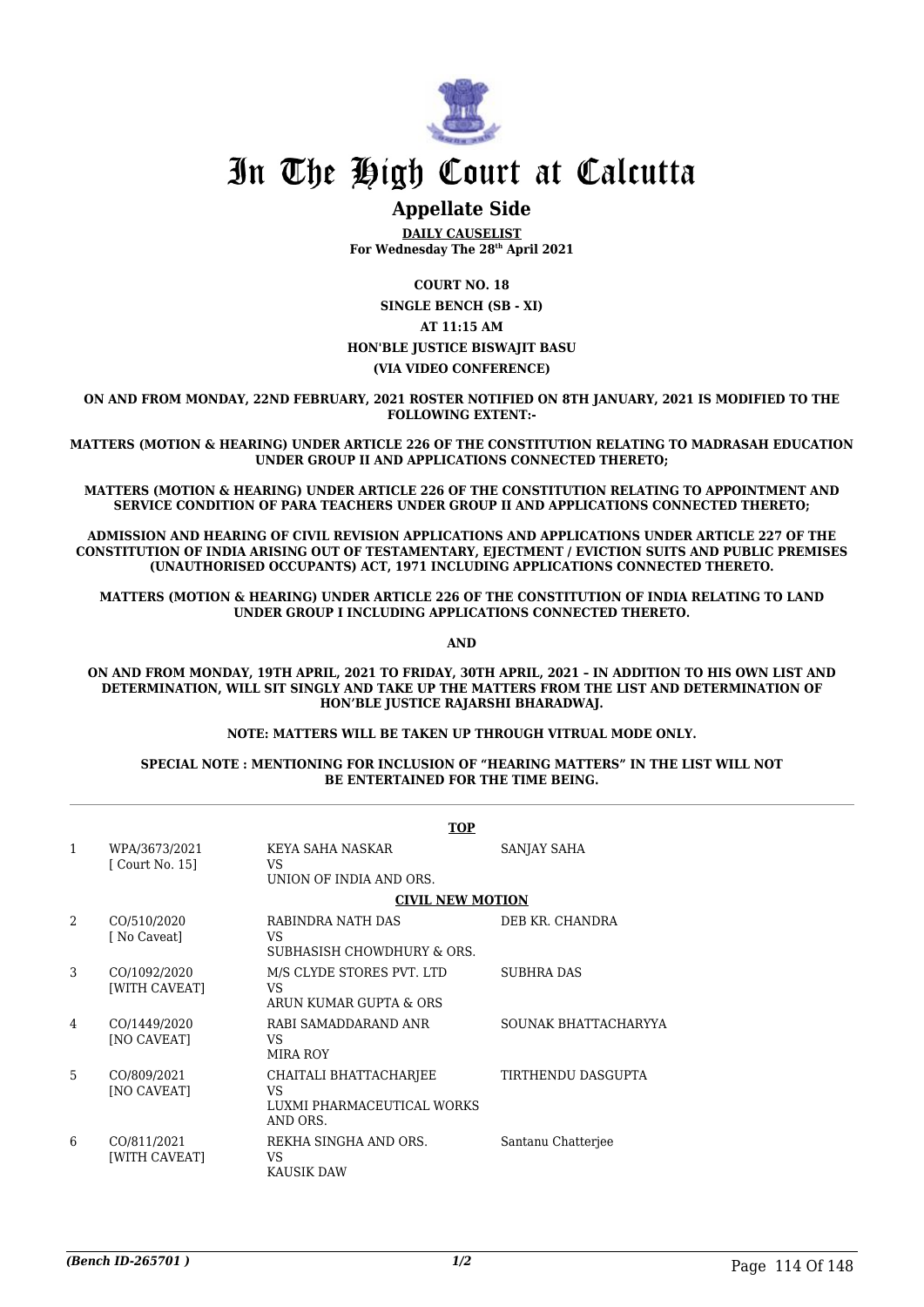#### *DAILY CAUSELIST COURT NO 18-FOR WEDNESDAY THE 28TH APRIL 2021 HIGH COURT OF CALCUTTA - 2 -*

| 7  | CO/840/2021<br>[NO CAVEAT]         | ASH NARAYAN JHA AND ORS<br>VS<br><b>MULA DEBI AND ORS</b>                | NISITH MUKHOPADHAYAY      |
|----|------------------------------------|--------------------------------------------------------------------------|---------------------------|
| 8  | CO/871/2021<br>[ NO CAVEAT ]       | REBA DAS AND ORS.<br>VS<br><b>MALOTI DAS AND ORS.</b>                    | SOMOSHREE SAHA            |
| 9  | CO/892/2021<br><b>[NO CAVEAT]</b>  | NAZRUL ISLAM<br>VS<br>RUMA GHOSH                                         | <b>SAMAPTI ROY</b>        |
| 10 | CO/905/2021<br>[WITH CAVEAT]       | ZUBAIDA HAMID<br>VS<br><b>SUNIL SHAW</b>                                 | WASIM AHMED               |
| 11 | CO/912/2021<br>[NO CAVEAT]         | ANJALI SARDAR<br><b>VS</b><br>M/S SINGH PROJECTS PRIVATE<br><b>LTD</b>   | <b>ANYASHA DAS</b>        |
| 12 | CO/922/2021<br>[WITH CAVEAT]       | SHELLY MUKHOPADHYAY<br>VS<br>RAM PRASAD KAR                              | KRISHNAKALI SWAR          |
| 13 | CO/944/2021<br>[NO CAVEAT]         | VARSHA AGARWAL<br>VS<br>M/S. PRAGATI PRATISTHAN<br>PRIVATE LIMITED       | ANANDA GOPAL<br>MUKHERJEE |
| 14 | CO/970/2021<br>[NO CAVEAT]         | <b>SK RUSTOM</b><br>VS<br>ABDUL RAHIM ALIAS ABDUL                        | MUSHARRAFF HUSSAIN        |
| 15 | CO/995/2021<br>[WITH CAVEAT]       | <b>SAMIR HALDER</b><br>VS<br>PROMILA HALDER AND ANOTHER                  | ATREYEE DE GANGULY        |
| 16 | CO/1028/2021<br>[NO CAVEAT]        | GOPAL PRASAD BARAI AND ANR<br>VS<br>TARA MANI SARAF AND ORS              | ANINDYA HALDER            |
| 17 | CO/1030/2021<br><b>[NO CAVEAT]</b> | CAPITAL ELECTRONICS AND<br>APPLIANCES LTD<br>VS<br>KABITA BASAK AND ANR  | DEBABRATA RAY             |
| 18 | CO/1059/2021<br>[ No Caveat]       | JAYASHREE DAS AND OTHERS<br>VS<br>M/S MATCON GERMATIX                    | RAHUL SARKAR              |
| 19 | CO/1070/2021<br>[ No Caveat]       | SANJAY SINHA AND ANR<br>VS<br>RAJENDRA KUMAR SURANA AND<br><b>ORS</b>    | <b>BISHALAXMI GHOSH</b>   |
| 20 | CO/1075/2021<br>[ No Caveat]       | BASANTI GHOSHAL<br><b>VS</b><br>SAILAJANANDA GHOSHAL                     | SANCHITA CHAUDHURY        |
| 21 | CO/1082/2021<br>[ No Caveat]       | TARAK CHANDRA<br>BHADRA@GOURANGA BHADRA<br>VS<br>SMT KALPANA DAS AND ORS | SHEBATEE DUTTA            |
| 22 | CO/1091/2021<br>[ No Caveat]       | TAPAS KUMAR HAZRA<br>VS<br>M/S TANDRA MEDICAL HALL AND<br>ANOTHER        | SIDDHARTHA PAUL           |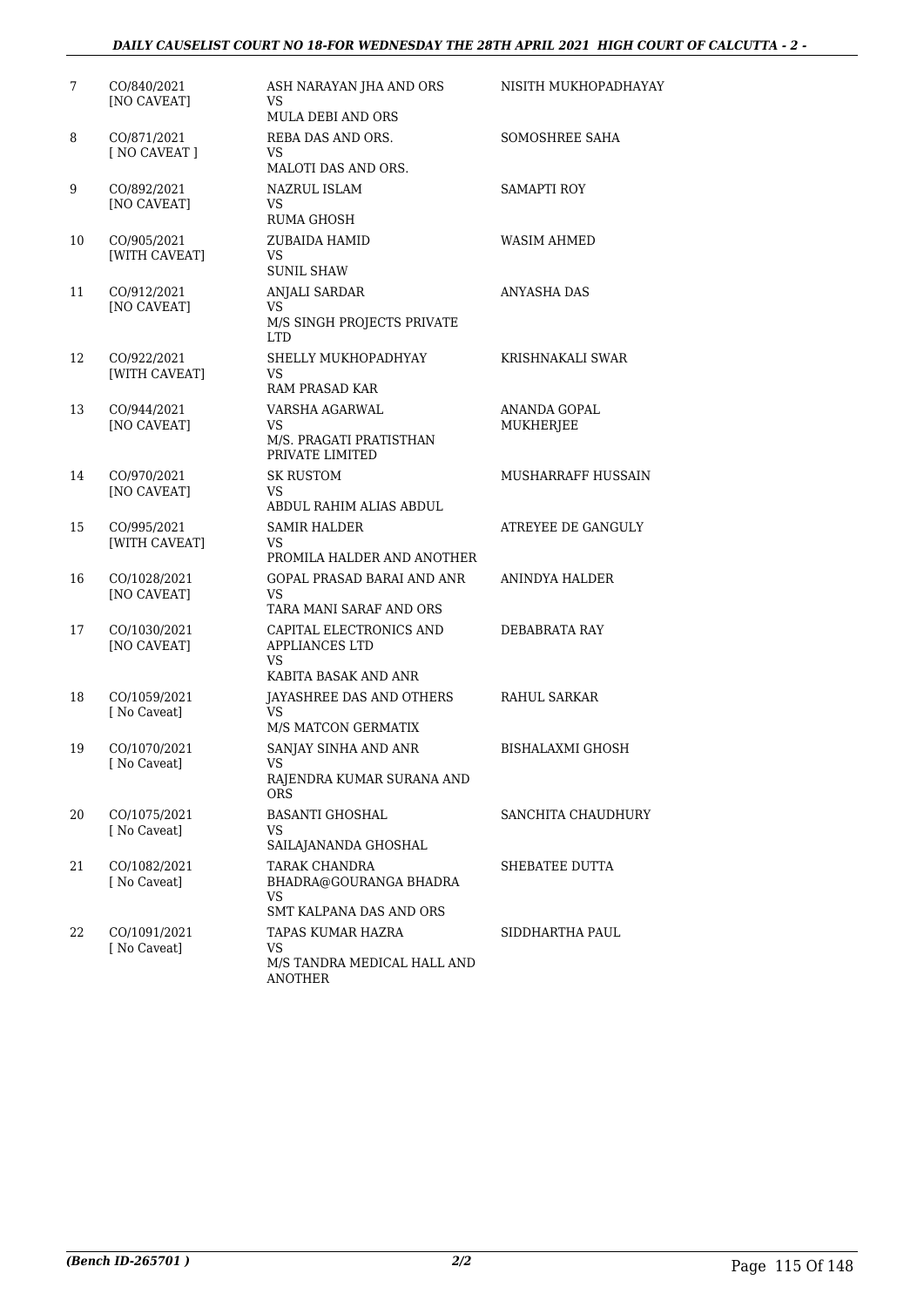

#### **Appellate Side**

**DAILY CAUSELIST For Wednesday The 28th April 2021**

**COURT NO. 24**

**SINGLE BENCH (SB - XII)**

**AT 11:15 AM**

#### **HON'BLE JUSTICE AMRITA SINHA**

**(VIA VIDEO CONFERENCE)**

**ON AND FROM MONDAY, 11TH JANUARY, 2021 ROSTER NOTIFIED ON 8TH JANUARY, 2021 IS MODIFIED TO THE FOLLOWING EXTENT :- MATTERS (MOTION & HEARING) UNDER ARTICLE 226 OF THE CONSTITUTION RELATING TO MUNICIPALITIES AND PANCHAYATS (EXCLUDING MATTERS RELATED TO CO-OPERATIVE SOCIETIES) UNDER GROUP V AND APPLICATIONS CONNECTED THERETO (INCLUDING ALL SERVICE MATTERS RELATED TO MUNICIPALITY AND CONNECTED APPLICATIONS CONNECTED THERETO).**

**AND**

**ON AND FROM WEDNESDAY, 21ST APRIL, 2021 TO SO LONG AS THE SINGLE BENCH OF HON'BLE JUSTICE AMRITA SINHA DOES NOT SIT – HON'BLE JUSTICE SHEKHAR B. SARAF IN ADDITION TO HIS OWN LIST AND DETERMINATION, SHALL TAKE UP MATTERS FROM THE LIST AND DETERMINATION OF HON'BLE JUSTICE AMRITA SINHA.**

**THE FOLLOWING NOTES WILL BE EFFECTIVE ON AND FROM 11.01.2021.**

**SPECIAL NOTE : NO FURTHER INCLUSION IN THE LIST WILL BE ALLOWED UNTIL FURTHER ORDER.**

**1.ON EVERY MONDAY MUNICIPALITY MOTIONS WILL BE TAKEN UP FOR THE WHOLE DAY. IF TIME PERMITS PANCHAYAT MOTIONS WILL BE TAKEN UP.**

**2. ON EVERY TUESDAY PANCHAYAT MOTIONS WILL BE TAKEN UP TILL RECESS. AFTER RECESS APPLICATIONS WILL BE TAKEN UP AND IF TIME PERMITS PANCHAYAT MOTIONS WILL BE TAKEN UP AND THEREAFTER MUNICIPALITY MOTIONS WILL BE TAKEN UP.**

**3. ON EVERY WEDNESDAY MUNICIPALITY MOTIONS WILL BE TAKEN UP TILL RECESS. AFTER RECESS CONTEMPT MATTERS WILL BE TAKEN UP AND IF TIME PERMITS MUNICIPALITY MOTIONS WILL BE TAKEN UP AND THEREAFTER PANCHAYAT MOTIONS WILL BE TAKEN UP.**

**4. ON EVERY THURSDAY PANCHAYAT MOTIONS WILL BE TAKEN UP TILL RECESS. AFTER RECESS HEARING MATTERS WILL BE TAKEN UP. IF TIME PERMITS PANCHAYAT MOTIONS WILL BE TAKEN UP AND THEREAFTER MUNICIPALITY MOTIONS WILL BE TAKEN UP.**

**5. ON EVERY FRIDAY PANCHAYAT MOTIONS WILL BE TAKEN UP TILL RECESS. AFTER RECESS HEARING MATTERS WILL BE TAKEN UP AND IF TIME PERMITS PANCHAYAT MOTIONS WILL BE TAKEN UP AND THEREAFTER MUNICIPALITY MOTIONS WILL BE TAKEN UP.**

|              |                                         | <b>TO BE MENTIONED</b>                                               |                    |  |
|--------------|-----------------------------------------|----------------------------------------------------------------------|--------------------|--|
| $\mathbf{1}$ | WPA/13480/2015                          | ASHISH SAMANTA<br>VS.<br>STATE OF WEST BENGAL & ORS                  | ABU SOHEL          |  |
|              | IA NO: CAN/1/2019(Old No:CAN/5055/2019) |                                                                      |                    |  |
| 2            | WPA/20454/2019<br>[NON-PROSECUTION]     | SUNIL A. KHUSHALANI<br>VS.<br>KOLKATA MUNICIPAL<br>CORPORATION & ORS | KUMK KUM MUKHERJEE |  |
|              |                                         | <b>MUNICIPALITY - MOTIONS</b>                                        |                    |  |
| 3            | WPA/29339/2014                          | KARTICK CHANDRA BARIK<br>VS<br>STATE OF WEST BENGAL & ORS            | KUNAL GANGULY      |  |
|              | IA NO: CAN/1/2020(Old No:CAN/2766/2020) |                                                                      |                    |  |
| wt:4         | WPA/29340/2014                          | SWAPAN CHATTERIEE & ORS<br>VS<br>STATE OF WEST BENGAL & ORS          | KUNAL GANGULY      |  |
|              | IA NO: CAN/1/2020(Old No:CAN/2765/2020) |                                                                      |                    |  |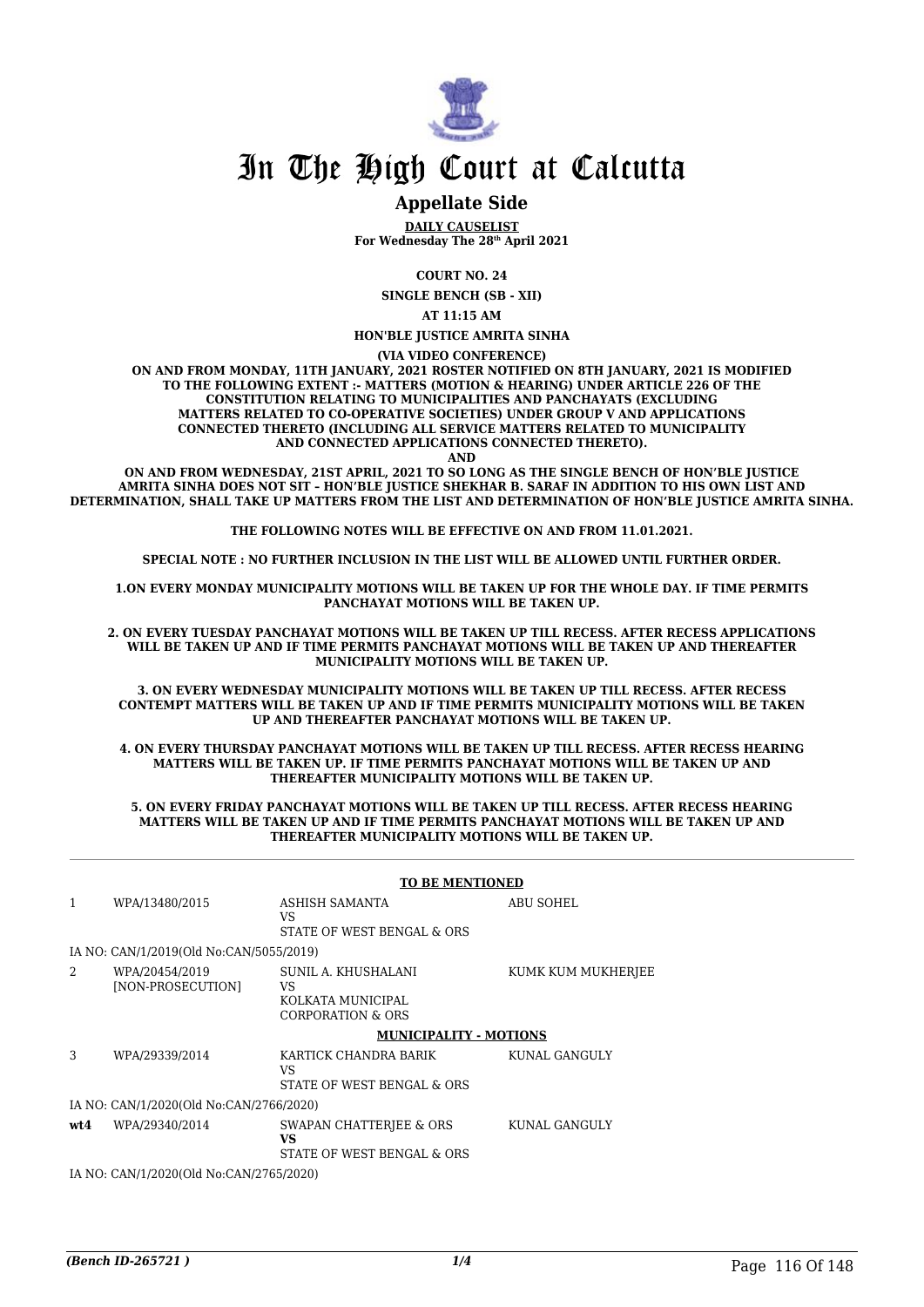| 5  | WPA/5052/2019     | SARASWATI TANTUBAY AND ORS<br>(SWAPAN TANTUBAY SINCE<br>DEACESED)<br>VS                               | NEMAI CHANDRA SAHA                     |
|----|-------------------|-------------------------------------------------------------------------------------------------------|----------------------------------------|
|    |                   | ASANSOL MUNICIPAL<br><b>CORPORATION AND ORSS</b>                                                      |                                        |
| 6  | WPA/3108/2020     | <b>ANJALI DHAR</b><br>VS.<br>KOLKATA MUNICIPAL<br><b>CORPORATION &amp; ORS</b>                        | SOUNAK BHATTACHARYA                    |
| 7  | WPA/3814/2020     | AMALENDU KR BERA & ORS<br>VS<br>STATE OF WEST BENGAL & ORS                                            | SOURAV DUTTA                           |
| 8  | WPA/4977/2020     | HARU BERA<br>VS.<br>CHANDANNAGAR MUNICIPAL<br><b>CORPORATION &amp; ORS</b>                            | SHUVRO PROKASH LAHIRI                  |
| 9  | WPA/5089/2020     | NARENDRA NATH SEN<br>VS.<br>STATE OF WEST BENGAL & ORS                                                | DEBNATH MAHATA                         |
| 10 | WPA/6957/2020     | <b>MIRA SHAW</b><br>VS.<br><b>BHATPARA MUNICIPALITY</b>                                               | LAKSHMI SHAW                           |
|    | IA NO: CAN/1/2020 |                                                                                                       |                                        |
| 11 | WPA/7246/2020     | SUBRATA MUKHERJEE<br><b>VS</b><br>KOLKATA MUNICIPAL<br>CORPORATION                                    | <b>GITASHREE MISTRY</b>                |
|    | IA NO: CAN/1/2020 |                                                                                                       |                                        |
| 12 | WPA/7527/2020     | SOUMEN KUMAR DUTTA<br>VS.<br>State of West Bengal                                                     | <b>SOURAV DUTTA</b>                    |
|    | IA NO: CAN/1/2020 |                                                                                                       |                                        |
| 13 | WPA/7785/2020     | JOYASHREE BASULI                                                                                      | UTTAM KR                               |
|    |                   | VS<br>STATE OF WEST BENGAL AND ORS.                                                                   | <b>BHATTACHARYYA</b>                   |
| 14 | WPA/8019/2020     | NANDA GUHA AND ORS<br><b>VS</b><br>A MUNICIPAL CORPORATIOPN AND                                       | <b>MAUSUMI BHOWAL</b>                  |
|    |                   | <b>ORS</b>                                                                                            |                                        |
| 15 | WPA/8032/2020     | <b>IQBAL AHMED</b><br><b>VS</b><br>State of West Bengal                                               | <b>GOLAM KARIM</b><br><b>CHOUDHURY</b> |
| 16 | WPA/8275/2020     | <b>BISWARUP PAUL</b>                                                                                  | <b>SUTHIRTHA DAS</b>                   |
|    |                   | VS<br>THE KOLKATA MUNICIPAL<br>CORPORATION AND OTHERS                                                 |                                        |
| 17 | WPA/8518/2020     | RAMESH CHOWDHURY AND ORS                                                                              | KOYELI BHATTACAHARYA                   |
|    |                   | VS<br>HOWRAH MUNICIPAL<br>CORPORATION AND ORS                                                         |                                        |
| 18 | WPA/8593/2020     | MD PARVEZ<br>VS.<br>THE HOWRAH MUNICIPAL<br>CORPORATION                                               | ARDHENDU BANERJEE                      |
| 19 | WPA/8652/2020     | MD JAWED<br>VS                                                                                        | MANABENDRA THAKUR                      |
| 20 | WPA/9017/2020     | the kolkata municipal corporation<br><b>SUNAND PRASAD SHAW</b><br>VS<br>STATE OF WEST BENGAL AND ORS. | PRATAP RANJAN<br><b>CHATTERJEE</b>     |
| 21 | WPA/9080/2020     | KANAI PRASAD<br>VS                                                                                    | MRITYUNJOY SAHA                        |
| 22 | WPA/9603/2020     | STATE OF WEST BENGAL AND ORS.<br>KALIDAS MAITY AND ANR.<br>VS<br>STATE OF WEST BENGAL AND ORS.        | TANUSREE DAS                           |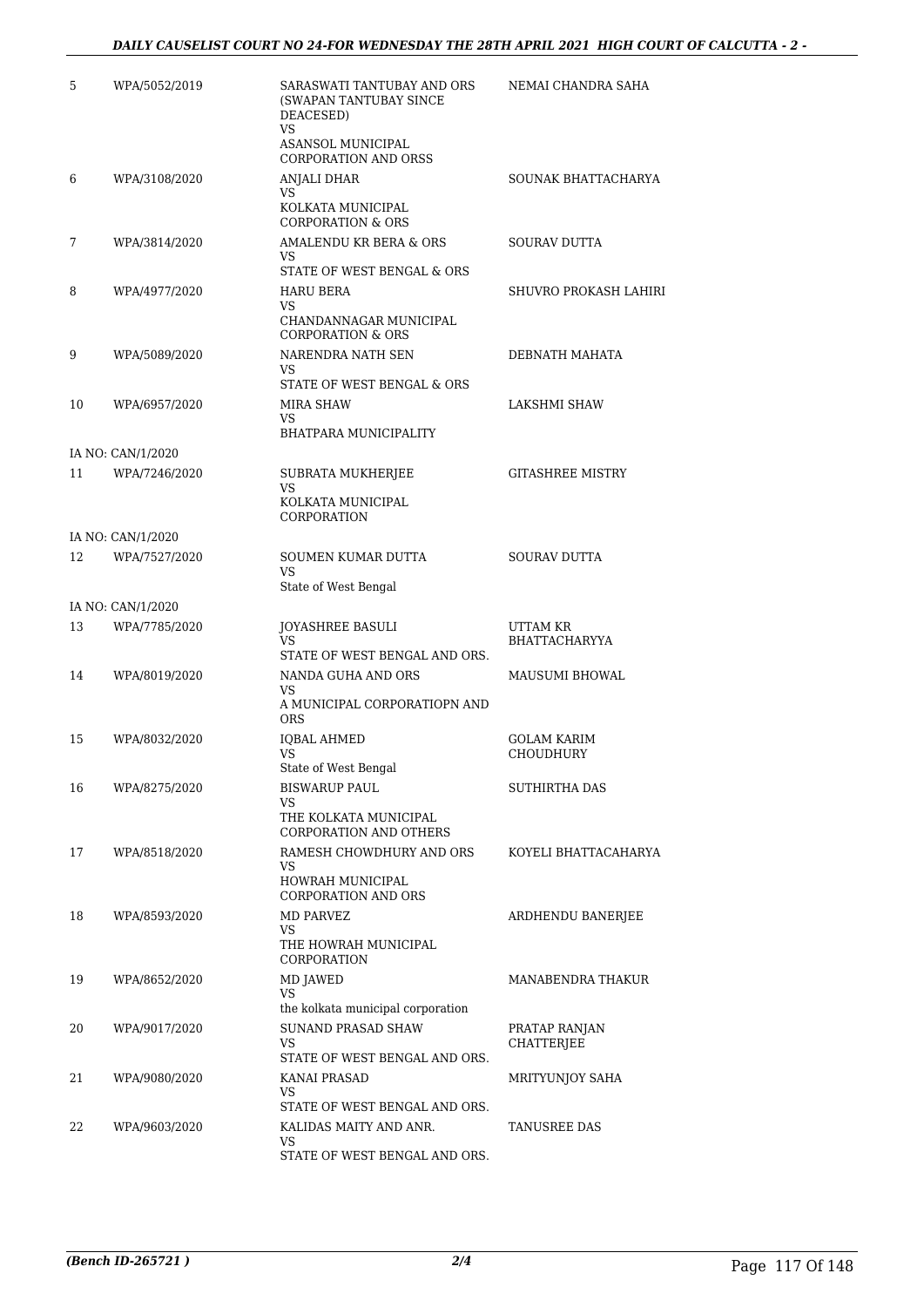| 23   | WPA/9772/2020  | <b>ITU CHAKRABORTY</b><br>VS.<br>KOLKATA MUNICIPAL                                            | MANABENDRA THAKUR       |
|------|----------------|-----------------------------------------------------------------------------------------------|-------------------------|
| 24   | WPA/9865/2020  | CORPORATION<br>PRAVAT KUMAR BANERJEE<br>VS.                                                   | BIDHAYAK LAHIRI         |
| 25   | WPA/10091/2020 | State of West Bengal<br>DEBABRATA PAL AND ANR<br>VS.<br>THE STATE OF WEST BENGAL AND          | DEBNATH MAHATA          |
| 26   | WPA/10201/2020 | <b>ORS</b><br>AJAY CHOWDHURY AND ANOTHER                                                      | <b>BRATIN KUMAR DEY</b> |
|      |                | VS<br>KOLKATA MUNICIPAL<br><b>CORPORATION AND OTHERS</b>                                      |                         |
| 27   | WPA/10665/2020 | PRADIP KUMAR DEBNATH<br>VS.<br>STATE OF WEST BENGAL AND ORS.                                  | SUKANTA DAS             |
| 28   | WPA/10734/2020 | SHYAM SUNDER DUTTA<br>VS                                                                      | ABHISHEK BANERJEE       |
| 29   | WPA/10782/2020 | STATE OF WEST BENGAL AND ORS.<br>RUPA BIBI @ RUPA BIBI SEIKH<br>VS                            | ARJUN SAMANTA           |
| 30   | WPA/11183/2020 | STATE OF WEST BENGAL AND ORS.<br>MANIKA SAHA<br><b>VS</b>                                     | NEPESH MAJHI            |
| 31   | WPA/11323/2020 | PANIHATI MUNICIPALITY AND ORS<br>AJIT KUMAR HAJRA<br><b>VS</b>                                | <b>TARUN KUMAR DAS</b>  |
| 32   | WPA/11663/2020 | State of West Bengal<br>PAPRI DAS<br>VS.<br>KMC AND ORS                                       | <b>J K SANWARWALA</b>   |
| 33   | WPA/263/2021   | ABHISHEK MUKHERJEE<br>VS<br>STATE OF WEST BENGAL AND ORS.                                     | SANDIP GHOSH            |
| 34   | WPA/381/2021   | PAMPA BARMAN DAS<br>VS                                                                        | <b>BISWAJIT TIWARI</b>  |
| 35   | WPA/1188/2021  | STATE OF WEST BENGAL AND ORS.<br>KISHOR KUMAR OJHA<br>VS<br>THE KOLKATA MUNICIPAL             | MD. JALALUDDIN          |
| 36   | WPA/1403/2021  | CORPORATION<br>SWAPAN KUMAR DEY<br>VS.                                                        | <b>SURYA MAITY</b>      |
| 37   | WPA/1408/2021  | STATE OF WEST BENGAL AND ORS.<br>SANTU GHOSH<br>VS<br>STATE OF WEST BENGAL AND ORS.           | PALASH MUKHERJEE        |
| 38   | WPA/1433/2021  | <b>GARIMA DEVELOPERS AND</b><br>ANOTHER<br>VS<br>KOLKATA MUNICIPAL<br>CORPORATION AND OTHERS  | ANUJIT MOOKHERJI        |
| wt39 | WPA/37860/2013 | RATNA GHOSE & ORS<br>VS.                                                                      | <b>TANUSREE DAS</b>     |
|      |                | THE K.M.C. & ORS<br>IA NO: CAN/1/2014(Old No:CAN/6994/2014), CAN/2/2018(Old No:CAN/2662/2018) |                         |
| 40   | WPA/1607/2021  | ALAM ARA BIBI<br>VS<br>KOLKATA MUNICIPAL                                                      | INDRAJIT BHATTACHARJEE  |
|      |                | CORPORATION                                                                                   |                         |
| 41   | WPA/1620/2021  | <b>ANJANA ROY</b><br>VS.<br>STATE OF WEST BENGAL AND ORS.                                     | PROBAL SARKAR           |
| 42   | WPA/1626/2021  | MUNNI DOM<br>VS<br>STATE OF WEST BENGAL AND ORS.                                              | PROBAL SARKAR           |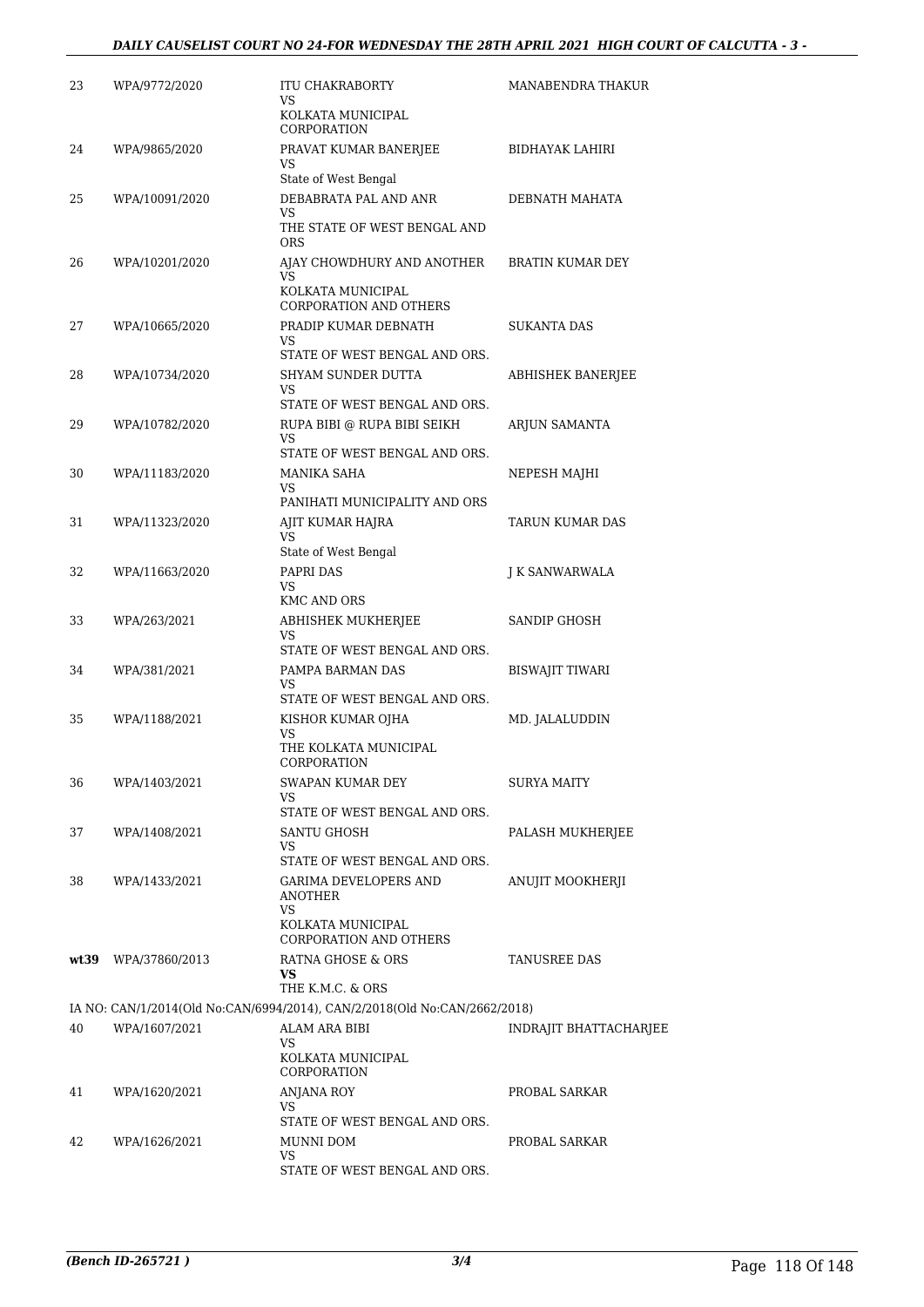| 43 | WPA/5114/2021     | <b>SAHADEB DAS</b><br>VS.                                                                      | PRTANTICK GHOSH       |
|----|-------------------|------------------------------------------------------------------------------------------------|-----------------------|
|    |                   | STATE OF WEST BENGAL AND ORS.                                                                  |                       |
|    |                   | PANCHAYAT - MOTIONS                                                                            |                       |
| 44 | WPA/18945/2019    | <b>SUKHEN KUMAR</b><br><b>VS</b><br>STATE OF WEST BENGAL & ORS                                 | SOUNAK BHATTACHARYA   |
| 45 | WPA/4809/2020     | NURUL AMIN @ NURULAMIN<br><b>GAYEN</b><br><b>VS</b><br>STATE OF WEST BENGAL & ORS              | PAMPA DEY (DHABAL)    |
| 46 | WPA/10528/2020    | JOYPRAKASH MONDAL AND ORS<br><b>VS</b><br>STATE OF WEST BENGAL AND ORS.                        | <b>SANKAR HALDER</b>  |
| 47 | WPA/2917/2021     | SANAT KUMAR MANDAL AND<br><b>OTHERS</b><br>VS.<br>STATE OF WEST BENGAL AND ORS.                | SHUVRO PROKASH LAHIRI |
| 48 | WPA/4282/2021     | JAYDEB HALDER PROP OF JYOTI<br><b>ENTERPRISE</b><br><b>VS</b><br>STATE OF WEST BENGAL AND ORS. | <b>ASIF DEWAN</b>     |
|    | IA NO: CAN/1/2021 |                                                                                                |                       |
| 49 | WPA/6192/2021     | SAHINA SK.<br><b>VS</b><br>THE STATE OF WEST BENGAL AND<br><b>ORS</b>                          | MITUL CHAKRABORTY     |
| 50 | WPA/7575/2021     | PRATIP CHAKRABORTY<br>VS.<br>THE STATE OF WEST BENGAL AND<br><b>ORS</b>                        | DEBORUPA MUKHERJEE    |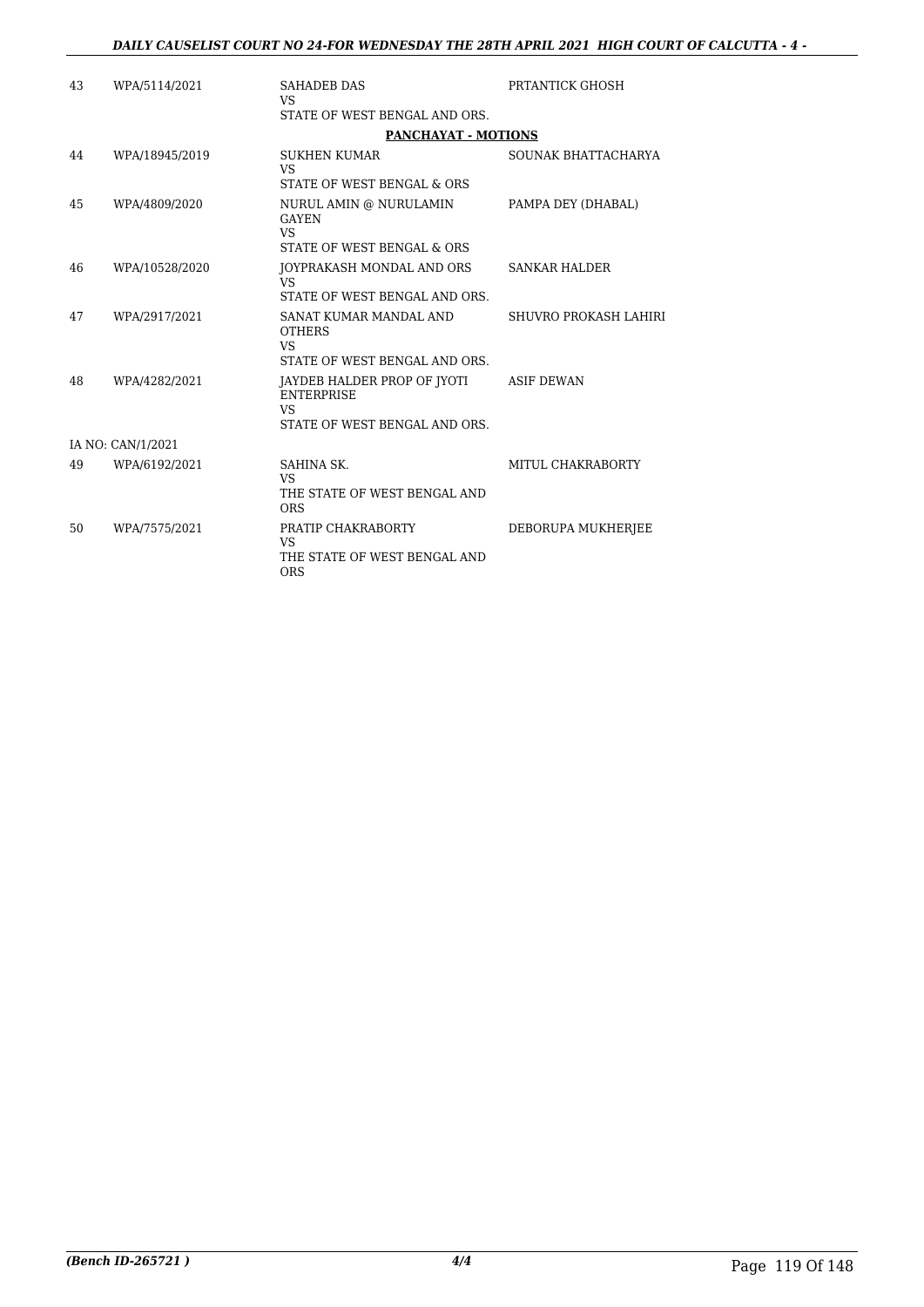

## **Appellate Side**

**DAILY CAUSELIST For Wednesday The 28th April 2021**

#### **COURT NO. 22**

**SINGLE BENCH (SB - XIII)**

**AT 11:15 AM**

**HON'BLE JUSTICE ABHIJIT GANGOPADHYAY**

#### **(VIA VIDEO CONFERENCE)**

**ON AND FROM MONDAY, THE 11TH JANUARY, 2021 – MATTERS ( MOTION & HEARING) UNDER ARTICLE 226 OF THE CONSTITUTION OF INDIA RELATING TO LABOUR UNDER GROUP III; MATTERS (MOTION & HEARING) UNDER ARTICLE 226 OF THE CONSTITUTION RELATING TO TRANSPORT & TELECOMMUNICATION UNDER GROUP VII INCLUDING HEARING OF WRIT PETITIONS AND APPLICATIONS CONNECTED THERETO;**

**MATTERS(MOTION & HEARING) RELATING TO REGULATION OF INDUSTRIES & ESSENTIAL COMMODITIES & VARIOUS CENTRAL ORDERS UNDER GROUP VIII INCLUDING APPLICATIONS CONNECTED THERETO.**

**AND**

**ON AND FROM TUESDAY, 16TH MARCH, 2021 - WILL SIT SINGLY AND TAKE UP HIS REGULAR LIST AND DETERMINATION AS PUBLISHED IN THE ROSTER DATED 7TH JANUARY, 2021. FROM MONDAY, (25.01.2021) THE SCHEDULE GIVEN BELOW WILL BE FOLLOWED.**

**NOTE : MATTERS WILL BE TAKEN UP SERIALLY.**

#### **NOTE : FROM 13TH APRIL, 2021 TO 30TH APRIL, 2021 NO MENTIONING WILL BE TAKEN FOR INCLUSION IN THE LIST EXCEPT SENIOR CITIZEN MATTERS AND MATTERS OF LEGAL AID.**

|   |                | <b>FOR ORDERS</b>                                                                         |                  |
|---|----------------|-------------------------------------------------------------------------------------------|------------------|
| 1 | WPA/29582/2016 | M/S LUDLOW JUTE &<br>SPECIALITIES LTD & ANR<br>VS<br>STATE OF WEST BENGAL &<br><b>ORS</b> | RAVI KUMAR DUBEY |
|   |                | <b>GR.</b> - III (MOTION)                                                                 |                  |
| 2 | WPA/4033/2019  | M/S. DTDC COURIER AND<br>COARGO LTD & ANR<br>VS<br>STATE OF WEST BENGAL &                 | DEBAISH GHOSH    |

ORS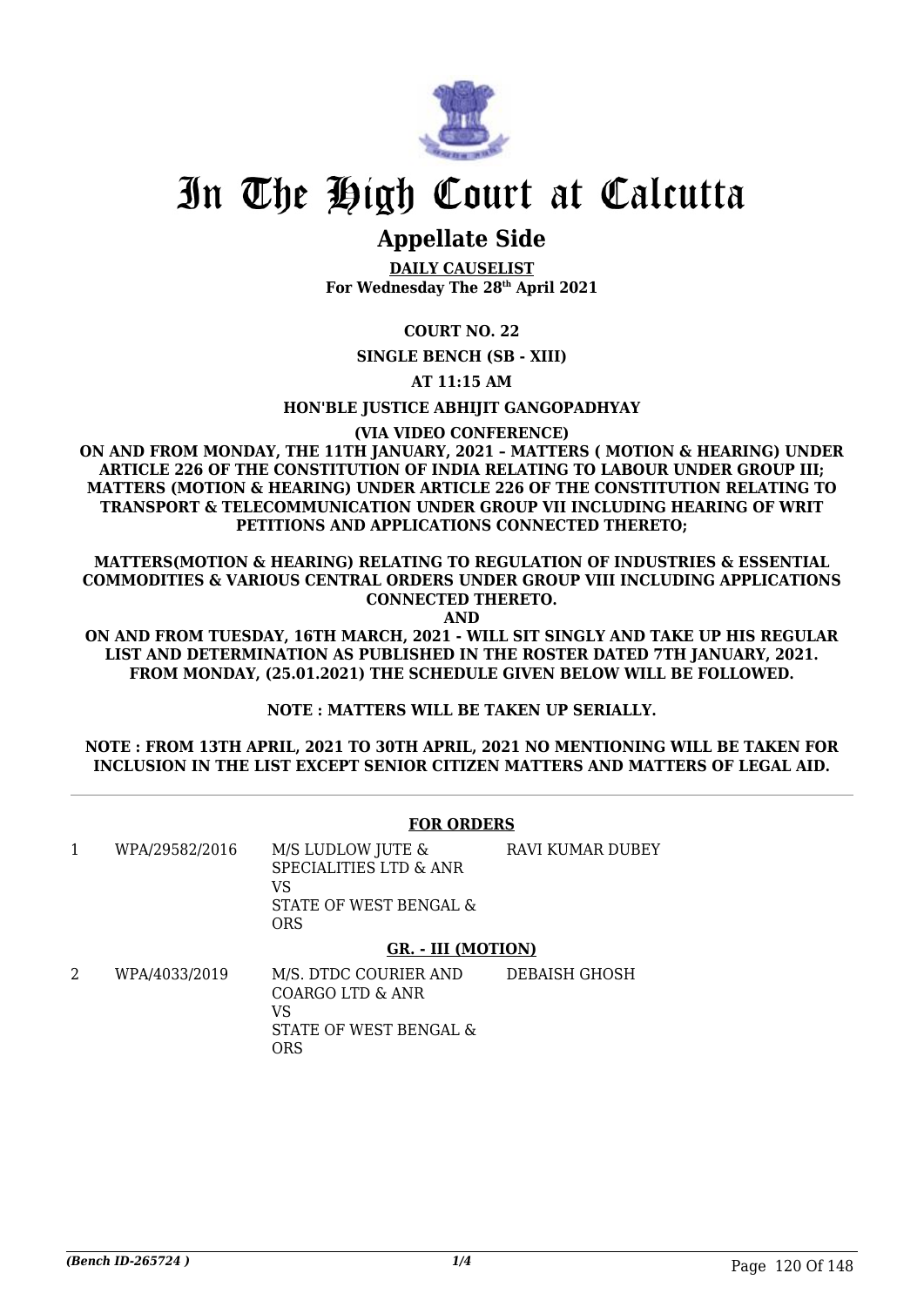| 3   | WPA/4484/2020                           | TULSYAN FLEXYS PRIVATE<br><b>LIMITED</b><br><b>VS</b><br>REGIONAL PROVIDENT<br>FUND COMMISSIONER &<br><b>ORS</b>          | <b>VICTOR CHATTERJEE</b>            |
|-----|-----------------------------------------|---------------------------------------------------------------------------------------------------------------------------|-------------------------------------|
|     | IA NO: CAN/1/2020(Old No:CAN/3687/2020) |                                                                                                                           |                                     |
| wt4 | WPA/4153/2021                           | TULSYAN FLEXSYS PRIVATE<br><b>LIMITED</b><br><b>VS</b><br><b>ASSISTANT PROVIDENT</b><br><b>FUND COMMISSIONER</b>          | VICTOR CHATTERJEE                   |
| 5   | WPA/5270/2020                           | NTPC LIMITED<br><b>VS</b><br>ADDITIONAL CENTRAL<br>PROVIDENT FUND<br><b>COMMISSIONER &amp; ORS</b>                        | <b>UTTAM KUMAR</b><br><b>MANDAL</b> |
|     | IA NO: CAN/1/2021                       |                                                                                                                           |                                     |
| 6   | WPA/5049/2021<br>(CH)                   | WEST BENGAL MEDICAL<br><b>AND SALES</b><br>REPRESENTATIVES UNION<br><b>AND ANR</b><br><b>VS</b><br>UNION OF INDIA AND ANR | Suvadip Bhattacharjee               |
| 7   | WPA/8163/2021                           | <b>JANARDHAN ROY</b><br><b>VS</b><br>LEARNED CONTROLLING<br><b>AUTHORITY AND ORS.</b>                                     | <b>UDDIPAN BANERJEE</b>             |
| 8   | WPA/8170/2021                           | SWAMI NATH SINGH<br><b>VS</b><br>LEARNED CONTROLLING<br><b>AUTHORITY AND ORS.</b>                                         | <b>UDDIPAN BANERJEE</b>             |
| 9   | WPA/9663/2021                           | G.R.S.E. LTD AND ORS<br><b>VS</b><br>M/S GARDEN REACH<br>SHIPBUILDERS AND<br>ENGINEERS LTD. AND ORS                       | VICTOR CHATTERJEE                   |
| 10  | WPA/10069/2021                          | JB. ZARAR AHMED<br>VS<br>REGIONAL PROVIDENT<br>FUND COMMISSIONER AND<br><b>OTHERS</b>                                     | Suvadip Bhattacharjee               |
| 11  | WPA/10071/2021                          | SHEO SHANKAR OJHA<br><b>VS</b><br>REGIONAL PROVIDENT<br>FUND COMMISSIONER AND<br><b>OTHERS</b>                            | Suvadip Bhattacharjee               |
|     |                                         | <b>GROUP - VII (MOTION)</b>                                                                                               |                                     |
| 12  | WPA/2572/2020                           | <b>DILIP GHOSH</b><br>VS<br>STATE OF WEST BENGAL &<br><b>ORS</b>                                                          | ARKADIPTA<br><b>SENGUPTA</b>        |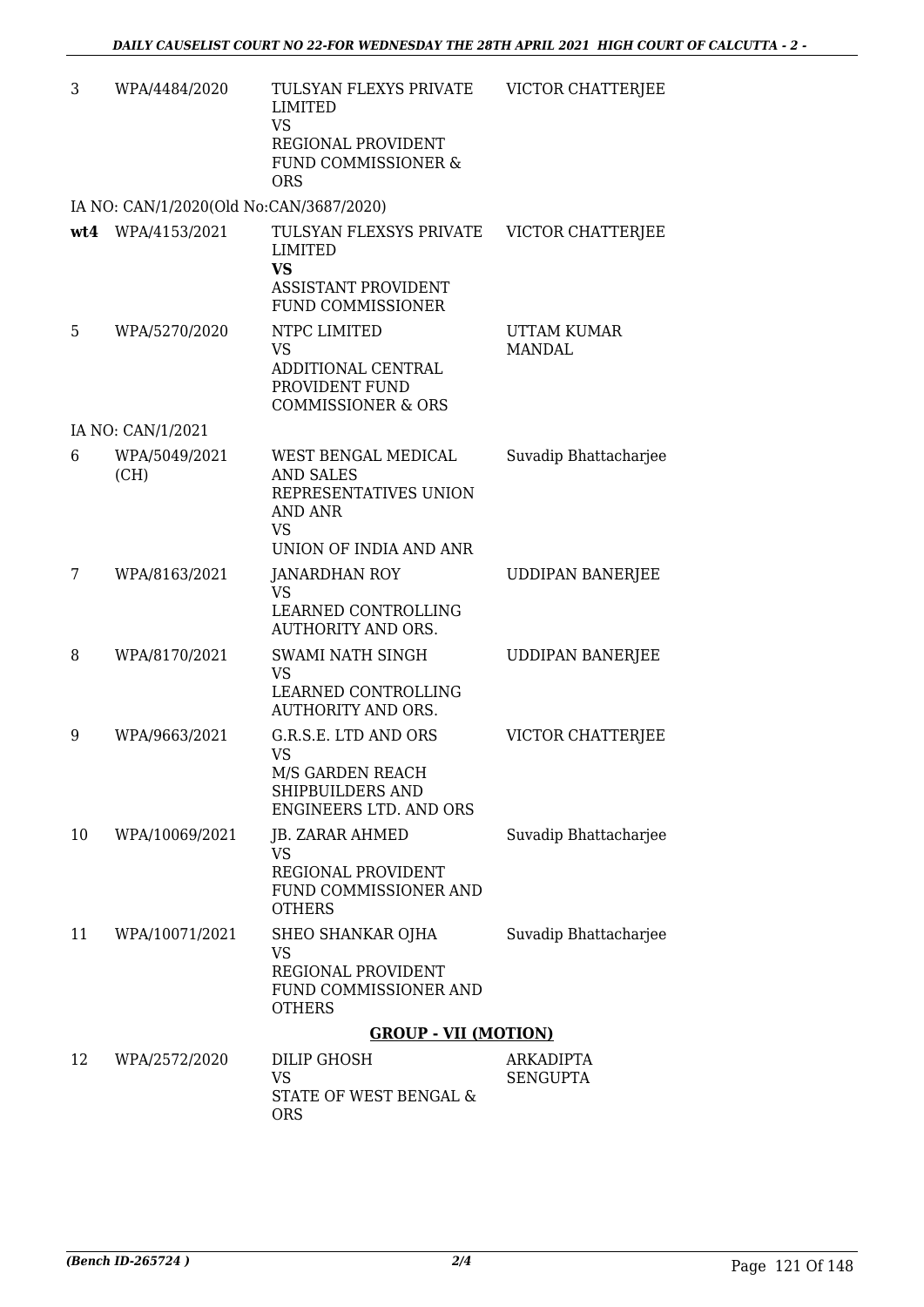| 13 | WPA/9133/2021       | mintu khelo and anr.<br><b>VS</b>                                                                                                   | <b>SOMDEV ASH</b>                |
|----|---------------------|-------------------------------------------------------------------------------------------------------------------------------------|----------------------------------|
|    |                     | STATE OF WEST BENGAL<br>AND ORS.                                                                                                    |                                  |
|    |                     | <b>GR. - VIII (MOTION)</b>                                                                                                          |                                  |
| 14 | WPA/9296/2020       | COAL INDIA LIMITED<br><b>CONTRACTORS WORKERS</b><br><b>UNION AND ANR</b><br><b>VS</b><br>THE COAL INDIA LTD AND<br><b>ORS</b>       | SHRABONI SARKAR                  |
| 15 | WPA/4306/2021       | RAJ KUMAR AGARWALLA<br><b>VS</b><br>STATE OF WEST BENGAL<br>AND ORS.                                                                | PINGAL<br><b>BHATTACHARYA</b>    |
| 16 | WPA/9765/2021       | PRABIR KUMAR BAIDYA<br><b>VS</b><br>UNION OF INDIA AND ORS.                                                                         | PRITI BANERJEE                   |
| 17 | WPA/10147/2021      | <b>SOURISH SEN</b><br><b>VS</b><br>STATE OF WEST BENGAL<br>AND ORS.                                                                 | <b>NEIL BASU</b>                 |
| 18 | WPA/10197/2021      | INDIOAN JUTE MILLS<br><b>ASSOCIATION AND</b><br><b>ANOTHER</b><br><b>VS</b><br>UNION OF INDIA AND<br><b>ANOTHER</b>                 | <b>UTTAM SHARMA</b>              |
|    |                     | <b>CONTEMPT APPLICATION</b>                                                                                                         |                                  |
| 19 | CPAN/269/2021       | PROVATI MONDAL<br><b>VS</b><br>SANKAR ADDHYA                                                                                        | RANANEESH GUHA<br>THAKURTA       |
|    | wt20 WPA/17388/2009 | BONGAON MUNICIPALITY &<br><b>ORS</b><br><b>VS</b>                                                                                   | NAYAN CHAND<br><b>BIHANI</b>     |
|    |                     | STATE OF WEST BENGAL &<br><b>ORS</b>                                                                                                |                                  |
|    |                     | <b>FIXED MATTER</b>                                                                                                                 |                                  |
| 21 | WPA/12101/2006      | STATE BANK OF INDIA $\kappa$<br>ANR.<br><b>VS</b><br><b>REGIONAL LABOUR</b><br>COMMISSIONER (CENTRAL)                               | TAPAS KR.<br><b>BHATTACHARYA</b> |
| 22 | AST/23/2021         | PASCHIM BANGA GRAMIN<br><b>BANK AND OTHERS</b><br><b>VS</b><br><b>EMPLOYEES PROVIDENT</b><br>FUND ORGANIZATION AND<br><b>OTHERS</b> | SURASRI BAIDYA                   |

IA NO: CAN/1/2021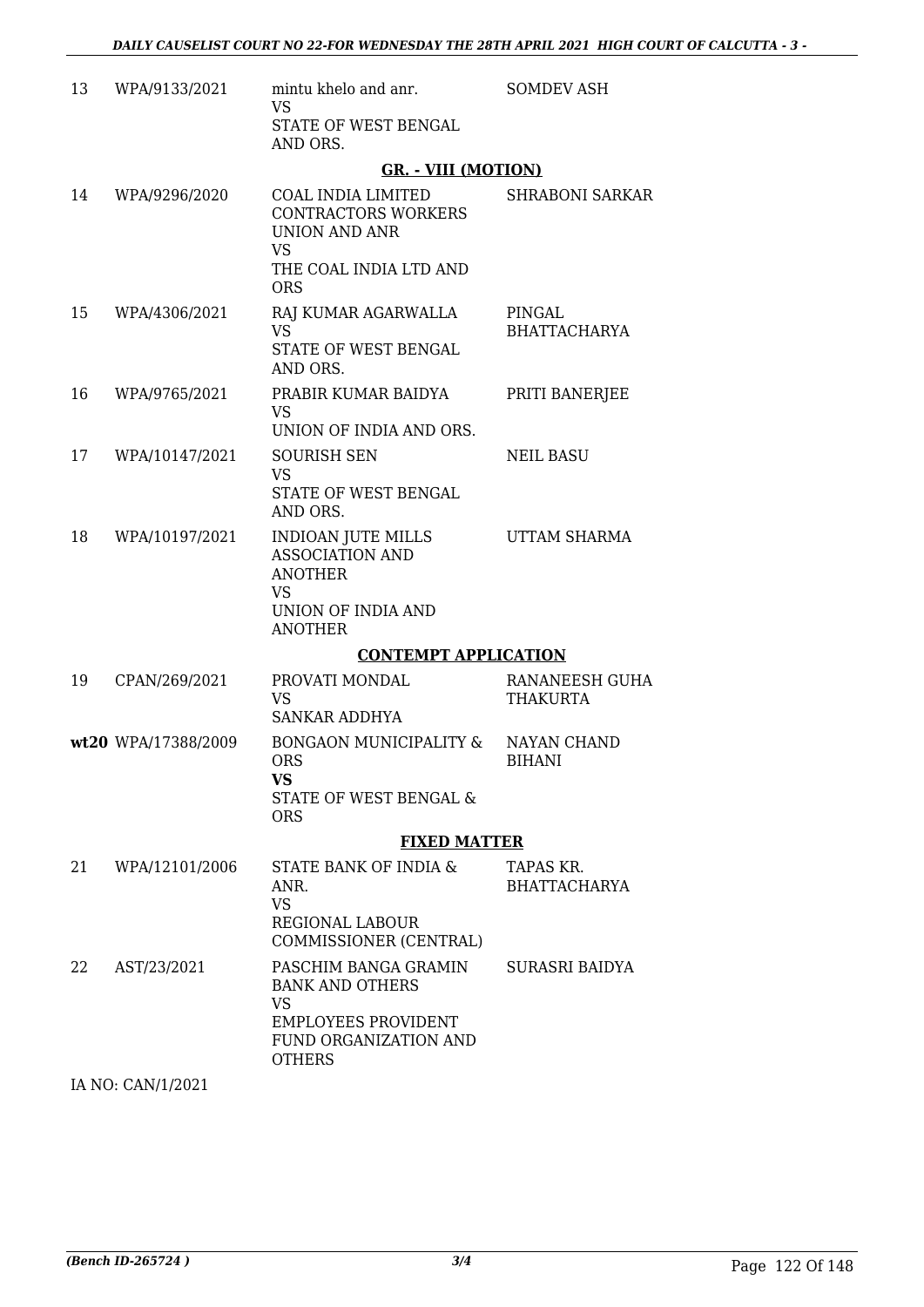| 23 | WPA/6072/2021 | <b>INDIAN JUTE MILLS</b><br>ASSOCIATION AND ANR<br>VS<br>UNION OF INDIA AND ANR | UTTAM SHARMA              |
|----|---------------|---------------------------------------------------------------------------------|---------------------------|
|    |               | <b>FOR HEARING</b>                                                              |                           |
| 24 | WPA/5243/2020 | KAKALI GHOSAL<br>VS<br>STATE OF WEST BENGAL &                                   | <b>AVIJIT CHAKRABORTY</b> |

ANR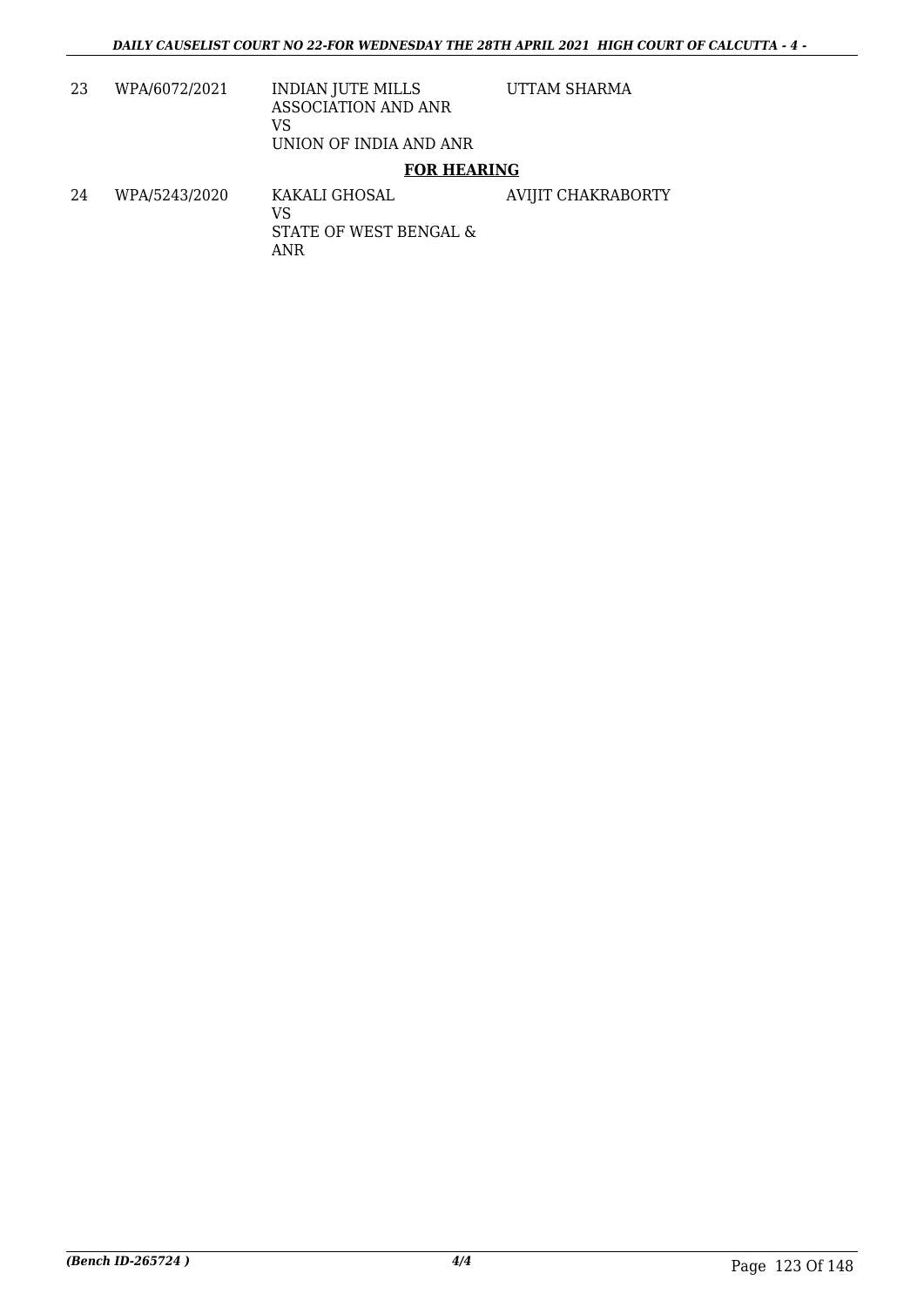

## **Appellate Side**

**DAILY CAUSELIST For Wednesday The 28th April 2021**

### **COURT NO. 32 SINGLE BENCH (SB - XIV) AT 11:15 AM HON'BLE JUSTICE JAY SENGUPTA (VIA VIDEO CONFERENCE)**

#### **ON AND FROM 11TH JANUARY, 2021 - ADMISSION OF CRIMINAL MOTIONS AND HEARING OF CRIMINAL REVISIONS ARISING OUT OF N.I. ACT; POCSO; MAINTENANCE AND CRIME AGAINST WOMEN (NOT ASSIGNED TO ANY OTHER BENCH) INCLUDING APPLICATIONS CONNECTED THERETO;**

**HEARING OF CRIMINAL REVISIONS, (IRRESPECTIVE OF CLASSIFICATION) FILED FROM 2016 INCLUDING CONNECTED APPLICATIONS; HEARING OF CRIMINAL APPEALS.** 

**NOTE : 1. MENTIONING FOR INCLUSION IN THE LIST WILL BE PERMITTED ONLY ON THE FIRST WORKING DAY OF THE WEEK AT THE FIRST SITTING.**

**2. MENTIONING SLIP SHALL SPECIFICALLY INDICATE WHETHER THE MATTER WAS DIRECTED TO "GO OUT OF LIST" ON THE LAST OCCASION.**

**NOTE : MATTERS WILL BE TAKEN UP THROUGH PHYSICAL HEARING WHEN BOTH THE PARTIES ARE AGREED.**

#### **TO BE MENTIONED**

| 1 | CRR/3231/2019<br>(Correction) | RAJKUMAR KOLEY & ORS<br>VS<br>STATE OF WEST BENGAL&<br>ANR    | KUNAL GANGULY  |
|---|-------------------------------|---------------------------------------------------------------|----------------|
|   | IA NO: CRAN/1/2021            |                                                               |                |
| 2 | CRR/447/2021<br>(Correction)  | ANTARA ROYCHOWDHURY<br>VS<br>STATE OF WEST BENGAL<br>AND ANR. | Apan Saha      |
| 3 | CRR/863/2021<br>(Correction)  | DAYA KISAN JANGRA<br>VS<br>STATE OF WEST BENGAL<br>AND ORS.   | SANGITA JANGRA |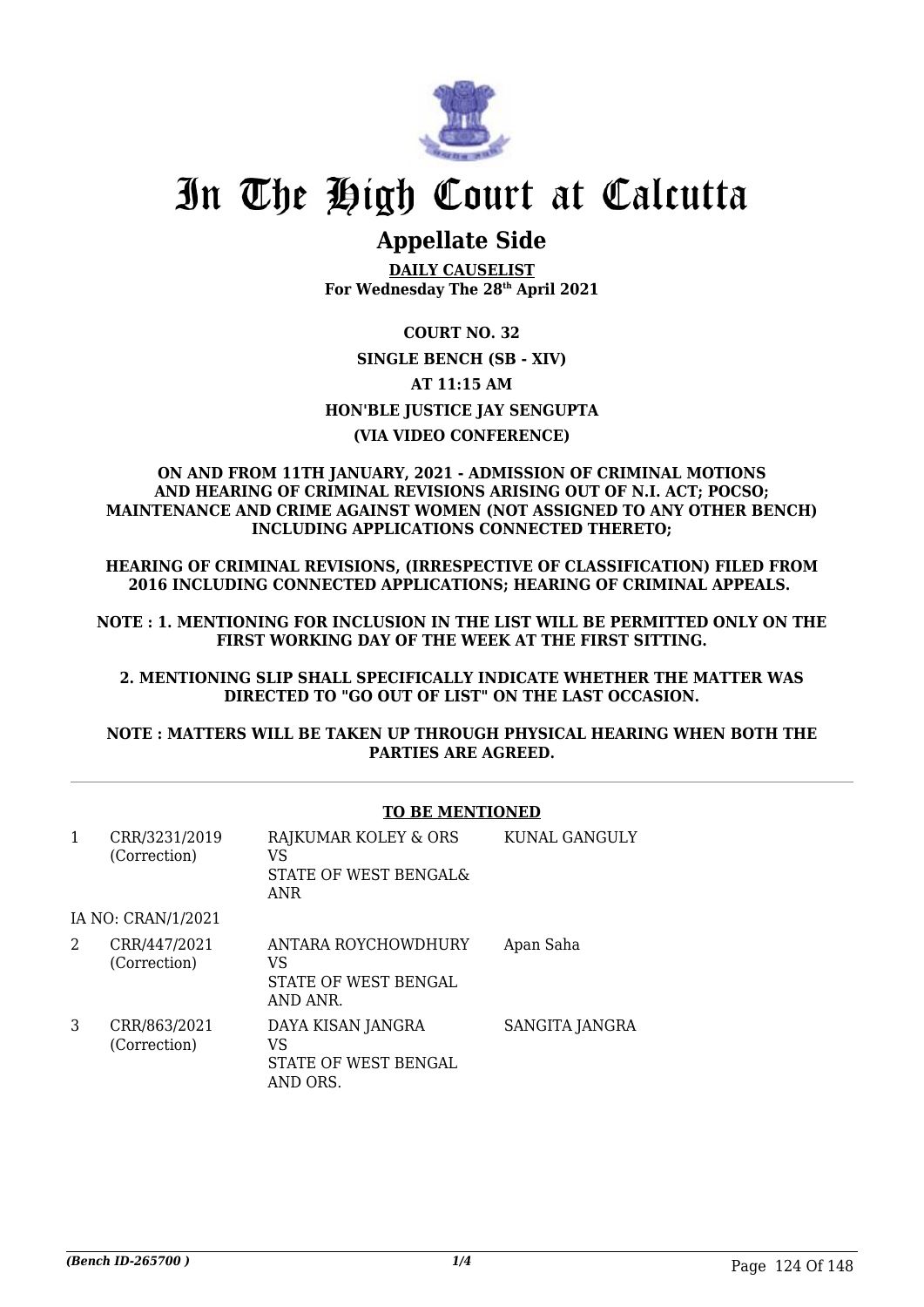| 4  | CRR/733/2020       | SOUMENDRA NATH NATH<br><b>VS</b><br>STATE OF WEST BENGAL &<br><b>ORS</b>          | PRANTICK GHOSH                      |
|----|--------------------|-----------------------------------------------------------------------------------|-------------------------------------|
|    |                    | <b>LISTED MOTION</b>                                                              |                                     |
| 5  | CRR/946/2021       | KARUNAMOYEE<br>MUKHERJEE<br><b>VS</b><br>STATE OF WEST BENGAL                     | <b>GAUTAM BANERJEE</b>              |
| 6  | CRR/948/2021       | DWIJESH KUMAR SARKAR@<br><b>DWIJESH SARKAR</b><br><b>VS</b><br><b>SUSHMA SAHA</b> | RITOPRIYA GHOSH                     |
| 7  | CRR/949/2021       | DWIJESH KUMAR SARKAR<br>@ DWIJESH SARKAR<br><b>VS</b><br><b>MANISH SAHA</b>       | RITOPRITA GHOSH                     |
| 8  | CRR/950/2021       | DWIJESH KUMAR SARKAR<br>@ DWIJESH SARKAR<br><b>VS</b><br><b>SUSHMA SAHA</b>       | RITOPRITA GHOSH                     |
| 9  | CRR/953/2021       | <b>SUMAN PATRA</b><br><b>VS</b><br>STATE OF WEST BENGAL<br><b>AND ANR</b>         |                                     |
| 10 | CRR/955/2021       | AKASH PAUL AND ORS<br><b>VS</b><br>STATE OF WEST BENGAL<br><b>AND ANR</b>         | <b>TANMOY KAR</b>                   |
|    | IA NO: CRAN/1/2021 |                                                                                   |                                     |
| 11 | CRR/956/2021       | SUDIPTA CHAKRABORTY<br><b>VS</b><br>SUTAPA CHAKRABORTY                            | <b>SASWATI</b><br><b>CHATTERJEE</b> |
| 12 | CRR/957/2021       | ROOTS GLOBAL PVT LTD<br>AND ORS<br><b>VS</b><br>STATE OF WEST BENGAL<br>AND ANR   | PARTHA BANERJEE                     |
| 13 | CRR/959/2021       | DIPAK KUMAR GOSWAMI<br><b>VS</b><br>STATE OF WEST BENGAL<br><b>AND ANR</b>        | PARTHA SARKAR                       |
| 14 | CRR/960/2021       | DR SAPTARSHI BANERJEE<br><b>VS</b><br>STATE OF WEST BENGAL<br><b>AND ANR</b>      | SAPTARSHI DUTT                      |
| 15 | CRR/961/2021       | <b>BASUDEB GHOSH</b><br><b>VS</b><br>MUNMUN GHOSH                                 | SNIGDHA SAHA                        |
| 16 | CRR/962/2021       | <b>RITA PATRA</b><br><b>VS</b><br>STATE OF WEST BENGAL<br>AND ORS.                | <b>SUMAN</b><br><b>CHAKRABORTY</b>  |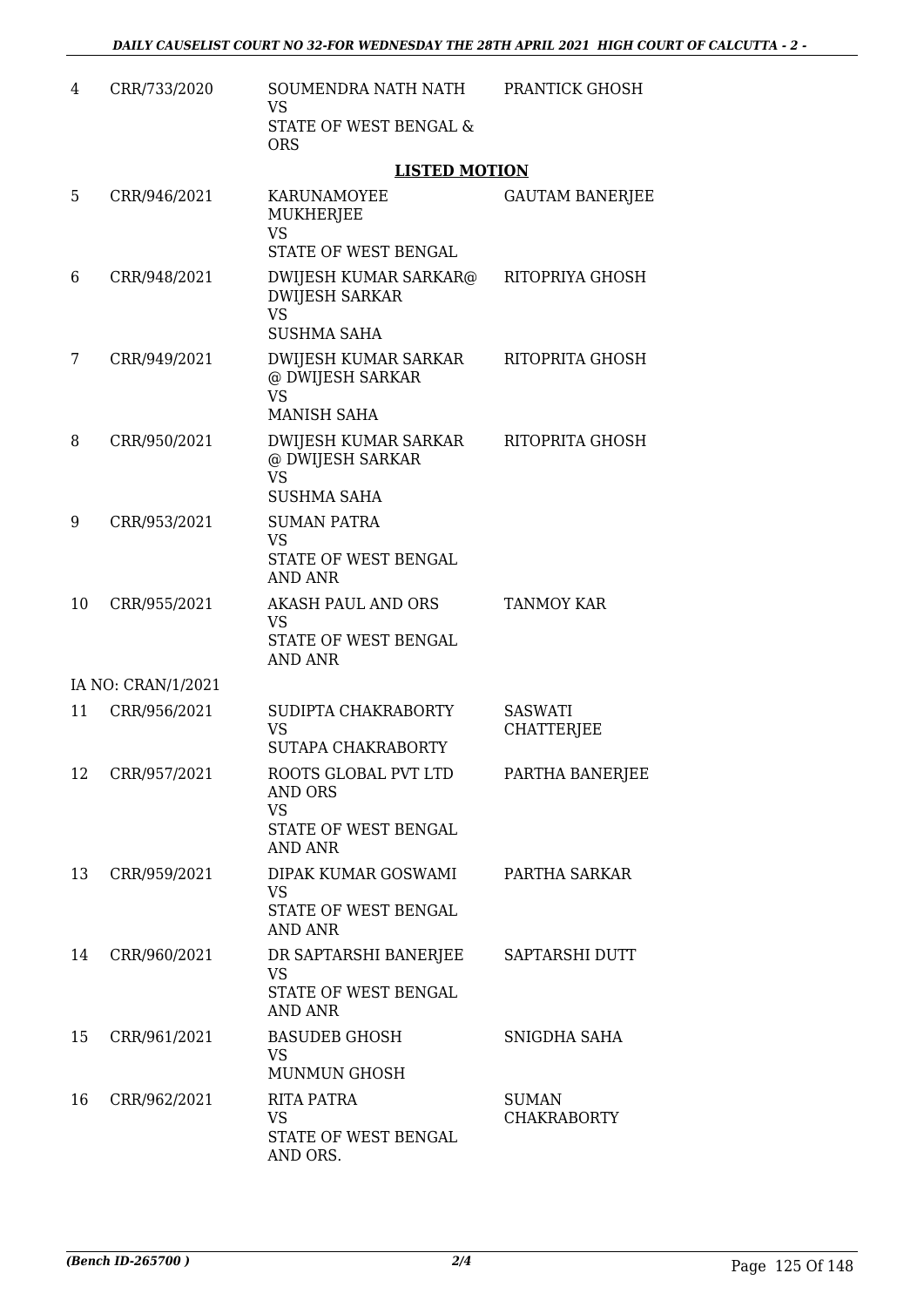| 17 | CRR/964/2021       | JAYATI DAS @ JAYATI DAS<br><b>SARKAR</b><br><b>VS</b><br><b>SOUMEN DAS</b>                       | <b>JOYITA RAY</b>                     |
|----|--------------------|--------------------------------------------------------------------------------------------------|---------------------------------------|
| 18 | CRR/965/2021       | <b>KRISHNA ROY (DAS)</b><br><b>VS</b><br><b>ALOKE ROY</b>                                        | <b>JOYITA RAY</b>                     |
| 19 | CRR/968/2021       | RAKESH DUTTA AND ORS<br><b>VS</b><br>STATE OF WEST BENGAL                                        | <b>SUMAN DAS</b><br><b>ADHIKARY</b>   |
| 20 | CRR/969/2021       | KEKA BHATTACHARYYA<br>(PANDEY) @ KEKA PANDEY<br>VS.<br>STATE OF WEST BENGAL<br>AND ANR.          | <b>SOMPURNA</b><br><b>CHATTERJEE</b>  |
| 21 | CRR/972/2021       | MONIRUL ISLAM<br><b>VS</b><br><b>NASIDA BIBI</b>                                                 | <b>KOUSTAV DAS</b>                    |
| 22 | CRR/984/2021       | PALASH DAS<br><b>VS</b><br>STATE OF WEST BENGAL<br><b>AND ANR</b>                                | <b>HIRANMAY DUTTA</b>                 |
| 23 | CRR/986/2021       | ASIF IQBAL HALSANA AND<br><b>ORS</b><br><b>VS</b><br>STATE OF WEST BENGAL<br><b>AND ANR</b>      | <b>ASHIM GHOSHAL</b>                  |
|    | IA NO: CRAN/1/2021 |                                                                                                  |                                       |
| 24 | CRR/987/2021       | MAMTA MUKHERJEE AND<br><b>ANOTHER</b><br><b>VS</b><br>STATE OF WEST BENGAL<br><b>AND ANOTHER</b> | <b>SURESH KUMAR</b><br><b>MITRUKA</b> |
|    | IA NO: CRAN/1/2021 |                                                                                                  |                                       |
|    | 25 CRR/992/2021    | LAKSHMI PAUL<br><b>VS</b><br>STATE OF WEST BENGAL<br>AND ANR.                                    | KISHAN RAY                            |
| 26 | CRR/994/2021       | LAKSHMI PAUL<br>VS.<br>STATE OF WEST BENGAL<br>AND ANR.                                          | KISHAN RAY                            |
| 27 | CRR/995/2021       | <b>LAKSHMI PAUL</b><br>VS.<br>STATE OF WEST BENGAL<br>AND ANR.                                   | <b>KISHAN RAY</b>                     |
| 28 | CRR/996/2021       | NIKITA SANTRA<br><b>VS</b><br>STATE OF WEST BENGAL<br>AND ANR                                    | <b>SOFIA NESAR</b>                    |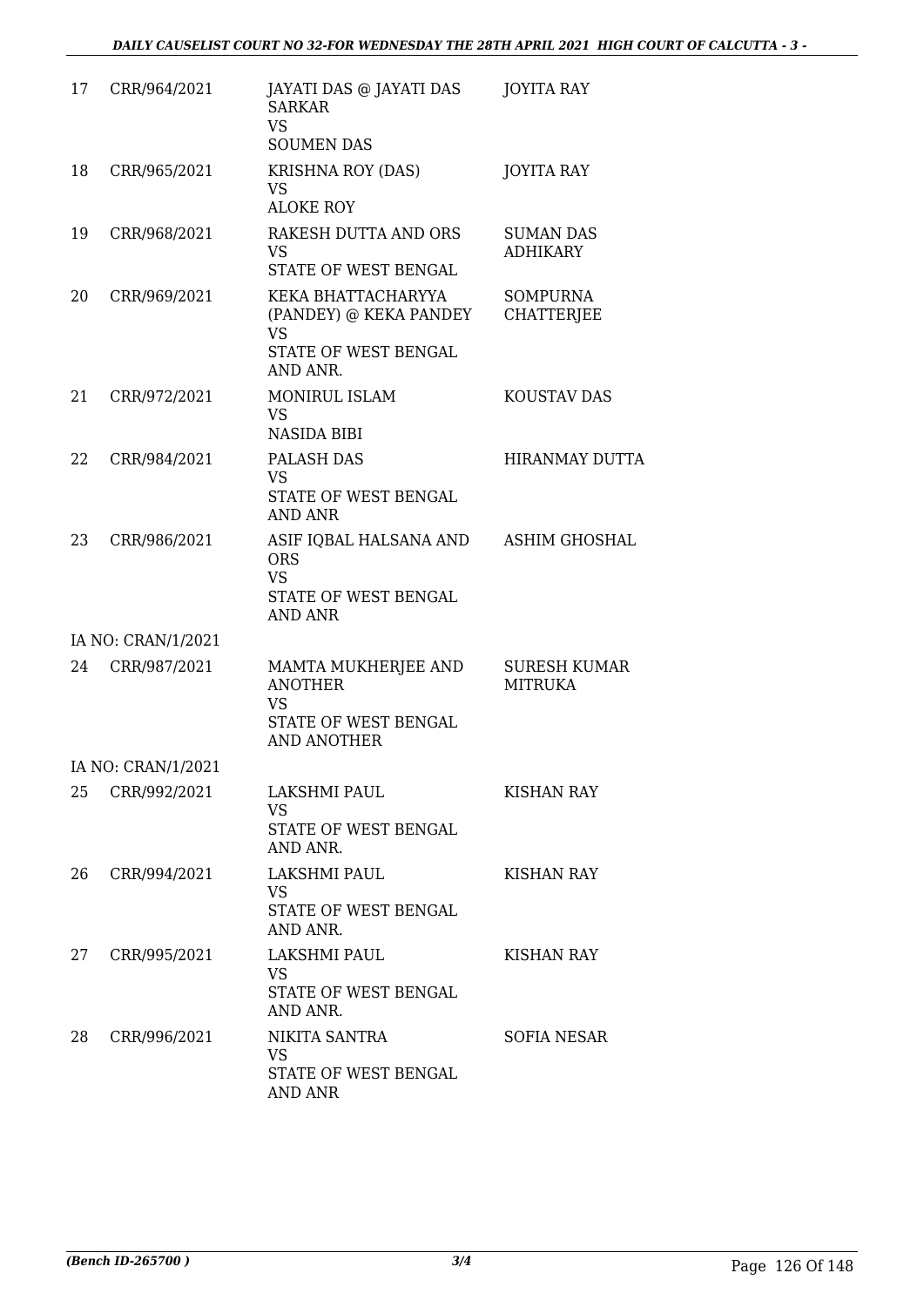| 29 | CRR/997/2021       | LAKSHMI PAUL<br>VS<br>STATE OF WEST BENGAL<br>AND ANR.                                              | kishan ray                  |
|----|--------------------|-----------------------------------------------------------------------------------------------------|-----------------------------|
| 30 | CRR/1002/2021      | <b>MALLIKA DEY</b><br><b>VS</b><br>ASHIS SARKAR AND ANR                                             | SANJIDA SULTANA             |
|    | IA NO: CRAN/1/2021 |                                                                                                     |                             |
| 31 | CRR/1003/2021      | SYED ABDULLAH RASUL<br><b>AND ORS</b><br><b>VS</b><br><b>STATE OF WEST BENGAL</b><br><b>AND ANR</b> | <b>PRANTICK GHOSH</b>       |
|    | IA NO: CRAN/1/2021 |                                                                                                     |                             |
| 32 | CRR/1007/2021      | <b>VISHAL GUPTA</b><br>VS<br>STATE OF WEST BENGAL<br>AND ANR.                                       | ARKA<br><b>BHATTACHARYA</b> |
| 33 | CRR/1012/2021      |                                                                                                     |                             |
|    |                    | MRINAL DUTTA<br><b>VS</b><br>RINKI DUTTA AND ANR                                                    | Supratick Syamal            |
| 34 | CRR/1013/2021      | <b>AGANESH MEHRA</b><br><b>VS</b><br><b>SATISH KUMAR</b>                                            | ANINDYA HALDER              |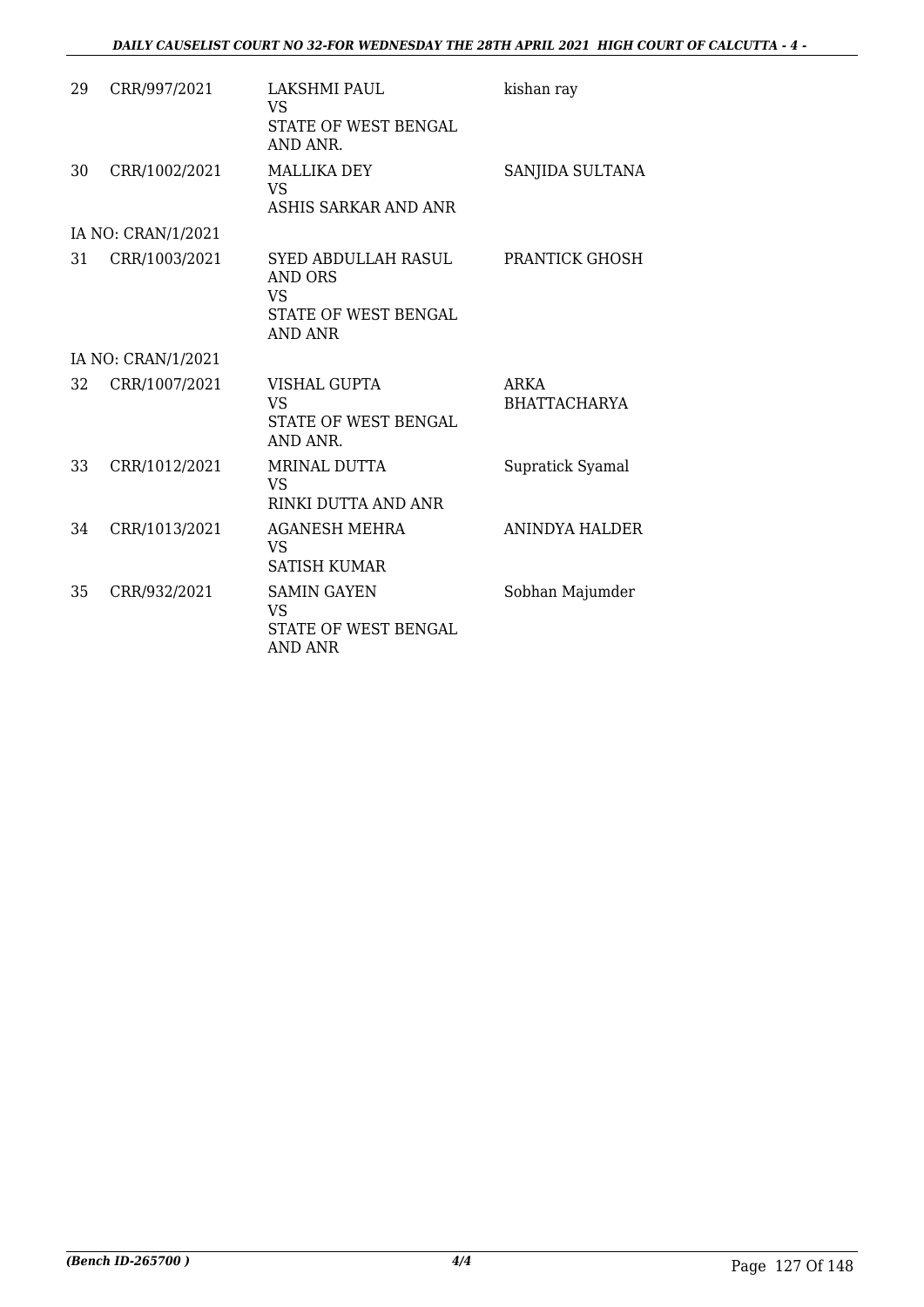

## **Appellate Side**

**DAILY CAUSELIST For Wednesday The 28th April 2021**

**COURT NO. 30**

**SINGLE BENCH (SB - XV)**

**AT 11:15 AM**

**HON'BLE JUSTICE BIBEK CHAUDHURI**

#### **(VIA VIDEO CONFERENCE)**

**ON AND FROM MONDAY, THE 11TH JANUARY, 2021 - ADMISSION AND HEARING OF CRIMINAL APPEALS INCLUDING BAIL (PUNISHMENT UP TO 7 YEARS); ADMISSION OF CRIMINAL MOTIONS AND HEARING OF CRIMINAL REVISIONS ARISING OUT OF D.V.ACT ;**

**HEARING OF CRIMINAL APPEALS,HEARING OF CRIMINAL APPEALS RELATING TO 'CRIMES AGAINST WOMEN'.**

**AND**

**ON AND FROM TUESDAY, 13TH APRIL, 2021 TO SO LONG AS THE SINGLE BENCH OF HON'BLE JUSTICE BIBEK CHAUDHURI DOES NOT SIT - HON'BLE JUSTICE SHIVAKANT PRASAD IN ADDITION TO HIS OWN LIST AND DETERMINATION, WILL SIT SINGLY TO TAKE UP MATTERS FROM THE LIST AND DETERMINATION OF HON'BLE JUSTICE BIBEK CHAUDHURI.**

**NOTE : FINAL HEARING OF CRIMINAL APPEALS SHALL BE TAKEN UP FROM 2 P.M. IF AFTER CONCLUSION OF HEARING OF APPEAL, TIME PERMITS, CRIMINAL MOTIONS AND APPLICATIONS SHALL BE TAKEN UP FOR HEARING.**

**NOTE: MATTERS WILL BE TAKEN UP THROUGH PHYSICAL HEARING ONLY WHEN BOTH THE PARTIES ARE AGREED.**

**NOTE: ON THE BASIS OF THE RESOLUTION TAKEN BY THE COVID COMITTEE OF THE HIGH COURT AT CALCUTTA HEARING OF APPEALS SHALL NOT BE TAKEN UP FROM 12TH APRIL, 2021 TO 30TH APRIL, 2021. ALL OTHER PENDING MATTERS SHALL BE TAKEN UP THROUGHOUT THE DAY TILL 30TH APRIL, 2021.**

#### **CANCELLATION OF BAIL**

1 CRM/1570/2019 SHIB SHANKAR RUNGTA (HUF) REP BY KARTA SHIB SANKAR RUNGTA VS STATE OF WEST BENGAL & ORS ANJAN DATTA

#### **BAIL IN CONNECTION WITH APPEAL**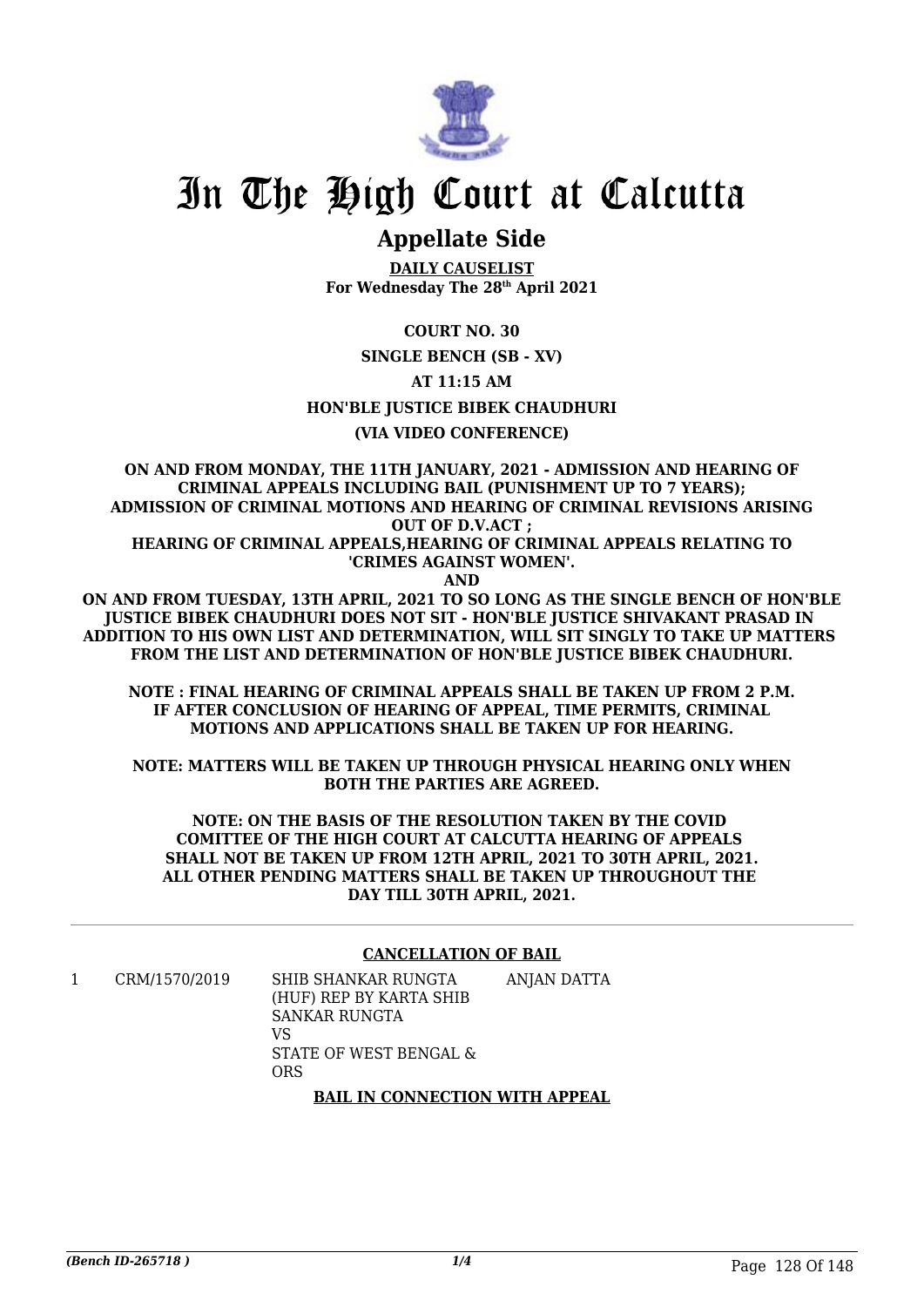| 2  | CRA/121/2021                    | RAJIB DAS<br><b>VS</b>                                                                             | <b>BISWAJIT HAZRA</b>              |
|----|---------------------------------|----------------------------------------------------------------------------------------------------|------------------------------------|
|    |                                 | STATE OF WEST BENGAL                                                                               |                                    |
|    | IA NO: CRAN/1/2021              |                                                                                                    |                                    |
|    |                                 | <b>MODIFICATION/RELAXATION OF BAIL</b>                                                             |                                    |
| 3  | CRM/6093/2019                   | <b>BIDHAN KIRTANIA</b><br><b>VS</b><br>STATE OF WEST BENGAL                                        | <b>BISWAJIT MANNA</b>              |
|    | IA NO: CRAN/1/2020              |                                                                                                    |                                    |
| 4  | CRM/6094/2019                   | RAJESH GHOSH                                                                                       | <b>BISWAJIT MANNA</b>              |
|    |                                 | <b>VS</b><br>STATE OF WEST BENGAL                                                                  |                                    |
|    | IA NO: CRAN/1/2020              |                                                                                                    |                                    |
| 5  | CRA/150/2020                    | RAM PRASAD BISWAS<br><b>VS</b>                                                                     | PROBAL SARKAR                      |
|    |                                 | STATE OF WEST BENGAL                                                                               |                                    |
|    | IA NO: CRAN/4/2020, CRAN/5/2020 |                                                                                                    |                                    |
|    |                                 | <b>MOTION</b>                                                                                      |                                    |
| 6  | CRR/2139/2018                   | CHABI CHOWDHURY & ANR<br><b>VS</b>                                                                 | S MAJI                             |
|    |                                 | <b>SWAPAN KUMAR PAUL &amp;</b><br><b>ORS</b>                                                       |                                    |
| 7  | CRR/2521/2019                   | SHANKAR PARAMANIK @<br><b>SANKAR PRAMANIK</b><br><b>VS</b><br>STATE OF WEST BENGAL &<br><b>ANR</b> | SOUMAJIT<br><b>CHATTERJEE</b>      |
|    |                                 | IA NO: CRAN/2/2019(Old No:CRAN/4850/2019)                                                          |                                    |
| 8  | CRR/662/2019                    | SANKAR PARAMANIK @<br>SHANKAR PARAMANIK<br><b>VS</b><br>STATE OF WEST BENGAL &<br>ANR              | <b>SOUMIK PRAMANICK</b>            |
| 9  | CRR/1776/2020                   | ANINDYA DEB<br><b>VS</b><br>DEBJANI DEB                                                            | <b>SUBHAMOY</b><br><b>KARMAKAR</b> |
| 10 | CRR/262/2021                    | <b>MANINDRA BAIN</b><br><b>VS</b><br>STATE OF WEST BENGAL<br>AND ORS.                              | <b>GAUTAM MISRA</b>                |
| 11 | CRR/1854/2020                   | SAKTIPADA SANNIGRAHI<br><b>AND ANR</b><br><b>VS</b><br>State of West Bengal                        | DEBISREE ADHIKARY                  |
|    | IA NO: CRAN/1/2021              |                                                                                                    |                                    |
| 12 | CRR/1855/2020                   | KALYAN PANDA AND ANR<br><b>VS</b>                                                                  | DEBISREE ADHIKARY                  |
|    |                                 | State of West Bengal                                                                               |                                    |
| 13 | CRR/292/2021                    | KRITI AGARWAL<br><b>VS</b><br>STATE OF WEST BENGAL<br>AND ANR                                      | PRATYUSH PATWARI                   |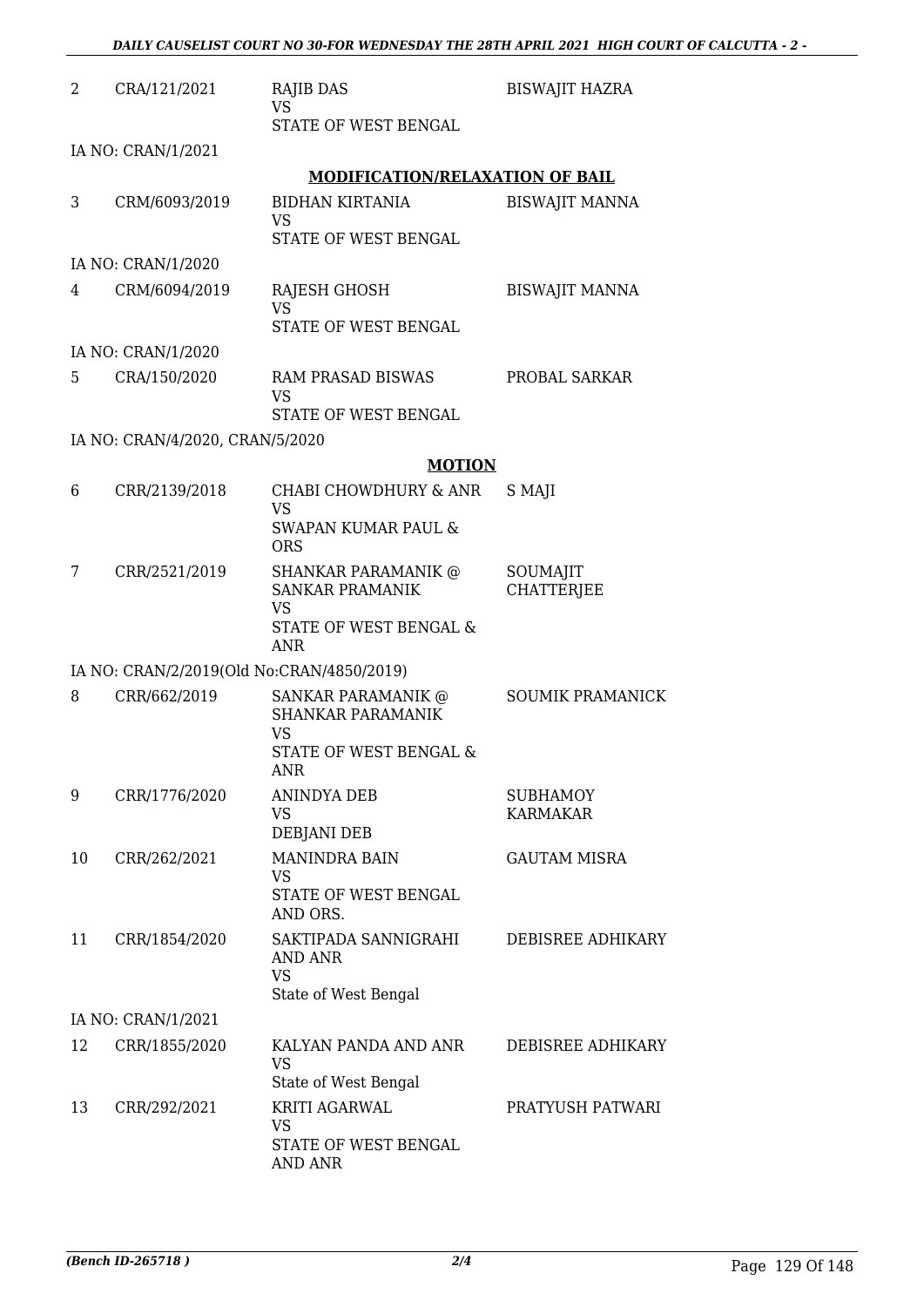| 14 | CRR/1135/2021                             | SARIFUL GAZI<br><b>VS</b><br>STATE OF WEST BENGAL                                  | <b>MAZAHAR HOSSAIN</b><br><b>CHOWDHURY</b> |
|----|-------------------------------------------|------------------------------------------------------------------------------------|--------------------------------------------|
| 15 | CRR/315/2021                              | RAJKUMAR JAISWAL<br><b>VS</b>                                                      | <b>SANTU PAUL</b>                          |
|    |                                           | NEHA JAISWAL AND ANR                                                               |                                            |
| 16 | CRR/991/2021                              | <b>OSMAN SARDAR</b><br><b>VS</b><br>STATE OF WEST BENGAL                           | <b>MAZHAR HOSSAIN</b><br><b>CHOWDHURY</b>  |
| 17 | CRR/1102/2021                             | NABIN DAS AND ANR<br><b>VS</b><br>SUBHRA DAS (BAKSHI) AND<br><b>ANR</b>            | PARTHA SARATHI<br><b>DAS</b>               |
| 18 | CRR/1108/2021                             | DEBRAJ GAYEN<br><b>VS</b><br>STATE OF WEST BENGAL<br><b>AND ANR</b>                | PARTHA SENGUPTA                            |
| 19 | CRR/1109/2021                             | <b>BHAGIRATH SARKAR</b><br><b>VS</b>                                               | <b>MAZHAR HOSSAIN</b><br><b>CHOWDHURY</b>  |
|    |                                           | STATE OF WEST BENGAL                                                               |                                            |
|    |                                           | <b>CONTESTED APPLICATION</b>                                                       |                                            |
| 20 | CRR/745/2018                              | SMT. RADHARANI PRADHAN<br><b>VS</b>                                                | SMT. RADHARANI<br><b>PRADHAN</b>           |
|    |                                           | STATE OF WEST BENGAL &<br><b>ORS</b>                                               | (INPERSON)                                 |
|    | wt21 CRR/2013/2018                        | RADHARANI PRADHAN<br>VS<br>STATE OF WEST BENGAL &<br><b>ORS</b>                    | ANJAN DATTA                                |
|    | IA NO: CRAN/5/2020(Old No:CRAN/1329/2020) |                                                                                    |                                            |
| 22 | CRR/1448/2018                             | AKHILESH SHAW@AKLESH<br><b>KUMAR SHAW</b><br><b>VS</b>                             | <b>SAIKA KHAN</b>                          |
|    |                                           | KAKOLI SHAW@MONDAL                                                                 |                                            |
|    |                                           | <b>APPLICATION</b>                                                                 |                                            |
| 23 | CRR/533/2019                              | SMT DIBYA PRASAD<br><b>VS</b><br>VIKASH KR BARI & ORS                              | AWADHESH KR RAI                            |
|    | IA NO: CRAN/1/2021, CRAN/2/2021           |                                                                                    |                                            |
| 24 | CRMSPL/46/2019                            | MAHABIR GMB TRADEFIN P. SUBHAMOY PATRA<br>LTD.<br><b>VS</b><br>KASHINATH CHOWDHURY |                                            |
|    |                                           | IA NO: CRAN/1/2020(Old No:CRAN/1211/2020), CRAN/2/2020(Old No:CRAN/1212/2020)      |                                            |
| 25 | CRMSPL/47/2019                            | MAHABIR GMB TRADEFIN P. SUBHAMAY PATRA<br>LTD.<br><b>VS</b><br>KASHINATH CHOWDHURY |                                            |
|    |                                           | IA NO: CRAN/1/2020(Old No:CRAN/1204/2020), CRAN/2/2020(Old No:CRAN/1210/2020)      |                                            |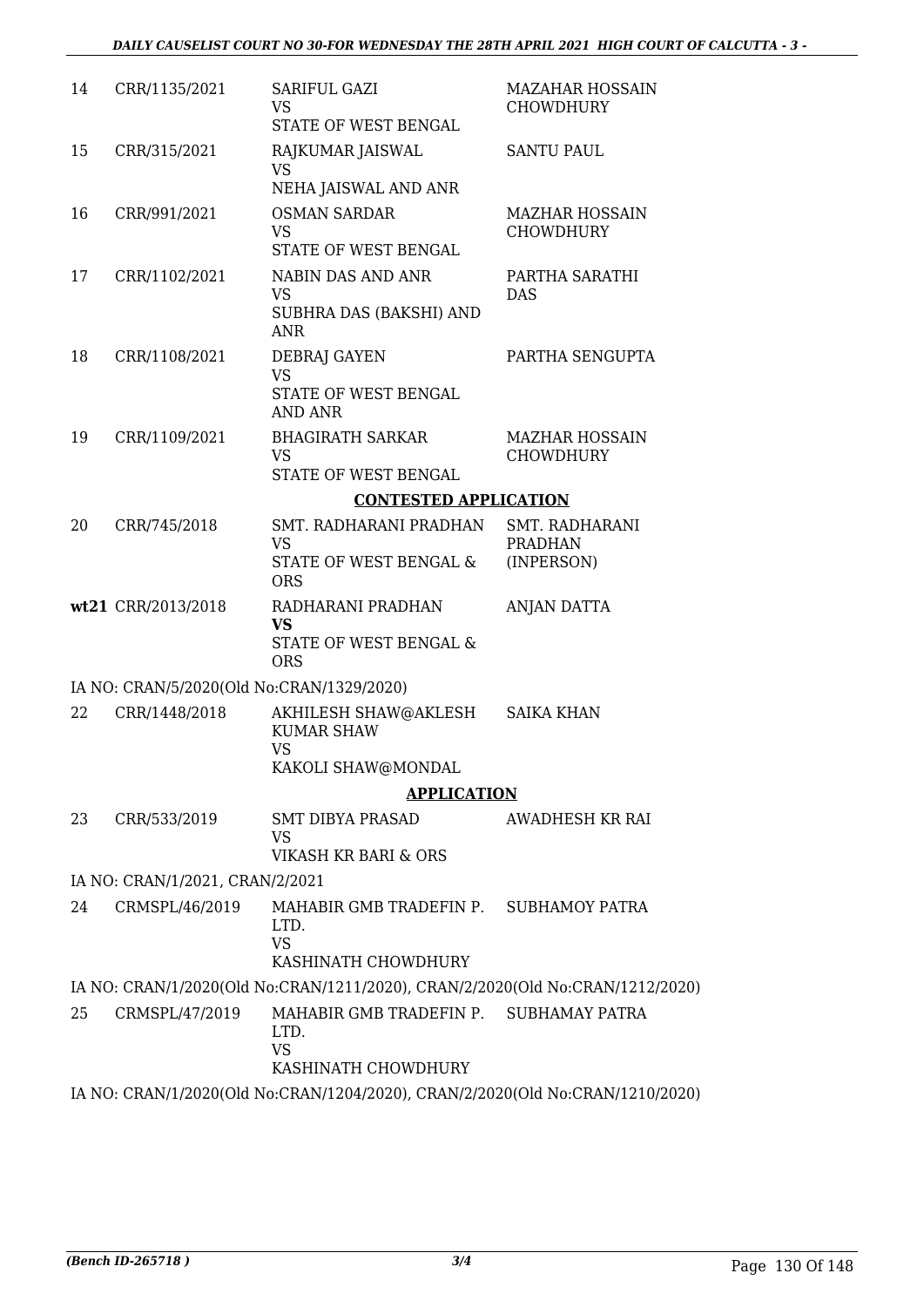| 26                                                                  | CRMSPL/45/2019     | MAHABIR GMB TRADEFIN P. SUBHOMAY PATRA<br>LTD.<br>VS.<br>KASHINATRH CHOWDHURY          |        |  |  |
|---------------------------------------------------------------------|--------------------|----------------------------------------------------------------------------------------|--------|--|--|
|                                                                     |                    | IA NO: CRAN/1/2020(Old No:CRAN/1213/2020), CRAN/2/2020(Old No:CRAN/1215/2020)          |        |  |  |
| 27                                                                  | CRR/1094/2017      | NIHAR KANTI GHOSH<br>VS.<br>STATE OF WEST BENGAL &<br><b>ANR</b>                       | A PATI |  |  |
|                                                                     | IA NO: CRAN/6/2021 |                                                                                        |        |  |  |
| 28                                                                  | CRR/1095/2017      | NIHAR KANTI GHOSH &<br><b>ORS</b><br><b>VS</b><br>STATE OF WEST BENGAL &<br><b>ANR</b> | A PATI |  |  |
|                                                                     | IA NO: CRAN/6/2021 |                                                                                        |        |  |  |
| 29                                                                  | CRR/1093/2017      | NIHAR KANTI GHOSH &<br><b>ANR</b><br>VS.<br>STATE OF WEST BENGAL &<br>ANR              | A PATI |  |  |
|                                                                     | IA NO: CRAN/6/2021 |                                                                                        |        |  |  |
| 30                                                                  | CRA/670/2015       | TULSI MAHANTA & ANR<br>VS<br>STATE OF WEST BENGAL                                      | S DAS  |  |  |
| IA NO: CRAN/1/2015(Old No:CRAN/4078/2015), CRAN/2/2021, CRAN/3/2021 |                    |                                                                                        |        |  |  |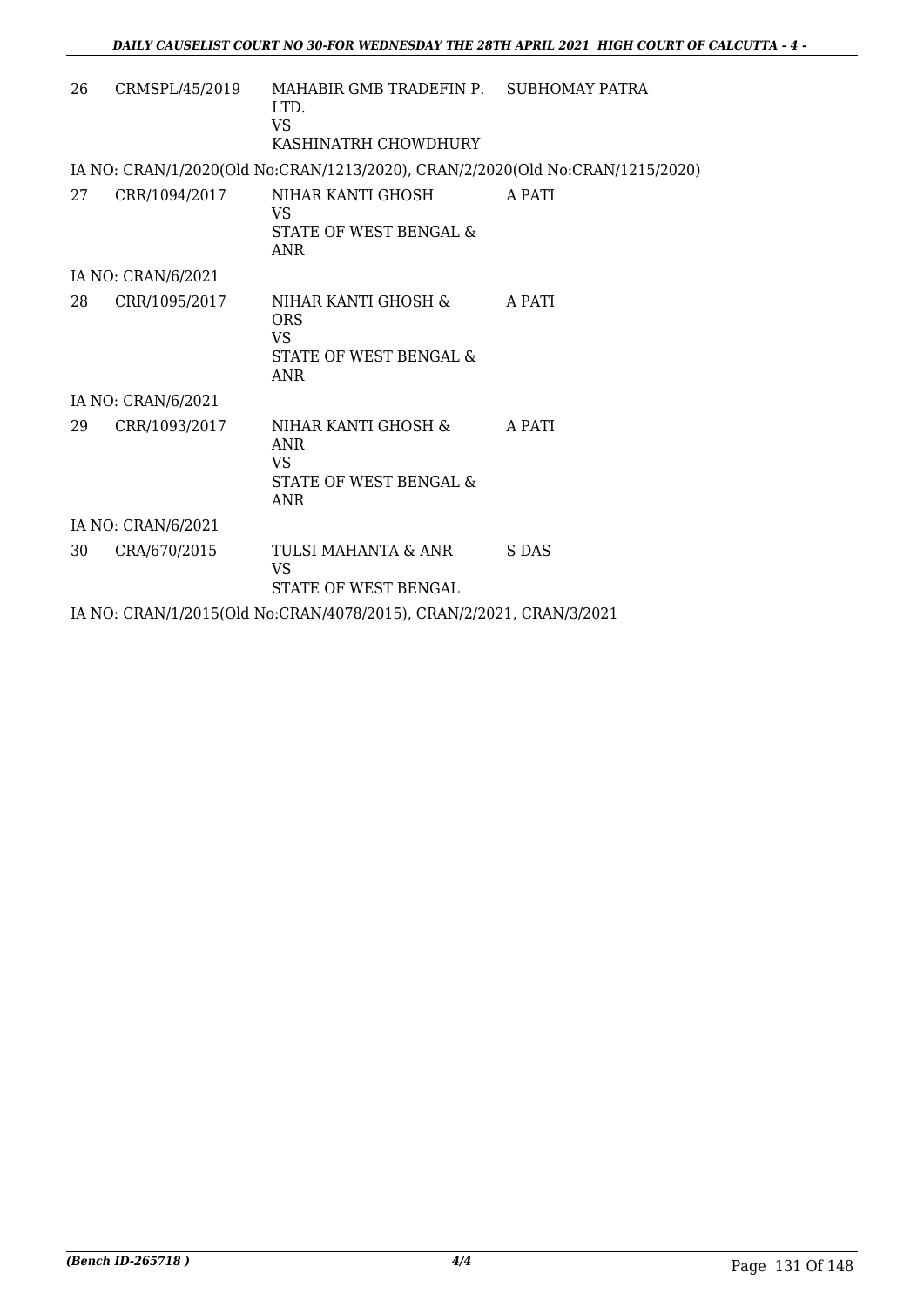

## **Appellate Side**

**DAILY CAUSELIST For Wednesday The 28th April 2021**

**COURT NO. 42**

**SINGLE BENCH (SB - XVI)**

**AT 11:15 AM**

#### **HON'BLE JUSTICE SUBHASIS DASGUPTA**

**(VIA VIDEO CONFERENCE)**

**ON AND FROM MONDAY, THE 11TH JANUARY, 2021 - ADMISSION OF CRIMINAL MOTIONS AND HEARING OF CRIMINAL REVISIONS WHICH ARE NOT ASSIGNED TO ANY OTHER BENCH INCLUDING APPLICATIONS CONNECTED THERETO;**

**HEARING OF CRIMINAL REVISIONS (IRRESPECTIVE OF CLASSIFICATION) FILED UPTO 2015 INCLUDING CONNECTED APPLICATIONS;**

**HEARING OF CRIMINAL APPEALS.**

**SPECIAL NOTE :**

**(A) NO FURTHER INCLUSION IN THE LIST UNTIL FURTHER ORDER. (B) EXTENSION OF INTERIM ORDER FOLLOWED BY "NEW MOTION" WILL BE TAKEN UP FIRST TILL 12.30 P.M., IF NOT EXHAUSTED EARLIER. THEREAFTER, MOTION UNDER THE CATEGORY "LISTED MOTION" WILL BE TAKEN UP.**

> **NOTE : MATTERS WILL BE TAKEN UP THROUGH PHYSICAL HEARING ONLY WHEN BOTH PARTIES ARE AGREED.**

|   |                                 | <b>TOP</b>                                                                    |                                        |
|---|---------------------------------|-------------------------------------------------------------------------------|----------------------------------------|
|   |                                 | (EXTENSION OF INTERIM ORDER)                                                  |                                        |
| 1 | CRR/863/2014                    | <b>SOUMEN SARKAR</b><br>VS<br>STATE OF WEST BENGAL &<br><b>ANR</b>            | <b>SUBRATA</b><br><b>BHATTACHARIYA</b> |
|   |                                 | IA NO: CRAN/5/2018(Old No:CRAN/3376/2018), CRAN/7/2019(Old No:CRAN/4307/2019) |                                        |
| 2 | CRR/216/2015                    | DULAL CHANDRA SAHA<br>VS.<br>STATE OF WEST BENGAL                             | KRISHAN RAY                            |
|   |                                 | IA NO: CRAN/15/2019(Old No:CRAN/1679/2019)                                    |                                        |
| 3 | CRR/660/2020                    | UJJWAL SHARMA & ORS<br>VS.<br>LINK TELECOM PRIVATE<br>LIMITED                 | R. K. KHANNA                           |
|   | IA NO: CRAN/1/2020, CRAN/2/2021 |                                                                               |                                        |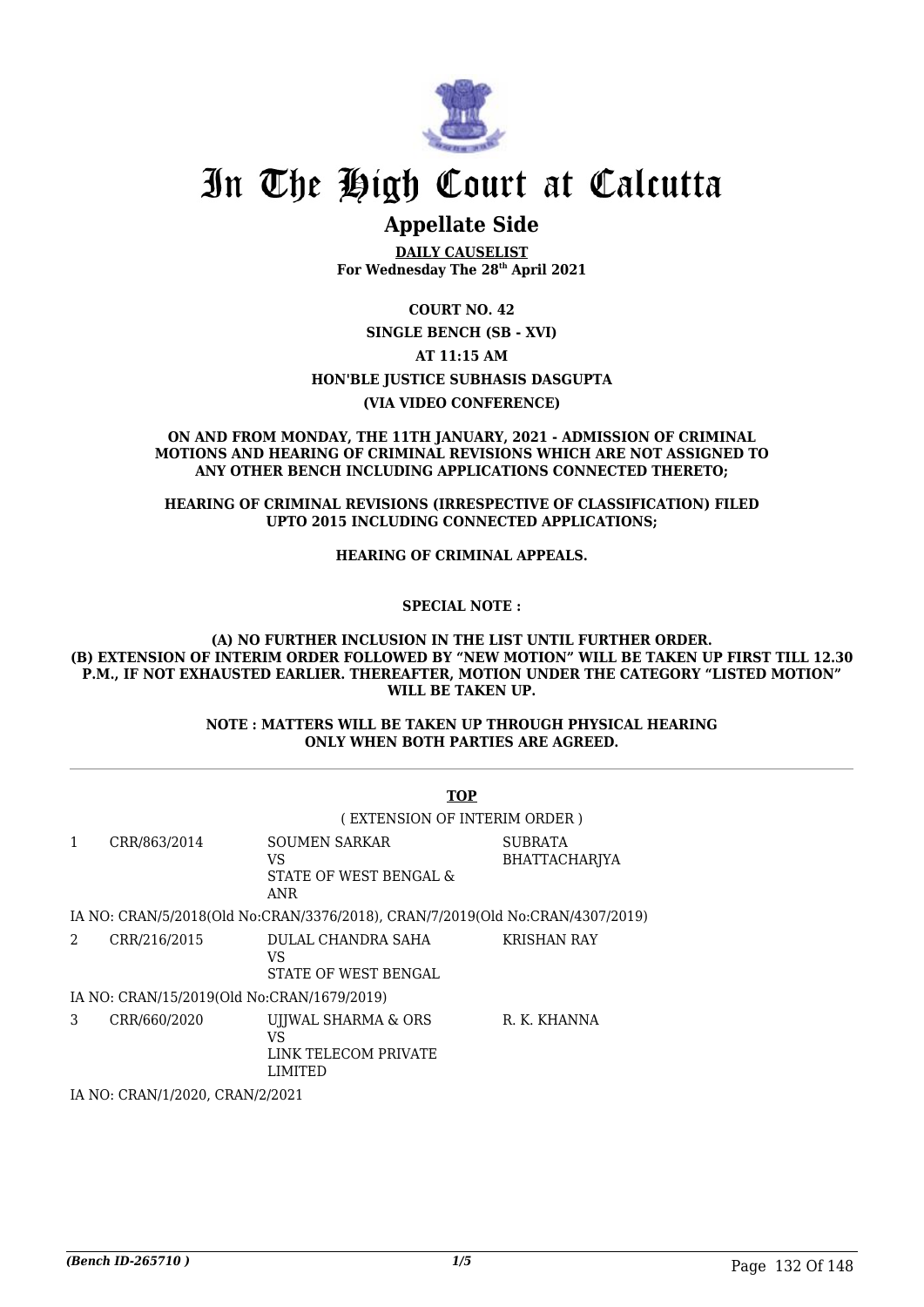|    | wt4 CRR/661/2020                             | HTC INDIA PRIVATE LIMITED<br>$&$ ORS<br><b>VS</b><br>LINK TELECOM PRIVATE<br>LIMITED | R. K. KHANNA            |
|----|----------------------------------------------|--------------------------------------------------------------------------------------|-------------------------|
|    | IA NO: CRAN/1/2020, CRAN/2/2020, CRAN/3/2021 |                                                                                      |                         |
| 5  | CRR/820/2020                                 | DIPIKA BHADURI<br><b>VS</b><br>STATE OF WEST BENGAL &<br>ANR                         | SAYANTI SANTRA          |
|    | IA NO: CRAN/1/2021                           |                                                                                      |                         |
| 6  | CRR/1387/2020                                | PYDI NAGAR ANIL BABU<br><b>NAIDU</b><br><b>VS</b>                                    | <b>JAYA BRATA GHOSE</b> |
|    |                                              | State of West Bengal                                                                 |                         |
|    | IA NO: CRAN/1/2020, CRAN/2/2021              |                                                                                      |                         |
| 7  | CRR/1883/2020                                | VISHAL SHARMA<br><b>VS</b><br>State of West Bengal AND ANR                           | DIKSHITA CHOMAL         |
|    | IA NO: CRAN/1/2021                           |                                                                                      |                         |
|    |                                              | <b>EXTENSION OF INTERIM ORDER</b>                                                    |                         |
| 8  | CRR/883/2021                                 | <b>MANASHI MANNA</b><br>VS.<br>NAKUL CHANDRA MANNA                                   | ARUNIMA DAS SHARMA      |
|    |                                              | <b>NEW MOTION</b>                                                                    |                         |
| 9  | CRR/1200/2021                                | MD. MUSHIR AHMED@ MD.                                                                | Jeenia Rudra            |
|    |                                              | <b>MUSHIR</b><br><b>VS</b><br>STATE OF WEST BENGAL AND<br>ORS.                       |                         |
| 10 | CRR/1203/2021                                | JITENDRA KHAITAN AND ORS<br><b>VS</b><br>THE STATE OF WEST BENGAL<br><b>AND ANR</b>  | DIKSHITA CHOMAL         |
| 11 | CRR/1206/2021                                | PANKAJ KUMAR PANDEY AND<br>ANR<br><b>VS</b><br>STATE OF WEST BENGAL AND<br>ANR       | VIVEK JHUNJHUNWALA      |
| 12 | CRR/1211/2021                                | PULAK KUMAR GHOSH<br>VS<br>ARPITA GHOSH NEE MALIK<br><b>AND ANR</b>                  | RAJUASHREE<br>MUKHERJEE |
| 13 | CRR/1213/2021                                | KAILASH YADAV AND ANR<br>VS<br>STATE OF WEST BENGAL AND<br>ORS.                      | SWARNALI SAHA           |
| 14 | CRR/1215/2021                                | <b>MUKHTAR ALAM</b><br>VS<br>STATE OF WEST BENGAL AND<br>ANR                         | ZAINAB TAHER            |
| 15 | CRR/1218/2021                                | DEBASISH GHOSH<br>VS<br>STATE OF WEST BENGAL AND<br>ANR                              | CHANDANA GHOSH          |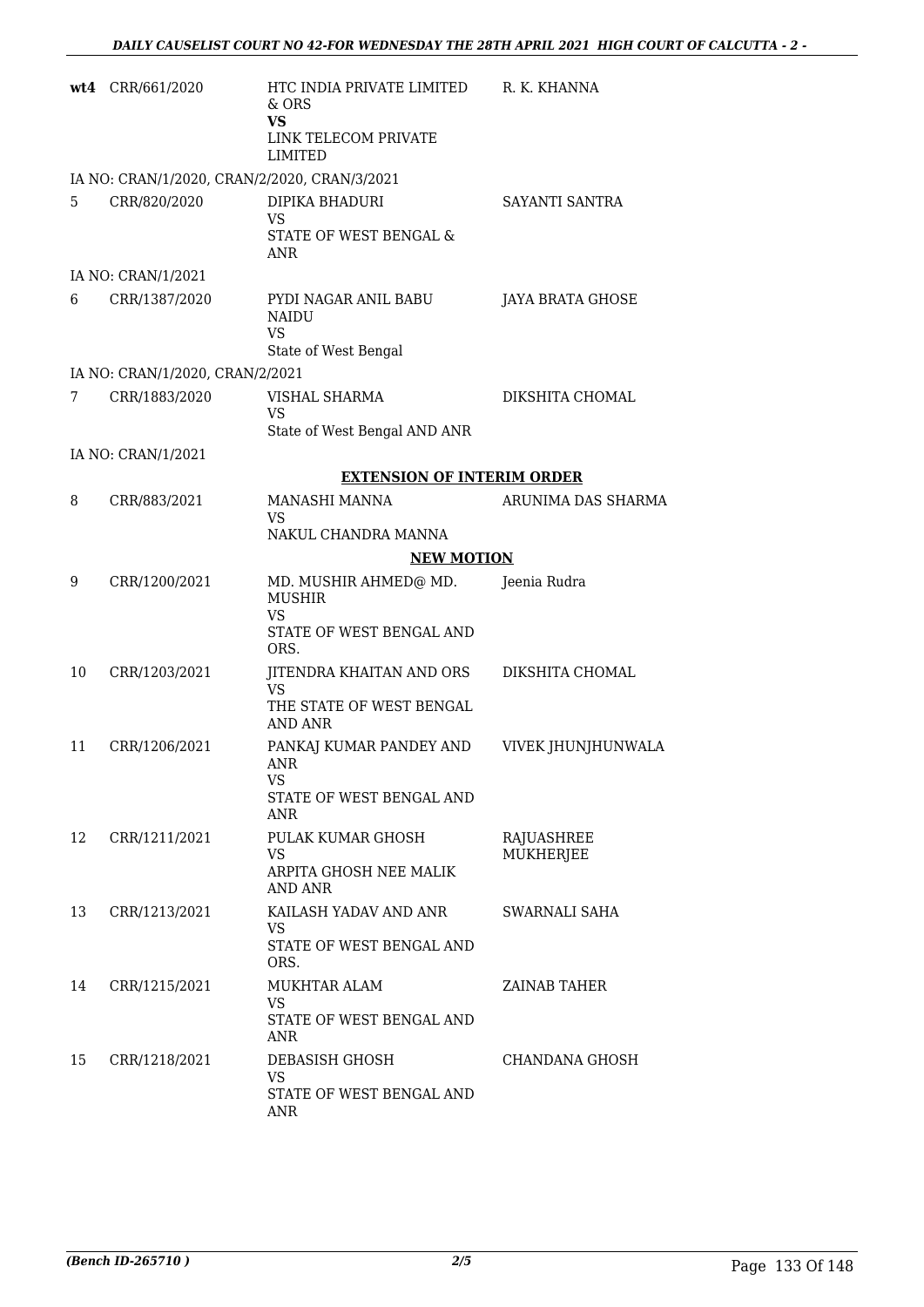| 16 | CRR/1219/2021 | DHEERAJ YADAV AND OTHERS KUNAL GANGULY<br><b>VS</b>                                       |                                    |
|----|---------------|-------------------------------------------------------------------------------------------|------------------------------------|
|    |               | STATE OF WEST BENGAL AND<br><b>ANOTHER</b>                                                |                                    |
| 17 | CRR/1221/2021 | SANKAR DE @ SANKAR DEY<br><b>VS</b>                                                       | <b>KRISHANU RAY</b>                |
|    |               | STATE OF WEST BENGAL AND<br><b>ANOTHER</b>                                                |                                    |
| 18 | CRR/1222/2021 | <b>MANIK DAS</b><br><b>VS</b>                                                             |                                    |
|    |               | STATE OF WEST BENGAL                                                                      |                                    |
| 19 | CRR/1225/2021 | AMALIKA CHAKRABORTY<br><b>BISWASA AND OTHERS</b><br><b>VS</b><br>STATE OF WEST BENGAL AND | DEBASIS KAR                        |
|    |               | <b>ANOTHER</b>                                                                            |                                    |
| 20 | CRR/1227/2021 | <b>ISMAIL SK</b><br>VS                                                                    | MD HAFIZ ALI                       |
|    |               | STATE OF WEST BENGAL AND<br><b>ANR</b>                                                    |                                    |
| 21 | CRR/1229/2021 | SUKDEB MONDAL AND ORS<br>VS.                                                              | SNEHASIS JANA                      |
|    |               | STATE OF WEST BENGAL AND<br><b>ANR</b>                                                    |                                    |
| 22 | CRR/1230/2021 | SK. JASIMUDDIN                                                                            | <b>TANMOY CHOWDHURY</b>            |
|    |               | VS.<br>STATE OF WEST BENGAL                                                               |                                    |
| 23 | CRR/1231/2021 | <b>SWATI BISWAS</b><br><b>VS</b>                                                          | ANUP KANTI PODDAR                  |
|    |               | STATE OF WEST BENGAL AND<br>ANR                                                           |                                    |
|    |               | <b>LISTED MOTION</b>                                                                      |                                    |
| 24 | CRR/2046/2019 | JAHANARA BEGUM<br><b>VS</b>                                                               | <b>AMIT SHARMA</b>                 |
|    |               | STATE OF WEST BENGAL &<br><b>ORS</b>                                                      |                                    |
| 25 | CRR/954/2021  | PRADEEP CHORARIA AND ANR<br><b>VS</b>                                                     | <b>BISWAJIT MANNA</b>              |
|    |               | UNION OF INDIA                                                                            |                                    |
| 26 | CRR/958/2021  | <b>JAYDEB HALDER</b><br><b>VS</b>                                                         | LAKSHMINATH<br><b>BHATTACHARYA</b> |
|    |               | STATE OF WEST BENGAL AND<br><b>ANR</b>                                                    |                                    |
| 27 | CRR/1025/2021 | <b>BALAI LAL DAS</b><br><b>VS</b>                                                         | SARTHAK BURMAN                     |
|    |               | STATE OF WEST BENGAL                                                                      |                                    |
| 28 | CRR/1069/2021 | MD YOUNUSH AND ORS<br><b>VS</b><br>STATE OF WEST BENGAL                                   | MD IBRAHIM                         |
| 29 | CRR/1072/2021 | SANJU DHARA                                                                               | DIPAYAN KUNDU                      |
|    |               | VS<br><b>STATE</b>                                                                        |                                    |
| 30 | CRR/1074/2021 | MANASH CHAKRABORTY                                                                        | <b>IVAN ROY</b>                    |
|    |               | VS<br>STATE OF WEST BENGAL AND<br>ANR                                                     |                                    |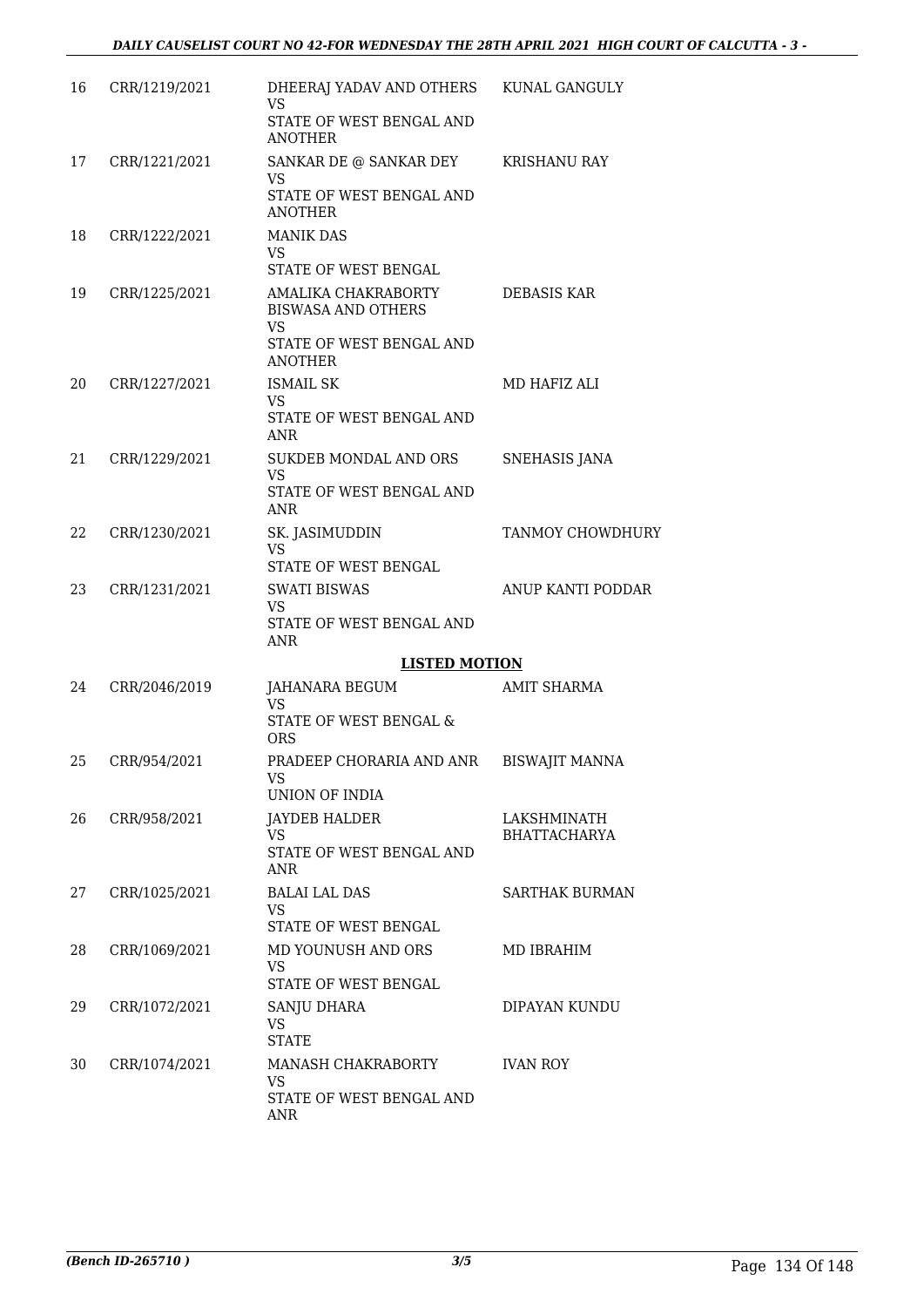| 31 | CRR/1075/2021      | STATE OF WEST BENGAL<br>VS                                                                                  | <b>SABIR AHMED</b>               |
|----|--------------------|-------------------------------------------------------------------------------------------------------------|----------------------------------|
|    |                    | MUHIBAR RAHAMAN AND ORS                                                                                     |                                  |
| 32 | CRR/1077/2021      | <b>GOPAL ROY</b><br>VS<br><b>STATE OF WEST BENGAL</b>                                                       | ANINDYA HALDER                   |
| 33 | CRR/1079/2021      | <b>SADHAN GHOSH</b><br><b>VS</b><br>STATE OF WEST BENGAL                                                    | MD. JANNAT UL<br><b>FIRDOUS</b>  |
|    | IA NO: CRAN/1/2021 |                                                                                                             |                                  |
| 34 | CRR/1085/2021      | MONIRUL SARDAR @ MONI<br>VS<br>STATE OF WEST BENGAL                                                         | <b>SONALI DAS</b>                |
| 35 | CRR/1086/2021      | SHIVAJI SEN@SHIBAJI SEN<br><b>VS</b><br><b>SISIR KARMAKAR</b>                                               | MD ZOHAIB RAUF                   |
| 36 | CRR/1096/2021      | <b>JIARUL SARDAR</b><br><b>VS</b><br>STATE OF WEST BENGAL                                                   | KAMALESH CH. SAHA                |
| 37 | CRR/1105/2021      | HARI SHANKAR UPADHYAY<br>AND ORS<br><b>VS</b><br>STATE OF WEST BENGAL                                       | <b>ARUSHI RATHORE</b>            |
| 38 | CRR/1114/2021      | <b>RATAN KUMAR ROY</b><br>VS                                                                                | RAJNANDINI DAS                   |
| 39 | CRR/1115/2021      | STATE OF WEST BENGAL<br>ROHIT KUMAR SAH@ROHIT<br>KUMAR SHAW@ROHIT SHAW<br><b>VS</b><br>STATE OF WEST BENGAL | SEKHAR MUKHERJEE                 |
| 40 | CRR/1143/2021      | RAMA RANI DUTTA @ RAMA<br><b>DUTTA</b><br><b>VS</b><br><b>STATE OF WEST BENGAL</b>                          | SHASHANKA SHEKHAR<br><b>SAHA</b> |
| 41 | CRR/1144/2021      | SUBHAS DUTTA AND OTHERS<br>VS<br>STATE OF WEST BENGAL AND<br><b>ANOTHER</b>                                 | SK.SAHAJAHAN ALI                 |
| 42 | CRR/1145/2021      | <b>AMINA KHATUN</b><br>VS<br>STATE OF WEST BENGAL AND<br>ORS.                                               | <b>MOBAIDUR HOSSAIN</b>          |
| 43 | CRR/1146/2021      | <b>SK JAHIR ABBAS</b><br>VS<br>SK SIRAJUL AHMED AND ANR                                                     | <b>ARUNAVA GANGULY</b>           |
|    | IA NO: CRAN/1/2021 |                                                                                                             |                                  |
| 44 | CRR/1147/2021      | <b>MURARI PATRA</b><br><b>VS</b><br>RADHASHYAM GHOSH                                                        | <b>BISWAJIT DE</b>               |
| 45 | CRR/1148/2021      | OM PRAKASH MALL AND ORS<br><b>VS</b><br>AVS GLOBAL PVT LTD AND<br><b>ANR</b>                                | PRAN GOPAL DAS                   |
| 46 | CRR/1149/2021      | NAIM SK<br><b>VS</b><br>STATE OF WEST BENGAL AND<br>ANR                                                     | VIJAY VERMA                      |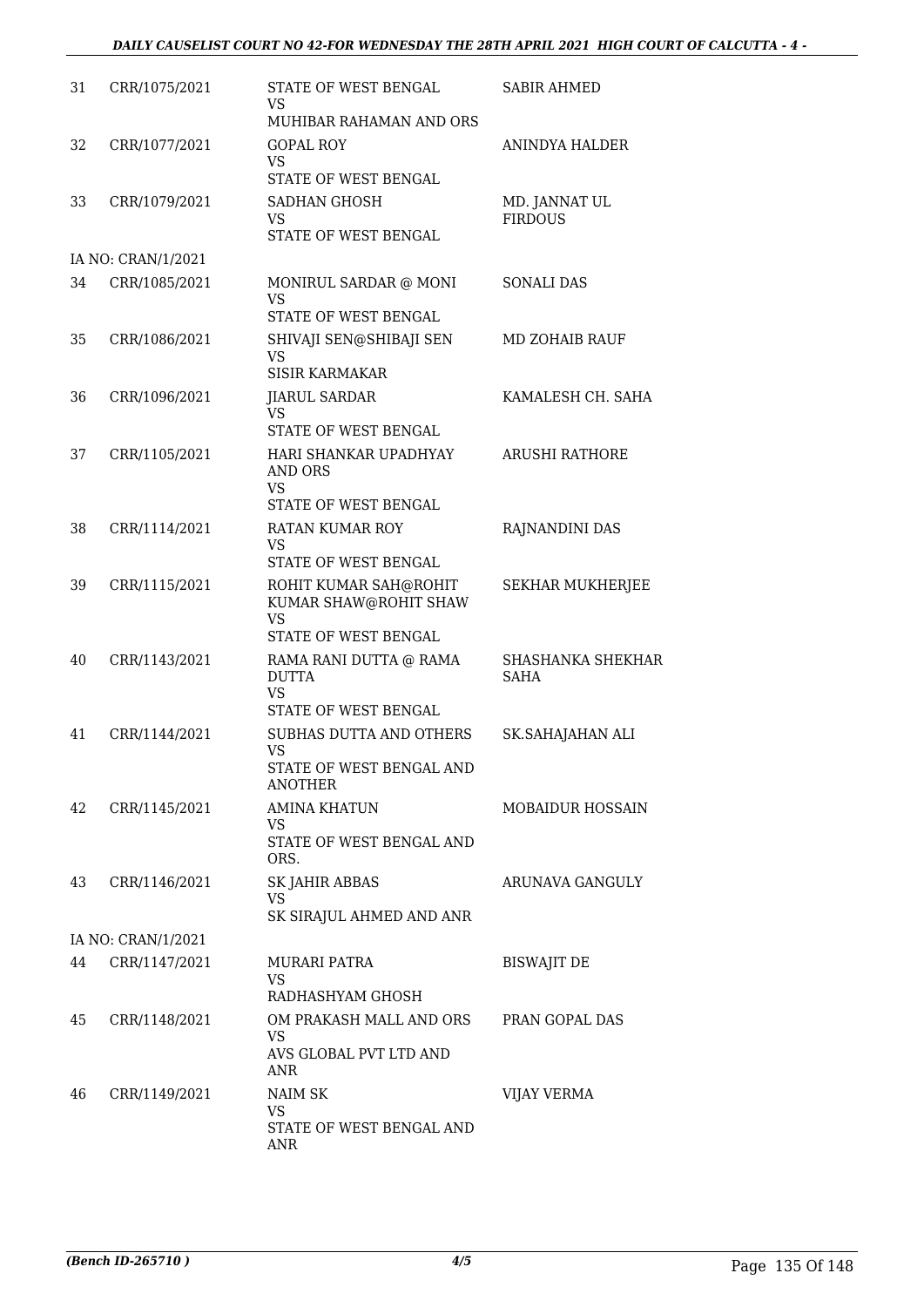| 47 | CRR/1150/2021 | OM PRAKASH MALL AND ORS PRAN GOPAL DAS<br>VS.<br>AVS GLOBAL PVT LTD AND<br><b>ANR</b>           |                    |
|----|---------------|-------------------------------------------------------------------------------------------------|--------------------|
| 48 | CRR/1151/2021 | NILKANTHA MONDAL @<br>NILKANTA MONDAL @<br><b>KHONTHO</b><br>VS.<br><b>STATE OF WEST BENGAL</b> | DIPAYAN KUNDU      |
| 49 | CRR/1152/2021 | PRITAM SAHA<br>VS.<br>STATE OF WEST BENGAL                                                      | PRABIR MAJUMDER    |
| 50 | CRR/1153/2021 | <b>STATE OF WEST BENGAL</b><br>VS.<br>SADHANA SARKAR AND ORS                                    | AYAN BHATTACHARJEE |
| 51 | CRR/1156/2021 | <b>SMT SUSMITA DAS AND ORS</b><br>VS<br>STATE OF WEST BENGAL AND<br><b>ANR</b>                  | SANJIB MITRA       |
| 52 | CRR/1158/2021 | <b>GOUTAM KUMAR BISWAS</b><br>VS.<br>STATE OF WEST BENGAL AND<br>ANR                            | KUSHAL PAUL        |
| 53 | CRR/1159/2021 | <b>GOUTAM KUMAR BISWAS</b><br>VS<br>RAFIQUL BISWAS AND ANR                                      | KUSHAL PAUL        |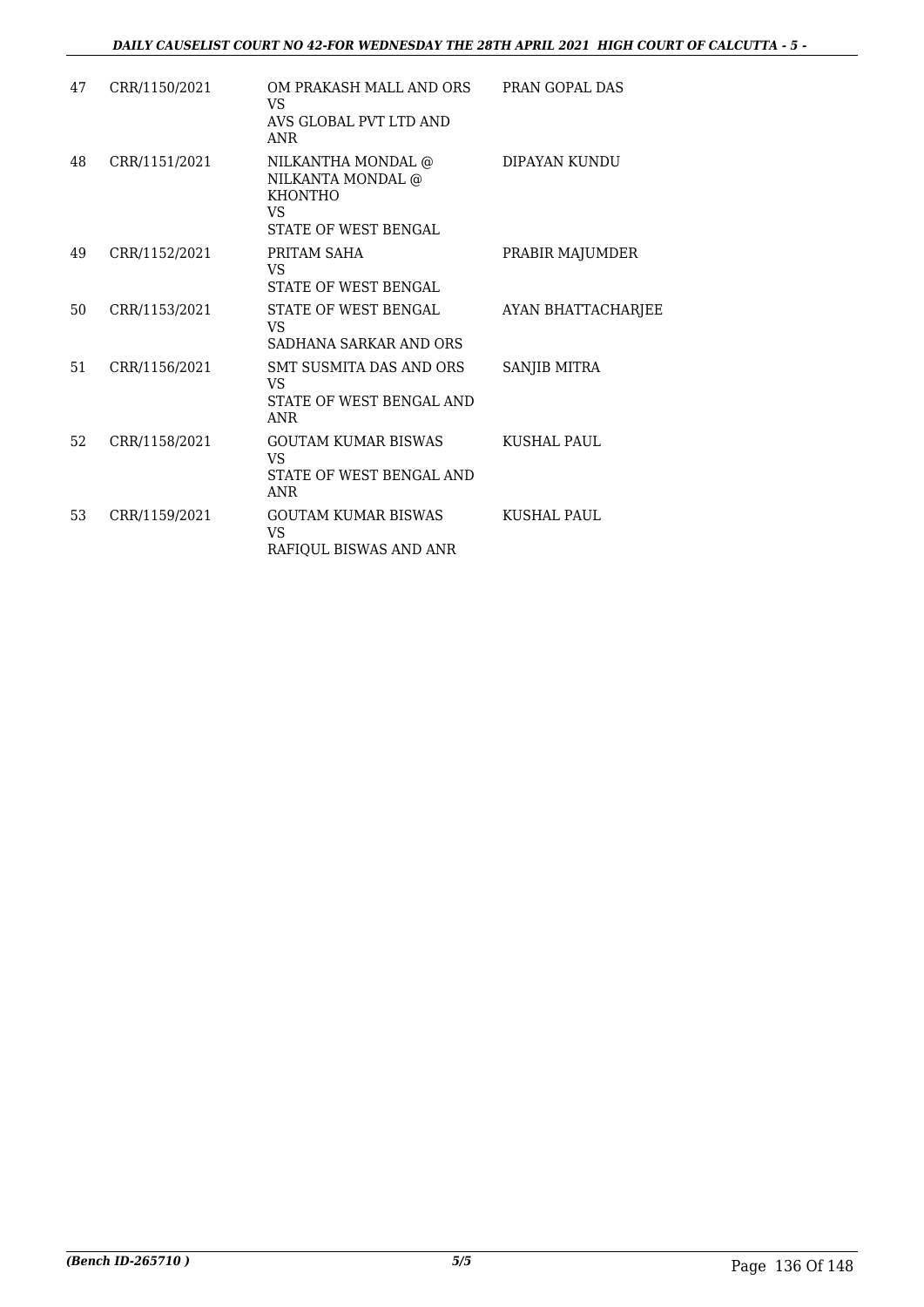

## **Appellate Side**

**WARNING CAUSELIST For Wednesday The 28th April 2021**

#### **(FMA SECTION AND MANDAMUS SECTION)**

#### **THE FOLLOWING MATTERS WILL BE TAKEN UP BY HON'BLE JUSTICE RAVI KRISHAN KAPUR ON AND FROM 22.03.2021 SERIALLY AS PER THE DIRECTIONS IN THE DAILY CAUSE LIST.**

#### **WARNING LIST (FMA SECTION)**

| $\mathbf{1}$   | FMA/361/2019<br>$J/C$ + PT II + 2 FILE VS<br>LCR | NATIONAL INSURANCE<br>$(PT I + OB + 2ND$ COMPANY LIMITED<br>PUTUL DULAY & ORS                           | SAILALENDU<br><b>BHOWMICK</b>  |
|----------------|--------------------------------------------------|---------------------------------------------------------------------------------------------------------|--------------------------------|
|                |                                                  | IA NO: CAN/1/2018(Old No:CAN/1967/2018), CAN/2/2019(Old No:CAN/7465/2019)                               |                                |
| $\mathcal{L}$  | FMA/362/2019<br>$(PT I + OB + 2ND$<br>J/C        | TATA AIG GEN INS CO LTD<br><b>VS</b><br><b>GUNBALA RANA &amp; ANR</b>                                   | RAJESH SINGH                   |
|                | IA NO: CAN/1/2018(Old No:CAN/9054/2018)          |                                                                                                         |                                |
| 3              | FMA/364/2019<br>$(PT I + OB + 2ND$<br>$J/C$ )    | NATIONAL IN, CO. LTD.<br><b>VS</b><br>RAJNI DHADA & ORS.                                                | PARIMAL KUMAR<br><b>PAHARI</b> |
|                | IA NO: CAN/1/2019(Old No:CAN/4071/2019)          |                                                                                                         |                                |
| $\overline{4}$ | FMA/366/2019<br>$(PT I + OB + 2ND$<br>J/C        | NATIONAL IN. CO. LTD.<br>VS<br>PRADYOT @ PRADYUT KR.<br><b>GHOSH (DEAD) SUBTD. BY</b><br>PARTHA GHOSH & | <b>SUCHARITA PAUL</b>          |
|                | IA NO: CAN/1/2018(Old No:CAN/8857/2018)          |                                                                                                         |                                |
| 5              | FMA/369/2019<br>$(PT I + OB + 2ND$<br>J/C        | HIRANMOY MONDAL<br>VS<br>NEW INDIA ASSURANCE & ANR                                                      | <b>SAIDUR RAHMAN</b>           |
| 6              | FMA/370/2019<br>$(PT I + OB + 2ND$<br>$J/C$ )    | RAHUL SENGUPTA<br><b>VS</b><br>NATIONAL INSURANCE<br><b>COMPANY LIMITED &amp; ANR</b>                   | <b>ASHIQUE MONDAL</b>          |
| 7              | FMA/373/2019<br>$(PT I + OB + 2ND$<br>$J/C$ )    | RINA BISWAS & ANR<br>VS<br>THE UNITED INDIA INSURANCE<br>CO. LTD & ORS                                  | <b>SAIDUR RAHAMAN</b>          |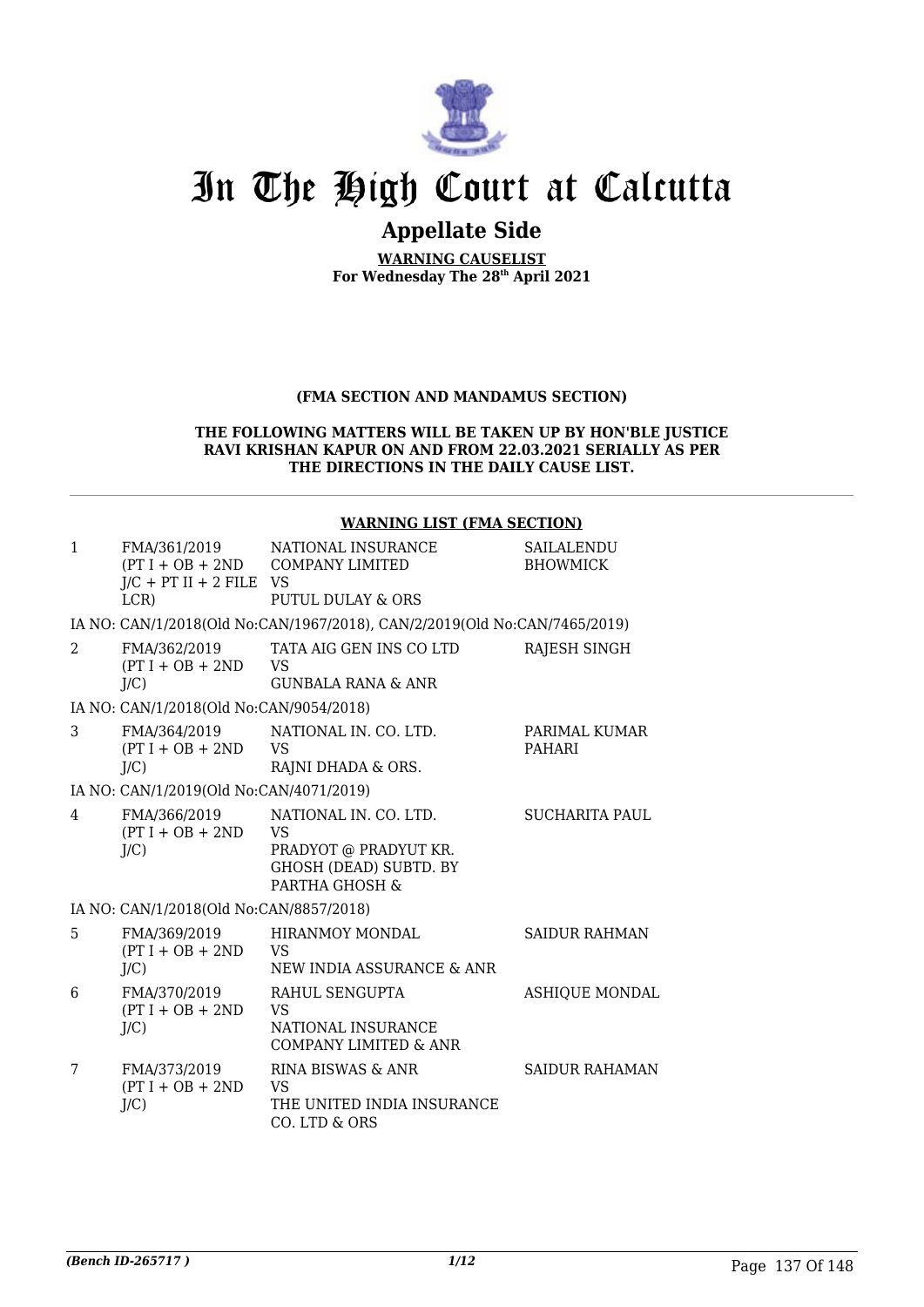| 8  | FMA/374/2019<br>$(PT I + OB + 2ND$<br>$J/C$ ) | DARIFA KHATUN<br>VS<br>THE SHRIRAM GENERAL<br><b>INSURANCE CO. LTD &amp; ANR</b>                                          | <b>SAIDUR RAHAMAN</b>           |
|----|-----------------------------------------------|---------------------------------------------------------------------------------------------------------------------------|---------------------------------|
| 9  | FMA/376/2019<br>$(PT I + OB + 2ND$<br>$J/C$ ) | LALESHWAR<br>SINH@LALASHWAR SINGH @<br>LALESHWAR SINGH<br><b>VS</b><br>KRISHNENDU PAUL & ORS                              | SOUJANYA<br><b>BANDOPADHYAY</b> |
|    |                                               | IA NO: CAN/1/2018(Old No:CAN/2649/2018), CAN/2/2019(Old No:CAN/7494/2019)                                                 |                                 |
| 10 | FMA/379/2019<br>$(PT I + OB + 2ND$<br>$J/C$ ) | JAWAHARLAL GHOSH<br><b>VS</b><br><b>BILLA MULLICK &amp; ANR</b>                                                           | PURNA CHANDRA<br><b>MAITI</b>   |
| 11 | FMA/380/2019<br>$(PT I + OB + 2ND$<br>$J/C$ ) | VIJAY KUMAR MAHATO<br><b>VS</b><br>SBI GEN INS CO LTD & ANR                                                               | AMIT RANJAN ROY                 |
|    | IA NO: CAN/1/2021                             |                                                                                                                           |                                 |
| 12 | FMA/381/2019<br>$(PT I + OB + 2ND$<br>$J/C$ ) | SHYAMAPRASAD GANGULY<br><b>VS</b><br>THE NEW INDIA ASS. CO. LTD. &<br>ANR.                                                | <b>SAIDUR RAHAMAN</b>           |
| 13 | FMA/382/2019<br>$(PT I + OB + 2ND$<br>$J/C$ ) | SUJATA PARYA @ SUJATA PARIA<br>$&$ ORS<br><b>VS</b><br><b>ICICI LOMBARD GENERAL</b><br><b>INSURANCE CO. LTD &amp; ANR</b> | JAYANTA KUMAR<br><b>MANDAL</b>  |
| 14 | FMA/384/2019<br>$(PT I + OB + 2ND$<br>$J/C$ ) | JOGOMAYA MONDAL & ANR<br><b>VS</b><br>NATIONAL INSURANCE CO. LTD<br>& ANR                                                 | JAYANTA KUMAR<br><b>MANDAL</b>  |
| 15 | FMA/415/2019<br>$(PT I + OB + 2ND$<br>$J/C$ ) | ABHIJIT MAL<br><b>VS</b><br>NICL & ANR                                                                                    | AMITV RANJAN ROY                |
| 16 | FMA/435/2019<br>$(PT I + OB + 2ND$<br>$J/C$ ) | HOPANMAYEE SAREN & ANR<br><b>VS</b><br>THE SHRIRAM GENERAL<br><b>INSURANCE CO. LTD &amp; ANR</b>                          | <b>SAIDUR RAHAMAN</b>           |
| 17 | FMA/592/2019<br>$(PT I + OB + 2ND$<br>$J/C$ ) | <b>SAGAR BARUI</b><br><b>VS</b><br>THE NEW INDIA ASSURANCE<br>CO. LTD. & ANR                                              | SOUJANYA<br>BANDYOPADHYAY       |
|    | IA NO: CAN/2/2018(Old No:CAN/3093/2018)       |                                                                                                                           |                                 |
| 18 | FMA/619/2019<br>$(PT I + OB + 2ND$<br>$J/C$ ) | NATIONAL IN. CO. LTD.<br><b>VS</b><br>PAMPA SAHA & ORS.                                                                   | PARIMAL KR. PAHARI              |
|    | IA NO: CAN/1/2019(Old No:CAN/4072/2019)       |                                                                                                                           |                                 |
| 19 | FMA/622/2019<br>$(PT I + OB + 2ND$ VS<br>LCR) | RELIANCE G.I CO. LTD.<br>$J/C$ + PT II + 2 FILE PANCHAMI MAHATO & ORS.                                                    | KAMAL KRISHNA DAS               |
|    | IA NO: CAN/1/2018(Old No:CAN/5670/2018)       |                                                                                                                           |                                 |
| 20 | FMA/659/2019<br>$(PT I + OB + 2ND$<br>$J/C$ ) | ANJANA BAL (TAMANG) & ORS<br><b>VS</b><br>THE ORIENTAL INSURANCE CO<br>LTD & ORS                                          | LALTUMOHAN<br><b>GHOSH</b>      |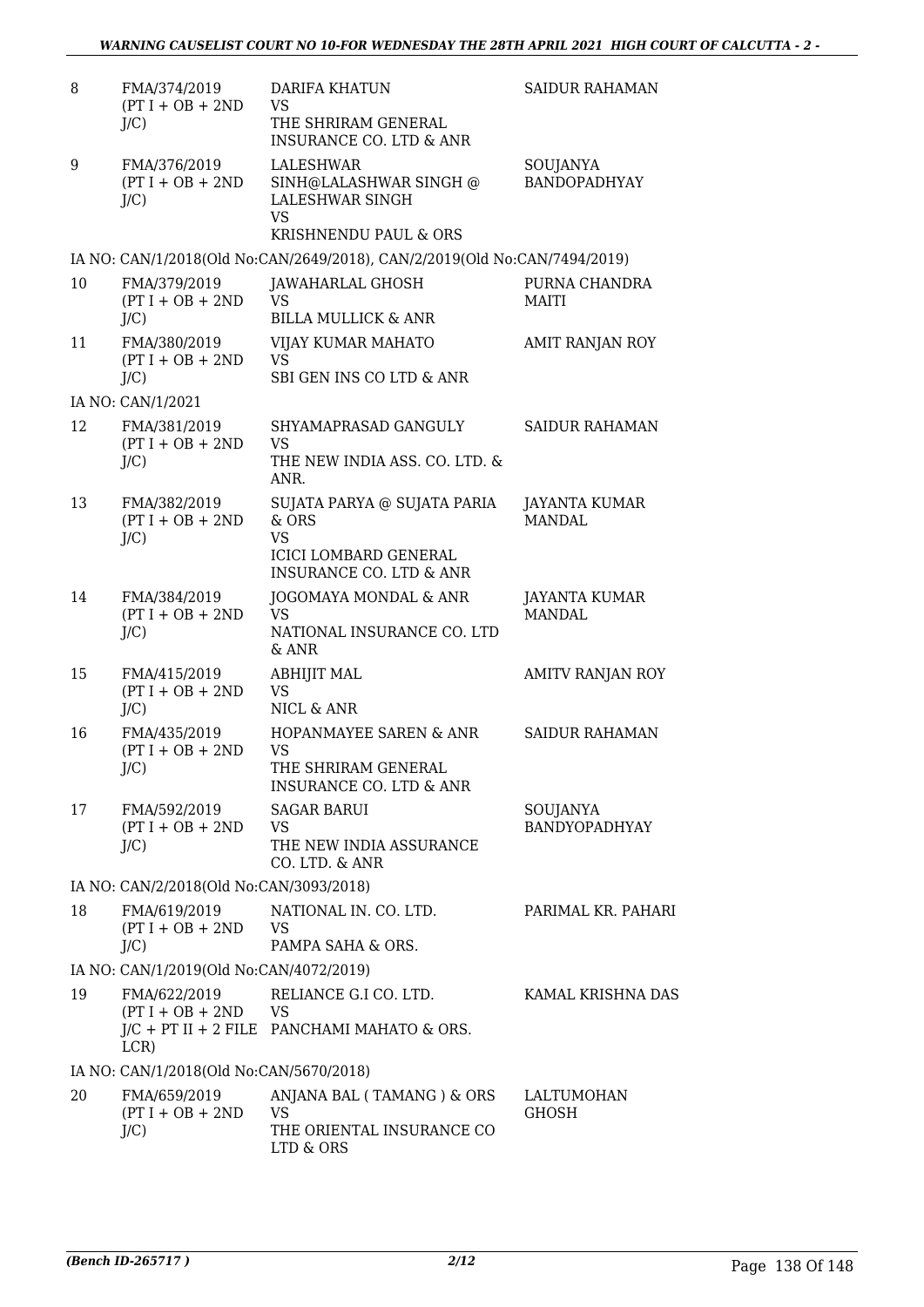| 21 | FMA/820/2019<br>$(PT I + OB + 2ND$<br>$J/C$ )  | SARMILA DEVI & ORS.<br>VS.<br>TARAK DUTTA SINGH                                                           | HEMANDRA GUHA<br><b>ROY</b>            |
|----|------------------------------------------------|-----------------------------------------------------------------------------------------------------------|----------------------------------------|
| 22 | FMA/821/2019<br>$(PT I + OB + 2ND$<br>$J/C$ )  | JHARNA DAS & ANR<br><b>VS</b><br>THE UNITED INDIA INS CO LTD<br>& ANR                                     | <b>SAIDUR RAHAMAN</b>                  |
| 23 | FMA/822/2019<br>$(PT I + OB + 2ND$<br>$J/C$ )  | ALOKE RANJAN GHOSH & ANR<br><b>VS</b><br>THE ORIENTAL INSURANCE<br><b>COMPANY LIMITED &amp; ANR</b>       | AMIT RANJAN RAY                        |
|    | IA NO: CAN/1/2019(Old No:CAN/11336/2019)       |                                                                                                           |                                        |
| 24 | FMA/921/2019<br>$(PT I + OB + 2ND$<br>$J/C$ )  | ABU KASHEM MONDAL<br><b>VS</b><br>THE ORIENTAL INSURANCE<br><b>COMPANY LIMITED &amp; ANR</b>              | AMIT RANJAN ROY                        |
| 25 | FMA/960/2019<br>$(PT I + OB + 2ND$<br>$J/C$ )  | ICICI LOMBARD G.I CO. LTD.<br><b>VS</b><br>REKHA MURMU & ANR.                                             | PARIMAL KR. PAHARI                     |
|    | IA NO: CAN/1/2019(Old No:CAN/3212/2019)        |                                                                                                           |                                        |
| 26 | FMA/964/2019<br>$(PT I + OB + 2ND$<br>$J/C$ )  | THE ORIENTAL INSURANCE<br>CO.LTD.<br>VS                                                                   | <b>SANJOY PAUL</b>                     |
|    |                                                | <b>SMT SHAMPA MONDAL &amp; ORS</b>                                                                        |                                        |
|    | IA NO: CAN/1/2019(Old No:CAN/1431/2019)        |                                                                                                           |                                        |
| 27 | FMA/965/2019<br>$(PT I + OB + 2ND$<br>$J/C$ )  | NEW INDIA ASS. CO. LTD.<br><b>VS</b><br>HAFIJA BEWA & ORS.                                                | RAJDEEP<br><b>BHATTACHARYA</b>         |
|    | IA NO: CAN/2/2019(Old No:CAN/4357/2019)        |                                                                                                           |                                        |
| 28 | FMA/1125/2019<br>$(PT I + OB + 2ND$<br>$J/C$ ) | MANABHAVATI MISHRA & ORS<br><b>VS</b><br>NATIONAL INSURANCE<br>COMPANY LTD. & ORS                         | <b>SUUBHANKAR</b><br><b>MANDAL</b>     |
| 29 | FMA/1129/2019<br>$(PT I + OB + 2ND$<br>$J/C$ ) | <b>AMIT KUNDU</b><br>VS.<br>FARUKUDDIN MIDDYA & ANR                                                       | <b>DEBAKI NANDAN</b><br><b>MAITI</b>   |
| 30 | FMA/1130/2019<br>$(PT I + OB + 2ND$<br>$J/C$ ) | SAIFUL MONDAL@SK SAIFUL<br>MONDAL<br><b>VS</b><br>THE NEW INDIA ASSURANCE<br><b>COMPANY LTD &amp; ANR</b> | <b>JAYANTA BANERJEE</b>                |
| 31 | FMA/1553/2019<br>$(PT I + OB + 2ND$<br>$J/C$ ) | MAMTAZ BIBI & ORS.<br><b>VS</b><br>NATIONAL IN. CO. LTD. & ANR.                                           | DHANANJAY ADAK                         |
| 32 | FMA/1610/2019<br>$(PT I + OB + 2ND$<br>$J/C$ ) | <b>SAMIM ARA</b><br><b>VS</b><br>NEW INDIA ASSURANCE<br>COMPANY LIMITED & ANR                             | <b>SAIDUR RAHAMAN</b>                  |
| 33 | FMA/1638/2019<br>$(PT I + OB + 2ND$<br>$J/C$ ) | PARESH NATH GHOSH<br><b>VS</b><br>NATIONAL INSURANCE CO. LTD<br>& ANR                                     | <b>SASWATA</b><br><b>BHATTACHARYYA</b> |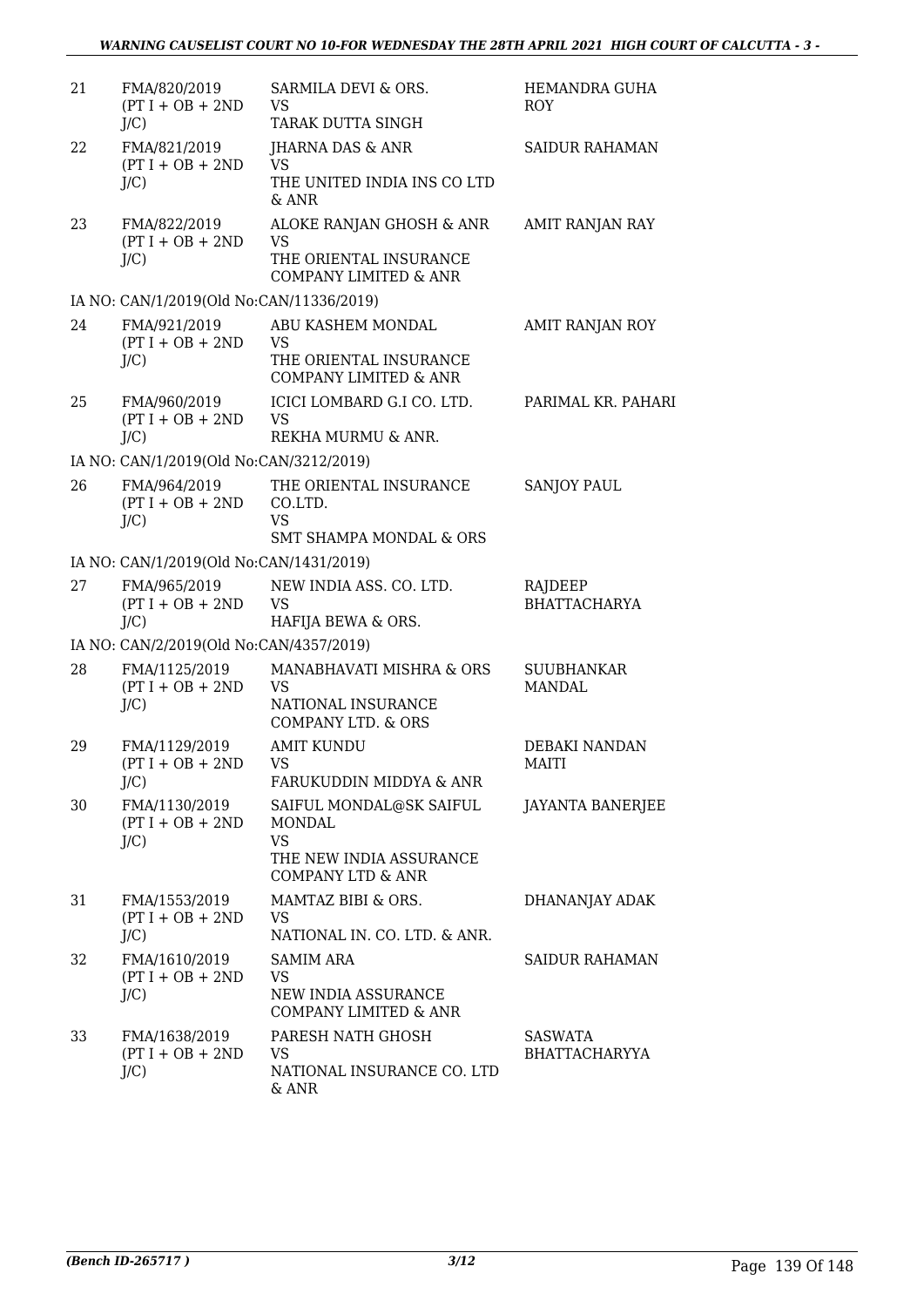| 34 | FMA/1640/2019<br>$(PT I + OB + 2ND$<br>$J/C$ ) | THE NATIONAL INSURANCE<br><b>COMPANY LTD</b><br><b>VS</b>                                                    | <b>SANJAY PAUL</b>             |
|----|------------------------------------------------|--------------------------------------------------------------------------------------------------------------|--------------------------------|
|    |                                                | SAMIRESH BHADURI & ANR                                                                                       |                                |
|    | IA NO: CAN/1/2019(Old No:CAN/8603/2019)        |                                                                                                              |                                |
| 35 | FMA/1642/2019<br>$(PT I + OB + 2ND$<br>$J/C$ ) | <b>ICICI LOMBARD GEN INS CO</b><br><b>LTD</b><br>VS.<br>MUJLEKHA KHATUN & ORS                                | PARIMAL KUMAR<br>PAHARI        |
|    |                                                | IA NO: CAN/1/2019(Old No:CAN/8719/2019), CAN/2/2019(Old No:CAN/9710/2019)                                    |                                |
| 36 | FMA/1645/2019                                  | RAMGOPAL DAS                                                                                                 | MUKTAKESH DAS                  |
|    | $(PT I + OB + 2ND$<br>$J/C$ )                  | <b>VS</b><br><b>SUBHAS PRAMANICK &amp; ANR</b>                                                               |                                |
| 37 | FMA/1646/2019                                  | JIAUL HOQUE & ANR                                                                                            | <b>S GHOSH</b>                 |
|    | $(PT I + OB + 2ND$<br>$J/C$ )                  | <b>VS</b><br>M/S BAJAJ ALLIANZ GEN INS CO<br>LTD & ANR                                                       |                                |
| 38 | FMA/1647/2019                                  | SABNAM AZMI                                                                                                  | <b>SAIDUR RAHAMAN</b>          |
|    | $(PT I + OB + 2ND$<br>$J/C$ )                  | <b>VS</b><br>THE NEW INDIA ASSURANCE<br>COMPANY LTD, MALDA DIV. &<br><b>ANR</b>                              |                                |
| 39 | FMA/1652/2019                                  | <b>SANGITA KUMARI</b>                                                                                        | JAYANTA KR.                    |
|    | $(PT I + OB + 2ND$<br>$J/C$ )                  | <b>VS</b><br>BHARATI AXA GEN. INSURANCE<br>CO. LTD.                                                          | <b>MANDAL</b>                  |
| 40 | FMA/1654/2019<br>$(PT I + OB + 2ND$<br>$J/C$ ) | <b>GULSHAN ARA &amp; ORS</b><br><b>VS</b><br>NATIONAL INSURANCE CO. LTD<br>$&$ ANR                           | JAYANTA KUMAR<br><b>MANDAL</b> |
| 41 | FMA/1668/2019<br>$(PT I + OB + 2ND$<br>$J/C$ ) | <b>GOLAPSA LAILA FARDOUS &amp;</b><br>ORS.<br><b>VS</b><br>THE UNITED INDIA IN. CO. LTD.<br>& ANR.           | <b>SAIDUR RAHAMAN</b>          |
|    | IA NO: CAN/1/2019(Old No:CAN/5146/2019)        |                                                                                                              |                                |
| 42 | FMA/1670/2019<br>$(PT I + OB + 2ND$<br>$J/C$ ) | RANJIT MAHATO<br>VS.<br>THE ORIENTAL INSURANCE CO.<br>LTD & ANR                                              | JAYANTA KUMAR<br><b>MANDAL</b> |
| 43 | FMA/1671/2019<br>$(PT I + OB + 2ND$<br>$J/C$ ) | <b>EMRAN ALI KHAN</b><br>VS.<br>NATIONAL IN. CO. LTD. & ANR.                                                 | DHANANJAY NAYAK                |
| 44 | FMA/1676/2019<br>$(PT I + OB + 2ND$<br>$J/C$ ) | THE ORIENTAL INSURANCE CO.<br>LTD.<br><b>VS</b><br>SARASWATI DEVI @ SARASWATI<br><b>DEVI SINGH &amp; ANR</b> | PARIMAL KUMAR<br>PAHARI        |
|    | IA NO: CAN/1/2019(Old No:CAN/10864/2019)       |                                                                                                              |                                |
| 45 | FMA/1677/2019<br>$(PT I + OB + 2ND$<br>$J/C$ ) | THE NEW INDIA ASSURANCE<br>CO. LTD.<br><b>VS</b><br>TARULATA SAHA & ANR                                      | PARIMAL KUMAR<br>PAHARI        |
|    | IA NO: CAN/1/2019(Old No:CAN/11046/2019)       |                                                                                                              |                                |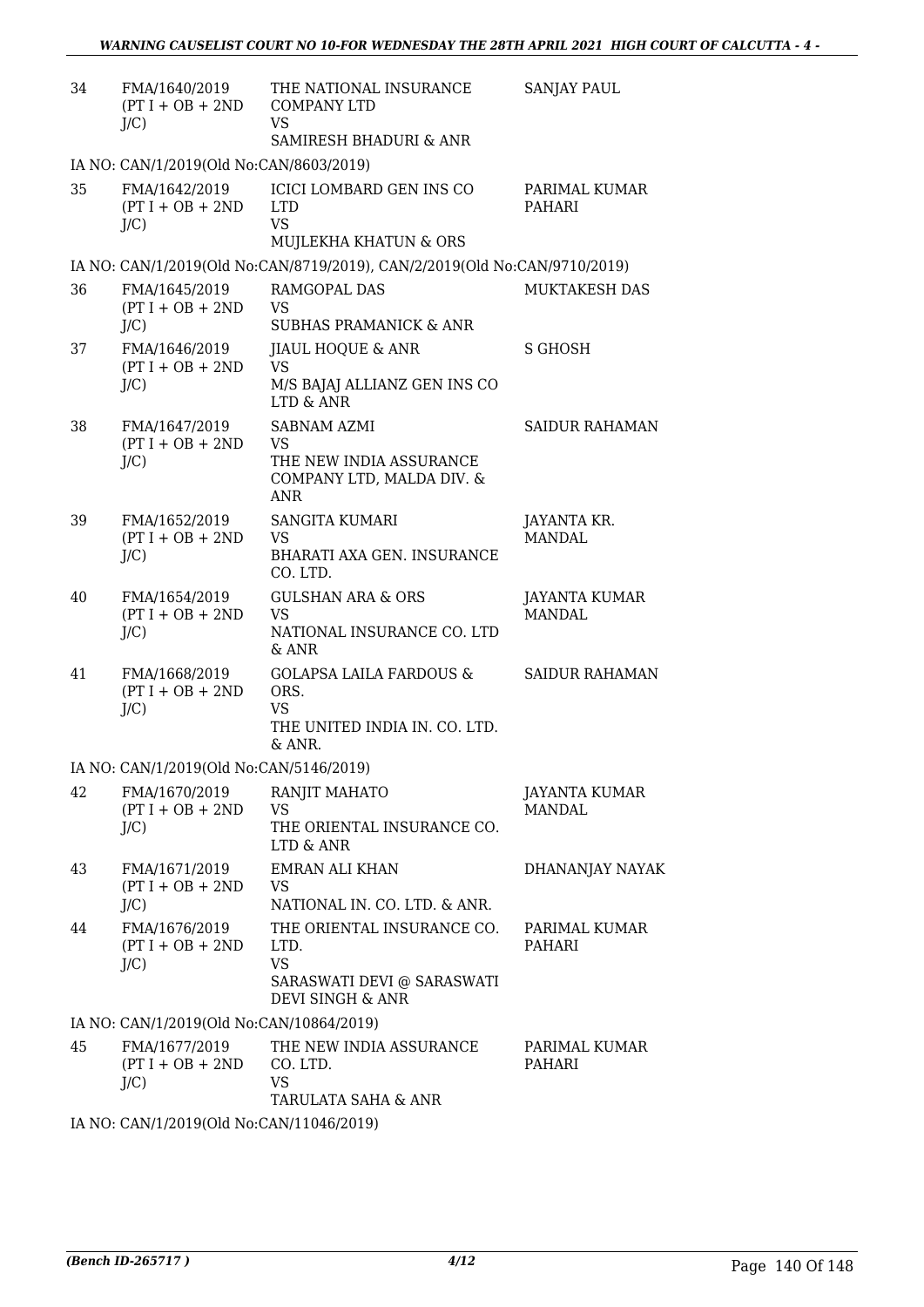| 46 | FMA/1723/2019<br>$(PT I + OB + 2ND$<br>$J/C$ )                           | <b>BIMAL MONDAL</b><br><b>VS</b><br>THE ORIENTAL INSURANCE<br><b>COMPANY LTD &amp; ANR</b>         | <b>SAIDUR RAHAMAN</b>                   |
|----|--------------------------------------------------------------------------|----------------------------------------------------------------------------------------------------|-----------------------------------------|
| 47 | FMA/1725/2019<br>$(PT I + OB + 2ND$<br>J/C                               | NATIONAL INS CO LTD<br><b>VS</b><br>DIPA ROY                                                       | PARIMAL KUMAR<br>PAHARI                 |
|    | IA NO: CAN/1/2019(Old No:CAN/10522/2019)                                 |                                                                                                    |                                         |
| 48 | FMA/1730/2019<br>$(PT I + OB + 2ND$<br>$J/C$ )                           | <b>SMT SANGITA ROY &amp; ANR</b><br><b>VS</b><br>THE NEW INDIA ASSURANCE<br>CO. LTD & ANR          | JAYANTA KUMAR<br><b>MANDAL</b>          |
| 49 | FMA/1732/2019<br>$(PT I + OB + 2ND$<br>$J/C$ )                           | NATIONAL INSURANCE CO.LTD.<br><b>VS</b><br>RAKHI MISHRA & ANR                                      | PARIMAL KUMAR<br>PAHARI                 |
|    | IA NO: CAN/1/2019(Old No:CAN/10907/2019)                                 |                                                                                                    |                                         |
| 50 | FMA/1733/2019<br>$(PT I + OB + 2ND$<br>$J/C$ + PT II + 2 FILE VS<br>LCR) | THE CALCUTTA STATE<br>TRANSPORT CORPORATION<br>MOUSUMI CHATTOPADHYAY &<br><b>ORS</b>               | <b>RAM UDAY</b><br><b>BHATTACHARYYA</b> |
|    |                                                                          | IA NO: CAN/1/2019(Old No:CAN/5218/2019), CAN/2/2021                                                |                                         |
| 51 | FMA/1736/2019<br>$(PT I + OB + 2ND$<br>$J/C$ )                           | MIRA CHAKRABORTY<br><b>VS</b><br>ORIENTAL INSUARANCE CO LTD                                        | <b>SAIDUR RAHAMAN</b>                   |
| 52 | FMA/1738/2019<br>$(PT I + OB + 2ND$<br>$J/C$ )                           | KEYA CHATTERJEE<br><b>VS</b><br>MAGMA HDI GENERAL INS. CO.<br>LTD.                                 | <b>SAIDUR RAHAMAN</b>                   |
| 53 | FMA/1864/2019<br>$(PT I + OB + 2ND$<br>$J/C$ )                           | ICICI LIMBARD GENERAL INS.<br>CO.LTD.<br><b>VS</b><br><b>SANTI SARADAR</b>                         | PARIMAL KUMAR<br><b>PAHARI</b>          |
|    | IA NO: CAN/1/2019(Old No:CAN/9712/2019)                                  |                                                                                                    |                                         |
| 54 | FMA/1865/2019 JOYDEB GHOSH<br>$(PT I + OB + 2ND$ VS<br>LCR)              | J/C + PT II + 2 FILE NATIONAL INSURANCE<br><b>COMPANY LTD &amp; ORS</b>                            | ABHIJIT SINGHA RAY                      |
| 55 | FMA/344/2020<br>$(PT I + OB + 2ND$<br>$J/C$ )                            | <b>MUNMUN KAR &amp; ORS</b><br><b>VS</b><br>THE NATIONAL INSURANCE<br><b>COMPANY LTD &amp; ANR</b> | SAIDUR RAHAMAN                          |
|    | IA NO: CAN/1/2019(Old No:CAN/3665/2019)                                  |                                                                                                    |                                         |
| 56 | FMA/350/2020                                                             | <b>SMT MITHU SINGH &amp; ORS</b><br><b>VS</b><br>THE ORIENTAL INSURANCE CO.<br>LTD. & ANR          | <b>JAYANTA BANERJEE</b>                 |
| 57 | FMA/463/2020<br>$(PT I + OB + 2ND$<br>$J/C$ )                            | NATIONAL INSURANCE CO. LTD. ARABINDA KUNDU<br><b>VS</b><br>SANTOSH TUTEJA @ BAGGA &<br>ORS.        |                                         |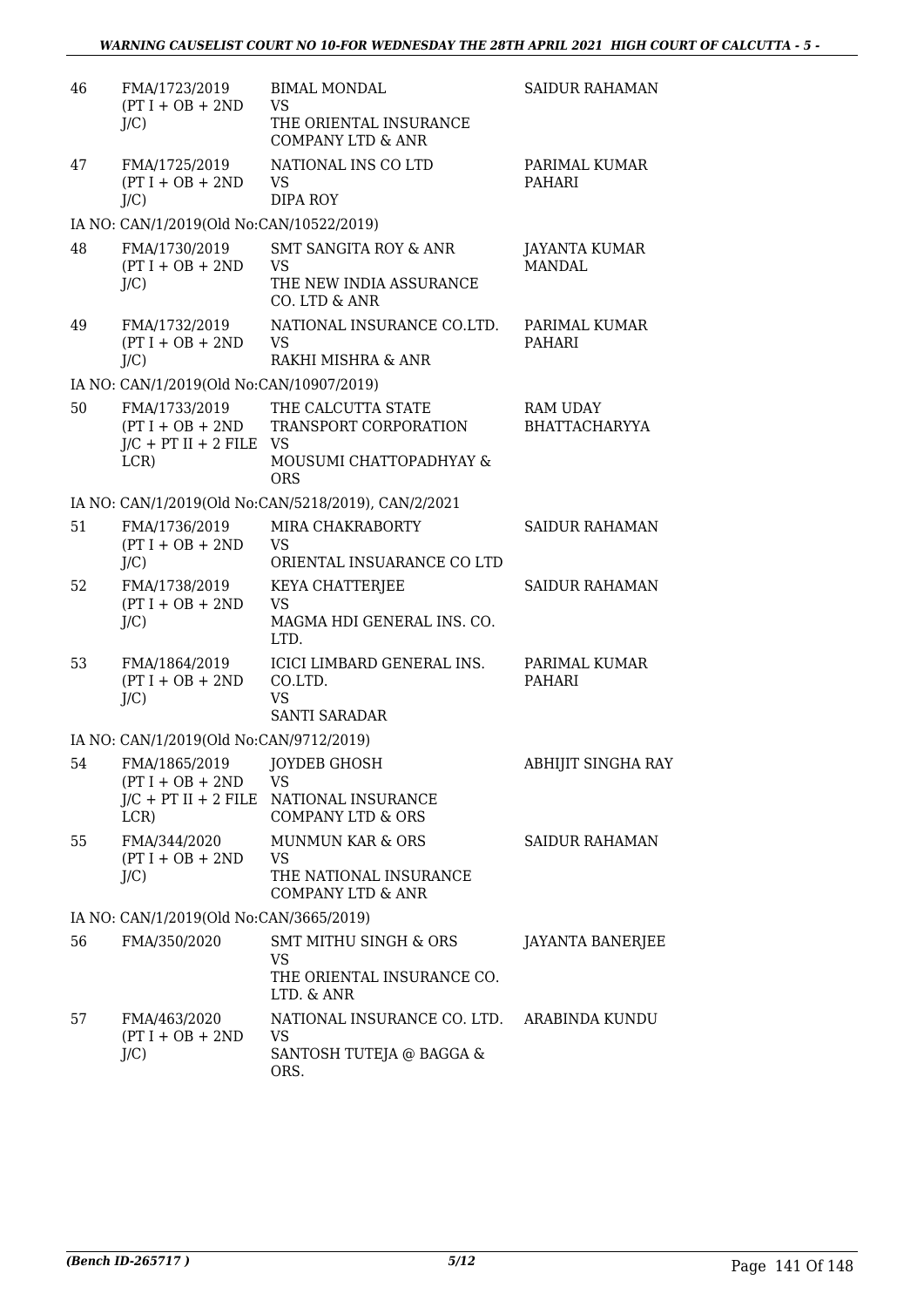| 58 | FMA/464/2020<br>$(PT I + OB + 2ND$<br>J/C     | THE NEW INDIA ASSURANCE<br>CO. LTD<br><b>VS</b><br>TAPAS CHAKRABORTY @<br>TAPASH CHAKRABORTY & ANR                       | <b>SANJAY PAUL</b>            |
|----|-----------------------------------------------|--------------------------------------------------------------------------------------------------------------------------|-------------------------------|
|    | IA NO: CAN/1/2019(Old No:CAN/3013/2019)       |                                                                                                                          |                               |
| 59 | FMA/465/2020<br>$(PT I + OB + 2ND$<br>$J/C$ ) | <b>ICICI LOMBART GENERAL</b><br><b>INSURANCE CO. LTD</b><br>VS<br>MANSURA BIBI SEIKH & ORS                               | <b>SAYAK MAJUMDER</b>         |
|    | IA NO: CAN/1/2015(Old No:CAN/7833/2015)       |                                                                                                                          |                               |
| 60 | FMA/467/2020<br>$(PT I + OB + 2ND$<br>$J/C$ ) | SHEFALI SARKAR (PAUL) & ORS<br><b>VS</b><br>THE UNITED INDIA INSURANCE<br>COMPANY LTD. & ANR                             | <b>SAIDUR RAHAMAN</b>         |
| 61 | FMA/468/2020<br>$(PT I + OB + 2ND$<br>$J/C$ ) | SK. LUTAPHAR @ LUTAPHAR<br>SEIKH @ SK. LUTFAR<br><b>VS</b><br>THE UNITED INDIA INSURANCE<br><b>COMPANY LTD &amp; ORS</b> | KRISHANU BANIK                |
| 62 | FMA/469/2020<br>$(PT I + OB + 2ND$<br>J/C     | <b>SWAPAN</b><br>CHATTERJEE@CHATTOPADHYAY<br><b>VS</b><br>SK SHAHNAWAZ ALI & ANR                                         | <b>SUJOY GUHA ROY</b>         |
| 63 | FMA/470/2020<br>$(PT I + OB + 2ND$<br>$J/C$ ) | UMA MONDAL<br><b>VS</b><br>THE NATIONAL INS CO LTD &<br>ANR                                                              | <b>AMIT RANJAN ROY</b>        |
|    | IA NO: CAN/1/2019(Old No:CAN/11812/2019)      |                                                                                                                          |                               |
| 64 | FMA/471/2020<br>$(PT I + OB + 2ND$<br>$J/C$ ) | MANJU HAZRA & ORS.<br>VS<br>UNITED INDIA INSURANCE CO.<br>LTD. & ANR.                                                    | AMIT RANJAN ROY               |
|    | IA NO: CAN/1/2019(Old No:CAN/11268/2019)      |                                                                                                                          |                               |
| 65 | FMA/472/2020<br>$(PT I + OB + 2ND$<br>$J/C$ ) | MINOR DEBJYOTI SEN & ANR.<br>VS<br>NATIONAL INSURANCE CO. LTD.<br>& ANR.                                                 | <b>KRISHANU BANIK</b>         |
| 66 | FMA/473/2020<br>$(PT I + OB + 2ND$<br>$J/C$ ) | <b>BIJALI MAJI &amp; ORS</b><br><b>VS</b><br>THE ORIENTAL INSURANCE CO.<br>LTD & ANR                                     | DHANANJAY NAYAK               |
| 67 | FMA/492/2020<br>$(PT I + OB + 2ND$<br>$J/C$ ) | SHIPRA BRAHMA & ORS<br><b>VS</b><br>THE NEW INDIA ASSURANCE<br>CO. LTD. & ORS                                            | <b>GAUTAM KUMAR</b><br>THAKUR |
|    | IA NO: CAN/2/2017(Old No:CAN/5266/2017)       |                                                                                                                          |                               |
| 68 | FMA/509/2020<br>$(PT I + OB + 2ND$<br>$J/C$ ) | KAMRUN NESHA BIBI & ORS<br><b>VS</b><br>THE DIVISIONAL MANAGER,<br><b>SOUTH BENGAL</b><br>S.TRANS.CORPO                  | ASHIQUE MONDAL                |
| 69 | FMA/571/2020<br>$(PT I + OB + 2ND$<br>J/C     | <b>DURGA RANI BAG</b><br>VS<br>THE UNITED INDIA INS CO LTD                                                               | AMIT RANJAN ROY               |
|    |                                               | 17.01111100000101                                                                                                        |                               |

IA NO: CAN/1/2019(Old No:CAN/11092/2019)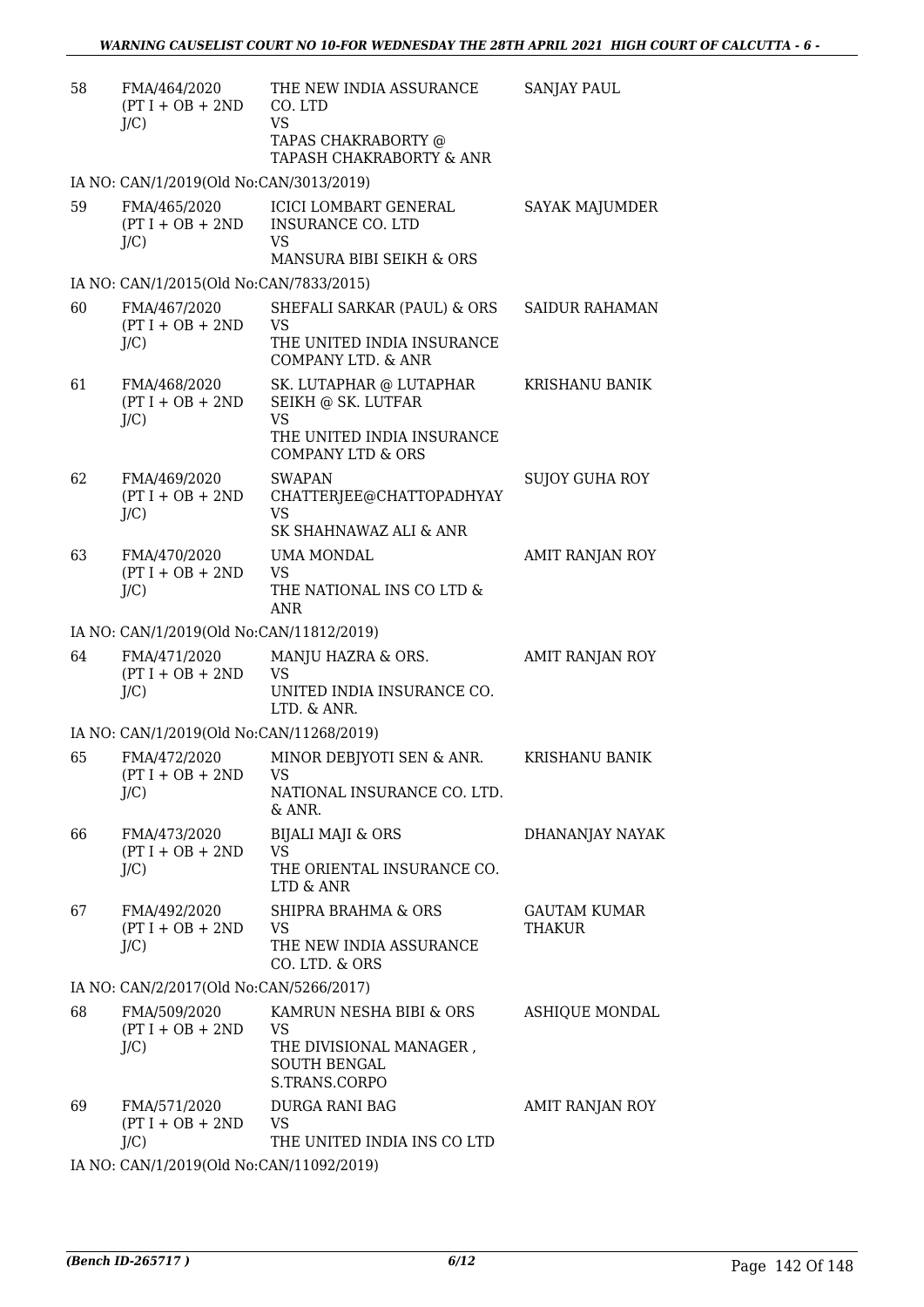| 70 | FMA/572/2020<br>$(PT I + OB + 2ND$<br>$J/C$ ) | NOOR MOHAMMAD<br><b>VS</b><br><b>BHAJAN LAL SARKAR &amp; ANR</b>                                                  | <b>SAJAL KANTI</b><br><b>BHATTACHARYYA</b> |
|----|-----------------------------------------------|-------------------------------------------------------------------------------------------------------------------|--------------------------------------------|
| 71 | FMA/573/2020<br>$(PT I + OB + 2ND$<br>$J/C$ ) | <b>BISWAMOY JANA</b><br><b>VS</b><br>NATIONAL INSURANCE CO. LTD<br>& ANR                                          | JAYANTA KUMAR<br><b>MANDAL</b>             |
| 72 | FMA/574/2020<br>$(PT I + OB + 2ND$<br>$J/C$ ) | SALMAN SK @ SEKH & ORS<br><b>VS</b><br>THE NEW INDIA ASSURANCE<br>CO. LTD & ORS                                   | JAYANTA KUMAR<br><b>MANDAL</b>             |
| 73 | FMA/575/2020<br>$(PT I + OB + 2ND$<br>$J/C$ ) | JHUMA SARKAR & ANR<br><b>VS</b><br>THE NATIONAL INSURANCE CO.<br>LTD. & ORS                                       | JAYANTA KUMAR<br><b>MANDAL</b>             |
| 74 | FMA/576/2020<br>$(PT I + OB + 2ND$<br>$J/C$ ) | JAYEDA BEWA @ JAYEDA & ORS<br><b>VS</b><br>THE CHOLAMANDALAM M/S<br>GENERAL INSURANCE CO. LTD.<br>$&$ ANR         | <b>JAYANTA KUMAR</b><br><b>MANDAL</b>      |
| 75 | FMA/580/2020<br>$(PT I + OB + 2ND$<br>$J/C$ ) | KALPANA MALO & ORS<br><b>VS</b><br><b>IFFCO TOKIO GENERAL</b><br><b>INSURANCE COMPANY LTD &amp;</b><br><b>ANR</b> | <b>SAIDUR RAHAMAN</b>                      |
|    | IA NO: CAN/1/2019(Old No:CAN/3666/2019)       |                                                                                                                   |                                            |
| 76 | FMA/582/2020<br>$(PT I + OB + 2ND$<br>$J/C$ ) | <b>ANITA SENAPATI &amp; ORS</b><br><b>VS</b><br>NATIONAL INSURANCE<br><b>COMPANY LTD &amp; ANR</b>                | <b>KRISHANU BANIK</b>                      |
|    |                                               | <b>WARNING LIST (MANDAMUS SECTION)</b>                                                                            |                                            |
| 77 | CPAN/625/2019                                 | HARU MALIK & ANR.<br><b>VS</b><br>PARTHA RANJAN MONDAL &<br>ANR.                                                  | <b>ARUN NASKAR</b>                         |
|    | wt78 WPA/14160/2017                           | HARU MALIK & ANR<br>VS<br>STATE OF WEST BENGAL & ANR                                                              | <b>ARUN NASKAR</b>                         |
| 79 | WPA/3270/2019                                 | KHAIRUL ISLAM<br><b>VS</b><br>THE WEST BENGAL STATE<br>ELECTRICITY DIST. CO LTD &<br><b>ORS</b>                   | LIPIKA CHATTERJEE                          |
| 80 | WPA/3480/2019                                 | JHHALAK CHARITABLE TRUST &<br>ANR<br><b>VS</b><br>HALDIA ENERGY LIMITED &<br><b>ORS</b>                           | <b>SOUMA SUBHRA RAY</b>                    |
| 81 | WPA/8272/2019                                 | MOSARAF HOSSAIN@BABAR ALI<br>SK<br><b>VS</b><br>W.B.S.E.D.C.LTD. & ORS                                            | <b>BIDYUT BARAN</b><br><b>BISWAS</b>       |
| 82 | WPA/9705/2019                                 | YIASUF SEKH<br><b>VS</b><br>THE CHAIRMAN, W.B.S.E.D.CL &<br>ANR                                                   | MD HASANUZZAMAN                            |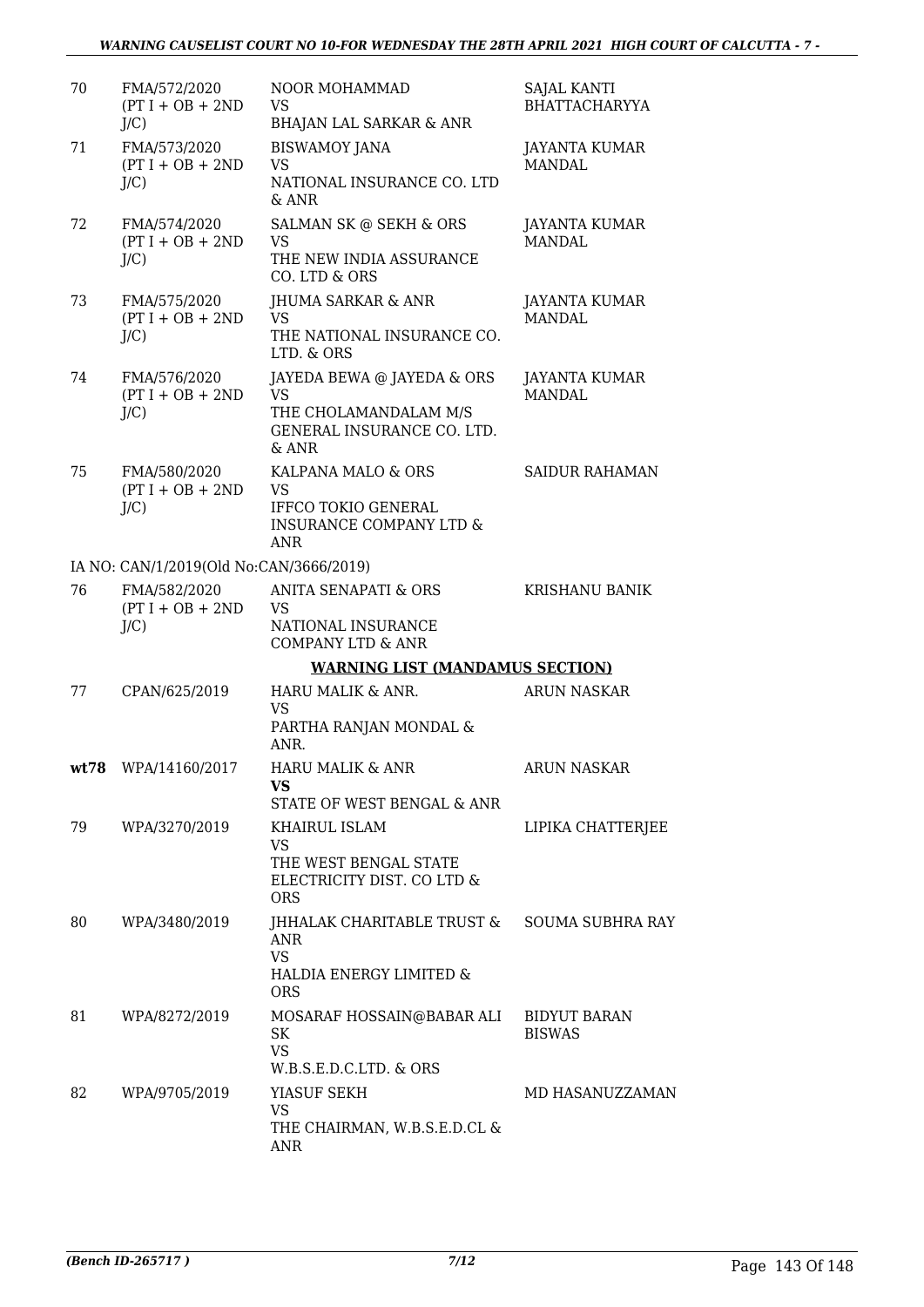| 83 | WPA/10143/2019 | MOHIUDDIN MALLICK<br><b>VS</b><br>C.E.S.C. LIMITED & ORS                                                   | KAJAL RAY                               |
|----|----------------|------------------------------------------------------------------------------------------------------------|-----------------------------------------|
| 84 | WPA/10300/2019 | BHUWAN PROPERTIES (P) LTD<br><b>VS</b><br><b>CESC LTD &amp; ANR</b>                                        | <b>INDRANIL HALDER</b>                  |
| 85 | WPA/10438/2019 | PABITRA NATH LAHA<br><b>VS</b><br><b>WBSEDC LTD &amp; ORS</b>                                              | MD ALI MALLICK                          |
| 86 | WPA/10509/2019 | CHAMPA GHOSH<br><b>VS</b><br>W.B. STATE ELECTRICITY<br>DISTRIBUTION COMPANY LTD.<br>$&$ ORS                | <b>SOURAV MUKHERJEE</b>                 |
| 87 | WPA/10669/2019 | SUPARTHA GHOSH<br><b>VS</b><br>W B STATE ELECTRICITY<br>TRANSMISSION CO LTD & ORS                          | <b>ABHISEK B DAS</b>                    |
|    |                | IA NO: CAN/1/2019(Old No:CAN/5751/2019), CAN/2/2020, CAN/3/2020                                            |                                         |
| 88 | WPA/11390/2019 | <b>BASANTA KR. SHAW</b><br><b>VS</b><br>CESC LTD. & ANR.                                                   | <b>INDRANIL HALDER</b>                  |
| 89 | WPA/12080/2019 | ANADI CHARAN BARMAN<br><b>VS</b><br>W.B. STATE ELECTRICITY<br>DISTRIBUTION COMPANY LTD.<br>& ORS           | <b>GITASHREE MISTRY</b>                 |
| 90 | WPA/12671/2019 | S.M. SHAFI ALAM<br><b>VS</b><br><b>CESC LIMITED &amp; ORS</b>                                              | <b>SEKHAR MUKHERJEE</b>                 |
| 91 | WPA/16597/2019 | <b>INDRANI SARKAR</b><br><b>VS</b><br>CALCUTTA ELECTRIC SUPPLY<br><b>CORPORATION LTD. &amp; ORS</b>        | <b>BISWADEB RAY</b><br><b>CHAUDHURI</b> |
| 92 | WPA/16922/2019 | MAHENDRA KUMAR BAID<br>VS<br>CALCUTTA ELECTRIC SUPPLY<br><b>CORPORATION LTD. &amp; ORS</b>                 | <b>CHINMOY</b><br>MUKHOPADHYAY          |
| 93 | WPA/17075/2019 | VIJAY KR GUPTA<br><b>VS</b><br>THE CESC LTD & ORS                                                          | <b>SUKUMAR GHOSH</b>                    |
| 94 | WPA/17486/2019 | TAPAS KUMAR SAMANTA<br><b>VS</b><br><b>CESC LIMITED &amp; ORS</b>                                          | <b>ARNAB ROY</b>                        |
| 95 | WPA/18776/2019 | <b>AMARNATH SEN &amp; ORS</b><br><b>VS</b><br>W.B. STATE ELECTRICITY<br>DISTRIBUTION COMPANY LTD.<br>& ORS | NILANJAN ADHIKARI                       |
| 96 | WPA/18984/2019 | ARUN KANTI CHAKRABORTY<br>VS<br>STATE OF WEST BENGAL & ORS                                                 | PRIYA DEY                               |
| 97 | WPA/19304/2019 | DULAL CHANDRA DAS<br><b>VS</b><br>W.B. STATE ELECTRICITY<br>DISTRIBUTION COMPANY LTD.<br>& ORS             | <b>TAPAS MAITY</b>                      |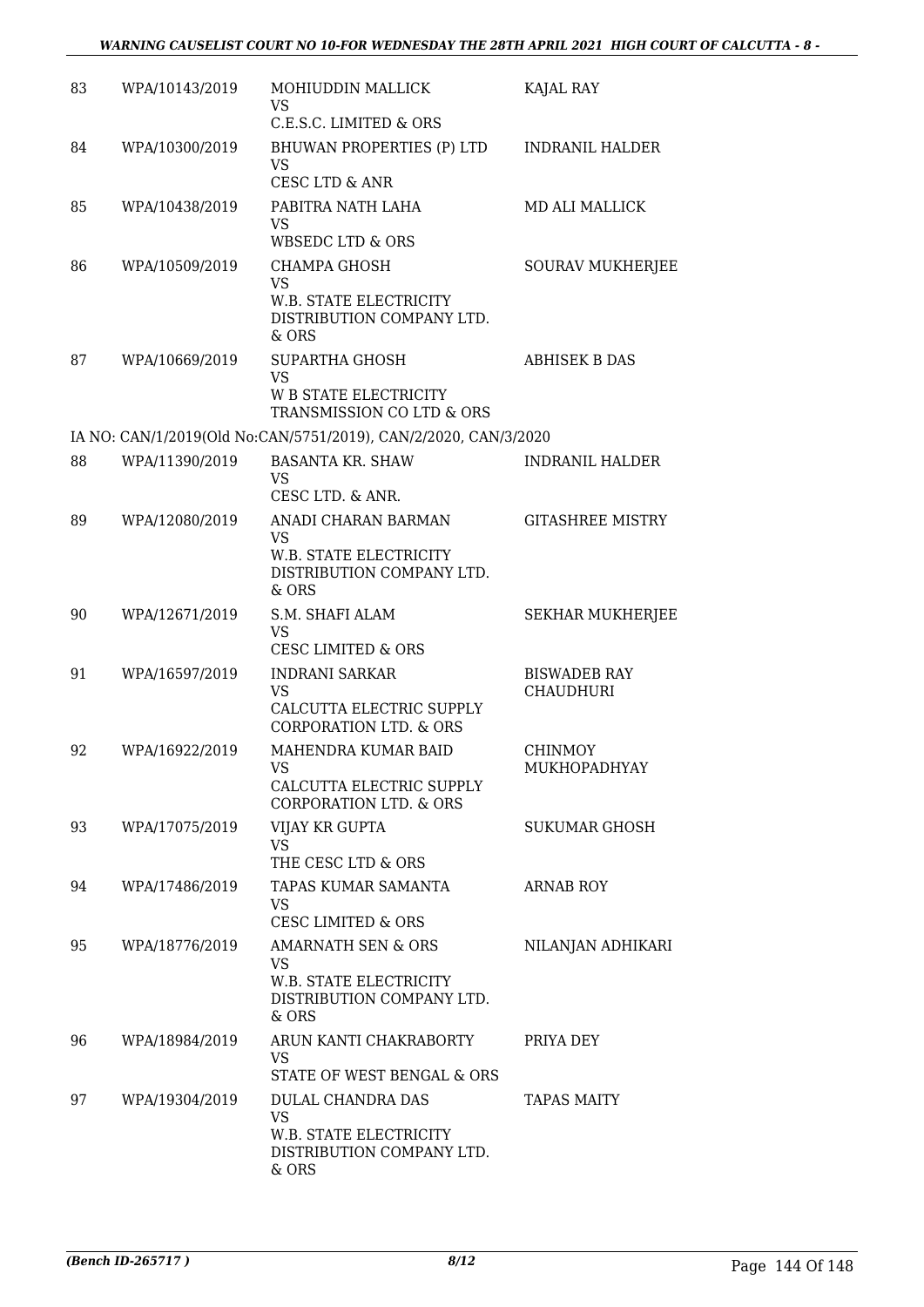| 98   | WPA/19389/2019       | SANTANU KHALU<br><b>VS</b><br>W.B. STATE ELECTRICITY<br><b>BDISTRIBUTION CO. LTD. &amp; ANR</b> | SAMRAT DAS         |
|------|----------------------|-------------------------------------------------------------------------------------------------|--------------------|
| wt99 | WPA/19390/2019       | <b>JAYANTA KHALU</b><br>VS<br>W.B. STATE ELECTRICITY                                            | <b>SAMRAT DAS</b>  |
| 100  | WPA/19558/2019       | DISTRIBUTION CO. LTD. & ORS<br>UTTAM KUMAR GHOSH<br>VS.<br>THE WBSEDCL & ORS                    | ARUP SARKAR        |
|      | wt101 WPA/19560/2019 | <b>DUKARI ROY</b><br><b>VS</b><br>THE WBSEDCL & ORS                                             | <b>ARUP SARKAR</b> |
|      | wt102 WPA/19562/2019 | <b>SANTA ROY</b><br>VS<br>THE WBSEDCL & ORS                                                     | <b>ARUP SARKAR</b> |
|      | wt103 WPA/19565/2019 | DUDKUMAR GHOSH<br><b>VS</b><br>THE WBSEDCL & ORS                                                | <b>ARUP SARKAR</b> |
|      | wt104 WPA/19569/2019 | <b>BISWANATH MONDAL</b><br>VS.<br>THE WBSEDCL & ORS                                             | ARUP SARKAR        |
|      | wt105 WPA/19571/2019 | DHIRENDRA NATH ROY<br>VS<br>THE WBSEDCL & ORS                                                   | <b>ARUP SARKAR</b> |
|      | wt106 WPA/19573/2019 | SWAPAN KUMAR GHOSH<br><b>VS</b><br>THE WBSEDCL & ORS                                            | <b>ARUP SARKAR</b> |
|      | wt107 WPA/19575/2019 | HEMANTA KUMAR GHOSH<br>VS<br>THE WBSEDCL & ORS                                                  | <b>ARUP SARKAR</b> |
|      | wt108 WPA/19578/2019 | <b>BABLU GHOSH</b><br>VS<br>THE WBSEDCL & ORS                                                   | ARUP SARKAR        |
|      | wt109 WPA/19580/2019 | <b>SANTU PADDHAN</b><br><b>VS</b><br>THE WBSEDCL & ORS                                          | <b>ARUP SARKAR</b> |
|      | wt110 WPA/19582/2019 | ASHOK KUMAR ROY<br><b>VS</b><br>THE WBSEDCL & ORS                                               | <b>ARUP SARKAR</b> |
|      | wt111 WPA/19583/2019 | AJIT KUMAR GHOSH<br><b>VS</b><br>THE WBSEDCL & ORS                                              | ARUP SARKAR        |
|      | wt112 WPA/19586/2019 | <b>BISHNU KUMAR ROY</b><br><b>VS</b><br>THE WBSEDCL & ORS                                       | ARUP SARKAR        |
| 113  | WPA/20114/2019       | MUKUL GHARAMI<br><b>VS</b><br>CESC LTD & ORS                                                    | ANINDYA BOSE       |
| 114  | WPA/20284/2019       | BIJOY KRISHNA SARKAR & ANR<br><b>VS</b><br>STATE OF WEST BENGAL & ORS                           | CHITTARNAJAN RAY   |
| 115  | WPA/20873/2019       | ARAFAT SEKH<br><b>VS</b><br>WBSEDC LTD & ORS                                                    | MD BASHA MIR       |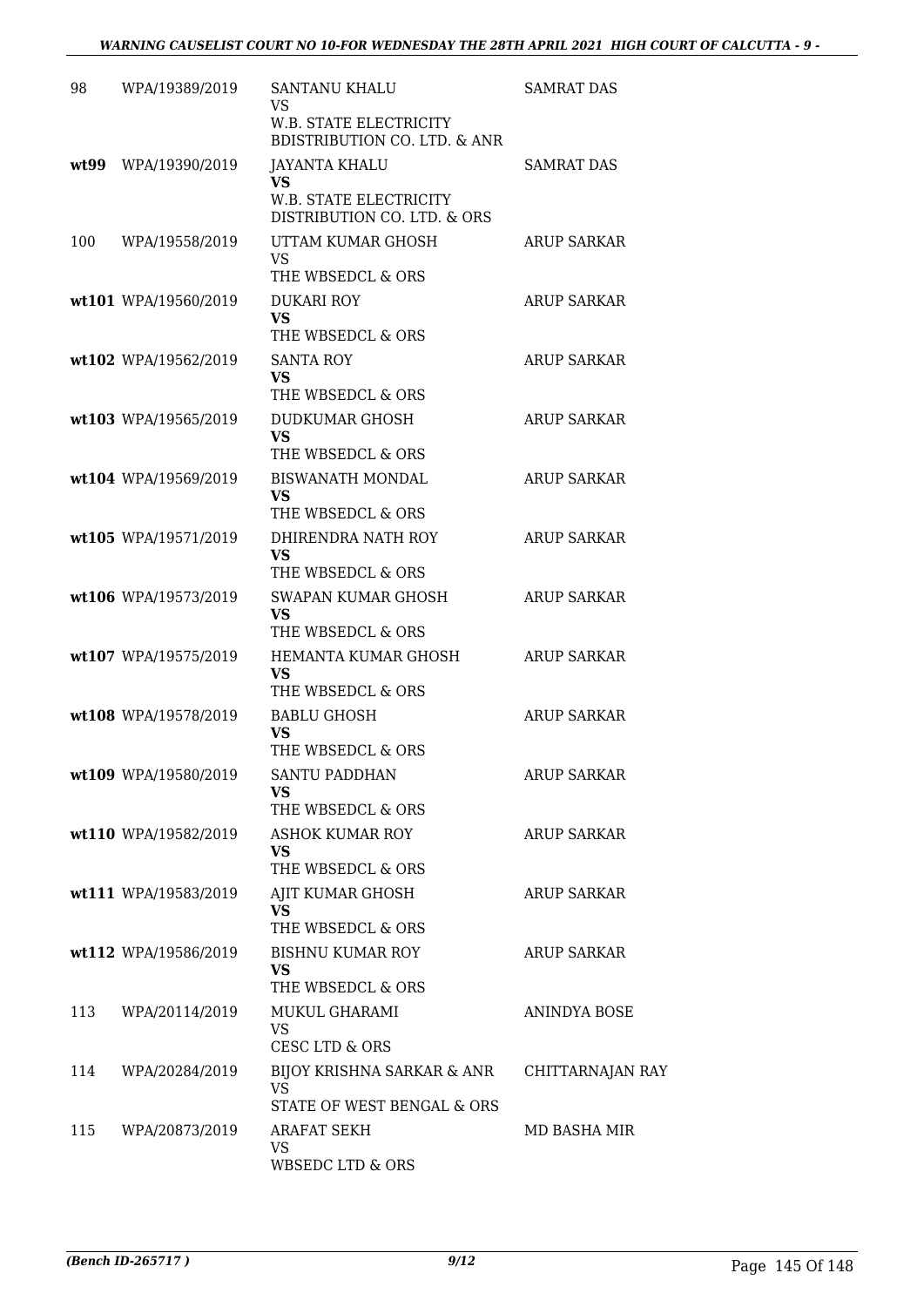| 116 | WPA/21727/2019 | KRISHNA CHANDRA GHOSH<br><b>VS</b><br>THE WBSEDC LTD & ORS                                                        | ARPA CHAKRABORTY                       |
|-----|----------------|-------------------------------------------------------------------------------------------------------------------|----------------------------------------|
| 117 | WPA/22550/2019 | QUAISER IMAM & ANR<br><b>VS</b><br>STATE OF WEST BENGAL & ORS                                                     | MD ASHRAFUL HUQ                        |
| 118 | WPA/22577/2019 | IZAZ AHMED @ EJJAJ AHAMED<br><b>VS</b><br>W.B. STATE ELECTRICITY<br>DISTRIBUTION COMPANY<br>LIMITED & ORS         | <b>RIMA DAS</b>                        |
| 119 | WPA/22590/2019 | SK. NIZAMUDDIN SARKAR<br><b>VS</b><br>STATE OF WEST BENGAL & ORS                                                  | PARTHA SARATHI<br><b>SEN SHARMA</b>    |
| 120 | WPA/22601/2019 | PARESH MARIYA @ PARESH<br><b>KARMAKAR</b><br><b>VS</b><br>STATE OF WEST BENGAL & ORS                              | <b>SUJOY SARKAR</b>                    |
| 121 | WPA/22624/2019 | ATIAR RAHAMAN<br><b>VS</b><br><b>WBSEDC LTD &amp; ORS</b>                                                         | MD Z RAHAMAN                           |
| 122 | WPA/22642/2019 | SATYA NARAYAN MAJILYA<br><b>VS</b><br><b>W.B STATE ELECTRICITY</b><br>DISTRIBUTION COMPANY LTD.<br>& ORS          | <b>TARAPADA DAS</b>                    |
| 123 | WPA/22651/2019 | PRABIR GHOSH @ PRABIR<br>KUMAR GHOSH<br><b>VS</b><br>W.B. STATE ELECTRICITY<br>DISTRIBUTION COMPANY LTD.<br>& ORS | <b>BIKASH CHANDRA</b><br><b>HALDER</b> |
| 124 | WPA/22894/2019 | NADUGOPAL SHINRI<br><b>VS</b><br>W.B. STATE ELECTRICITY<br>DISTRIBUTION COMPANY<br><b>LIMITED &amp; ORS</b>       | <b>IQRA RAHAMAN</b>                    |
| 125 | WPA/23020/2019 | EKRAMUL HAQUE MONDAL<br><b>VS</b><br><b>WBSECCL &amp; ORS</b>                                                     | MD. Z. RAHAMAN                         |
| 126 | WPA/23084/2019 | RADHA KISHAN RATHI & ANR<br>VS.<br><b>WBSEDCL&amp;ORS</b>                                                         | SABYASACHI HAZRA                       |
| 127 | WPA/23143/2019 | HOWRAH IDDGAH MAIDAN<br>MASJID & ANR<br><b>VS</b><br>C E S C LIMITED & ORS                                        | <b>SAYED NAZMUL</b><br><b>HOSSAIN</b>  |
| 128 | WPA/23590/2019 | SAHIDUL ISLAM @ MANIK SK<br><b>VS</b><br>STATE OF WEST BENGAL & ORS                                               | SUJIT CHOWDHURY                        |
| 129 | WPA/23608/2019 | ABIN KHAN<br><b>VS</b><br>THE CESC LTD. & ORS                                                                     | SANJAY SAHA                            |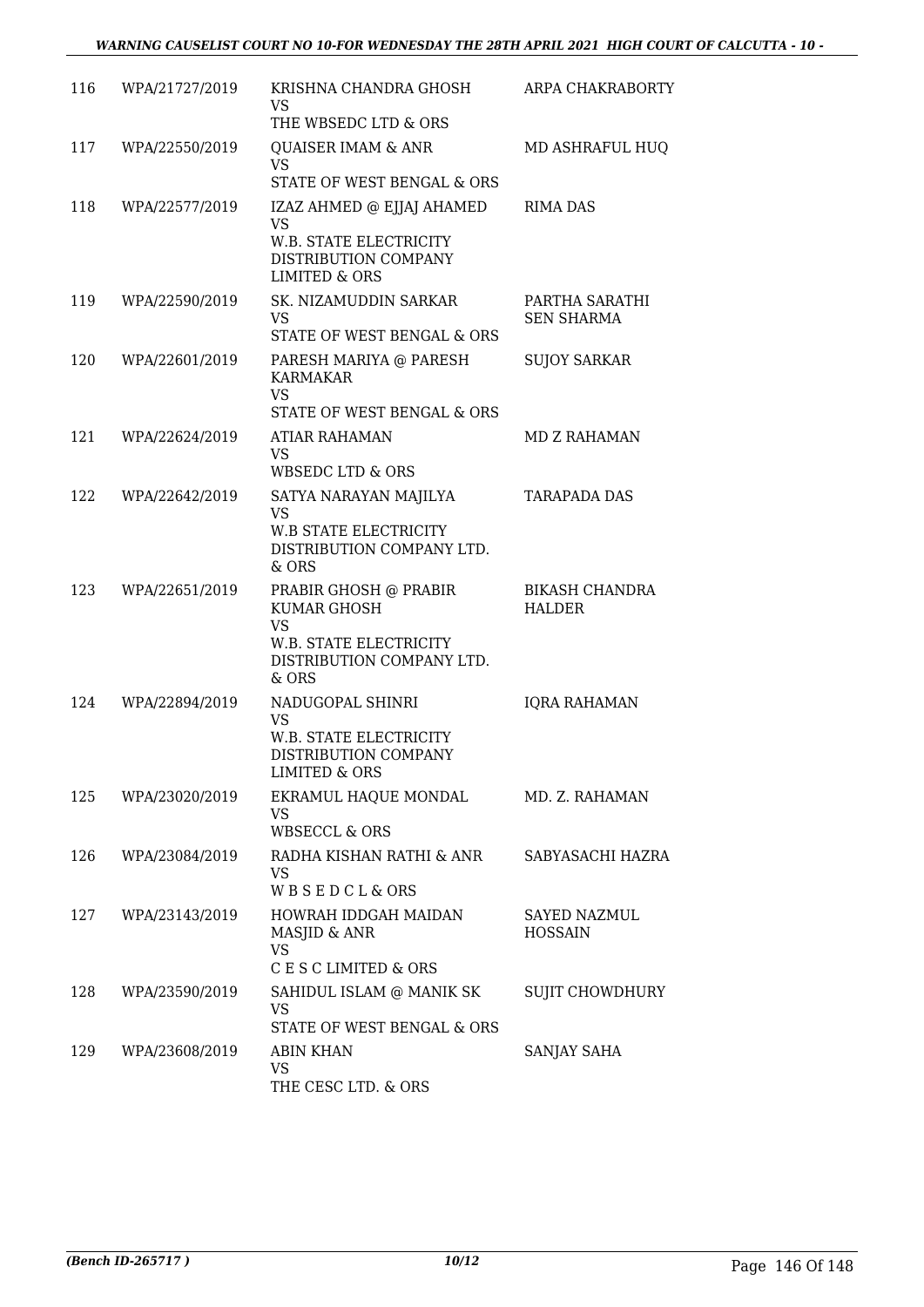| 130 | WPA/23637/2019 | ABDUL GOFFAR LASKAR<br>VS<br>W.B. STATE ELECTRICITY<br>DISTRIBUTION COMPANY LTD.<br>& ORS            | CHANDRA NATH<br><b>SARKAR</b>        |
|-----|----------------|------------------------------------------------------------------------------------------------------|--------------------------------------|
| 131 | WPA/23728/2019 | <b>AZIDA BIBI</b><br><b>VS</b><br>THE CHAIRMAN, W.B.S.E.D.CO.<br>LTD. & ORS                          | SAILENDR ANATH<br><b>CHAKRABARTI</b> |
| 132 | WPA/23766/2019 | <b>ABDUR RAB</b><br><b>VS</b><br>W.B. STATE ELECTRICITY<br>DISTRIBUTION COMPANY LTD.<br>& ORS        | HARADHAN MONDAL                      |
| 133 | WPA/23831/2019 | <b>JYOTIRMOY NARU &amp; ORS</b><br><b>VS</b><br>THE CHAIRMAN, W.B.S.E.D.C.L.<br>& ORS                | RAM CHANDRA<br><b>GUCHAIT</b>        |
| 134 | WPA/23871/2019 | SK. MONIRUL<br><b>VS</b><br>CALCUTTA ELECTRICITY<br>SUPPLY CORPORATION LTD &<br><b>ORS</b>           | KAMAL KANTA KAR                      |
| 135 | WPA/23940/2019 | PAPAN DEY<br><b>VS</b><br>W.B. STATE ELECTRICITY<br>DISTRIBUTION COMPANY LTD.<br>$&$ ORS             | SNEHASIS JANA                        |
| 136 | WPA/803/2020   | SAHADEB PARAMANIK<br><b>VS</b><br>THE WBSEDC LTD & ORS                                               | <b>TANMOY</b><br><b>CHOWDHURY</b>    |
| 137 | WPA/861/2020   | SAMSUDDIN SEKH<br><b>VS</b><br>W.B.S.D.C.L. & ORS                                                    | RAJENDRA BANERJEE                    |
| 138 | WPA/4507/2020  | <b>SAKILA BIBI &amp; ANR</b><br>VS<br>W.B. STATE ELECTRICITY<br>DISTRIBUTION COMPANY LTD.<br>& ORS   | MD. KUTUBUDDIN                       |
| 139 | WPA/5011/2020  | ABDUL NADEEM<br>VS<br>CALCUTTA ELECTRICITY<br>SUPPLY CORPORATION LTD. &<br><b>ORS</b>                | DEBESH HALDER                        |
| 140 | WPA/5012/2020  | GIRIWAR KR, AGARWAL<br>VS<br>CALCUTTA ELECTRICITY<br>SUPPLY CORPORATION LTD. &<br><b>ORS</b>         | DEBESH HALDER                        |
| 141 | WPA/5058/2020  | JABBAR ALI<br><b>VS</b><br>ASSIST. ENGINEER (AE), W.B.<br>STATE ELEC. TRNSM. CO. LTD &<br><b>ORS</b> | <b>BADRUDDOZA</b><br><b>MALLICK</b>  |
| 142 | WPA/5130/2020  | <b>SUKUMAR DAS</b><br><b>VS</b><br><b>CESC LIMITED &amp; ORS</b>                                     | <b>MANIK LAL PODDAR</b>              |